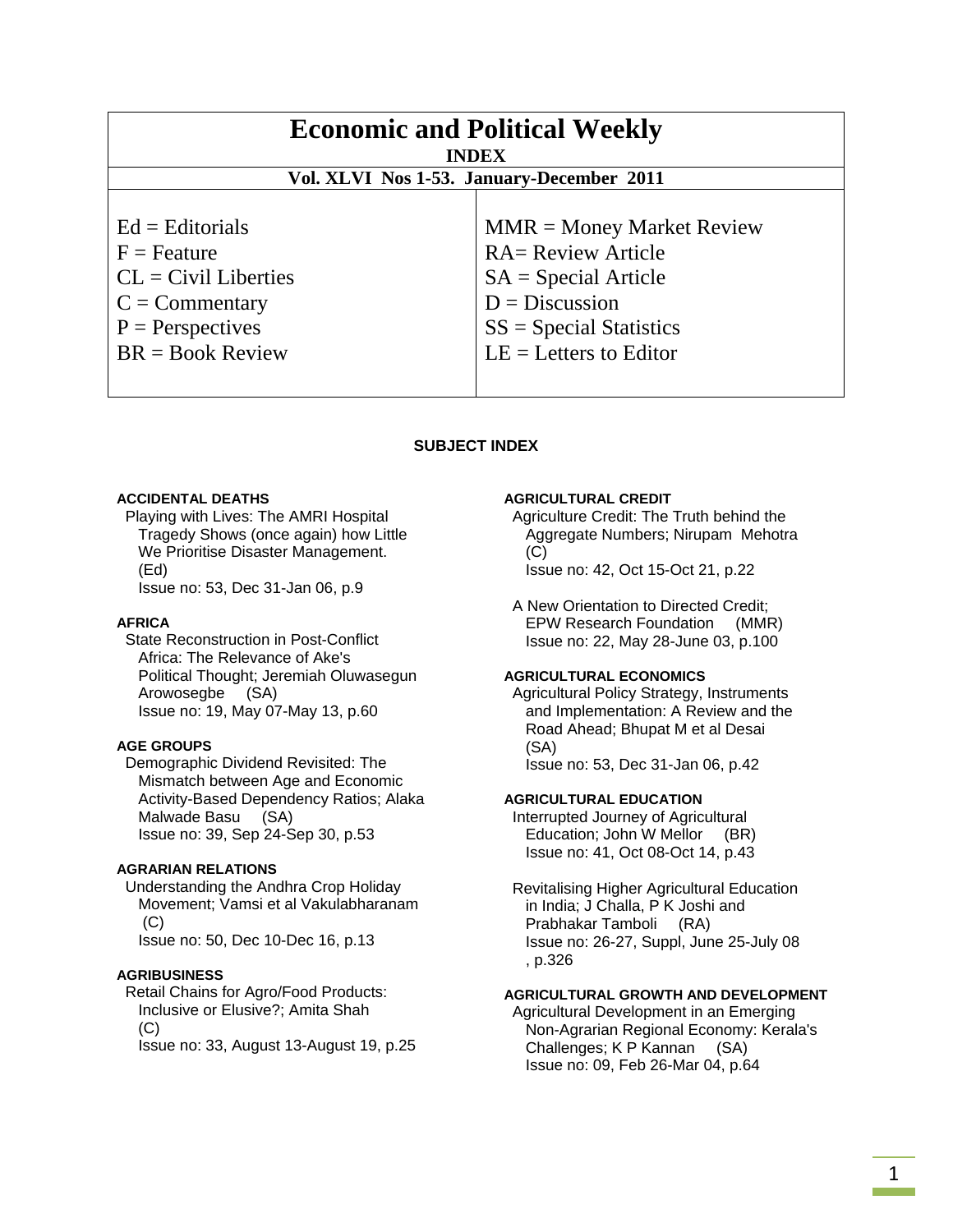# **AGRICULTURAL GROWTH AND DEVELOPMENT**

 Agriculture, Food Security and Nutrition in Vidarbha: A Household Level Analysis; S Parasuraman and T Rajaretnam (SA) Issue no: 19, May 07-May 13, p.42

 Inclusive Development? Migration, Governance and Social Change in Rural Bihar; Gerry Rodgers and Janine Rodgers (SA) Issue no: 23, June 04-June 10, p.43

#### **AGRICULTURAL LABOUR**

 Gorkhas and Adivasis in Dooars-Terai; Swatahsiddha Sarkar (LE) Issue no: 37, Sep 10-Sep 16, p.4

 NREGA Wages: Ensuring Decent Work; Kamala Sankaran (C) Issue no: 07, Feb 12-18, p.23

 Resurrecting Scholarship on Agrarian Transformation; Alpa Shah and Barbara Harriss-White (C) Issue no: 39, Sep 24-Sep 30, p.13

# **AGRICULTURAL LAND**

 Political Economy of Land and Development in India; Dhanmanjiri Sathe (F) Issue no: 29, July 16-July 22, p.151

# **AGRICULTURAL MARKETING**

 Interstate Procurement; Rohit Joshi and A D Manikandan (LE) Issue no: 31, July 30-August 05, p.4

 Retail Chains for Agro/Food Products: Inclusive or Elusive?; Amita Shah (C) Issue no: 33, August 13-August 19, p.25

# **AGRICULTURAL POLICY**

 Planning for Capital, Not People; S P Shukla (D) Issue no: 29, July 16-July 22, p.157

## **AGRICULTURAL PRICES**

 Inflation and Relative Prices in 2006-10: Some Analytical and Policy Issues; Mihir Rakshit (SA) Issue no: 16, Apr 16-Apr 22, p.41

 Prices of Onions: An Analysis; Purushottam Sharma, K C Gummagolmath and R C Sharma (C) Issue no: 02, Jan 08-14, p.22

#### **AGRICULTURAL PRODUCTION**

 Farm Size and Productivity: Understanding the Strengths of Smallholder and Improving Their Livelihoods; Ramesh Chand, P A Lakshmi Prasanna and Aruna Singh (RA) Issue no: 26-27, Suppl, June 25-July 08 , p.5

 Paddy Glut and Farmer Distress in Andhra Pradesh; R V Ramana Murthy (C) Issue no: 29, July 16-July 22, p.27

 Relations of Production and Modes of Surplus Extraction in India: Part I - Agriculture; Amit Basole and Deepankar Basu (SA) Issue no: 14, Apr 02-Apr 08, p.41

## **AGRICULTURAL TECHNOLOGY**

 Diffusion of New Technologies and Productivity Growth in Agriculture: Natural Rubber vs Coconuts; Sunil Mani and V Santhakumar (SA) Issue no: 06, Feb 05-11, p.58

 Patterns of Rural Mechanisation, Energy and Employment in South Asia: Reopening the Debate; Stephen Biggs, Scott Justice and David Lewis Issue no: 09, Feb 26-Mar 04, p.78

# **AGRICULTURAL WAGES**

 NREGA Wages: Ensuring Decent Work; Kamala Sankaran (C) Issue no: 07, Feb 12-18, p.23

 Resurrecting Scholarship on Agrarian Transformation; Alpa Shah and Barbara Harriss-White (C) Issue no: 39, Sep 24-Sep 30, p.13

 Wages and Ethnic Conflicts in Bengal's Tea Industry; Sharit Bhowmik (C) Issue no: 32, August 06-August 12, p.26

## **ALUMINIUM INDUSTRY**

 Vedanta Refinery Expansion; Ramesh Gopalakrishnan (LE) Issue no: 31, July 30-August 05, p.5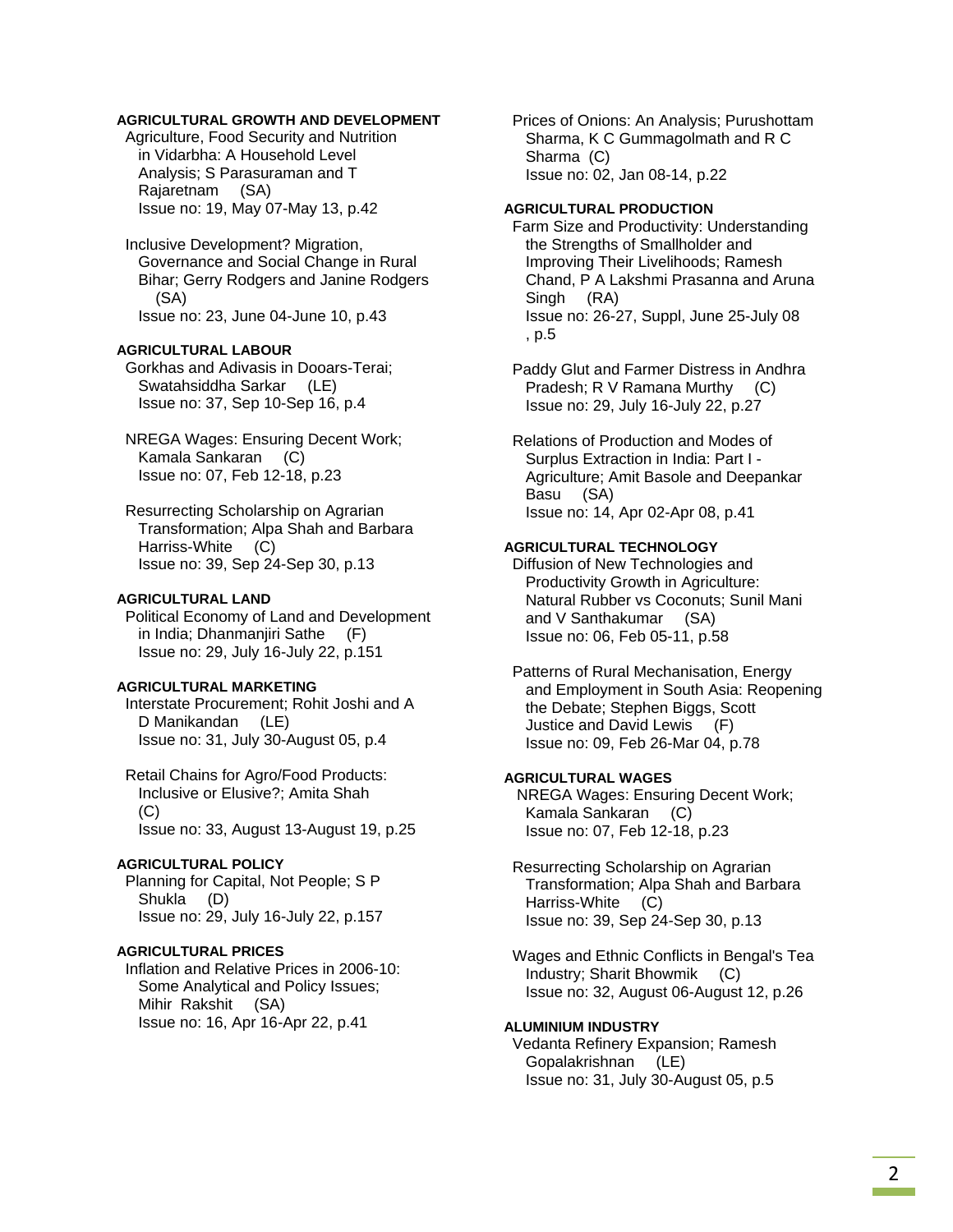# **ANARCHY**

 State Reconstruction in Post-Conflict Africa: The Relevance of Ake's Political Thought; Jeremiah Oluwasegun Arowosegbe (SA) Issue no: 19, May 07-May 13, p.60

## **ANDAMAN AND NICOBAR**

 On the Beach in the Andaman Islands: Post-mortem of a Failed Colony; Satadru Sen (SA) Issue no: 26-27, June 25-July 08, p.177

#### **ANDHRA PRADESH**

 Aarogyasri Healthcare Model: Advantage Private Sector; Rajan Shukla, Veena Shatrugna and R Srivatsan (F) Issue no: 49, Dec 03-Dec 09, p.38

 Captive Imagination: Letters from Prison-Poet in the Political Activist; P K Vijayan (BR) Issue no: 08, Feb 19-25, p.29

 Caste, Politics and Public Good Distribution in India: Evidence from NREGS in Andhra Pradesh; Rishabh Khosla (SA) Issue no: 12, Mar 19-25, p.63

 Contract Farming in Andhra Pradesh: A Case of Rice Seed and Gherkin Cultivation; Braja Bandhu Swain (SA) Issue no: 42, Oct 15-Oct 21, p.60

 Dynamics of Soil Fertility Management Practices in Semi-Arid Regions: A Case Study of AP; B Suresh Reddy (SA) Issue no: 03, Jan 15-21, p.56

 Experimenting with the Young: The Inquiry Committee Report on the Anti-Cervical Cancer Vaccine Study Project Finds Serious Ethical Violations (Ed) Issue no: 21, May 21-May 27, p.8

 Healthcare Utilisation in Rural Andhra Pradesh; Andrew Mitchell, Ajay Mahal and Thomas Bossert (C) Issue no: 05, Jan 29-Feb 04, p.15

 Interstate Procurement; Rohit Joshi and A D Manikandan (LE) Issue no: 31, July 30-August 05, p.4

Irrigation in Telangana: The Rise and Fall of Tanks; Gautam Pingle (RA) Issue no: 26-27, Suppl, June 25-July 08 , p.123

 Issues Related to Implementation of the Forest Rights Act in Andhra Pradesh; M Gopinath et al Reddy (SA) Issue no: 18, Apr 30-May 06, p.73

 Kakarapalli: Another Blot on India's Democratic Systems; E A S Sarma (C) Issue no: 11, Mar 12-18, p.12

 Killing the Talks and Faking an Encounter; Debaprasad et al Roychoudhury (LE) Issue no: 51, Dec 17-Dec 23, p.5

 Labour Migration in Mahabubnagar: Nature and Characteristics; Vijay Korra (F) Issue no: 02, Jan 08-14, p.67

 Microfinance: Lessons from a Crisis; Tara S Nair (C) Issue no: 06, Feb 05-11, p.23

 Neglected and Parched; T Prabhakara Reddy (LE) Issue no: 37, Sep 10-Sep 16, p.5

 Paddy Glut and Farmer Distress in Andhra Pradesh; R V Ramana Murthy (C) Issue no: 29, July 16-July 22, p.27

 Poor Implementation of FRA; Radha Gopalan (LE) Issue no: 20, May 14-May 20, p.5

 Reddys, Kammas and Telangana; Gautam Pingle (C) Issue no: 36, Sep 03-Sep 09, p.19

 Srikrishna Committee on Telangana: Recommendations at Variance with the Analysis; C H Hanumantha Rao (F) Issue no: 05, Jan 29-Feb 04, p.33

 Srikrishna Committee: Thorough But Unviable; K Srinivasulu, M Channa Basavaiah and D Ravinder (C) Issue no: 10, Mar 05-11, p.16

 Telangana Issue on the Backburner (Ed) Issue no: 06, Feb 05-11, p.8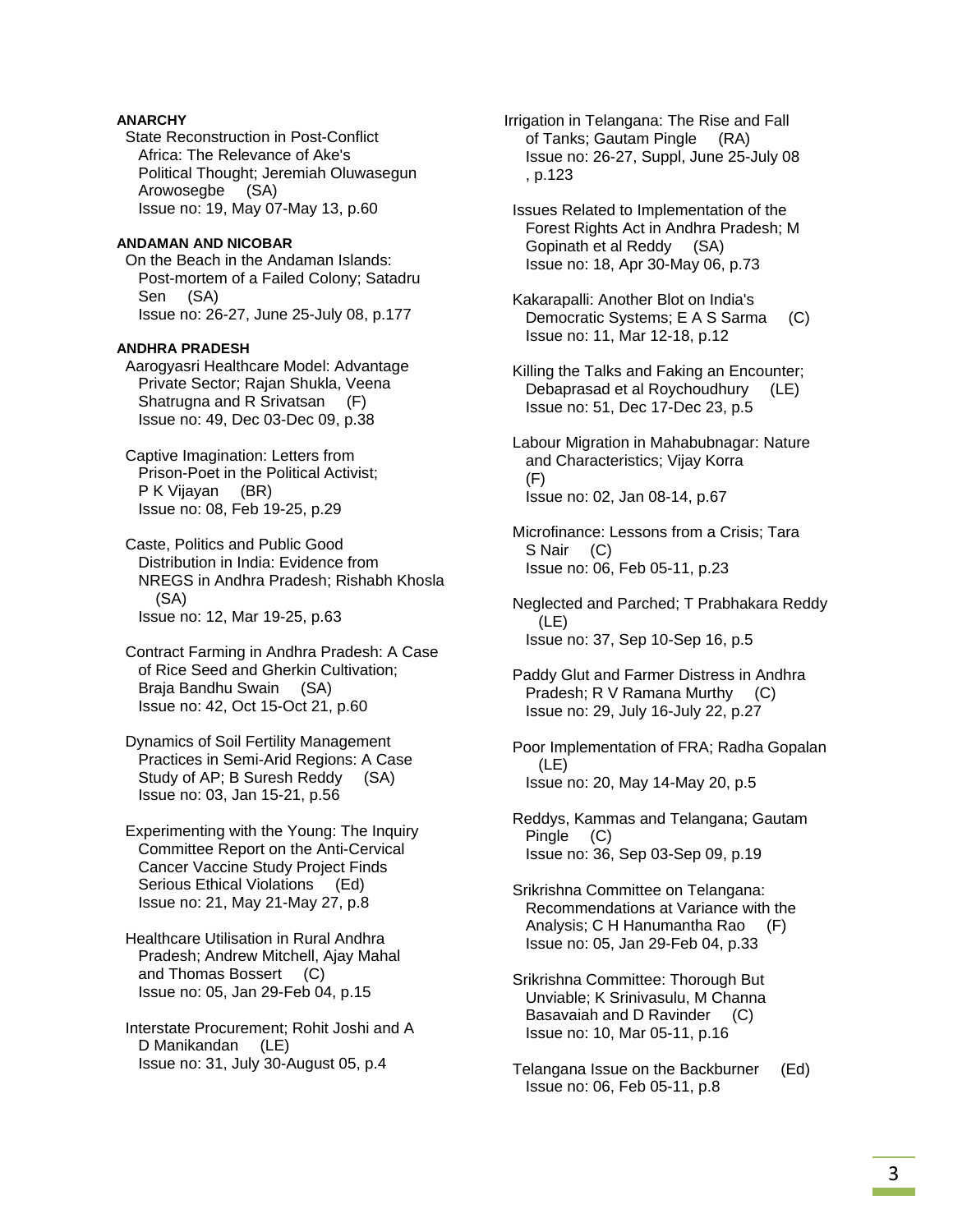## **ANDHRA PRADESH**

 Understanding the Andhra Crop Holiday Movement; Vamsi et al Vakulabharanam (C) Issue no: 50, Dec 10-Dec 16, p.13

#### **ANIMAL PROTECTION**

- The Great Indian Tiger Show; C R Bijoy (F) Issue no: 04, Jan 22-28, p.36
- Misplaced Criticism; B K Singh (LE) Issue no: 03, Jan 15-21, p.4
- The Potential of 'Common Pool Resources'; Kalpana Sharma (C) Issue no: 05, Jan 29-Feb 04, p.13

## **ARAB COUNTRIES**

- The Arab Ferment and Challenges for India's West Asia Policy; Shibashis Chatterjee (C) Issue no: 16, Apr 16-Apr 22, p.29
- The Categorical Revolution: Democratic Uprising in the Middle East; Irfan Ahmad (P) Issue no: 44-45, Nov 05-Nov 11 , p.30
- Defend the Arab Revolution (Ed) Issue no: 11, Mar 12-18, p.8
- Why Not India?; N Venugopal (LE) Issue no: 07, Feb 12-18, p.4

#### **ARABS**

- The Arab Beacon (Ed) Issue no: 06, Feb 05-11, p.7
- Arab Dictatorships under Fire in the New Information Age; Stuart Schaar (C) Issue no: 06, Feb 05-11, p.12

# **ARMAMENTS**

- The Great Indian Arms Bazaar; Pavan Nair (C) Issue no: 15, Apr 09-Apr 15, p.27
- The Law of Intelligence Agencies: New Allegations on the Purulia arms Drop case Underline the need for Parliamentary Oversight of Intelligence Agencies (Ed) Issue no: 20, May 14-May 20, p.9

# **ARMS ACT**

 Framed by Police; Harish Dhawan and Paramjeet Singh (LE) Issue no: 08, Feb 19-25, p.5

# **ARTISTS**

- Boycott Tel Aviv Show; Nalini et al Malani (LE) Issue no: 32, August 06-August 12, p.5
- Genius of Bhupen Hazarika; Arupjyoti Saikia (C) Issue no: 51, Dec 17-Dec 23, p.29
- Homage to Gurusharan Singh; S A R Geelani, Amit Bhattacharyya and Rona Wilson (LE) Issue no: 41, Oct 08-Oct 14, p.5
- Husain's Passage through India: In his Art and Life Maqbool Fida Husain Embodied the Varied Creativities and Stark Variations of India (Ed) Issue no: 25, June 18-June 24, p.7
- M F Husain: When the Nation Loses Its Own Narrative; Sadanand Menon (C) Issue no: 25, June 18-June 24, p.13
- The Man with a Hyphenated Identity; Sudhanva Deshpande (C) Issue no: 19, May 07-May 13, p.27

#### **ARUNACHAL PRADESH**

 Development with Brutality: Increasing Recourse to Repression Indicates that the State is Losing the Argument Over "Development" (Ed) Issue no: 42, Oct 15-Oct 21, p.7

- The Dialectics of Globalisation in Arunachal Pradesh; Prasanta Kumar Nayak (F) Issue no: 26-27, June 25-July 08, p.263
- Lost Legitimacy; Anand Chakravarti (LE) Issue no: 46, Nov 12-Nov 17, p.4

#### **ASEAN COUNTRIES**

 Impact of ASEAN-India Preferential Trade Agreement on Plantation Commodities: A Simulation Analysis; C Veeramani and Gordhan K Saini (SA) Issue no: 10, Mar 05-11, p.83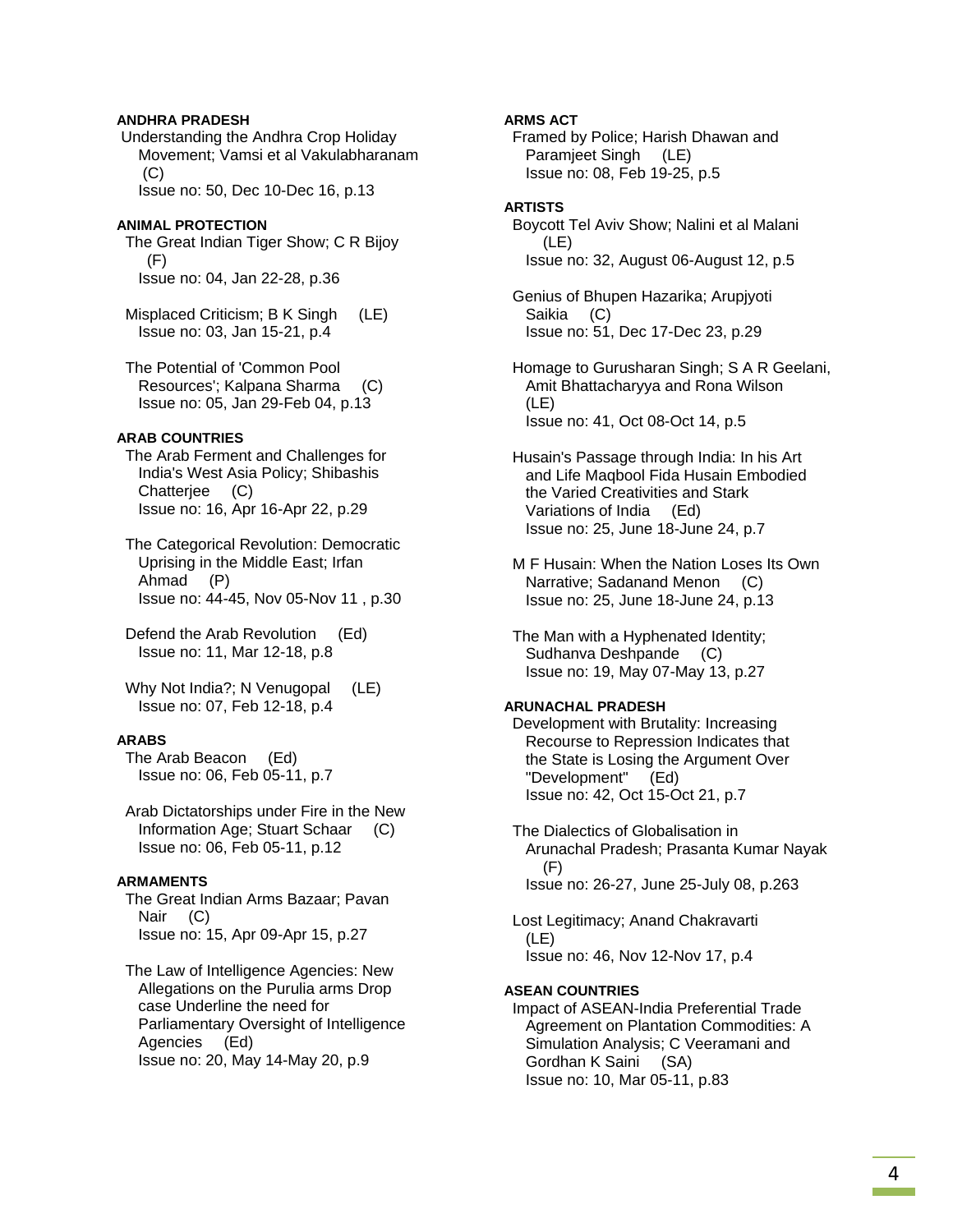# **ASEAN COUNTRIES**

Impact of ASEAN-India Preferential Trade Agreement on Plantation Commodities: A Simulation Analysis; C Veeramani and Gordhan K Saini (SA) Issue no: 10, Mar 05-11, p.83

 A Sectoral Impact Analysis of the ASEAN-India Free Trade Agreement; Smitha Francis (SA) Issue no: 02, Jan 08-14, p.46

# **ASIA, SOUTH**

 Caste in South Asia; S M Dahiwale (LE) Issue no: 01, Jan 01-07, p.5

 Faltering Growth of South Asia; Aditya Bhattacharjea (BR) Issue no: 10, Mar 05-11, p.33

 Scarcity Dilemma as Security Dilemma: Geopolitics of Water Governance in South Asia; Narendra Kumar Tripathi (SA) Issue no: 07, Feb 12-18, p.67

#### **ASIA, SOUTH EAST**

 Aftermath of Miracle Economies; A K Pat (BR) Issue no: 19, May 07-May 13, p.30

# **ASSAM**

 An Alternative Formulation for Autonomous Councils in Assam; Jayanta Krishna Sarmah (C) Issue no: 35, August 27-Sep 02, p.23

 Assam's Nationality Question: When Will the Largest Surviving Multinational State Learn to Resolve its Nationality Question? (Ed) Issue no: 09, Feb 26-Mar 04, p.7

 Assam's New Voice of Dissent; Sanjay Barbora (C) Issue no: 28, July 09-July 15, p.19

 Assam: Mandate for Peace and Development; Sandhya Goswami (C) Issue no: 23, June 04-June 10, p.20

 Assam: Peace Talks or the Fall of the Curtain on ULFA?; Udayon Misra (C) Issue no: 09, Feb 26-Mar 04, p.10

Early Twentieth Century Agrarian Assam: A Brief and Preliminary Overview; Debarshi Das and Arupjyoti Saikia (SA) Issue no: 41, Oct 08-Oct 14, p.73

 Guilty by Association?; SAHRDC (C) Issue no: 13, Mar 26 - Apr 01, p.19

 Imperialism, Geology and Petroleum: History of Oil in Colonial Assam; Arupjyoti Saikia (SA) Issue no: 12, Mar 19-25, p.48

 Kaziranga National Park: History, Landscape and Conservation Practices; Arupjyoti Saikia (F) Issue no: 32, August 06-August 12, p.12

 A New Edge to People's Protests in Assam; Udayon Misra (C) Issue no: 28, July 09-July 15, p.16

 The Refinery Movement in Assam; Ditee Moni Baruah (SA) Issue no: 01, Jan 01-07, p.63

 Rohmoria's Challenge: Natural Disasters, Popular Protests and State Apathy; Siddhartha Kumar Lahiri and Juli Borgohain (F) Issue no: 02, Jan 08-14, p.31

 Thirteenth Assembly Elections Results in Assam; Lokniti Network (F) Issue no: 25, June 18-June 24, p.131

 Why the Cynicism on Peace Talks in Assam?; Rohini Kumar et al Barua (LE) Issue no: 15, Apr 09-Apr 15, p.4

# **ASSEMBLY ELECTIONS**

 Anna and Hisar; Raj Bahadur Yadav (LE) Issue no: 53, Dec 31-Jan 06, p.5

 Assam: Mandate for Peace and Development; Sandhya Goswami (C) Issue no: 23, June 04-June 10, p.20

 Cash in Tamil Nadu Elections; M G Devasahayam and V Suresh (LE) Issue no: 15, Apr 09-Apr 15, p.5

 Fifteenth Assembly Elections in West Bengal; Lokniti Network (F) Issue no: 25, June 18-June 24, p.142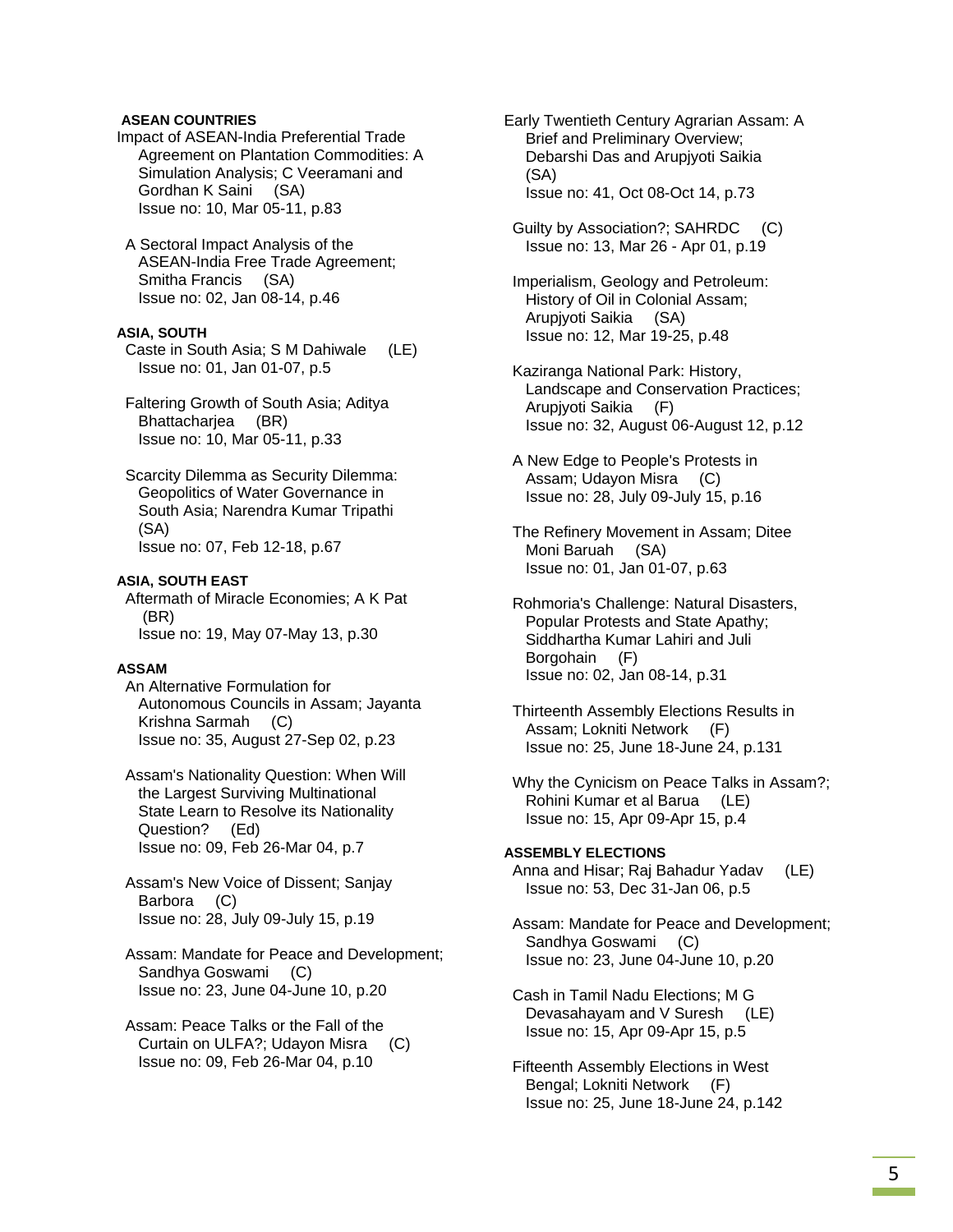## **ASSEMBLY ELECTIONS**

 Fourteenth Assembly Election Results in Tamil Nadu; Lokniti Network (F) Issue no: 25, June 18-June 24, p.138

 Fourteenth Assembly Elections in Kerala; Lokniti Network (F) Issue no: 25, June 18-June 24, p.135

 Getting to the Roots of Failure: The Left may be Down, But it is Certainly Not Out. How May it Renew Itself? (Ed) Issue no: 21, May 21-May 27, p.7

 The Hisar Bye-elections: Myth and Reality; Ranbir Singh (C) Issue no: 46, Nov 12-Nov 17, p.16

 Hisar Elections; Ranbir Singh (LE) Issue no: 48, Nov 26-Dec 02, p.5

 Kerala Elections; R Mohan (LE) Issue no: 24, June 11-June 17, p.4

- Kerala Elections: Nothing Mysterious; Subin Dennis (D) Issue no: 25, June 18-June 24, p.127
- Mystery of the Kerala Poll Results; N P Rajendran (C) Issue no: 22, May 28-June 03, p.10

 Not by Patronage Alone: Understanding Tamil Nadu's Vote for Change; J Jeyaranjan and M Vijayabaskar (C) Issue no: 22, May 28-June 03, p.13

 Puducherry Assembly Elections; Lokniti Network (F) Issue no: 25, June 18-June 24, p.146

 Rebuff after a Long Union: Apart from the Great Reversal, What Explains the Left Front's Long Innings in Office in West Bengal? (Ed) Issue no: 23, June 04-June 10, p.7

 Thirteenth Assembly Elections Results in Assam; Lokniti Network (F) Issue no: 25, June 18-June 24, p.131

 Three Cheers for India's Electorate; Devaki Jain (LE) Issue no: 21, May 21-May 27, p.5

 `National' State Elections: The Defeat of the Left Stands out in the State Elections, but So too does the Anger of the Voter (Ed) Issue no: 20, May 14-May 20, p.7

#### **ASSOCIATIONS**

 Guilty by Association?; SAHRDC (C) Issue no: 13, Mar 26 - Apr 01, p.19

#### **AUDITING**

 Largesse to Private Explorers: An Audit of Production-Sharing Contracts Reveals Violations that have Hurt the Interests of the Public (Ed) Issue no: 31, July 30-August 05, p.9

#### **AUTHORSHIP**

 Inadvertent Omission; K J Joy (LE) Issue no: 52, Dec 24-Dec 30, p.5

# **AUTOMOBILE INDUSTRY**

 Maruti Workers Speak about Their Strike; Jyotsna Singh and Nakul Sawhney (F) Issue no: 33, August 13-August 19, p.12

 Small and Medium Enterprises in the Indian Auto-Component Industry; Shuji Uchikawa (SA) Issue no: 25, June 18-June 24, p.51

 Workers' Struggle at Maruti: The Exploitation, Oppression and Dishonesty that Lie at the Heart of India's Automobile Revolution (Ed) Issue no: 37, Sep 10-Sep 16, p.7

# **AYODHYA DISPUTE**

 The Ayodhya Judgment: A Response; Lata Mani (D) Issue no: 40, Oct 01-Oct 07, p.79

 The Ayodhya Judgment: What Next?; Nivedita Menon (SA) Issue no: 31, July 30-August 05, p.81

 Forgetting a Day of Shame; M S Prabhakara (LE) Issue no: 53, Dec 31-Jan 06, p.4

#### **BANGALORE**

 Planning as Commoning: Transformation of a Bangalore Lake; Jayaraj Sundaresan (RA) Issue no: 50, Dec 10-Dec 16, p.71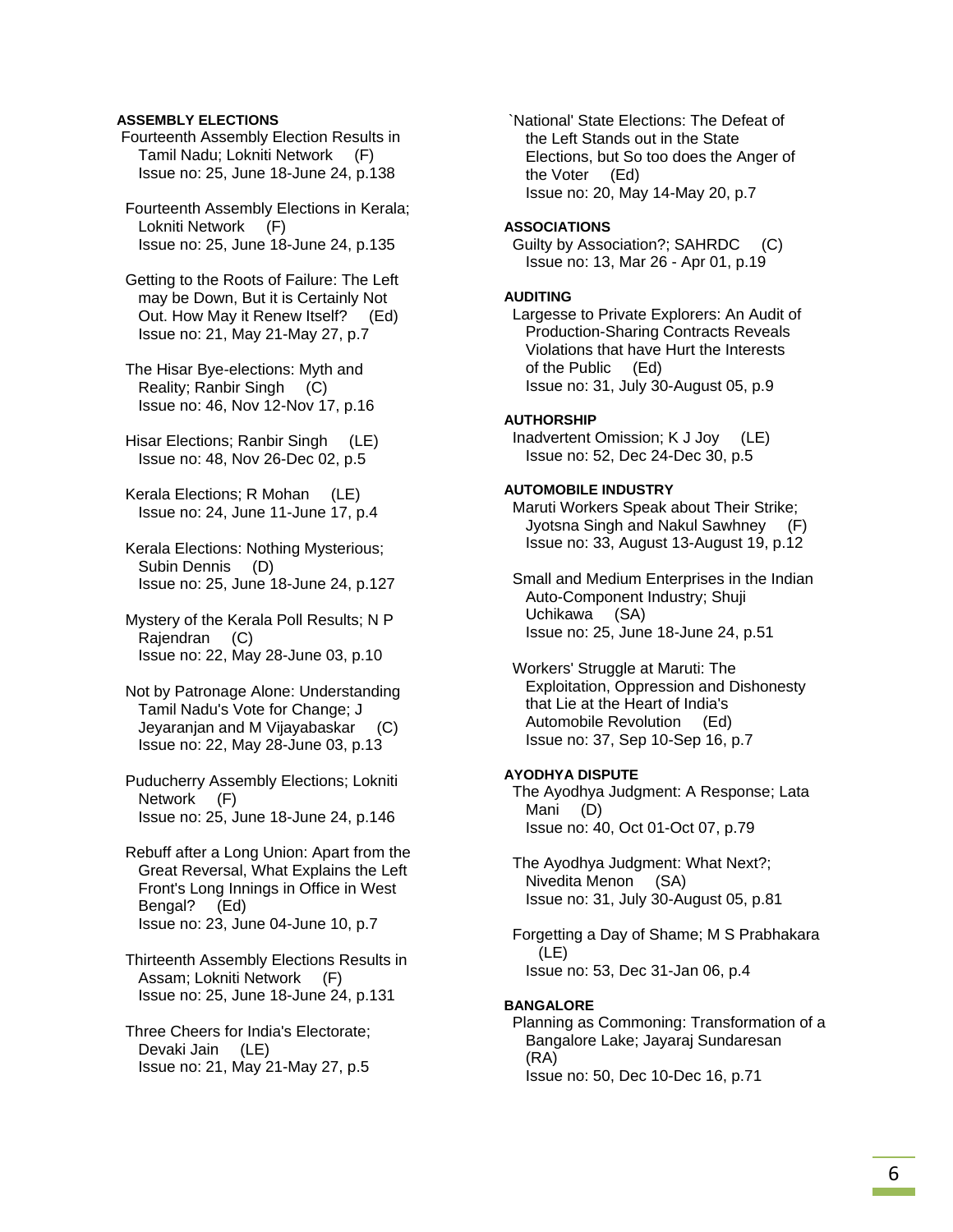## **BANGLADESH**

- The 1971 Genocide: War Crimes and Political Crimes; Jalal Alamgir and Bina D Costa (P) Issue no: 13, Mar 26-Apr 01, p.38
- Another Reckoning; Naeem Mohaiemen (D) Issue no: 53, Dec 31-Jan 06, p.79

 An Anthropological Critique of Microfinance in Bangladesh; K Kalpana (BR) Issue no: 35, August 27-Sep 02, p.33

- Flying Blind: Waiting for a Real Reckoning on 1971; Naeem Mohaiemen (SA) Issue no: 36, Sep 03-Sep 09, p.40
- Love in the Time of 1971: The Furore over Meherjaan; Nayanika Mookherjee (C) Issue no: 12, Mar 19-25, p.25
- The Politics of Independence in Bangladesh; David Ludden (P) Issue no: 35, August 27-Sep 02, p.79
- Wealth and Deprivation: Ready-made Garments Industry in Bangladesh; Anu Muhammad (C) Issue no: 34, August 20-August 26, p.23
- `Dead Reckoning': A Response; Sarmila Bose (D) Issue no: 53, Dec 31-Jan 06, p.76

#### **BANGLADESHIS**

 Unending Tragedy; M S Prabhakara (BR) Issue no: 51, Dec 17-Dec 23, p.32

## **BANK DEPOSITS**

 Deregulation of the Savings Bank Deposit Rate; EPW Research Foundation (MMR) Issue no: 48, Nov 26-Dec 02, p.72

- Deregulation or Destabilisation?; K Subramanian (C) Issue no: 49, Dec 03-Dec 09, p.21
- Impact of Deregulated Savings Bank Interest Rates; M K Datar (C) Issue no: 52, Dec 24-Dec 30, p.23

## **BANKING COMPANIES ACT**

 New Banks: Don't Say `Yes' If You Want to Say `No'; T T Ram Mohan (F) Issue no: 37, Sep 10-Sep 16, p.10

**BANKING REGULATIONS**  Extending Private Banking; C P Chandrasekhar (F) Issue no: 11, Mar 12-18, p.10 Licences for New Banks; Vivek Sharma (LE) Issue no: 38, Sep 17-Sep 23, p.4 New Banks: Don't Say `Yes' If You Want to Say `No'; T T Ram Mohan (F) Issue no: 37, Sep 10-Sep 16, p.10 **BANKS AND BANKING**  Assessing Financial Stability, June 2011; K Kanagasabapathy (C) Issue no: 31, July 30-August 05, p.21 Islamic Banking; Qudsia Iqbal Hashmi (LE) Issue no: 28, July 09-July 15, p.4 Islamic Banking: A Rejoinder; Shariq Nisar (LE) Issue no: 28, July 16-July 22, p.4 Islamic Banking: An Anathema to Civil Society; Ather Farouqui (C) Issue no: 19, May 07-May 13, p.25

 Licences for New Banks; Vivek Sharma (LE) Issue no: 38, Sep 17-Sep 23, p.4

 New Banks: Don't Say `Yes' If You Want to Say `No'; T T Ram Mohan (F) Issue no: 37, Sep 10-Sep 16, p.10

 The Trouble with Europe: European Banks and Rating Agencies are Exploiting Moral Hazard and have Brought the Eurozone to its Knees (Ed) Issue no: 29, July 16-July 22, p.8

 Weak Bank Resolution Framework in India: Thumbs Up or Down?; Prashant Saran and Tulasi Gopinath (SA) Issue no: 50, Dec 10-Dec 16, p.104

# **BEEDI INDUSTRY**

 A Rational Taxation System of Bidis and Cigarettes to Reduce Smoking Deaths in India; Prabhat et al Jah (SA) Issue no: 42, Oct 15-Oct 21, p.44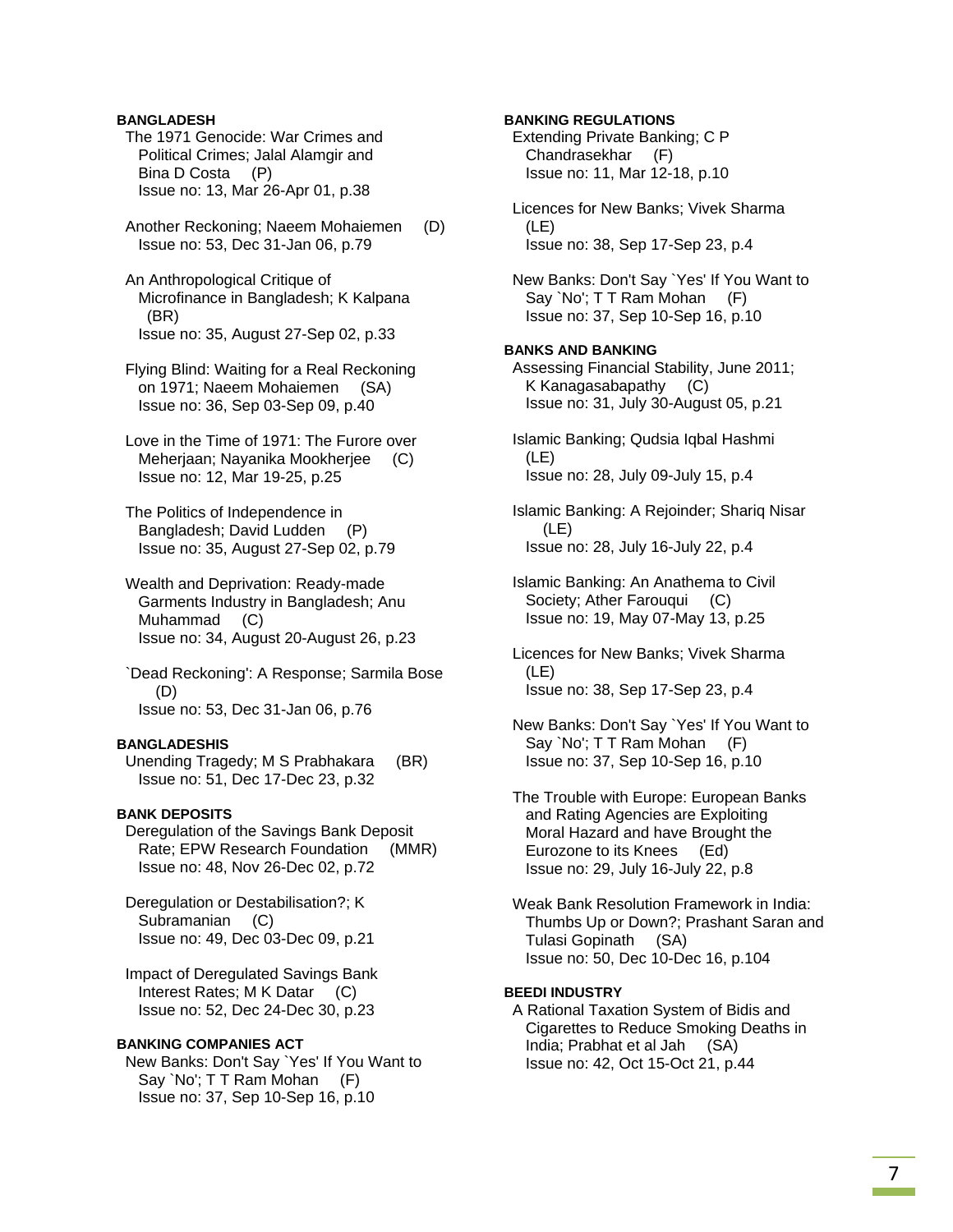# **BENGALIS**

 Richness of Bengali Muslim Women Writing; Jayanti Alam (BR) Issue no: 07, Feb 12-18, p.39

## **BHOPAL GAS DISASTER**

 Supreme Court Got It Right in the Bhopal Curative Petition; Raghav Shankar (C) Issue no: 31, July 30-August 05, p.19

#### **BIHAR**

 Challenging Bihar on Primary Education; Rukmini Banerji (P) Issue no: 11, Mar 12-18, p.33

 Inclusive Development? Migration, Governance and Social Change in Rural Bihar; Gerry Rodgers and Janine Rodgers (SA) Issue no: 23, June 04-June 10, p.43

 Migration, Money, Music; Ratnakar Tripathy (F) Issue no: 46, Nov 12-Nov 17, p.29

 Silence on Killings in Bihar: Nitish Kumar is able to Brazen out the Police Killings in Forbesganj, thanks to the Silence of the Media (Ed) Issue no: 26-27, June 25-July 08, p.7

# **BILATERAL RELATIONS**

 Fishing Conflict in Indo-Sri Lankan Waters (Ed) Issue no: 07, Feb 12-18, p.8

## **BIODIVERSITY**

 Biological Diversity: A Common Heritage; K Divakaran Prathapan and Priyadarsanan Dharma Rajan (C) Issue no: 14, Apr 02-Apr 08, p.15

 The Economics of Ecosystem Services and Biodiversity: An International Assessment; Pushpam Kumar and Joan Martinez-Alier (F) Issue no: 24, June 11-June 17, p.76

# **BIOGRAPHY AND AUTOBIOGRAPHY**

 Follower of the Present; Ananya Jahanara Kabir (BR) Issue no: 35, August 27-Sep 02, p.35

 Gandhi's Life and Thought; Divya Dwivedi and Shaj Mohan (BR) Issue no: 01, Jan 01-07, p.30

 Gandhi's Life and Thought; Divya Dwivedi and Shaj Mohan (BR) Issue no: 01, Jan 01-07, p.30

 Joan Robinson: The Grand Dame of Economics; Deena Khatkhate (RA) Issue no: 02, Jan 08-14, p.26

 Joan Robinson: The Grand Dame of Economics; Deena Khatkhate (RA) Issue no: 02, Jan 08-14, p.26

 The Lelyveld Book: There is a need to read and discuss the Lelyveld book on Gandhi with a great deal of composure. (Ed) Issue no: 14, Apr 02-Apr 08, p.9

#### **BJP**

 On the Current Political Scene: Travails and Trajectories; S P Shukla (C) Issue no: 42, Oct 15-Oct 21, p.10

 Yeddyurappa and Karnataka - 1; Nanda Kishor (LE) Issue no: 16, Apr 16-Apr 22, p.4

 Yeddyurappa and Karnataka - 2; Manu N Kulkarni (LE) Issue no: 16, Apr 16-Apr 22, p.4

#### **BJP GOVERNMENT**

 The Trouble with Yeddyurappa; James Manor (C) Issue no: 13, Mar 26 - Apr 01, p.16

#### **BLACK MONEY**

 Black Money and Inflation; Rahul Banerjee (LE) Issue no: 43, Oct 22-Oct 28, p.4

 Breeding 'Black Sheep'; Sumanta Banerjee (C) Issue no: 02, Jan 08-14, p.10

 An Empirical Study on the Transfer of Black Money from India: 1948-2008; Dev Kar (SA) Issue no: 15, Apr 09-Apr 15, p.45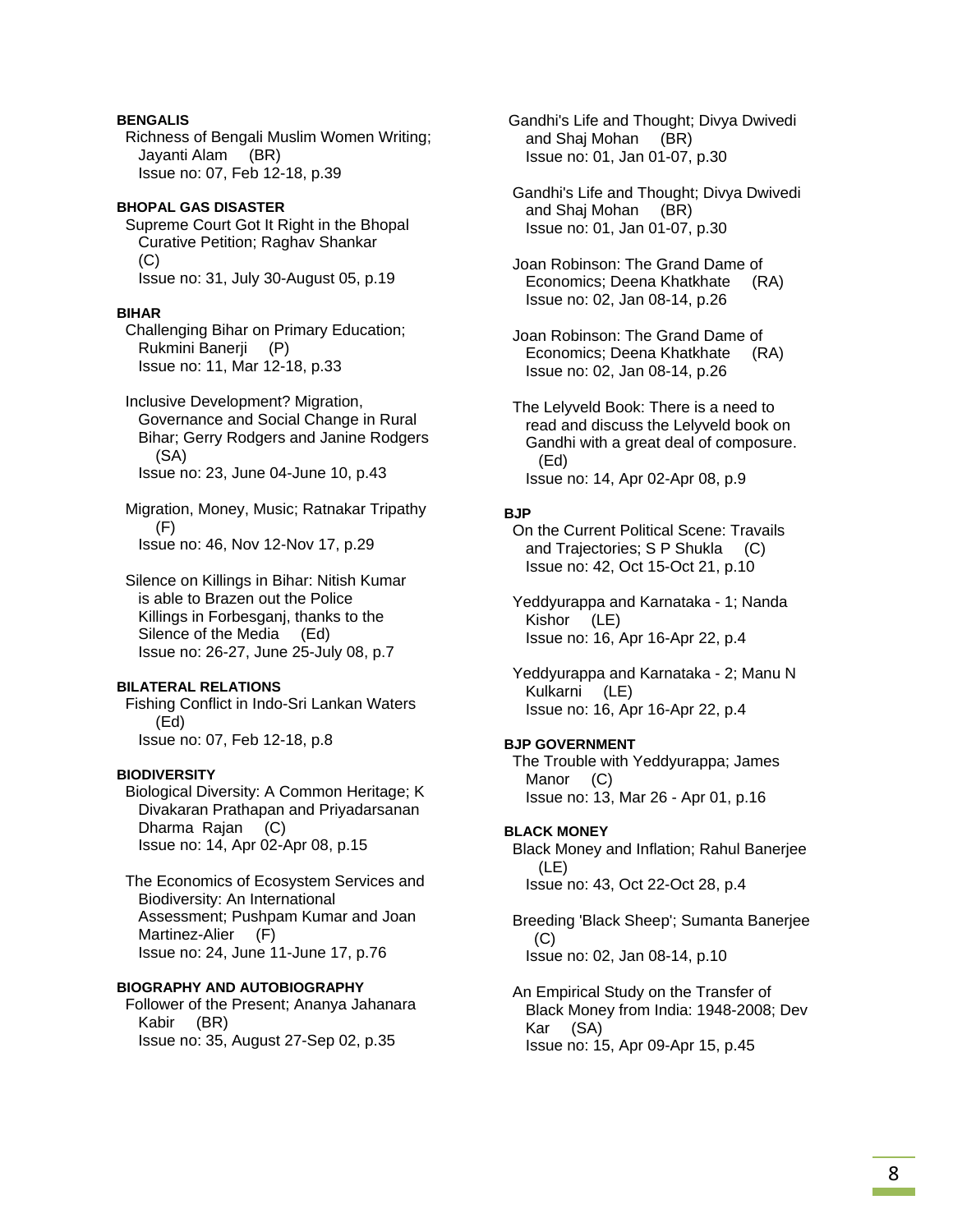# **BLACK MONEY**

Fighting Corruption; Chandrasekhar Ranade (LE)

Issue no: 37, Sep 10-Sep 16, p.5

 Sense of Citizenship; Niloy Kumar Roy (LE) Issue no: 37, Sep 10-Sep 16, p.5

#### **BOMBAY**

 The `Problem Population' of Colonial Bombay; Swati Ghosh (BR) Issue no: 46, Nov 12-Nov 17, p.32

# **BONDS**

 Corporate Bond Market Activity: An Overview; EPW Research Foundation (MMR) Issue no: 17, Apr 23-Apr 29, p.69

## **BOOKS REVIEWED**

 Adams, Jad: "Gandhi: Naked Ambition" Issue no: 01, Jan 01-07, p.30

 Adarkar, Neera: "The Chawls of Mumbai: Galleries of Life" Issue no: 30, July 23-July 29, p.35

 Agarwal, Bina: "Gender and Green Governance: The Political Economy of Women's Presence within and beyond Community Forestry" Issue no: 07, Feb 12-18, p.37

 Ahmed, Waquar; Amitabh Kundu and Richard Peet: "India's New Economic Policy: A Critical Analysis" Issue no: 42, Oct 15-Oct 21, p.37

 Akerlof, George A and Rachel E Kranton: "Identity Economics: How Our Identities Shape Our Work, Wages, and Well-Being" Issue no: 30, July 23-July 29, p.33

 Akhtar, Shaheen and Moushumi Bhowmik (ed.): "Women in Concert: An Anthology of Bengali Muslim Women's Writings, 1904-1938" Issue no: 07, Feb 12-18, p.39

 Alok, Kumar: "Squatting with Dignity: Lessons from India" Issue no: 51, Dec 17-Dec 23, p.34

 Anderson, Robert S: "Nucleus and Nation: Scientists, International Networks, and Power in India" Issue no: 17, Apr 23-Apr 29, p.32

 Bajpai, Rochana: "Debating Difference: Group Rights and Liberal Democracy in India" Issue no: 43, Oct 22-Oct 28, p.38

 Bakker, Karen: "Privatising Water: Governance Failure and the World's Urban Water Crisis" Issue no: 50, Dec 10-Dec 16, p.31

 Balakrishnan, Pulapre: "Economic Growth in India: History and Prospect" Issue no: 12, Mar 19-25, p.29

 Bandyopadhyay, Mahuya: "Everyday Life in a Prison: Confinement, Surveillance, Resistance" Issue no: 03, Jan 15-21, p.30

 Banerjee, Abhijit V and Esther Duflo: "Poor Economics: A Radical Rethinking of the Way to Fight Global Poverty " Issue no: 52, Dec 24-Dec 30, p.33

 Baviskar, B S and George [eds] Mathew: "Inclusion and Exclusion in Local Governance: Field Studies from Rural India" Issue no: 15, Apr 09-Apr 15, p.35

 Bhowmik, Sharit [ed]: "Street Vendors in the Global Urban Economy" Issue no: 29, July 16-July 22, p.70

 Bhukya, Bhangya: "Subjugated Nomads: The Lambadas under the Rule of the Nizams" Issue no: 43, oct 22-Oct 28, p.42

 Bilimoria, Purushottama; Joseph Prabhu and Renuka Sharma (eds.): "Indian Ethics: Classical Traditions and Contemporary Challenges" Issue no: 10, Mar 05-11, p.37

 Brahme, sulabha: "The Indian Economy: Problems and Prospects - Selected Writings of D R Gadgil" Issue no: 42, Oct 15-Oct 21, p.34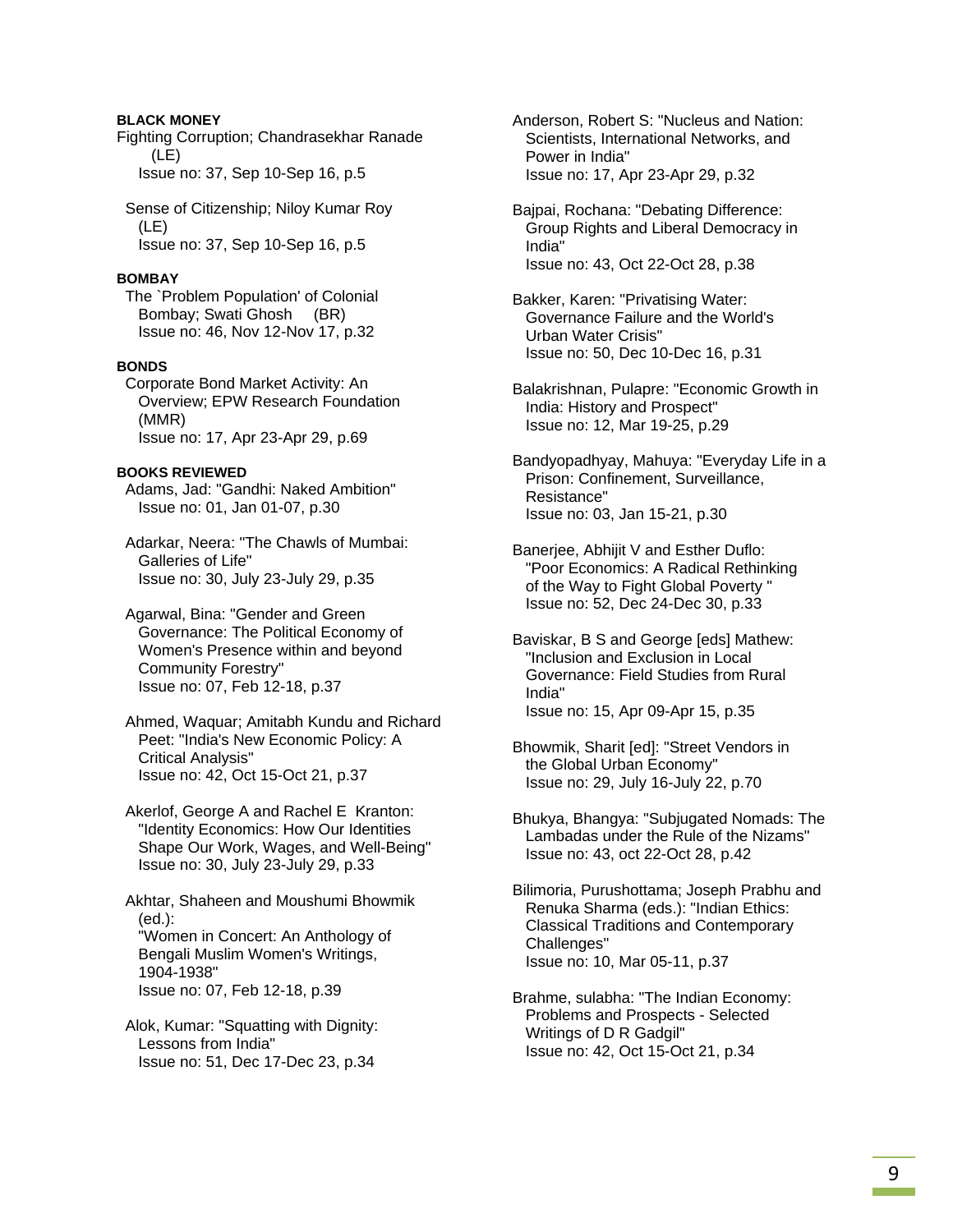Brown, Judith M and Anthony Parel: "The Cambridge Companion to Gandhi" Issue no: 46, Nov 12-Nov 17, p.30

 Chakrabarti, Anjan and Anup Dhar: "Dislocation and Resettlement in Development - From Third World to World of the Third" Issue no: 16, Apr 16-Apr 22, p.34

 Chanda, Rupa: "Integrating Services in South Asia: Trade, Investment and Mobility" Issue no: 28, July 09-July 15, p.38

 Chaplin, Susan E: "The Politics of Sanitation in India: Cities, Services and the State" Issue no: 50, Dec 10-Dec 16, p.33

 Chaudhuri, Dipanjan Rai: "Sanhati Selections 2011: An Anthology in Solidarity with People's Struggles and `Sovereign Are the People': A Diary in Stormy Times, selections from the Sanhati columns " Issue no: 26-27, June 25-July 08, p.102

 Choi, Jung Min and John W [eds] Murphy: "Globalisation and the Prospects for Critical Reflection" Issue no: 33, August 13-August 19, p.41

 Chowdhry, Prem: "Political Economy of Production and Reproduction: Caste, Custom and Community in North India" Issue no: 28, July 09-July 15, p.36

 Cohen, Stephen P and Sunil Dasgupta: "Arming without Aiming: India's Military Modernisation" Issue no: 04, Jan 22-28, p.33

 Cooke, Stephanie : "In Mortal Hands: A Cautionary History of the Nuclear Age" Issue no: 13, Mar 26-Apr 01, p.31

 D'mello, Bernard [ed]: "What Is Maoism and Other Essays" Issue no: 26-27, June 25-July 08, p.105

 Deshpande, G P: "The World of Ideas in Modern Marathi: Phule, Vinoba, Savarkar" Issue no: 38, Sep 17-Sep 23, p.30

 Deshpande, G P: "Talking the Political Culturally and Other Essays" Issue no: 38, Sep 17-Sep 23, p.30

 Dutt, Amitava Krishna and Charles K Wilber: "Economics and Ethics: An Introduction" Issue no: 04, Jan 22-28, p.31

 Eagleton, Terry: "Why Marx Was Right" Issue no: 48, Nov 26-Dec 02, p.35

 French, Patrick: "India: A Portrait" Issue no: 34, August 20-August 26, p.31

 Gadbois, George H Jr.: "Judges of the Supreme Court of India: 1950-1989" Issue no: 34, August 20-August 26, p.28

- Ghani, Ejaz: "<The> Poor Half Billion in South Asia: What Is Holding Back Lagging Regions?" Issue no: 10, Mar 05-11, p.33
- Ghosh, ayati: "After Crisis: Adjustment, Recovery and Fragility in East Asia" Issue no: 19, May 07-May 13, p.30

 Ghosh, D N: "Business and Polity: Dynamics of a Changing Relationship" Issue no: 39, Sep 24-Sep 30, p.33

 Govinda Rao, M and Mihir [eds] Rakshit: "Public Economics: Theory and Policy: Essays in Honor of Amaresh Bagchi" Issue no: 41, Oct 08-Oct 14, p.41

 Guha, Ramachandra [ed]: "Makers of Modern India" Issue no: 25, June 18-June 24, p.39

 Harvey, David: "The Enigma of Capital and the Crises of Capitalism" Issue no: 22, May 28-June 03, p.27

- Ibrahim, Farhana: "Settlers, Saints and Sovereigns: An Ethnography of State Formation in Western India" Issue no: 13, Mar 26-Apr 01, p.33
- Jaffrelot, Christophe : "Religion, Caste and Politics in India" Issue no: 16, Apr 16-Apr 22, p.32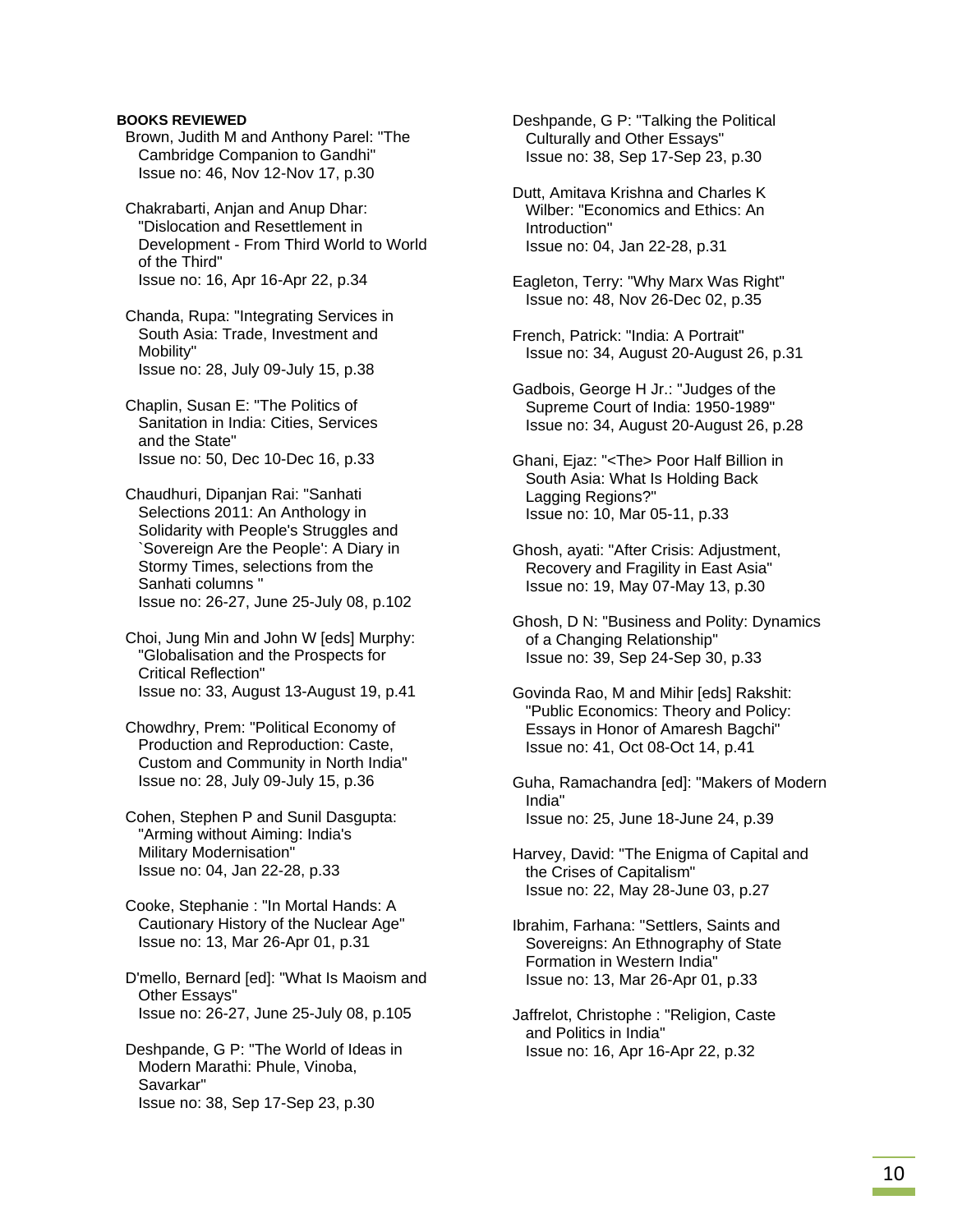- Jain, L C: "Civil Disobedience: Two Freedom Struggles, One Life" Issue no: 13, Mar 26-Apr 01, p.36
- Jain, Ravindra K : "Nation, Diaspora, Trans-Nation: Reflections from India" Issue no: 14, Apr 02-Apr 08, p.31
- Jal, Murzban: "The Seductions of Karl Marx" Issue no: 18, Apr 30-May 06, p.28
- Jayaraj, D and S Subramanian: "Poverty, Inequality and Population" Issue no: 40, Oct 01-Oct 07, p.34
- Joshi, Sanjay (ed.): "<The> Middle Class in Colonial India" Issue no: 06, Feb 05-11, p.39
- Kapur, Anu: "Vulnerable India: A Geographical Study of Disasters" Issue no: 01, Jan 01-07, p.32
- Kapur, Devesh: "Diaspora, Development, and Democracy: The Domestic Impact of International Migration" Issue no: 06, Feb 05-11, p.37
- Karim, Lamia: "Microfinance and Its Discontents: Women in Debt in Bangladesh" Issue no: 35, August 27-Sep 02, p.33
- Kothari, Smitu; Zia Mian; Kamla Bhasin and A H Nayyar (eds.): "Bridging Partition: People's Initiatives for Peace between India and Pakistan" Issue no: 11, Mar 12-18, p.31
- Lal, Hardwari and Prem Chowdhry (eds.): "Understanding Politics and Society (1910-1997)" Issue no: 19, May 07-May 13, p.33
- Lambert-Hurley, Siobhan and Sunil Sharma (eds.): "Atiya's Journeys: A Muslim Woman from Colonial Bombay to Edwardian Britain" Issue no: 05, Jan 29-Feb 04, p.28
- Lelyveld, Joseph: "Great Soul: Mahatma Gandhi and His Struggle with India" Issue no: 37, Sep 10-Sep 16, p.33

 Lieven, Anatol: "Pakistan: A Hard Country" Issue no: 32, August 06-August 12, p.38

- Mahajan, Gurpreet and Surinder S Jodhka (eds.): "Religion, Community and Development: Changing Contours of Politics and Policy in India" Issue no: 12, Mar 19-25, p.31
- Marjit, Sugata and Saibal Kar: "The Outsiders: Economic Reform and Informal Labour in a Developing Economy" Issue no: 44-45, Nov 05-Nov 11, p.28
- Mishra, Saurabh: "Pilgrimage, Politics and Pestilence: The Haj from the Indian Subcontinent, 1860-1920" Issue no: 20, May 14-May 20, p.31
- Mukherjee, Mithi: "India in the Shadows of Empire: A Legal and Political History 1774-1950" Issue no: 40, Oct 01-Oct 07, p.33
- Nadkarni, M V: "Ethics for Our Times: Essays in Gandhian Perspective" Issue no: 53, Dec 31-Jan 06, p.34
- Nayar, Pramod K: "States of Sentiment Exploring the Cultures of Emotion" Issue no: 47, Nov 19-Nov 25, p.31
- Nigam, Aditya: "After Utopia: Modernity, Socialism, and the Postcolony" Issue no: 14, Apr 02-Apr 08, p.32
- Nilekani, Rohini: "Uncommon Ground: Dialogues between Business and Social Leaders" Issue no: 52, Dec 24-Dec 30, p.37
- Omvedt, Gali: "Building the Ambedkar Revolution: Sambhaji Tukaram Gaikwad and the Kokan Dalits" Issue no: 52, Dec 24-Dec 30, p.38
- Oommen, T K: "Social Movements I: Issues of Identity" Issue no: 21, May 21-May 27, p.33
- Openshaw, Jeanne: "Writing the Self: The Life and Philosophy of a Dissenting Bengali Baul Guru" Issue no: 35, August 27-Sep 02, p.35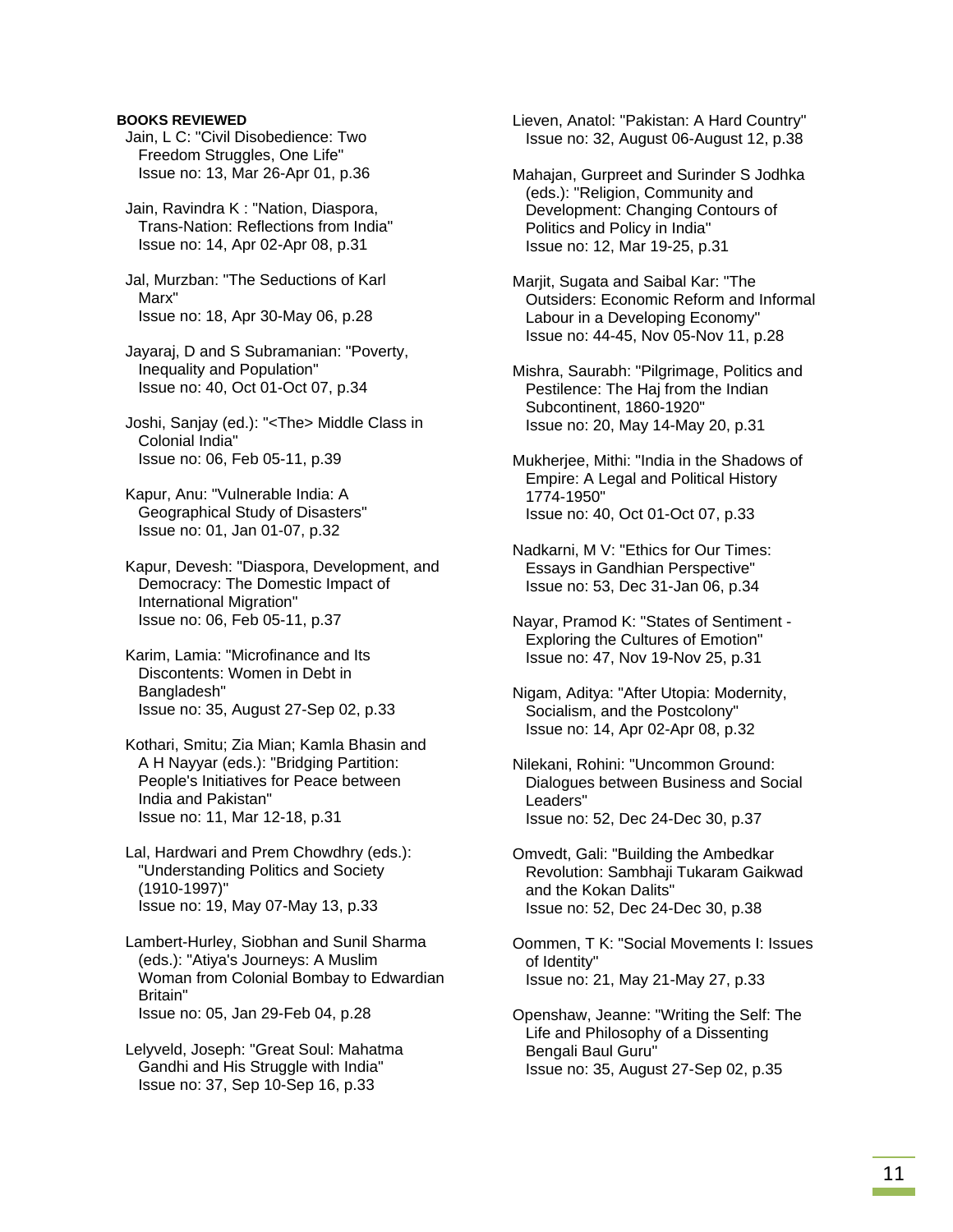Panitch, Leo and Colin Leys (eds.): "Morbid Symptoms: Health under Capitalism - Socialist Register 2010" Issue no: 10, Mar 05-11, p.31

 Panitch, Leo; Greg Albo and Vivek Chibber (eds.): "Socialist Register 2011: The Crisis This Time" Issue no: 25, June 18-June 24, p.42

 Premchand, A: "Contemporary India: Society and Governance" Issue no: 24, June 11-June 17, p.37

 Rahman, Tariq: "From Hindi to Urdu: A Social and Political History" Issue no: 38, Sep 17-Sep 23, p.33

 Raju, Saraswati and Kuntala Lahiri Dutt: "Doing Gender, Doing Geography: Emerging Research in India" Issue no: 36, Sep 03-Sep 09, p.33

 Ram Mohan, T T: "Brick by Red Brick: Ravi Matthai and the Making of IIM Ahmedabad" Issue no: 32, August 06-August 12, p.35

 Raman, Vasanthi: "The Warp and the Weft: Community and Gender Identity among Banaras Weavers" Issue no: 09, Feb 26-Mar 04, p.35

 Rangarajan, C and D K Srivastava: "Federalism and Fiscal Transfers in India" Issue no: 26-27, June 25-July 08, p.101

 Rangarajan, Mahesh and K Sivramakrishnan: "India's Environmental History: A Reader (Vol 1: From Ancient Times to the Colonial Period; Vol 2: Colonialism, Modernity, and the Nation)" Issue no: 53, Dec 31-Jan 06, p.32

 Rao, M Govinda and Anwar Shah (ed.): "States' Fiscal Management and Regional Equity: An Overview" Issue no: 08, Feb 19-25, p.31

 Rao, Varavara: "Captive Imagination: Letters from Prison" Issue no: 08, Feb 19-25, p.29

 Ratnager, Shereen: "Being Tribal" Issue no: 39, Sep 24-Sep 30, p.34

 Reddy, Y V: "Global Crisis, Recession and Uneven Recovery" Issue no: 09, Feb 26-Mar 04, p.33

 Roy, Anupama: "Mapping Citizenship in India" Issue no: 11, Mar 12-18, p.28

 Roy, Kumkum: "The Power of Gender and the Gender of Power: Explorations in Early Indian History" Issue no: 33, August 13-August 19, p.39

 Runciman, David: "Political Hypocrisy: The Mask of Power, from Hobbes to Orwell and Beyond" Issue no: 15, Apr 09-Apr 15, p.32

 Saif, Lubna: "Authoritarianism and Underdevelopment in Pakistan 1947-1958: The Role of the Punjab" Issue no: 21, May 21-May 27, p.35

 Saldanha, Denzil: "Civil Society Processes and the State: The Bharat Gyan Vigyan Samiti and the Literacy Campaigns" Issue no: 22, May 28-June 03, p.24

 Satyanarayana, K and Susie Tharu: "No Alphabet in Sight: New Dalit Writing from South India, Dossier 1: Tamil and Malayalam" Issue no: 36, Sep 03-Sep 09, p.30

 Scholten, Bruce A: "India's White Revolution: Operation Flood, Food Aid and Development" Issue no: 31, July 30-August 05, p.29

 Shah, Alpa: "In the Shadows of the State: Indigenous Politics, Environmentalism, and Insurgency in Jharkhand, India" Issue no: 44-45, Nov 05-Nov 11, p.25

 Shankar, B L and Valerian Rodrigues: "<The> Indian Parliament, A Democracy at Work" Issue no: 18, Apr 30-May 06, p.31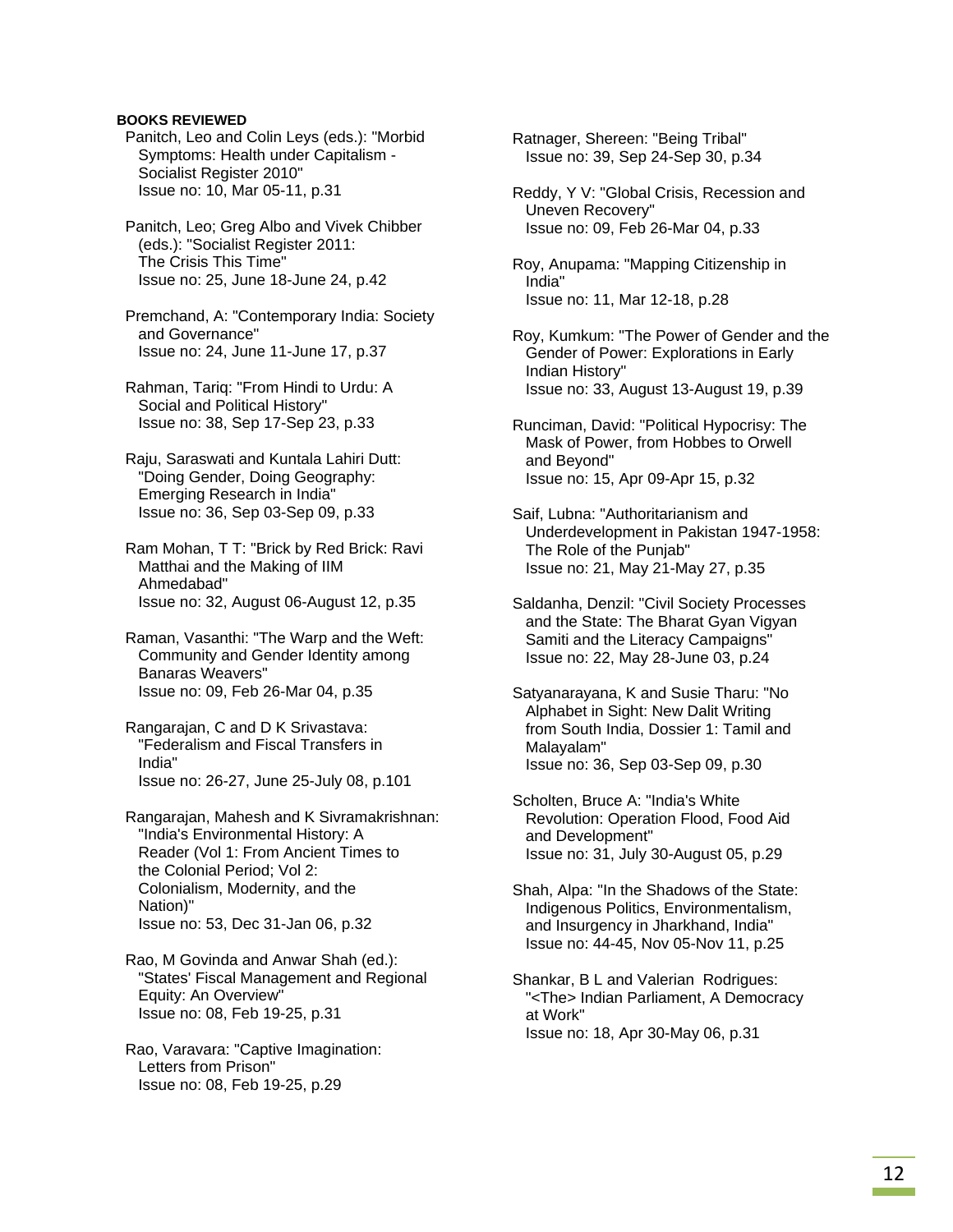- Shiva Kumar, A K; Pradeep Panda and Rajani R Ved: "Oxford Handbook of Population and Development" Issue no: 20, May 14- May 20, p.29
- Simpson, Edward and Aparna Kapadia: "The Idea of Gujarat: History, Ethnography and Text" Issue no: 48, Nov 26-Dec 02, p.32
- Singh, Deepak K: "Stateless in South Asia: The Chakmas between Bangladesh and India" Issue no: 51, Dec 17-Dec 23, p.32
- Singh, Pritam: "Federalism, Nationalism and Development: India and the Punjab Economy" Issue no: 05, Jan 29-Feb 04, p.31
- Sinha Kapur, Nandini: "Environmental History of Early India: A Reader" Issue no: 29, July 16-July 22, p.73
- Sivaramakrishnan, K C: "Re-visioning Indian Cities: The Urban Renewal Mission" Issue no: 50, Dec 10-Dec 16, p.30
- Subramanian, Arvind: "Eclipse: Living in the Shadow of China's Economic Dominance" Issue no: 47, Nov 19-Nov 25, p.29
- Subramanian, Dilip: "Telecommunications Industry in India: State, Business and Labour in a Global Economy" Issue no: 03, Jan 15-21, p.27
- Sundaram, Ravi: "Pirate Modernity: Delhi's Media Urbanism" Issue no: 17, Apr 23-Apr 29, p.35
- Taleb, Nassim Nicholas: "The Bed of Procrustes: Philosophical and Practical Aphorisms" Issue no: 24, June 11-June 17, p.41
- Tambe, Ashwini: "Codes of Misconduct: Regulating Prostitution in Late Colonial Bombay" Issue no: 46, Nov 12-Nov 17, p.32
- Tamboli, P M and Y L Nene: "Revitalising Higher Agricultural Education in India: Journey Towards Excellence" Issue no: 41, Oct 08-Oct 14, p.43
- Tidrick, Kathryn: "Gandhi: A Political and Spiritual Life" Issue no: 01, Jan 01-07, p.30 Utting, Peter and Jennifer Clapp: "Corporate Accountability and Sustainable Development" Issue no: 37, Sep 10-Sep 16, p.32
- Varma, Daya Ram: "The Art and Science of Healing since Antiquity" Issue no: 31, July 30-August 05, p.27

## **BORDER DISPUTES**

 An Asian Clash of Civilisations? Revisiting the Sino-Indian Conflict of 1962; Ramchandra Guha (SA) Issue no: 44-45, Nov 05-Nov 11, p.51

#### **BRAIN DRAIN**

 Will They Return? Indian Students in the United States; David et al Finegold (C) Issue no: 21, May 21-May 27, p.21

## **BRAZIL**

 Brazil's Bolsa Familia: A Review; Fabio Veras Soares (F) Issue no: 21, May 21-May 27, p.55

#### **BRITISH RULE**

- Bypassing the Squalor: New Towns, Immaterial Labour and Exclusion in Post-colonial Urbanisation; Rajesh Bhattacharya and Kalyan Sanyal (RA) Issue no: 31, July 30-August 05, p.41
- Census in Colonial India and the Birth of Caste; Padmanabh Samarendra (SA) Issue no: 33, August 13-August 19, p.51
- The Domination of Strangers: Time, Emotion and the Making of the Modern State in Colonial India; Jon E Wilson (SA) Issue no: 30, July 23-July 29, p.45
- Early Twentieth Century Agrarian Assam: A Brief and Preliminary Overview; Debarshi Das and Arupjyoti Saikia (SA) Issue no: 41, Oct 08-Oct 14, p.73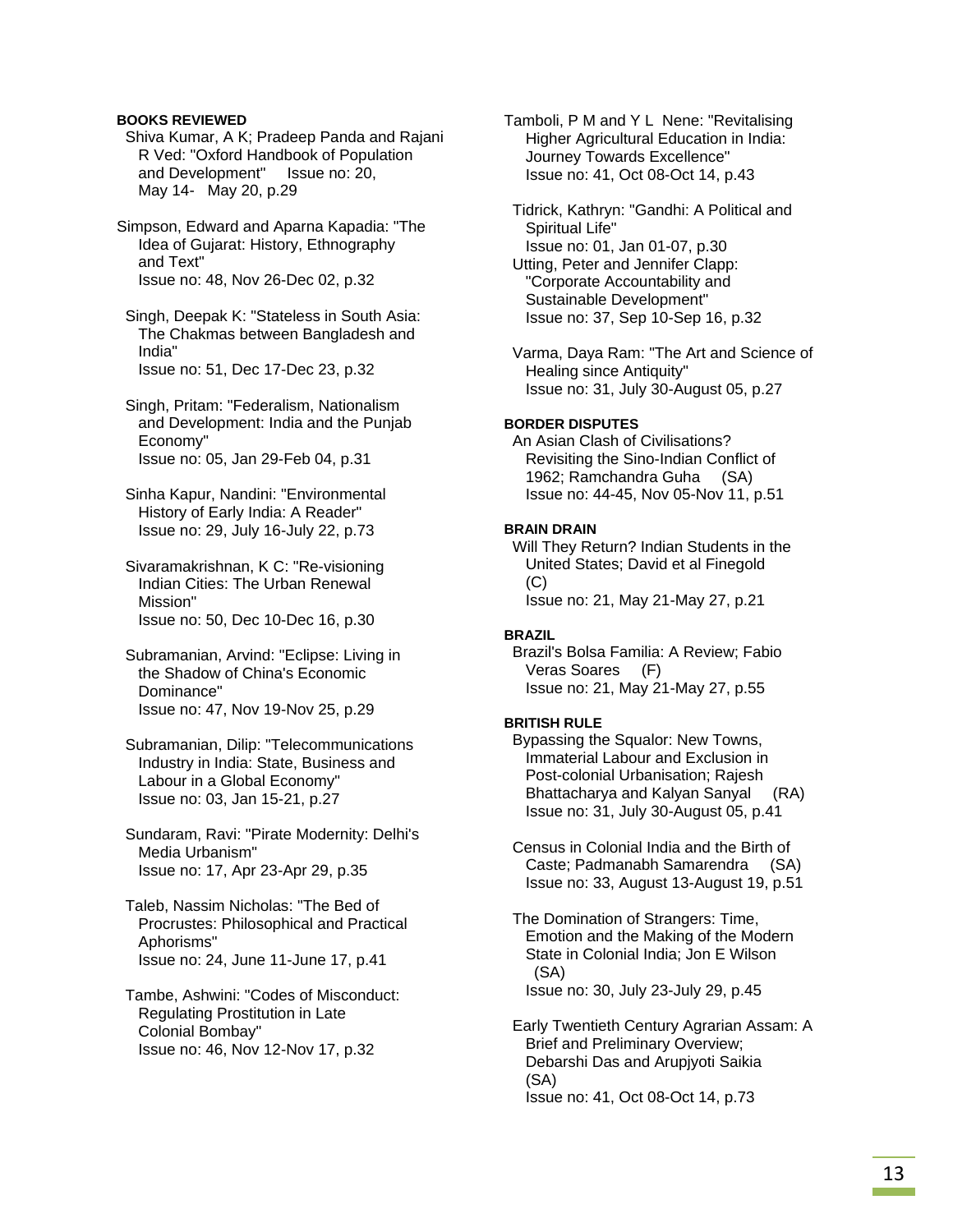## **BRITISH RULE**

 Imperialism, Geology and Petroleum: History of Oil in Colonial Assam; Arupjyoti Saikia (SA) Issue no: 12, Mar 19-25, p.48

 A Life in Search of Freedom for India; K S Krishnaswamy (BR) Issue no: 13, Mar 26-Apr 01, p.36

 The `Problem Population' of Colonial Bombay; Swati Ghosh (BR) Issue no: 46, Nov 12-Nov 17, p.32

### **BUDDHISM**

 Reinterpreting Buddhism; E N Ashok Kumar (LE) Issue no: 06, Feb 05-11, p.5

## **BUDGET, STATES**

 Bypassing the States Once Again (Ed) Issue no: 11, Mar 12-18, p.7

#### **BUDGET, STATES-2011-2012**

 A Reply; S Srinivasan (LE) Issue no: 26-27, June 25-July 08, p.5

 Underestimate of Tamil Nadu Budget for Drugs; JMA Bruno Mascrenhas (LE) Issue no: 26-27, June 25-July 08, p.5

# **BUDGET, UNION-2011-2012**

 Budget 2011: Veering Off the Fiscal Consolidation Road Map; Mala Lalvani (C) Issue no: 20, May 14-May 20, p.17

 Extending Private Banking; C P Chandrasekhar (F) Issue no: 11, Mar 12-18, p.10

 Fiscal Conservatism all the Way (Ed) Issue no: 10, Mar 05-11, p.7

# **BUREAUCRACY**

 Conflict of Interest and Parliament; Erica Lee Nelson (F) Issue no: 19, May 07-May 13, p.68

Power of Supreme Court to Intervene in Executive Policy; Sukumar Mukhopadhyay (C) Issue no: 32, August 06-August 12, p.17

# **BURMA**

 Political Change in Burma: Transition from Democracy to Military Dictatorship (1948-62); Nehginpao Kipgen (SA) Issue no: 20, May 14-May 20, p.48

#### **BUSINESS AND POLITICS**

 Business-Government Accommodation: Reciprocal Consent Characterises the Mutual Accommodation of Government and Big Business Today (Ed) Issue no: 32, August 06-August 12, p.8

#### **BUSINESS MANAGEMENT**

 Interrogating Management Studies: Legacies and Preoccupations; Abhijit Kothari and Rita Kothari (P) Issue no: 01, Jan 01-07, p.35

#### **CANAL IRRIGATION**

 Beyond the Rhetoric of Integrated Water Resources Management: The Case of the Tungabhadra Sub-basin; S Manasi (SA) Issue no: 34, August 20-August 26, p.52

## **CANCER**

 The Economic Burden of Cancer; Bidhu Kalyan et al Mohanti (SA) Issue no: 43, Oct 22-Oct 28, p.112

 Experimenting with the Young: The Inquiry Committee Report on the Anti-Cervical Cancer Vaccine Study Project Finds Serious Ethical Violations (Ed) Issue no: 21, May 21-May 27, p.8

 Mobile Phones and Cancer: More Evidence Needed; Thomas Abraham (C) Issue no: 33, August 13-August 19, p.17

#### **CANCUN**

 India at Cancun: The Emergence of a Confident Dealmaker; Varad Pande (C) Issue no: 04, Jan 22-28, p.14

#### **CAPITAL FLOWS**

 Curbing Hot Capital Flows to Protect the Real Economy; Stephany Griffith-Jones and Kevin P Gallagher (C) Issue no: 03, Jan 15-21, p.12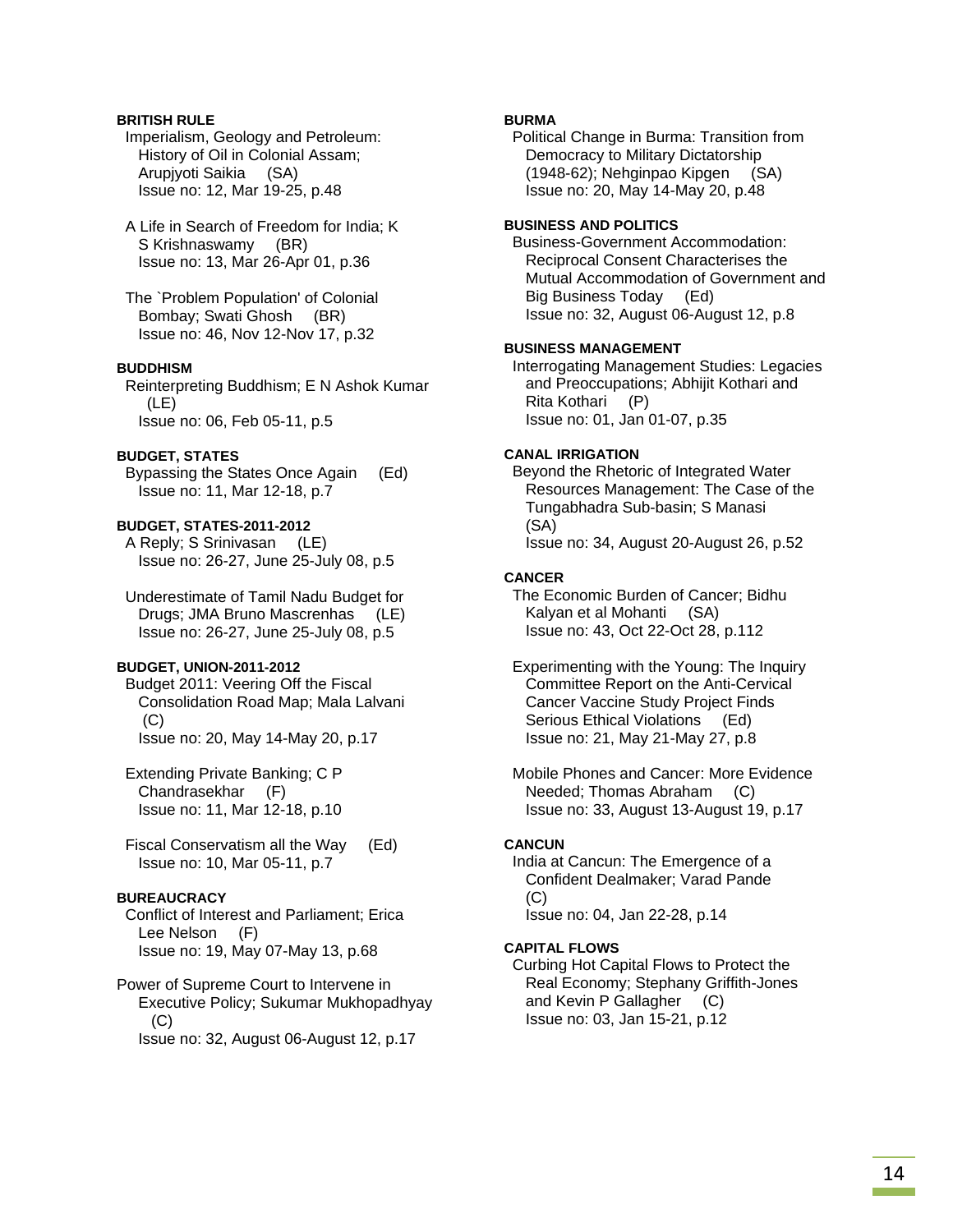## **CAPITAL FORMATION**

 The Logic and History of Capital; Neil et al Agarwal (BR) Issue no: 22, May 28-June 03, p.27

## **CAPITAL PUNISHMENT**

 Abolish Capital Punishment: The Focus on the Death Penalty in the Rajiv Gandhi Case is an Opportune Time to Build Support for its Abolition. (Ed) Issue no: 36, Sep 03-Sep 09, p.8

 Capital Punishment; Bikramjeet Batra (LE) Issue no: 39, Sep 24-Sep 30, p.5

 Capital Punishment; A K Dasgupta (LE) Issue no: 48, Nov 26-Dec 02, p.4

 Dead Man Waiting; Anand Shankar Jha (C) Issue no: 43, Oct 22-Oct 28, p.33

 Death Sentences; Harish Dhawan and Paramjeet Singh (LE) Issue no: 24, June 11- June 17, p.5

 Inconsistent Death Sentencing in India; Abhinav Chandrachud (C) Issue no: 30, July 23-July 29, p.20

 Niyamat Ansari; Manas (LE) Issue no: 38, Sep 17-Sep 23, p.5

 Politics and the Death Penalty; S V Rajadurai (LE) Issue no: 38, Sep 17-Sep 23, p.4

# **CAPITALISM**

 Crisis and Class Struggle; Pratyush Chandra (BR) Issue no: 25, June 18-June 24, p.42

 The Crisis and the Global South: From Development to Capitalism; Hugo Radice (C) Issue no: 48, Nov 26-Dec 02, p.27

 Dalit Capitalism and Pseudo Dalitism; Anand Teltumbde (F) Issue no: 10, Mar 05-11, p.10

 The Logic and History of Capital; Neil et al Agarwal (BR) Issue no: 22, May 28-June 03, p.27

Urban Commons; Vinay Gidwani and Amita Baviskar (RA) Issue no: 50, Dec 10-Dec 16, p.42

# **CARBON EMISSION**

 Developmental Benefits from a Low-Carbon Pathway; Sudhir Chella Rajan and Sujatha Byravan (C) Issue no: 34, August 20-August 26, p.15

## **CASTE CONFLICTS**

 Caste, Politics and Public Good Distribution in India: Evidence from NREGS in Andhra Pradesh; Rishabh Khosla (SA) Issue no: 12, Mar 19-25, p.63

 Jayalalithaa's Sacrificial Lambs; Anand Teltumbde (F) Issue no: 46, Nov 12-Nov 17, p.10

 Mirchpur: Assertion and Retaliation; Bhupendra Yadav (F) Issue no: 31, July 30-August 05, p.10

 Paramakudi Violence: Against Dalits, Against Politics; Muthukaruppan Parthasarathi (C) Issue no: 44-45, Nov 05-Nov 11, p.14

### **CASTES AND CASTE SYSTEM**

 Caste in 21st Century India: Competing Narratives; Sonalde Desai and Amaresh Dubey (SA) Issue no: 11, Mar 12-18, p.40

 Caste in South Asia; S M Dahiwale (LE) Issue no: 01, Jan 01-07, p.5

 Caste on the International Stage; Nivedita Menon (C) Issue no: 03, Jan 15-21, p.15

 Census in Colonial India and the Birth of Caste; Padmanabh Samarendra (SA) Issue no: 33, August 13-August 19, p.51

 Hindu Nationalism and Bahujan Castes; Rowena Robinson (BR) Issue no: 16, Apr 16-Apr 22, p.32

 India's (Jati) Panchayati Raj; Anand Teltumbde (F) Issue no: 36, Sep 03-Sep 09, p.10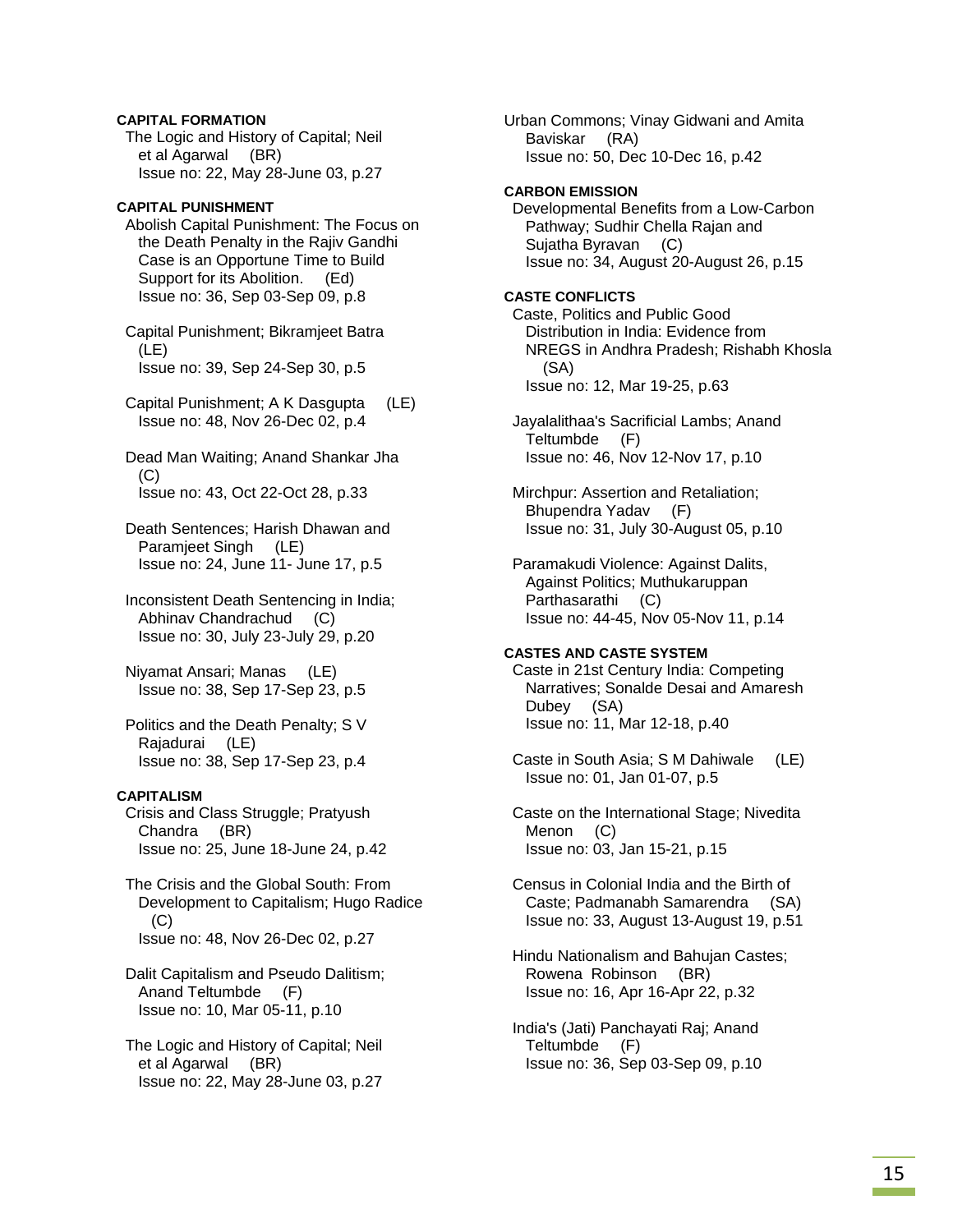# **CASTES AND CASTE SYSTEM**

 Picture of Haryanvi Society; Nilika Mehrotra (BR) Issue no: 28, July 09-July 15, p.36

 Precapitalist Community; C K Vishwanath (LE) Issue no: 31, July 30-August 05, p.5

 Transcending Caste Barriers; Susan Abraham (BR) Issue no: 52, Dec 24-Dec 30, p.38

## **CATTLE**

 Saffronisation of the Holy Cow: Unearthing Silent Communalism; Smitha Rao (F) Issue no: 15, Apr 09-Apr 15, p.80

# **CELL PHONE**

 Mobile Phones and Cancer: More Evidence Needed; Thomas Abraham (C) Issue no: 33, August 13-August 19, p.17

 Understanding Mobile Phone Radiation and Its Effects; Manasi Dash and Arun Mehta (C) Issue no: 17, Apr 23-Apr 29, p.22

#### **CEMENT INDUSTRY**

 Repression of Workers' Struggles in Chhattisgarh; Indira Chakravarthi and Shalini Gera (C) Issue no: 18, Apr 30-May 06, p.16

# **CENSUS**

 Census in Colonial India and the Birth of Caste; Padmanabh Samarendra (SA) Issue no: 33, August 13-August 19, p.51

## **CENSUS, 2011**

 Census 2011: Governing Populations and the Girl Child; Mary E John (C) Issue no: 16, Apr 16-Apr 22, p.10

 Census of India, 2011; Ashish Bose (LE) Issue no: 04, Jan 22-28, p.5

 Demography and Development: Preliminary Interpretations of the 2011 Census; K Navaneetham and A Dharmalingam (C) Issue no: 16, Apr 16-Apr 22, p.13

 Emerging Pattern of Urbanisation in India; R B Bhagat (C) Issue no: 34, August 20-August 26, p.10  Method in Madness: Urban Data from 2011 Census; Amitabh Kundu (C) Issue no: 40, Oct 01-Oct 07, p.13

 The People of India: The Census of 2011 has begun to tell us what is new and what has not changed in our demographic profile (Ed) Issue no: 16, Apr 16-Apr 22, p.8

#### **CENTRE-STATE FINANCIAL RELATIONS**

 Bypassing the States Once Again (Ed) Issue no: 11, Mar 12-18, p.7

 Debating the Thirteenth Finance Commission; Rathin et al Roy (D) Issue no: 17, Apr 23-Apr 29, p.76

 Practices in Fiscal Federalism; Sudipto Mundle (BR) Issue no: 26-27, June 25-July 08, p.101

# **CENTRE-STATE RELATIONS**

 Statehood and the Politics of Intent; Louise Tillin (P) Issue no: 20, May 14-May 20, p.34

#### **CHHATTISGARH**

 Binayak Sen and the Prime Minister; Daya Varma (LE) Issue no: 03, Jan 15-21, p.5

 A Blow for Constitutionalism: The State can no Longer use Vigilante Groups to Combat Militancy (Ed) Issue no: 29, July 16-July 22, p.7

 Chintalnar Massacre; C H Chandrashekhar  $(LE)$ Issue no: 14, Apr 02-Apr 08, p.4

 Contempt of Justice (Ed) Issue no: 01, Jan 01-07, p.7

Counter-insurgency and the Law: The depredations of Salwa Judum have attracted more tribal peasants into the ranks of the Maoist guerrilla army (Ed) Issue no: 15, Apr 09-Apr 15, p.8

 Crisis for Dantewada's Schoolchildren; Supriya Sharma (F) Issue no: 41, Oct 08-Oct 14, p.13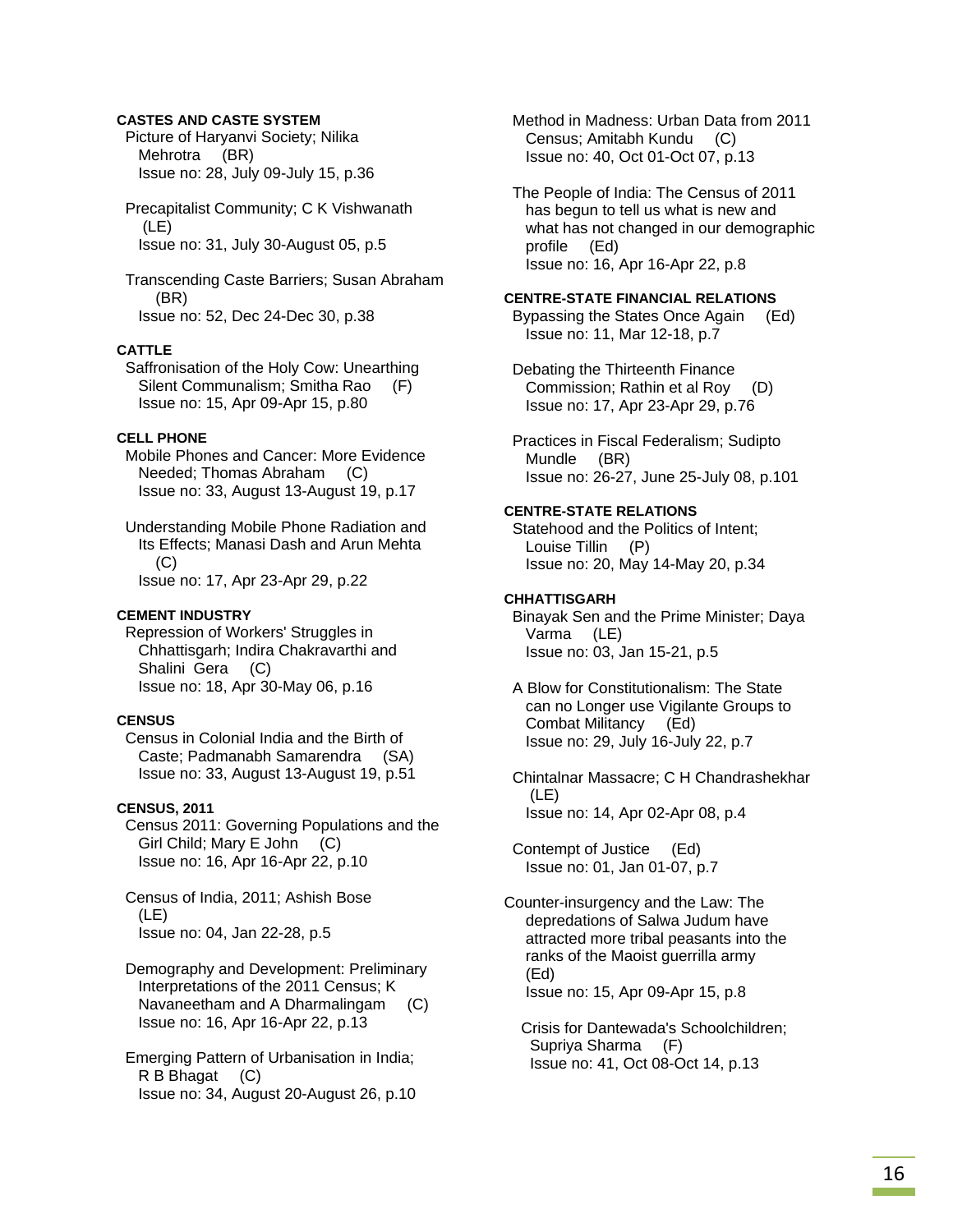## **CHHATTISGARH**

 Hostage Taking in Bastar; Sarva Dharma Sansad, People's Union for Civil Liberties and People's Union For Democratic Rights (C) Issue no: 23, June 04-June 10, p.22

 Miscarriage of Justice-I; Sudha Bharadwaj (LE) Issue no: 01, Jan 01-07, p.4

 Miscarriage of Justice-II; Prabhakar et al Sinha (LE) Issue no: 01, Jan 01-07, p.4

 Miscarriage of Justice-III; Gurusharan et al Singh (LE) Issue no: 01, Jan 01-07, p.5

 Miscarriage of Justice-IV; Prabhat et al Patnaik (LE) Issue no: 01, Jan 01-07, p.5

 Repression of Workers' Struggles in Chhattisgarh; Indira Chakravarthi and Shalini Gera (C) Issue no: 18, Apr 30-May 06, p.16

 Supreme Court on Salwa Judum; Nandini Sundar, Ramchandra Guha and E A S Sarma (LE) Issue no: 29, July 16-July 22, p.4

# **CHILD ABUSE**

 Children and the Indian Circus; P R Nisha (C) Issue no: 33, August 13-August 19, p.23

**CHILD LABOUR** 

 Children and the Indian Circus; P R Nisha  $(C)$ Issue no: 33, August 13-August 19, p.23

State, Civil Society and the Eradication of Child Labour in Karnataka; V Anil Kumar (C) Issue no: 03, Jan 15-21, p.23

#### **CHILD WELFARE**

 State of Orphans in the Earthly Paradise; Alex George (C) Issue no: 10, Mar 05-11, p.19

## **CHILDREN**

 Census 2011: Governing Populations and the Girl Child; Mary E John (C) Issue no: 16, Apr 16-Apr 22, p.10

 Children in the Mind: Paginated Childhoods and Pedagogics of Play; Ranjana Saha (SA) Issue no: 48, Nov 26-Dec 02, p.53

 Crisis for Dantewada's Schoolchildren; Supriya Sharma (F) Issue no: 41, Oct 08-Oct 14, p.13

 Malnutrition and ICDS (Ed) Issue no: 12, Mar 19-25, p.9

 Preventing Birth Defects in India; Anita Kar (C) Issue no: 48, Nov 26-Dec 02, p.21

 State of Orphans in the Earthly Paradise; Alex George (C) Issue no: 10, Mar 05-11, p.19

#### **CHINA**

 China's Changing Export Structure: A Factor-Based Analysis; Geethanjali Nataraj and Anjali Tandon (SA) Issue no: 13, Mar 26-Apr 01, p.130

 Democracy with Chinese Characteristics; Sam Noumoff (C) Issue no: 05, Jan 29-Feb 04, p.21

 Democratic Dividends; Saroj Upadhyay (LE) Issue no: 21, May 21-May 27, p.5

 India and China: A Comparison of the Role of Sociopolitical Factors in Inclusive Growth; C H Hanumantha Rao (C) Issue no: 16, Apr 16-Apr 22, p.24

 Rebalancing the Chinese Economy; Yu Yongding (SA) Issue no: 35, August 27-Sep 02, p.86

 The Rise of China; Nitin Desai (BR) Issue no: 47, Nov 19-Nov 25, p.29

 Status of Rural Migrant Workers in Chinese Cities; Swapna Banerjee-Guha (C) Issue no: 26-27, June 25-July 08, p.33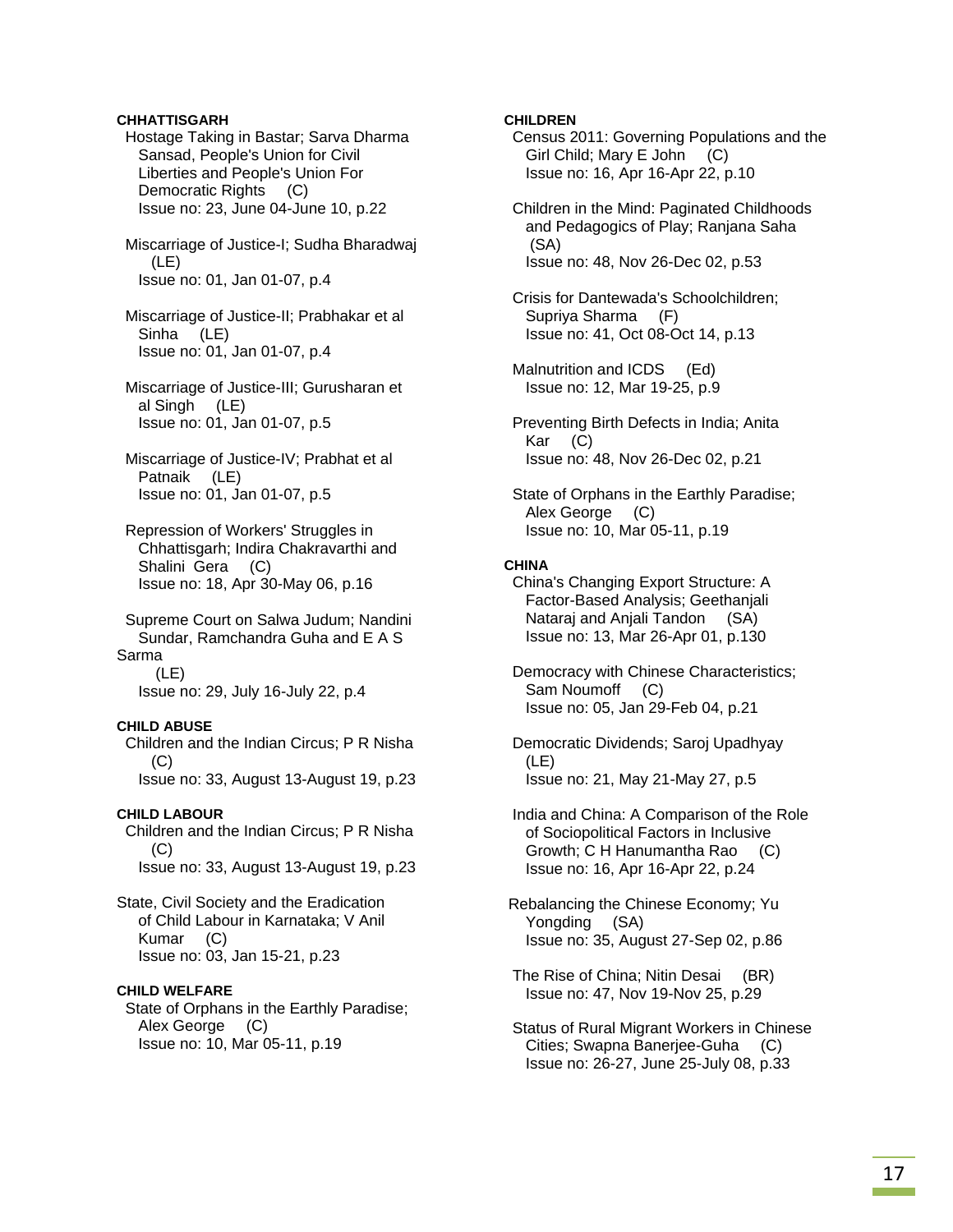# **CHOICE THEORY**

 Identity in Choice; Priyodorshi Banerjee (BR) Issue no: 30, July 23-July 29, p.33

# **CHRISTIAN MISSIONARIES**

 The Staines Verdict (Ed) Issue no: 05, Jan 29-Feb 04, p.8

# **CHRISTIANS**

 Somasekhara Commission Report: Inconsistencies and Contradictions; Jagadeesha B N and Arvind Narrain  $(C)$ Issue no: 09, Feb 26-Mar 04, p.13

# **CITATIONS**

 Michael Hardt; Markar Melkonian (LE) Issue no: 24, June 11-June 17, p.5

# **CITIZENS' PARTICIPATION**

 Elite Capture in Participatory Urban Governance; Debolina Kundu (C) Issue no: 10, Mar 05-11, p.23

 How Inclusive Are Panchayati Raj Institutions?; Nupur Tiwari (BR) Issue no: 15, Apr 09-Apr 15, p.35

# **CITIZENSHIP**

 The Citizenship Discourse in India; Partha S Ghosh (BR) Issue no: 11, Mar 12-18, p.28

 The UID Project and Welfare Schemes; Reetika Khera (P) Issue no: 09, Feb 26-Mar 04, p.38

 Unwarranted Pessimism on UID; Ashwini Kulkarni (D) Issue no: 16, Apr 16-Apr 22, p.79

# **CIVIL LIBERTIES**

 Binayak Sen and the Prime Minister; Daya Varma (LE) Issue no: 03, Jan 15-21, p.5

 The Colossus of Human Rights Jurisprudence; V Suresh and D Nagasaila (F) Issue no: 04, Jan 22-28, p.26

Contempt of Justice (Ed) Issue no: 01, Jan 01-07, p.7

 A Humane Philosopher; N Venugopal (F) Issue no: 04, Jan 22-28, p.23

 The Insurgent Jurisprudent!; Gurusharan et al Singh (LE) Issue no: 02, Jan 08-14, p.5

 K G Kannabiran; Pritam Singh (LE) Issue no: 03, Jan 15-21, p.5

 Miscarriage of Justice-I; Sudha Bharadwaj (LE) Issue no: 01, Jan 01-07, p.4

 Miscarriage of Justice-II; Prabhakar et al Sinha (LE) Issue no: 01, Jan 01-07, p.4

 Miscarriage of Justice-III; Gurusharan et al Singh (LE) Issue no: 01, Jan 01-07, p.5

 Miscarriage of Justice-IV; Prabhat et al Patnaik (LE) Issue no: 01, Jan 01-07, p.5

 Yet Another Binayak Sen; Anand Teltumbde  $(F)$ Issue no: 06, Feb 05-11, p.10

# **CIVIL SERVICES**

 State of Education in Manipur; N Somorendro Singh (F) Issue no: 23, June 04-June 10, p.12

# **CIVIL SOCIETY**

 Elite Capture in Participatory Urban Governance; Debolina Kundu (C) Issue no: 10, Mar 05-11, p.23

 Our Latest Democratic Predicament; Neera Chandhoke (C) Issue no: 19, May 07-May 13, p.17

 Swaraj and Sovereignty; Anuradha Veeravalli (SA) Issue no: 05, Jan 29-Feb 04, p.65

 Vive la Civil Society; V Anil Kumar (LE) Issue no: 20, May 14-May 20, p.5

# **CIVIL WAR**

 Defend the Arab Revolution (Ed) Issue no: 11, Mar 12-18, p.8

 The Imperial West Strikes (Ed) Issue no: 13, Mar 26-Apr 01, p.7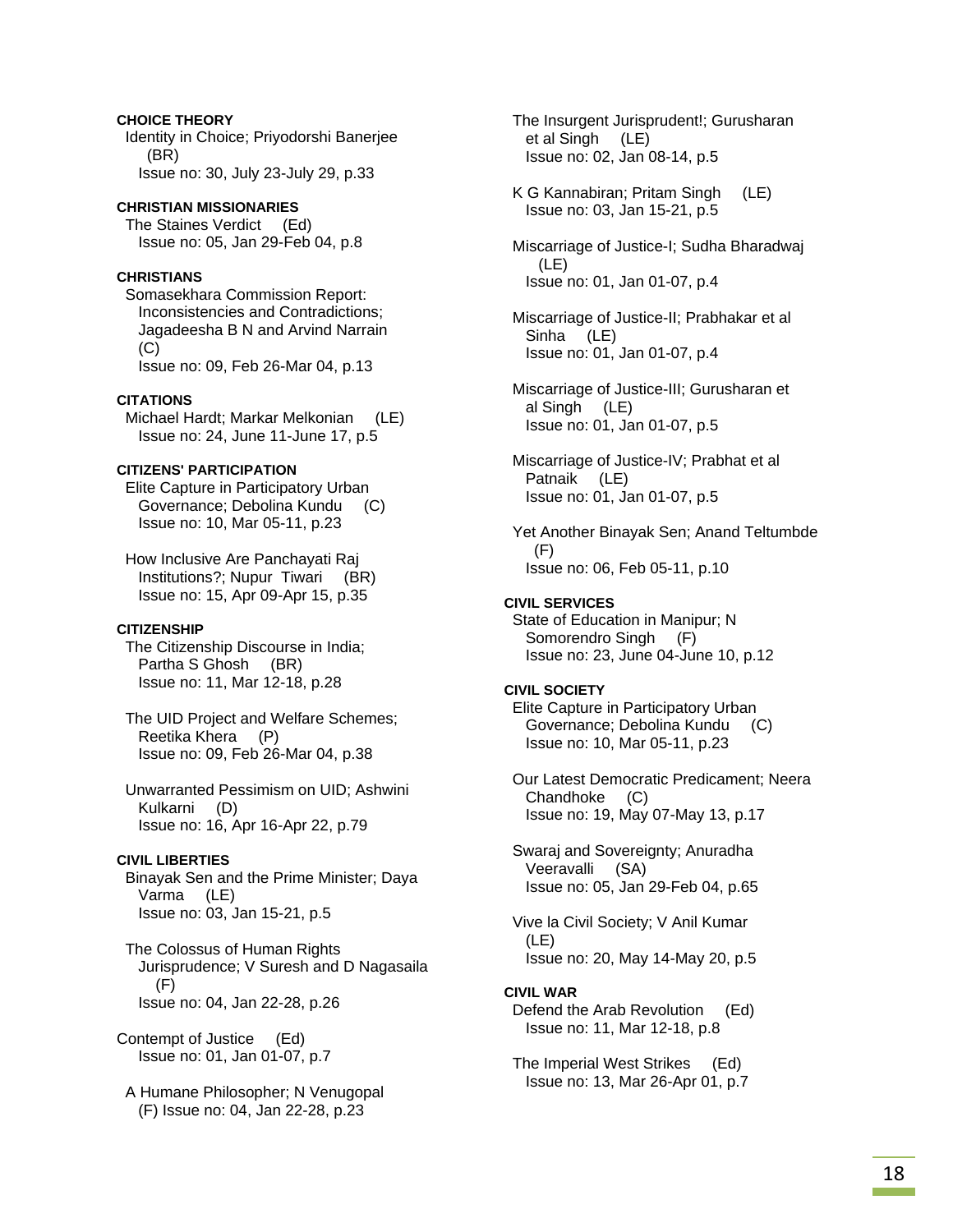Jaffna in 1981: Days of Terror; Santasilan Kadirgamar (C) Issue no: 23, June 04-June 10, p.27 State Reconstruction in Post-Conflict Africa: The Relevance of Ake's Political Thought; Jeremiah Oluwasegun Arowosegbe (SA) Issue no: 19, May 07-May 13, p.60 **CLIMATE CHANGE**  Climate Change as Meme; Samir Nazareth (C) Issue no: 02, Jan 08-14, p.17 The Durban Subversion: A Paradigm Shift on Global Strategy, But Will it make a Difference to Climate Change or only Pass the Buck? (Ed) Issue no: 52, Dec 24-Dec 30, p.8 India at Cancun: The Emergence of a Confident Dealmaker; Varad Pande (C) Issue no: 04, Jan 22-28, p.14 On Disasters; Subhradipta Sarkar (BR) Issue no: 01, Jan 01-07, p.32 **COALITION POLITICS**  Interpretation of Maladies; S A Srinivasa Sarma (LE) Issue no: 52, Dec 24-Dec 30, p.4 **COASTAL PROTECTION**  Coastal Accumulation in Tamil Nadu; Senthil Babu (F) Issue no: 48, Nov 26-Dec 02, p.12 Examining the Storm Protection Services of Mangroves of Orissa during the 1999 Cyclone; Saudamini Das (SA) Issue no: 24, June 11-June 17, p.60 **COASTAL REGION**  Coastal Accumulation in Tamil Nadu; Senthil Babu (F) Issue no: 48, Nov 26-Dec 02, p.12 CRZ Notification 2011: Not the End of the Road; Chandrika Sharma (C) Issue no: 07, Feb 12-18, p.31

**CIVIL WAR** 

 Examining the Storm Protection Services of Mangroves of Orissa during the 1999 Cyclone; Saudamini Das (SA) Issue no: 24, June 11-June 17, p.60

 In Aila-Struck Sundarbans; Amites Mukhopadhyay (C) Issue no: 40, Oct 01-Oct 07, p.21

# **COCONUTS**

 Diffusion of New Technologies and Productivity Growth in Agriculture: Natural Rubber vs Coconuts; Sunil Mani and V Santhakumar (SA) Issue no: 06, Feb 05-11, p.58

#### **COLONIALISM**

 The 'Leading Natives'; V Rajagopal (BR) Issue no: 06, Feb 05-11, p.39

 Changing Colonial Mindsets; C K Raju (LE) Issue no: 34, August 20-August 26, p.5

 Law and Nationalism; Tirthankar Roy (BR) Issue no: 40, Oct 01-Oct 07, p.33

 Monuments, Memory and Forgetting in Postcolonial North-East India; Jangkhomang Guite (SA) Issue no: 08, Feb 19-25, p.56

The Mysterious Alien: Indian Street Jugglers in Victorian London; Sumanta Banerjee (SA) Issue no: 14, Apr 02-Apr 08, p.59

 Two Roads to Decolonisation: Tagore and Gandhi; Hiren Gohain (C) Issue no: 31, July 30-August 05, p.23

COMMITTEES AND COMMISSIONS Expert Group on Poverty: Confusion Worse Confounded; M H Suryanarayana (P) Issue no: 46, Nov 12-Nov 17, p.36

 Measurement of Poverty: In Retrospect and Prospect; Nilakantha Rath (P) Issue no: 42, Oct 15-Oct 21, p.40

 The Poverty Line: Getting It Wrong Again; S Subramanian (P) Issue no: 48, Nov 26-Dec 02, p.37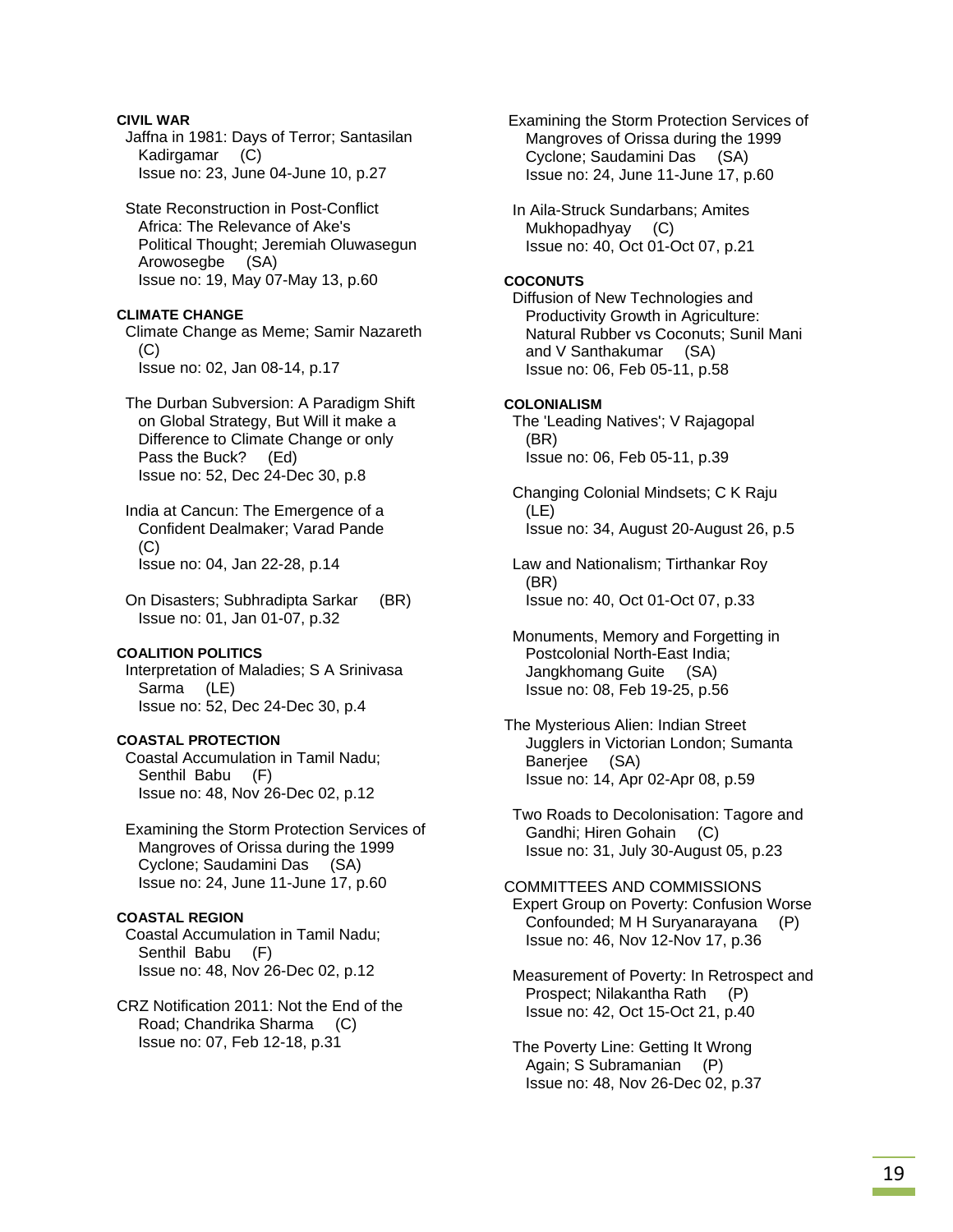# **COLONIALISM**

 Public Expenditure Management Committee Report: A Critical Review; Arindam Das-Gupta (C) Issue no: 43, Oct 22-Oct 28, p.15

 Unrepresentative Voices on the Lokpal: The "Civil Society" Initiative on the Lokpal Arrogates to itself the Power to Decide on the Shape of the Institution (Ed) Issue no: 28, July 09-July 15, p.9

## **COMMODITY PRICES**

 Controlling Food Inflation: Do Supermarkets Have a Role?; Sukhpal Singh (C) Issue no: 18, Apr 30-May 06, p.19

 Food Price Hikes: How Much Is Due to Excessive Speculation?; Anis Chowdhury  $(C)$ Issue no: 28, July 09-July 15, p.12

 Global Food Price Increases and Volatility; Jomo Kwame Sundaram (C) Issue no: 22, May 28-June 03, p.20

 Impact of ASEAN-India Preferential Trade Agreement on Plantation Commodities: A Simulation Analysis; C Veeramani and Gordhan K Saini (SA) Issue no: 10, Mar 05-11, p.83

 Inflation and Relative Prices in 2006-10: Some Analytical and Policy Issues; Mihir Rakshit (SA) Issue no: 16, Apr 16-Apr 22, p.41

# **COMMON PROPERTY RESOURCES**

 Hidden Failure of `Successful Institutions': Community Management of CPRs; L Venkatachalam (SA) Issue no: 29, July 16-July 22, p.103

 Urban Commons; Vinay Gidwani and Amita Baviskar (RA) Issue no: 50, Dec 10-Dec 16, p.42

## **COMMONWEALTH**

 Breeding 'Black Sheep'; Sumanta Banerjee  $(C)$ Issue no: 02, Jan 08-14, p.10

 From Metropolitan to Megalopolitan Riots; Sumanta Banerjee (C) Issue no: 39, Sep 24-Sep 30, p.27 **COMMUNAL RELATIONS**  Extremism of All Colours; Adfar Rashid Shah (LE) Issue no: 38, Sep 17-Sep 23, p.5 Muslim Weavers, Hindu Traders; Nasreen Fazalbhoy (BR) Issue no: 09, Feb 26-Mar 04, p.35 **COMMUNAL VIOLENCE**  The Communal and Targeted Violence Bill; Mihir Desai (C) Issue no: 31, July 30-August 05, p.12 Forgetting a Day of Shame; M S Prabhakara (LE) Issue no: 53, Dec 31-Jan 06, p.4 Godhra: The Verdict Analysed; Nitya Ramakrishnan (F) Issue no: 15, Apr 09-Apr 15, p.39 The Haren Pandya Judgment: Dissection of a Botched Investigation; Sarim Naved  $(C)$ Issue no: 38, Sep 17-Sep 23, p.10

**COMMUNAL CONFLICTS** 

 Manipulating Public Opinion; Mohd Ziyaullah Khan (LE) Issue no: 09, Feb 26-Mar 04, p.5

 Meaning of Supreme Court Order on Jafri Petition; Rahul Kripalani (C) Issue no: 39, Sep 24-Sep 30, p.10

 Somasekhara Commission Report: Inconsistencies and Contradictions; Jagadeesha B N and Arvind Narrain  $(C)$ Issue no: 09, Feb 26-Mar 04, p.13

 The Staines Verdict (Ed) Issue no: 05, Jan 29-Feb 04, p.8

- Targeting the Lawbreakers; Javed Anand (C) Issue no: 34, August 20-August 26, p.19
- Threat to Constitutional Democracy; Harish Dhawan and Paramjeet Singh (LE) Issue no: 03, Jan 15-21, p.5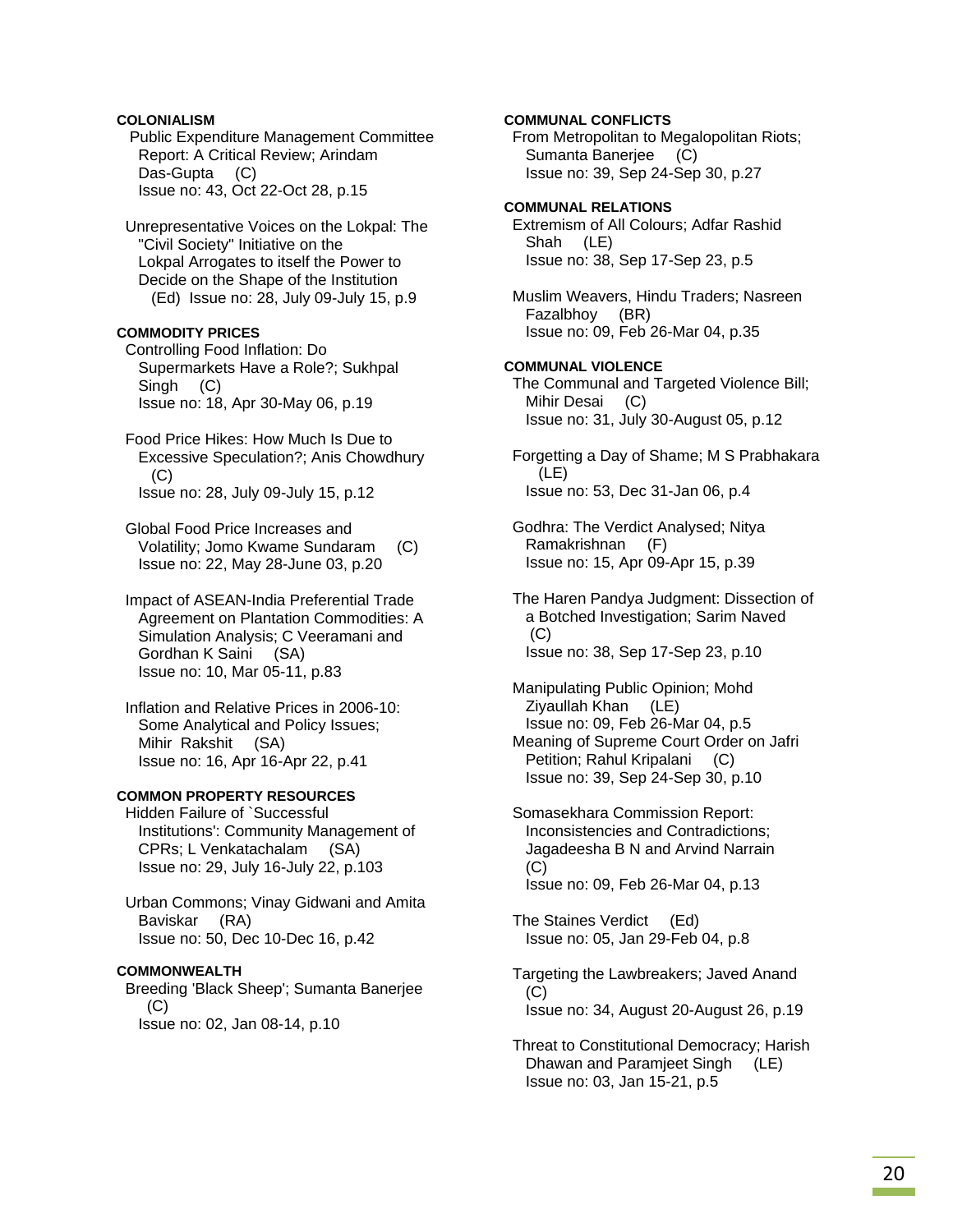## **COMMUNAL VIOLENCE**

 Violence Inflicted on Muslims: Direct, Cultural and Structural; Taha Abdul Rauf (F) Issue no: 23, June 04-June 10, p.69

#### **COMMUNICATION MEDIA**

 Blind Praise; A V Sakthidharan (LE) Issue no: 04, Jan 22-28, p.5

 Dalits and a Lack of Diversity in the Newsroom; J Balasubramaniam (C) Issue no: 11, Mar 12-18, p.21

 The Information Deficit: Use of Media in a Deliberative Democracy; Swati Bhattacharjee and Raghabendra Chattopadhyay (SA) Issue no: 52, Dec 24-Dec 30, p.45

 Media as Echo Chamber: Cluttering the Public Discourse on Corruption; Sukumar Muralidharan (C) Issue no: 37, Sep 10-Sep 16, p.19

## **COMMUNISM**

 The Avoidable Tragedy of the Left in India-II; Pranab Bardhan (C) Issue no: 24, June 11-June 17, p.10

 Democracy with Chinese Characteristics; Sam Noumoff (C) Issue no: 05, Jan 29-Feb 04, p.21

In Defence of Leninism; Murzban Jal (SA) Issue no: 01, Jan 01-07, p.55

 The Left Rout: Patterns and Prospects; Suhit Sen (C) Issue no: 24, June 11-June 17, p.14

 Marx as a Cover for Lenin; Paresh Chattopadhyay (LE) Issue no: 07, Feb 12-18, p.5

# **COMMUNIST PARTIES**

 Anti-Corruption Movement and the Left; Nivedita Menon and Aditya Nigam (C) Issue no: 37, Sep 10-Sep 16, p.16

 The Avoidable Tragedy of the Left in India-II; Pranab Bardhan (C) Issue no: 24, June 11-June 17, p.10 Change at Writers' Buildings?; Saroj Upadhyay (LE) Issue no: 16, Apr 16-Apr 22, p.5

 Decline of the Left: A Critical Comment; Hiren Gohain (D) Issue no: 38, Sep 17-Sep 23, p.79

 End of the Left in India?; Jairus Banaji (LE) Issue no: 23, June 04-June 10, p.4

 For a Left Resurgence; Dipankar Bhattacharya (D) Issue no: 47, Nov 19-Nov 25, p.71

 Getting to the Roots of Failure: The Left may be Down, But it is Certainly Not Out. How May it Renew Itself? (Ed) Issue no: 21, May 21-May 27, p.7

 Justice for Niyamat Ansari-I; Aruna et al Roy (LE) Issue no: 11, Mar 12-18, p.4

 Justice for Niyamat Ansari-II; Harish Dhawan and Paramjeet Singh (LE) Issue no: 11, Mar 12-18, p.4

 The Left in Decline; Prabhat Patnaik  $(C)$ Issue no: 29, July 16-July 22, p.12

 The Left in Decline': A Historical Perspective; Arup Baisya (D) Issue no: 47, Nov 19-Nov 25, p.77

 The Left Rout: Patterns and Prospects; Suhit Sen (C) Issue no: 24, June 11-June 17, p.14

Maoist Mistakes; K N Ramachandran (LE) Issue no: 10, Mar 05-11, p.4

 Not a Defeat of Left Politics; Anjan Bera (LE) Issue no: 34, August 20-August 26, p.4

 On a CPI (Maoist) Apology; Ashish et al Ranjan (LE) Issue no: 48, Nov 26-Dec 02, p.4

 On the Left in Decline; Kripa Shankar (D) Issue no: 47, Nov 19-Nov 25, p.76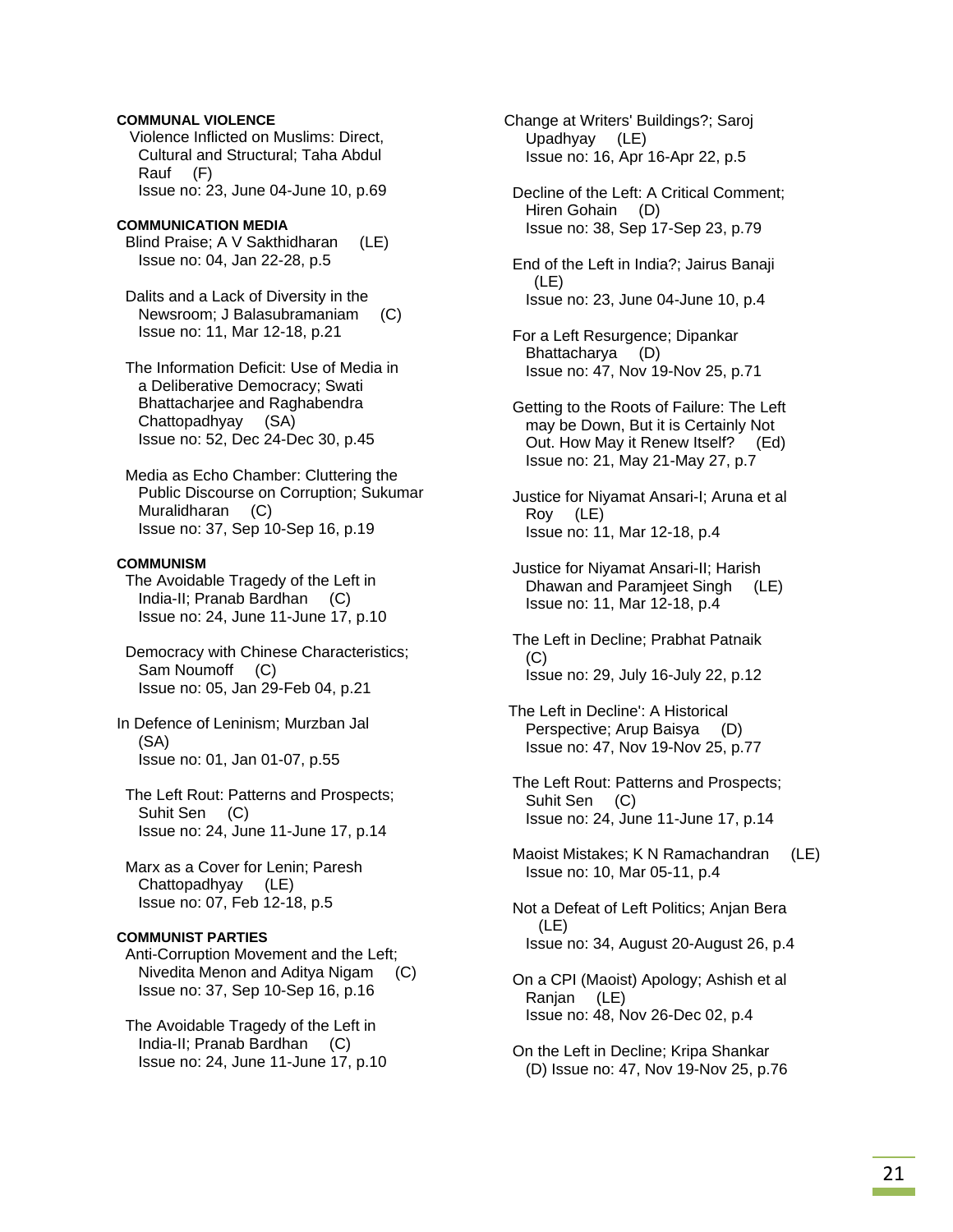## **COMMUNIST PARTIES**

 Our Self-righteous Civil Society; Pranab Bardhan (C) Issue no: 29, July 16-July 22, p.16

 Party, Power and Political Violence in West Bengal; Partha Sarathi Banerjee (C) Issue no: 06, Feb 05-11, p.16

 Rebuff after a Long Union: Apart from the Great Reversal, What Explains the Left Front's Long Innings in Office in West Bengal? (Ed) Issue no: 23, June 04-June 10, p.7

 Varghese Encounter Death Case; K Haridas (C) Issue no: 01, Jan 01-07, p.19

 West Bengal's Next Quinquennium, and the Future of the Indian Left; Sumanta Banerjee (C) Issue no: 23, June 04-June 10, p.14

 Yadavji's Anorexia and the Decline of the Left; Siddhartha Lahiri (D) Issue no: 47, Nov 19-Nov 25, p.74

 `Hoodlum Years': A Rerun on the Anvil? (Ed) Issue no: 13, Mar 26-Apr 01, p.8

#### **COMMUNISTS**

 Death of Kishenji and Peace Talks; Arnab Pal (LE) Issue no: 50, Dec 10-Dec 16, p.4

 Intolerant Behaviour; Paramjeet Singh and Harish Dhawan (LE) Issue no: 32, August 06-August 12, p.4

 Remembering Ajit Roy; Gabriele Dietrich (C) Issue no: 47, Nov 19-Nov 25, p.22

#### **CONFERENCES**

 Police Intimidation; Anita et al Ghai (LE) Issue no: 05, Jan 29-Feb 04, p.4

## **CONGRESS PARTY**

 Alliance of Convenience (Ed) Issue no: 11, Mar 12-18, p.9

The Anti-Corruption Crusade: There is Reason to be Despondent and not Optimistic about the Current Anti-Corruption Campaign (Ed) Issue no: 34, August 20-August 26, p.7

 `Hoodlum Years': A Rerun on the Anvil? (Ed) Issue no: 13, Mar 26-Apr 01, p.8

### **CONSTITUTION OF INDIA**

 Abuse of Constitutional Offices (Ed) Issue no: 06, Feb 05-11, p.9

 Conflict of Interest and Parliament; Erica Lee Nelson (F) Issue no: 19, May 07-May 13, p.68

 Interpreting the Constitution: Supreme Court Constitution Benches since Independence; Nick et al Robinson (C) Issue no: 09, Feb 26-Mar 04, p.27

## **CONSTITUTIONAL LAW**

 A Blow for Constitutionalism: The State can no Longer use Vigilante Groups to Combat Militancy (Ed) Issue no: 29, July 16-July 22, p.7

 Courts vs Legislature; V Krishna Ananth (LE) Issue no: 06, Feb 05-11, p.4

#### **CONSUMER CREDIT**

 Can Monetary Policy Be Inclusive?; Mary George (LE) Issue no: 32, August 06-August 12, p.5

## **CONSUMER PRICES**

 Do Inequality and Prices Affect Comparisons in Living Standards? The Indian Evidence; Ankita Mishra and Ranjan Ray (SA) Issue no: 03, Jan 15-21, p.39

## **CONTRABAND**

 The State, Prejudice and the Marginalised: The Adivasis of Vachati Village in Tamil Nadu Secure Justice for State Violence Conducted two Decades Ago. (Ed) Issue no: 42, Oct 15-Oct 21, p.8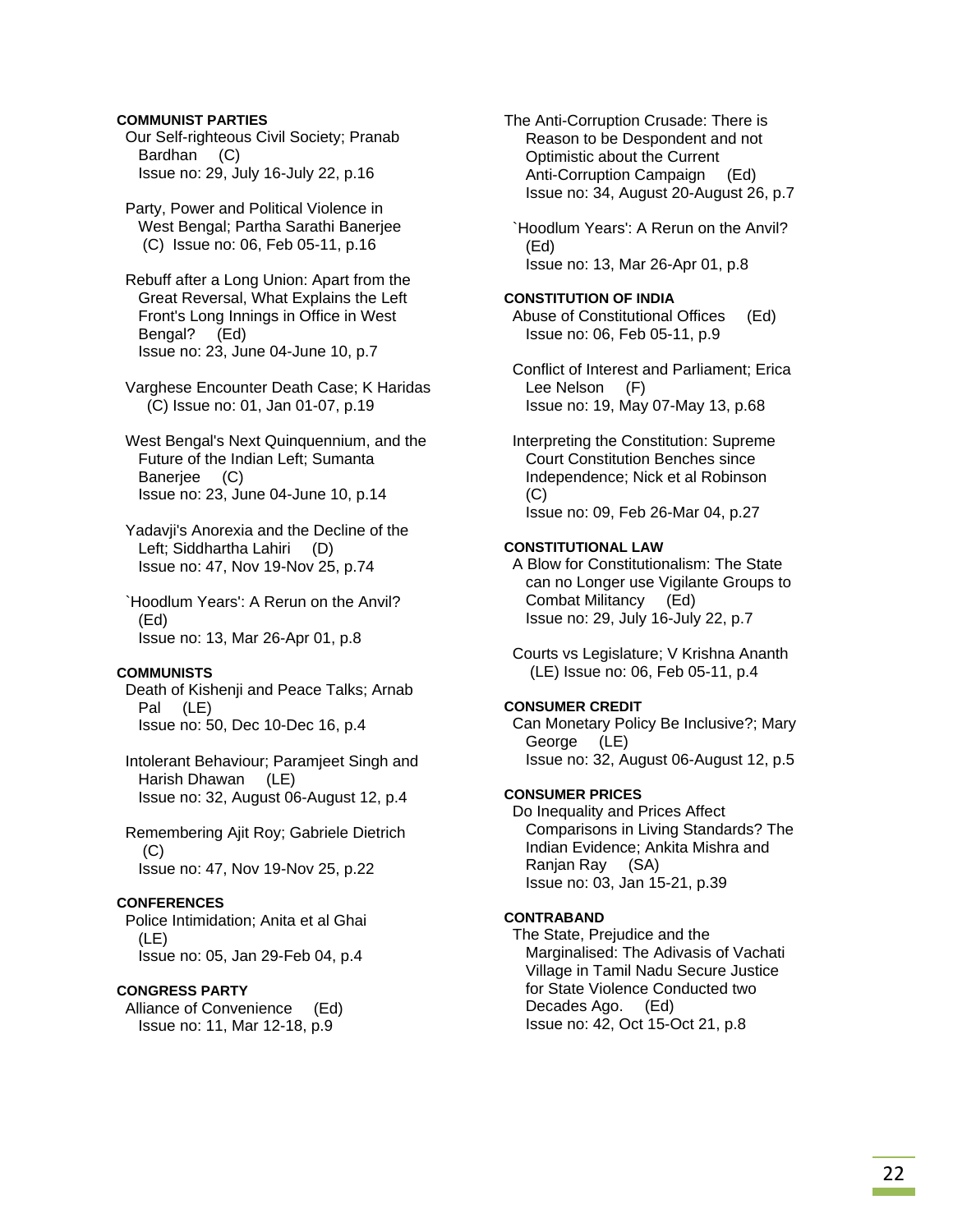# **CONTRACT FARMING**

 Contract Farming in Andhra Pradesh: A Case of Rice Seed and Gherkin Cultivation; Braja Bandhu Swain (SA) Issue no: 42, Oct 15-Oct 21, p.60

### **CONTRACT LABOUR**

 Repression of Workers' Struggles in Chhattisgarh; Indira Chakravarthi and Shalini Gera (C) Issue no: 18, Apr 30-May 06, p.16

#### **CORPORATE GOVERNANCE**

 Litigating against Corporations for Human Rights; Colin Gonsalves and Geetanjoy Sahu (C) Issue no: 14, Apr 02-Apr 08, p.18

## **CORPORATE INVESTMENT**

 Foreign Direct Investment Caps in India and Corporate Control Mechanisms; K S Chalapati Rao and Biswajit Dhar (SA)

Issue no: 14, Apr 02-Apr 08, p.66

# **CORPORATE SAVINGS**

 Determinants of Private Corporate Sector Savings: An Empirical Study; Ramesh Jangili and Sharad Kumar (SA) Issue no: 08, Feb 19-25, p.m9

## **CORPORATE SECTOR**

 Determinants of Private Corporate Sector Savings: An Empirical Study; Ramesh Jangili and Sharad Kumar (SA) Issue no: 08, Feb 19-25, p.m9

#### **CORRUPTION**

 Anna and Hisar; Raj Bahadur Yadav (LE) Issue no: 53, Dec 31-Jan 06, p.5

 Anna Hazare's Contribution; Niloy Kumar Roy (LE) Issue no: 19, May 07-May 13, p.4

 Anna Hazare, Civil Society and the State; Sumanta Banerjee (C) Issue no: 36, Sep 03-Sep 09, p.12

 The Anna Phenomenon: Should the anti-corruption struggle be defined in terms of a virtuous "civil society" versus an "evil" State? (Ed) Issue no: 17, Apr 23-Apr 29, p.7

The Anti-Corruption Crusade; Ritvik Chaturvedi (LE) Issue no: 36, Sep 03-Sep 09, p.5

 The Anti-Corruption Crusade: There is Reason to be Despondent and not Optimistic about the Current Anti-Corruption Campaign (Ed) Issue no: 34, August 20-August 26, p.7

 The Anti-Corruption Movement and Its False Divides; Saroj Giri (C) Issue no: 26-27, June 25-July 08, p.14

 Anti-Corruption Movement and the Left; Nivedita Menon and Aditya Nigam (C) Issue no: 37, Sep 10-Sep 16, p.16

 Beyond Corruption in Mining: A Derailed Democracy; A R Vasavi (C) Issue no: 33, August 13-August 19, p.14

 Breeding 'Black Sheep'; Sumanta Banerjee (C) Issue no: 02, Jan 08-14, p.10

 Cash in Tamil Nadu Elections; M G Devasahayam and V Suresh (LE) Issue no: 15, Apr 09-Apr 15, p.5

 Civil Society and Political Privilege; Sugata Marjit (LE) Issue no: 17, Apr 23-Apr 29, p.4

- Cleansing the State; Krishna Kumar (C) Issue no: 48, Nov 26-Dec 02, p.14
- Corruption and Representative Democracy; Amit Bhaduri (C) Issue no: 36, Sep 03-Sep 09, p.15

 Corruption and the Right to Participate; Ashish Kothari (C) Issue no: 35, August 27-Sep 02, p.12

 Corruption in Karnataka; K N Ninan (LE) Issue no: 35, August 27-Sep 02, p.4

 Dark Side of Indigeneity?; Amita Baviskar (BR) Issue no: 44-45, Nov 05-Nov 11, p.25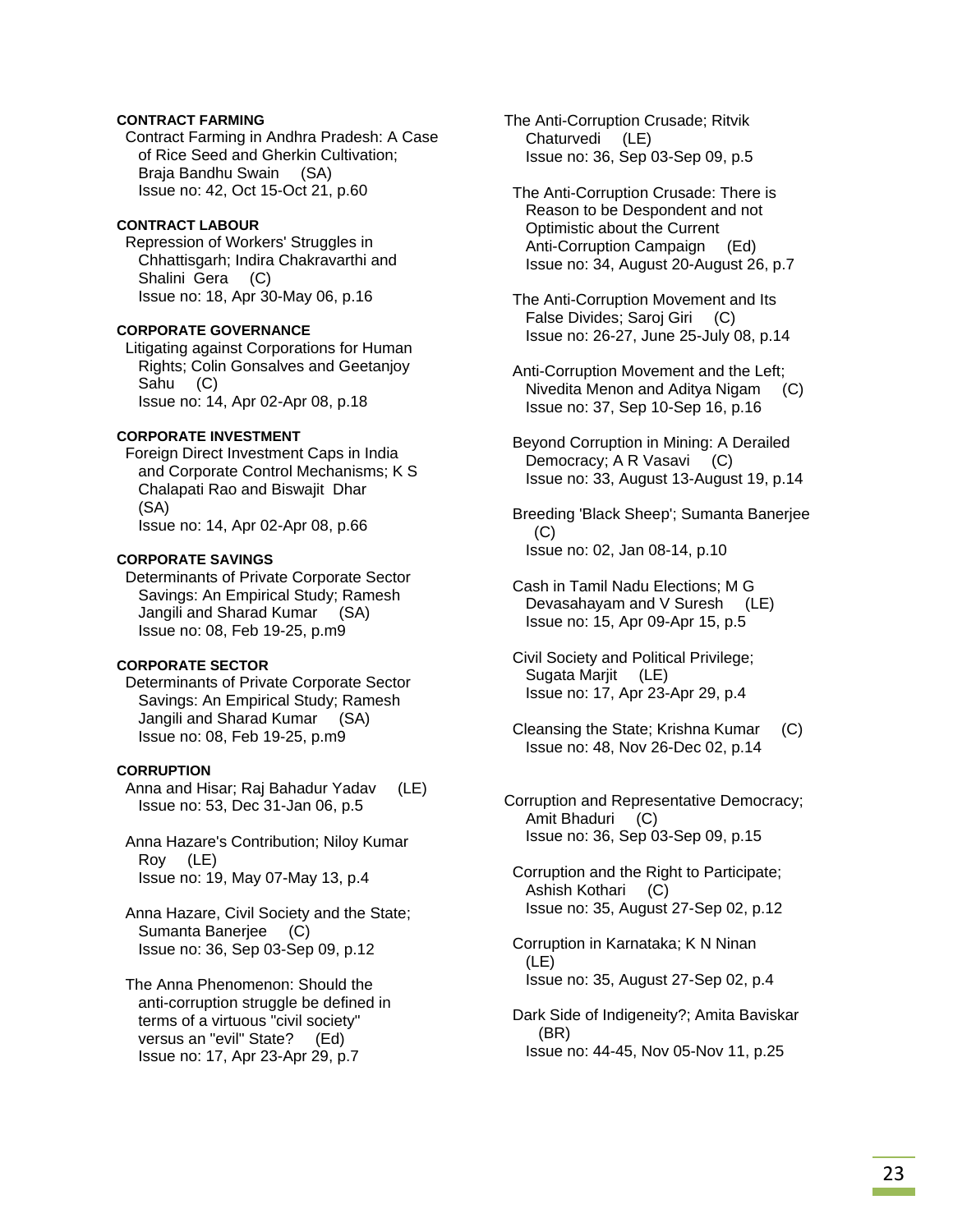# **CORRUPTION**

 A Demagogue, the State and Civil Society: A Demagogue is able to make New Delhi Panic and Shoot itself in the Foot (Ed) Issue no: 24, June 11-June 17, p.7

 Democracy over Privilege: Breach of Privilege Sits Incongruously with Representative Democracy (Ed) Issue no: 38, Sep 17-Sep 23, p.9

 Dinakaran's Resignation: The Investigations into Allegations of Corruption by Justice Dinakaran should Continue (Ed) Issue no: 33, August 13-August 19, p.8

 Fasts, Hunger and Hunger Strikes; Anand Teltumbde (F) Issue no: 26-27, June 25-July 08, p.10

 Fighting Corruption; Samuel Paul (C) Issue no: 35, August 27-Sep 02, p.17

 Fighting Corruption; Chandrasekhar Ranade (LE) Issue no: 37, Sep 10-Sep 16, p.5

 Great Opportunity, Serious Danger; Abhay et al Shukla (LE) Issue no: 36, Sep 03-Sep 09, p.4

 Hazare and His Children; Sukumar Muralidharan (C) Issue no: 16, Apr 16-Apr 22, p.17

 Hazare vs Hazare: A Scenario as a Warning; Shiv Visvanathan (C) Issue no: 35, August 27-Sep 02, p.15

Indian Media's Anna Moment: Is the Media's Job to Support or to Report? (Ed) Issue no: 36, Seo 03-Sep 09, p.7

 Lokpal Bill Campaign: Democratic and Constitutional; V Krishna Ananth  $(C)$ Issue no: 16, Apr 16-Apr 22, p.20

 Lokpal Movement: Unanswered Questions; Gautam Navlakha (C) Issue no: 44-45, Nov 05-Nov 11, p.19

Lokpal: Where Do We Stand Now, and How We Got Here; Sriram Panchu (C) Issue no: 41, Oct 08-Oct 14, p.19

 Media as Echo Chamber: Cluttering the Public Discourse on Corruption; Sukumar Muralidharan (C) Issue no: 37, Sep 10-Sep 16, p.19

 Not an Either/Or Choice; Jeevan Mendonsa (LE) Issue no: 20, May 14-May 20, p.4

 Opportunity at Hand to Tackle Corruption; Sriram Panchu (C) Issue no: 17, Apr 23-Apr 29, p.10

 People's Movements and the Anna Upsurge; Manoranjan Mohanty (C) Issue no: 38, Sep 17-Sep 23, p.16

 People's Movements and the Anna Upsurge: A Comment; Birendra Kumar Nayak (D)

Issue no: 46, Nov 12-Nov 17, p.83

 Police Action on Ramdev-I; Paramjeet Singh and Harish Dhawan (LE) Issue no: 24, June 11-June 17, p.4

 Police Action on Ramdev-II; Shankar et al Singh (LE) Issue no: 24, June 11-June 17, p.5

 Real Issue, Surreal Solution; Anand Teltumbde (F) Issue no: 19, May 07-May 13, p.10

 Recall the Lawmakers Who Are Lawbreakers; Anup Sahu (LE) Issue no: 17, Apr 23-Apr 29, p.5 Sense of Citizenship; Niloy Kumar Roy (LE) Issue no: 37, Sep 10-Sep 16, p.5

 Smear Campaign; Shanti Bhushan (LE) Issue no: 17, Apr 23-Apr 29, p.5

 South Asian Brown Haze; Vithal Rajan (LE) Issue no: 19, May 07-May 13, p.5

 Strange Justifications: The Anna Hazare Group's Foray into Electoral Politics Exposes its Shaky Foundations (Ed) Issue no: 43, Oct 22-Oct 28, p.7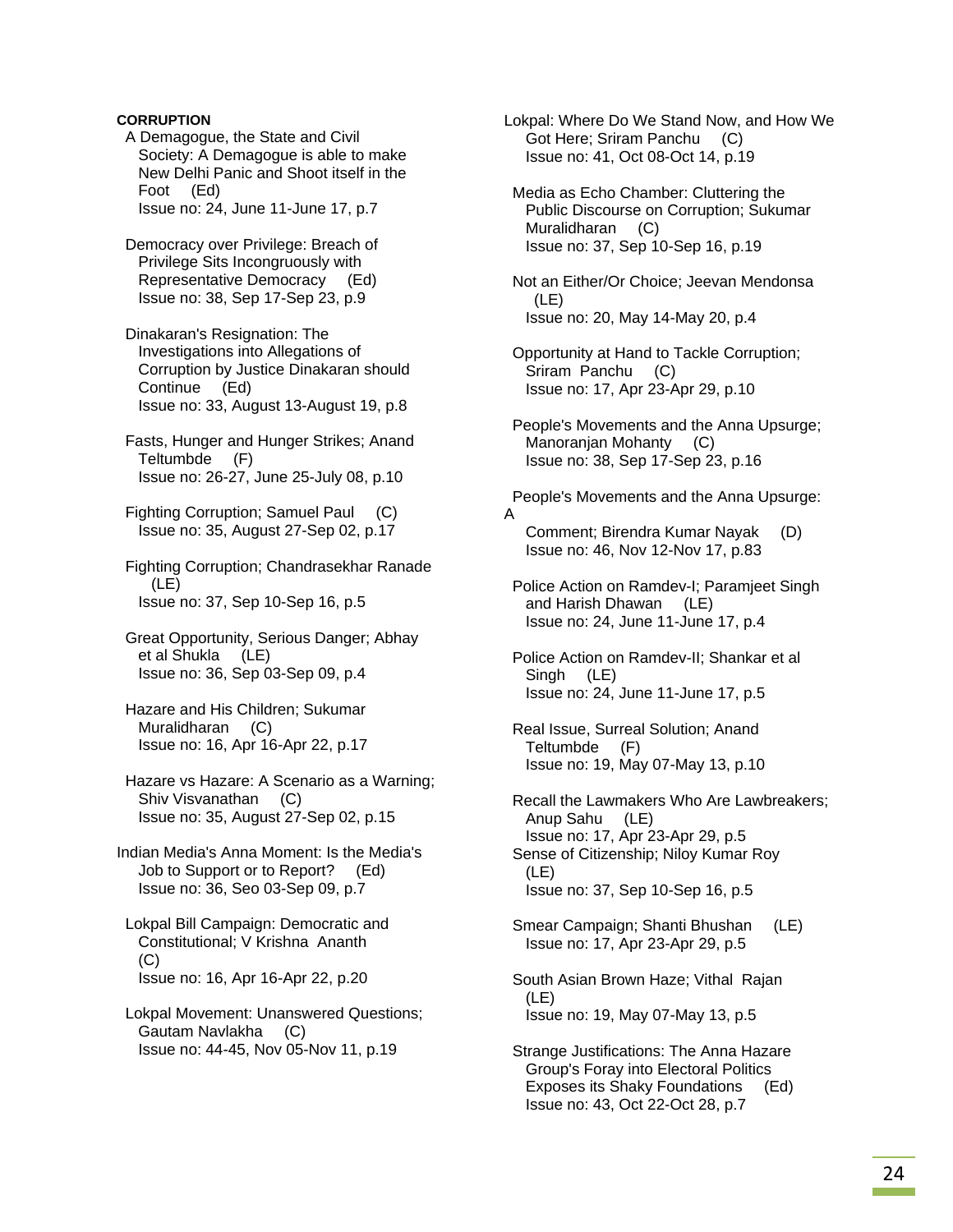# **CORRUPTION**

 Theorising on Anna Hazare: Disaster Tourists from Delhi; Shikha Mukerjee (LE) Issue no: 43, Oct 22-Oct 28, p.4

 Unfair to Ramdev; Malavika Nair (LE) Issue no: 28, July 09-July 15, p.5

 Unrepresentative Voices on the Lokpal: The "Civil Society" Initiative on the Lokpal Arrogates to itself the Power to Decide on the Shape of the Institution (Ed) Issue no: 28, July 09-July 15, p.9

 Visibility as a Trap in the Anna Hazare Campaign; Arvind Rajagopal (C) Issue no: 47, Nov 19-Nov 25, p.19

 Vive la Civil Society; V Anil Kumar (LE) Issue no: 20, May 14-May 20, p.5

 What Anna Hazare's Movement and India's New Middle Classes Say about Each Other; Vinay Sitapati (P) Issue no: 30, July 23-July 29, p.39

 What We Talk About When We Talk About Corruption; Gautam Patel (C) Issue no: 17, Apr 23-Apr 29, p.13

 What `Movement' Is This Anyway? Jantar Mantar showed up the limitations of a popular movement that lacks a political perspective (Ed) Issue no: 16, Apr 16-Apr 22, p.7

Yeddyurappa and Karnataka - 1; Nanda Kishor (LE) Issue no: 16, Apr 16-Apr 22, p.4

Yeddyurappa and Karnataka - 2; Manu N Kulkarni (LE) Issue no: 16, Apr 16-Apr 22, p.4

## **COTTON**

 Manipulating Technology for Surplus Extraction: The Case of Bt Cotton in India; Ramasundaram, A Suresh and Ramesh Chand (C) Issue no: 43, Oct 22-Oct 28, p.23

# **CPM**

 End of the Left in India?; Jairus Banaji (LE) Issue no: 23, June 04-June 10, p.4

 Getting to the Roots of Failure: The Left may be Down, But it is Certainly Not Out. How May it Renew Itself? (Ed) Issue no: 21, May 21-May 27, p.7

 Rebuff after a Long Union: Apart from the Great Reversal, What Explains the Left Front's Long Innings in Office in West Bengal? (Ed) Issue no: 23, June 04-June 10, p.7

### **CREDIT**

 Is the Growth in Bank Credit a Serious Concern?; EPW Research Foundation (MMR) Issue no: 30, July 23-July 29, p.71

#### **CREDIT POLICY**

 Is the Growth in Bank Credit a Serious Concern?; EPW Research Foundation (MMR) Issue no: 30, July 23-July 29, p.71

 A New Orientation to Directed Credit; EPW Research Foundation (MMR) Issue no: 22, May 28-June 03, p.100

## **CREDIT RATING**

 Aftermath of the US Debt Downgrade; EPW Research Foundation (MMR) Issue no: 34, August 20-August 26, p.61

 Debt as Bargain Counter; C P Chandrasekhar (F)

 Issue no: 33, August 13-August 19, p.10 Instability in the US: It Is Not Debt but the Lack of It; Alex Izurieta (F) Issue no: 34, August 20-August 26, p.34

 What Does Standard & Poor's Downgrade Mean?: Finance Capital is Trying to Impose the Same Fiscal Austerity on the US as it had Foisted on the Eurozone. (Ed) Issue no: 33, August 13-August 19, p.7

## **CRICKET**

 Cricket: Victory as Crisis. Paradoxical as it may sound the World Cup win is more dark cloud than silver lining. (Ed) Issue no: 15, Apr 09-Apr 15, p.7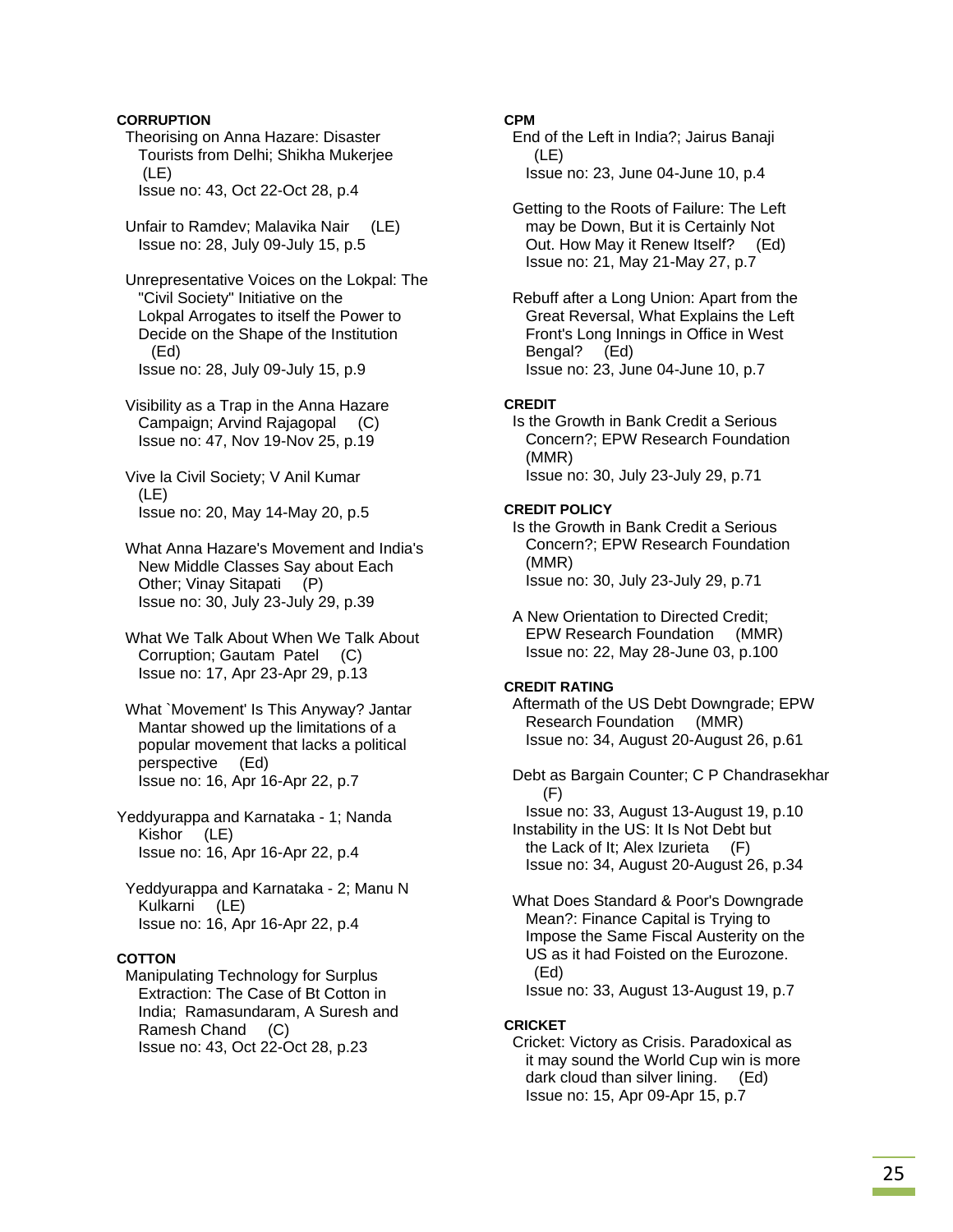# **CRICKET**

- One Cup, Two Games; SND (C) Issue no: 15, Apr 09-Apr 15, p.13
- Suresh Tendulkar on Cricket; Ramachandra Guha (LE) Issue no: 35, August 27-Sep 02, p.4

## **CRIMINAL LAW**

 The Anna Phenomenon: Should the anti-corruption struggle be defined in terms of a virtuous "civil society" versus an "evil" State? (Ed) Issue no: 17, Apr 23-Apr 29, p.7

 Jail, Bail and the Poor: Despite Curative Measures and Judgments, Undertrials who are Poor Continue to Rot in Jails. (Ed) Issue no: 51, Dec 17-Dec 23, p.8

 Opportunity at Hand to Tackle Corruption; Sriram Panchu (C) Issue no: 17, Apr 23-Apr 29, p.10

 Subverting the Legal System; Kobad Ghandy (LE) Issue no: 25, June 18-June 24, p.5

 What We Talk About When We Talk About Corruption; Gautam Patel (C) Issue no: 17, Apr 23-Apr 29, p.13

# **CRR**

 Cyclical Responses to Monetary Policy; EPW Research Foundation (MMR) Issue no: 12, Mar 19-25, p.76

#### **CULTURAL HISTORY**

 Cultural and Social Radicalism in Medieval Orissa; Basanta Kumar Mallik (SA) Issue no: 17, Apr 23-Apr 29, p.52

 Global Histories of Empire: Interaction of Metropole and Colony; Asiya Alam (BR) Issue no: 05, Jan 29-Feb 04, p.28

 On Constructing the Idea of Gujarat; Kiran Desai (BR) Issue no: 48, Nov 26-Dec 02, p.32

# **CULTURAL STUDIES**

 The Indian Diaspora: Musings of a Social Anthropologist; N Jayaram (BR) Issue no: 14, Apr 02-Apr 08, p.31

### **CURRICULUM**

 Contexts, Content and the Social-Science Classroom; KumKum Roy (C) Issue no: 39, Sep 24-Sep 30, p.19

# **CYBER LAWS**

 Regulating Internet Content: A Clueless Government Seems to be Lurching towards Regressive Restrictions (Ed) Issue no: 53, Dec 31-Jan 06, p.8

#### **DAIRY DEVELOPMENT**

 Debating Operation Flood; H S Shylendra (LE) Issue no: 10, Mar 05-11, p.4

#### **DAIRY INDUSTRY**

 Debating Operation Flood; H S Shylendra (LE) Issue no: 10, Mar 05-11, p.4

 Operation Flood: An Analysis or Casual Discussion?; Shanti George (BR) Issue no: 31, July 30-August 05, p.29

 Operation Flood: Reviving Debates; B S Baviskar and Shanti George (LE) Issue no: 05, Jan 29-Feb 04, p.5

## **DALIT MOVEMENTS**

 Dalit Capitalism and Pseudo Dalitism; Anand Teltumbde (F) Issue no: 10, Mar 05-11, p.10

# **DALITS**

 Beyond the Coherence of Identities: A Reading of Sedal; S Anandhi (C) Issue no: 42, Oct 15-Oct 21, p.27 Dalit Capitalism and Pseudo Dalitism; Anand Teltumbde (F) Issue no: 10, Mar 05-11, p.10

 Dalit Capitalism and Pseudo Dalitism; Anand Teltumbde (F) Issue no: 10, Mar 05-11, p.10

 Dalits and a Lack of Diversity in the Newsroom; J Balasubramaniam (C) Issue no: 11, Mar 12-18, p.21

 A Debate on Dalits and Affirmative Action in Nepal; Uddhab Pd Pyakurel (SA) Issue no: 40, Oct 01-Oct 07, p.71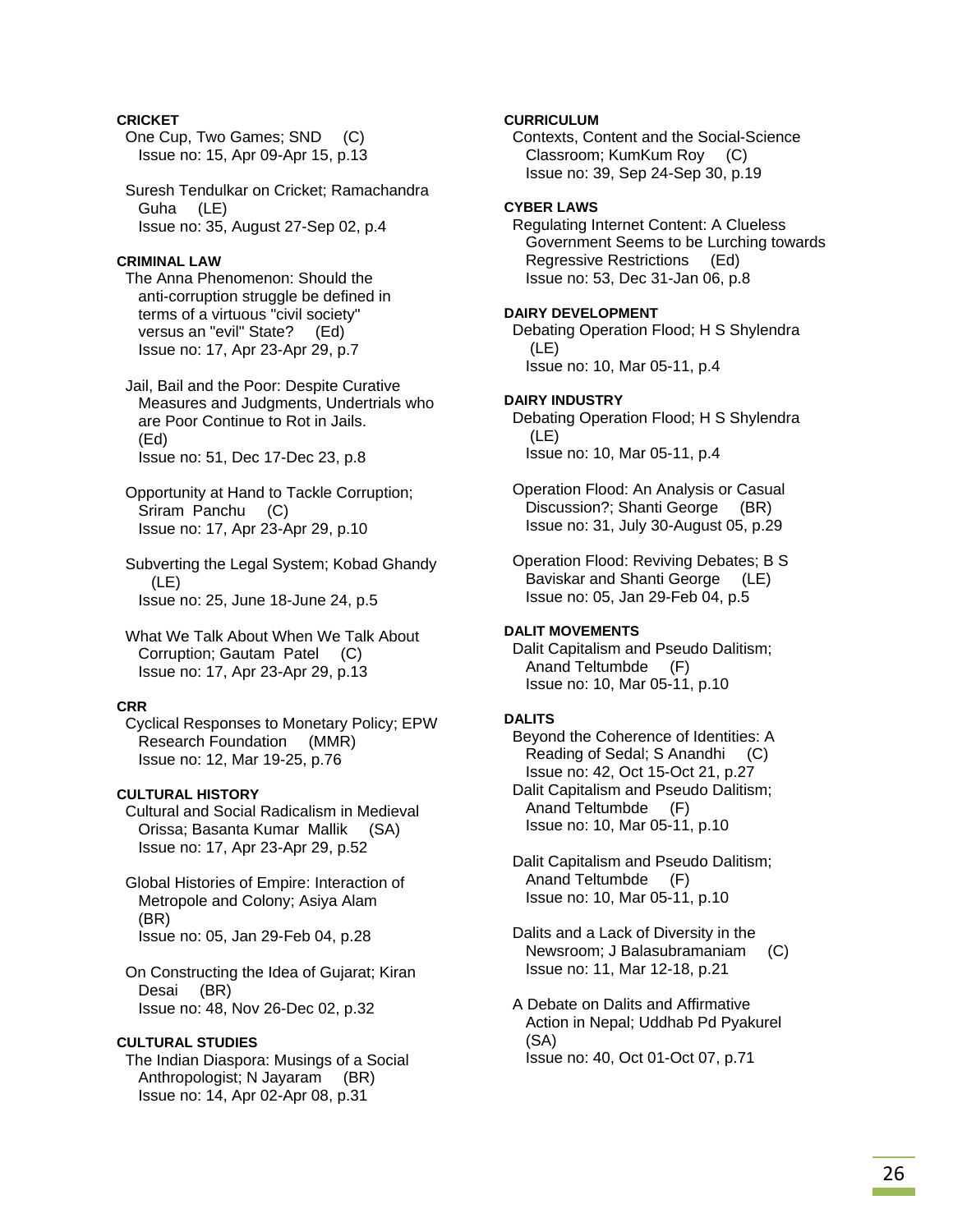## **DALITS**

 Dismantling `Dalit' with a Poisonous PIL; Anand Teltumbde (F) Issue no: 41, Oct 08-Oct 14, p.10 False Hope; Sanjeev Kumar (LE) Issue no: 46, Nov 12-Nov 17, p.4 From the Underbelly of Swarnim Gujarat; Anand Teltumbde (F) Issue no: 14, Apr 02-Apr 08, p.10 Harmful to Social Justice; Anil S Sutar (LE) Issue no: 44-45, Nov 05-Nov 11, p.5 The Idea of India: `Derivative, Desi and Beyond'; Gopal Guru (P) Issue no: 37, Sep 10-Sep 16, p.36 Importance of the Past; Chandran Komath (LE) Issue no: 41, Oct 08-Oct 14, p.5 Jayalalithaa's Sacrificial Lambs; Anand Teltumbde (F) Issue no: 46, Nov 12-Nov 17, p.10 Mirchpur: Assertion and Retaliation; Bhupendra Yadav (F) Issue no: 31, July 30-August 05, p.10 Reinterpreting Buddhism; E N Ashok Kumar (LE) Issue no: 06, Feb 05-11, p.5 Subaltern Studies and the Dalit Subalterns; Chandran Komath (LE) Issue no: 16, Apr 16-Apr 22, p.4 A Valuable Intellectual Resource on Dalit Writing; K Srinivasulu (BR) Issue no: 36, Sep 03-Sep 09, p.30 The `Beyond' Perspective; Anil S Sutar (LE) Issue no: 39, Sep 24-Sep 30, p.5 **DAMS**  Development with Brutality: Increasing Recourse to Repression Indicates that the State is Losing the Argument Over "Development" (Ed) Issue no: 42, Oct 15-Oct 21, p.7

For a New Dam; A D Manikandan (LE) Issue no: 52, Dec 24-Dec 30, p.5

 Inducing Vulnerabilities in a Fragile Landscape; Kanchi Kohli (C) Issue no: 51, Dec 17-Dec 23, p.19

 Muddy Waters: Inside the World Bank as It Struggled with the Narmada Projects; Robert H Wade ('A) Issue no: 40, Oct 01-Oct 07, p.44

 Unacceptable Cost of Dams; Medha et al Patkar (LE) Issue no: 52, Dec 24-Dec 30, p.5

#### **DEBT CRISIS**

 The Spectre of the Eurozone Debt Crisis: Does the Chaos in the Eurozone Signal the Beginning of the End of the Euro? (Ed) Issue no: 40, Oct 01-Oct 07, p.7

## **DECENTRALIZATION**

 Lohia's Thinking on Local Governments; Mahi Pal (D) Issue no: 06, Feb 05-11, p.79

### **DECISION MAKING**

 Experiments on Individual Decision-Making; Sujoy et al Chakravarty (F) Issue no: 35, August 27-Sep 02, p.47

# **DECISION THEORY**

 Experiments on Individual Decision-Making; Sujoy et al Chakravarty (F) Issue no: 35, August 27-Sep 02, p.47

#### **DEFENCE EXPENDITURE**

 Multi-Billion-Dollar Terrorists and the Disappearing Middle Class; James Petras (C) Issue no: 40, Oct 01-Oct 07, p.31

## **DEFENCE INDUSTRY**

 Systemic Problems in Indian Defence; Verghese Koithara (BR) Issue no: 04, Jan 22-28, p.33

# **DEFENCE POLICY**

 Defending Mutual Interests: The Sanya Declaration Shows that BRICS is Slowly Getting its Act together to Defend Mutual Interests. (Ed) Issue no: 18, Apr 30-May 06, p.9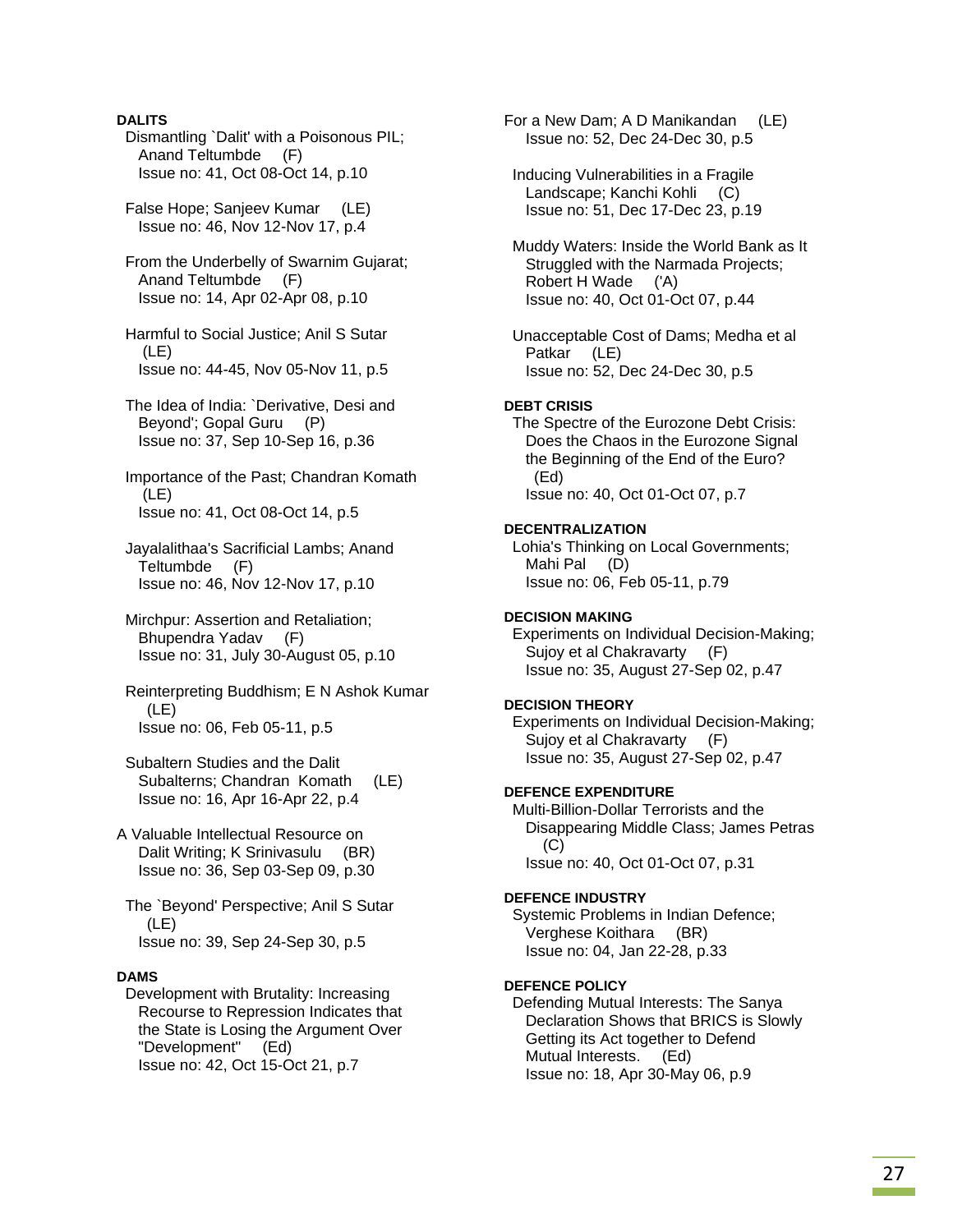**DEFENCE POLICY**  The Great Indian Arms Bazaar; Pavan Nair (C) Issue no: 15, Apr 09-Apr 15, p.27

## **DELHI**

 Addressing Concerns of the Disabled in Delhi Campuses; Nikhil Jain (C) Issue no: 50, Dec 10-Dec 16, p.19

 Clueless about Unfolding Chaos, Accidents, Death and Disease; Santosh George (BR) Issue no: 17, Apr 23-Apr 29, p.35

 Delhi's Noor Masjid: Tales of a Martyred Mosque; Laurent Gayer and Chakraverti Mahajan (C) Issue no: 10, Mar 05-11, p.12

 A Demagogue, the State and Civil Society: A Demagogue is able to make New Delhi Panic and Shoot itself in the Foot (Ed) Issue no: 24, June 11-June 17, p.7

 Financial Burden of Transient Morbidity: A Case Study of Slums in Delhi; Samik Chowdhury (SA) Issue no: 33, August 13-August 19, p.59

 A Hijra, a Female Pradhan and a Real Estate Dealer: Between the Market, the State and `Community'; Sanjay Srivastava (SA) Issue no: 51, Dec 17-Dec 23, p.44

Private Space in Public Transport: Locating Gender in the Delhi Metro; Shelly Tara (F) Issue no: 51, Dec 17-Dec 23, p.71

 What the Eye Does Not See: The Yamuna in the Imagination of Delhi; Amita Baviskar (RA) Issue no: 50, Dec 10-Dec 16, p.45

## **DEMOCRACY**

 'Disaffection' and the Law: The Chilling Effect of Sedition Laws in India; Siddharth Narrain (P) Issue no: 08, Feb 19-25, p.33

 The Arab Beacon (Ed) Issue no: 06, Feb 05-11, p.7  Arab Dictatorships under Fire in the New Information Age; Stuart Schaar (C) Issue no: 06, Feb 05-11, p.12

 Corruption and Representative Democracy; Amit Bhaduri (C) Issue no: 36, Sep 03-Sep 09, p.15

 Corruption and the Right to Participate; Ashish Kothari (C) Issue no: 35, August 27-Sep 02, p.12

 Defend the Arab Revolution (Ed) Issue no: 11, Mar 12-18, p.8

 Democracy in Nigeria; Parvathi Vasudevan  $(C)$ Issue no: 20, May 14-May 20, p.26

 Democracy over Privilege: Breach of Privilege Sits Incongruously with Representative Democracy (Ed) Issue no: 38, Sep 17-Sep 23, p.9

 Democracy with Chinese Characteristics; Sam Noumoff (C) Issue no: 05, Jan 29-Feb 04, p.21

 Hypocrisy in Democratic Politics; D N Ghosh (BR) Issue no: 15, Apr 09-Apr 15, p.32

 The Institutions of Democracy; Andre Beteille (P) Issue no: 29, July 16-July 22, p.75

 Interning Insurgent Populations: The Buried Histories of Indian Democracy; Nandini Sundar (SA) Issue no: 06, Feb 05-11, p.47

 Is Social Democracy Being Undermined?; Olle Tornquist (C) Issue no: 15, Apr 09-Apr 15, p.28

 Kakarapalli: Another Blot on India's Democratic Systems; E A S Sarma (C) Issue no: 11, Mar 12-18, p.12

 Malfunctioning Executive; S Nanjundan (LE) Issue no: 32, August 06-August 12, p.4

 Recontextualising Liberalism; Neera Chandhoke (BR) Issue no: 43, Oct 22-Oct 28, p.38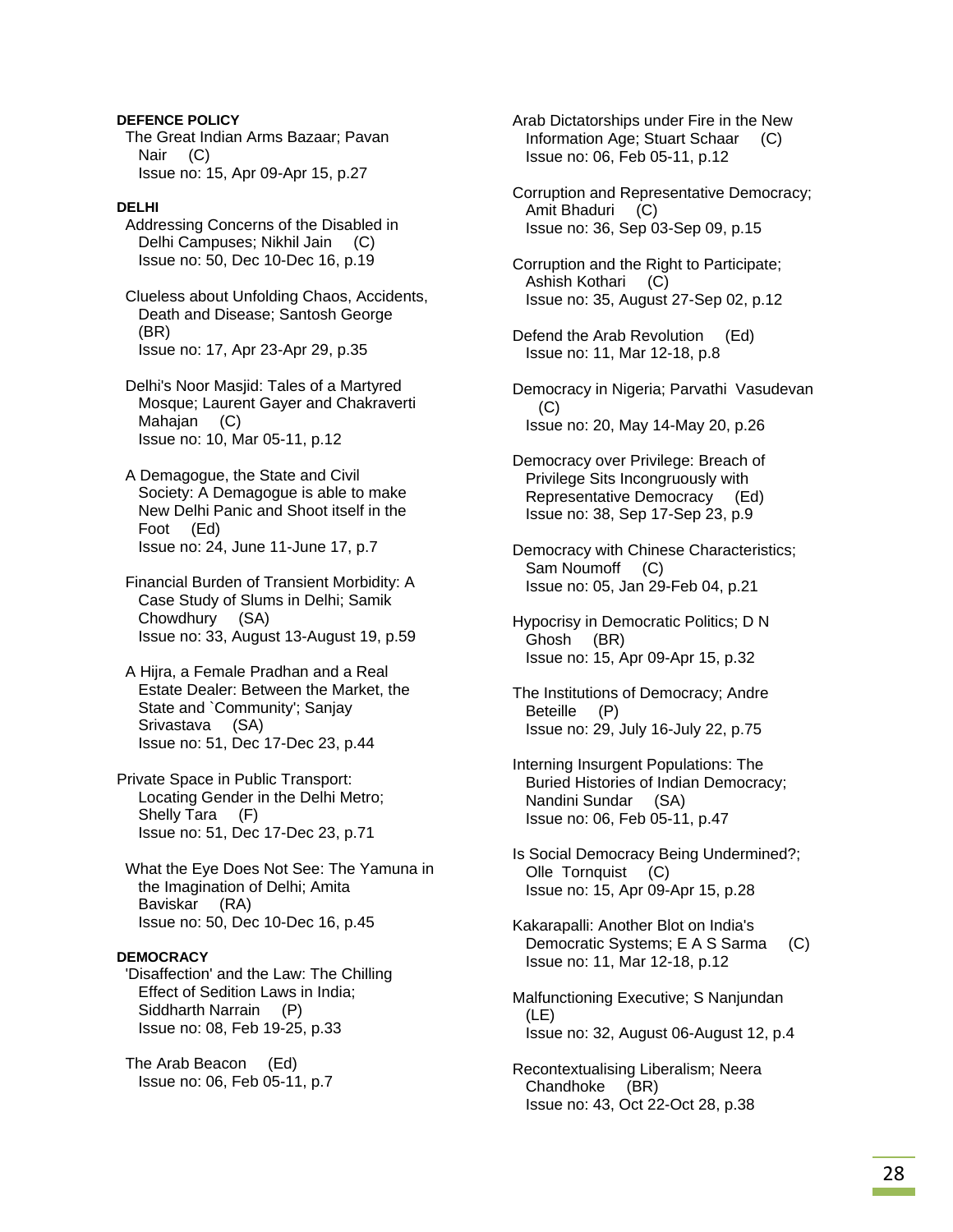# **DEMOCRACY**

 Remarkable Political Study of Parliament; Shibani Kinkar Chaube (BR) Issue no: 18, Apr 30-May 06, p.31

Rise of the Anti-Political:

 Anti-Political" Protests in India, Spain and the US are Expressions of Resentment with the Working of Democracy (Ed) Issue no: 35, August 27-Sep 02, p.8

## **DEMOCRATIC INSTITUTIONS**

 Malfunctioning Executive; S Nanjundan (LE) Issue no: 32, August 06-August 12, p.4

# **DEMOCRATIC SOCIALISM**

 Is Social Democracy Being Undermined?; Olle Tornquist (C) Issue no: 15, Apr 09-Apr 15, p.28

# **DEMOGRAPHY**

 Demographic Dividend Revisited: The Mismatch between Age and Economic Activity-Based Dependency Ratios; Alaka Malwade Basu (SA) Issue no: 39, Sep 24-Sep 30, p.53

 Demography and Development: Preliminary Interpretations of the 2011 Census; K Navaneetham and A Dharmalingam (C) Issue no: 16, Apr 16-Apr 22, p.13

The Numbers Game: Revisiting the `Malthusian' Legacy; Sheela Prasad (BR) Issue no: 20, May 14-May 20, p.29

#### **DEPRIVATION**

 The Idea of India: `Derivative, Desi and Beyond'; Gopal Guru (P) Issue no: 37, Sep 10-Sep 16, p.36

# **DEVELOPING COUNTRIES**

 Curbing Hot Capital Flows to Protect the Real Economy; Stephany Griffith-Jones and Kevin P Gallagher (C) Issue no: 03, Jan 15-21, p.12

# **DEVELOPMENT AID**

 Who Benefits from US Aid to Pakistan?; S Akbar Zaidi (SA) Issue no: 32, August 06-August 12, p. 103

### **DEVELOPMENT ECONOMICS**

 Development of What? On the Politics of Development Economics; Arup Maharatna (SA) Issue no: 48, Nov 26-Dec 02, p.61

 The Material Expansion of Capital; Ranabir Samaddar (BR) Issue no: 16, Apr 16-Apr 22, p.34

#### **DISABILITY**

 Disability Rights Movements in India: Politics and Practice; Nilika Mehrotra (SA) Issue no: 06, Feb 05-11, p.65

#### **DISARMAMENT**

 NATO's Nuclear Posturing; Ninan Koshy (C) Issue no: 04, Jan 22-28, p.20

## **DISASTER MANAGEMENT**

 A Disaster Foretold: Despite Repeated Warnings and Lessons, Why are we Unprepared to deal with Earthquakes? (Ed) Issue no: 39, Sep 24-Sep 30, p.7

 In Aila-Struck Sundarbans; Amites Mukhopadhyay (C) Issue no: 40, Oct 01-Oct 07, p.21

 Playing with Lives: The AMRI Hospital Tragedy Shows (once again) how Little We Prioritise Disaster Management. (Ed) Issue no: 53, Dec 31-Jan 06, p.9

# **DISASTERS, NATURAL**

 On Disasters; Subhradipta Sarkar (BR) Issue no: 01, Jan 01-07, p.32

 Rohmoria's Challenge: Natural Disasters, Popular Protests and State Apathy; Siddhartha Kumar Lahiri and Juli Borgohain (F) Issue no: 02, Jan 08-14, p.31

## **DISPLACEMENT**

 Lost Legitimacy; Anand Chakravarti (LE) Issue no: 46, Nov 12-Nov 17, p.4

# **DMK**

 Alliance of Convenience (Ed) Issue no: 11, Mar 12-18, p.9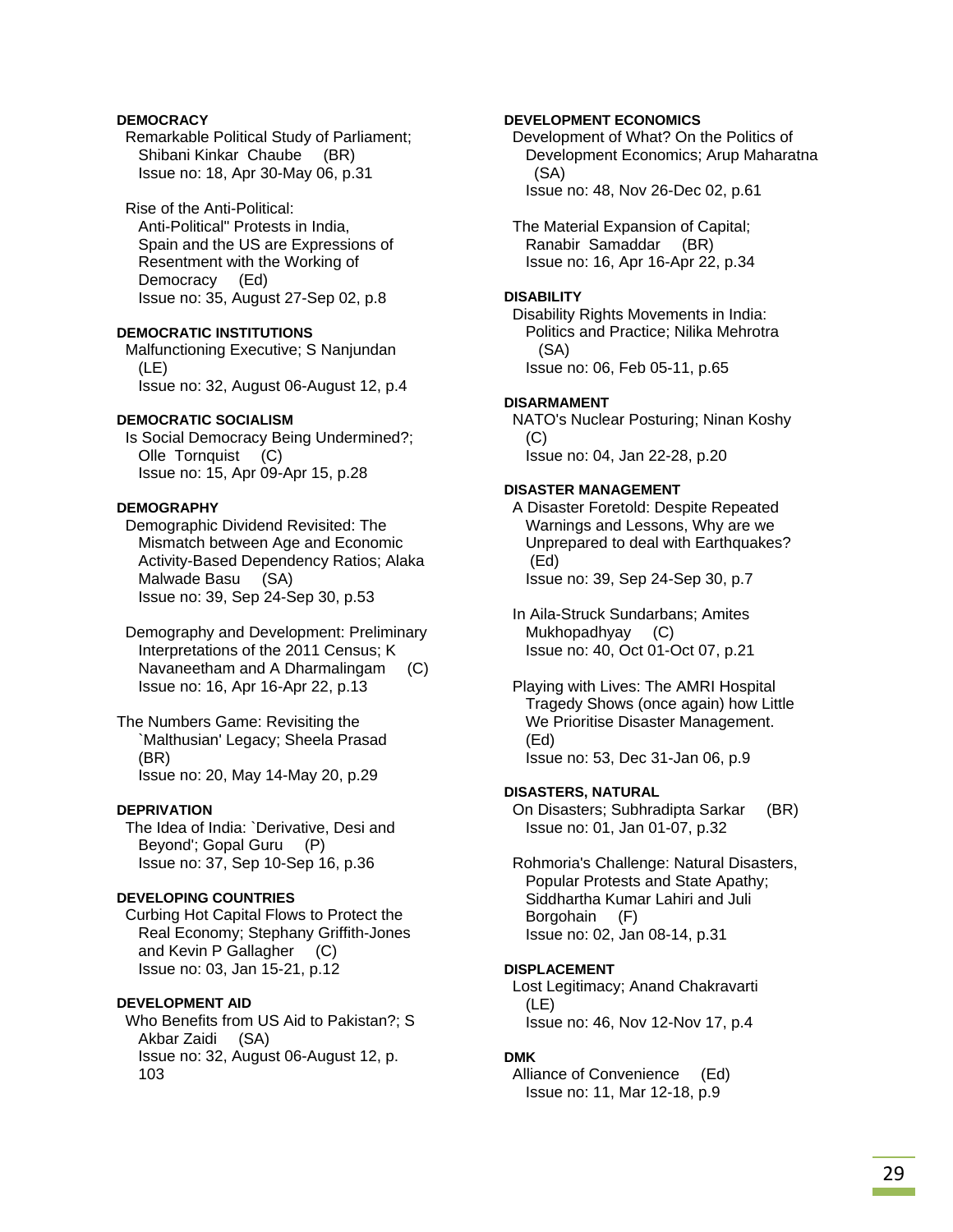# **DMK**

 Vanquishing of the DMK: Astute Alliance Building and Public Resentment over Corruption Turned the Tide in Favour of the AIADMK in Tamil Nadu (Ed) Issue no: 22, May 28-June 03, p.9

# **DOMESTIC VIOLENCE**

 The Challenge of Subjectivity within Courts: Interpreting the Domestic Violence Act; Pooja Badarinath (C) Issue no: 12, Mar 19-25, p.15

 The Missing Link in the Domestic Violence Act; Bhumika Jhamb (F) Issue no: 33, August 13-August 19, p.45

# **DOMESTIC WORKERS**

 Addressing Paid Domestic Work: A Public Policy Concern; Nimushakavi Vasanthi (RA) Issue no: 43, Oct 22-Oct 28, p.85

## **DRAMA AND STAGE SHOW**

 Badal Sircar (1925-2011): A Curtain Call for Political Theatre; Sadanand Menon  $(C)$ Issue no: 22, May 28-June 03, p.16

 Cultural Intervention and Cultural Resistance; Arjun Ghosh (SA) Issue no: 24, June 11-June 17, p.69

# **DRAMATISTS**

 Badal Sircar (1925-2011): A Curtain Call for Political Theatre; Sadanand Menon (C) Issue no: 22, May 28-June 03, p.16

#### **DRINKING WATER**

 Caste, Gender and the Rhetoric of Reform in India's Drinking Water Sector; Deepa Joshi (RA) Issue no: 18, Apr 30-May 06, p.56

 Charting a Course through Embattled Terrain; Karen Coelho (BR) Issue no: 50, Dec 10-Dec 16, p.31

 Functionalist Perspective; Eshwer Kale (LE) Issue no: 19, May 07-May 13, p.4

 Questioning Masculinities in Water; Margreet Zwarteveen (RA) Issue no: 18, Apr 30-May 06, p.40  Women and Decentralised Water Governance: Issues, Challenges and the Way Forward; Seema Kulkarni (RA) Issue no: 18, Apr 30-May 06, p.64

 Women and Water: Issues of Gender, Caste, Class and Institutions; Maithreyi Krishnaraj (RA) Issue no: 18, Apr 30-May 06, p.37

 `They Are Not of This House': The Gendered Costs of Drinking Water's Commodification; Kathleen OReilly (RA) Issue no: 18, Apr 30-May 06, p.49

## **E-COMMERCE**

 Money and Finance; Ketan K Shah (LE) Issue no: 06, Feb 05-11, p.4

#### **EARTHQUAKES**

 Can India Learn from Fukushima? (Ed) Issue no: 12, Mar 19-25, p.7

 A Disaster Foretold: Despite Repeated Warnings and Lessons, Why are we Unprepared to deal with Earthquakes? (Ed) Issue no: 39, Sep 24-Sep 30, p.7

Fukushima: Consequences of Systemic Problems in nuclear plant design; Francois Diaz Maurin (C) Issue no: 13, Mar 26-Apr 01, p.10

# **ECOLOGY**

 The Economics of Ecosystem Services and Biodiversity: An International Assessment; Pushpam Kumar and Joan Martinez-Alier (F) Issue no: 24, June 11-June 17, p.76

 India's Ecological Past; Meena Bhargava (BR) Issue no: 53, Dec 31-Jan 06, p.32

#### **ECONOMIC GROWTH AND DEVELOPMENT**

 Democratic Dividends; Saroj Upadhyay (LE) Issue no: 21, May 21-May 27, p.5

 Economic Growth and Employment; Prabhat Patnaik (SA) Issue no: 26-27, June 25-July 08, p.172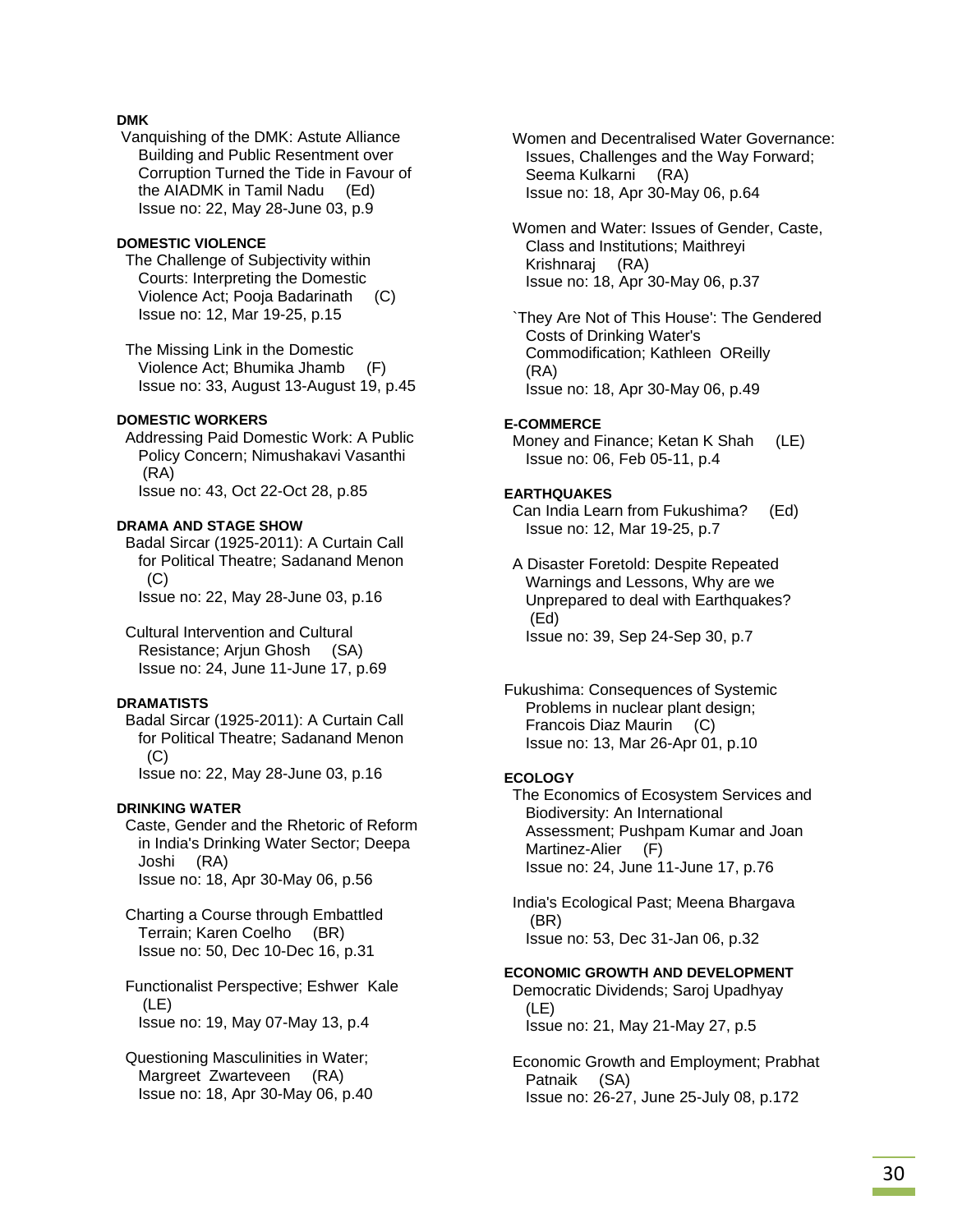## **ECONOMIC GROWTH AND DEVELOPMENT**

 Gujarat's Growth Story; Ravindra H Dholakia and Amey A Sapre (D) Issue no: 32, August 06-August 12, p. 122

 Indian Economy in 2011: Dualism in Policy Formulation; Pulin B Nayak (C) Issue no: 12, Mar 19-25, p.10

 Lineal Spread and Radial Dissipation: Experiencing Growth in Rural India, 1993-2005; Anirudh Krishna and Devendra Bajpai (SA) Issue no: 38, Sep 17-Sep 23, p.44

 Neo-liberalism and Its Discontents; Sirisha C Naidu (BR) Issue no: 42, Oct 15-Oct 21, p.37

 On the Issue of `Inclusive Growth'; M A Oommen (D) Issue no: 29, July 16-July 22, p.158

 The People Aren't (Ed) Issue no: 02, Jan 08-14, p.8

 Revisiting a Savant's Thoughts; Ashok Mitra (BR) Issue no: 42, Oct 15-Oct 21, p.34

The Rise of China; Nitin Desai (BR) Issue no: 47, Nov 19-Nov 25, p.29

 Understanding India's Economic Growth; E Somanathan (BR) Issue no: 12, Mar 19-25, p.29

 A Window Reality; Rahul Varman (BR) Issue no: 26-27, June 25-July 08, p.102

# **ECONOMIC HISTORY**

 Imperialism, Geology and Petroleum: History of Oil in Colonial Assam; Arupjyoti Saikia (SA) Issue no: 12, Mar 19-25, p.48

 Two Power Networks in History; Dwijendra Tripathi (BR) Issue no: 39, Sep 24-Sep 30, p.33

# **ECONOMIC INDICATORS**

 RBI on Medium-Term Challenges; R K Pattnaik (C) Issue no: 40, Oct 01-Oct 07, p.19

## **ECONOMIC INEQUALITY**

 A Bipartisan Plutocracy; Sankaran Krishna (C) Issue no: 10, Mar 05-11, p.26

 Liberty Limited? A Sympathetic Re-Engagement with Amartya Sen's Development as Freedom; Ben Selwyn (SA) Issue no: 37, Sep 10-Sep 16, p.68

 Of Measures and Mismeasures; Achin Chakraborty (BR) Issue no: 40, Oct 01-Oct 07, p.34

 Wall Street - No Longer Unchallenged (Ed) Issue no: 43, Oct 22-Oct 28, p.8

#### **ECONOMIC POLICY**

 Employment in Development: Connection between Indian Strategy and ILO Policy Agenda; T S Papola (F) Issue no: 10, Mar 05-11, p.62

 India, the ILO and the Quest for Social Justice since 1919; Gerry Rodgers (F) Issue no: 10, Mar 05-11, p.45

 Indian Economy in 2011: Dualism in Policy Formulation; Pulin B Nayak (C) Issue no: 12, Mar 19-25, p.10

 Liberty Limited? A Sympathetic Re-Engagement with Amartya Sen's Development as Freedom; Ben Selwyn (SA) Issue no: 37, Sep 10-Sep 16, p.68

 Mouthpieces of Power: Sadly, Some Worthies in the Economics Profession have Assumed the Role of Mouthpieces of Power. (Ed) Issue no: 52, Dec 24-Dec 30, p.8

 Neo-liberalism and Its Discontents; Sirisha C Naidu (BR) Issue no: 42, Oct 15-Oct 21, p.37

 On the Issue of `Inclusive Growth'; M A Oommen (D) Issue no: 29, July 16-July 22, p.158

 The People Aren't (Ed) Issue no: 02, Jan 08-14, p.8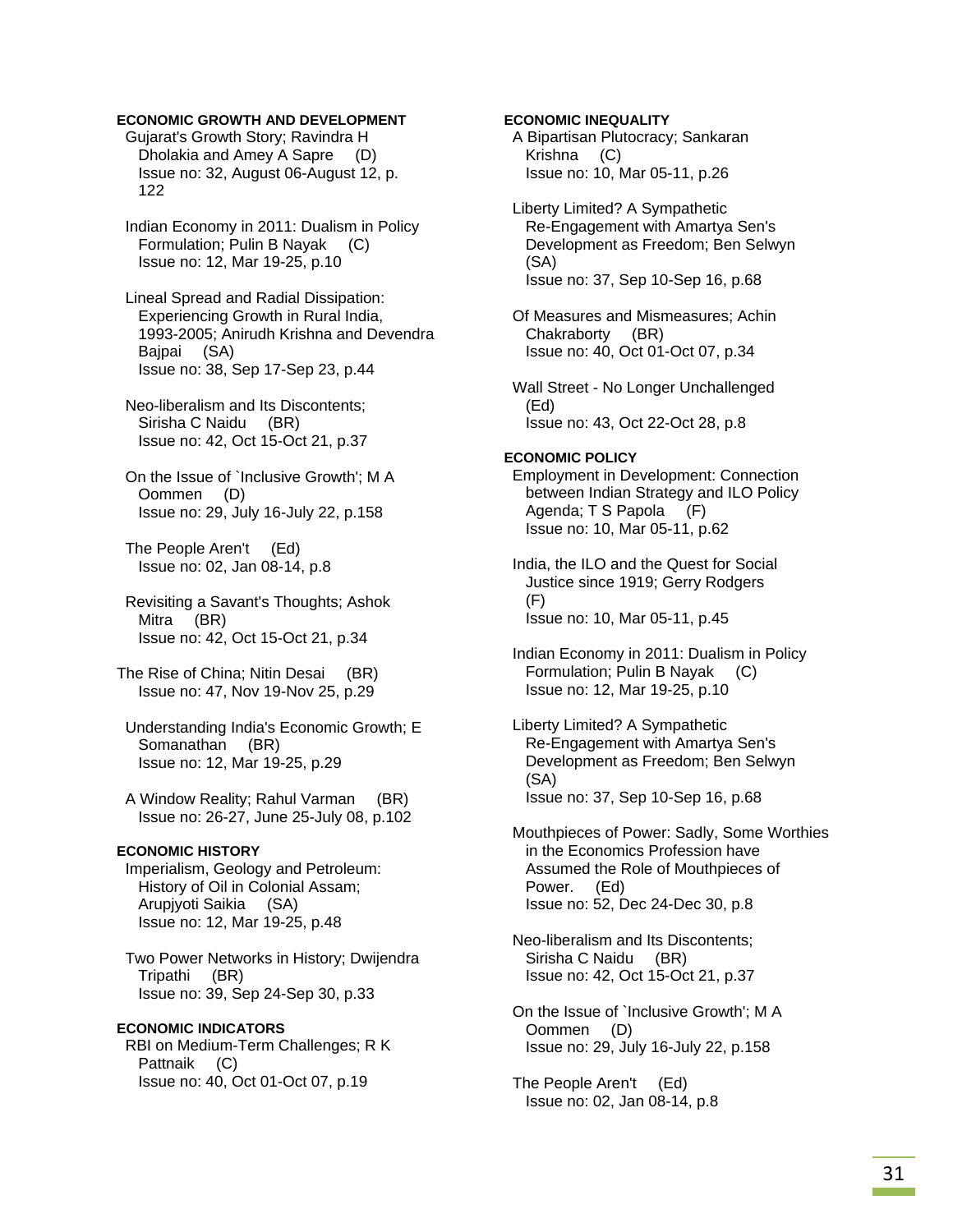**ECONOMIC POLICY**  Politics and Governance; Sugata Marjit (LE) Issue no: 47, Nov 19-Nov 25, p.5

 Prospects and Policy Challenges in the Twelfth Plan: A Comment on the Risks; Y Venugopal Reddy (D) Issue no: 24, June 11-June 17, p.81

 Rebalancing the Chinese Economy; Yu Yongding (SA) Issue no: 35, August 27-Sep 02, p.86

 A Response; Montek S Ahluwalia (D) Issue no: 24, June 11-June 17, p.82

 Revisiting a Savant's Thoughts; Ashok Mitra (BR) Issue no: 42, Oct 15-Oct 21, p.34

 Social Protection in Pakistan: In the Midst of a Paradigm Shift?; Haris Gazdar (SA) Issue no: 28, July 09-July 15, p.59

 Twelfth Plan: Patriarchy as Macroeconomic Construct; Ritu Dewan (C) Issue no: 42, Oct 15-Oct 21, p.19

A Window Reality; Rahul Varman (BR) Issue no: 26-27, June 25-July 08, p.102

# **ECONOMIC RECESSION**

 Impact of the Economic Crisis on Workers in the Unorganised Sector in Rajasthan; S Mohanakumar and Surjit Singh (RA) Issue no: 22, May 28-June 03, p.66

 Regulation of Credit Rating Agencies: New Business Models or Stringent Regulatory Use?; M K Datar (C) Issue no: 06, Feb 05-11, p.19

 Understanding the Crisis and Its Aftermath; Arvind Panagariya (BR) Issue no: 09, Feb 26-Mar 04, p.33

# **ECONOMIC REFORMS**

 Appropriating Growth's Dividends: The Recent Deceleration of the Economy has brought Forth Renewed Calls for Second Generation Reforms (Ed) Issue no: 37, Sep 10-Sep 16, p.9

The Dialectics of Globalisation in Arunachal Pradesh; Prasanta Kumar Nayak (F) Issue no: 26-27, June 25-July 08, p.263

 Economic Reforms, Technological Intensity and Industrial Development in India; Swati Mehta (SA) Issue no: 17, Apr 23-Apr 29, p.60

 Insightful but Incomplete; Arup Mitra (BR) Issue no: 44-45, Nov 05-Nov 11, p.28

 Neo-liberalism and Its Discontents; Sirisha C Naidu (BR) Issue no: 42, Oct 15-Oct 21, p.37

 The Politics of Market Reform at a Time of Civil War: Military Fiscalism in Sri Lanka; Rajesh Venugopal (SA) Issue no: 49, Dec 03-Dec 09, p.67

## **ECONOMIC RESEARCH**

 Experiments in the Indian Context; Sujoy et al Chakravarty (F) Issue no: 35, August 27-Sep 02, p.71

Study of Excellence; Chandrashekhar G Ranade (LE) Issue no: 44-45, Nov 05-Nov 11, p.5

# **ECONOMIC SURVEYS, 2010-2011**

 Getting the Micro-Foundations Right (Ed) Issue no: 10, Mar 05-11, p.8

# **ECONOMIC THEORY**

 An Anthropological Way of Doing Economics; Ajit Sinha (BR) Issue no: 52, Dec 24-Dec 30, p.33

 Crisis and Class Struggle; Pratyush Chandra (BR) Issue no: 25, June 18-June 24, p.42

# **ECONOMIC UNIONS**

 India's FTA Choices Get More Ambitious; Ranja Sengupta (C) Issue no: 26-27, June 25-July 08, p.18

 The Premature Superpowers: The Emergent Powers of the World are Casting themselves in the Same Imperialist Moulds (Ed) Issue no: 41, Oct 08-Oct 14, p.9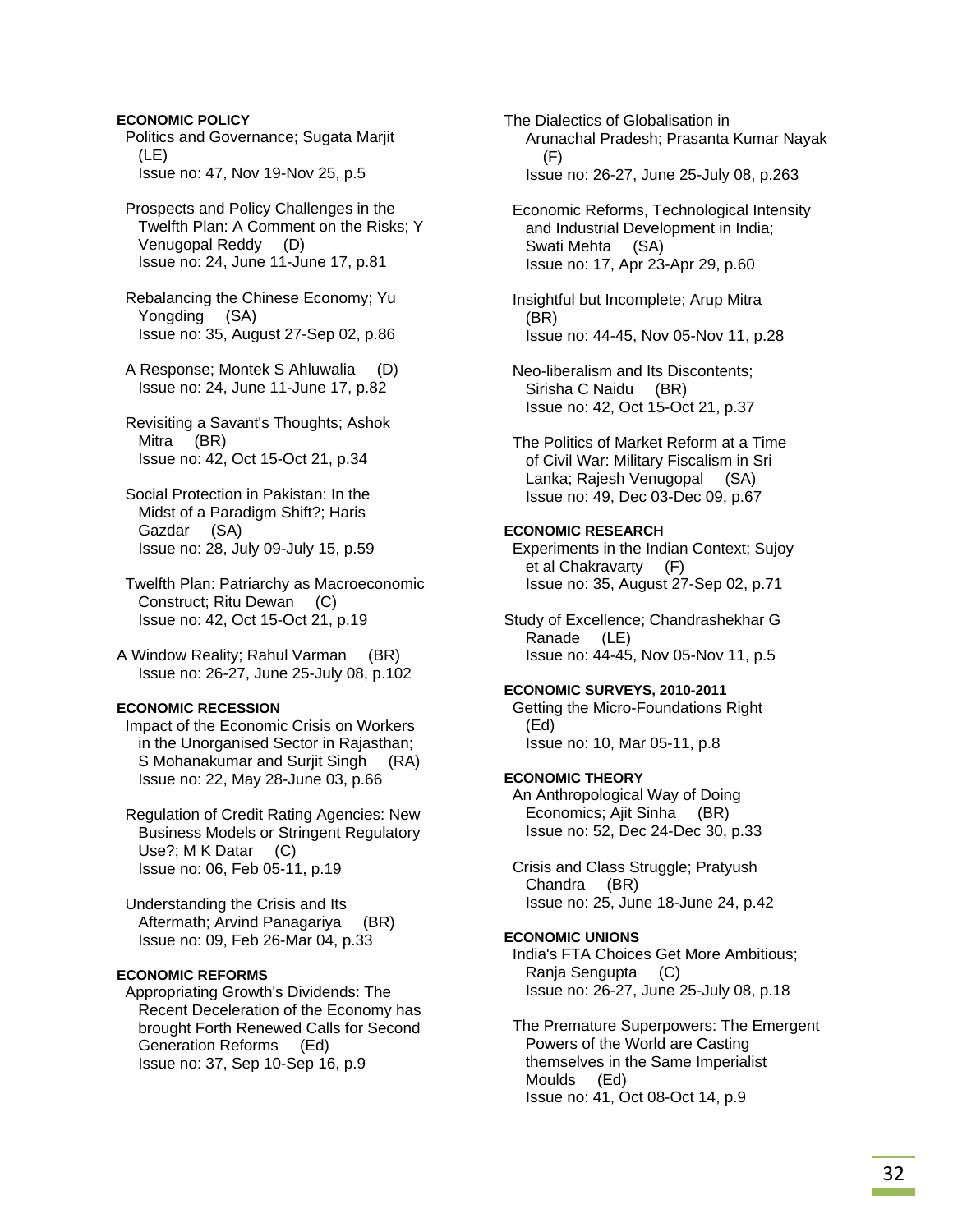# **ECONOMIC UNIONS**

 Stimulus, Recovery and Exit Policy: G20 Experience and Indian Strategy; Sudipto Mundle, M Govinda Rao and N R Bhanumurthy (SA) Issue no: 29, July 16-July 22, p.85

# **ECONOMICS**

 Emergence of Experimental Economics; Sujoy et al Chakravarty (F) Issue no: 35, August 27-Sep 02, p.41

 Experimental Economics: A Survey; Sujoy et al Chakravarty (F) Issue no: 35, August 27-Sep 02, p.39

 Experimental Studies; Prayag Mehta (LE) Issue no: 38, Sep 17-Sep 23, p.5

 Making the Dismal Science Humane; Anand Chandavarkar (BR) Issue no: 04, Jan 22-28, p.31

 Some Omissions; G Visakh Varma (LE) Issue no: 36, Sep 03-Sep 09, p.4

# **ECONOMISTS**

 Anand Chandavarkar (1924-2011): An Economist at Large; Deena Khatkhate (C) Issue no: 41, Oct 08-Oct 14, p.25

 Anand G Chandavarkar; M Narasimham (LE) Issue no: 44-45, Nov 05-Nov 11, p.4

 An Anthropological Way of Doing Economics; Ajit Sinha (BR) Issue no: 52, Dec 24-Dec 30, p.33

- D U Sastry: An Empirical Economist; K V Ramaswamy (C) Issue no: 44-45, Nov 05-Nov 11, p.24
- Joan Robinson; Deena Khatkhate (LE) Issue no: 06, Feb 05-11, p.5
- Joan Robinson: The Grand Dame of Economics; Deena Khatkhate (RA) Issue no: 02, Jan 08-14, p.26
- Joan Robinson: The Grand Dame of Economics; Deena Khatkhate (RA) Issue no: 02, Jan 08-14, p.26

 Kuruganti Krishnamurty; C Bhujanga Rao (LE) Issue no: 50, Dec 10-Dec 16, p.5

- A Mentor beyond D-School; S Mahendra Dev (F) Issue no: 32, August 06-August 12, p. 113
- Pierangelo Garegnani: A Tribute; G Omkarnath, Limakumba Walling and Alex M Thomas (C) Issue no: 52, Dec 24-Dec 30, p.27
- R S Rao: An Intellectual in the Marxist-Maoist Tradition; N Venugopal (C) Issue no: 37, Sep 10Sep 16, p.29
- Remembering Shashi Rajagopalan; Prakash et al Bakshi (LE) Issue no: 33, August 13- August 19, p.4
- Revolving Doors: Affiliations, Policy Space and Ethics; Jessica Carrick Hagenbarth and Gerald Epstein (P) Issue no: 53, Dec 31-Jan 06, p.37 Robert Clower: Portrait of an Affectionate Curmudgeon; K Vela Velupillai (C)

Issue no: 24, June 11-June 17, p.22

 Suresh Tendulkar and His Delhi School Family; Rohini Somanathan (F) Issue no: 32, August 06-August 12, p. 114

 Suresh Tendulkar on Cricket; Ramachandra Guha (LE) Issue no: 35, August 27-Sep 02, p.4

- Suresh Tendulkar: An Economist's Life; K Sundaram (F) Issue no: 32, August 06-August 12, p. 110
- A Teacher, a Colleague, and a Friend; Ashwini Deshpande (F) Issue no: 32, August 06-August 12, p. 112

#### **ECOSYSTEMS**

 CRZ Notification 2011: Not the End of the Road; Chandrika Sharma (C) Issue no: 07, Feb 12-18, p.31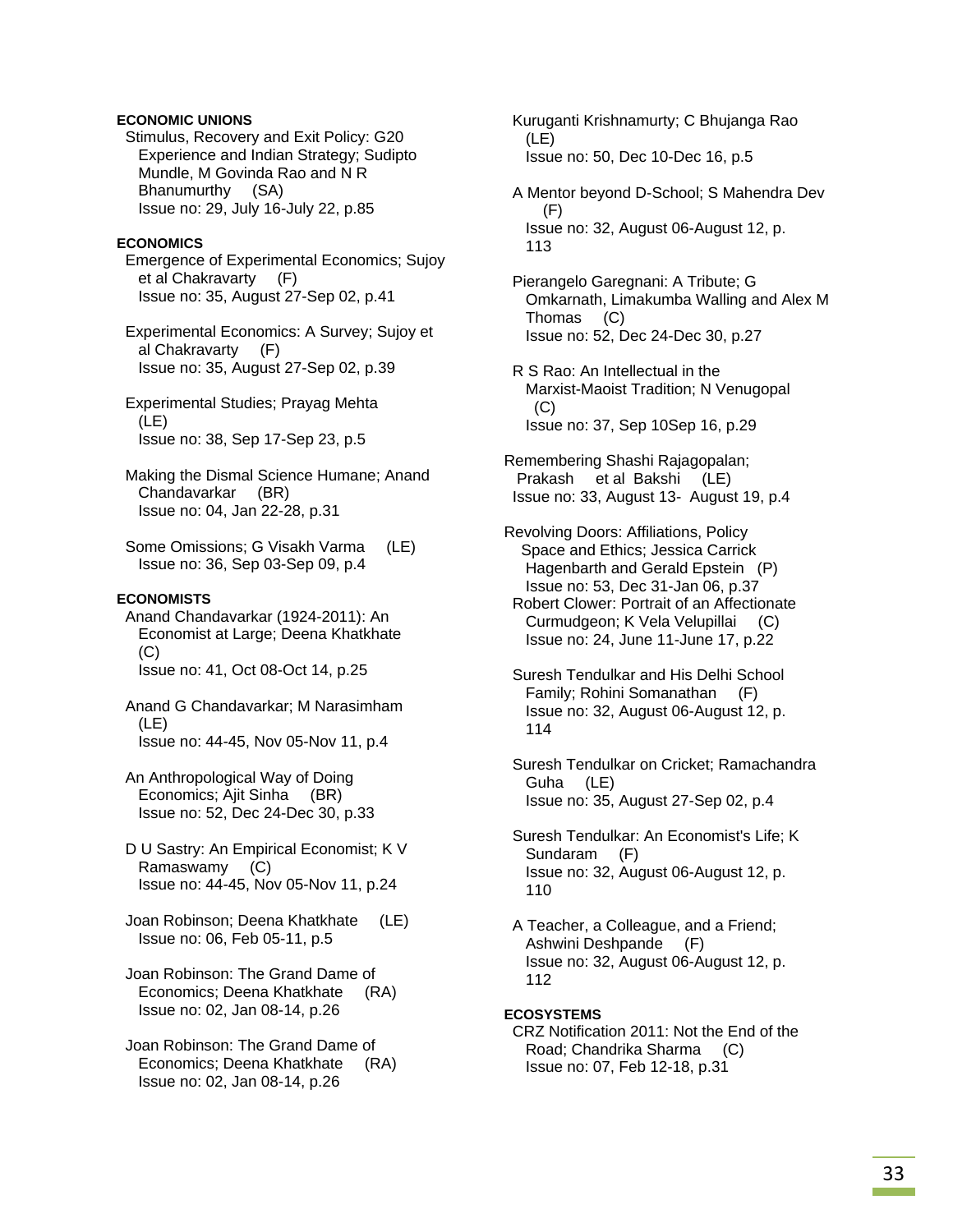# **ECOSYSTEMS**

 Managing Transformational Change: Principles from a Systems Perspective; Kanchan Chopra (P) Issue no: 03, Jan 15-21, p.33

### **EDUCATION**

 Does Education Pay Off? Subjective Expectations on Education in Rural India; Annemie Maertens (SA) Issue no: 09, Feb 26-Mar 04, p.58

**EDUCATION AND RELIGION**  Vastanvi as a Bellwether (Ed) Issue no: 08, Feb 19-25, p.8

# **EDUCATION POLICY**

 Education for Profit; Jandhyala B G Tilak (C) Issue no: 09, Feb 26-Mar 04, p.18

## **EDUCATION POLICY AND REFORMS**

 Challenging Bihar on Primary Education; Rukmini Banerji (P) Issue no: 11, Mar 12-18, p.33

 India's Education Policy: From National to Commercial; K N Panikkar (P) Issue no: 17, Apr 23-Apr 29, p.38

Neglect of People; Saroj Upadhyay (LE) Issue no: 29, July 16-July 22, p.5

# **EDUCATION SYSTEM**

 Changing Colonial Mindsets; C K Raju (LE) Issue no: 34, August 20-August 26, p.5

 Decolonising Knowledge Systems; Srinivasan Ramani (C) Issue no: 30, July 23-July 29, p.17

 False Consciousness; L N Venkataraman (LE) Issue no: 22, May 28-June 03, p.4

 Forging a Vocabulary for the Nation: A Feminist Reading of Language Textbooks; Dipta Bhog, Purwa Bharadwaj and Disha Mullick (SA) Issue no: 19, May 07-May 13, p.51

 How Does the System Encourage Academic Dishonesty?; Rajeshwari Deshpande  $(C)$ Issue no: 08, Feb 19-25, p.14

 The Semester System: Pros and Cons; Rajeswari Sunder Rajan (C) Issue no: 29, July 16-July 22, p.19

 State of Education in Manipur; N Somorendro Singh (F) Issue no: 23, June 04-June 10, p.12

 Teaching and the Neo-Liberal State; Krishna Kumar (P) Issue no: 21, May 21-May 27, p.37

 Towards an Alternate Pedagogy; Nagmani Rao (D) Issue no: 02, Jan 08-14, p.71

 The `Semesterisation' Impasse at Delhi University; Saumyajit Bhattacharya (C) Issue no: 19, May 07-May 13, p.22

 `Semesterisation': Change is Necessary in our Universities, but Ramming through Change as in Delhi University will not Work. (Ed) Issue no: 17, Apr 23-Apr 29, p.8

### **EDUCATIONAL FINANCING**

 Allocations for Education during the Eleventh Plan; Satadru Sikdar and Anil N Mukherjee (C) Issue no: 20, May 14-May 20, p.22

 Playing Foul with the Oppressed; Anand Teltumbde (F) Issue no: 32, August 06-August 12, p.10

## **EDUCATIONAL INSTITUTIONS**

 Governance of IIMs; M J Xavier (D) Issue no: 21, May 21-May 27, p.167

 Study of Excellence; Chandrashekhar G Ranade (LE) Issue no: 44-45, Nov 05-Nov 11, p.5

 Violence against Education Community; Samaresh et al Bhattacharya (LE) Issue no: 02, Jan 08-14, p.5

# **EDUCATIONAL POLICY AND REFORMS**

 Higher Education: Can we Steer Change with Pragmatism?; Sandhya Chandrasekharan  $(C)$ Issue no: 01, Jan 01-07, p.25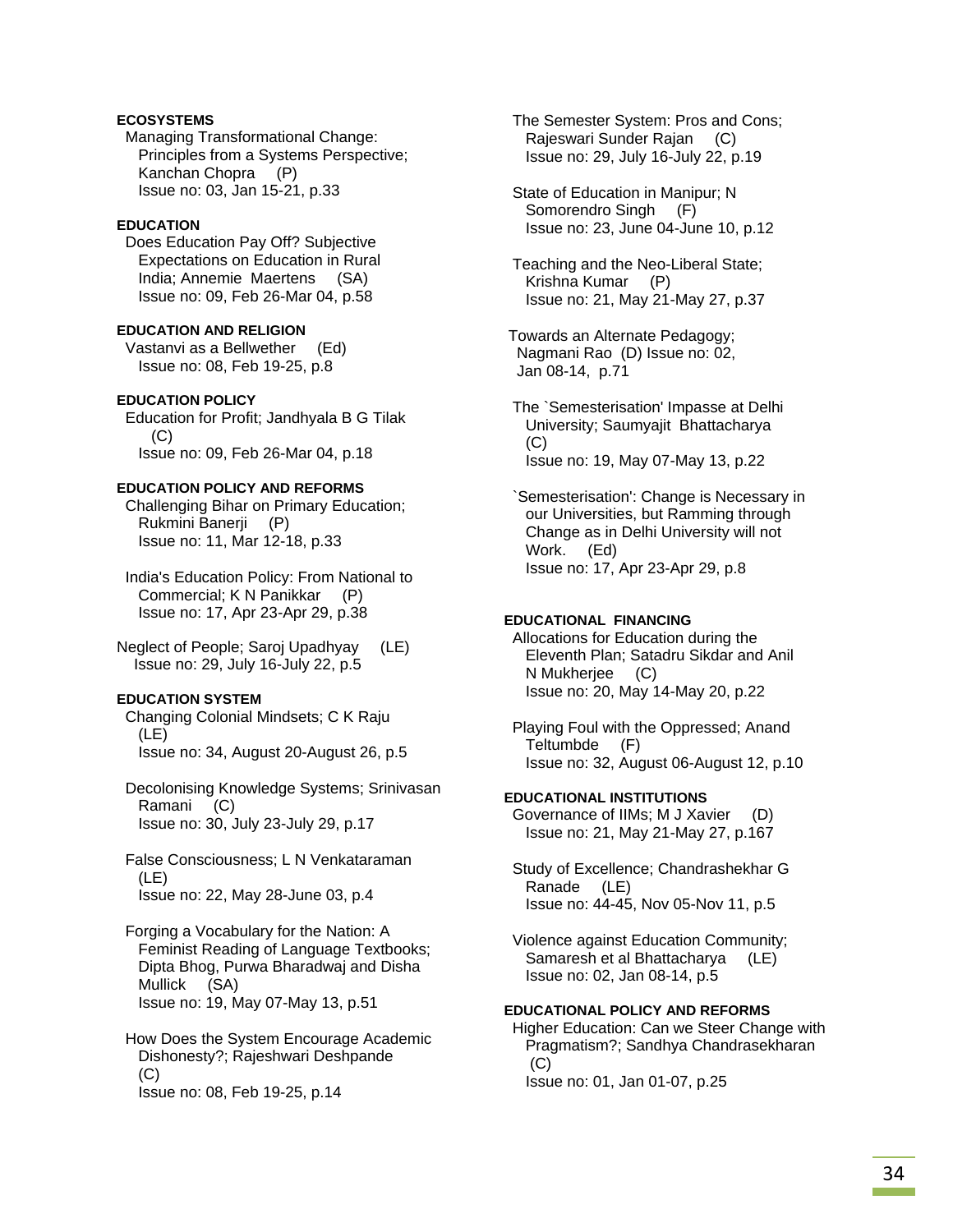#### **EDUCATIONAL POLICY AND REFORMS**

 How Does the System Encourage Academic Dishonesty?; Rajeshwari Deshpande (C) Issue no: 08, Feb 19-25, p.14

 Towards an Alternate Pedagogy; Nagmani Rao (D) Issue no: 02, Jan 08-14, p.71

#### **EDUCATIONAL RESEARCH**

 How Does the System Encourage Academic Dishonesty?; Rajeshwari Deshpande (C) Issue no: 08, Feb 19-25, p.14

### **EGYPT**

 The Arab Beacon (Ed) Issue no: 06, Feb 05-11, p.7

 Arab Dictatorships under Fire in the New Information Age; Stuart Schaar (C) Issue no: 06, Feb 05-11, p.12

 Egypt Diary; Ritu Menon (C) Issue no: 50, dec 10-Dec 16, p.25

The Price of Stability: Egypt's Democratic Uprising; Ahmad Shokr (F) Issue no: 07, Feb 12-18, p.10

 Resurrection and Normalisation of Empire; Rohit Chopra (F) Issue no: 13, Mar 26-Apr 01, p.42

 The Road to Tahrir; Charles Hirschkind (F) Issue no: 07, Feb 12-18, p.13

 Why Egypt's Progressives Win; Paul Amar (F) Issue no: 07, Feb 12-18, p.16

## **EGYPT-ISRAEL RELATIONS**

 The Price of Stability: Egypt's Democratic Uprising; Ahmad Shokr (F) Issue no: 07, Feb 12-18, p.10

#### **ELECTIONS**

 An Agenda for Reform of the Election System in India; Anupam Saraph (C) Issue no: 12, Mar 19-25, p.19

Democracy Triumphsin Tunisia's First Free Elections; Stuart Schaar (C) Issue no: 47, Nov 19-Nov 25, p.24

 Local Elections in Post-war Jaffna; Ahilan Kadirgamar (C) Issue no: 32, August 06-August 12, p.33

 The Micro-Politics of Vote Banks in Karnataka; Mary E Breeding (SA) Issue no: 14, Apr 02-Apr 08, p.71

 Nepal: Slipping Back into a Deadlock (Ed) Issue no: 07, Feb 12-18, p.8

 Reforming the Campaign Finance Regime in India; Rajendra Kondepati (F) Issue no: 52, Dec 24-Dec 30, p.70

 Thailand's Election; Pasuk Phongpaichit and Chris Baker (C) Issue no: 29, July 16-July 22, p.30

 Vietnam: Voting for Continuity in a Time for Change; Ly Thuong Kiet (P) Issue no: 32, August 06-August 12, p.41 `Hoodlum Years': A Rerun on the Anvil? (Ed) Issue no: 13, Mar 26-Apr 01, p.8

#### **ELECTORAL REFORMS**

 An Agenda for Reform of the Election System in India; Anupam Saraph (C) Issue no: 12, Mar 19-25, p.19

 Reforming the Campaign Finance Regime in India; Rajendra Kondepati (F) Issue no: 52, Dec 24-Dec 30, p.70

#### **EMERGING ECONOMIES**

 Curbing Hot Capital Flows to Protect the Real Economy; Stephany Griffith-Jones and Kevin P Gallagher (C) Issue no: 03, Jan 15-21, p.12

 Defending Mutual Interests: The Sanya Declaration Shows that BRICS is Slowly Getting its Act together to Defend Mutual Interests. (Ed) Issue no: 18, Apr 30-May 06, p.9

 Regulation of Credit Rating Agencies: New Business Models or Stringent Regulatory Use?; M K Datar (C) Issue no: 06, Feb 05-11, p.19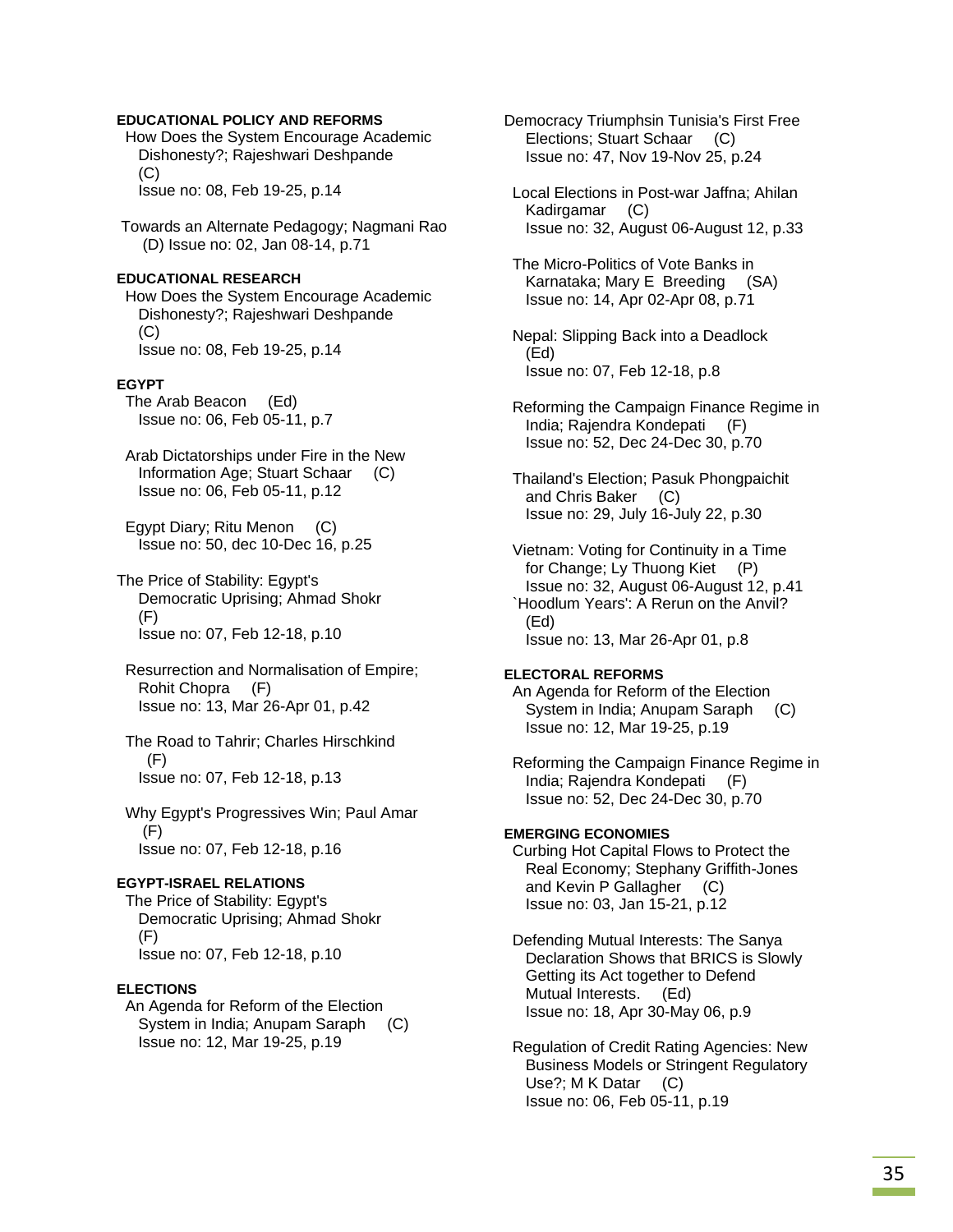## **EMIGRATION LAW**

 On the Neglected Leg of the Globalisation Triad; N Jayaram (BR) Issue no: 06, Feb 05-11, p.37

## **EMPIRICAL RESEARCH**

 An Empirical Study of the Supreme Court's Composition; Abhinav Chandrachud (SA) Issue no: 01, Jan 01-07, p.71

#### **EMPLOYMENT**

 Draft Communal Violence Bill 2011: Areas of Concern; Suhasini Sen (C) Issue no: 32, August 06-August 12, p.19

 Economic Growth and Employment; Prabhat Patnaik (SA) Issue no: 26-27, June 25-July 08, p.172

 Employment in India: What Does the Latest Data Show?; Subhanil Chowdhury Issue no: 32, August 06-August 12, p.23

 Employment Trends in India: A Re-examination; Himanshu (SA) Issue no: 37, Sep 10-Sep 16, p.43

 Gender Dimensions: Employment Trends in India, 1993-94 to 2009-10; Indrani Mazumdar and Neetha N (SA) Issue no: 43, Oct 22-Oct 28, p.118

 Growth in Organised Manufacturing Employment in Recent Years; Bishwanath Goldar (C) Issue no: 07, Feb 12-18, p.20

 Growth in Organised Manufacturing Employment: A Comment; R Nagaraj (D) Issue no: 12, Mar 19-25, p.83

 Labour and Employment in Gujarat; Indira Hirway and Neha Shah (D) Issue no: 44-45, Nov 05-Nov 11, p.62

 Labour and Employment under Globalisation: The Case of Gujarat; Indira Hirway and Neha Shah (RA) Issue no: 22, May 28-june 03, p.57

Scope for Expansion: India is Poised to join the Shanghai Cooperation Organisation with the SCO Setting new Criteria for Expansion (Ed) Issue no: 28, July 09-July 15, p.8

 Where Is the Missing Labour Force?; C Rangarajan, Padma Iyer Kaul and Seema (SA) Issue no: 39, Sep 24-Sep 30, p.68

# **EMPLOYMENT POLICY**

 Employment in Development: Connection between Indian Strategy and ILO Policy Agenda; T S Papola (F) Issue no: 10, Mar 05-11, p.62

## **ENERGY RESOURCES**

 Developmental Benefits from a Low-Carbon Pathway; Sudhir Chella Rajan and Sujatha Byravan (C) Issue no: 34, August 20-August 26, p.15

#### **ENGLISH LANGUAGE**

 Rural Coverage in the Hindi and English Dailies; Vipul Mudgal (SA) Issue no: 35, August 27-Sep 02, p.92

# **ENTERTAINMENT**

 Children and the Indian Circus; P R Nisha (C) Issue no: 33, August 13-August 19, p.23

#### **ENVIRONMENT**

 India's Ecological Past; Meena Bhargava (BR) Issue no: 53, Dec 31-Jan 06, p.32

# **ENVIRONMENTAL PROTECTION**

 Global Vision for Rio+20 and Beyond; Mukul Sanwal (C) Issue no: 40, Oct 01-Oct 07, p.24

 Payments for Environmental Services: Issues and Implications for India; Bhagirath Behera, Pulak Mishra and Nayak Narayan C (F) Issue no: 20, May 14-May 20, p.64

# **ENVIRONMENTAL DEGRADATION**

 Managing Transformational Change: Principles from a Systems Perspective; Kanchan Chopra (P) Issue no: 03, Jan 15-21, p.33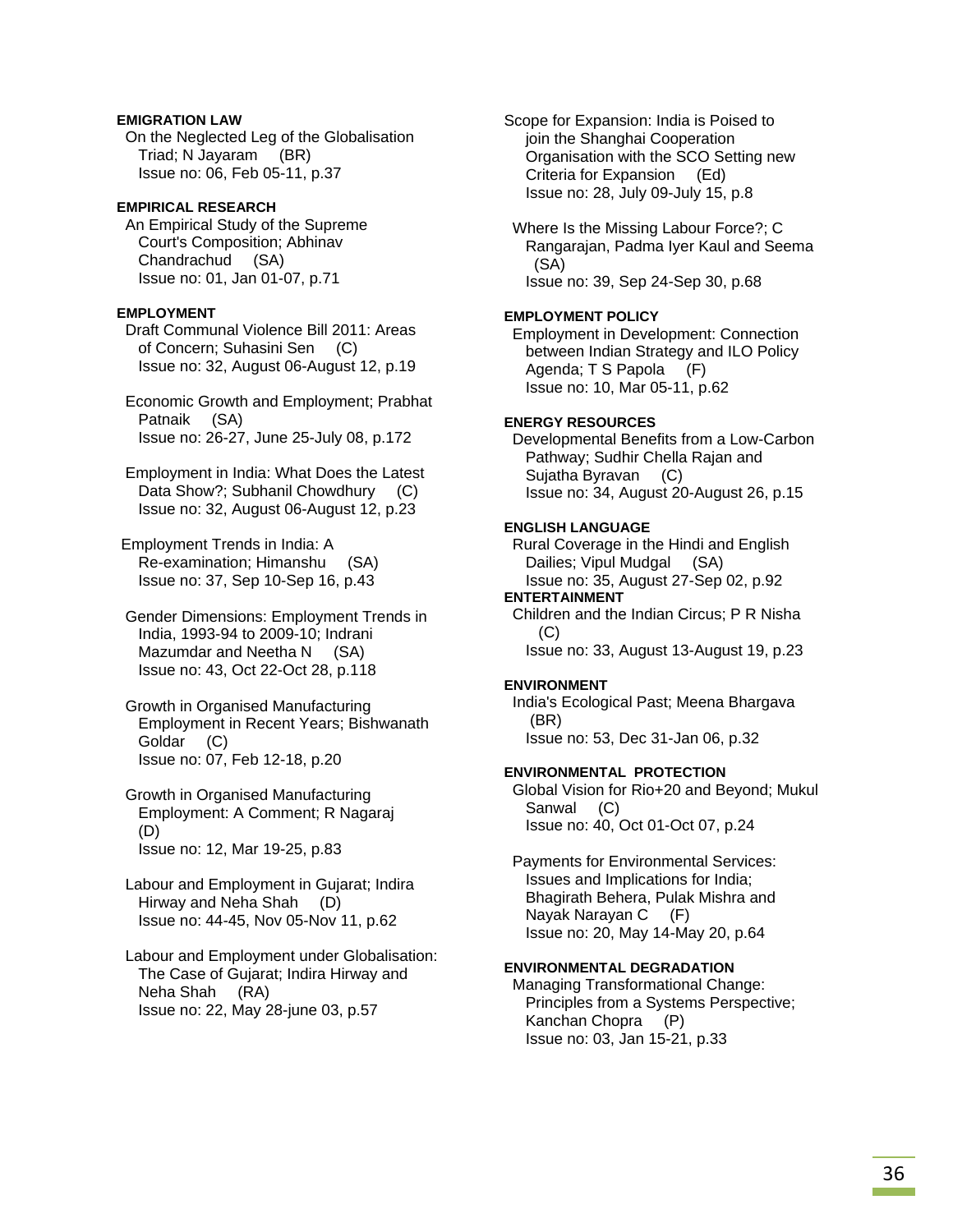### **ENVIRONMENTAL LAW**

 The National Environment Assessment and Monitoring Agency: A Step Forward?; Shibani Ghosh (C) Issue no: 38, Sep 17-Sep 23, p.12

 Strengthen What Exists: Another "National" Environment Authority will Duplicate, not Strengthen, Existing Regulatory Bodies (Ed) Issue no: 34, August 20-august 26, p.8

### **ENVIRONMENTAL PLANNING AND POLICY**

 CRZ Notification 2011: Not the End of the Road; Chandrika Sharma (C) Issue no: 07, Feb 12-18, p.31

 Developmental Benefits from a Low-Carbon Pathway; Sudhir Chella Rajan and Sujatha Byravan (C) Issue no: 34, August 20-August 26, p.15

 The Environment Development Debate; Indira Hirway (LE) Issue no: 02, Jan 08-14, p.4

 Environment-Development Debate Continued; Hiren Gohain (LE) Issue no: 07, Feb 12-18, p.4

 Old Wine in a New Bottle; Shonaleeka Kaul (BR) Issue no: 29, July 16-July 22, p.73

 People vs Nuclear Power in Jaitapur, Maharashtra; Praful Bidwai (C) Issue no: 08, Feb 19-25, p.10

#### **ENVIRONMENTAL PROTECTION**

 Environmental Movement in Dahanu: Competing Pulls; Michelle Chawla and Geetanjoy Sahu (C) Issue no: 49, Dec 03-Dec 09, p.10

 Green Climate Fund: Unanswered Questions; Anwar Sadat (C) Issue no: 15, Apr 09-Apr 15, p.22

 Managing Transformational Change: Principles from a Systems Perspective; Kanchan Chopra (P) Issue no: 03, Jan 15-21, p.33

 The National Environment Assessment and Monitoring Agency: A Step Forward?; Shibani Ghosh (C) Issue no: 38, Sep 17-Sep 23, p.12

 People vs Nuclear Power in Jaitapur, Maharashtra; Praful Bidwai (C) Issue no: 08, Feb 19-25, p.10

 Strengthen What Exists: Another "National" Environment Authority will Duplicate, not Strengthen, Existing Regulatory Bodies (Ed) Issue no: 34, August 20-august 26, p.8

### **ENVIRONMENTALISTS**

 Death of an Activist: It Is Becoming Clearer by the Day that the Life of a Dogged RTI Activist is always at Risk (Ed) Issue no: 36, Sep 03-Sep 09, p.9

#### **EPICS**

 Beyond Ramanujan and the Ramayana; KumKum Roy (C) Issue no: 46, Nov 12-Nov 17, p.14

 Ramkatha, Rambhakts and the University; Ashwin Anshu (C) Issue no: 46, Nov 12-Nov 17, p.12

#### **EROSION**

 Rohmoria's Challenge: Natural Disasters, Popular Protests and State Apathy; Siddhartha Kumar Lahiri and Juli Borgohain (F) Issue no: 02, Jan 08-14, p.31

#### **ETHICS**

 Conflict of Interest and Parliament; Erica Lee Nelson (F) Issue no: 19, May 07-May 13, p.68

 Making the Dismal Science Humane; Anand Chandavarkar (BR) Issue no: 04, Jan 22-28, p.31

 The Multiverse of Indian Ethics; Ananta Kumar Giri (BR) Issue no: 10, Mar 05-11, p.37

 Perennial Philosophy ; Maithreyi Krishnaraj (BR) Issue no: 53, Dec 31-Jan 06, p.34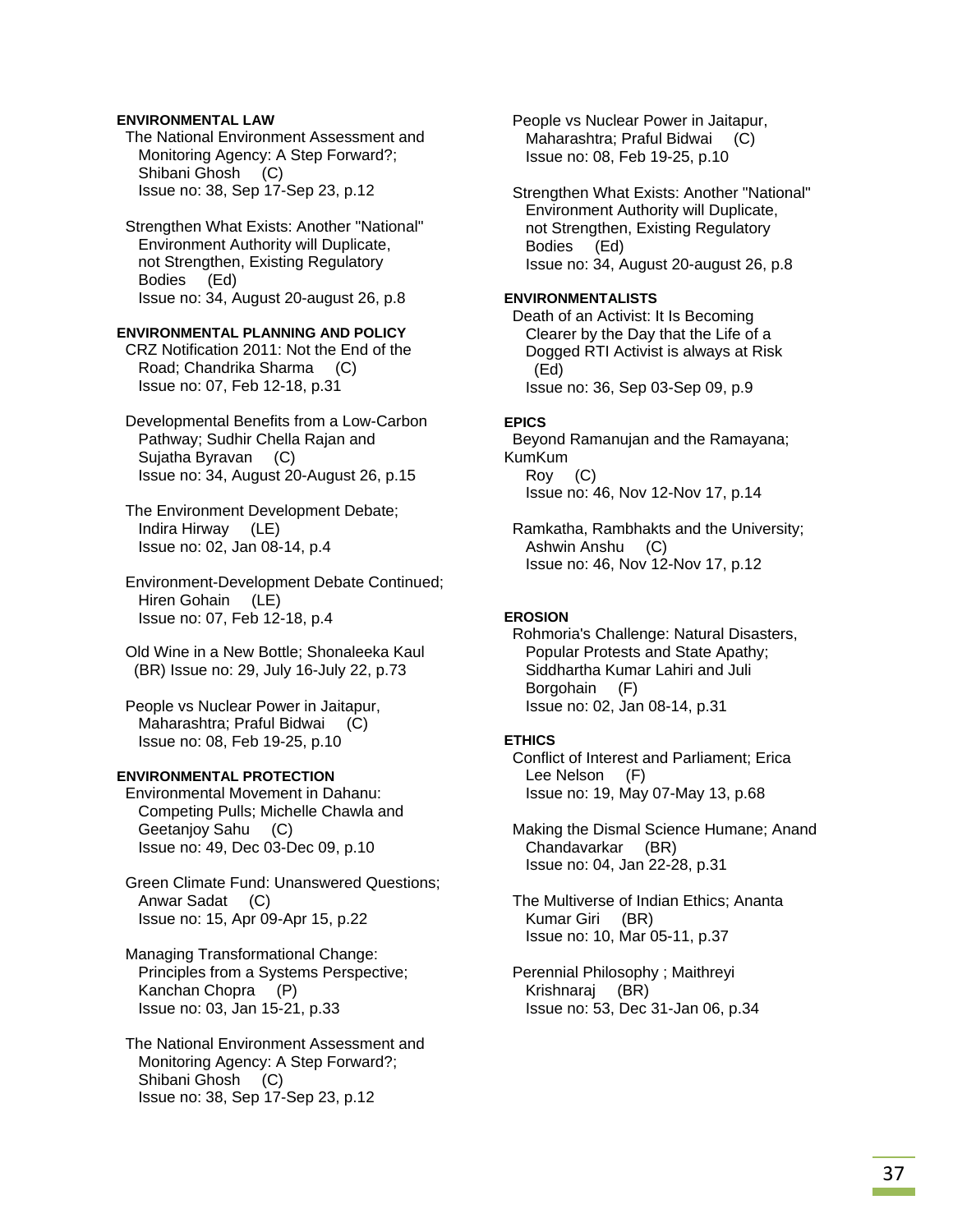## **ETHNIC RELATIONS**

 Monuments, Memory and Forgetting in Postcolonial North-East India; Jangkhomang Guite (SA) Issue no: 08, Feb 19-25, p.56

### **ETHNOLOGY**

 Kachchh: More Sindh Than Gujarat?; Aparna Kapadia (BR) Issue no: 13, Mar 26-Apr 01, p.33

## **EUROPE**

 Greece and Italy in Europe: One by One Europe's Economies are Running into Trouble, but the European Union has no Solutions to Offer. (Ed) Issue no: 48, Nov 26-Dec 02, p.7

 Where Next for a Europe in Crisis?; Kirsty Hughes (C) Issue no: 46, Nov 12-Nov 17, p.25

## **EUROPEAN UNION**

 Blind Policies in the European Union: Fiscal Austerity and Export at all Costs are no Solutions for the Problems of the Eurozone. (Ed) Issue no: 53, Dec 31-Jan 06, p.7

 Could It Happen Here? On Sovereign Debt and Bank Capital; Suman Bery (F) Issue no: 48, Nov 26-Dec 02, p.10

 A Damaging Directive (Ed) Issue no: 10, Mar 05-11, p.9

 Fundamental Flaws in the European Project; George Irvin and Alex Izurieta (C) Issue no: 32, August 06-August 12, p.14

 The Spectre of the Eurozone Debt Crisis: Does the Chaos in the Eurozone Signal the Beginning of the End of the Euro? (Ed) Issue no: 40, Oct 01-Oct 07, p.7

 Taxing the Financial Sector; Avinash Persaud (F) Issue no: 41, Oct 08-Oct 14, p.12

 The Trouble with Europe: European Banks and Rating Agencies are Exploiting Moral Hazard and have Brought the Eurozone to its Knees (Ed) Issue no: 29, July 16-July 22, p.8

 UK Upsets the EU Apple Cart as Euro Crisis Stumbles On; Kirsty Hughes (C) Issue no: 52, Dec 24-Dec 30, p.12

 `Sound Finance' Imperilling Democracy: What if Debt Deflation Strikes, will the Eurozone's Financial Elite Still Bay for Sound Finance? (Ed) Issue no: 41, Oct 08-Oct 14, p.7

### **EUTHANASIA**

 Euthanasia: A Social Science Perspective; Aneeta A Minocha, Arima Mishra and Vivek R Minocha (C) Issue no: 49, Dec 03-Dec 09, p.25

 Is the `Next Friend' the Best Friend?; Rakesh Shukla (C) Issue no: 18, Apr 30-May 06, p.10

 The Moral Basis for a Right to Die; Sushila Rao (C) Issue no: 18, Apr 30-May 06, p.13

## **EVOLUTION**

 Did Ardi Walk for Sex? Gender, Science and World Views; T V Venkateswaran (C) Issue no: 03, Jan 15-21, p.19

## **EXCHANGE RATES**

 Fundamental Flaws in the European Project; George Irvin and Alex Izurieta (C) Issue no: 32, August 06-August 12, p.14

## **EXIM POLICY**

 Impact of ASEAN-India Preferential Trade Agreement on Plantation Commodities: A Simulation Analysis; C Veeramani and Gordhan K Saini (SA) Issue no: 10, Mar 05-11, p.83

#### **EXPORTS**

 China's Changing Export Structure: A Factor-Based Analysis; Geethanjali Nataraj and Anjali Tandon (SA) Issue no: 13, Mar 26-Apr 01, p.130

 Determinants of Export Decision of Firms; T N Srinivasan and Vani Archana (SA) Issue no: 07, Feb 12-18, p.49

## **FAMILY PLANNING**

 Women's Health, Population Control and Collective Action; Harini Narayanan (SA) Issue no: 08, Feb 19-25, p.39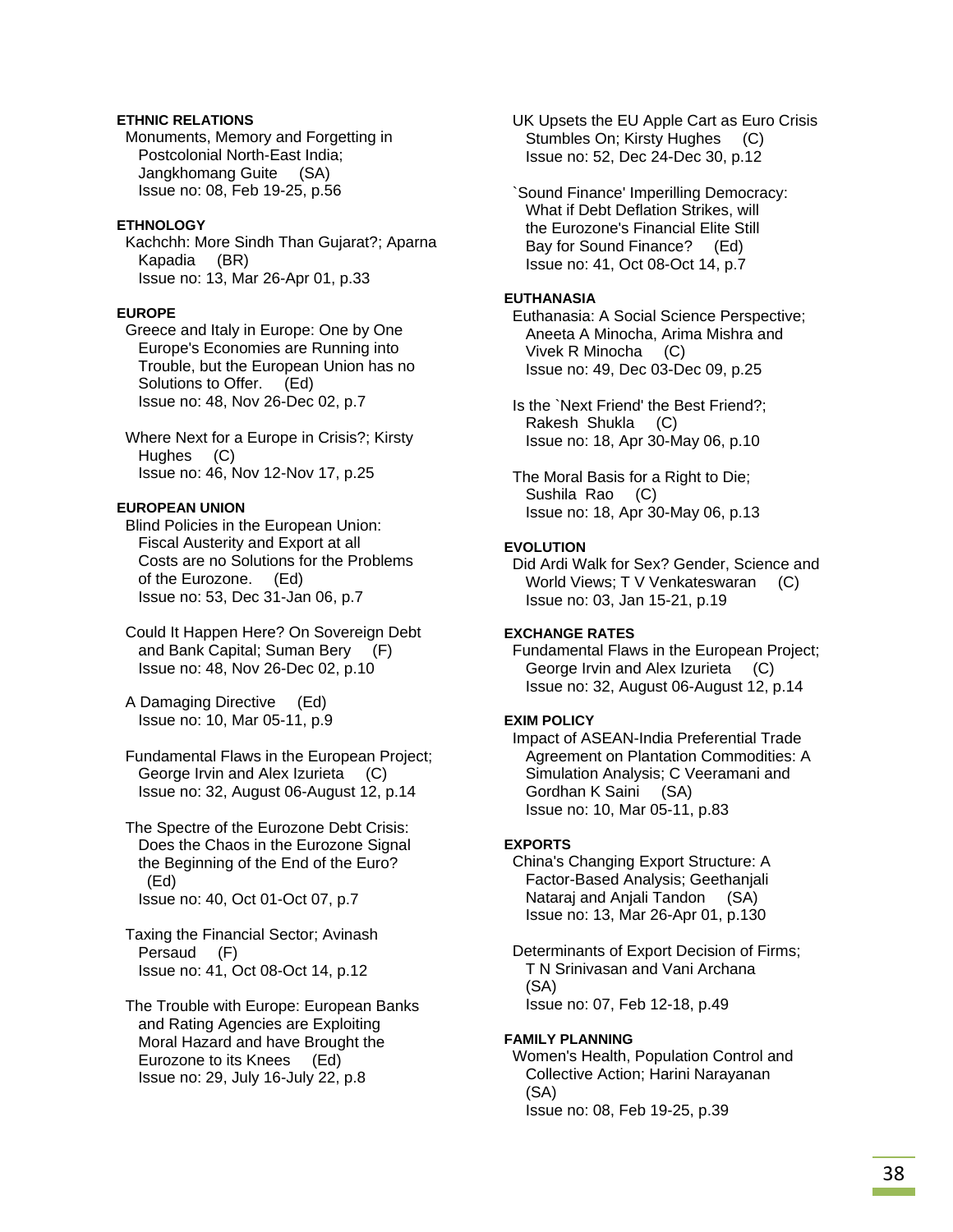# **FARM LAND**

 For Land and Water: The Government First Grabs the Land of Farmers and then it Shoots to Kill those who Protest. (Ed)

Issue no: 34, August 20-August 26, p.9

### **FEDERALISM**

 Roots of Disaffection in Punjab; Ajit Singh (BR) Issue no: 05, Jan 29-Feb 04, p.31

#### **FEMINISM**

 Engendering Geographic Research in India; Anant Maringanti (BR) Issue no: 36, Sep 03-Sep 09, p.33

## **FICTION**

 Beyond the Coherence of Identities: A Reading of Sedal; S Anandhi (C) Issue no: 42, Oct 15-Oct 21, p.27

## **FINANCE COMMISSION, 2011-2015**

 A Comment on Rajaraman's Response; Mihir Rakshit (D) Issue no: 13, Mar 26-Apr 01, p.140

Debating the Thirteenth Finance Commission; Rathin et al Roy (D) Issue no: 17, Apr 23-Apr 29, p.76

 Response to Rakshit on the Finance Commission; Indira Rajaraman (D) Issue no: 13, Mar 26-Apr 01, p.137

## **FINANCES, STATES**

 Interstate Disparities; Upinder Sawhney (BR) Issue no: 08, Feb 19-25, p.31

#### **FINANCIAL AID**

 A Case for Reframing the Cash Transfer Debate in India; Sudha Narayanan (F) Issue no: 21, May 21-May 27, p.41

- Cash Transfers as the Silver Bullet for Poverty Reduction: A Sceptical Note; Jayati Ghosh (F) Issue no: 21, May 21-May 27, p.67
- Mantra of Cash Transfers: What is it that Makes our Policymakers see "Cash Transfers" as a Magic Wand? (Ed) Issue no: 21, May 21-May 27, p.9

 PDS Forever?; Ashok Kotwal, Milind Murugkar and Bharat Ramaswami (F) Issue no: 21, May 21-May 27, p.72

 The Shift to Cash Transfers: Running Better But on the Wrong Road?; Devesh Kapur (F) Issue no: 21, May 21-May 27, p.80

# **FINANCIAL CRISIS**

 Aftermath of Miracle Economies; A K Pat (BR) Issue no: 19, May 07-May 13, p.30

 Blind Policies in the European Union: Fiscal Austerity and Export at all Costs are no Solutions for the Problems of the Eurozone. (Ed) Issue no: 53, Dec 31-Jan 06, p.7

 Could It Happen Here? On Sovereign Debt and Bank Capital; Suman Bery (F) Issue no: 48, Nov 26-Dec 02, p.10

 Curbing Hot Capital Flows to Protect the Real Economy; Stephany Griffith-Jones and Kevin P Gallagher (C) Issue no: 03, Jan 15-21, p.12

 Debt Swap: A Solution for Greece's Problems; Avinash Persaud (C) Issue no: 26-27, June 25-July 08, p.17

 Democracy in Greece; Vinod Vyasulu (LE) Issue no: 46, Nov 12-Nov 17, p.5

 Greece and Italy in Europe: One by One Europe's Economies are Running into Trouble, but the European Union has no Solutions to Offer. (Ed) Issue no: 48, Nov 26-Dec 02, p.7

 IMF: An Inefficient Watchdog (Ed) Issue no: 08, Feb 19-25, p.8

 Instability in the US: It Is Not Debt but the Lack of It; Alex Izurieta (F) Issue no: 34, August 20-August 26, p.34

 The Premature Superpowers: The Emergent Powers of the World are Casting themselves in the Same Imperialist Moulds (Ed) Issue no: 41, Oct 08-Oct 14, p.9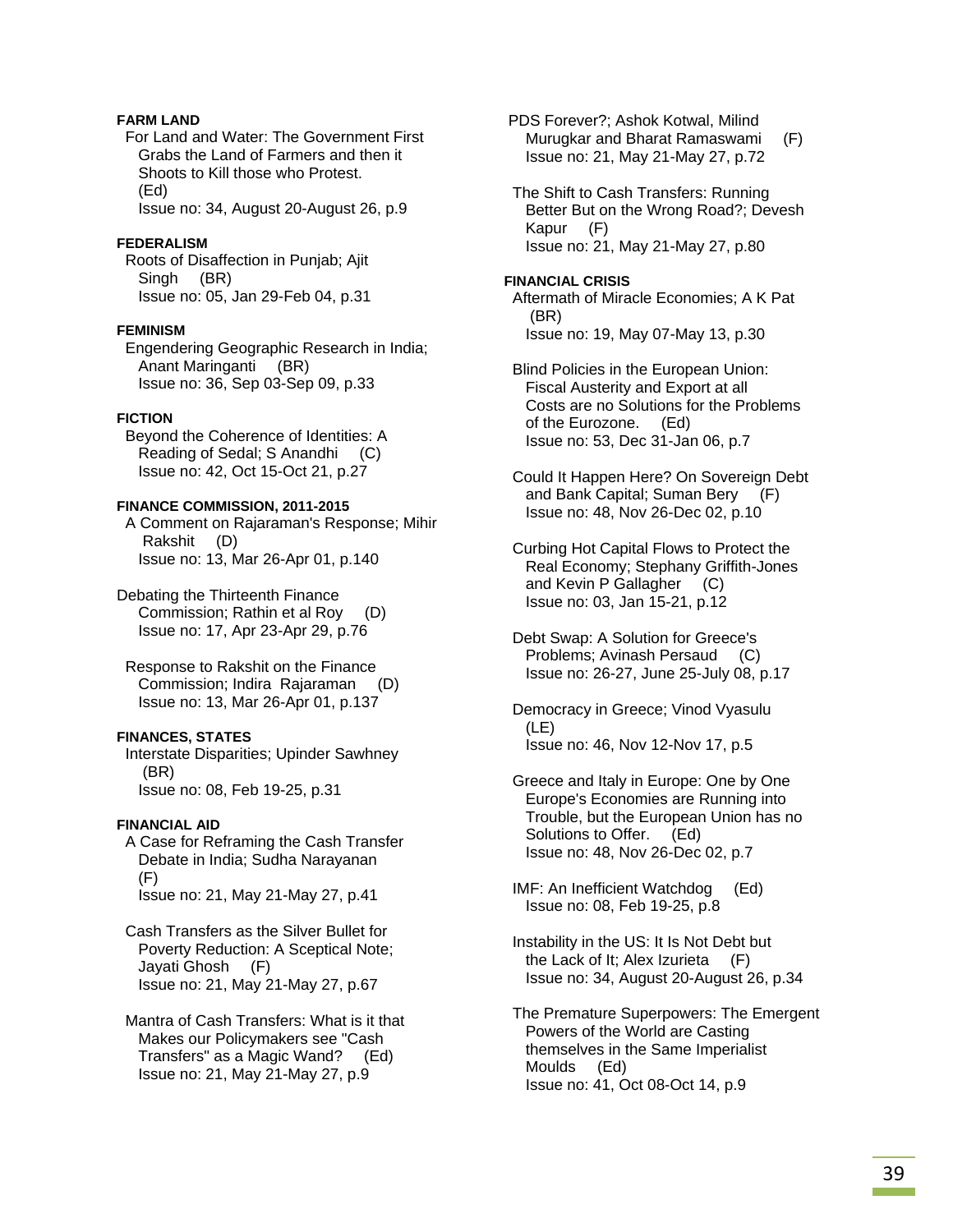### **FINANCIAL CRISIS**

 The Spectre of the Eurozone Debt Crisis: Does the Chaos in the Eurozone Signal the Beginning of the End of the Euro? (Ed)

Issue no: 40, Oct 01-Oct 07, p.7

- A Systemic Approach to Systemic Risk; Avinash Persaud (F) Issue no: 21, May 21-May 27, p.10
- The Trouble with Europe: European Banks and Rating Agencies are Exploiting Moral Hazard and have Brought the Eurozone to its Knees (Ed) Issue no: 29, July 16-July 22, p.8
- Understanding the Crisis and Its Aftermath; Arvind Panagariya (BR) Issue no: 09, Feb 26-Mar 04, p.33
- Where Next for a Europe in Crisis?; Kirsty Hughes (C) Issue no: 46, Nov 12-Nov 17, p.25
- Sound Finance' Imperilling Democracy: What if Debt Deflation Strikes, will the Eurozone's Financial Elite Still Bay for Sound Finance? (Ed) Issue no: 41, Oct 08-Oct 14, p.7

#### **FINANCIAL DERIVATIVES**

 Taxing the Financial Sector; Avinash Persaud (F) Issue no: 41, Oct 08-Oct 14, p.12

#### **FINANCIAL ECONOMICS**

 Experiments in Macroeconomics and Finance; Sujoy et al Chakravarty (F) Issue no: 35, August 27-Sep 02, p.54

### **FINANCIAL INSTITUTIONS**

 IMF: An Inefficient Watchdog (Ed) Issue no: 08, Feb 19-25, p.8

# **FINANCIAL MARKET**

 Assessing Financial Stability, June 2011; K Kanagasabapathy (C) Issue no: 31, July 30-August 05, p.21

 Regulatory Freedom under GATS: Financial Services Sector; B K Zutshi (SA) Issue no: 46, Nov 12-Nov 17, p.68

#### **FINANCIAL MARKET REGULATION**

 A Systemic Approach to Systemic Risk; Avinash Persaud (F) Issue no: 21, May 21-May 27, p.10

#### **FINANCIAL REFORMS**

 IMF Reforms 2010: Do They Mirror Global Economic Realities?; Arvind Virmani and Michael Debabrata Patra (SA) Issue no: 30, July 23-July 29, p.53

### **FISCAL DEFICIT**

 Bypassing the States Once Again (Ed) Issue no: 11, Mar 12-18, p.7

 Debt as Bargain Counter; C P Chandrasekhar (F) Issue no: 33, August 13-August 19, p.10

 Emerging Fiscal Risks; EPW Research Foundation (MMR) Issue no: 39, Sep 24-Sep 30, p.73

 Fiscal Conservatism all the Way (Ed) Issue no: 10, Mar 05-11, p.7

Instability in the US: It Is Not Debt but the Lack of It; Alex Izurieta (F) Issue no: 34, August 20-August 26, p.34

 `Sound Finance' Imperilling Democracy: What if Debt Deflation Strikes, will the Eurozone's Financial Elite Still Bay for Sound Finance? (Ed) Issue no: 41, Oct 08-Oct 14, p.7

## **FISCAL FEDERALISM**

 Practices in Fiscal Federalism; Sudipto Mundle (BR) Issue no: 26-27, June 25-July 08, p.101

#### **FISCAL POLICY**

 Bypassing the States Once Again (Ed) Issue no: 11, Mar 12-18, p.7

 Emerging Fiscal Risks; EPW Research Foundation (MMR) Issue no: 39, Sep 24-Sep 30, p.73

 Social Protection in Pakistan: In the Midst of a Paradigm Shift?; Haris Gazdar (SA) Issue no: 28, July 09-July 15, p.59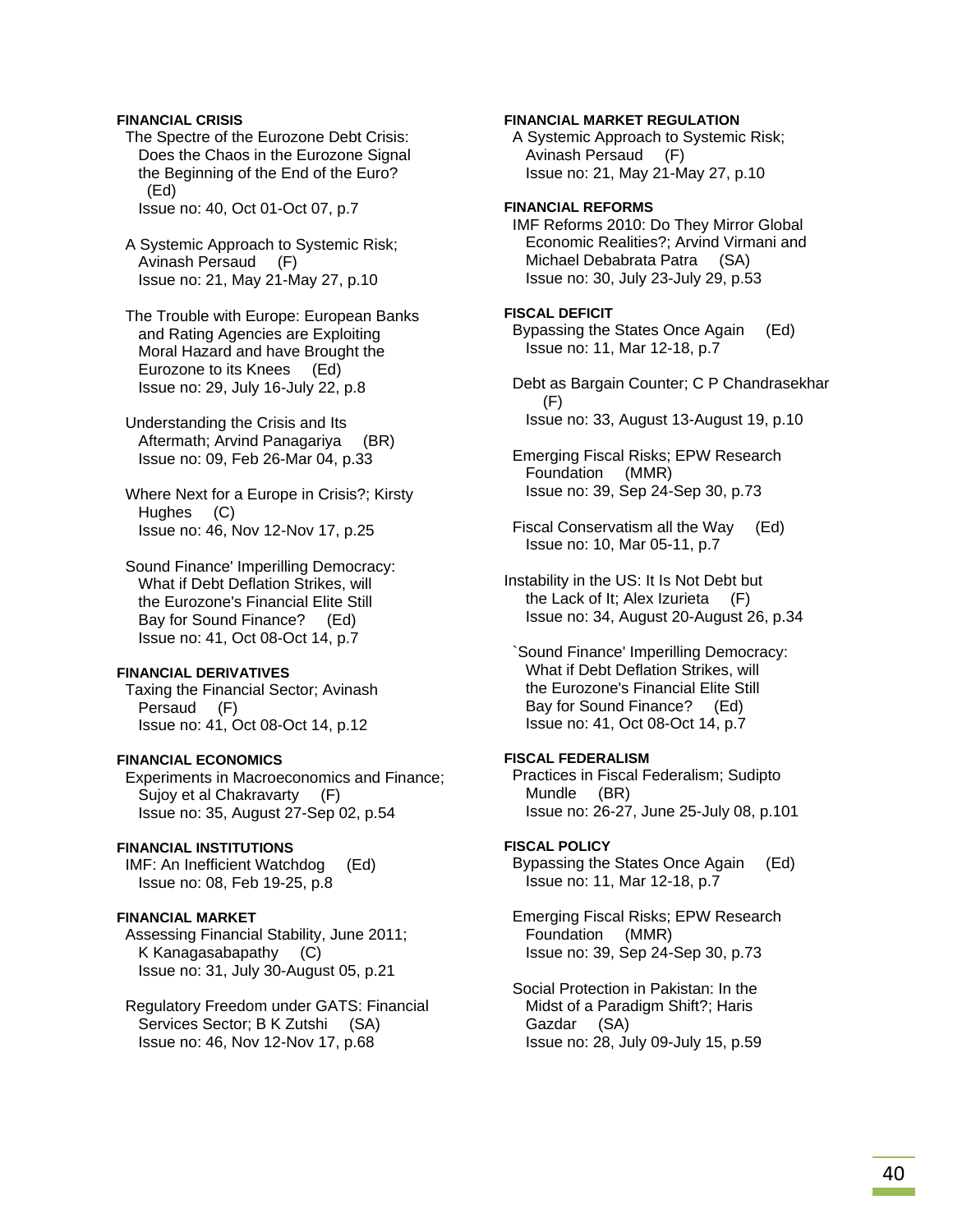### **FISHERIES AND MARINE PRODUCTS**

 Turning the Tide: Women's Lives in Fisheries and the Assault of Capital; Nilanjana Biswas (SA) Issue no: 51, Dec 17-Dec 23, p.53

#### **FISHERMEN**

 Fishing Conflict in Indo-Sri Lankan Waters (Ed) Issue no: 07, Feb 12-18, p.8

### **FISHING INDUSTRY**

 CRZ Notification 2011: Not the End of the Road; Chandrika Sharma (C) Issue no: 07, Feb 12-18, p.31

 Palk Bay and Fishing Conflicts; Sebastian Mathew (LE) Issue no: 09, Feb 26-Mar 04, p.4

#### **FIVE YEAR PLANS, 2007-2012**

 Allocations for Education during the Eleventh Plan; Satadru Sikdar and Anil N Mukheriee (C) Issue no: 20, May 14-May 20, p.22

 Planning for Capital, Not People; S P Shukla (D) Issue no: 29, July 16-July 22, p.157

 Policy Challenges; C S Deshpande (LE) Issue no: 23, June 04-June 10, p.5

 Prospects and Policy Challenges in the Twelfth Plan; Montek S Ahluwalia (SA) Issue no: 21, May 21-May 27, p.88

 Prospects and Policy Challenges in the Twelfth Plan: A Comment on the Risks; Y Venugopal Reddy (D) Issue no: 24, June 11-June 17, p.81

 Twelfth Plan: Patriarchy as Macroeconomic Construct; Ritu Dewan (C) Issue no: 42, Oct 15-Oct 21, p.19

## **FLOODS**

 Floods in Orissa: No Lessons Learnt; Kishor C Samal (F) Issue no: 52, Dec 24-Dec 30, p.31

#### **FOETICIDE**

 A Long Battle for the Girl Child; Vibhuti Patel (C) Issue no: 21, May 21-May 27, p.18  Newborn Girl Subsidy; Udayan Roy (LE) Issue no: 31, July 30-August 05, p.4

### **FOLK ART**

 Puppetry: Re-establishing the Folk Art; Hiren Gandhi and Saroop Dhruv (F) Issue no: 30, July 23-July 29, p.10

### **FOOD POLICY**

 Decentralised Procurement and Universalised PDS; Kaustav Banerjee (C) Issue no: 52, Dec 24-Dec 30, p.19

 India's Foodgrain Policy: An Economic Theory Perspective; Kaushik Basu (SA) Issue no: 05, Jan 29-Feb 04, p.37

#### **FOOD SECURITY**

 Agriculture, Food Security and Nutrition in Vidarbha: A Household Level Analysis; S Parasuraman and T Rajaretnam (SA) Issue no: 19, May 07-May 13, p.42

 Decentralised Procurement and Universalised PDS; Kaustav Banerjee  $(C)$ Issue no: 52, Dec 24-Dec 30, p.19

 Ending Indifference: A Law to Exile Hunger?; Harsh Mander (P) Issue no: 25, June 18-June 24, p.45

 Food Entitlements; Anindita et al Adhikari (LE) Issue no: 30, July 23-July 29, p.4

 Food Security; Saroj Upadhyay (LE) Issue no: 39, Sep 24-Sep 30, p.5

 Food Security Bill: Simpler the Better: The Draft Food Bill is in a Mess; A Simple Solution is available to make it an Effective Legislation (Ed) Issue no: 52, Dec 24-Dec 30, p.7

 Impact of Biometric Identification-Based Transfers; Arka Roy Chaudhuri and E Somanathan (F) Issue no: 21, May 21-May 27, p.77

 Is Food Insecurity in Kerala a Myth?; Joseph Tharamangalam (D) Issue no: 20, May 14-May 20, p.69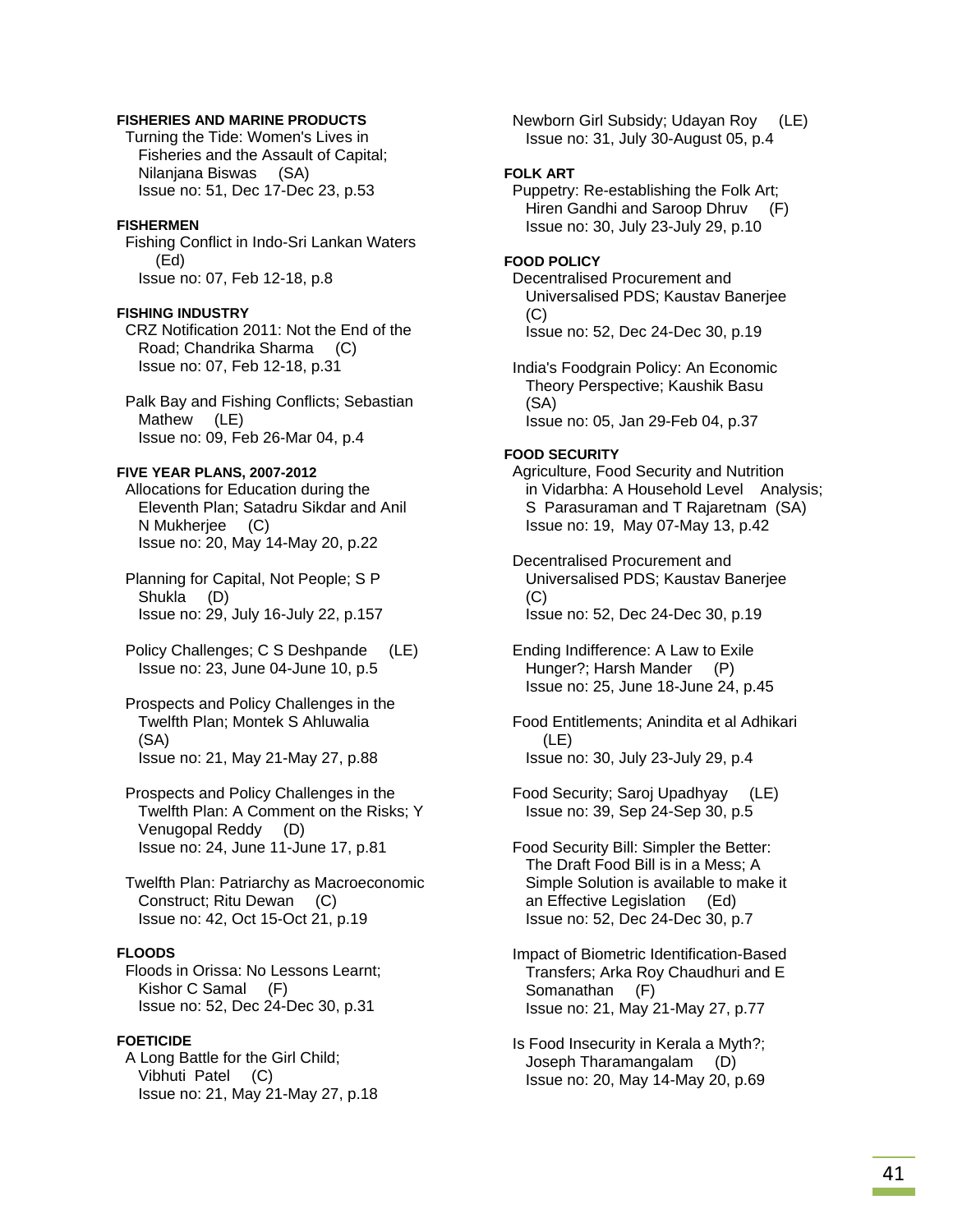### **FOOD SECURITY**

 Lip Service to Food Security: The National Food Security Bill is an Absurd text Under which Nobody will Know who is Entitled to What (Ed) Issue no: 31, July 30-August 05, p.7

 Right to Food; Right to food campaign (C) Issue no: 33, August 13-August 19, p.21

 The Sensitivity of Food Security in India to Alternate Estimation Methods; Sharad Tandon and Rip Landes (SA) Issue no: 22, May 28-June 03, p.92

 Where are the Cereals? (Ed) Issue no: 04, Jan 22-28, p.7

Why Not a Universal Food Security Legislation?; Himanshu Abhijit Sen (SA) Issue no: 12, Mar 19-25, p.38

### **FOOD SUPPLY**

 Food Entitlements; Anindita et al Adhikari (LE) Issue no: 30, July 23-July 29, p.4

 Impact of Biometric Identification-Based Transfers; Arka Roy Chaudhuri and E Somanathan (F) Issue no: 21, May 21-May 27, p.77

 Is Food Insecurity in Kerala a Myth?; Joseph Tharamangalam (D) Issue no: 20, May 14-May 20, p.69

 PDS Forever?; Ashok Kotwal, Milind Murugkar and Bharat Ramaswami (F) Issue no: 21, May 21-May 27, p.72

 The PDS in Rural Orissa: Against the Grain?; Ankita Aggarwal (C) Issue no: 36, Sep 03-Sep 09, p.21

 Revival of the Public Distribution System: Evidence and Explanations; Reetika Khera (SA) Issue no: 44-45, Nov 05-Nov 11, p.36

## **FOODGRAIN TRADE**

 Food Price Hikes: How Much Is Due to Excessive Speculation?; Anis Chowdhury (C) Issue no: 28, July 09-July 15, p.12

 Global Food Price Increases and Volatility; Jomo Kwame Sundaram (C) Issue no: 22, May 28-June 03, p.20

 Interstate Procurement; Rohit Joshi and A D Manikandan (LE) Issue no: 31, July 30-August 05, p.4

 Trends in Diversion of Grain from the Public Distribution System; Reetika Khera (SA) Issue no: 21, May 21-May 27, p.106

 Wheat Price Inflation in Recent Times: Causes, Lessons and New Perspectives; Sthanu R Nair and Leena Mary Eapen (SA) Issue no: 36, Sep 03-Sep 09, p.58

# **FOODGRAINS PROCUREMENT**

 India's Foodgrain Policy: An Economic Theory Perspective; Kaushik Basu (SA) Issue no: 05, Jan 29-Feb 04, p.37

### **FOREIGN BANKS**

 Caution over Foreign Banks; Saroj Upadhyay (LE) Issue no: 19, May 07-May 13, p.4

 Foreign Banks: RBI Gets the Balance Right; T T Ram Mohan (F) Issue no: 15, Apr 09-Apr 15, p.10

#### **FOREIGN CAPITAL**

 The Crowding-Out Effect of Foreign Capital; Ajit K Ghose (SA) Issue no: 50, Dec 10-Dec 16, p.98

 The IMF, Capital Controls and Developing Countries; Kevin P Gallagher (C) Issue no: 19, May 07-May 13, p.12

 Trade, Foreign Capital and Development; Ajit K Ghose (SA) Issue no: 28, July 09-July 15, p.67

### **FOREIGN DIRECT INVESTMENT**

 Controlling Food Inflation: Do Supermarkets Have a Role?; Sukhpal Singh (C) Issue no: 18, Apr 30-May 06, p.19

 The Crowding-Out Effect of Foreign Capital; Ajit K Ghose (SA) Issue no: 50, Dec 10-Dec 16, p.98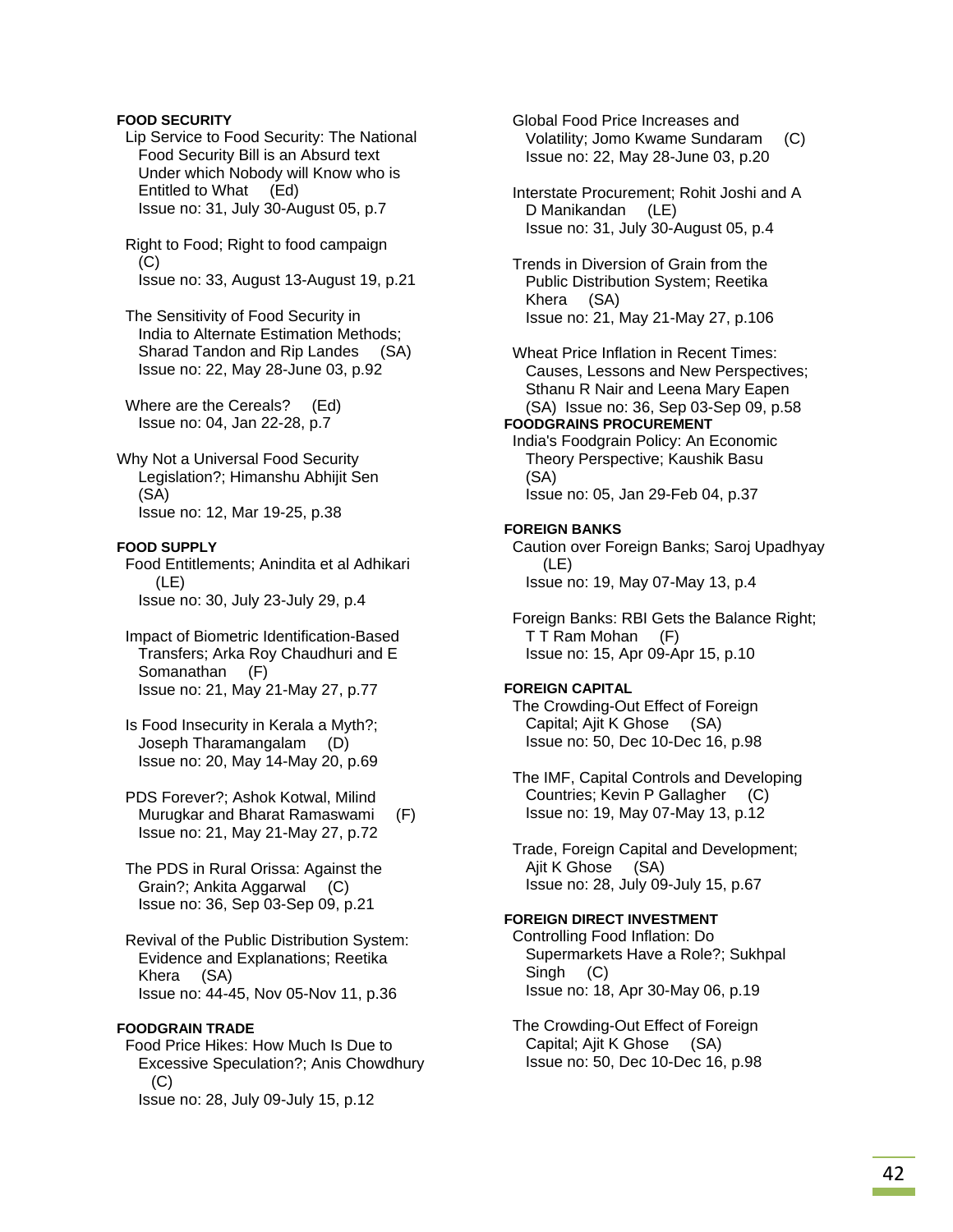### **FOREIGN DIRECT INVESTMENT**

 FDI in Retail: Misplaced Expectations and Half-truths; Sukhpal Singh (C) Issue no: 51, Dec 17-Dec 23, p.13

 Foreign Direct Investment Caps in India and Corporate Control Mechanisms; K S Chalapati Rao and Biswajit Dhar (SA) Issue no: 14, Apr 02-Apr 08, p.66

#### **FOREIGN EDUCATIONAL INSTITUTIONS**

 Foreign Educational Institutions Bill: The Rhetoric and the Real; Rajan Gurukkal (P) Issue no: 28, July 09-July 15, p.41

#### **FOREIGN EXCHANGE**

 Global Political Economy of Migrant Remittances; Akanksha Awal (F) Issue no: 31, July 30-August 05, p.108

# **FOREIGN EXCHANGE REGULATIONS**

 Revisiting Reserves; Suman Bery (F) Issue no: 03, Jan 15-21, p.10

### **FOREIGN EXCHANGE RESERVES**

 Indian Economy in 2011: Dualism in Policy Formulation; Pulin B Nayak (C) Issue no: 12, Mar 19-25, p.10

## **FOREIGN POLICY**

 The Arab Ferment and Challenges for India's West Asia Policy; Shibashis Chatterjee (C) Issue no: 16, Apr 16-Apr 22, p.29

 On Counterterrorism; Satya Prakash Dash (LE) Issue no: 22, May 28-June 03, p.5

 Soft Power in Indian Foreign Policy; David M Malone (P) Issue no: 36, Sep 03-Sep 09, p.35

#### **FOREIGN RELATIONS**

 The Sri Lankan Ethnic Morass and China-India Geopolitical Manoeuvres; Ameer Ali (SA) Issue no: 34, August 20-August 26, p.39

### **FOREIGN REMITTANCES**

 Global Political Economy of Migrant Remittances; Akanksha Awal (F) Issue no: 31, July 30-August 05, p.108

### **FOREIGN TRADE**

 China's Changing Export Structure: A Factor-Based Analysis; Geethanjali Nataraj and Anjali Tandon (SA) Issue no: 13, Mar 26-Apr 01, p.130

 From Line of Control to Line of Commerce; Altaf Hussain Kira (C) Issue no: 40, Oct 01-Oct 07, p.16

 India and RTAs: Getting Tangled in the Noodle Bowl; Parthapratim Pal (C) Issue no: 15, Apr 09-Apr 15, p.15

 Issues in India-Pakistan Trade Negotiations; Nisha Taneja, Shravani Prakash and Pallavi Kalita (C) Issue no: 30, July 23-July 29, p.24 Trade, Foreign Capital and Development; Ajit K Ghose (SA) Issue no: 28, July 09-July 15, p.67

 Two Power Networks in History; Dwijendra Tripathi (BR) Issue no: 39, Sep 24-Sep 30, p.33

## **FOREST CONSERVATION**

 Fake Stereotypes; Soumitra et al Ghosh (LE) Issue no: 18, Apr 30-May 06, p.4

 Local Perceptions of Conservation Intervention in Kanha National Park; Ananya Mukherjee (SA) Issue no: 25, June 18-June 24, p.60

### **FOREST LAND**

 A New Edge to People's Protests in Assam; Udayon Misra (C) Issue no: 28, July 09-July 15, p.16

 Projects and Forests: Flawed Clearances and Complicit Foresters (C) Issue no: 41, Oct 08-Oct 14, p.15

#### **FOREST MANAGEMENT**

 Turning the Page in Forest Governance: Science and Bureaucracy; Meghna et al Krishnadas (C) Issue no: 50, Dec 10-Dec 16, p.10

### **FOREST POLICY**

 Fake Stereotypes; Soumitra et al Ghosh (LE) Issue no: 18, Apr 30-May 06, p.4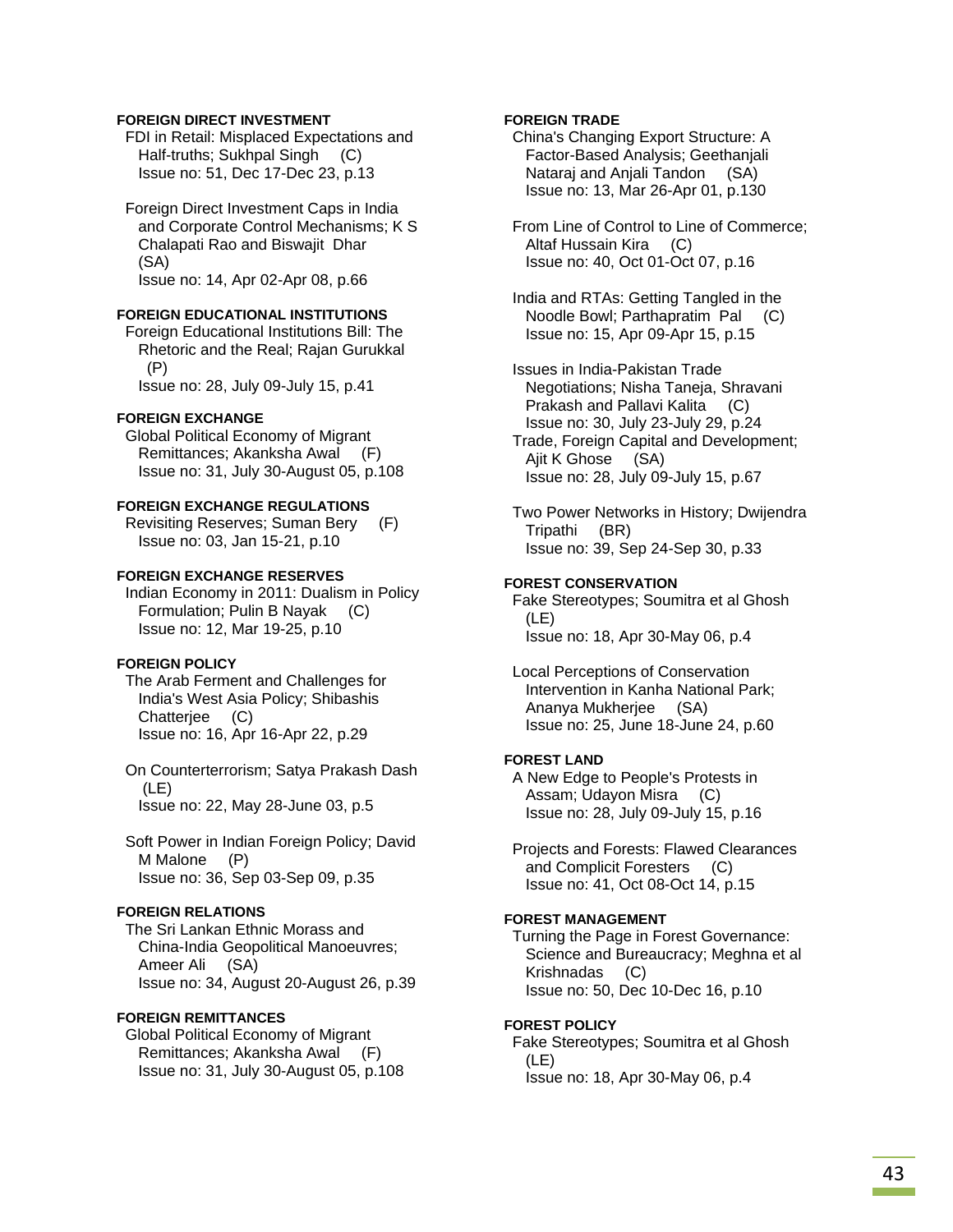**FOREST POLICY**  Forest Rights Act 2006: Undermining the Foundational Position of the Forest; Savyasaachi (SA) Issue no: 15, Apr 09-Apr 15, p.55 Projects and Forests: Flawed Clearances and Complicit Foresters (C) Issue no: 41, Oct 08-Oct 14, p.15 Protecting India's Protected Areas (Ed) Issue no: 17, Apr 23-Apr 29, p.9 **FORESTS AND FORESTRY**  Fake Stereotypes; Soumitra et al Ghosh (LE) Issue no: 18, Apr 30-May 06, p.4 Forest Rights Act 2006: Undermining the Foundational Position of the Forest; Savyasaachi (SA) Issue no: 15, Apr 09-Apr 15, p.55 Issues Related to Implementation of the Forest Rights Act in Andhra Pradesh; M Gopinath et al Reddy (SA) Issue no: 18, Apr 30-May 06, p.73 Misreading the Issues and the Landscape;

 Sharachchandra et al Lele (D) Issue no: 22, May 28-June 03, p.107

 Poor Implementation of FRA; Radha Gopalan (LE) Issue no: 20, May 14-May 20, p.5

- Protecting India's Protected Areas (Ed) Issue no: 17, Apr 23-Apr 29, p.9
- Somersault on POSCO; Murli Natarajan and Anu Mandavilli (LE) Issue no: 08, Feb 19-25, p.4

#### **FRANCE**

 Understanding the French Ban on the Veil; Marieme Helie Lucas (C) Issue no: 18, Apr 30-May 06, p.25

## **FREE TRADE**

 India's FTA Choices Get More Ambitious; Ranja Sengupta (C) Issue no: 26-27, June 25-July 08, p.18

**FREEDOM FIGHTERS** 

 Gandhi's Struggle Revisited; Usha Thakkar (BR) Issue no: 37, Sep 10-Sep 16, p.33

 The Lelyveld Book: There is a need to read and discuss the Lelyveld book on Gandhi with a great deal of composure. (Ed) Issue no: 14, Apr 02-Apr 08, p.9

- Lohia's Thinking on Local Governments; Mahi Pal (D) Issue no: 06, Feb 05-11, p.79
- Looking for the Dust; Rajmohan Gandhi (RA) Issue no: 49, Dec 03-Dec 09, p.33
- Political Traditions in the Making of India; Ananya Vajpeyi (BR) Issue no: 25, June 18-June 24, p.39

 Reading Texts and Traditions: The Ambedkar-Gandhi Debate; Valerian Rodrigues (SA) Issue no: 02, Jan 08-14, p.56

 Swaraj and Sovereignty; Anuradha Veeravalli (SA) Issue no: 05, Jan 29-Feb 04, p.65

# **FREEDOM OF INFORMATION**

 Vive la Civil Society; V Anil Kumar (LE) Issue no: 20, May 14-May 20, p.5

## **FREEDOM OF SPEECH**

 'Disaffection' and the Law: The Chilling Effect of Sedition Laws in India; Siddharth Narrain (P) Issue no: 08, Feb 19-25, p.33

#### **FRUITS**

 Apple Production in Himachal Pradesh: An Impending Crisis?; Tikender Singh Panwar (F) Issue no: 25, June 18-June 24, p.10

## **FUNDAMENTAL RIGHTS**

 Civil Society and Political Privilege; Sugata Marjit (LE) Issue no: 17, Apr 23-Apr 29, p.4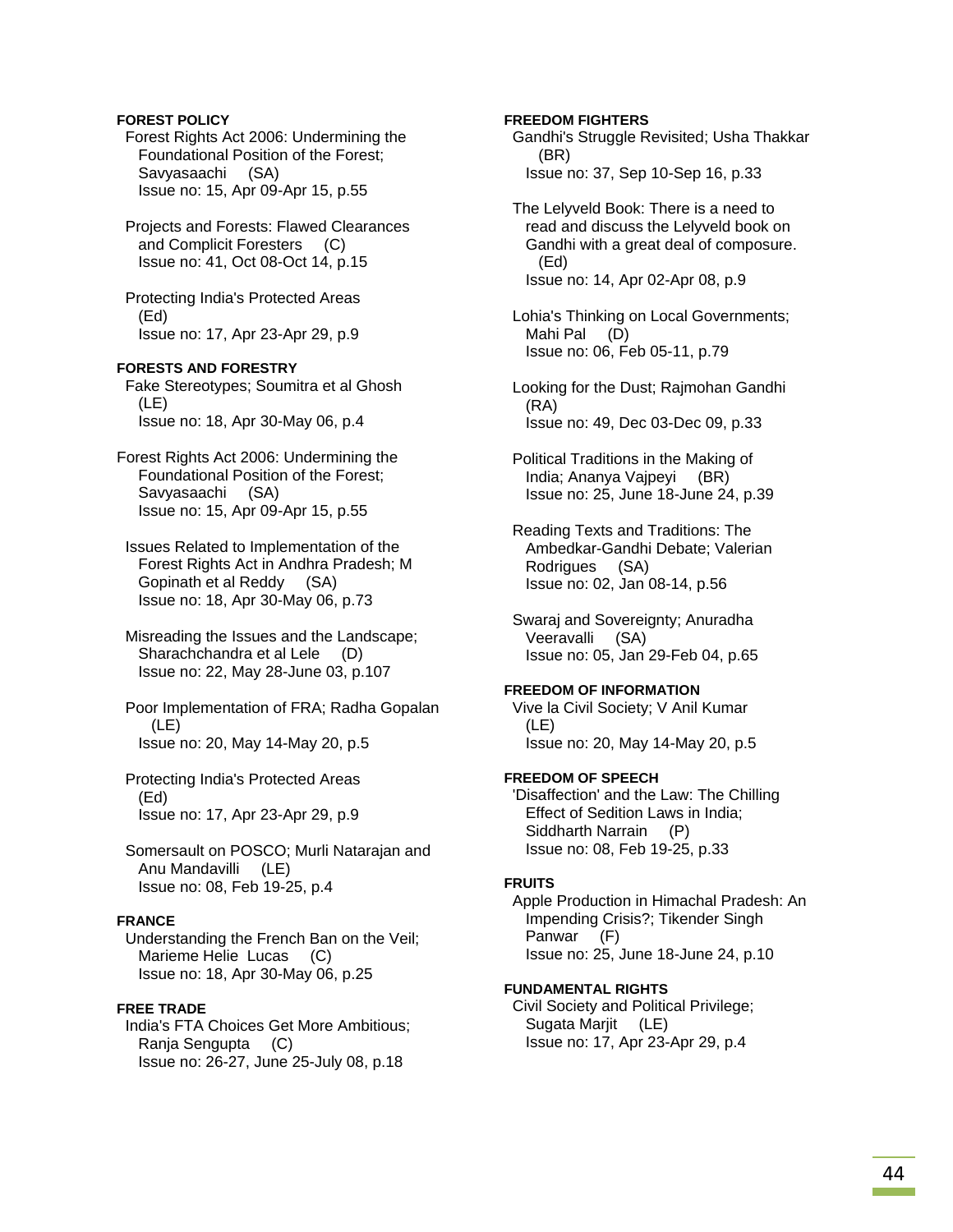### **FUNDAMENTAL RIGHTS**

- Corruption and the Right to Participate; Ashish Kothari (C) Issue no: 35, August 27-Sep 02, p.12
- Courts vs Legislature; V Krishna Ananth (LE) Issue no: 06, Feb 05-11, p.4
- Democratic Dividends; Saroj Upadhyay (LE) Issue no: 21, May 21-May 27, p.5
- Disability Rights Movements in India: Politics and Practice; Nilika Mehrotra (SA) Issue no: 06, Feb 05-11, p.65
- Fundamental Principles and Rights at Work: India and the ILO; Kamala Sankaran  $(F)$ Issue no: 10, Mar 05-11, p.68
- Fundamental Principles and Rights at Work: India and the ILO; Kamala Sankaran (F) Issue no: 10, Mar 05-11, p.68
- Is the `Next Friend' the Best Friend?; Rakesh Shukla (C) Issue no: 18, Apr 30-May 06, p.10
- J&K: When the Personal Becomes Political; Sahba Husain and Gautam Navlakha  $(C)$ Issue no: 24, June 11-June 17, p.28
- The Moral Basis for a Right to Die; Sushila Rao (C) Issue no: 18, Apr 30-May 06, p.13
- Political Prisoners; Ranjit Sur (LE) Issue no: 22, May 28-June 03, p.4
- A Protector Only in Name: The National Human Rights Commission Continues to Disappoint by its Ineffective Protection of Democratic Rights (Ed) Issue no: 24, June 11-June 17, p.9
- Realisation of the Fundamental Right to Water in Rural Areas: Implications of the Evolving Policy Framework for Drinking Water; Philippe Cullet (SA) Issue no: 12, Mar 19-25, p.56

 Recontextualising Liberalism; Neera Chandhoke (BR) Issue no: 43, Oct 22-Oct 28, p.38

 Understanding the French Ban on the Veil; Marieme Helie Lucas (C) Issue no: 18, Apr 30-May 06, p.25

#### **FUTURES MARKET**

 Impact of ASEAN-India Preferential Trade Agreement on Plantation Commodities: A Simulation Analysis; C Veeramani and Gordhan K Saini (SA) Issue no: 10, Mar 05-11, p.83

#### **GANDHISM**

- Gandhi vs Ambedkar; S D Kapoor (LE) Issue no: 49, Dec 03-Dec 09, p.5
- Gandhi's Interrogation; Rudolf C Heredia (BR) Issue no: 46, Nov 12-Nov 17, p.30
- Gandhi's Life and Thought; Divya Dwivedi and Shaj Mohan (BR) Issue no: 01, Jan 01-07, p.30
- Gandhi's Life and Thought; Divya Dwivedi and Shaj Mohan (BR) Issue no: 01, Jan 01-07, p.30
- Gandhi's Struggle Revisited; Usha Thakkar (BR) Issue no: 37, Sep 10-Sep 16, p.33
- Gandhi's Twin Fasts and the Possibility of Non-violence; Sudhir Chandra (F) Issue no: 23, June 04-June 10, p.37
- Looking for the Dust; Rajmohan Gandhi (RA) Issue no: 49, Dec 03-Dec 09, p.33
- On Gandhi; Malabika Pande (LE) Issue no: 26-27, June 25-July 08, p.5
- Perennial Philosophy ; Maithreyi Krishnaraj (BR) Issue no: 53, Dec 31-Jan 06, p.34
- Reading Texts and Traditions: The Ambedkar-Gandhi Debate; Valerian Rodrigues (SA) Issue no: 02, Jan 08-14, p.56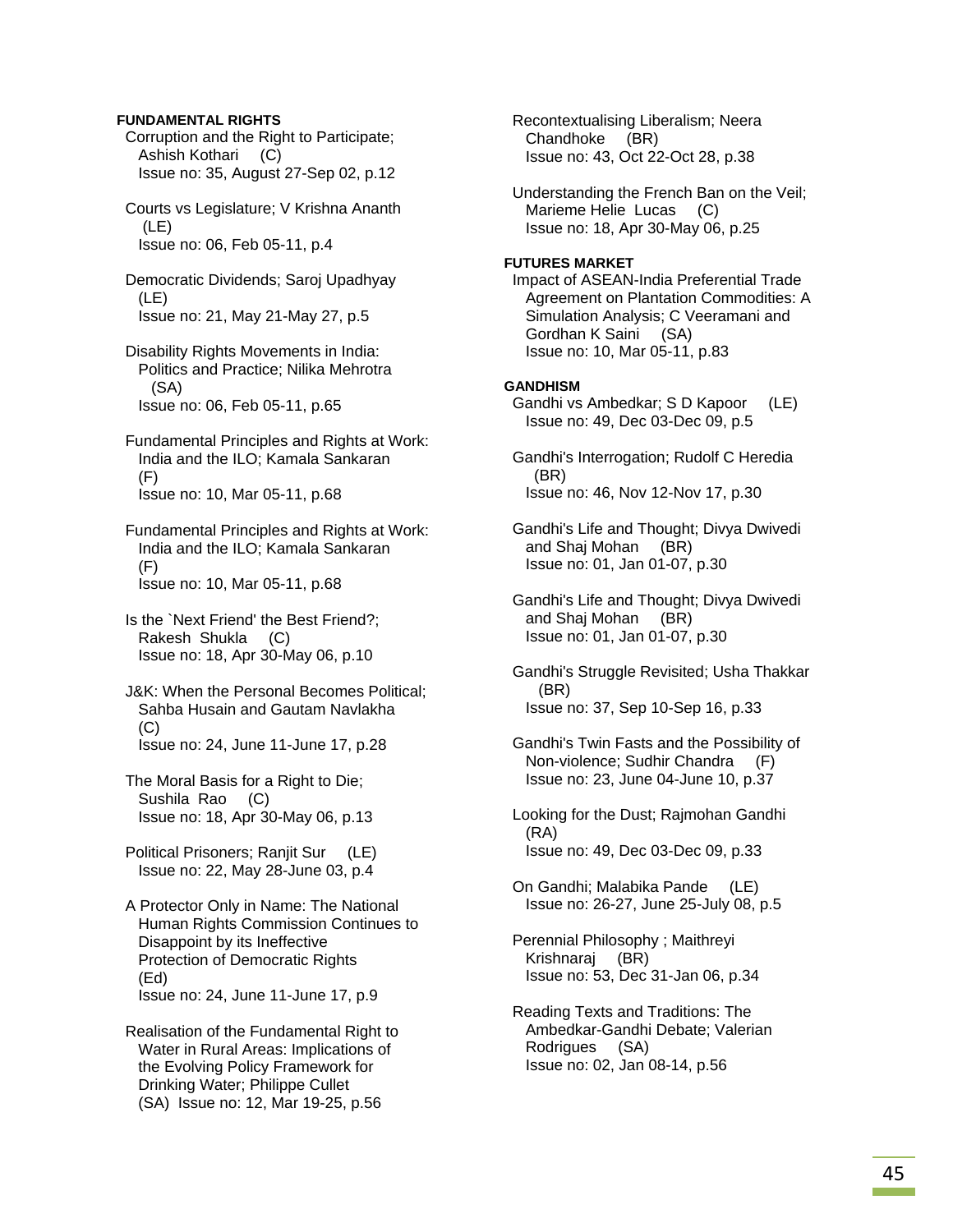## **GANDHISM**

 Swaraj and Sovereignty; Anuradha Veeravalli (SA) Issue no: 05, Jan 29-Feb 04, p.65

## **GARMENT AND KNITTING INDUSTRY**

 Global Crises, Welfare Provision and Coping Strategies of Labour in Tiruppur; M Vijayabaskar (RA) Issue no: 22, May 28-June 03, p.38

 Wealth and Deprivation: Ready-made Garments Industry in Bangladesh; Anu Muhammad (C) Issue no: 34, August 20-August 26, p.23

### **GENDER DISCRIMINATION**

 Faltering Growth of South Asia; Aditya Bhattacharjea (BR) Issue no: 10, Mar 05-11, p.33

A Long Battle for the Girl Child; Vibhuti Patel (C) Issue no: 21, May 21-May 27, p.18

 Newborn Girl Subsidy; Udayan Roy (LE) Issue no: 31, July 30-August 05, p.4

 No Right To Be Born in Rajasthan; Kanchan Mathur and Shobhita Rajagopal (C) Issue no: 25, June 18-June 24, p.24

 Picture of Haryanvi Society; Nilika Mehrotra (BR) Issue no: 28, July 09-July 15, p.36

 Precapitalist Community; C K Vishwanath (LE) Issue no: 31, July 30-August 05, p.5

## **GENDER EQUALITY**

 Male Accountability at Home; Mary George (LE) Issue no: 42, Oct 15-Oct 21, p.4

 Understanding Gender Equality in the Software Industry of Kerala through the Capability Approach; Nirmala Padmanabhan (F) Issue no: 12, Mar 19-25, p.70

## **GENDER RESEARCH**

 Women and Water: Issues of Gender, Caste, Class and Institutions; Maithreyi Krishnaraj (RA) Issue no: 18, Apr 30-May 06, p.37

### **GENDER ROLES**

 Male Accountability at Home; Mary George (LE) Issue no: 42, Oct 15-Oct 21, p.4

#### **GENDER STUDIES**

 Engendering Geographic Research in India; Anant Maringanti (BR) Issue no: 36, Sep 03-Sep 09, p.33

#### **GENEVA**

 Caste on the International Stage; Nivedita Menon (C) Issue no: 03, Jan 15-21, p.15

### **GENOCIDE**

 The 1971 Genocide: War Crimes and Political Crimes; Jalal Alamgir and Bina D Costa (P) Issue no: 13, Mar 26-Apr 01, p.38

 In a State of Denial: Triumphalism Prevails as the Sri Lankan Government Remains in a State of Denial regarding alleged War Crimes. (Ed) Issue no: 23, June 04-June 10, p.9

 Lesson from Utoeya: The Norwegian Killings Illustrate the Mainstreaming of Prejudice in the West (Ed) Issue no: 31, July 30-August 05, p.8

#### **GIRLS**

 Census 2011: Governing Populations and the Girl Child; Mary E John (C) Issue no: 16, Apr 16-Apr 22, p.10

 Impassioned Slogans, Half-hearted Actions: What Will it take to help Save the Girl Child? (Ed) Issue no: 24, June 11-June 17, p.8

 Newborn Girl Subsidy; Udayan Roy (LE) Issue no: 31, July 30-August 05, p.4

 No Right To Be Born in Rajasthan; Kanchan Mathur and Shobhita Rajagopal (C) Issue no: 25, June 18-June 24, p.24

## **GLOBALIZATION**

 Another World Is Possible?; Rahul Varman (BR) Issue no: 33, August 13-August 19, p.41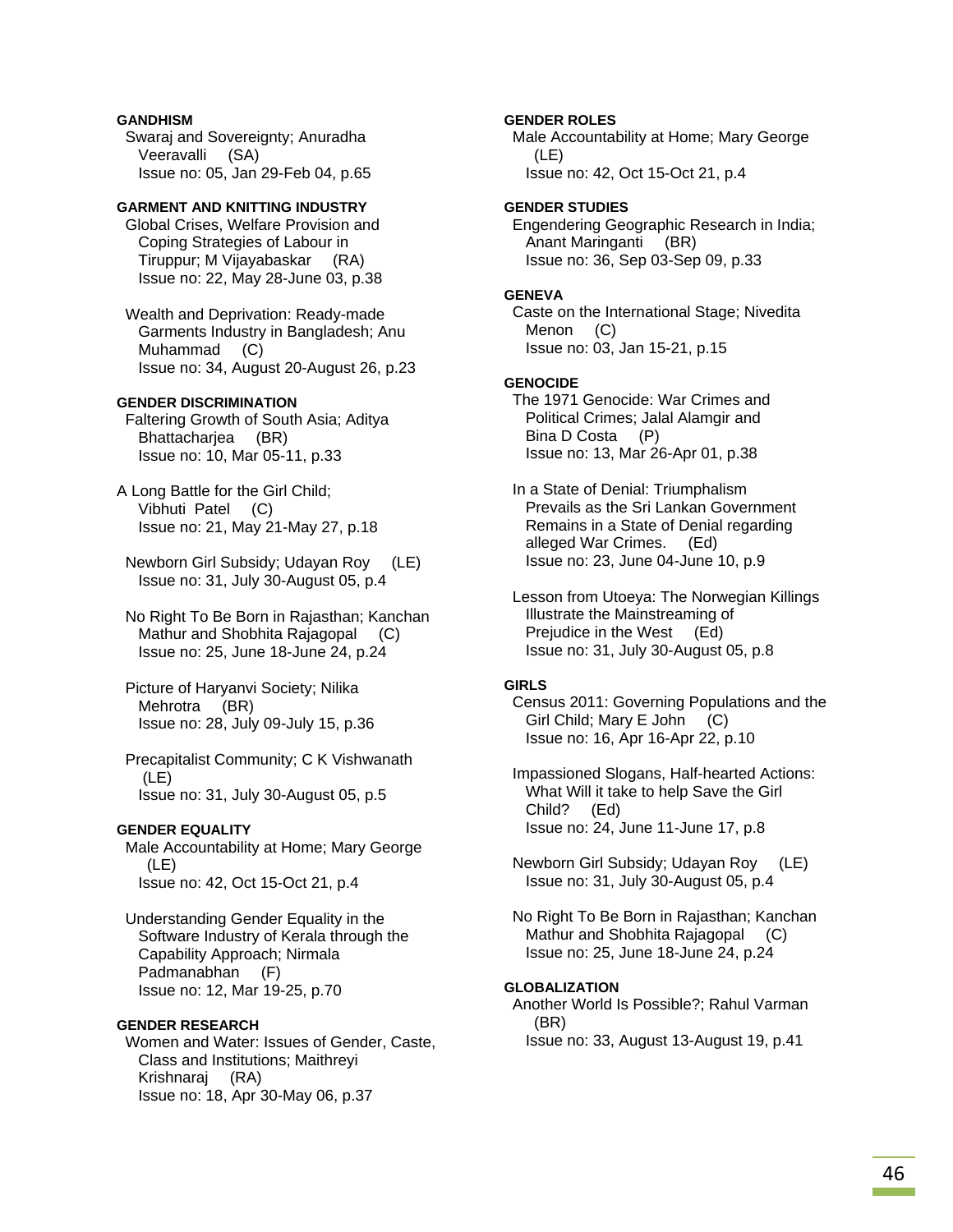### **GLOBALIZATION**

 Contemporary Globalisation and the Politics of Space; Swapna Banerjee-Guha (P) Issue no: 52, Dec 24-Dec 30, p.41

 Indian Jute Industry in the Globalisation Era: Structure and Performance; Anusri Pal and Pinaki Chakraborti (SA) Issue no: 10, Mar 05-11, p.93

 On the Neglected Leg of the Globalisation Triad; N Jayaram (BR) Issue no: 06, Feb 05-11, p.37

## **GOA**

 Mining Illegality: Illegal Mining in Goa Calls for Urgent Steps to Expose the Extent of the Violations as Well as a Stronger Law. (LE) Issue no: 41, Oct 08-Oct 14, p.8

Missing the Woods for the Ore: Goa's Development Myopia; Pranab Mukhopadhyay and Gopal K Kadekodi (SA) Issue no: 46, Nov 12-Nov 17, p.61

 The Partido Indiano and the September Revolt of 1890 in Goa; Sharon da Cruz and Max de Loyola Furtado (SA) Issue no: 33, August 13-August 19, p.67

## **GORKHALAND**

 'Solving' the Gorkhaland Issue: Short-term Political Calculations Lie behind the Formation of the Gorkhaland Territorial Administration. (Ed) Issue no: 30, July 23-July 29, p.8

### **GOVERNANCE**

 An Alternative Formulation for Autonomous Councils in Assam; Jayanta Krishna Sarmah (C) Issue no: 35, August 27-Sep 02, p.23

#### **GREECE**

 Debt Swap: A Solution for Greece's Problems; Avinash Persaud (C) Issue no: 26-27, June 25-July 08, p.17

 Democracy in Greece; Vinod Vyasulu (LE) Issue no: 46, Nov 12-Nov 17, p.5

### **GROUNDWATER**

 India's Groundwater Challenge and the Way Forward; P S Vijay Shankar, Himanshu Kulkarni and Sunderrajan Krishnan (SA) Issue no: 02, Jan 08-14, p.37

 Socio-economic Implications of Depleting Groundwater Resource in Punjab: A Comparative Analysis of Different Irrigation Systems; Anindita Sarkar (SA) Issue no: 07, Feb 12-18, p.59

### **GST**

 Goods and Services Tax: A Gorilla, Chimpanzee or a Genus Like `Primates'?; M Govinda Rao (P) Issue no: 07, Feb 12-18, p.43

#### **GUJARAT**

 From the Underbelly of Swarnim Gujarat; Anand Teltumbde (F) Issue no: 14, Apr 02-Apr 08, p.10

 Godhra: The Verdict Analysed; Nitya Ramakrishnan (F) Issue no: 15, Apr 09-Apr 15, p.39

 Gujarat's Growth Story; Ravindra H Dholakia and Amey A Sapre (D) Issue no: 32, August 06-August 12, p. 122

 The Haren Pandya Judgment: Dissection of a Botched Investigation; Sarim Naved  $(C)$ Issue no: 38, Sep 17-Sep 23, p.10

 Haren Pandya's Murder: Questions without Answers; Shastri Ramachandaran (C) Issue no: 52, Dec 24-Dec 30, p.10

 Kachchh: More Sindh Than Gujarat?; Aparna Kapadia (BR) Issue no: 13, Mar 26-Apr 01, p.33

 Labour and Employment in Gujarat; Indira Hirway and Neha Shah (D) Issue no: 44-45, Nov 05-Nov 11, p.62

 Labour and Employment under Globalisation: The Case of Gujarat; Indira Hirway and Neha Shah (RA) Issue no: 22, May 28-june 03, p.57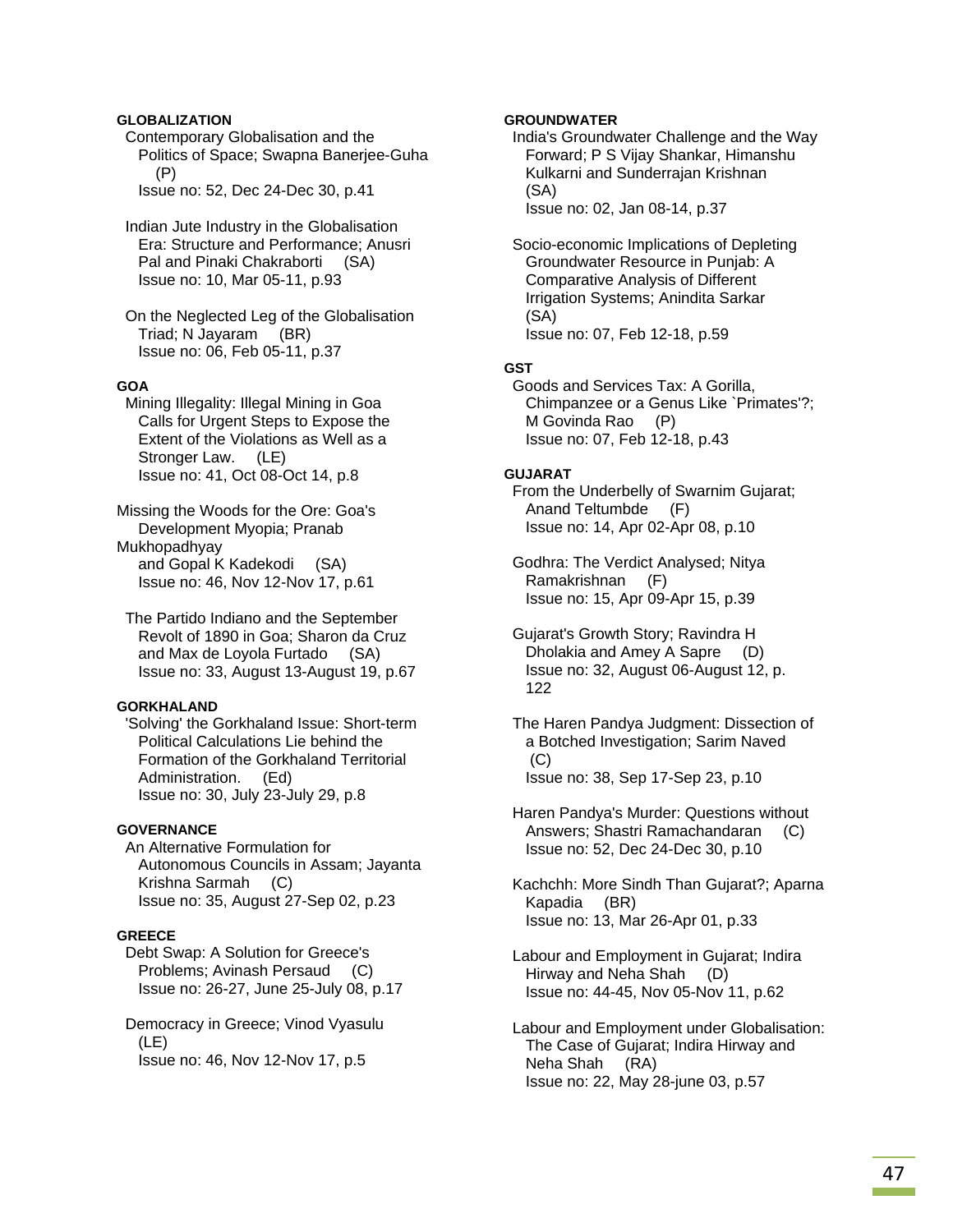## **GUJARAT**

 Manipulating Public Opinion; Mohd Ziyaullah Khan (LE) Issue no: 09, Feb 26-Mar 04, p.5

 Meaning of Supreme Court Order on Jafri Petition: Rahul Kripalani (C) Issue no: 39, Sep 24-Sep 30, p.10

 Muddy Waters: Inside the World Bank as It Struggled with the Narmada Projects; Robert H Wade ('A) Issue no: 40, Oct 01-Oct 07, p.44

 On Constructing the Idea of Gujarat; Kiran Desai (BR) Issue no: 48, Nov 26-Dec 02, p.32

Public Provisioning of Health and Decentralisation in Gujarat; Leela Visaria and Meera Bhat (SA) Issue no: 49, Dec 03-Dec 09, p.59

 A Step in the Wrong Direction; SAHRDC (C) Issue no: 11, Mar 12-18, p.19

 Survival within Constraints; Indra Munshi (BR) Issue no: 39, Sep 24-Sep 30, p.34

### **HANDLOOMS**

 Muslim Weavers, Hindu Traders; Nasreen Fazalbhoy (BR) Issue no: 09, Feb 26-Mar 04, p.35

 State of Fabric Producing Units in India; Jatinder S Bedi and Radheshyam Verma (SA) Issue no: 04, Jan 22-28, p.61

#### **HARYANA**

 Anna and Hisar; Raj Bahadur Yadav (LE) Issue no: 53, Dec 31-Jan 06, p.5

 The Hisar Bye-elections: Myth and Reality; Ranbir Singh (C) Issue no: 46, Nov 12-Nov 17, p.16

 Hisar Elections; Ranbir Singh (LE) Issue no: 48, Nov 26-Dec 02, p.5

 Mirchpur: Assertion and Retaliation; Bhupendra Yadav (F) Issue no: 31, July 30-August 05, p.10  One and a Half Educated Men; Anirudh Deshpande (BR) Issue no: 19, May 07-May 13, p.33

 Picture of Haryanvi Society; Nilika Mehrotra (BR) Issue no: 28, July 09-July 15, p.36

 Precapitalist Community; C K Vishwanath (LE) Issue no: 31, July 30-August 05, p.5

 Why Jat Reservations?; Ajit Kumar Singh (C) Issue no: 17, Apr 23-Apr 29, p.20

Workers' Struggle at Maruti: The Exploitation, Oppression and Dishonesty that Lie at the Heart of India's Automobile Revolution (Ed) Issue no: 37, Sep 10-Sep 16, p.7

## **HAWKERS**

 Vendor Street; Ashima Sood (BR) Issue no: 29, July 16-July 22, p.70

### **HEALTH**

 Not for Sale: Recovering Healthcare; George Thomas (BR) Issue no: 10, Mar 05-11, p.31

### **HEALTH AND NUTRITION**

 Adult Undernutrition in India: Is There a Huge Gender Gap?; Sunny Jose (SA) Issue no: 29, July 16-July 22, p.95

 Agriculture, Food Security and Nutrition in Vidarbha: A Household Level Analysis; S Parasuraman and T Rajaretnam (SA) Issue no: 19, May 07-May 13, p.42

 Caste, Religion and Malnutrition Linkages; Nidhi Sadana Sabharwal (C) Issue no: 50, Dec 10-Dec 16, p.16

 Malnutrition and ICDS (Ed) Issue no: 12, Mar 19-25, p.9

### **HEALTH EXPENDITURE**

 Catastrophic Payments and Impoverishment due to Out-of-Pocket Health Spending; Soumitra Ghosh (SA) Issue no: 47, Nov 19-Nov 25, p.63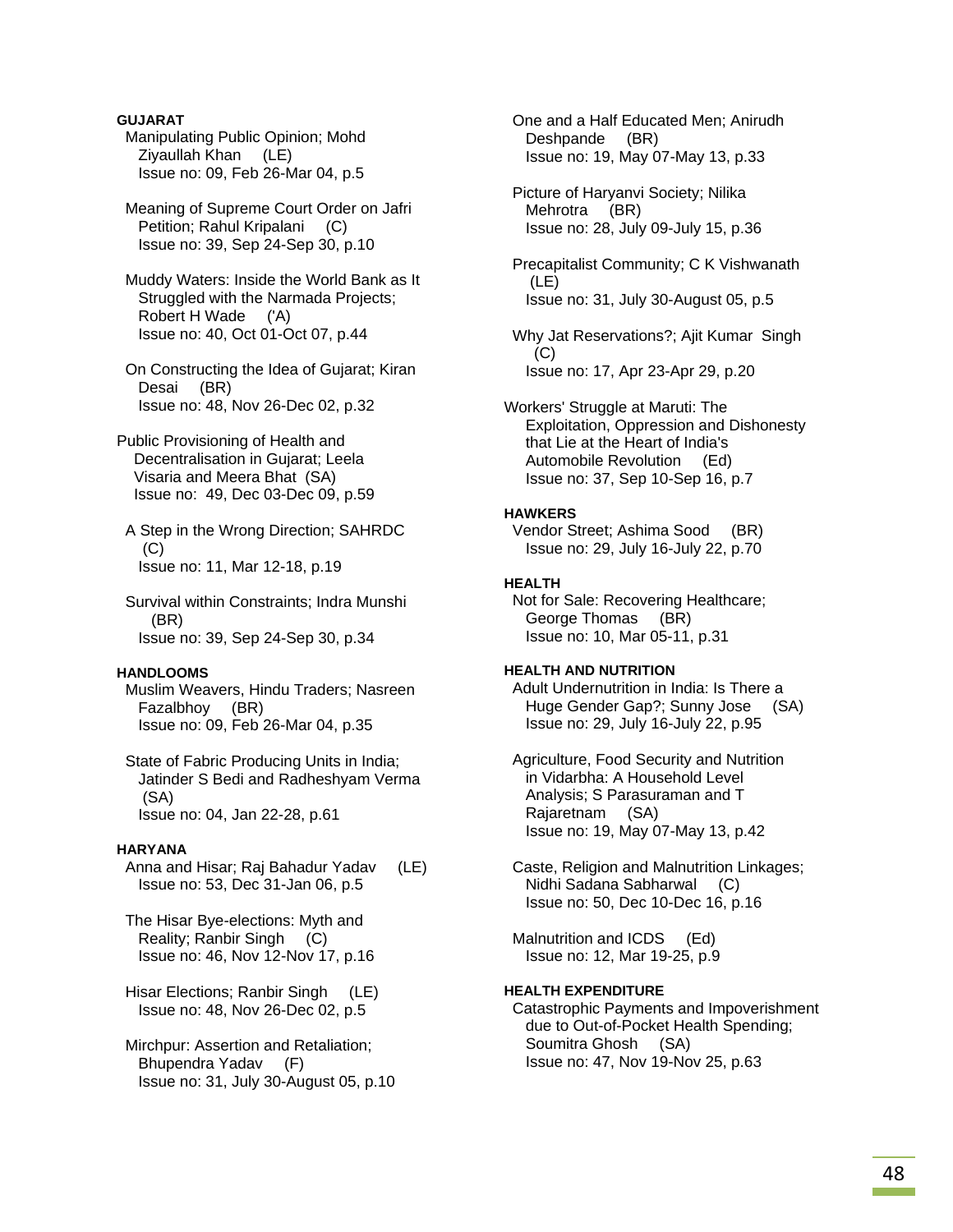### **HEALTH INDICATORS**

- Democracy and Health: Evidence from Indian States; Pushkar and Madhvi Gupta (P) Issue no: 40, Oct 01-Oct 07, p.38
- Value of Democracy; M A Oommen (LE) Issue no: 48, Nov 26-Dec 02, p.4

#### **HEALTH INSURANCE**

- Evaluating the RSBY: Lessons from an Experimental Information Campaign; Jishnu Das and Jessica Leino (SA) Issue no: 32, August 06-August 12, p.85
- Implementing Health Insurance: The Rollout of Rashtriya Swasthya Bima Yojana in Karnataka; D et al Rajasekhar (SA) Issue no: 20, May 14-May 20, p.56

### **HEALTH POLICY**

- Planning Healthcare for All?; Anant Phadke (C) Issue no: 21, May 21-May 27, p.15
- Women's Health, Population Control and Collective Action; Harini Narayanan (SA) Issue no: 08, Feb 19-25, p.39

#### **HEALTHCARE SERVICES**

- Aarogyasri Healthcare Model: Advantage Private Sector; Rajan Shukla, Veena Shatrugna and R Srivatsan (F) Issue no: 49, Dec 03-Dec 09, p.38
- Clueless about Unfolding Chaos, Accidents, Death and Disease; Santosh George (BR) Issue no: 17, Apr 23-Apr 29, p.35
- Evidence Based Medicine: Making It Better; Jacob M Puliyel (C) Issue no: 14, Apr 02-Apr 08, p.23
- Financial Burden of Transient Morbidity: A Case Study of Slums in Delhi; Samik Chowdhury (SA) Issue no: 33, August 13-August 19, p.59
- Healthcare Utilisation in Rural Andhra Pradesh; Andrew Mitchell, Ajay Mahal and Thomas Bossert (C) Issue no: 05, Jan 29-Feb 04, p.15

 India's Public Health: A Financial Aetiology; Benny George (C) Issue no: 09, Feb 26-Mar 04, p.20

 Not for Sale: Recovering Healthcare; George Thomas (BR) Issue no: 10, Mar 05-11, p.31

 NRHM and Health Inequality; G Eswaraiah (LE) Issue no: 10, Mar 05-11, p.5

- NRHM and Health Inequality; G Eswaraiah (LE) Issue no: 10, Mar 05-11, p.4
- Planning Healthcare for All?; Anant Phadke (C) Issue no: 21, May 21-May 27, p.15
- Preventable Deaths (Ed) Issue no: 13, Mar 26-Apr 01, p.9
- Preventing Birth Defects in India; Anita Kar (C) Issue no: 48, Nov 26-Dec 02, p.21
- Providing Healthcare; Gopalakrishnan Gopi (LE) Issue no: 50, Dec 10-Dec 16, p.4
- Public Provisioning of Health and Decentralisation in Gujarat; Leela Visaria and Meera Bhat (SA) Issue no: 49, Dec 03-Dec 09, p.59
- Public-Private Partnership and User Fees in Healthcare: Evidence from West Bengal; Bijoya Roy and Siddharta Gupta (F) Issue no: 38, Sep 17-Sep 23, p.74
- Public-Private Partnerships and Health Policies; N S Prashanth (C) Issue no: 42, Oct 15-Oct 21, p.13
- A Reply; S Srinivasan (LE) Issue no: 26-27, June 25-July 08, p.5
- Towards Healthcare for All: Can we Grasp an Opportunity to Provide Health Services to all Indians? (Ed) Issue no: 50, Dec 10-Dec 16, p.7
- Underestimate of Tamil Nadu Budget for Drugs; JMA Bruno Mascrenhas (LE) Issue no: 26-27, June 25-July 08, p.5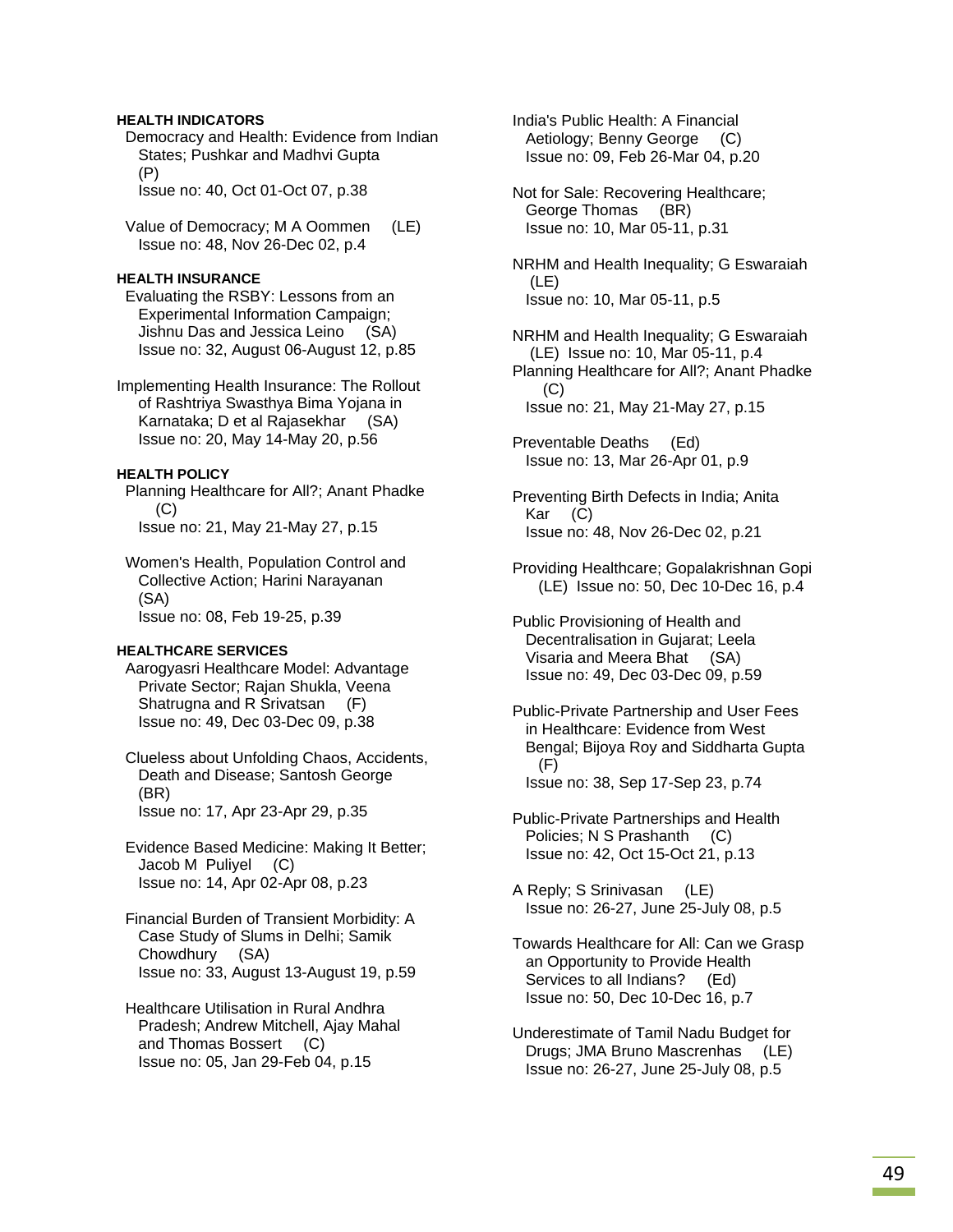### **HEALTHCARE SERVICES**

 Universal Access to Healthcare: Threats and Opportunities; Anil et al Gupta (C) Issue no: 26-27, June 25-July 08, p.27

 Women's Health, Population Control and Collective Action; Harini Narayanan (SA) Issue no: 08, Feb 19-25, p.39

 `Medicines for All', the Pharma Industry and the Indian State; S Srinivasan (F) Issue no: 24, June 11-June 17, p.43

#### **HIGH COURT**

 Regional Representation on the Supreme Court; Abhinav Chandrachud (C) Issue no: 20, May 14-May 20, p.13

### **HIGH YIELDING VARIETIES**

 Manipulating Technology for Surplus Extraction: The Case of Bt Cotton in India; Ramasundaram, A Suresh and Ramesh Chand (C) Issue no: 43, Oct 22-Oct 28, p.23

 Science in the Risk Politics of Bt Brinjal; Esha Shah (P) Issue no: 31, July 30-August 05, p.31

 Scientific Expertise in a Representative Democracy: Bt Brinjal; Fatima Alam (F) Issue no: 35, August 27-Sep 02, p.106

#### **HIGHER EDUCATION**

 Concerns about Autonomy and Academic Freedom in Higher Education Institutions; Ved Prakash (P) Issue no: 16, Apr 16-Apr22, p.36

 Higher Education: Can we Steer Change with Pragmatism?; Sandhya Chandrasekharan  $(C)$ Issue no: 01, Jan 01-07, p.25

 On Higher Education; Hiren Gohain (LE) Issue no: 21, May 21-May 27, p.4

 Will They Return? Indian Students in the United States; David et al Finegold (C)

Issue no: 21, May 21-May 27, p.21

### **HIGHWAYS**

 Modifying the Terms of Compensation: The Uttar Pradesh Government makes Compensation for Land Acquisition more Generous, but is that Enough? (Ed) Issue no: 25, June 18-June 24, p.9

### **HIMACHAL PRADESH**

 Apple Production in Himachal Pradesh: An Impending Crisis?; Tikender Singh Panwar (F) Issue no: 25, June 18-June 24, p.10

#### **HINDI LANGUAGE**

 Estranged Siblings: Urdu and Hindi; Ather Farouqui (BR) Issue no: 38, Sep 17-Sep 23, p.33

 Hindi Media and Democracy; R S Phaugat (LE) Issue no: 14, Apr 02-Apr 11, p.4

 Rural Coverage in the Hindi and English Dailies; Vipul Mudgal (SA) Issue no: 35, August 27-Sep 02, p.92

 Scholar Extraordinaire: Ashok Ranade on Hindi Film Music; Ashwini Deshpande (C) Issue no: 39, Sep 24-Sep 30, p.30

#### **HINDU-MUSLIM RELATIONS**

 The Ayodhya Judgment: What Next?; Nivedita Menon (SA) Issue no: 31, July 30-August 05, p.81

 On Hindu and Islamist Terrorism; Arun K Patnaik (D) Issue no: 09, Feb 26-Mar 04, p.83

#### **HINDUS**

 Saffronisation of the Holy Cow: Unearthing Silent Communalism; Smitha Rao (F) Issue no: 15, Apr 09-Apr 15, p.80

#### **HINDUTVA**

 Ideological Convergences: Hindutva and the Norway Massacre; Meera Nanda (SA) Issue no: 53, Dec 31-Jan 06, p.61

### **HISTORIANS**

 Ram Sharan Sharma (1920-2011); Romila Thapar (F) Issue no: 38, Sep 17-Sep 23, p.22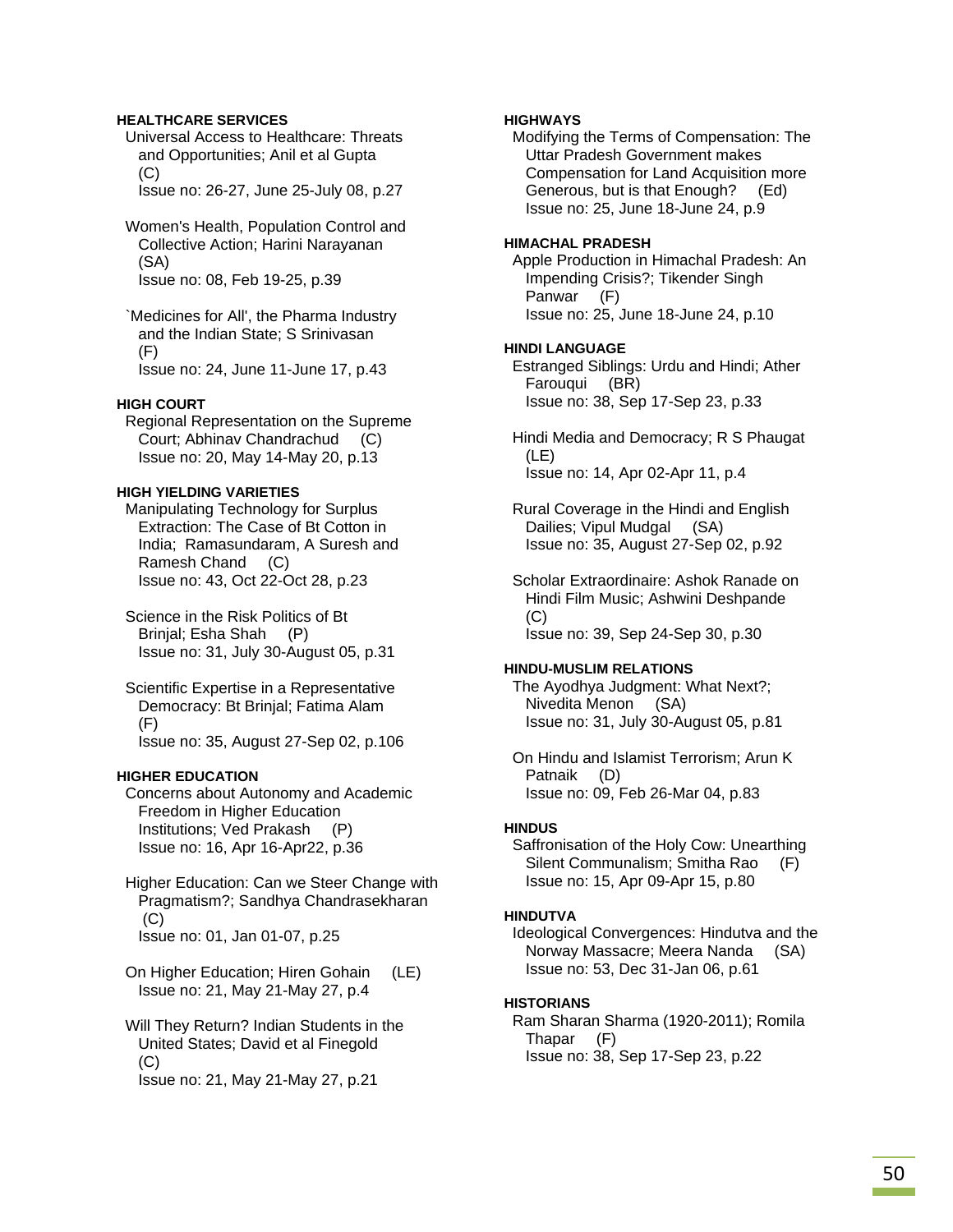## **HISTORIANS**

 A `Scientific' Historian; D N Jha  $(C)$ Issue no: 38, Sep 17-Sep 23, p.25

### **HISTORY**

- A Life in Search of Freedom for India; K S Krishnaswamy (BR) Issue no: 13, Mar 26-Apr 01, p.36
- On Mumbai Fables; Gyan Prakash (D) Issue no: 04, Jan 22-28, p.80

### **HOMICIDE**

- Atrocities in Norway; Kristin Hanssen (P) Issue no: 39, Sep 24-Sep 30, p.37
- Death of an Activist: It Is Becoming Clearer by the Day that the Life of a Dogged RTI Activist is always at Risk (Ed) Issue no: 36, Sep 03-Sep 09, p.9
- Haren Pandya's Murder: Questions without Answers; Shastri Ramachandaran (C) Issue no: 52, Dec 24-Dec 30, p.10
- Ideological Convergences: Hindutva and the Norway Massacre; Meera Nanda (SA) Issue no: 53, Dec 31-Jan 06, p.61
- Violence against Education Community; Samaresh et al Bhattacharya (LE) Issue no: 02, Jan 08-14, p.5

## **HOMOSEXUALITY**

 Stigmatising Gays; Emily Gray (LE) Issue no: 28, July 09-July 15, p.5

 `Gaylords' of Bollywood: Politics of Desire in Hindi Cinema; Rama Srinivasan (F) Issue no: 07, Feb 12-18, p.73

## **HORTICULTURE**

 Apple Production in Himachal Pradesh: An Impending Crisis?; Tikender Singh Panwar (F) Issue no: 25, June 18-June 24, p.10

## **HOSPITALS**

 Playing with Lives: The AMRI Hospital Tragedy Shows (once again) how Little We Prioritise Disaster Management. (Ed) Issue no: 53, Dec 31-Jan 06, p.9

 `Hands on Learning' in Medicine: Who Benefits?; Rakhi Ghoshal (C) Issue no: 42, Oct 15-Oct 21, p.16

### **HOUSEHOLD DEBT**

 Credibility of Equal Access to Credit: Does Gender Matter?; Meenakshi Rajeev, B P Vani and Manojit Bhattacharjee (F) Issue no: 33, August 13-August 19, p.76

## **HOUSEHOLD INVESTMENT**

 Credibility of Equal Access to Credit: Does Gender Matter?; Meenakshi Rajeev, B P Vani and Manojit Bhattacharjee (F) Issue no: 33, August 13-August 19, p.76

### **HOUSING**

 Can Monetary Policy Be Inclusive?; Mary George (LE) Issue no: 32, August 06-August 12, p.5

 Do Buildings Have Agency?; Shekhar Krishnan (BR) Issue no: 30, July 23-July 29, p.35

 Inclusionary Housing; Patel. Shirish B  $(C)$ Issue no: 43, Oct22-Oct 28, p.13

 No Estoppel: Claiming Right to the City via the Commons; Anant Maringanti (RA) Issue no: 50, Dec 10-Dec 16, p.64

## **HUMAN DEVELOPMENT**

 Human Development: How Not to Interpret Change; Achin Chakraborty (C) Issue no: 51, Dec 17-Dec 23, p.16

 Liberty Limited? A Sympathetic Re-Engagement with Amartya Sen's Development as Freedom; Ben Selwyn (SA) Issue no: 37, Sep 10-Sep 16, p.68

## **HUMAN RIGHTS**

 Binayak Sen and the Prime Minister; Daya Varma (LE) Issue no: 03, Jan 15-21, p.5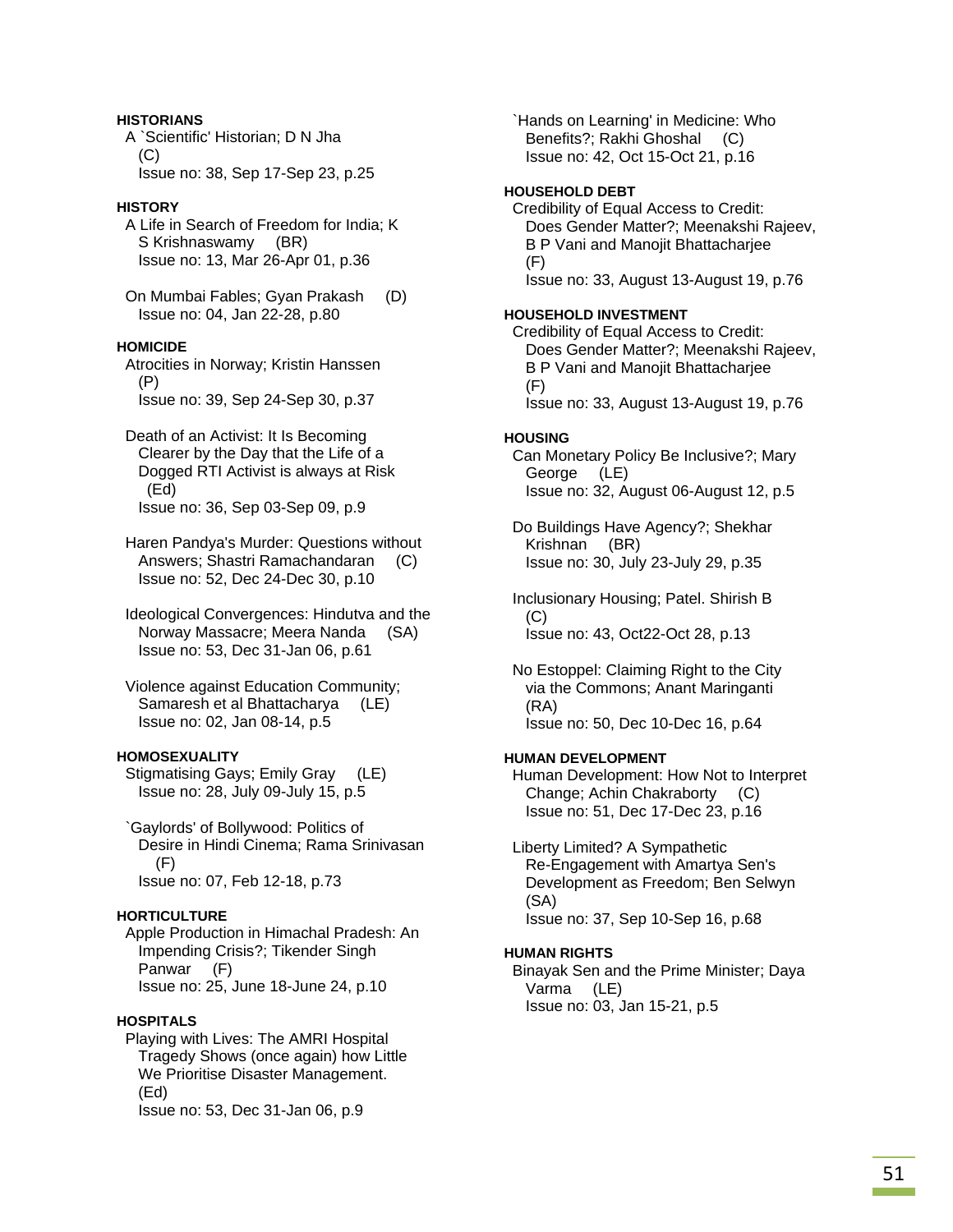### **HUMAN RIGHTS**

 Buried Injustice: The Official Confirmation of Thousands of Unmarked Graves in Kashmir Calls for Urgent Investigation (Ed) Issue no: 35, August 27- Sep 02, p.7

 The Colossus of Human Rights Jurisprudence; V Suresh and D Nagasaila (F) Issue no: 04, Jan 22-28, p.26

 Euthanasia: A Social Science Perspective; Aneeta A Minocha, Arima Mishra and Vivek R Minocha (C) Issue no: 49, Dec 03-Dec 09, p.25

 Gross Human Rights Abuse of Bradley Manning; Vithal Rajan (LE) Issue no: 06, Feb 05-11, p.5

 The Human Rights Movement in India: In Search of a Realistic Approach; Dipankar Chakrabarti (P) Issue no: 47, Nov 19-Nov 25, p.33

 A Humane Philosopher; N Venugopal (F) Issue no: 04, Jan 22-28, p.23

 In Defence of Liu Xiaobo; Leila Choukroune (LE) Issue no: 04, Jan 22-28, p.4

 K G Kannabiran; Pritam Singh (LE) Issue no: 03, Jan 15-21, p.5

 Litigating against Corporations for Human Rights; Colin Gonsalves and Geetanjoy Sahu (C) Issue no: 14, Apr 02-Apr 08, p.18

 The Multiverse of Indian Ethics; Ananta Kumar Giri (BR) Issue no: 10, Mar 05-11, p.37

 On Ending the War against Our Own People; Gautam Navlakha (C) Issue no: 08, Feb 19-25, p.24

 Peevish Posturing; Nitya Ramakrishnan (LE) Issue no: 53, Dec 31-Jan 06, p.4

 A Protector Only in Name: The National Human Rights Commission Continues to Disappoint by its Ineffective Protection of Democratic Rights (Ed) Issue no: 24, June 11-June 17, p.9

 Response to Sri Lanka Consul General; Rohini Hensman (LE) Issue no: 28, July 09-July 15, p.5

 A Step in the Wrong Direction; SAHRDC (C) Issue no: 11, Mar 12-18, p.19

 Subalternity and Translation: The Cultural Apparatus; Pramod K Nayar (C) Issue no: 09, Feb 26-Mar 04, p.23 Varghese Encounter Death Case; K Haridas (C) Issue no: 01, Jan 01-07, p.19

# **HUMANITIES**

 Rethinking Social Sciences and Humanities in the Contemporary World; Varghese K George (SA) Issue no: 31, July 30-August 05, p.91

#### **HUNGER AND STARVATION**

 Interning Insurgent Populations: The Buried Histories of Indian Democracy; Nandini Sundar (SA) Issue no: 06, Feb 05-11, p.47

 Microfinance: Lessons from a Crisis; Tara S Nair (C) Issue no: 06, Feb 05-11, p.23

 State Discourse on Poverty; Arup Kumar Sen (LE) Issue no: 42, Oct 15-Oct 21, p.4

#### **HYDERABAD**

 Biased View; Shaista Fatima (LE) Issue no: 24, June 11-June 17, p.4

 Hyderabad Metro; Medha Patkar (LE) Issue no: 16, Apr 16-Apr 22, p.5

 No Estoppel: Claiming Right to the City via the Commons; Anant Maringanti (RA) Issue no: 50, Dec 10-Dec 16, p.64

52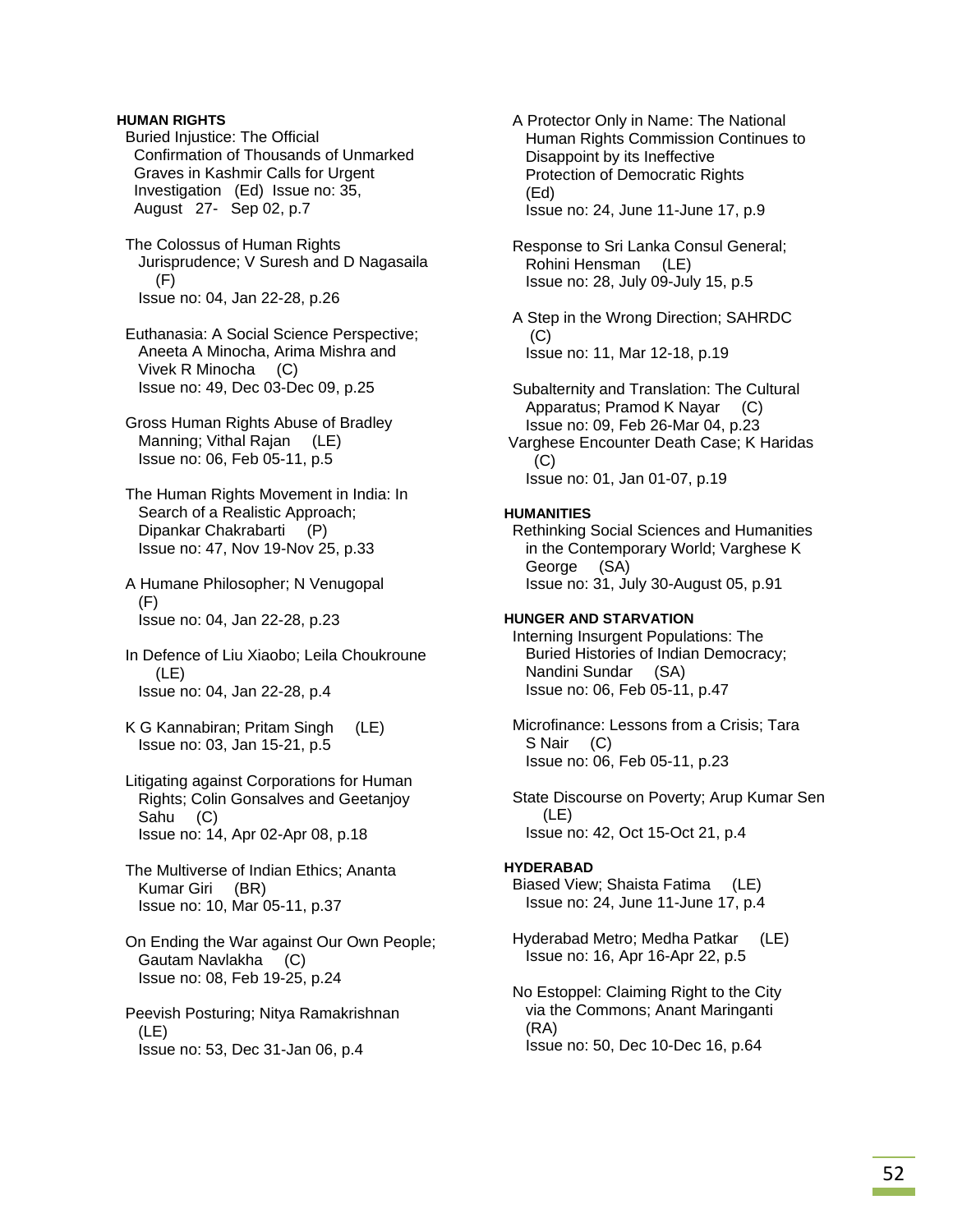## **HYDERABAD**

 The Potential of 'Common Pool Resources'; Kalpana Sharma (C) Issue no: 05, Jan 29-Feb 04, p.13

## Understanding a Murder Attempt; M A Moid (F) Issue no: 21, May 21-May 27, p.30

### **HYDROPOWER**

 Inducing Vulnerabilities in a Fragile Landscape; Kanchi Kohli (C) Issue no: 51, Dec 17-Dec 23, p.19

 Lost Legitimacy; Anand Chakravarti (LE) Issue no: 46, Nov 12-Nov 17, p.4

### **ILO**

 Employment in Development: Connection between Indian Strategy and ILO Policy Agenda; T S Papola (F) Issue no: 10, Mar 05-11, p.62

 Fundamental Principles and Rights at Work: India and the ILO; Kamala Sankaran (F) Issue no: 10, Mar 05-11, p.68

 India and the ILO in Historical Perspective; Sabyasachi Bhattacharya, J Krishnamurty and Gerry Rodgers (F) Issue no: 10, Mar 05-11, p.44

- India, the ILO and the Quest for Social Justice since 1919; Gerry Rodgers (F) Issue no: 10, Mar 05-11, p.45
- Indian Officials in the ILO, 1919-c 1947; J Krishnamurty (F) Issue no: 10, Mar 05-11, p.53

#### **IMF**

 IMF Reforms 2010: Do They Mirror Global Economic Realities?; Arvind Virmani and Michael Debabrata Patra (SA) Issue no: 30, July 23-July 29, p.53

 The IMF, Capital Controls and Developing Countries; Kevin P Gallagher (C) Issue no: 19, May 07-May 13, p.12

 IMF: An Inefficient Watchdog (Ed) Issue no: 08, Feb 19-25, p.8

 IMF: The More Things Change: Thanks to Timid Challengers the Bretton Woods Twins Remain Western Sinecures (Ed) Issue no: 25, June 18-June 24, p.8

### **IMMIGRATION**

 The Indian Diaspora: Musings of a Social Anthropologist; N Jayaram (BR) Issue no: 14, Apr 02-Apr 08, p.31

 Shooting the Messenger: The World's Largest Democracy Continues to Fear being Questioned about its Actions in Kashmir. (Ed) Issue no: 40, Oct 01-Oct 07, p.9

Statement of Protest; Abha et al Sur (LE) Issue no: 40, Oct 01-Oct 07, p.5

Unending Tragedy; M S Prabhakara (BR) Issue no: 51, Dec 17-Dec 23, p.32

### **IMPERIALISM**

 Adam's Mirror: The Frontier in the Imperial Imagination; Manan Ahmed (F) Issue no: 13, Mar 26-Apr 01, p.60

 The Beltway Mob; Vithal Rajan (LE) Issue no: 42, Oct 15-Oct 21, p.5

 Digital Imperialism through Online Social/Financial Networks; Radhika and Birzescu, Anca Gajjala (F) Issue no: 13, Mar 26-Apr 01, p.95

 Flawed Idea of Justice; Maidul Islam (F) Issue no: 32, August 06-August 12, p. 116

 Fog of Conspiracy Theories; Arun S Mohan (D) Issue no: 28, July 09-July 15, p.72

 Imperial Democracies, Militarised Zones, Feminist Engagements; Chandra Talpade Mohanty (F) Issue no: 13, Mar 26-Apr 01, p.76

 Imperialism, Geology and Petroleum: History of Oil in Colonial Assam; Arupjyoti Saikia (SA) Issue no: 12, Mar 19-25, p.48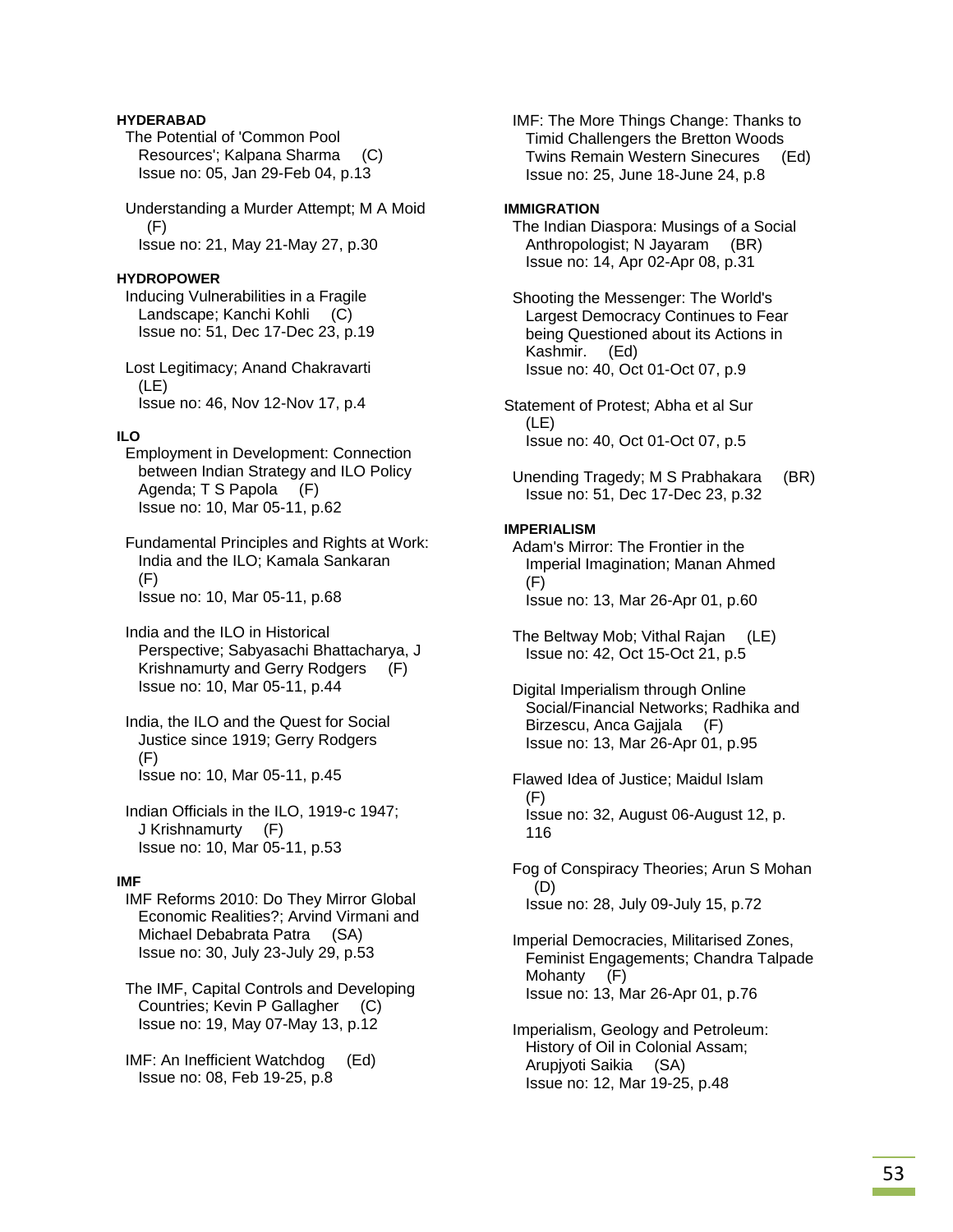### **IMPERIALISM**

 Rethinking News Agencies, National Development and Information Imperialism; Oliver Boyd-Barrett (F) Issue no: 13, Mar 26-Apr 01, p.85

 Taming the Imperial Impulse: Realising a Pragmatic Moral Vision; Abdullahi Ahmed An-naim (F) Issue no: 13, Mar 26-Apr 01, p.50

 US Lawlessness at Guantanamo: WikiLeaks again Exposes the Hypocrisy and Brutality at the Heart of US Policies. (Ed) Issue no: 19, May 07-May 13, p.9

#### **INCOME DISTRIBUTION**

 India's Common People: The Regional Profile; K P Kannan and G Raveendran (SA) Issue no: 38, Sep 17-Sep 23, p.60

### **INDEBTEDNESS**

 Farmers' Suicides and Statehood Demand in Bundelkhand; A K Verma (F) Issue no: 28, July 09-July 15, p.10

 Farmers' Suicides in Punjab: A Census Survey of the Two Most Affected Districts; R S Sidhu, Sukhpal Singh and A S Bhullar (RA) Issue no: 26-27, Suppl, June 25-July 08

, p.131

 Impact of Rehabilitation Package in Suicide-Prone Districts of Vidarbha; S S Kalamkar and Sangeeta Shroff (C) Issue no: 05, Jan 29-Feb 04, p.10

 Indebtedness and Suicides: Field Notes on Agricultural Labourers of Punjab; Vishav Bharti (F) Issue no: 14, Apr 02-Apr 08, p.35

 Microfinance: Lessons from a Crisis; Tara S Nair (C) Issue no: 06, Feb 05-11, p.23

#### **INDEPENDENCE MOVEMENTS**

 A Life in Search of Freedom for India; K S Krishnaswamy (BR) Issue no: 13, Mar 26-Apr 01, p.36

#### **INDIA-AFGHANISTAN RELATIONS**

 India-Afghan Strategic Pact: More Than a Flash in the Pan; M K Bhadrakumar (C) Issue no: 43, Oct 22-Oct 28, p.10

#### **INDIA-ARAB RELATIONS**

 The Arab Ferment and Challenges for India's West Asia Policy; Shibashis Chatterjee (C) Issue no: 16, Apr 16-Apr 22, p.29

### **INDIA-BANGLADESH ECONOMIC RELATIONS**

 Transit and Trans-shipment: Strategic Considerations for Bangladesh and India; K A S Murshid (SA) Issue no: 17, Apr 23-Apr 29, p.43

### **INDIA-BANGLADESH RELATIONS**

 Fenced Indians Pay for `Security'; Anoop Prakash and Shailaja Menon (F) Issue no: 12, Mar 19-25, p.33

 India's Role in Bangladesh's War of Independence: Humanitarianism or Self-interest?; Navine Murshid (SA) Issue no: 52, Dec 24-Dec 30, p.53

#### **INDIA-CHINA RELATIONS**

 An Asian Clash of Civilisations? Revisiting the Sino-Indian Conflict of 1962; Ramchandra Guha (SA) Issue no: 44-45, Nov 05-Nov 11, p.51

#### **INDIA-NEPAL RELATIONS**

 Winning India Over: Baburam Bhattarai's Visit to India Secures its Support for the Peace Process in Nepal but are the "Hardliners" Convinced? (Ed) Issue no: 47, Nov 19-Nov 25, p.8

#### **INDIA-PAKISTAN ECONOMIC RELATIONS**

 From Line of Control to Line of Commerce; Altaf Hussain Kira (C) Issue no: 40, Oct 01-Oct 07, p.16

 Issues in India-Pakistan Trade Negotiations; Nisha Taneja, Shravani Prakash and Pallavi Kalita (C) Issue no: 30, July 23-July 29, p.24

 Most Favoured Nation: New Trade Opportunities for India and Pakistan; Nisha Taneja and Pallavi Kalita (C) Issue no: 49, Dec 03-Dec 09, p.14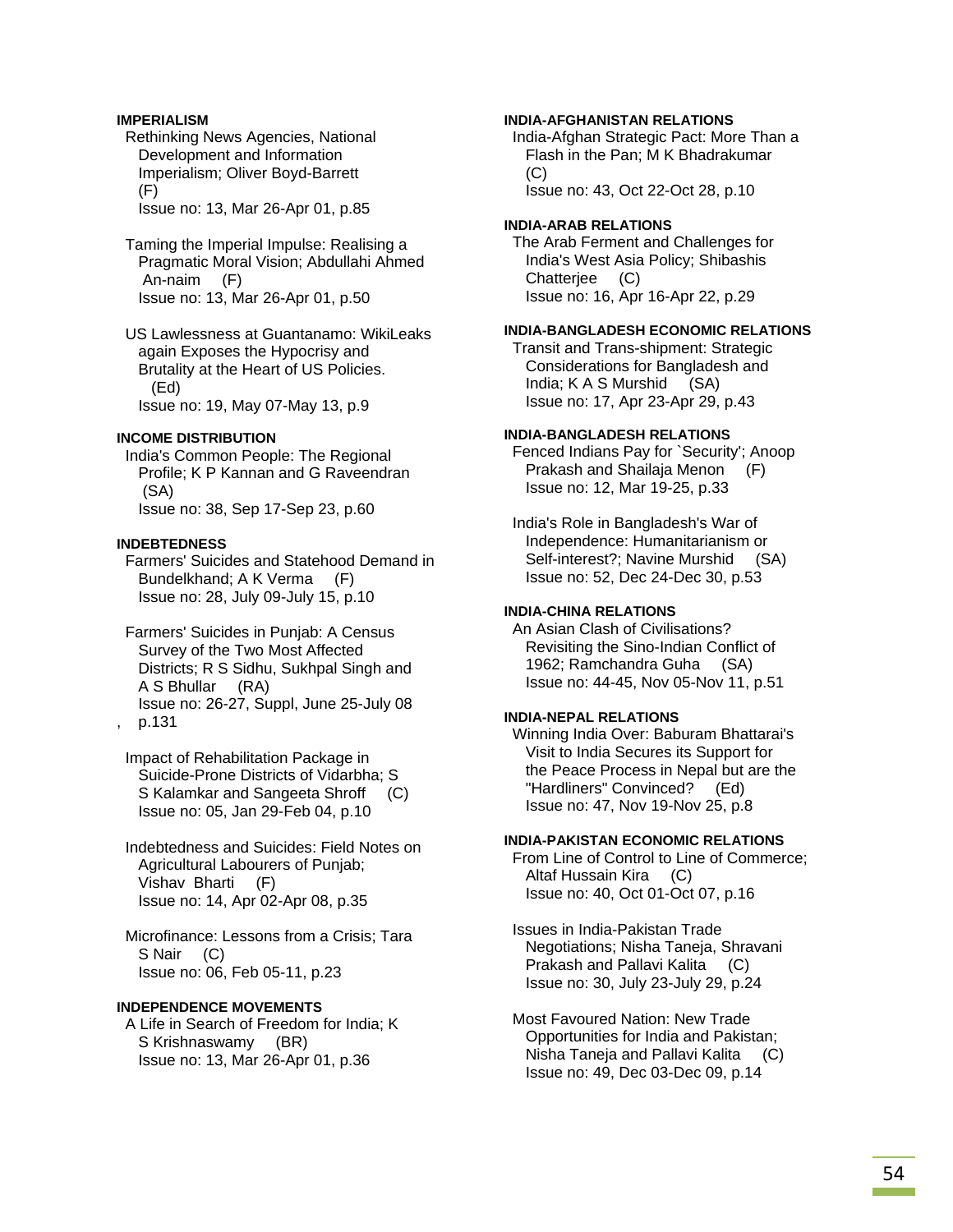#### **INDIA-PAKISTAN RELATIONS**

 Briscoe on the Indus Treaty: A Response; Ramaswamy R Iyer (D) Issue no: 03, Jan 15-21, p.68

 Feeding the Right Wolf; M V Ramana (BR) Issue no: 11, Mar 12-18, p.31

#### **INDIA-SRI LANKA RELATIONS**

 Fishing Conflict in Indo-Sri Lankan Waters (Ed) Issue no: 07, Feb 12-18, p.8

 Palk Bay and Fishing Conflicts; Sebastian Mathew (LE) Issue no: 09, Feb 26-Mar 04, p.4

 The Sri Lankan Ethnic Morass and China-India Geopolitical Manoeuvres; Ameer Ali (SA) Issue no: 34, August 20-August 26, p.39

## **INDIA-UNITED STATES RELATIONS**

 An Opportunity at the United Nations (Ed) Issue no: 03, Jan 15-21, p.9

### **INDUSTRIAL CREDIT**

 A New Orientation to Directed Credit; EPW Research Foundation (MMR) Issue no: 22, May 28-June 03, p.100

## **INDUSTRIAL DISASTERS**

 Supreme Court Got It Right in the Bhopal Curative Petition; Raghav Shankar (C) Issue no: 31, July 30-August 05, p.19

#### **INDUSTRIAL GROWTH AND DEVELOPMENT**

 Economic Reforms, Technological Intensity and Industrial Development in India; Swati Mehta (SA) Issue no: 17, Apr 23-Apr 29, p.60

 Growth in Organised Manufacturing Employment in Recent Years; Bishwanath Goldar (C) Issue no: 07, Feb 12-18, p.20

 Relations of Production and Modes of Surplus Extraction in India: Part II - `Informal' Industry; Amit Basole and Deepankar Basu (SA) Issue no: 15, Apr 09-Apr 15, p.63

### **INDUSTRIAL LABOUR**

 Organised Manufacturing Employment: Continuing the Debate; Bishwanath Goldar (D) Issue no: 14, Apr 02-Apr 08, p.79

 Repression of Workers' Struggles in Chhattisgarh; Indira Chakravarthi and Shalini Gera (C) Issue no: 18, Apr 30-May 06, p.16

## **INDUSTRIAL LAWS AND LEGISLATIONS**

 Does Capital Have a Conscience?; Pranab Mukhopadhyay (BR) Issue no: 37, Sep 10-Sep 16, p.32

### **INDUSTRIAL POLICY**

 National Manufacturing Policy: Making India a Powerhouse?; Sunil Mani (C) Issue no: 53, Dec 31-Jan 06, p.16

 Paan or POSCO?; Banikanta Mishra and Birendra Kumar Nayak (F) Issue no: 26-27, June 25-July 08, p.12

#### **INDUSTRIAL POLLUTION**

 Vedanta Refinery Expansion; Ramesh Gopalakrishnan (LE) Issue no: 31, July 30-August 05, p.5

## **INDUSTRIAL PRICES**

 What Drives Inflation in India: Overheating or Input Costs?; Neeraj Hatekar, Ashutosh Sharma and Savita Kulkarni (SA) Issue no: 34, August 20-August 26, p.46

### **INDUSTRIAL PRODUCTION**

 Determinants of Export Decision of Firms; T N Srinivasan and Vani Archana (SA) Issue no: 07, Feb 12-18, p.49

 The New IIP: The New Index of Industrial Production is an Improvement, but old Problems Remain and it is Already Out-of-Date (Ed) Issue no: 26-27, June 25-July 08, p.8

 Relations of Production and Modes of Surplus Extraction in India: Part I - Agriculture; Amit Basole and Deepankar Basu (SA) Issue no: 14, Apr 02-Apr 08, p.41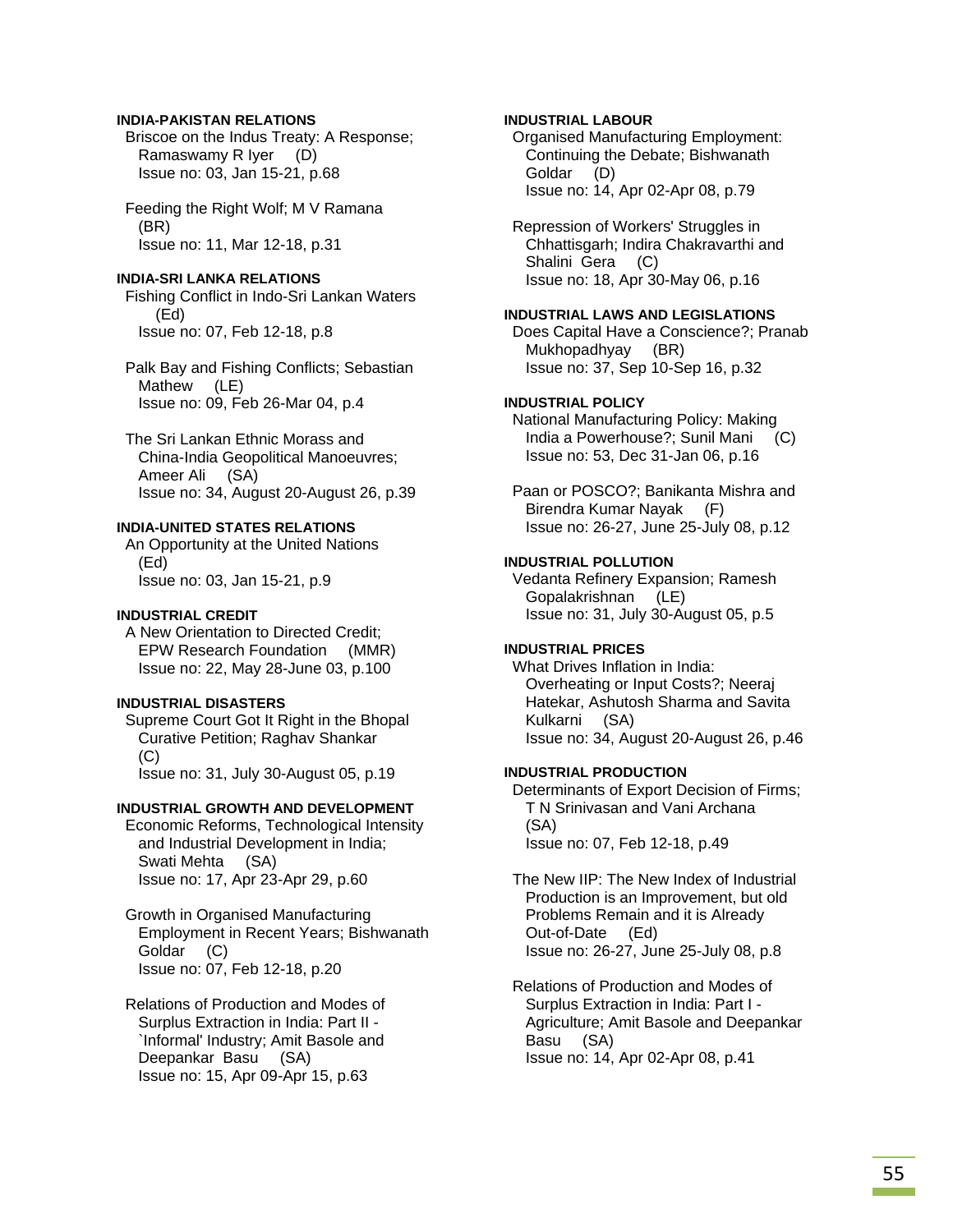### **INDUSTRIAL PRODUCTION**

 Yield Spread and Industrial Activity; EPW Research Foundation (MMR) Issue no: 08, Feb 19-25, p.65

### **INDUSTRIAL PROJECTS**

 Somersault on POSCO; Murli Natarajan and Anu Mandavilli (LE) Issue no: 08, Feb 19-25, p.4

 `Strategic' Concerns Trump All: Should the "Strategic Significance" of the POSCO Project Override the Concerns of its Victims? (Ed) Issue no: 19, May 07-May 13, p.8

### **INDUSTRIAL RELATIONS**

 Litigating against Corporations for Human Rights; Colin Gonsalves and Geetanjoy Sahu (C) Issue no: 14, Apr 02-Apr 08, p.18

### **INDUSTRIAL SAFETY**

 Inadequate Basis for Safety of the PFBR; M V Ramana and Ashwin Kumar (D) Issue no: 52, Dec 24-Dec 30, p.79

 Severe Accident Assessment for PFBR: A Designer's Perspective; S C Chetal and P Chellapandi (D) Issue no: 52, Dec 24-Dec 30, p.76

### **INDUSTRIAL STATISTICS**

 The New IIP: The New Index of Industrial Production is an Improvement, but old Problems Remain and it is Already Out-of-Date (Ed) Issue no: 26-27, June 25-July 08, p.8

#### **INEQUALITY**

 Growth with Equity; Chandrashekhar G Ranade (LE) Issue no: 48, Nov 26-Dec 02, p.5

 Occupy Movement and India; Anand **Teltumbde**  $(F)$ Issue no: 51, Dec 17-Dec 23, p.10

 Occupy Wall Street, Mass Media and Progressive Change in the Tea Party Era; Anthony DiMaggio and Paul Street  $(C)$ Issue no: 47, Nov 19-Nov 25, p.10

 Occupying the Deserted Left Space: The "Occupy Wall Street" Movement Could Provide an Outlet for the Unrepresented Left of the United States (Ed) Issue no: 44-45, Nov 05-Nov 11, p.9

 Reading the Signs at the Occupy Movement; Arjun Jaydev (C) Issue no: 49, Dec 03-Dec 09, p.28

 Why Worry about Inequality in the Booming Indian Economy?; Thomas E Weisskopf (SA) Issue no: 47, Nov 19-Nov 25, p.41

### **INFANT AND CHILD MORTALITY**

 Preventable Deaths (Ed) Issue no: 13, Mar 26-Apr 01, p.9

#### **INFLATION**

 Anchoring Inflation Expectations: The Annual Monetary Policy Statement for 2011-12 Shows a new Realism about Inflationary Pressures. (Ed) Issue no: 19, May 07-May 13, p.7

 Black Money and Inflation; Rahul Banerjee (LE) Issue no: 43, Oct 22-Oct 28, p.4

 Controlling Food Inflation: Do Supermarkets Have a Role?; Sukhpal Singh (C) Issue no: 18, Apr 30-May 06, p.19

- Focusing on Inflation; A K Pat (LE) Issue no: 46, Nov 12-Nov 17, p.4
- Food Price Hikes: How Much Is Due to Excessive Speculation?; Anis Chowdhury (C) Issue no: 28, July 09-July 15, p.12

 How Should Inflation Be Measured in India?; Ila Patnaik, Ajay Shah and Giovanni Veronese (SA) Issue no: 16, Apr 16-Apr 22, p.55

 Inflation and Relative Prices in 2006-10: Some Analytical and Policy Issues; Mihir Rakshit (SA) Issue no: 16, Apr 16-Apr 22, p.41

 The Problem of Inflation; EPW Research Foundation (MMR) Issue no: 04, Jan 22-28, p.73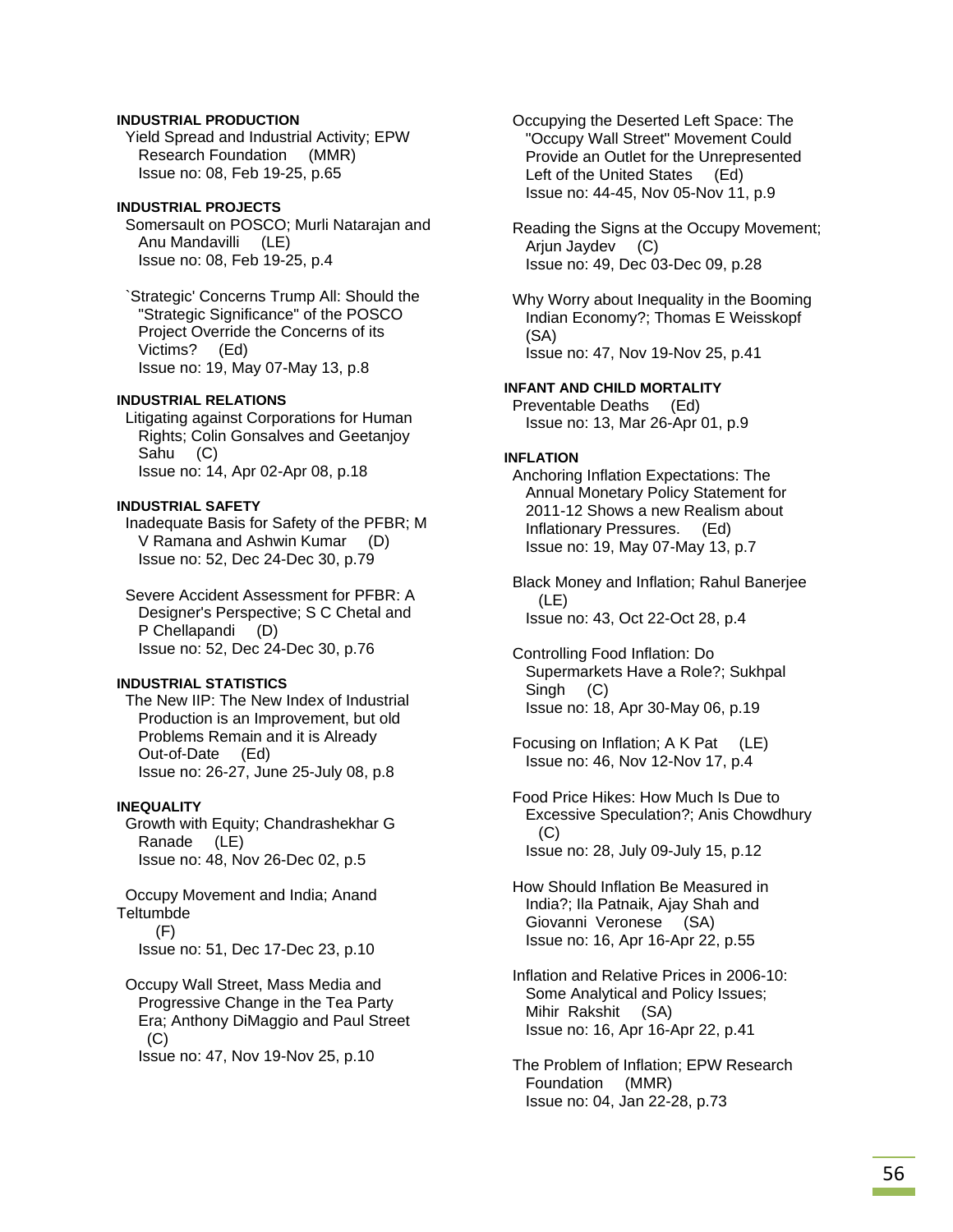### **INFLATION**

 Taming Inflation; Saroj Upadhyay (LE) Issue no: 23, June 04-June 10, p.5

 Understanding Inflation and Controlling It; Kaushik Basu (SA) Issue no: 41, Oct 08-Oct 14, p.50

 What Drives Inflation in India: Overheating or Input Costs?; Neeraj Hatekar, Ashutosh Sharma and Savita Kulkarni (SA) Issue no: 34, August 20-August 26, p.46

#### **INFLUENZA**

 Pandemic, Empire and the Permanent State of Exception; Cindy Patton (F) Issue no: 13, Mar 26-Apr 01, p.103

#### **INFORMAL SECTOR**

 Employment in Development: Connection between Indian Strategy and ILO Policy Agenda; T S Papola (F) Issue no: 10, Mar 05-11, p.62

 Impact of the Economic Crisis on Workers in the Unorganised Sector in Rajasthan; S Mohanakumar and Surjit Singh (RA) Issue no: 22, May 28-June 03, p.66

 Insightful but Incomplete; Arup Mitra (BR) Issue no: 44-45, Nov 05-Nov 11, p.28

 Linkage between Organised and Unorganised Sectors in Indian Machinery Industry; Shuji Uchikawa (SA) Issue no: 01, Jan 01-07, p.45

### **INFRASTRUCTURE DEVELOPMENT**

 Against Dispossession: The Courts have Struck against Arbitrary use of the Law for Land Acquisition (Ed) Issue no: 30, July 23-July 29, p.7

 Comparative Evaluation of Land Acquisition and Compensation Processes across the World; Ashwin Mahalingam and Aditi Vyas (SA)

Issue no: 32, August 06-August 12, p.94

 Elite Capture in Participatory Urban Governance; Debolina Kundu (C) Issue no: 10, Mar 05-11, p.23

### **INSURGENCY**

 Assam's Nationality Question: When Will the Largest Surviving Multinational State Learn to Resolve its Nationality Question? (Ed) Issue no: 09, Feb 26-Mar 04, p.7

 Assam: Peace Talks or the Fall of the Curtain on ULFA?; Udayon Misra (C) Issue no: 09, Feb 26-Mar 04, p.10

Counter-insurgency and the Law: The depredations of Salwa Judum have attracted more tribal peasants into the ranks of the Maoist guerrilla army (Ed) Issue no: 15, Apr 09-Apr 15, p.8

 Expanding the Middle Space in the Naga Peace Process; Rita Manchanda and Tapan Bose (SA) Issue no: 53, Dec 31-Jan 06, p.51

 Interning Insurgent Populations: The Buried Histories of Indian Democracy; Nandini Sundar (SA) Issue no: 06, Feb 05-11, p.47

### **INTELLIGENCE SERVICE**

 Not a Very Intelligent Attempt at Intelligence Reform; SAHRDC (C) Issue no: 52, Dec 24-Dec 30, p.14

#### **INTEREST RATES**

 Deregulation of the Savings Bank Deposit Rate; EPW Research Foundation (MMR) Issue no: 48, Nov 26-Dec 02, p.72

 Deregulation or Destabilisation?; K Subramanian (C) Issue no: 49, Dec 03-Dec 09, p.21

 Impact of Deregulated Savings Bank Interest Rates; M K Datar (C) Issue no: 52, Dec 24-Dec 30, p.23

 Understanding Inflation and Controlling It; Kaushik Basu (SA) Issue no: 41, Oct 08-Oct 14, p.50

Will the Reserve Bank Reverse Its Stance?; EPW Research Foundation (MMR) Issue no: 43, Oct 22- Oct 28, p.135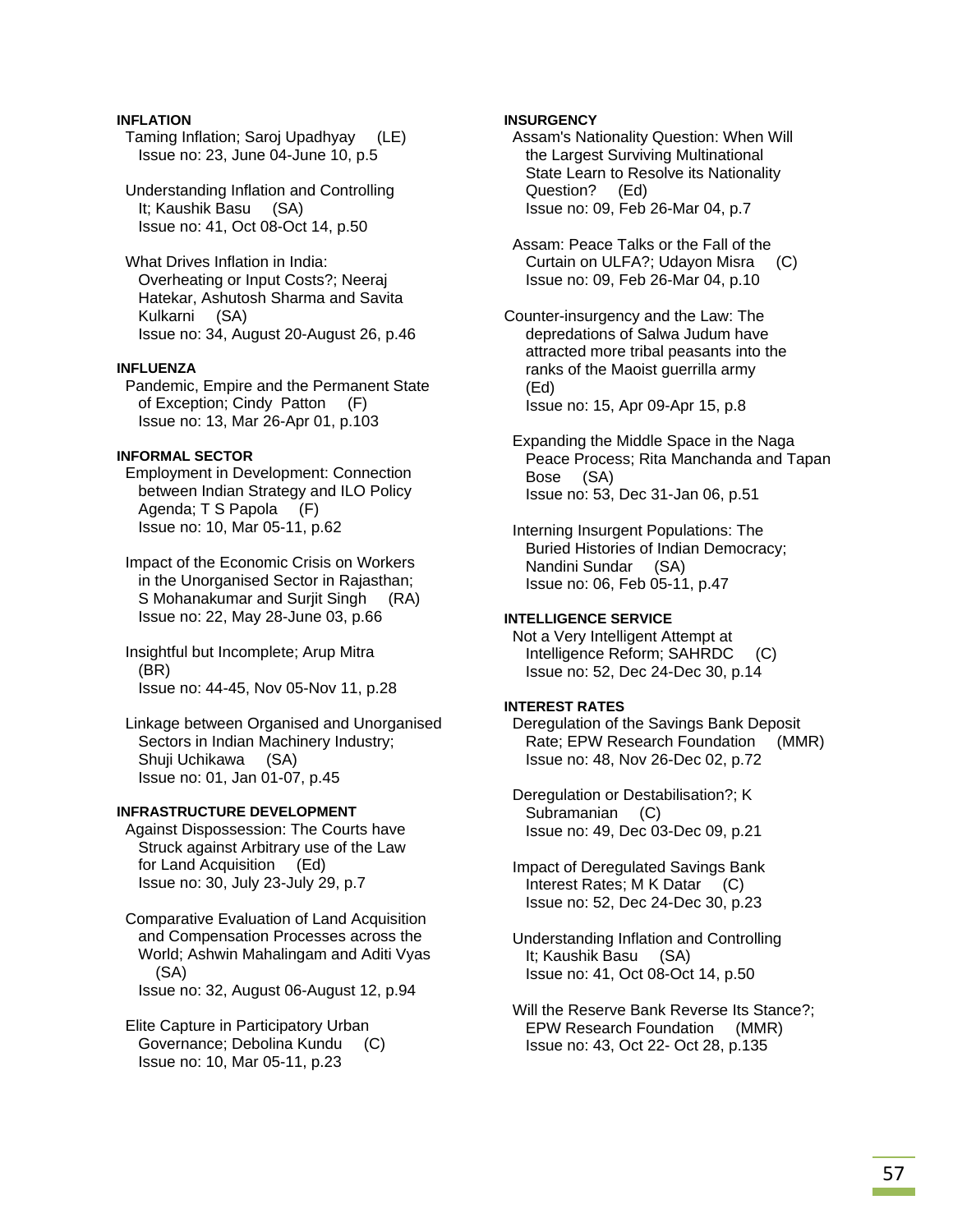### **INTERNATIONAL ECONOMIC RELATIONS**

 The Premature Superpowers: The Emergent Powers of the World are Casting themselves in the Same Imperialist Moulds (Ed) Issue no: 41, Oct 08-Oct 14, p.9

#### **INTERNATIONAL FINANCIAL SYSTEM**

 Revisiting Reserves; Suman Bery (F) Issue no: 03, Jan 15-21, p.10

**INTERNATIONAL SECURITY**  An Opportunity at the United Nations (Ed) Issue no: 03, Jan 15-21, p.9

#### **INTERNET**

 Digital Imperialism through Online Social/Financial Networks; Radhika and Birzescu, Anca Gajjala (F) Issue no: 13, Mar 26-Apr 01, p.95

 Hegemony in Contemporary Culture and Media and the Need for a Counter Initiative; Sashi Kumar (P) Issue no: 51, Dec 17-Dec 23, p.38

 Net Freedom, Gross Control: The internet's potential for fostering democracy is unnerving established powers. (Ed) Issue no: 14, Apr 02-Apr 08, p.8

 The New Secret; Shaj Mohan and Anish Mohammed (C) Issue no: 13, Mar 26-Apr 01, p.13

 The Radia Tapes, Wikileaks and Insurgent Media; Monobina Gupta (C) Issue no: 04, Jan 22-28, p.10

 Regulating Internet Content: A Clueless Government Seems to be Lurching towards Regressive Restrictions (Ed) Issue no: 53, Dec 31-Jan 06, p.8

## **INVESTMENT RETURNS**

 Does Education Pay Off? Subjective Expectations on Education in Rural India; Annemie Maertens (SA) Issue no: 09, Feb 26-Mar 04, p.58

 Yield Spread and Industrial Activity; EPW Research Foundation (MMR) Issue no: 08, Feb 19-25, p.65

**IRON AND STEEL INDUSTRY** 

 Somersault on POSCO; Murli Natarajan and Anu Mandavilli (LE) Issue no: 08, Feb 19-25, p.4

 Urgent Appeal on POSCO; Ramesh Gopalakrishnan (LE) Issue no: 25, June 18-June 24, p.4

 `Strategic' Concerns Trump All: Should the "Strategic Significance" of the POSCO Project Override the Concerns of its Victims? (Ed) Issue no: 19, May 07-May 13, p.8

#### **IRRIGATION**

 Irrigation in Telangana: The Rise and Fall of Tanks; Gautam Pingle (RA) Issue no: 26-27, Suppl, June 25-July 08 , p.123

### **IRRIGATION DEVELOPMENT**

 Beyond the Rhetoric of Integrated Water Resources Management: The Case of the Tungabhadra Sub-basin; S Manasi (SA) Issue no: 34, August 20-August 26, p.52

 Neglected and Parched; T Prabhakara Reddy (LE) Issue no: 37, Sep 10-Sep 16, p.5

#### **IRRIGATION POLICY AND MANAGEMENT**

 Accelerated Programmes: What Can the **Water** 

 Sector Learn from the Power Sector?; Tushaar Shah and Mahendra Singh (C) Issue no: 21, May 21-May 27, p.25

 Alternative National Water Policy: A Critique; Chetan Pandit (D) Issue no: 37, Sep 10-Sep 16, p.77

 Alternative National Water Policy: A Response to Comments; Ramaswamy R Iyer (D) Issue no: 48, Nov 26-Dec 02, p.79

 National Water Policy; Rahul Banerjee (LE) Issue no: 33, August 13-August 19, p.4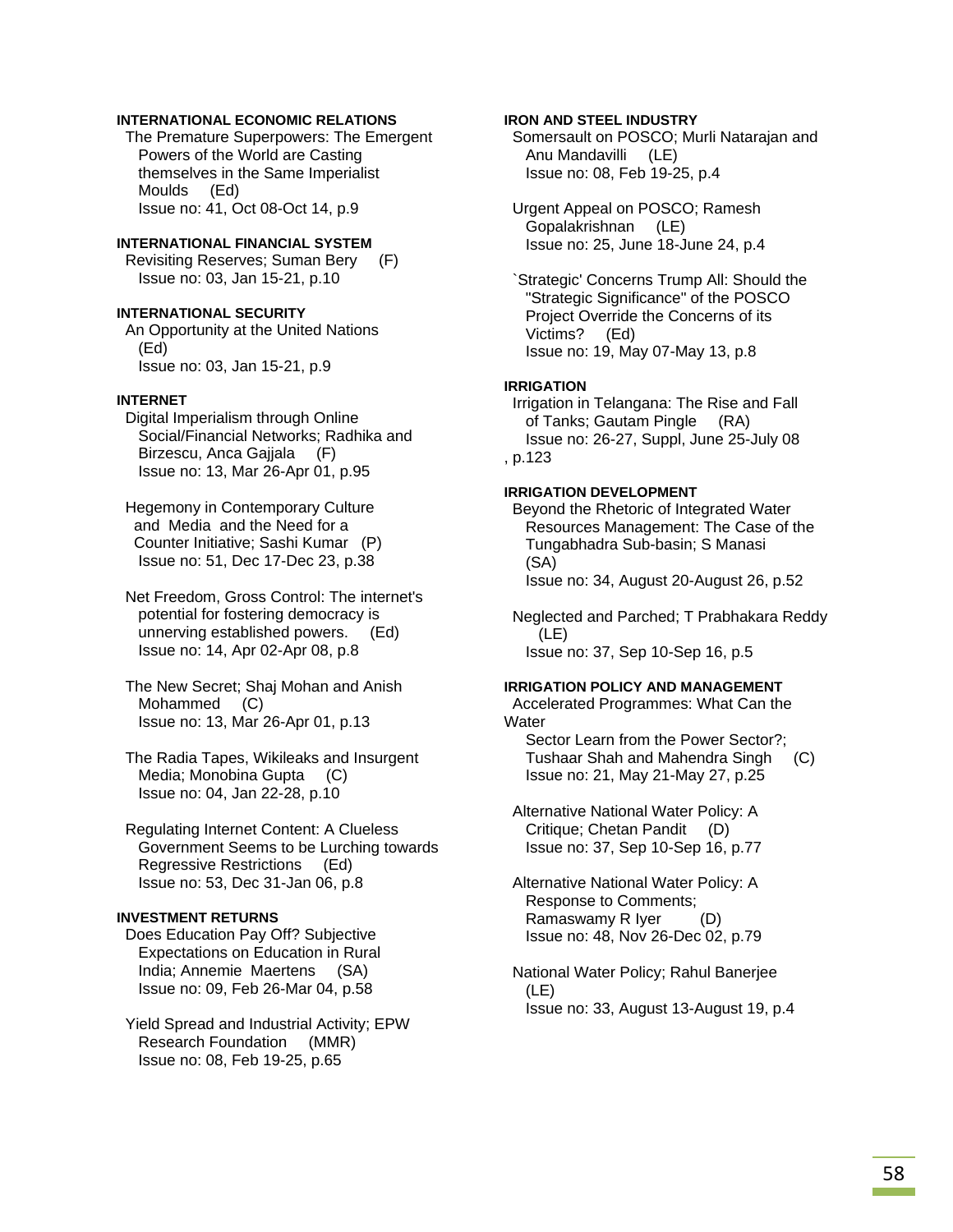# **IRRIGATION POLICY AND MANAGEMENT**

 National Water Policy: An Alternative Draft for Consideration; Ramaswamy R Iyer (RA) Issue no: 26-27, Suppl, June 25-July 08 , p.201

 Neglected and Parched; T Prabhakara Reddy (LE) Issue no: 37, Sep 10-Sep 16, p.5

Realisation of the Fundamental Right to Water in Rural Areas: Implications of the Evolving Policy Framework for Drinking Water; Philippe Cullet (SA) Issue no: 12, Mar 19-25, p.56

 Socio-economic Implications of Depleting Groundwater Resource in Punjab: A Comparative Analysis of Different Irrigation Systems; Anindita Sarkar (SA) Issue no: 07, Feb 12-18, p.59

### **ISLAM**

 Delhi's Noor Masjid: Tales of a Martyred Mosque; Laurent Gayer and Chakraverti Mahajan (C) Issue no: 10, Mar 05-11, p.12

 Islam and the Arab Spring: Our Inherited ways of Seeing may Perhaps be Obsolete for the Emerging Revolution of Ideas. (Ed) Issue no: 50, Dec 10-Dec 16, p.9

 Islamic Banking; Qudsia Iqbal Hashmi (LE) Issue no: 28, July 09-July 15, p.4

 Islamic Banking: A Rejoinder; Shariq Nisar (LE) Issue no: 28, July 16-July 22, p.4

 Islamic Banking: An Anathema to Civil Society; Ather Farouqui (C) Issue no: 19, May 07-May 13, p.25

## **ISRAEL**

 Boycott Tel Aviv Show; Nalini et al Malani (LE) Issue no: 32, August 06-August 12, p.5

Zionism, Racism and Culture: Israel Will Ignore Palestine's Membership of UNESCO, but Palestine can use this Toehold to Salvage its Heritage. (Ed) Issue no: 47, Nov 19-Nov 25, p.9

#### **ISRAEL-PALESTINE RELATIONS**

 New Hopes, Looming Threats: The Extreme Right in Israel and the United States are Standing in the Way of Justice to the Palestinians (Ed) Issue no: 39, Sep 24-Sep 30, p.9

### **JALAN COMMITTEE**

 On the Jalan Committee Report; Rajesh Chakrabarti (C) Issue no: 02, Jan 08-14, p.14

 Risk, Regulation and Competition: A Different View on the Jalan Committee Report; B B Chakrabarti and Mritiunjoy Mohanty (D) Issue no: 11, Mar 12-18, p.72

#### **JAMMU AND KASHMIR**

 Another Autumn in Kashmir; Gowhar Fazili (F) Issue no: 38, Sep 17-Sep 23, p.28

 Buried Injustice: The Official Confirmation of Thousands of Unmarked Graves in Kashmir Calls for Urgent Investigation (Ed) Issue no: 35, August 27-Sep 02, p.7

 In the Shadow of State Repression; Najeeb Mubarki (C) Issue no: 39, Sep 24-Sep 30, p.24

 J&K: When the Personal Becomes Political; Sahba Husain and Gautam Navlakha  $(C)$ Issue no: 24, June 11-June 17, p.28

 Squeezing the Media in Kashmir; Gautam Navlakha (LE) Issue no: 43, Oct 22-Oct 28, p.5

 State of Orphans in the Earthly Paradise; Alex George (C) Issue no: 10, Mar 05-11, p.19

 Tortuous Road to Justice in Kashmir; Freny Manecksha (C) Issue no: 32, August 06-August 12, p.29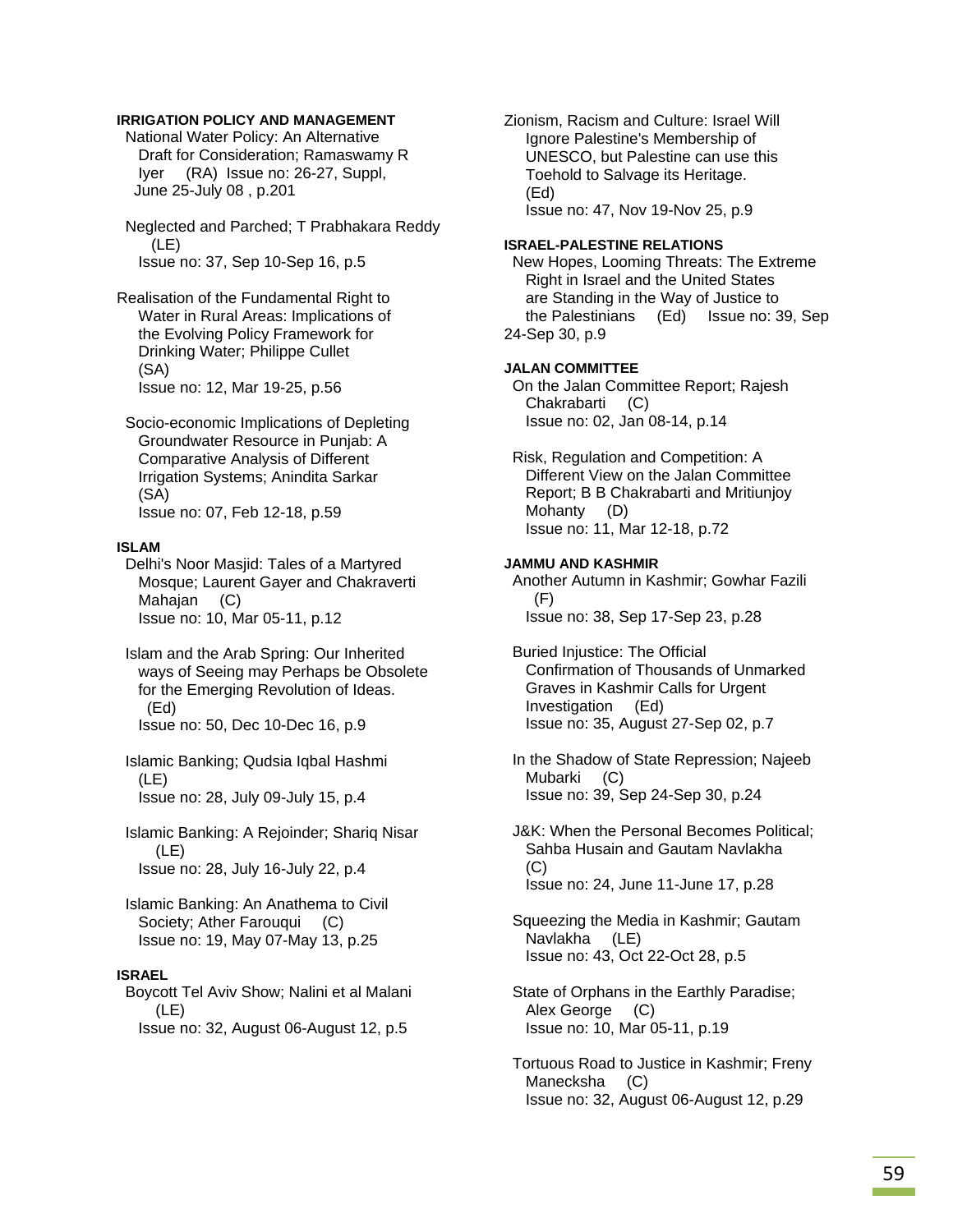#### **JAMMU AND KASHMIR**

 Truth and Justice: Buried in the Ground: With Laws like the AFSPA. When will Truth and Justice Prevail in Jammu and Kashmir? (Ed) Issue no: 48, Nov 26-Dec 02, p.8

Turning the Clock Back; Adfar Rashid Shah and Jamia Millia Islamia (LE) Issue no: 46, Nov 12-Nov 17, p.5

 Writing Histories in Conflict Zones; Idrees Kanth (C) Issue no: 26-27, June 25-July 08, p.30

### **JAPAN**

 Can India Learn from Fukushima? (Ed) Issue no: 12, Mar 19-25, p.7

 Fukushima: Consequences of Systemic Problems in nuclear plant design; Francois Diaz Maurin (C) Issue no: 13, Mar 26-Apr 01, p.10

 Japan's Nuclear Crisis Is a Wake-up Call for India; A et al Gopalakrishnan (LE) Issue no: 15, Apr 09-Apr 15, p.5

#### **JHARKHAND**

 Dark Side of Indigeneity?; Amita Baviskar (BR) Issue no: 44-45, Nov 05-Nov 11, p.25

 Murder of Sr Valsa; Harish Dhawan and Paramjeet Singh (LE) Issue no: 49, Dec 10-Dec 16, p.5

## **JOURNALISM**

 Dalits and a Lack of Diversity in the Newsroom; J Balasubramaniam (C) Issue no: 11, Mar 12-18, p.21

#### **JOURNALISTS**

 Ajit Bhattacharjea; Nikhil Dey and Aruna Roy (LE) Issue no: 16, Apr 16-Apr 22, p.5

 Dalits and a Lack of Diversity in the Newsroom; J Balasubramaniam (C) Issue no: 11, Mar 12-18, p.21

 In Search of Common Ground; Kalpana Sharma (BR) Issue no: 52, Dec 24- Dec 30, p.37

 Murdoch's Moment of Truth: Revulsion over a Newspaper Toying with a Teenager's Death Could Lead to a Welcome Weakening of the Murdoch Empire (Ed) Issue no: 29, July 16-July 22, p.9 Pakistani Journalists: Standing Tall; Beena Sarwar (C) Issue no: 29, July 16-July 22, p.23 **JOURNALS**  Academic Dishonesty; Ranbir Singh (LE) Issue no: 18, Apr 30-May 06, p.5 **JUDGES**  Defending Markandey Katju; Aman Raj Gandhi (LE) Issue no: 47, Nov 19-Nov 25, p.4 Dinakaran's Resignation: The Investigations into Allegations of Corruption by Justice Dinakaran should Continue (Ed) Issue no: 33, August 13-August 19, p.8 An Empirical Study of the Supreme Court's Composition; Abhinav Chandrachud (SA) Issue no: 01, Jan 01-07, p.71 On Regional Representation; P Datta (LE) Issue no: 22, May 28-June 03, p.4 Regional Representation on the Supreme Court; Abhinav Chandrachud (C) Issue no: 20, May 14-May 20, p.13 **JUDICIARY**  Against Dispossession: The Courts have Struck against Arbitrary use of the Law for Land Acquisition (Ed) Issue no: 30, July 23-July 29, p.7 The Ayodhya Judgment: A Response; Lata Mani (D) Issue no: 40, Oct 01-Oct 07, p.79 The Ayodhya Judgment: What Next?; Nivedita Menon (SA) Issue no: 31, July 30-August 05, p.81 Contempt of Justice (Ed) Issue no: 01, Jan 01-07, p.7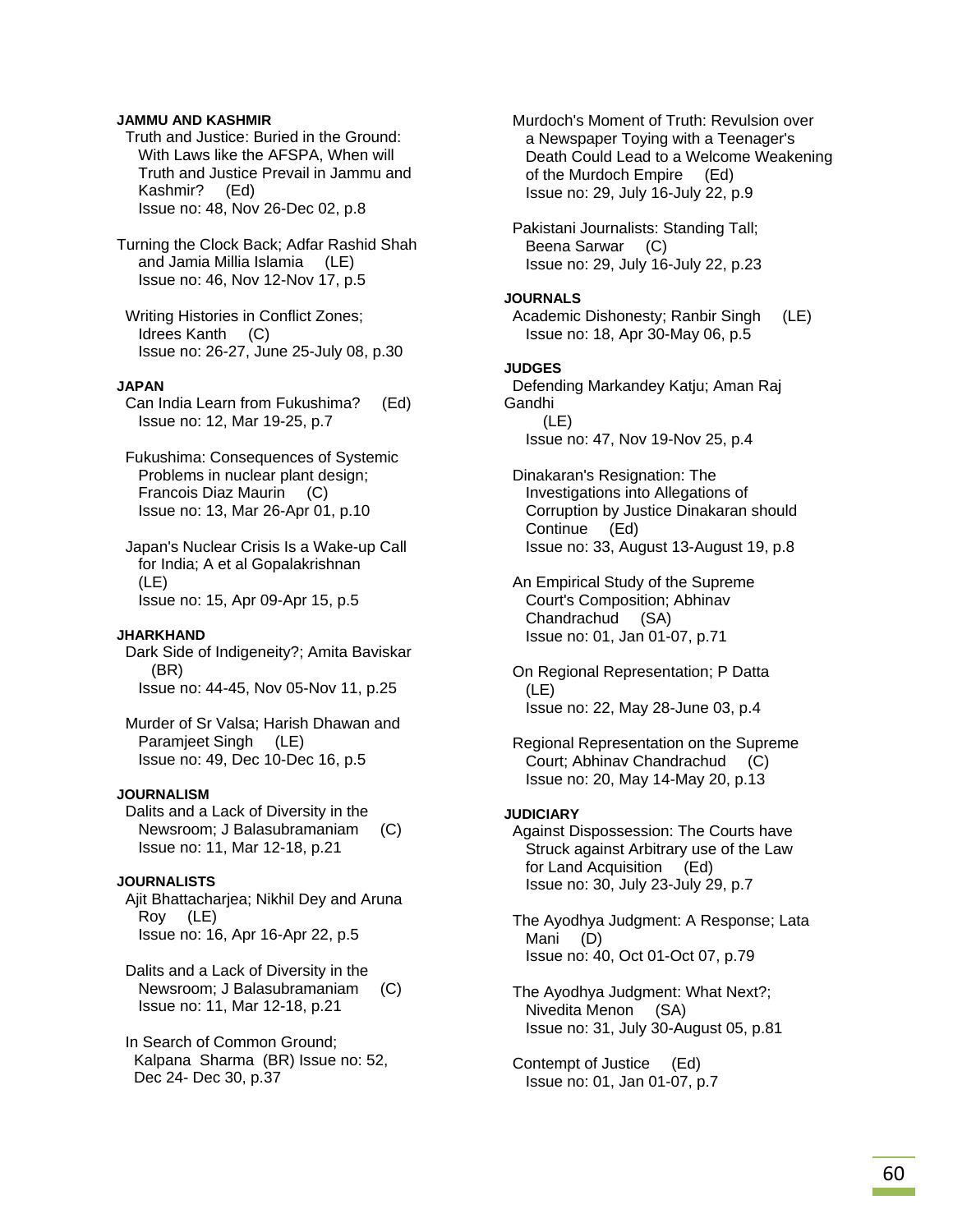**JUDICIARY** 

- Defending Markandey Katju; Aman Raj Gandhi (LE) Issue no: 47, Nov 19-Nov 25, p.4
- Deprived of Liberty and Justice (Ed) Issue no: 07, Feb 12-18, p.7
- Dismantling `Dalit' with a Poisonous PIL; Anand Teltumbde (F) Issue no: 41, Oct 08-Oct 14, p.10
- Guilty by Association?; SAHRDC (C) Issue no: 13, Mar 26 - Apr 01, p.19
- The Haren Pandya Judgment: Dissection of a Botched Investigation; Sarim Naved  $(C)$ Issue no: 38, Sep 17-Sep 23, p.10
- Inconsistent Death Sentencing in India; Abhinav Chandrachud (C) Issue no: 30, July 23-July 29, p.20
- Inside Our Supreme Court; Madhav Khosla and Sudhir Krishnaswamy (BR) Issue no: 34, August 20-August 26, p.28
- Interpreting the Constitution: Supreme Court Constitution Benches since Independence; Nick et al Robinson  $(C)$ Issue no: 09, Feb 26-Mar 04, p.27
- Interpreting `Natural Justice'; Hari Nair (LE) Issue no: 39, Sep 24-Sep 30, p.4
- Is the `Next Friend' the Best Friend?; Rakesh Shukla (C) Issue no: 18, Apr 30-May 06, p.10
- Jail, Bail and the Poor: Despite Curative Measures and Judgments, Undertrials who are Poor Continue to Rot in Jails. (Ed) Issue no: 51, Dec 17-Dec 23, p.8
- Judging the Judgment; Bela Bhatia (C) Issue no: 30, July 23-July 29, p.14
- Judiciary's Skewed Vision of Natural Justice; SAHRDC (C) Issue no: 37, Sep 10-Sep 16, p.25

Meaning of Supreme Court Order on Jafri Petition; Rahul Kripalani (C) Issue no: 39, Sep 24-Sep 30, p.10

- Miscarriage of Justice-I; Sudha Bharadwaj (LE) Issue no: 01, Jan 01-07, p.4
- Miscarriage of Justice-II; Prabhakar et al Sinha (LE) Issue no: 01, Jan 01-07, p.4
- Miscarriage of Justice-III; Gurusharan et al Singh (LE) Issue no: 01, Jan 01-07, p.5
- Miscarriage of Justice-IV; Prabhat et al Patnaik (LE) Issue no: 01, Jan 01-07, p.5
- The Moral Basis for a Right to Die; Sushila Rao (C) Issue no: 18, Apr 30-May 06, p.13
- Peevish Posturing; Nitya Ramakrishnan (LE) Issue no: 53, Dec 31-Jan 06, p.4
- Radical Observations, Timid Orders; Paramjit Singh and Harish Dhawan (LE) Issue no: 52, Dec 24-Dec 30, p.4
- Rehabilitating SPOs; Paramjeet Singh and Harish Dhawan (LE) Issue no: 30, July 23-July 29, p.5
- State Capital, Democracy and Justice: Mapping Politics in India; Sanjeeb Mukherjee (RA) Issue no: 23, June 04-June 10, p.31
- Subverting the Legal System; Kobad Ghandy (LE) Issue no: 25, June 18-June 24, p.5
- Supreme Court Got It Right in the Bhopal Curative Petition; Raghav Shankar (C) Issue no: 31, July 30-August 05, p.19
- When the Republic Kills Its Own Children: How the Judiciary Deals with Encounter Killings will have a Crucial Bearing on the Rule of Law (Ed) Issue no: 22, May 28-June 03, p.8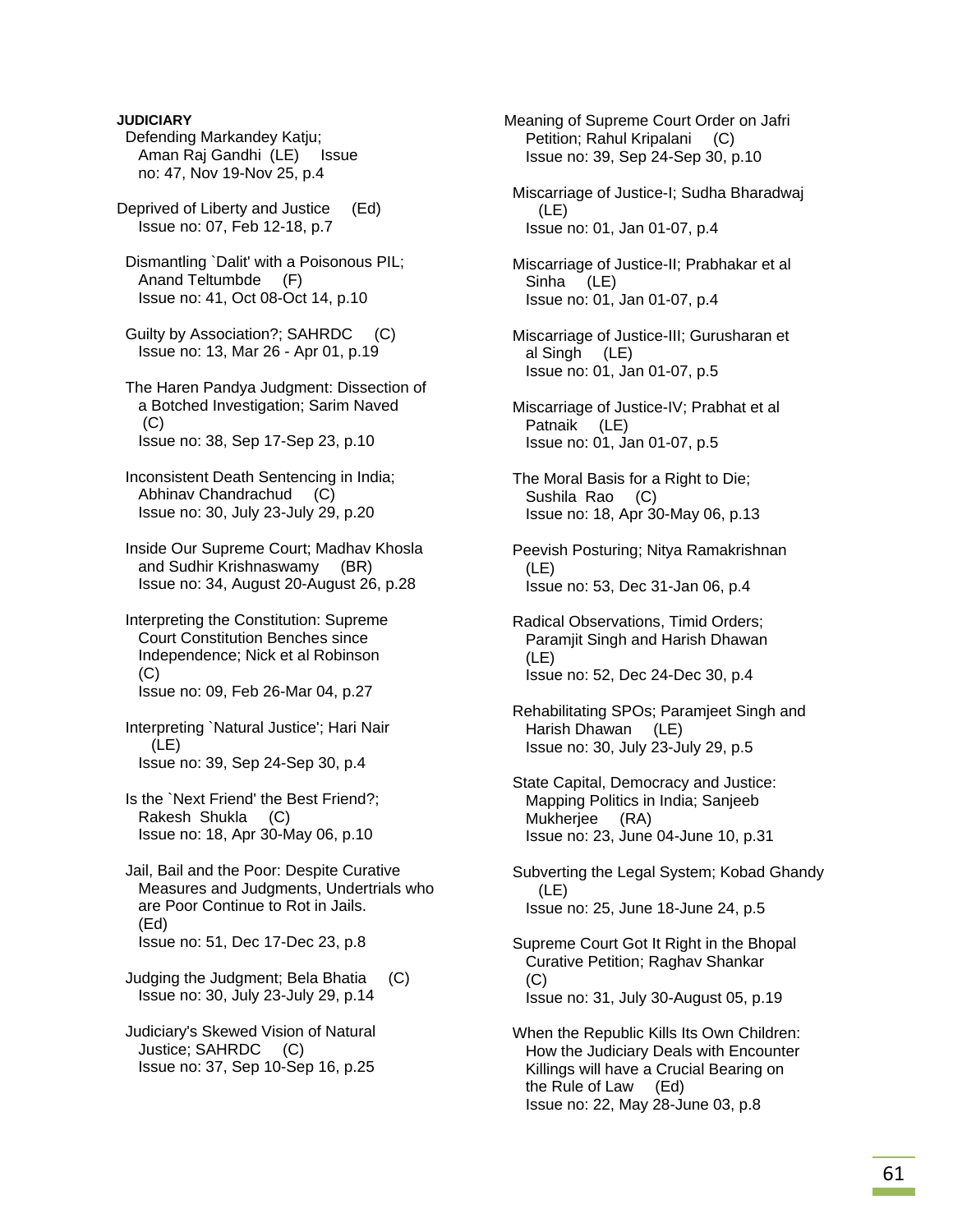### **JUTE INDUSTRY AND TEXTILES**

 Indian Jute Industry in the Globalisation Era: Structure and Performance; Anusri Pal and Pinaki Chakraborti (SA) Issue no: 10, Mar 05-11, p.93

 Productivity and Efficiency in the Jute Industry; Panchanan Das (D) Issue no: 19, May 07-May 13, p.74

#### **KAKARAPALLI**

 Kakarapalli: Another Blot on India's Democratic Systems; E A S Sarma (C) Issue no: 11, Mar 12-18, p.12

## **KANNADA LANGUAGE**

 The `Composite' State and Its `Nation': Karnataka's Reunification Revisited; Janaki Nair (SA) Issue no: 47, Nov 19-Nov 25, p.52

#### **KARNATAKA**

 Abuse of Constitutional Offices (Ed) Issue no: 06, Feb 05-11, p.9

 Beyond Corruption in Mining: A Derailed Democracy; A R Vasavi (C) Issue no: 33, August 13-August 19, p.14

 Beyond the Rhetoric of Integrated Water Resources Management: The Case of the Tungabhadra Sub-basin; S Manasi (SA) Issue no: 34, August 20-August 26, p.52

 Corruption in Karnataka; K N Ninan (LE) Issue no: 35, August 27-Sep 02, p.4

 Employment Guarantee and Its Environmental Impact: Are the Claims Valid?; M et al Dinesh Kumar (D) Issue no: 34, August 20-August 26, p.69

 Implementing Health Insurance: The Rollout of Rashtriya Swasthya Bima Yojana in Karnataka; D et al Rajasekhar (SA) Issue no: 20, May 14-May 20, p.56

 Karnataka's Landmine: The All-Party Involvement in Corruption and Loot is not being Challenged (Ed) Issue no: 32, August 06-August 12, p.7 M Y Ghorpade: A Tribute; T R Raghunandan (C) Issue no: 50, Dec 10-Dec 16, p.21

 MGNREGA for Environmental Service Enhancement and Vulnerability Reduction: Rapid Appraisal in Chitradurga District, Karnataka; Rakesh et al Tiwari (SA) Issue no: 20, May 14-May 20, p.39

- The Micro-Politics of Vote Banks in Karnataka; Mary E Breeding (SA) Issue no: 14, Apr 02-Apr 08, p.71
- Misplaced Criticism; B K Singh (LE) Issue no: 03, Jan 15-21, p.4
- Remembering M Y Ghorpade; Menu N ulkarni (LE) Issue no: 46, Nov 12-Nov 17, p.5

 Scavenging Profession: Between Class and Caste?; B Ravichandran (C) Issue no: 13, Mar 26 - Apr 01, p.21

 Somasekhara Commission Report: Inconsistencies and Contradictions; Jagadeesha B N and Arvind Narrain (C) Issue no: 09, Feb 26-Mar 04, p.13

 State, Civil Society and the Eradication of Child Labour in Karnataka; V Anil Kumar (C) Issue no: 03, Jan 15-21, p.23

 The Trouble with Yeddyurappa; James Manor (C) Issue no: 13, Mar 26 - Apr 01, p.16

Yeddyurappa and Karnataka - 1; Nanda Kishor (LE) Issue no: 16, Apr 16-Apr 22, p.4

 Yeddyurappa and Karnataka - 2; Manu N Kulkarni (LE) Issue no: 16, Apr 16-Apr 22, p.4

 The `Composite' State and Its `Nation': Karnataka's Reunification Revisited; Janaki Nair (SA) Issue no: 47, Nov 19-Nov 25, p.52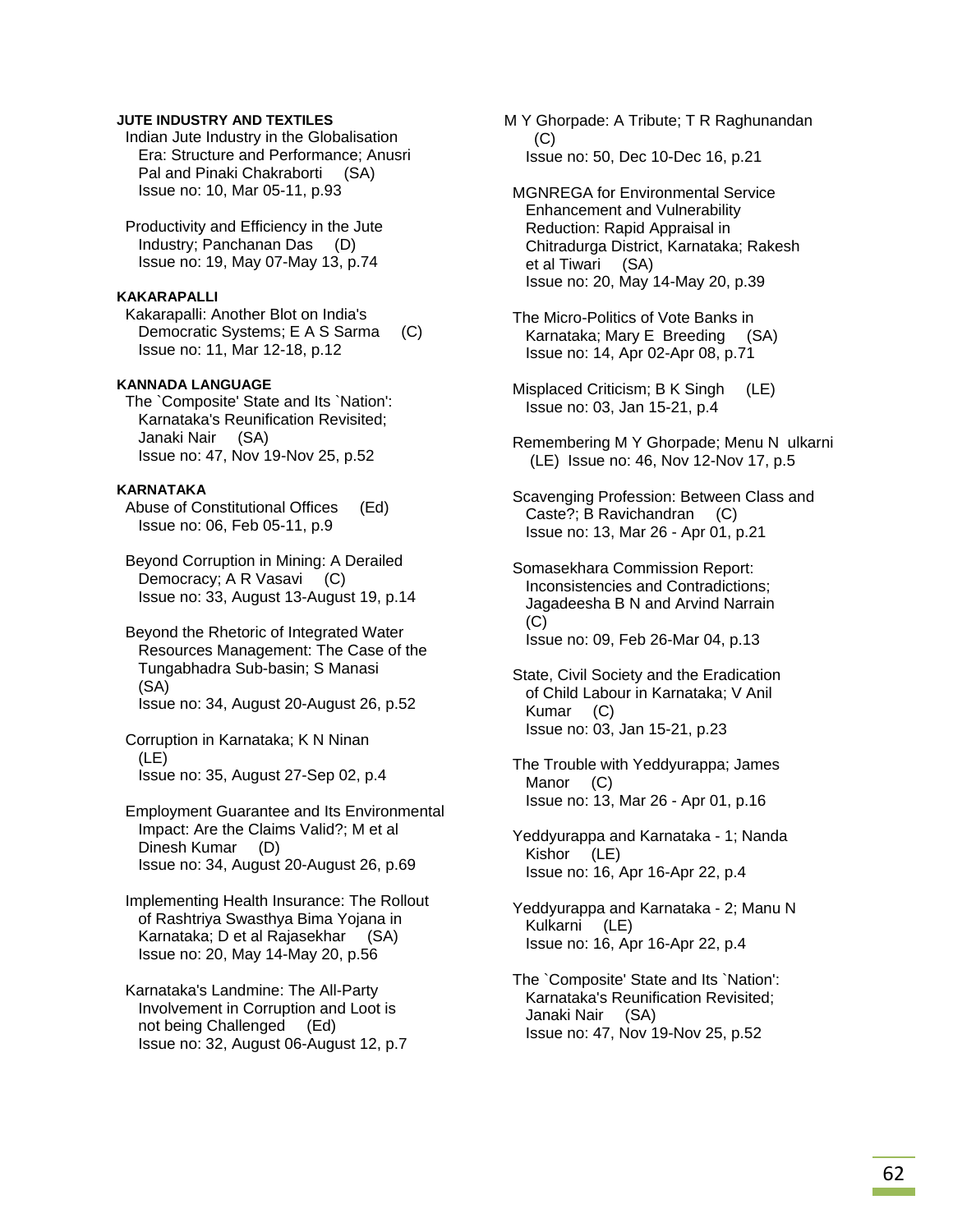### **KASHMIR DISPUTE**

 Indian Empire (and the Case of Kashmir); Suvir Kaul (F) Issue no: 13, Mar 26-Apr 01, p.66

## **KERALA**

- Agricultural Development in an Emerging Non-Agrarian Regional Economy: Kerala's Challenges; K P Kannan (SA) Issue no: 09, Feb 26-Mar 04, p.64
- Endosulfan: Centre in Denial; Leela Solomon (C) Issue no: 08, Feb 19-25, p.21
- Fourteenth Assembly Elections in Kerala; Lokniti Network (F) Issue no: 25, June 18-June 24, p.135

 Gender Equality in Local Governance in Kerala; Praveena Kodoth and U S Mishra (F) Issue no: 38, Sep 17-Sep 23, p.36

- Informed by Gender? Public Policy in Kerala; Seema Bhaskaran (RA) Issue no: 43, Oct 22-Oct 24, p.75
- Is Food Insecurity in Kerala a Myth?; Joseph Tharamangalam (D) Issue no: 20, May 14-May 20, p.69
- Kerala Elections; R Mohan (LE) Issue no: 24, June 11-June 17, p.4
- Kerala Elections: Nothing Mysterious; Subin Dennis (D) Issue no: 25, June 18-June 24, p.127
- Mystery of the Kerala Poll Results; N P Rajendran (C) Issue no: 22, May 28-June 03, p.10
- Political Economy of the Temple Treasure Trove; Rajan Gurukkal (F) Issue no: 47, Nov 19-Nov 25, p.27
- Public Health Challenges in Kerala and Sri Lanka; C U Thresia and K S Mohindra (SA) Issue no: 31, July 30-August 05, p.99
- Temple Treasures, Claimant Pressures: Heritage and the Commons; K G Kumar (F) Issue no: 29, July 16-July 22, p.10

 Understanding Gender Equality in the Software Industry of Kerala through the Capability Approach; Nirmala Padmanabhan (F) Issue no: 12, Mar 19-25, p.70

 Varghese Encounter Death Case; K Haridas  $(C)$ Issue no: 01, Jan 01-07, p.19

# **KERALA-TAMIL NADU RELATIONS**

 Mullaperiyar: A Plea for Sanity; Ramaswamy R Iyer (C) Issue no: 51, Dec 17-Dec 23, p.12

 A Plan for Resolving Mullaperiyar Conflict; Amita et al Baviskar (LE) Issue no: 51, Dec 17-Dec 23, p.4

### **KEYNESIAN ECONOMICS**

 Keynes and PhDs; Anand Chandavarkar (LE) Issue no: 11, Mar 12-18, p.4

### **KOLKATA**

 Playing with Lives: The AMRI Hospital Tragedy Shows (once again) how Little We Prioritise Disaster Management. (Ed) Issue no: 53, Dec 31-Jan 06, p.9

#### **LABOUR**

 Fundamental Principles and Rights at Work: India and the ILO; Kamala Sankaran (F) Issue no: 10, Mar 05-11, p.68

 India and the ILO in Historical Perspective; Sabyasachi Bhattacharya, J Krishnamurty and Gerry Rodgers (F) Issue no: 10, Mar 05-11, p.44

 India, the ILO and the Quest for Social Justice since 1919; Gerry Rodgers (F) Issue no: 10, Mar 05-11, p.45

## **LABOUR COSTS**

 Unit Labour Costs as a Tool for Competitiveness and Policy Analysis: A Reassessment; Utsav Kumar and Jesus Felipe (SA) Issue no: 40, Oct 01-Oct 07, p.66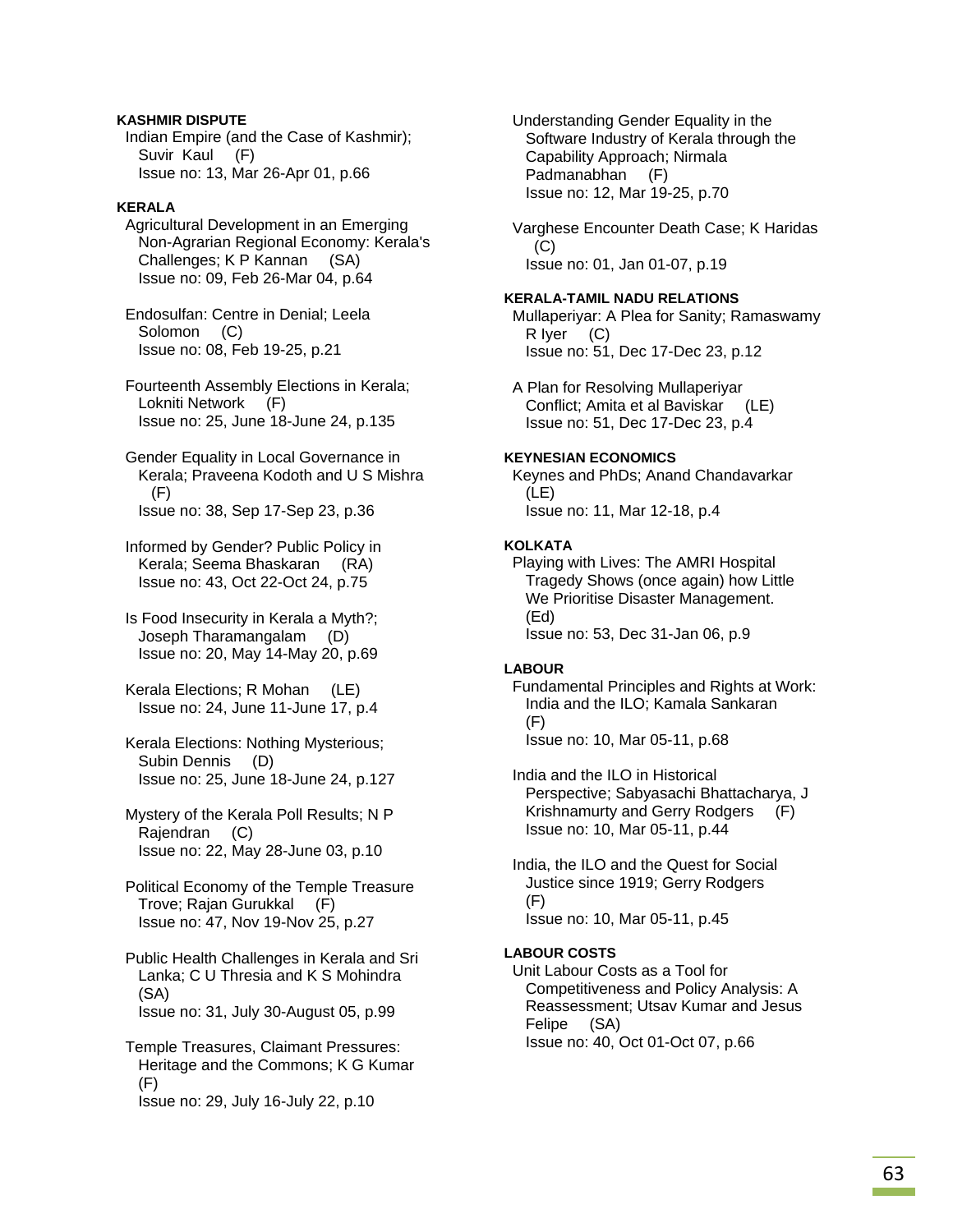#### **LABOUR LAWS AND LEGISLATIONS**

 Fundamental Principles and Rights at Work: India and the ILO; Kamala Sankaran (F) Issue no: 10, Mar 05-11, p.68

 India and the ILO in Historical Perspective; Sabyasachi Bhattacharya, J Krishnamurty and Gerry Rodgers (F) Issue no: 10, Mar 05-11, p.44

## **LABOUR MARKET**

 Labour and Employment in Gujarat; Indira Hirway and Neha Shah (D) Issue no: 44-45, Nov 05-Nov 11, p.62

 Labour and Employment under Globalisation: The Case of Gujarat; Indira Hirway and Neha Shah (RA) Issue no: 22, May 28-june 03, p.57

#### **LABOUR MIGRATION**

 Labour Migration in Mahabubnagar: Nature and Characteristics; Vijay Korra (F) Issue no: 02, Jan 08-14, p.67

#### **LABOUR MOVEMENTS**

 India, the ILO and the Quest for Social Justice since 1919; Gerry Rodgers (F) Issue no: 10, Mar 05-11, p.45

 Indian Officials in the ILO, 1919-c 1947; J Krishnamurty (F) Issue no: 10, Mar 05-11, p.53

### **LABOUR POLICY**

 Employment in Development: Connection between Indian Strategy and ILO Policy Agenda; T S Papola (F) Issue no: 10, Mar 05-11, p.62

 Fundamental Principles and Rights at Work: India and the ILO; Kamala Sankaran (F) Issue no: 10, Mar 05-11, p.68

 India and the ILO in Historical Perspective; Sabyasachi Bhattacharya, J Krishnamurty and Gerry Rodgers (F) Issue no: 10, Mar 05-11, p.44

 India and the ILO in Historical Perspective; Sabyasachi Bhattacharya, J Krishnamurty and Gerry Rodgers (F) Issue no: 10, Mar 05-11, p.44

 India, the ILO and the Quest for Social Justice since 1919; Gerry Rodgers (F) Issue no: 10, Mar 05-11, p.45

 India, the ILO and the Quest for Social Justice since 1919; Gerry Rodgers  $(F)$ Issue no: 10, Mar 05-11, p.45

 Indian Officials in the ILO, 1919-c 1947; J Krishnamurty (F) Issue no: 10, Mar 05-11, p.53

#### **LABOUR PRODUCTIVITY**

 Indian Officials in the ILO, 1919-c 1947; J Krishnamurty (F) Issue no: 10, Mar 05-11, p.53

## **LAMBADA COMMUNITY**

 The Lambadas: A Community Destroyed; Laxman D Satya (BR) Issue no: 43, oct 22-Oct 28, p.42

### **LAND HOLDINGS AND OWNERSHIP**

 Against Dispossession: The Courts have Struck against Arbitrary use of the Law for Land Acquisition (Ed) Issue no: 30, July 23-July 29, p.7

 The Battle for Land: Unaddressed Issues; Avinash Kaumar (C) Issue no: 25, June 18-June 24, p.20

 Comparative Evaluation of Land Acquisition and Compensation Processes across the World; Ashwin Mahalingam and Aditi Vyas (SA)

Issue no: 32, August 06-August 12, p.94

 For Land and Water: The Government First Grabs the Land of Farmers and then it Shoots to Kill those who Protest. (Ed) Issue no: 34, August 20-August 26, p.9

 From the Underbelly of Swarnim Gujarat; Anand Teltumbde (F) Issue no: 14, Apr 02-Apr 08, p.10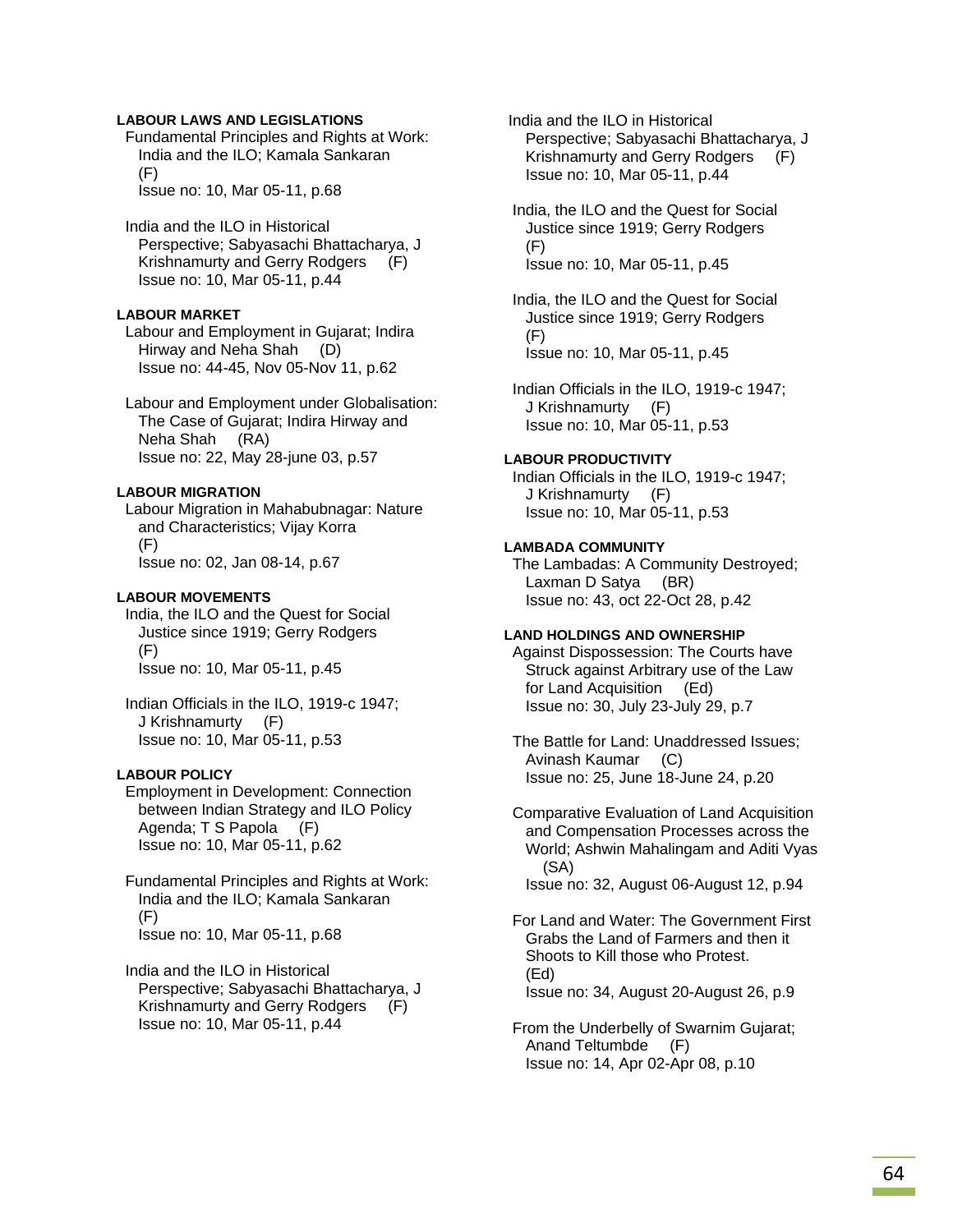### **LAND HOLDINGS AND OWNERSHIP**

The Impossibility of Just Land Acquisition; Swagato Sarkar (F) Issue no: 41, Oct 08-Oct 14, p.35

 The Land Acquisition Bill: A Critique and a Proposal; Maitreesh Ghatak and Parikshit Ghosh (SA) Issue no: 41, Oct 08-Oct 14, p.65

 Land Acquisition Law and the Proposed Changes; Mihir Desai (P) Issue no: 26-27, June 25-July 08, p.95

 Land Acquisition, Eminent Domain and the 2011 Bill; Usha Ramanathan (C) Issue no: 44-45, Nov 05-Nov 11, p.10

- Land, Law and Resistance; Kenneth Bo Nielsen (F) Issue no: 41, Oct 08-Oct 14, p.38
- A Lot of Scepticism and Some Hope; Sanjoy Chakravorty (F) Issue no: 41, Oct 08-Oct 14, p.29
- The Maval Land Struggle; Siddharthya Swapan Roy (F) Issue no: 35, August 27-Sep 02, p.10

 Modifying the Terms of Compensation: The Uttar Pradesh Government makes Compensation for Land Acquisition more Generous, but is that Enough? (Ed) Issue no: 25, June 18-June 24, p.9

 A New Edge to People's Protests in Assam; Udayon Misra (C) Issue no: 28, July 09-July 15, p.16

 Paan or POSCO?; Banikanta Mishra and Birendra Kumar Nayak (F) Issue no: 26-27, June 25-July 08, p.12

 Picture of Haryanvi Society; Nilika Mehrotra (BR) Issue no: 28, July 09-July 15, p.36

 Political Economy of Land and Development in India; Dhanmanjiri Sathe (F) Issue no: 29, July 16-July 22, p.151

 Rationalising Dispossession: The Land Acquisition and Resettlement Bills; Michael Levien (F) Issue no: 11, Mar 12-18, p.66

 Sops for the Poor and a Bonus for Industry; E A S Sarma (F) Issue no: 41, Oct 08-Oct 14, p.32

 Urgent Appeal on POSCO; Ramesh Gopalakrishnan (LE) Issue no: 25, June 18-June 24, p.4

 `Strategic' Concerns Trump All: Should the "Strategic Significance" of the POSCO Project Override the Concerns of its Victims? (Ed) Issue no: 19, May 07-May 13, p.8

## **LAND POLICY**

 The Impossibility of Just Land Acquisition; Swagato Sarkar (F) Issue no: 41, Oct 08-Oct 14, p.35

 The Land Acquisition Bill: A Critique and a Proposal; Maitreesh Ghatak and Parikshit Ghosh (SA) Issue no: 41, Oct 08-Oct 14, p.65

 Land, Law and Resistance; Kenneth Bo Nielsen (F) Issue no: 41, Oct 08-Oct 14, p.38

 A Lot of Scepticism and Some Hope; Sanjoy Chakravorty (F) Issue no: 41, Oct 08-Oct 14, p.29

 Sops for the Poor and a Bonus for Industry; E A S Sarma (F) Issue no: 41, Oct 08-Oct 14, p.32

### **LAND USE**

 Reorienting Land Use Strategies for Socio-economic Development in Uttar Pradesh; Arun Chaturvedi, N G Patil and S N Goswami (RA) Issue no: 26-27, Suppl, June 25-July 08 , p.169

#### **LANGUAGE POLICY**

 Hindi Media and Democracy; R S Phaugat (LE) Issue no: 14, Apr 02-Apr 11, p.4

#### **LANGUAGES**

 Forging a Vocabulary for the Nation: A Feminist Reading of Language Textbooks; Dipta Bhog, Purwa Bharadwaj and Disha Mullick (SA) Issue no: 19, May 07-May 13, p.51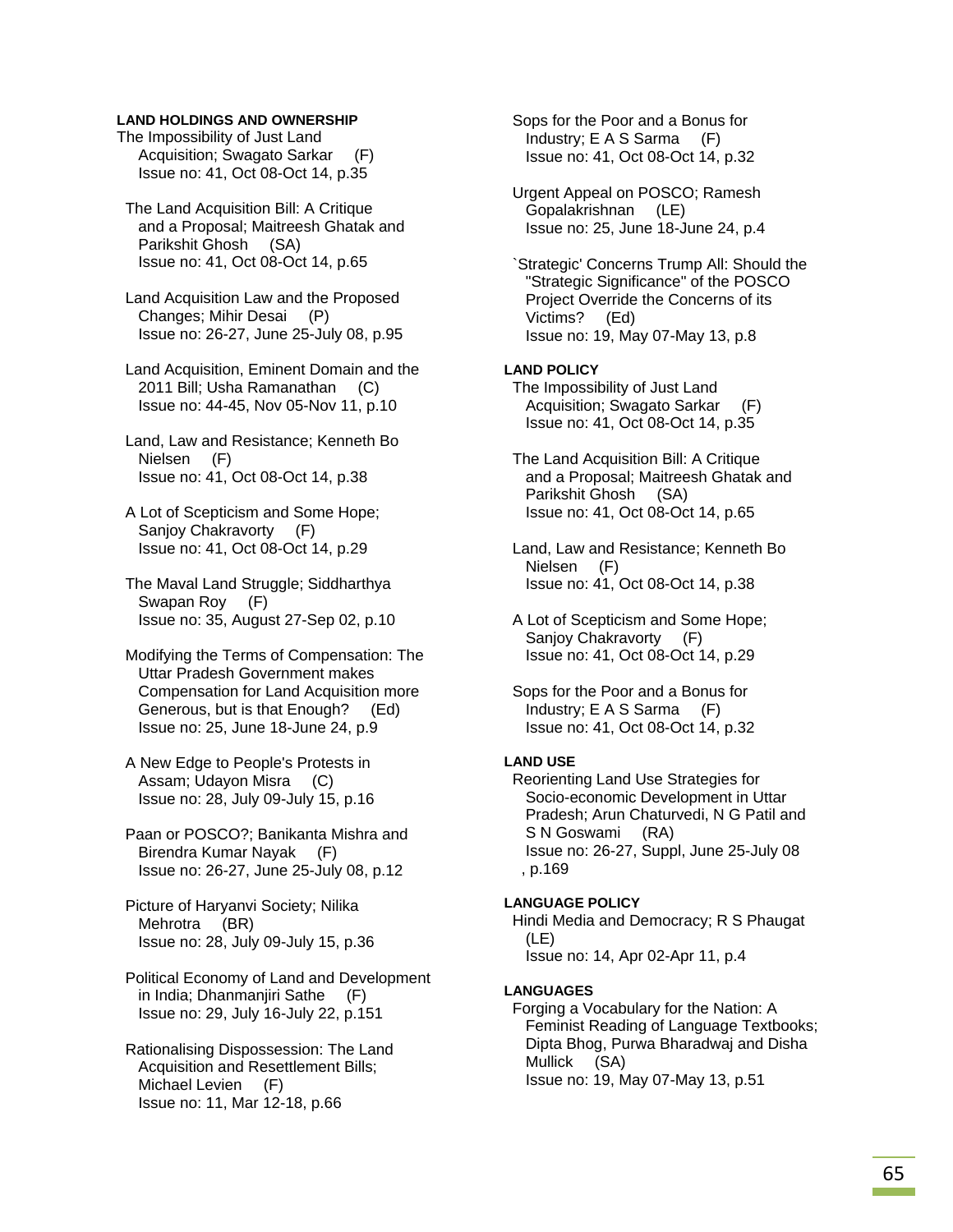**LAW AND ORDER**  Binayak Sen and the Prime Minister; Daya Varma (LE) Issue no: 03, Jan 15-21, p.5

- A Costly Lesson from Uttar Pradesh: When Officials Connected to the National Rural Health Mission are Murdered, there is Clearly Something Wrong. (LE) Issue no: 32, August 06-August 12, p.9
- Fallout of Continued Use of the AFSPA; Adfar Rashid Shah (LE) Issue no: 09, Feb 26-Mar 04, p.5
- Framed by Police; Harish Dhawan and Paramjeet Singh (LE) Issue no: 08, Feb 19-25, p.5
- The Man with a Hyphenated Identity; Sudhanva Deshpande (C) Issue no: 19, May 07-May 13, p.27
- Murder of Sr Valsa; Harish Dhawan and Paramjeet Singh (LE) Issue no: 49, Dec 10-Dec 16, p.5
- An Open Appeal to the Chief Minister of West Bengal; Mahasweta et al Devi (LE) Issue no: 43, Oct 22-Oct 28, p.5
- Pervez Hoodbhoy: 'Miracles are Needed to Rescue Pakistan'; Farooq Sulehria (F) Issue no: 05, Jan 29-Feb 04, p.25
- Silence on Killings in Bihar: Nitish Kumar is able to Brazen out the Police Killings in Forbesganj, thanks to the Silence of the Media (Ed) Issue no: 26-27, June 25-July 08, p.7

 Taseer's Omen (Ed) Issue no: 05, Jan 29-Feb 04, p.8

- Understanding a Murder Attempt; M A Moid (F) Issue no: 21, May 21-May 27, p.30
- Vicious Attack; Paramjit Singh and Harish Dhawan (LE) Issue no: 22, May 28-June 03, p.5

## **LAW ENFORCEMENT**

 Crime and Quick Punishment: Fast-tracking Criminal Cases against MPs and Election Candidates Will Go Some way in Restoring Faith in the System. (Ed) Issue no: 48, Nov 26-Dec 02, p.9

### **LAWS AND LEGISLATIONS**

- 'Disaffection' and the Law: The Chilling Effect of Sedition Laws in India; Siddharth Narrain (P) Issue no: 08, Feb 19-25, p.33
- Courts vs Legislature; V Krishna Ananth (LE) Issue no: 06, Feb 05-11, p.4
- A Cry for Help (Ed) Issue no: 12, Mar 19-25, p.8
- Food Security Bill: Simpler the Better: The Draft Food Bill is in a Mess; A Simple Solution is available to make it an Effective Legislation (Ed) Issue no: 52, Dec 24-Dec 30, p.7
- Judicial Legislation and Judicial Restraint; Anurag K Agarwal (C) Issue no: 01, Jan 01-07, p.22
- Land Acquisition, Eminent Domain and the 2011 Bill; Usha Ramanathan (C) Issue no: 44-45, Nov 05-Nov 11, p.10
- Lokpal Bill Campaign: Democratic and Constitutional; V Krishna Ananth (C) Issue no: 16, Apr 16-Apr 22, p.20
- Lokpal Movement: Unanswered Questions; Gautam Navlakha (C) Issue no: 44-45, Nov 05-Nov 11, p.19

 Lokpal: Where Do We Stand Now, and How We Got Here; Sriram Panchu (C)

Issue no: 41, Oct 08-Oct 14, p.19

 Targeting the Lawbreakers; Javed Anand (C) Issue no: 34, August 20-August 26, p.19

## **LAWYERS**

 Attack on Prashant Bhushan; Saibaba, G N Rajkishore (LE) Issue no: 43, Oct 22-Oct 28, p.5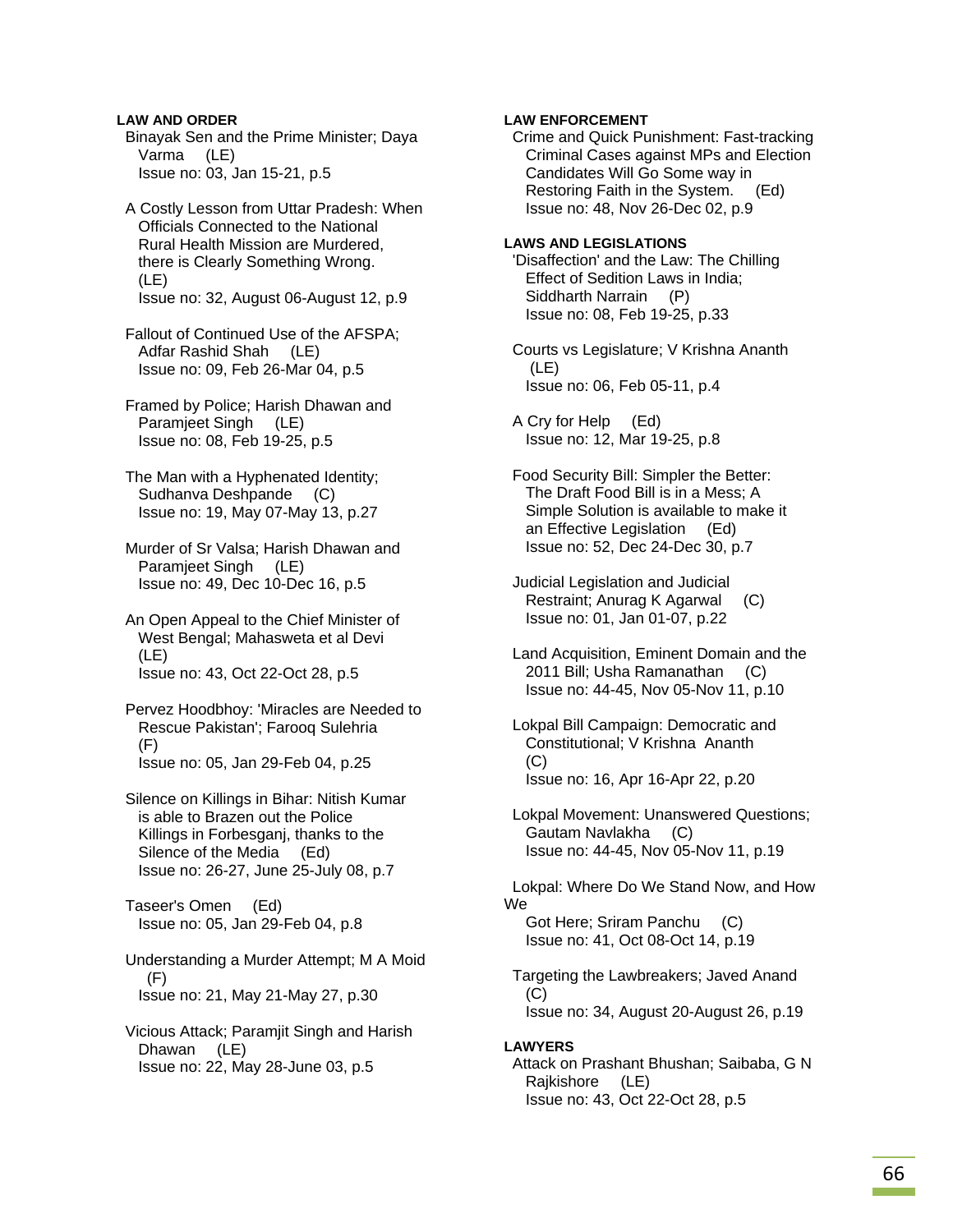### **LEGAL EDUCATION**

 Western Intellectual Imperialism in Malaysian Legal Education; Shad Saleem Faruqi (F) Issue no: 46, Nov 12-Nov 17, p.55

#### **LEGAL PROCEEDINGS**

 Regional Representation on the Supreme Court; Abhinav Chandrachud (C) Issue no: 20, May 14-May 20, p.13

## **LENISIM**

 Leninism as Radical `Desireology'; Murzban Jal (SA) Issue no: 39, Sep 24-Sep 30, p.59

#### **LIBERALISM**

 In Defence of Leninism; Murzban Jal (SA) Issue no: 01, Jan 01-07, p.55

 Recontextualising Liberalism; Neera Chandhoke (BR) Issue no: 43, Oct 22-Oct 28, p.38

#### **LIBYA**

 Demise of the Arab Spring: If the Events in Libya are Anything to go by, then Surely, Imperialism is the Biggest Enemy of Democracy. (Ed) Issue no: 35, August 27-Sep 02, p.9

 The Imperial West Strikes (Ed) Issue no: 13, Mar 26-Apr 01, p.7

 Libya's Reformist Revolutionaries; Anjali Kamat and Ahmad Shokr (C) Issue no: 12, Mar 19-25, p.13

 Nuclear Hype and Reality; Praful Bidwai (BR) Issue no: 13, Mar 26-Apr 01, p.31

#### **LITERACY PROGRAMMES**

 Partner in Literacy Mission; Anita Dighe (BR) Issue no: 22, May 28-June 03, p.24

### **LITERATURE**

 Another Autumn in Kashmir; Gowhar Fazili  $(F)$ Issue no: 38, Sep 17-Sep 23, p.28

 Children in the Mind: Paginated Childhoods and Pedagogics of Play; Ranjana Saha (SA) Issue no: 48, Nov 26-Dec 02, p.53

 In the Shadow of State Repression; Najeeb Mubarki (C) Issue no: 39, Sep 24-Sep 30, p.24

 Indira Goswami: Brave, Gentle and Bold; Tilottoma Misra (C) Issue no: 53, Dec 31-Jan 06, p.29

 The Politics of Culture; Aniket Alam (BR) Issue no: 38, Sep 17-Sep 23, p.30

 The Politics of Culture; Aniket Alam (BR) Issue no: 38, Sep 17-Sep 23, p.30

 Rabindranath - A Liberal Humanist Fallen among Bigoted Bhadraloks; Sumanta Banerjee (SA) Issue no: 24, June 11-June 17, p.51

 Richness of Bengali Muslim Women Writing; Jayanti Alam (BR) Issue no: 07, Feb 12-18, p.39

## **LOBBIES AND INTEREST GROUPS**

 The Radia Tapes, Wikileaks and Insurgent Media; Monobina Gupta (C) Issue no: 04, Jan 22-28, p.10

### **LOCAL GOVERNMENT**

 How Inclusive Are Panchayati Raj Institutions?; Nupur Tiwari (BR) Issue no: 15, Apr 09-Apr 15, p.35

 Lohia's Thinking on Local Governments; Mahi Pal (D) Issue no: 06, Feb 05-11, p.79

## **LONDON**

 Britain's Underbelly: The London Riots Expose a Widespread Disillusionment with the Establishment (Ed) Issue no: 33, August 13-August 19, p.9

 From Metropolitan to Megalopolitan Riots; Sumanta Banerjee (C) Issue no: 39, Sep 24-Sep 30, p.27

## **LTTE**

 Jaffna in 1981: Days of Terror; Santasilan Kadirgamar (C) Issue no: 23, June 04-June 10, p.27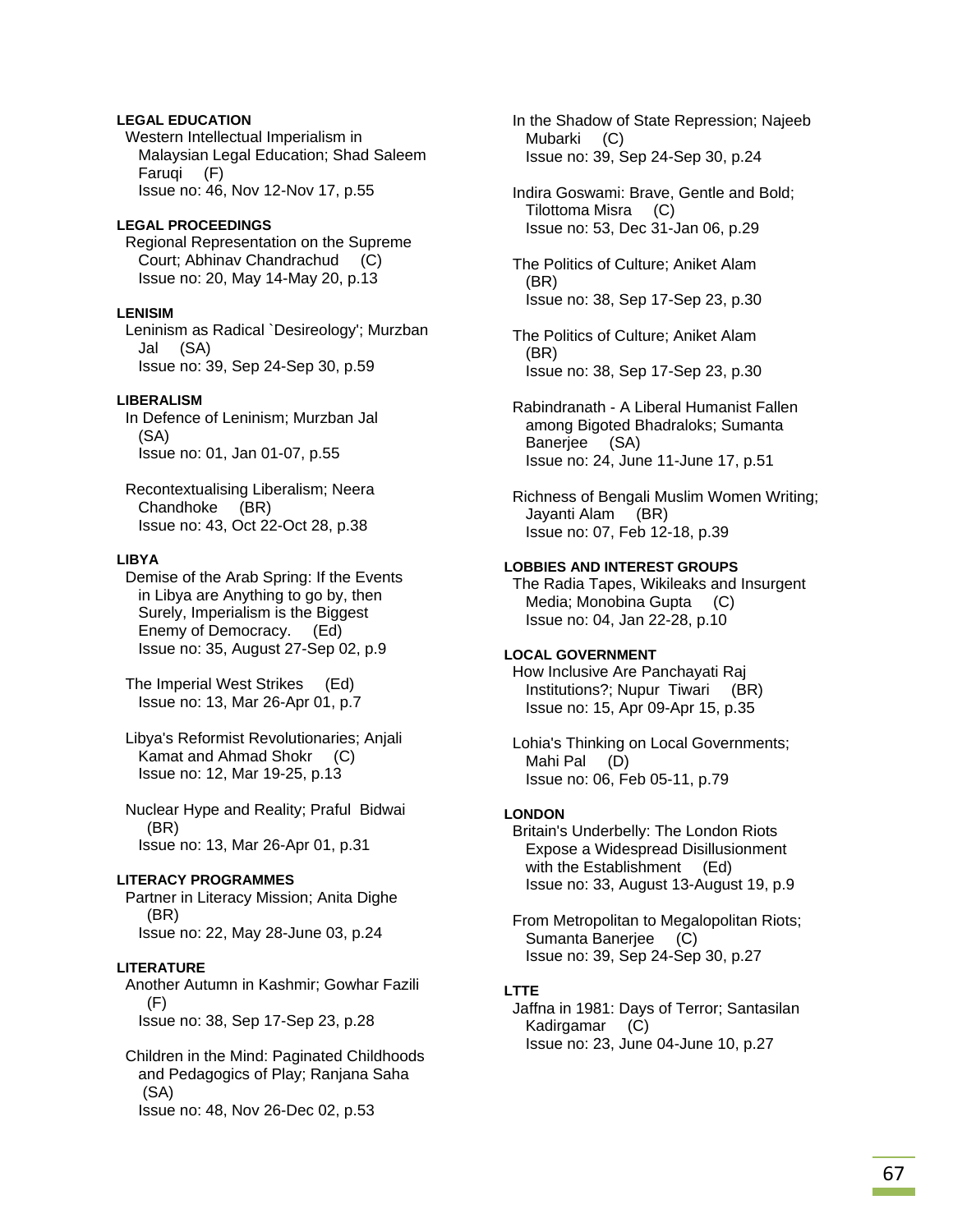# **LTTE**

Response to Sri Lanka Consul General; Rohini Hensman (LE) Issue no: 28, July 09-July 15, p.5

# **MACHINERY, ELECTRICAL**

 Linkage between Organised and Unorganised Sectors in Indian Machinery Industry; Shuji Uchikawa (SA) Issue no: 01, Jan 01-07, p.45

## **MACROECONOMICS**

 Experiments in Macroeconomics and Finance; Sujoy et al Chakravarty (F) Issue no: 35, August 27-Sep 02, p.54

## **MADHYA PRADESH**

 Local Perceptions of Conservation Intervention in Kanha National Park; Ananya Mukherjee (SA) Issue no: 25, June 18-June 24, p.60

 Vicious Attack; Paramjit Singh and Harish Dhawan (LE) Issue no: 22, May 28-June 03, p.5

## **MAHARASHTRA**

 Aseemananda's Confession (Ed) Issue no: 03, Jan 15-21, p.7

 Community Monitoring of Rural Health Services in Maharashtra; Abhay Shukla, Kerry Scott and Dhananjay Kakde (F) Issue no: 30, July 23-July 29, p.78

 Deprived of Liberty and Justice (Ed) Issue no: 07, Feb 12-18, p.7

 Environmental Movement in Dahanu: Competing Pulls; Michelle Chawla and Geetanjoy Sahu (C) Issue no: 49, Dec 03-Dec 09, p.10

 Impact of Rehabilitation Package in Suicide-Prone Districts of Vidarbha; S S Kalamkar and Sangeeta Shroff (C) Issue no: 05, Jan 29-Feb 04, p.10

 Life Imprisonment by the State; Susan Abraham (LE) Issue no: 41, Oct 08-Oct 14, p.4

 The Maval Land Struggle; Siddharthya Swapan Roy (F) Issue no: 35, August 27-Sep 02, p.10  People vs Nuclear Power in Jaitapur, Maharashtra; Praful Bidwai (C) Issue no: 08, Feb 19-25, p.10

 People's Struggles vs Political Opportunism: The Struggle against the Jaitapur Nuclear Power Project is being Hijacked for Narrow Political Ends. (Ed) Issue no: 18, Apr 30-May 06, p.7

 Playing Foul with the Oppressed; Anand Teltumbde (F) Issue no: 32, August 06-August 12, p.10

 Police Intimidation; Anita et al Ghai (LE) Issue no: 05, Jan 29-Feb 04, p.4

 The Politics of Culture; Aniket Alam (BR) Issue no: 38, Sep 17-Sep 23, p.30

 The Politics of Culture; Aniket Alam (BR) Issue no: 38, Sep 17-Sep 23, p.30

State Repression in Jaitapur (Ed) Issue no: 04, Jan 22-28, p.9

 Transcending Caste Barriers; Susan Abraham (BR) Issue no: 52, Dec 24-Dec 30, p.38

## **MALAYSIA**

 Western Intellectual Imperialism in Malaysian Legal Education; Shad Saleem Faruqi (F) Issue no: 46, Nov 12-Nov 17, p.55

#### **MANAGEMENT EDUCATION**

 Governance of IIMs; M J Xavier (D) Issue no: 21, May 21-May 27, p.167

 Governance of IIMs: A Critique of the Bhargava Committee Report; Amit Gupta and Ganesh N Prabhu (C) Issue no: 17, Apr 23-Apr 29, p.16

 Interrogating Management Studies: Legacies and Preoccupations; Abhijit Kothari and Rita Kothari (P) Issue no: 01, Jan 01-07, p.35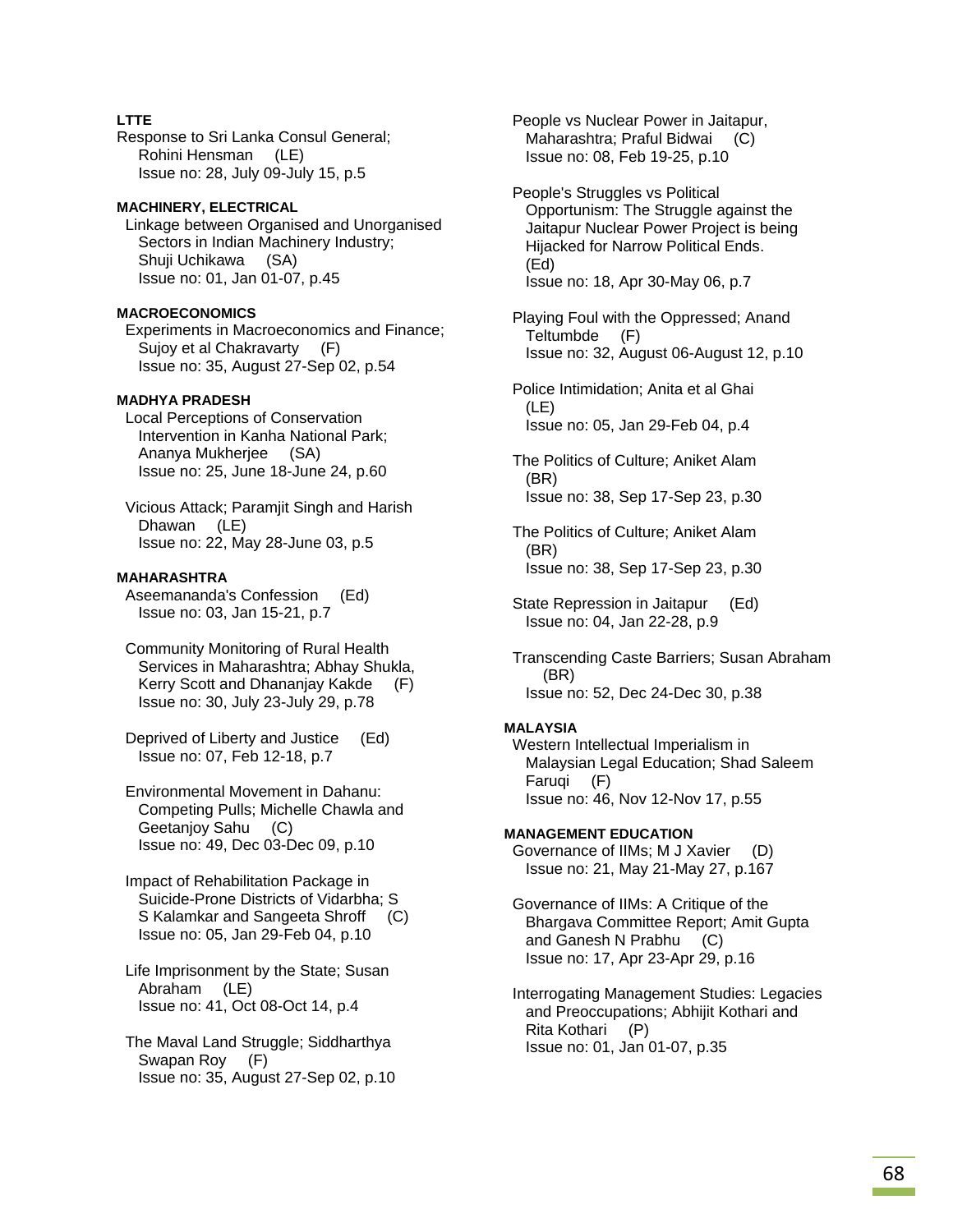### **MANAGEMENT EDUCATION**

Managing the IIMs; Manu Kulkarni (LE) Issue no: 20, May 14-May 20, p.5

 Ravi Matthai and His Many-Splendoured Institute; Shreekant Sambrani (BR) Issue no: 32, August 06-August 12, p.35

 Ravi Mitthai and IIMA: A Response; T T Ram Mohan (D) Issue no: 35, August 27-Sep 02, p.112

### **MANDAL COMMISSION**

 Was the Mandal Commission Right? Differences in Living Standards between Social Groups; Ira N Gang, Kunal Sen and Myeong-Su Yun (SA) Issue no: 39, Sep 24-Sep 30, p.43

#### **MANGROVES**

 In Aila-Struck Sundarbans; Amites Mukhopadhyay (C) Issue no: 40, Oct 01-Oct 07, p.21

### **MANIPUR**

 Manipur's Theatre of the Absurd; Pradip Phanjoubam (F) Issue no: 43, Oct 22-Oct 28, p.36

 Neglect of People; Saroj Upadhyay (LE) Issue no: 29, July 16-July 22, p.5

 State of Education in Manipur; N Somorendro Singh (F) Issue no: 23, June 04-June 10, p.12

#### **MANUFACTURING SECTOR**

 Growth in Organised Manufacturing Employment in Recent Years; Bishwanath Goldar (C) Issue no: 07, Feb 12-18, p.20

 Growth in Organised Manufacturing Employment: A Comment; R Nagaraj (D) Issue no: 12, Mar 19-25, p.83

 Market Concentration in Indian Manufacturing Sector: Measurement Issues; Pulak Mishra, Divesh Mohit and Parimal (F) Issue no: 49, Dec 03-Dec 09, p.76

 National Manufacturing Policy: Making India a Powerhouse?; Sunil Mani (C) Issue no: 53, Dec 31-Jan 06, p.16

 Size and Growth of Private Corporate Sector in Indian Manufacturing; J Dennis Rajakumar (SA) Issue no: 18, Apr 30-May 06, p.95

### **MAOISM**

 The Chinese Revolution and Insurgent Maoism in India: A Spatial Analysis; Prasenjit Duara (P) Issue no: 18, Apr 30-May 06, p.33

 Chintalnar Massacre; C H Chandrashekhar (LE) Issue no: 14, Apr 02-Apr 08, p.4

 Counter-insurgency and the Law: The depredations of Salwa Judum have attracted more tribal peasants into the ranks of the Maoist guerrilla army (Ed) Issue no: 15, Apr 09-Apr 15, p.8

 Crisis for Dantewada's Schoolchildren; Supriya Sharma (F) Issue no: 41, Oct 08-Oct 14, p.13

 Development with Brutality: Increasing Recourse to Repression Indicates that the State is Losing the Argument Over "Development" (Ed) Issue no: 42, Oct 15-Oct 21, p.7

 Hostage Taking in Bastar; Sarva Dharma Sansad, People's Union for Civil Liberties and People's Union For Democratic Rights (C) Issue no: 23, June 04-June 10, p.22

 Hostage-taking and the Adivasis; Harish Dhawan and Paramjeet Singh (LE) Issue no: 09, Feb 26-Mar 04, p.5

 Judging Marxism by Its Fruits; Kobad Ghandy (BR) Issue no: 26-27, June 25-July 08, p.105

- Judging the Judgment; Bela Bhatia (C) Issue no: 30, July 23-July 29, p.14
- Malkangiri Kidnap in Orissa: Negotiating Peace; G Haragopal (C) Issue no: 26-27, June 25-July 08, p.23
- Maoist Mistakes; K N Ramachandran (LE) Issue no: 10, Mar 05-11, p.5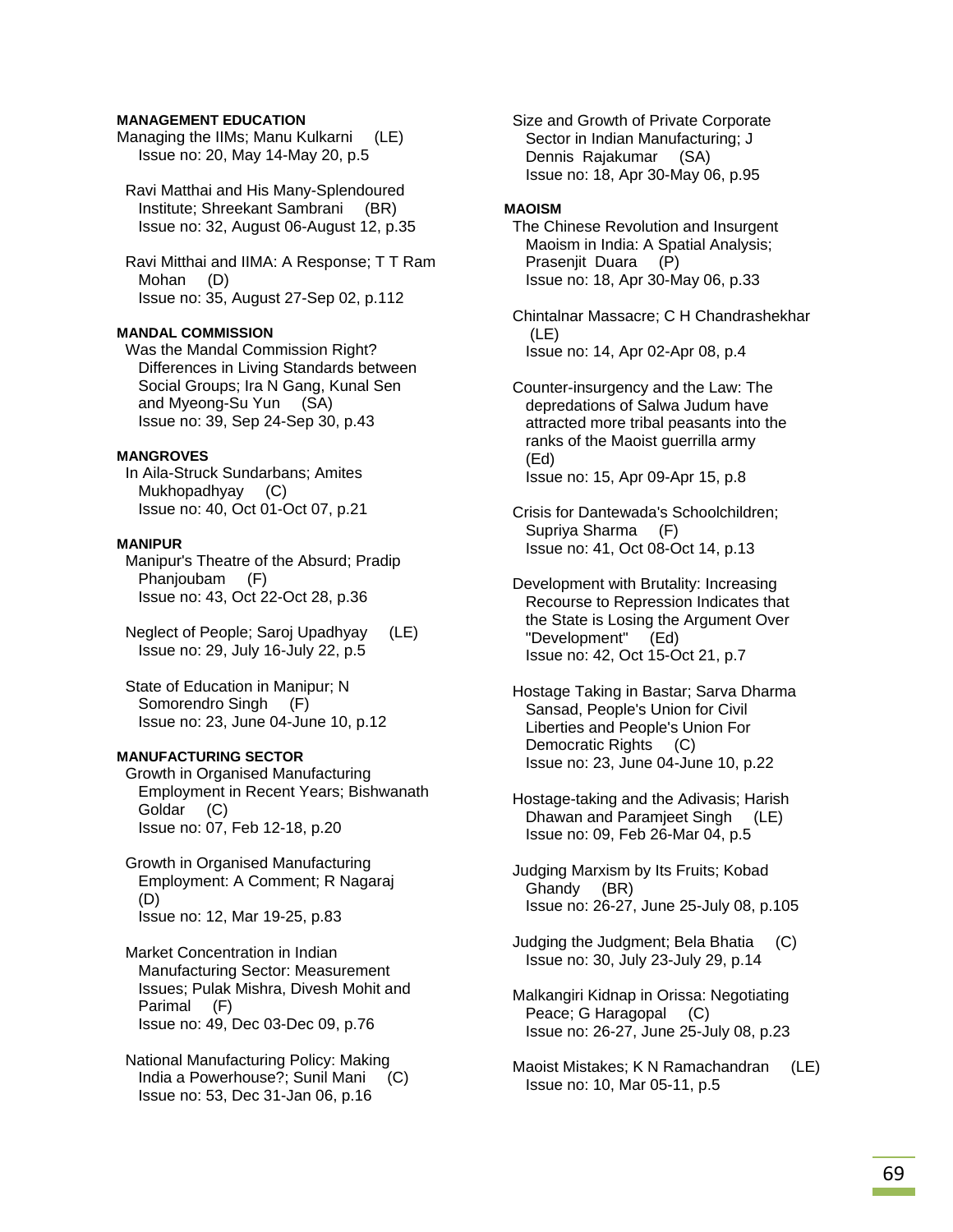## **MAOISM**

 Moment for Peace and Constitution-Building in Nepal; Srinivasan Ramani (C) Issue no: 41, Oct 08-Oct 14, p.22

 Nepal: Slipping Back into a Deadlock (Ed) Issue no: 07, Feb 12-18, p.8

 Rehabilitating SPOs; Paramjeet Singh and Harish Dhawan (LE) Issue no: 30, July 23-July 29, p.5

 Revisiting Jangalmahal; Arup Kumar Sen (LE) Issue no: 49, Dec 03-Dec 09, p.5

 Srikrishna Committee on Telangana: Recommendations at Variance with the Analysis; C H Hanumantha Rao (F) Issue no: 05, Jan 29-Feb 04, p.33

 Supreme Court on Salwa Judum; Nandini Sundar, Ramchandra Guha and E A S Sarma (LE) Issue no: 29, July 16-July 22, p.4

 Threat to Constitutional Democracy; Harish Dhawan and Paramjeet Singh (LE) Issue no: 03, Jan 15-21, p.5

 Winning India Over: Baburam Bhattarai's Visit to India Secures its Support for the Peace Process in Nepal but are the "Hardliners" Convinced? (Ed) Issue no: 47, Nov 19-Nov 25, p.8

#### **MAOISTS**

 At the Crossroads (Ed) Issue no: 04, Jan 22-28, p.8

- Destructive Politics; Subhanil Chowdhury (LE) Issue no: 53, Dec 31-Jan 06, p.5
- Intolerant Behaviour; Paramjeet Singh and Harish Dhawan (LE) Issue no: 32, August 06-August 12, p.4
- Maoist Mistakes; K N Ramachandran (LE) Issue no: 10, Mar 05-11, p.5
- Maoist Mistakes; K N Ramachandran (LE) Issue no: 10, Mar 05-11, p.4

Threat to Constitutional Democracy; Harish Dhawan and Paramjeet Singh (LE) Issue no: 03, Jan 15-21, p.5

 `Republic Killing Its Own Children': Has the Indian State decided that Elimination of the Leadership is the way to Respond to the Maoists? (Ed) Issue no: 50, Dec 10-Dec 16, p.8

#### **MARRIAGE**

 Deobandi Patriarchy: A Partial Explanation; Yoginder Sikand (P) Issue no: 19, May 07-May 13, p.35

#### **MARXISM**

 Correcting Popular Misconceptions of Marx; Devdatt Dubhashi (BR) Issue no: 48, Nov 26-Dec 02, p.35

 Expiating the Doctrine; Dipesh Chakrabarty (BR) Issue no: 14, Apr 02-Apr 08, p.32

 Flesh and Blood Revolutionaries; Ashok Prasad (LE) Issue no: 37, Sep 10-Sep 16, p.5

 In Defence of Leninism; Murzban Jal (SA) Issue no: 01, Jan 01-07, p.55

 Leninism as Radical `Desireology'; Murzban Jal (SA) Issue no: 39, Sep 24-Sep 30, p.59

 Marx as a Cover for Lenin; Paresh Chattopadhyay (LE) Issue no: 07, Feb 12-18, p.5

 On a Strange Misreading of Marx: A Note; Paresh Chattopadhyay (D) Issue no: 39, Sep 24-Sep 30, p.81

 On a `Marxist' Post-mortem; Cem Somel (D) Issue no: 39, Sep 24-Sep 30, p.83

- Party, Power and Political Violence in West Bengal; Partha Sarathi Banerjee  $(C)$ Issue no: 06, Feb 05-11, p.16
- Scholar Enchanted; Paresh Chattopadhyay (BR) Issue no: 18, Apr 30-May 06, p.28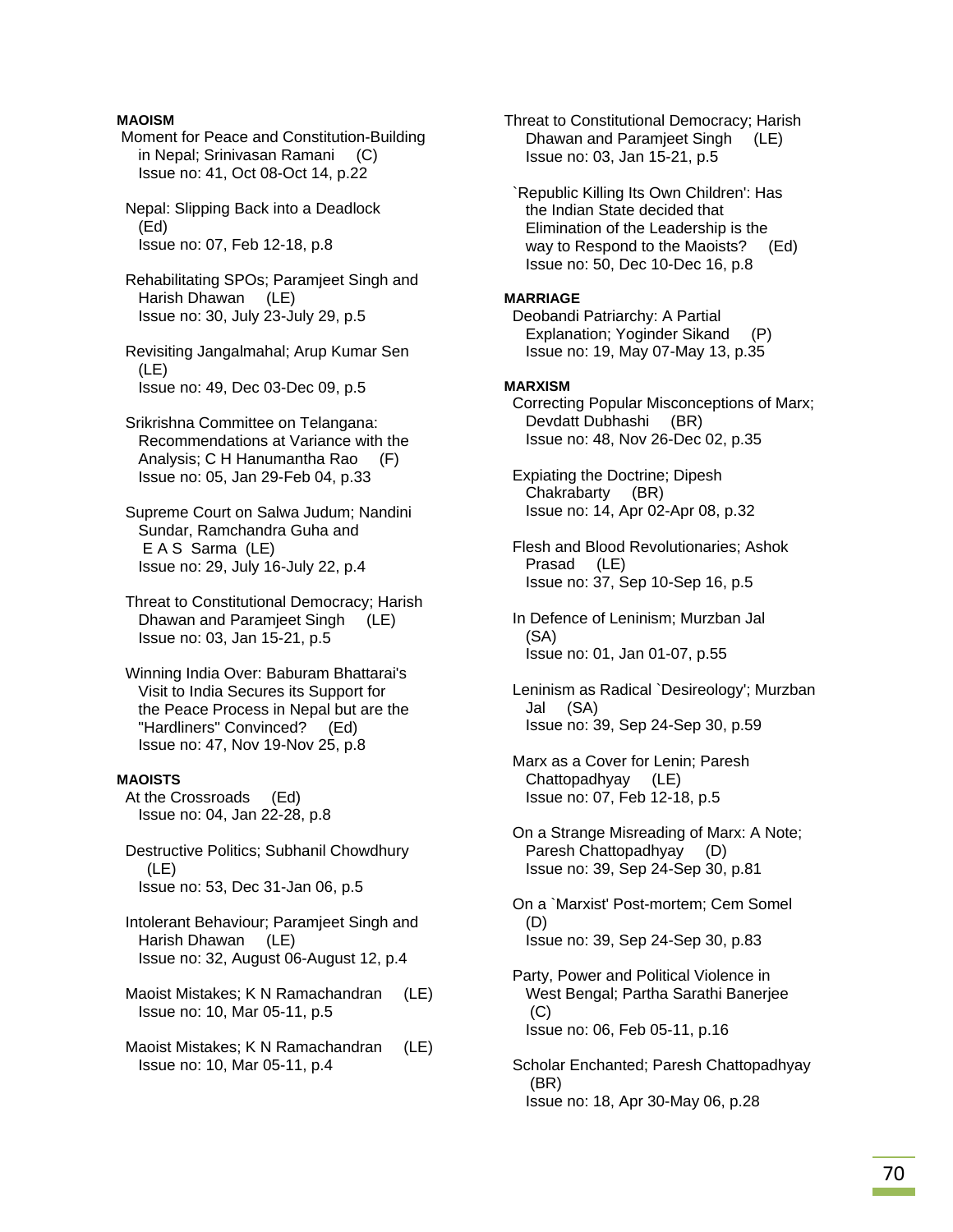## **MARXISM**

 Theological Marxism; Arun K Patnaik (D)

Issue no: 43, Oct 22-Oct 28, p.143

## **MASS MEDIA**

 Emotion Cultures and the Culture of Emotions; Pravesh Jung G (BR) Issue no: 47, Nov 19-Nov 25, p.31

# **MASS MOVEMENT**

 Arab Dictatorships under Fire in the New Information Age; Stuart Schaar (C) Issue no: 06, Feb 05-11, p.12

- The Road to Tahrir; Charles Hirschkind  $(F)$ Issue no: 07, Feb 12-18, p.13
- Why Egypt's Progressives Win; Paul Amar  $(F)$ Issue no: 07, Feb 12-18, p.16
- Why Not India?; N Venugopal (LE) Issue no: 07, Feb 12-18, p.4

## **MATHEMATICIANS**

 A Disappearing Number; Vithal Rajan (LE) Issue no: 30, July 23-July 29, p.5

# **MATHEMATICS**

 A Disappearing Number; Vithal Rajan (LE) Issue no: 30, July 23-July 29, p.5

# **MEDIA AND POLITICS**

 Manufacturing `News'; Paranjoy Guha Thakurta (C) Issue no: 14, Apr 02-Apr 08, p.12

- Murdoch's Moment of Truth: Revulsion over a Newspaper Toying with a Teenager's Death Could Lead to a Welcome Weakening of the Murdoch Empire (Ed) Issue no: 29, July 16-July 22, p.9
- Of `Leaking' Governments and Politicians: The India Cables raise serious ethical and political issues that cannot be ignored. (ED) Issue no: 14, Apr 02-Apr 08, p.7

## **MEDICAL EDUCATION**

 A Short Shrift to Medical Education: The Medical Council of India's Vision 2015 for medical education is not far-sighted enough (Ed) Issue no: 15, Apr 09-Apr 15, p.9

 `Hands on Learning' in Medicine: Who Benefits?; Rakhi Ghoshal (C) Issue no: 42, Oct 15-Oct 21, p.16

# **MEDICAL ETHICS**

 Bioethics, Medicine and Society: A Provocative Trilogy; Vijay Kumar Yadavendu and Deepak Kumar (C) Issue no: 01, Jan 01-07, p.13

 Body as Object: Ethical Concerns Underlying Medical Research and Practice; Dhanwanti Nayak (C) Issue no: 24, June 11-June 17, p.19

## **MEDICAL EXPENDITURE**

 The Economic Burden of Cancer; Bidhu Kalyan et al Mohanti (SA) Issue no: 43, Oct 22-Oct 28, p.112

## **MEDICAL PERSONNEL**

 Lady Health Workers and Social Change in Pakistan; Ayesha Khan (C) Issue no: 30, July 23-July 29, p.28

# **MEDICAL PRACTICE**

 Bioethics, Medicine and Society: A Provocative Trilogy; Vijay Kumar Yadavendu and Deepak Kumar (C) Issue no: 01, Jan 01-07, p.13

 Evidence Based Medicine: Making It Better; Jacob M Puliyel (C) Issue no: 14, Apr 02-Apr 08, p.23

# **MEDICAL RESEARCH**

 Body as Object: Ethical Concerns Underlying Medical Research and Practice; Dhanwanti Nayak (C) Issue no: 24, June 11-June 17, p.19

 Clinical Trial Industry: No Accountability?; Sandhya Srinivasan (C) Issue no: 35, August 27-Sep 02, p.19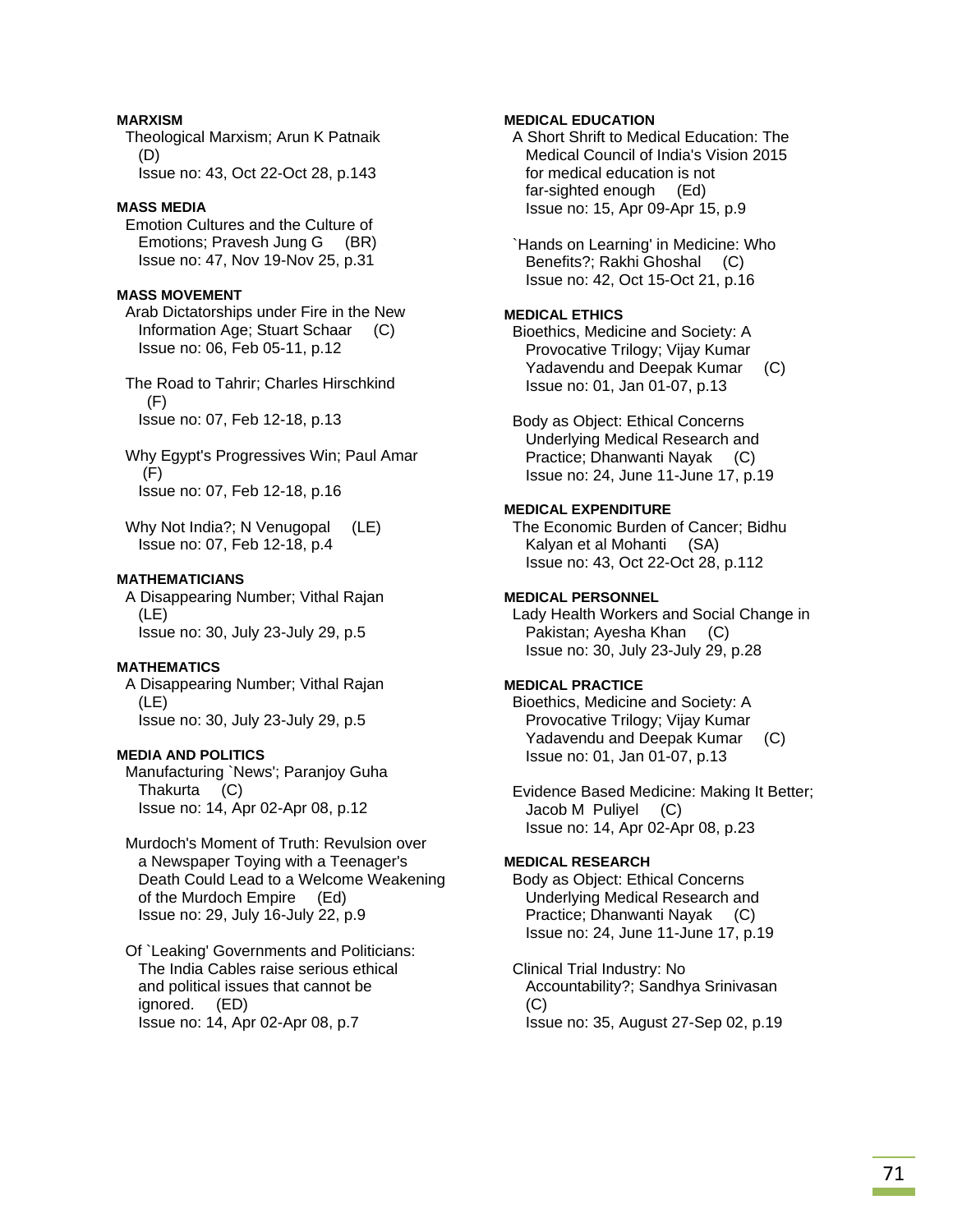### **MEDICAL RESEARCH**

A Critique of the Draft National Health Research Policy 2011; Upendra Bhojani, N S Prashanth and Narayanan Devadasan (C) Issue no: 15, Apr 09-Apr 15, p.19

 Subversion of an Institution: The Medical Council of India Lurches from one Crisis to Another (Ed) Issue no: 26-27, June 25-July 08, p.9

 Undeniable Violations and Unidentifiable Violators; Sarojini N et al (C) Issue no: 24, June 11-June 17, p.17

### **MERGERS AND ACQUISITIONS**

 Weak Bank Resolution Framework in India: Thumbs Up or Down?; Prashant Saran and Tulasi Gopinath (SA) Issue no: 50, Dec 10-Dec 16, p.104

#### **MEXICO**

 Mexico's Targeted and Conditional Transfers: Between Oportunidades and Rights; Pablo Yanes (F) Issue no: 21, May 21-May 27, p.49

#### **MICRO-IRRIGATION**

 Spread and Economics of Micro-irrigation in India: Evidence from Nine States; K et al Palanisami (RA) Issue no: 26-27, Suppl, June 25-July 08 , p.81

### **MICROCREDIT**

 Credibility of Equal Access to Credit: Does Gender Matter?; Meenakshi Rajeev, B P Vani and Manojit Bhattacharjee (F) Issue no: 33, August 13-August 19, p.76

#### **MICROFINANCE**

 An Anthropological Critique of Microfinance in Bangladesh; K Kalpana (BR) Issue no: 35, August 27-Sep 02, p.33

 MFIs vs SHG; T Prabhakara Reddy (LE) Issue no: 07, Feb 12-18, p.5

 Microfinance Industry in India: Some Thoughts; Y Venugopal Reddy (P) Issue no: 41, Oct 08-Oct 14, p.46

Microfinance: Lessons from a Crisis; Tara S Nair (C) Issue no: 06, Feb 05-11, p.23

 A Response; Y Venugopal Reddy (D) Issue no: 50, Dec 10-Dec 16, p.112

 Small Loans, Big Dreams: Women and Microcredit in a Globalising Economy; Kumud Sharma (RA) Issue no: 43, Oct 22-Oct 28, p.58

 Waking up from the Nightmare; Prabhu Ghate (D) Issue no: 01, Jan 01-07, p.79

 What's Wrong and Right with Microfinance; David Hulme and Thankom Arun (C) Issue no: 48, Nov 26-Dec 02, p.23

#### **MIDDLE CLASS**

 The 'Leading Natives'; V Rajagopal (BR) Issue no: 06, Feb 05-11, p.39

 A Bipartisan Plutocracy; Sankaran Krishna (C) Issue no: 10, Mar 05-11, p.26

#### **MIGRANT LABOUR**

 Migration, Money, Music; Ratnakar Tripathy (F) Issue no: 46, Nov 12-Nov 17, p.29

 The Mysterious Alien: Indian Street Jugglers in Victorian London; Sumanta Banerjee (SA) Issue no: 14, Apr 02-Apr 08, p.59

#### **MIGRATION**

 On the Neglected Leg of the Globalisation Triad; N Jayaram (BR) Issue no: 06, Feb 05-11, p.37

### **MILITARY**

 The Imperial West Strikes (Ed) Issue no: 13, Mar 26-Apr 01, p.7

 In a State of Denial: Triumphalism Prevails as the Sri Lankan Government Remains in a State of Denial regarding alleged War Crimes. (Ed) Issue no: 23, June 04-June 10, p.9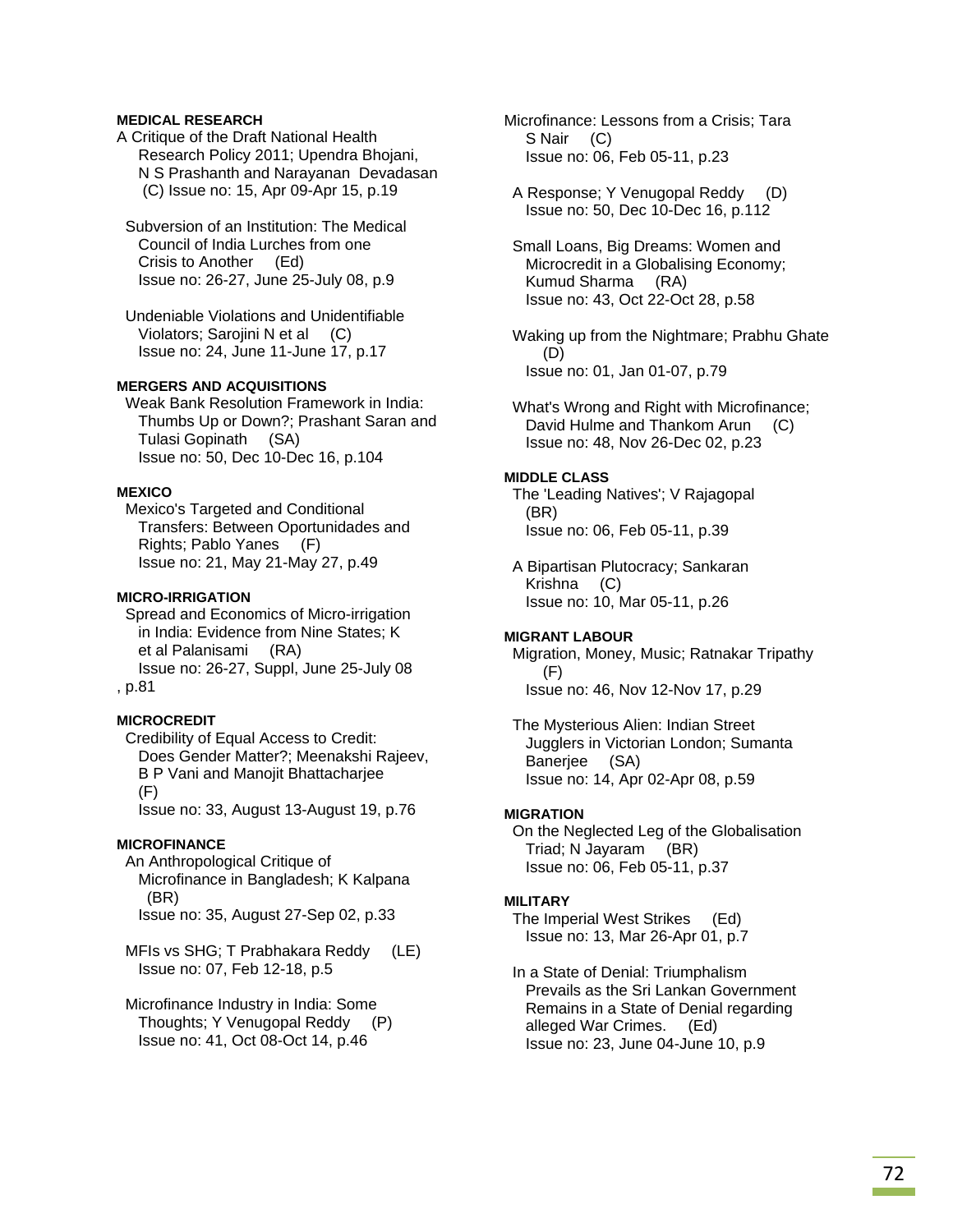## **MILITARY**

- On Ending the War against Our Own People; Gautam Navlakha (C) Issue no: 08, Feb 19-25, p.24
- Pakistan's Army: Divided It Stands; Pervez Hoodbhoy (F) Issue no: 26-27, June 25-July 08, p.67
- Pakistan's Modernity: Between the Military and Militancy; Ayesha Siddiqa (SA) Issue no: 51, Dec 17-Dec 23, p.61
- Pakistani Army's Assertion: The Winner in the Frayed Relations between the United States and Pakistan is the Pakistani Military (Ed) Issue no: 51, Dec 17-Dec 23, p.9
- Systemic Problems in Indian Defence; Verghese Koithara (BR) Issue no: 04, Jan 22-28, p.33

## **MILK COOPERATIVES**

 Debating Operation Flood; H S Shylendra (LE) Issue no: 10, Mar 05-11, p.4

- Debating Operation Flood; H S Shylendra (LE) Issue no: 10, Mar 05-11, p.4
- Operation Flood: An Analysis or Casual Discussion?; Shanti George (BR) Issue no: 31, July 30-August 05, p.29
- Operation Flood: Reviving Debates; B S Baviskar and Shanti George (LE) Issue no: 05, Jan 29-Feb 04, p.5

## **MINES AND MINERALS**

- Beyond Corruption in Mining: A Derailed Democracy; A R Vasavi (C) Issue no: 33, August 13-August 19, p.14
- Karnataka's Landmine: The All-Party Involvement in Corruption and Loot is not being Challenged (Ed) Issue no: 32, August 06-August 12, p.7

 Mining Illegality: Illegal Mining in Goa Calls for Urgent Steps to Expose the Extent of the Violations as Well as a Stronger Law. (LE) Issue no: 41, Oct 08-Oct 14, p.8

 Missing the Woods for the Ore: Goa's Development Myopia; Pranab **Mukhopadhyay**  and Gopal K Kadekodi (SA) Issue no: 46, Nov 12-Nov 17, p.61

 Urgent Appeal on POSCO; Ramesh Gopalakrishnan (LE) Issue no: 25, June 18-June 24, p.4

Strategic' Concerns Trump All: Should the "Strategic Significance" of the POSCO Project Override the Concerns of its Victims? (Ed) Issue no: 19, May 07-May 13, p.8

### **MINIMUM WAGE**

 Extending the Coverage of Minimum Wages in India: Simulations from Household Data; Patrick Belser and Uma Rani (RA) Issue no: 22, May 28-June 03, p.47

### **MINISTERS**

 Dark Side of Indigeneity?; Amita Baviskar (BR) Issue no: 44-45, Nov 05-Nov 11, p.25

 Marginalisation, Memory and Monuments: Mayawati's Grand Edifice to Dalit Icons is Diminished by her Personality Cult. (Ed) Issue no: 44-45, Nov 05-Nov 11, p.7

 Recall the Lawmakers Who Are Lawbreakers; Anup Sahu (LE) Issue no: 17, Apr 23-Apr 29, p.5

Yeddyurappa and Karnataka - 1; Nanda Kishor (LE) Issue no: 16, Apr 16-Apr 22, p.4

Yeddyurappa and Karnataka - 2; Manu N Kulkarni (LE) Issue no: 16, Apr 16-Apr 22, p.4

#### **MINORITIES**

 Quotas and Minority Rights: Recapturing the Constitutional Vision; Rudolf C Heredia (SA) Issue no: 30, July 23-July 29, p.62

### **MIRCOFINANCE**

 Microfinance Industry in India: More Thoughts; M S Sriram (D) Issue no: 50, Dec 10-Dec 16, p.110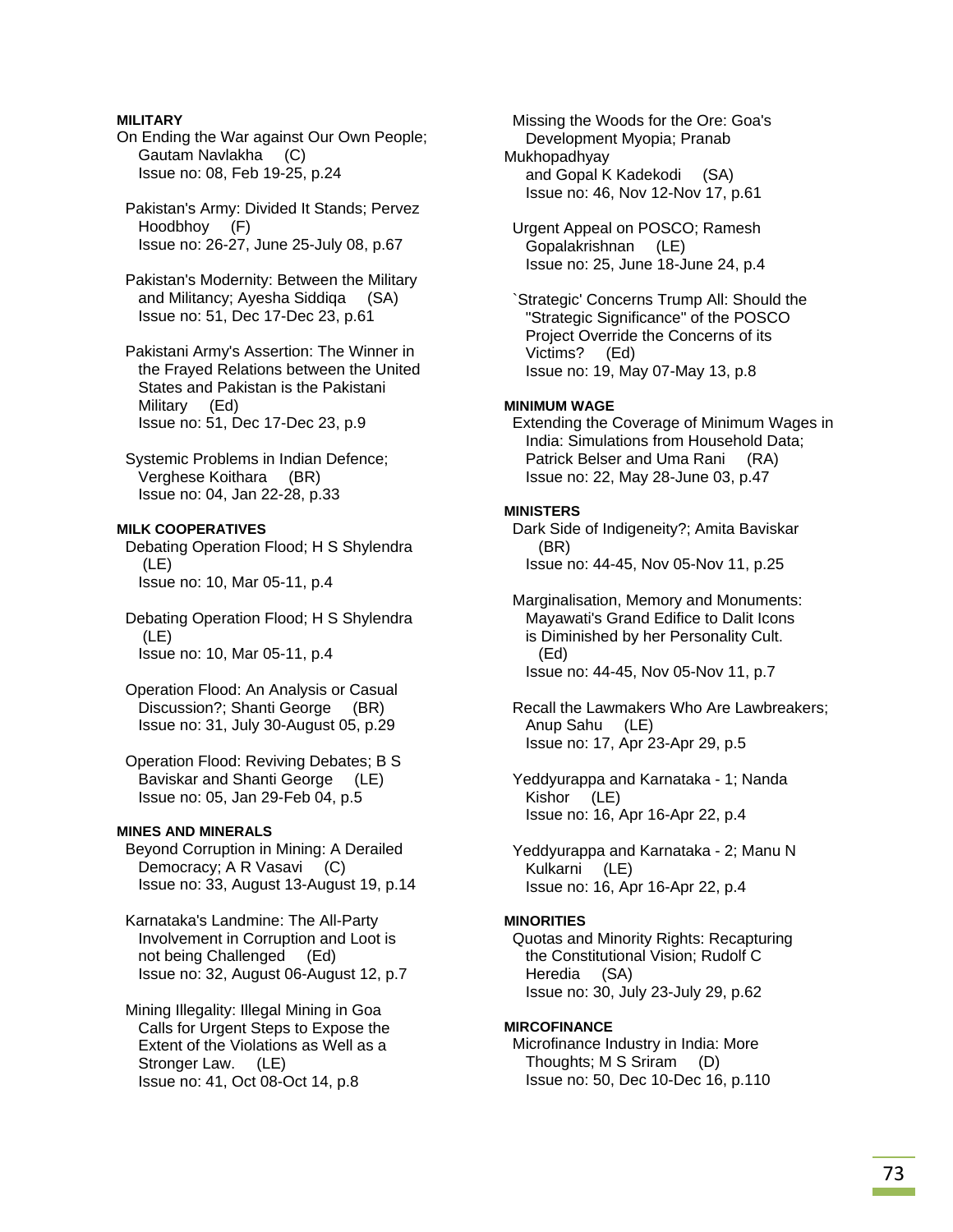## **MODERNISM**

 Global Histories of Empire: Interaction of Metropole and Colony; Asiya Alam (BR)

Issue no: 05, Jan 29-Feb 04, p.28

### **MONETARY ECONOMICS**

 Robert Clower: Portrait of an Affectionate Curmudgeon; K Vela Velupillai (C) Issue no: 24, June 11-June 17, p.22

## **MONETARY POLICY**

 Anchoring Inflation Expectations: The Annual Monetary Policy Statement for 2011-12 Shows a new Realism about Inflationary Pressures. (Ed) Issue no: 19, May 07-May 13, p.7

 Can Monetary Policy Be Inclusive?; Mary George (LE) Issue no: 32, August 06-August 12, p.5

 Cyclical Responses to Monetary Policy; EPW Research Foundation (MMR) Issue no: 12, Mar 19-25, p.76

 The Problem of Inflation; EPW Research Foundation (MMR) Issue no: 04, Jan 22-28, p.73

- Taming Inflation; Saroj Upadhyay (LE) Issue no: 23, June 04-June 10, p.5
- Will the Reserve Bank Reverse Its Stance?; EPW Research Foundation (MMR) Issue no: 43, Oct 22- Oct 28, p.135

#### **MONEY**

- Money and Finance; Ketan K Shah (LE) Issue no: 06, Feb 05-11, p.4
- On Some Foundational Issues in the Theory of Money; Prabhat Patnaik (F) Issue no: 03, Jan 15-21, p.64

### **MONEY MARKET**

 Aftermath of the US Debt Downgrade; EPW Research Foundation (MMR) Issue no: 34, August 20-August 26, p.61

 Liquidity Management Gaining Ground; EPW Research Foundation (MMR) Issue no: 53, Dec 31-Jan 06, p.69

## **MONUMENTS**

 Monuments, Memory and Forgetting in Postcolonial North-East India; Jangkhomang Guite (SA) Issue no: 08, Feb 19-25, p.56

#### **MOTION PICTURES**

 Hegemony in Contemporary Culture and Media and the Need for a Counter Initiative;Sashi Kumar (P) Issue no: 51, Dec 17-Dec 23, p.38

 Love in the Time of 1971: The Furore over Meherjaan; Nayanika Mookherjee (C) Issue no: 12, Mar 19-25, p.25

 A Partial View: il miglior fabbro; Arun Khopkar (C) Issue no: 35, August 27-Sep 02, p.29

- A Renewal of Faith: Dabangg and its Public; M K Raghavendra (C) Issue no: 06, Feb 05-11, p.33
- Scholar Extraordinaire: Ashok Ranade on Hindi Film Music; Ashwini Deshpande (C) Issue no: 39, Sep 24-Sep 30, p.30
- Three-Town Revolution: Implications of Cinema's Politics for the Study of Urban Spaces; S V Srinivas (RA) Issue no: 50, Dec 10-Dec 16, p.80
- Zindagi Na Milegi Dobara, Delhi Belly and the Imagined Nation; M K Raghavendra (C) Issue no: 36, Sep 03-Sep 09, p.27
- `Gaylords' of Bollywood: Politics of Desire in Hindi Cinema; Rama Srinivasan (F) Issue no: 07, Feb 12-18, p.73

**MULTICULTURAL SOCIETY**  Monuments, Memory and Forgetting in Postcolonial North-East India; Jangkhomang Guite (SA) Issue no: 08, Feb 19-25, p.56

 The Multiverse of Indian Ethics; Ananta Kumar Giri (BR) Issue no: 10, Mar 05-11, p.37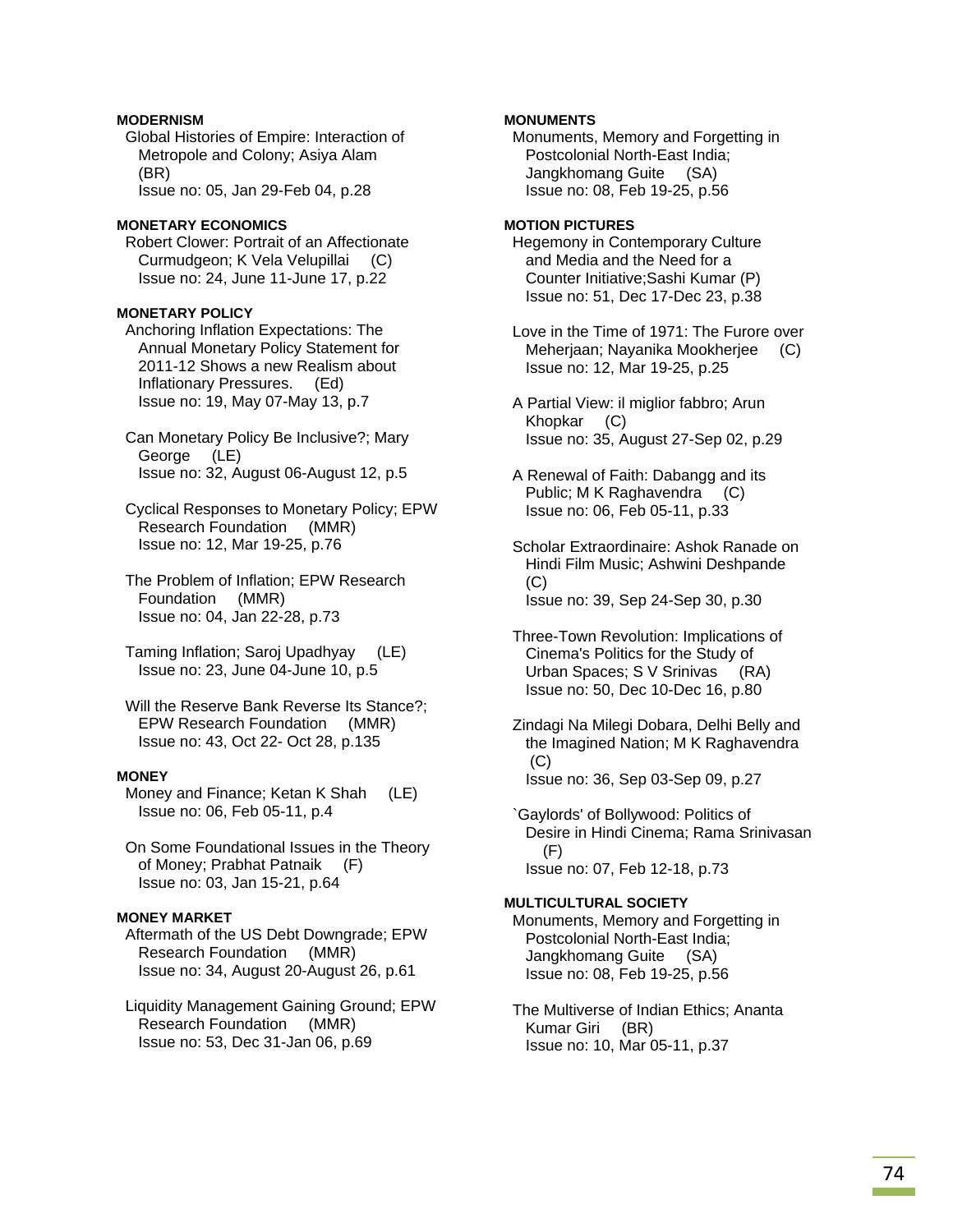## **MULTINATIONAL CORPORATIONS**

 Linkage between Organised and Unorganised Sectors in Indian Machinery Industry; Shuji Uchikawa (SA) Issue no: 01, Jan 01-07, p.45

#### **MUMBAI**

 Assessing the Mumbai Metropolitan Region: A Governance Perspective; Abhay Pethe, Sahil Gandhi and Vaidehi Tandel (SA) Issue no: 26-27, June 25-July 08, p.187

 Do Buildings Have Agency?; Shekhar Krishnan (BR) Issue no: 30, July 23-July 29, p.35

 Hunters, Gatherers and Foragers in a Metropolis: Commonising the Private and Public in Mumbai; D Parthasarathy (RA) Issue no: 50, Dec 10-Dec 16, p.54

 On Mumbai Fables; Gyan Prakash (D) Issue no: 04, Jan 22-28, p.80

 Translating Marx: Mavali, Dalit and the Makin of Mumbai's Working Class, 1928-1935; Juned shaikh (RA) Issue no: 31, July 30-August 05, p.65

 Wounded Mumbai; Kalpana Sharma (C) Issue no: 30, July 23-July 29, p.12

#### **MUNICIPAL ADMINISTRATION**

 Municipal Governance; Navtej Nainan (LE) Issue no: 33, August 13-August 19, p.5

## **MUNICIPAL WASTES**

 Scavenging Profession: Between Class and Caste?; B Ravichandran (C) Issue no: 13, Mar 26 - Apr 01, p.21

## **MUSIC**

 Scholar Extraordinaire: Ashok Ranade on Hindi Film Music; Ashwini Deshpande (C) Issue no: 39, Sep 24-Sep 30, p.30

#### **MUSLIMS**

 Biased View; Shaista Fatima (LE) Issue no: 24, June 11-June 17, p.4 Delhi's Noor Masjid: Tales of a Martyred Mosque; Laurent Gayer and Chakraverti Mahajan (C) Issue no: 10, Mar 05-11, p.12

 Deobandi Patriarchy: A Partial Explanation; Yoginder Sikand (P) Issue no: 19, May 07-May 13, p.35

 Global Histories of Empire: Interaction of Metropole and Colony; Asiya Alam (BR) Issue no: 05, Jan 29-Feb 04, p.28

 Hajj Pilgrims and the Politics of Empire; Asiya Alam (BR) Issue no: 20, May 14-May 20, p.31

 In Search of an Anchor: Muslim Thought in Modern India; Valerian Rodrigues (SA) Issue no: 49, Dec 03-Dec 09, p.43

 Madariya Sufi Silsila: Distinctive Characteristics and Relations with the Indian Powers; Ananda Bhattacharya (SA) Issue no: 21, May 21-May 27, p.115

 Makkah Masjid Case; Lateef Mohd Khan (LE) Issue no: 24, June 11-June 17, p.5

 Richness of Bengali Muslim Women Writing; Jayanti Alam (BR) Issue no: 07, Feb 12-18, p.39

 Understanding the French Ban on the Veil; Marieme Helie Lucas (C) Issue no: 18, Apr 30-May 06, p.25

 Vastanvi as a Bellwether (Ed) Issue no: 08, Feb 19-25, p.8

 Violence Inflicted on Muslims: Direct, Cultural and Structural; Taha Abdul Rauf (F) Issue no: 23, June 04-June 10, p.69

 `Prophecies' in South Asian Muslim Political Discourse: The Poems of Shah Ni'matullah Wali; C M Naim (SA) Issue no: 28, July 09-July 15, p.49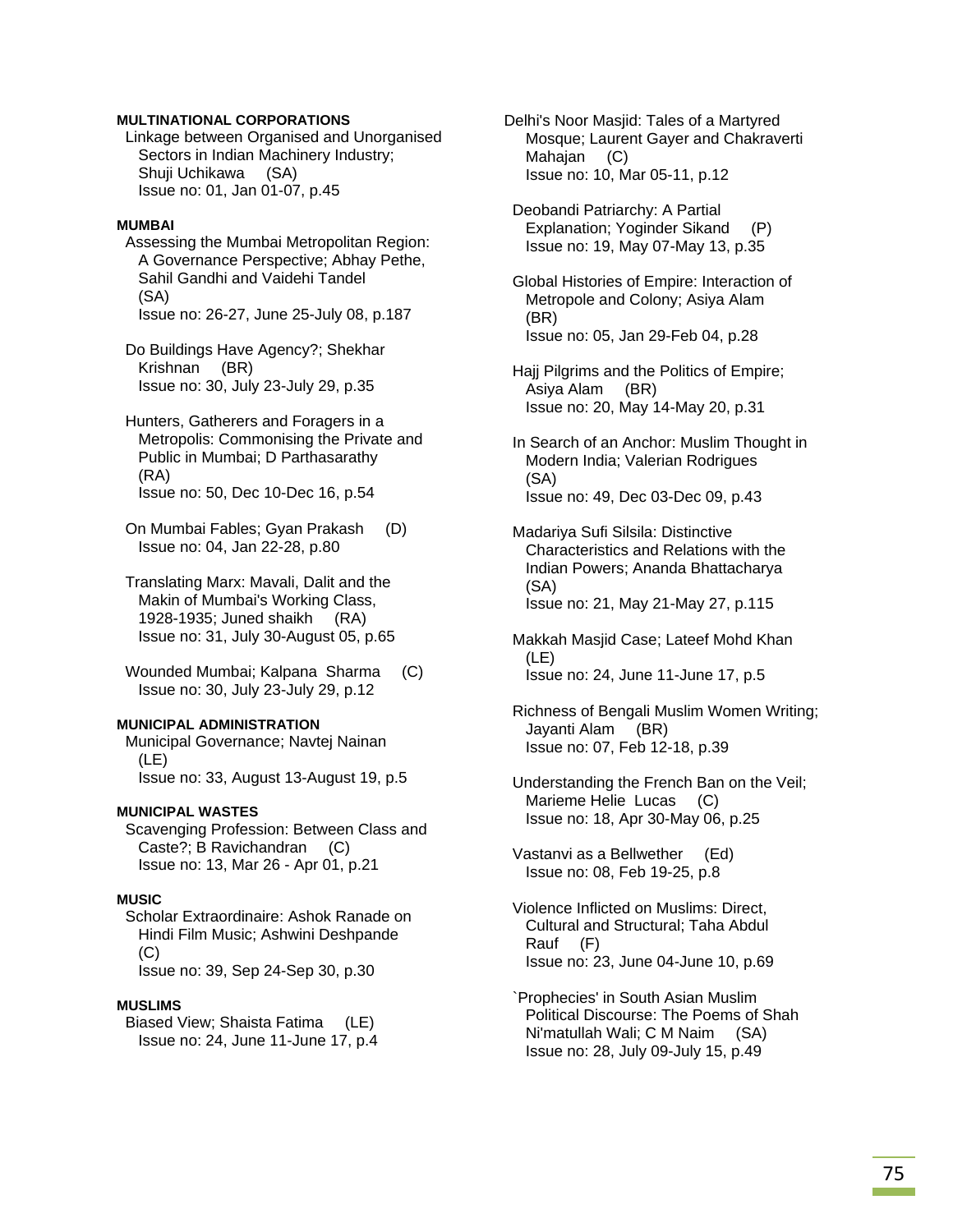## **MUTUAL FUNDS**

 ULIPs and Mutual Funds: The Unidentical Twins; EPW Research Foundation (MMR) Issue no: 25, June 18-June 24, p.120

### **NAGALAND**

 Expanding the Middle Space in the Naga Peace Process; Rita Manchanda and Tapan Bose (SA) Issue no: 53, Dec 31-Jan 06, p.51

 Naga Peace Parleys: Sociological Reflections and a Plea for Pragmatism; N K Das (SA) Issue no: 25, June 18-June 24, p.70

## **NARMADA PROJECT**

 Muddy Waters: Inside the World Bank as It Struggled with the Narmada Projects; Robert H Wade ('A) Issue no: 40, Oct 01-Oct 07, p.44

### **NATIONAL INCOME**

 'Inclusive Development' and the Quintile Income Statistic; S Subramanian (F) Issue no: 04, Jan 22-28, p.69

 Appropriating Growth's Dividends: The Recent Deceleration of the Economy has brought Forth Renewed Calls for Second Generation Reforms (Ed) Issue no: 37, Sep 10-Sep 16, p.9

 Getting the Micro-Foundations Right (Ed) Issue no: 10, Mar 05-11, p.8

### **NATIONAL PARKS**

 Kaziranga National Park: History, Landscape and Conservation Practices; Arupjyoti Saikia (F) Issue no: 32, August 06-August 12, p.12

 Local Perceptions of Conservation Intervention in Kanha National Park; Ananya Mukherjee (SA) Issue no: 25, June 18-June 24, p.60

## **NATIONAL SECURITY**

 A Blow for Constitutionalism: The State can no Longer use Vigilante Groups to Combat Militancy (Ed) Issue no: 29, July 16-July 22, p.7

Combating Terrorism; Niloy Kumar Roy (LE) Issue no: 32, August 06-August 12, p.5

 Defending Mutual Interests: The Sanya Declaration Shows that BRICS is Slowly Getting its Act together to Defend Mutual Interests. (Ed) Issue no: 18, Apr 30-May 06, p.9

 Fenced Indians Pay for `Security'; Anoop Prakash and Shailaja Menon (F) Issue no: 12, Mar 19-25, p.33

 The Law of Intelligence Agencies: New Allegations on the Purulia arms Drop case Underline the need for Parliamentary Oversight of Intelligence Agencies (Ed) Issue no: 20, May 14-May 20, p.9

 On Ending the War against Our Own People; Gautam Navlakha (C) Issue no: 08, Feb 19-25, p.24

### **NATIONALISM**

 Forging a Vocabulary for the Nation: A Feminist Reading of Language Textbooks; Dipta Bhog, Purwa Bharadwaj and Disha Mullick (SA) Issue no: 19, May 07-May 13, p.51

 Roots of Disaffection in Punjab; Ajit Singh (BR) Issue no: 05, Jan 29-Feb 04, p.31

 Zindagi Na Milegi Dobara, Delhi Belly and the Imagined Nation; M K Raghavendra  $(C)$ Issue no: 36, Sep 03-Sep 09, p.27

### **NATO**

 NATO's Nuclear Posturing; Ninan Koshy (C) Issue no: 04, Jan 22-28, p.20

#### **NATURAL GAS**

 Largesse to Private Explorers: An Audit of Production-Sharing Contracts Reveals Violations that have Hurt the Interests of the Public (Ed) Issue no: 31, July 30-August 05, p.9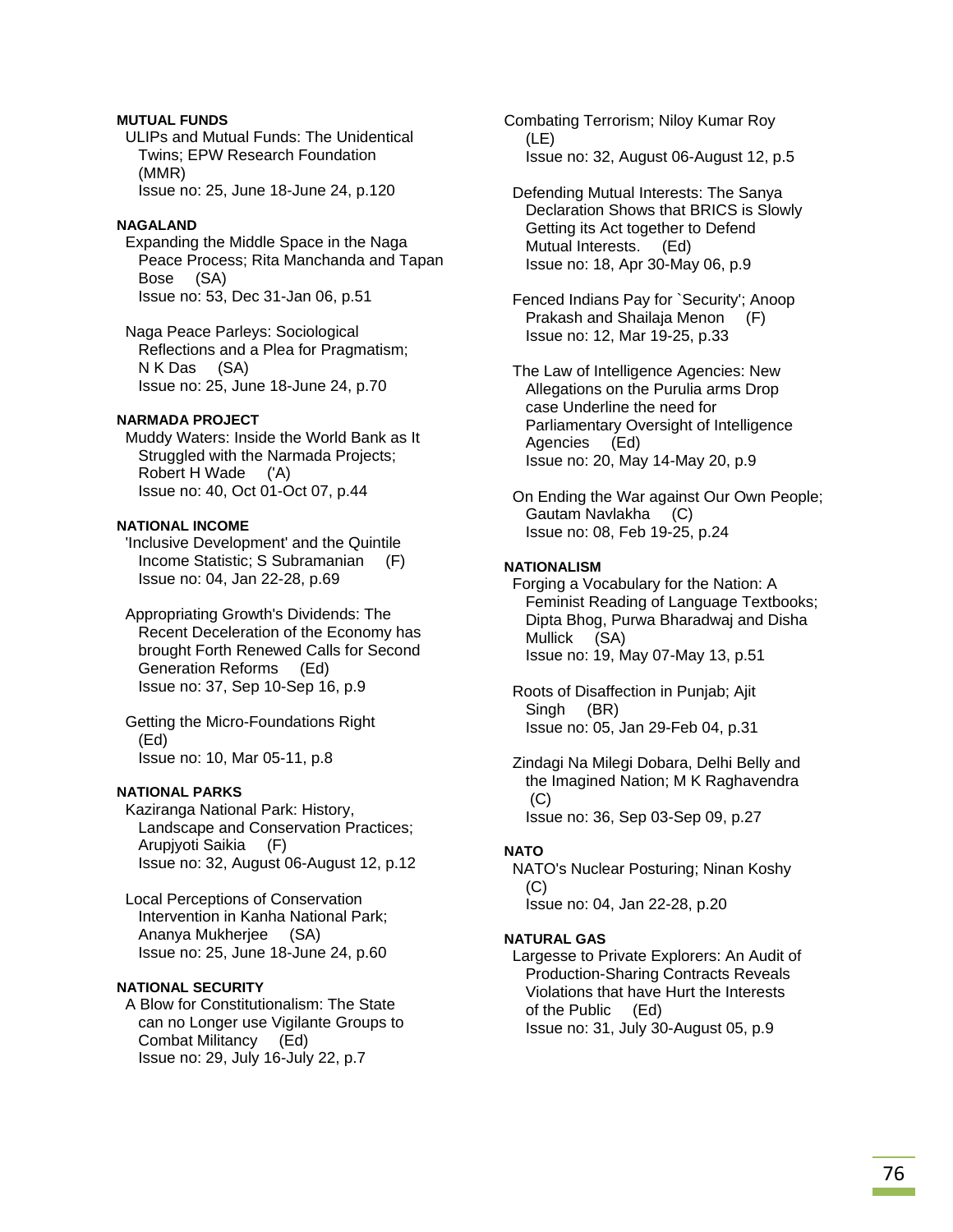## **NATURAL RESOURCES**

 Environment-Development Debate Continued; Hiren Gohain (LE) Issue no: 07, Feb 12-18, p.4

 Global Vision for Rio+20 and Beyond; Mukul Sanwal (C) Issue no: 40, Oct 01-Oct 07, p.24

### **NAXALISM**

 Contempt of Justice (Ed) Issue no: 01, Jan 01-07, p.7

 Interning Insurgent Populations: The Buried Histories of Indian Democracy; Nandini Sundar (SA) Issue no: 06, Feb 05-11, p.47

 Miscarriage of Justice-I; Sudha Bharadwaj (LE) Issue no: 01, Jan 01-07, p.4

 Miscarriage of Justice-II; Prabhakar et al Sinha (LE) Issue no: 01, Jan 01-07, p.4

 Miscarriage of Justice-III; Gurusharan et al Singh (LE) Issue no: 01, Jan 01-07, p.5

 Miscarriage of Justice-IV; Prabhat et al Patnaik (LE) Issue no: 01, Jan 01-07, p.5

 Yet Another Binayak Sen; Anand Teltumbde (F) Issue no: 06, Feb 05-11, p.10

# **NDA GOVERNMENT**

 On the Current Political Scene: Travails and Trajectories; S P Shukla (C) Issue no: 42, Oct 15-Oct 21, p.10

# **NEPAL**

 At the Crossroads (Ed) Issue no: 04, Jan 22-28, p.8

 A Debate on Dalits and Affirmative Action in Nepal; Uddhab Pd Pyakurel (SA) Issue no: 40, Oct 01-Oct 07, p.71

 Moment for Peace and Constitution-Building in Nepal; Srinivasan Ramani (C) Issue no: 41, Oct 08-Oct 14, p.22

 Nepal: Slipping Back into a Deadlock (Ed) Issue no: 07, Feb 12-18, p.8

### **NGOS**

 The 'Quiet Revolution' a Women's Proletarianisation; Anamika Priyadarshini (F) Issue no: 06, Feb 05-11, p.73

 A Step in the Wrong Direction; SAHRDC  $(C)$ Issue no: 11, Mar 12-18, p.19

## **NIGERIA**

 Democracy in Nigeria; Parvathi Vasudevan (C) Issue no: 20, May 14-May 20, p.26

### **NON-TAX REVENUES**

 Largesse to Private Explorers: An Audit of Production-Sharing Contracts Reveals Violations that have Hurt the Interests of the Public (Ed) Issue no: 31, July 30-August 05, p.9

## **NORWAY**

 Atrocities in Norway; Kristin Hanssen (P) Issue no: 39, Sep 24-Sep 30, p.37

 Ideological Convergences: Hindutva and the Norway Massacre; Meera Nanda (SA) Issue no: 53, Dec 31-Jan 06, p.61

 The Intimate Enemy; Ravinder Kaur (C) Issue no: 35, August 27-Sep 02, p.26

 Lesson from Utoeya: The Norwegian Killings Illustrate the Mainstreaming of Prejudice in the West (Ed) Issue no: 31, July 30-August 05, p.8

# **NREGA**

 Caste, Politics and Public Good Distribution in India: Evidence from NREGS in Andhra Pradesh; Rishabh Khosla (SA) Issue no: 12, Mar 19-25, p.63

 Defects in Self-Help Groups; Kripa Shankar (LE) Issue no: 11, Mar 12-18, p.4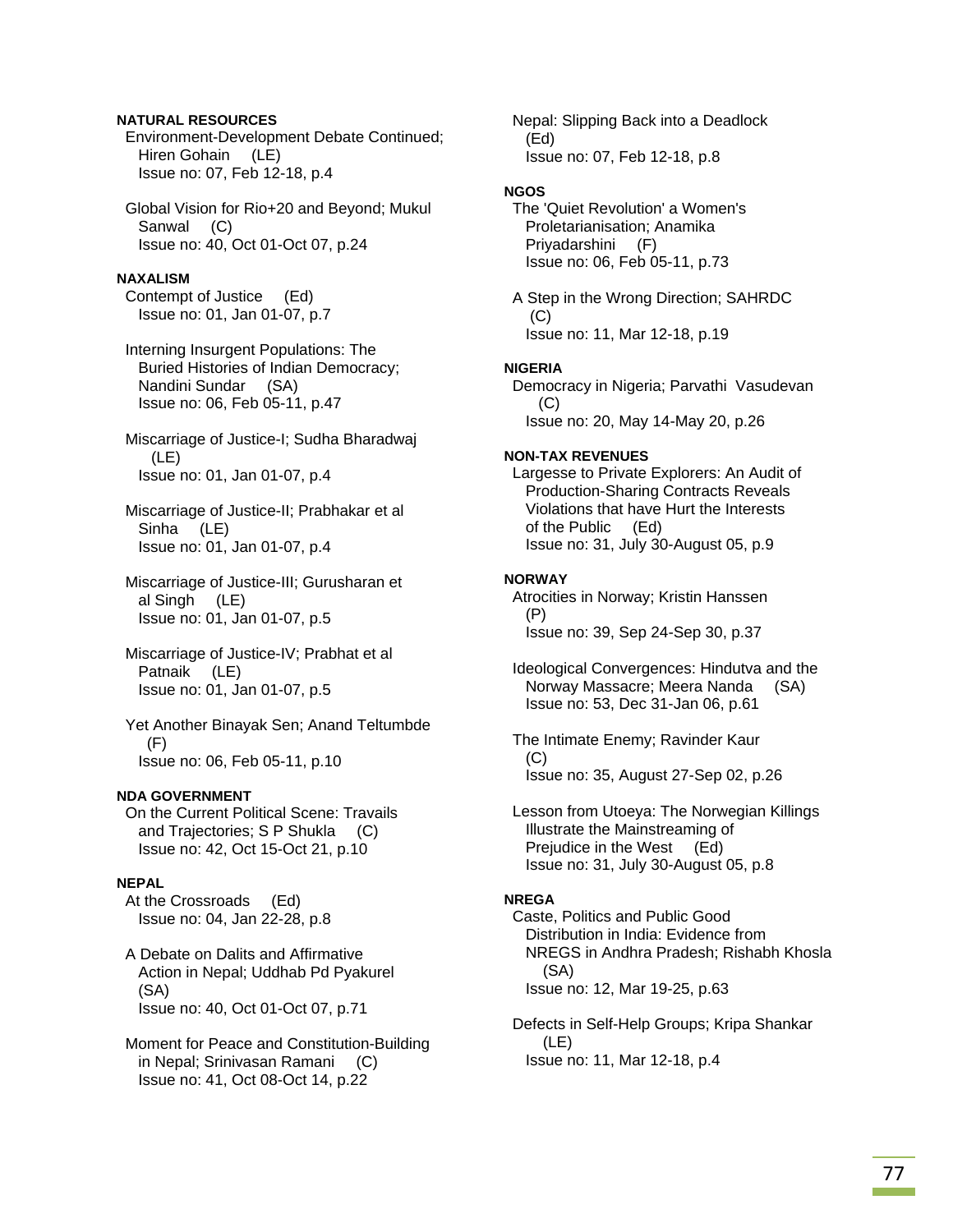# **NREGA**

Employment Guarantee and Its Environmental Impact: Are the Claims Valid?; M et al Dinesh Kumar (D) Issue no: 34, August 20-August 26, p.69

 A Half Step (Ed) Issue no: 03, Jan 15-21, p.8

 Justice for Niyamat Ansari-I; Aruna et al Roy (LE) Issue no: 11, Mar 12-18, p.4

 MGNREGA for Environmental Service Enhancement and Vulnerability Reduction: Rapid Appraisal in Chitradurga District, Karnataka; Rakesh et al Tiwari (SA) Issue no: 20, May 14-May 20, p.39

 NREGA Wages: Ensuring Decent Work; Kamala Sankaran (C) Issue no: 07, Feb 12-18, p.23

 Unwarranted Pessimism on UID; Ashwini Kulkarni (D) Issue no: 16, Apr 16-Apr 22, p.79

### **NSS**

 Credibility of Equal Access to Credit: Does Gender Matter?; Meenakshi Rajeev, B P Vani and Manojit Bhattacharjee (F) Issue no: 33, August 13-August 19, p.76

 Don't Shoot the Messenger: An Official Tirade has been Unleashed Against Official Data on Employment. But Why? (Ed) Issue no: 28, July 09-July 15, p.7

 Draft Communal Violence Bill 2011: Areas of Concern; Suhasini Sen (C) Issue no: 32, August 06-August 12, p.19

 Employment in India: What Does the Latest Data Show?; Subhanil Chowdhury (C) Issue no: 32, August 06-August 12, p.23

 Employment Trends in India: A Re-examination; Himanshu (SA) Issue no: 37, Sep 10-Sep 16, p.43

Gender Dimensions: Employment Trends in India, 1993-94 to 2009-10; Indrani Mazumdar and Neetha N (SA) Issue no: 43, Oct 22-Oct 28, p.118

 Scope for Expansion: India is Poised to join the Shanghai Cooperation Organisation with the SCO Setting new Criteria for Expansion (Ed) Issue no: 28, July 09-July 15, p.8

 Where Is the Missing Labour Force?; C Rangarajan, Padma Iyer Kaul and Seema (SA) Issue no: 39, Sep 24-Sep 30, p.68

 Workers Commuting between the Rural and Urban: Estimates from NSSO Data; S Chandrasekhar (C) Issue no: 46, Nov 12-Nov 17, p.22

### **NUCLEAR ARMS**

 NATO's Nuclear Posturing; Ninan Koshy (C) Issue no: 04, Jan 22-28, p.20

 Nuclear Hype and Reality; Praful Bidwai (BR) Issue no: 13, Mar 26-Apr 01, p.31

### **NUCLEAR ENERGY**

 The Limits of Safety Analysis: Severe Nuclear Accident Possibilities at the PFBR; Ashwin Kumar and M V Ramana (F) Issue no: 43, Oct 22-Oct 28, p.44

 People vs Nuclear Power in Jaitapur, Maharashtra; Praful Bidwai (C) Issue no: 08, Feb 19-25, p.10

#### **NUCLEAR POLICY**

 Japan's Nuclear Crisis Is a Wake-up Call for India; A et al Gopalakrishnan (LE) Issue no: 15, Apr 09-Apr 15, p.5

 Scientists and Pokhran: An Untold Story; J Sri Raman (BR) Issue no: 17, Apr 23-Apr 29, p.32

 Sheer Insensitivity; Amit Bhaduri (LE) Issue no: 18, Apr 30-May 06, p.5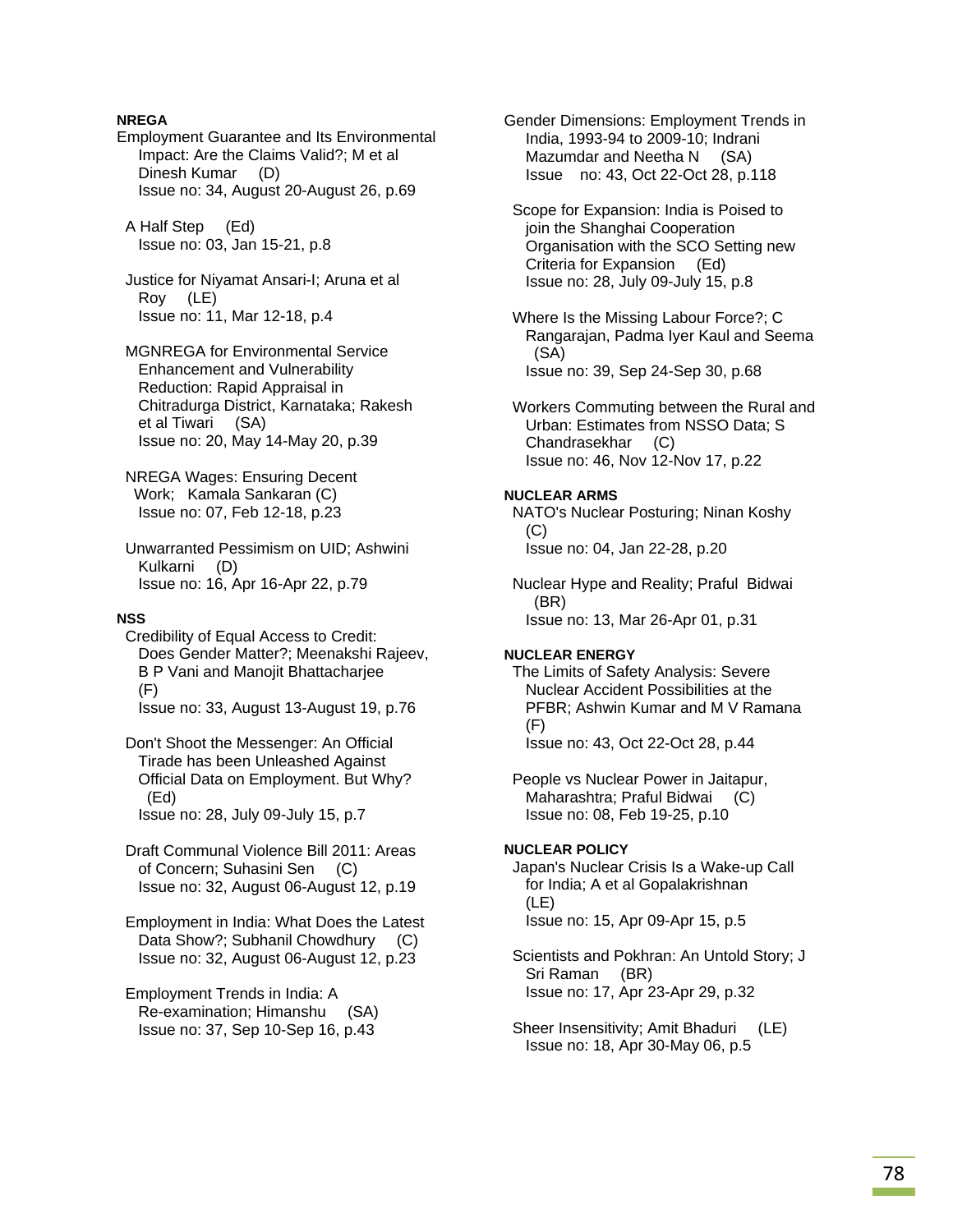## **NUCLEAR POLICY**

A Small First Step on Nuclear Safety: The Nuclear Safety Bill is only a Beginning; there is a Long way to go before Public Interest is Protected (Ed) Issue no: 38, Sep 17-Sep 23, p.8

## **NUCLEAR POWER PLANTS**

- Can India Learn from Fukushima? (Ed) Issue no: 12, Mar 19-25, p.7
- Fukushima: Consequences of Systemic Problems in nuclear plant design; Francois Diaz Maurin (C) Issue no: 13, Mar 26-Apr 01, p.10
- Inadequate Basis for Safety of the PFBR; M V Ramana and Ashwin Kumar (D) Issue no: 52, Dec 24-Dec 30, p.79
- Japan's Nuclear Crisis Is a Wake-up Call for India; A et al Gopalakrishnan (LE) Issue no: 15, Apr 09-Apr 15, p.5
- Koodankulam Diary; L Ramdas and Lalita Ramdas (C) Issue no: 53, Dec 31-Jan 06, p.20
- The March from Tarapur to Jaitapur; Gabriele Dietrich (C) Issue no: 23, June 04-June 10, p.25
- People vs Nuclear Power in Jaitapur, Maharashtra; Praful Bidwai (C) Issue no: 08, Feb 19-25, p.10
- People's Struggles vs Political Opportunism: The Struggle against the Jaitapur Nuclear Power Project is being Hijacked for Narrow Political Ends. (Ed) Issue no: 18, Apr 30-May 06, p.7
- The Risks of Nuclear Power; Itty Abraham (C) Issue no: 16, Apr 16-Apr 22, p.22
- Severe Accident Assessment for PFBR: A Designer's Perspective; S C Chetal and P Chellapandi (D) Issue no: 52, Dec 24-Dec 30, p.76
- Sheer Insensitivity; Amit Bhaduri (LE) Issue no: 18, Apr 30-May 06, p.5

 A Small First Step on Nuclear Safety: The Nuclear Safety Bill is only a Beginning; there is a Long way to go before Public Interest is Protected (Ed) Issue no: 38, Sep 17-Sep 23, p.8

 State Repression in Jaitapur (Ed) Issue no: 04, Jan 22-28, p.9

## **NUCLEAR POWER POLICY**

 Unclear over Nuclear: Will the Protests against the Koodankulam Project Force the Government to Pause and Rethink its Nuclear Power Plans? (Ed) Issue no: 40, Oct 01-Oct 07, p.8

### **NUCLEAR WEAPONS**

 NATO's Nuclear Posturing; Ninan Koshy (C) Issue no: 04, Jan 22-28, p.20

### **OBITUARIES**

 Ajit Bhattacharjea; Nikhil Dey and Aruna Roy (LE) Issue no: 16, Apr 16-Apr 22, p.5

 B K Keayla; Ashok Mitra (LE) Issue no: 02, Jan 08-14, p.5

 From Amravati to Bhima; Sanjeev Ghotge (LE) Issue no: 35, August 27-Sep 02, p.5

 Homage to Gurusharan Singh; S A R Geelani, Amit Bhattacharyya and Rona Wilson (LE) Issue no: 41, Oct 08-Oct 14, p.5

 The Insurgent Jurisprudent!; Gurusharan et al Singh (LE) Issue no: 02, Jan 08-14, p.5

- Joan Robinson; Deena Khatkhate (LE) Issue no: 06, Feb 05-11, p.5
- K G Kannabiran; Pritam Singh (LE) Issue no: 03, Jan 15-21, p.5
- Remembering Shashi Rajagopalan; Prakash et al Bakshi (LE) Issue no: 33, August 13-August 19, p.4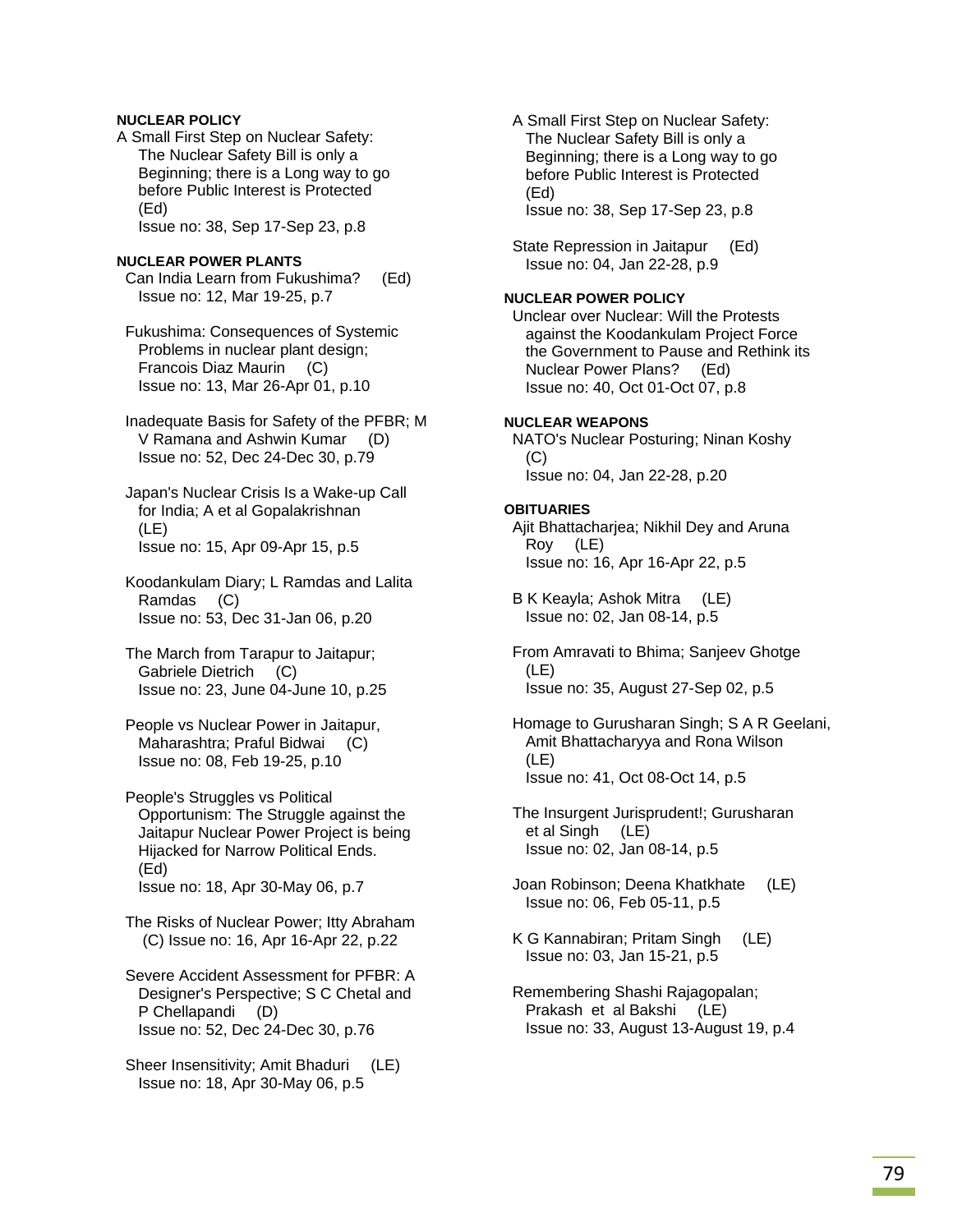# **OIL**

- Imperialism, Geology and Petroleum: History of Oil in Colonial Assam; Arupjyoti Saikia (SA) Issue no: 12, Mar 19-25, p.48
- The Politics of Petrol: The Political Response to Rising Petroleum Prices is Dangerously Short-Sighted. (Ed) Issue no: 47, Nov 19-Nov 25, p.7

# **OIL COMPANIES**

- Largesse to Private Explorers: An Audit of Production-Sharing Contracts Reveals Violations that have Hurt the Interests of the Public (Ed) Issue no: 31, July 30-August 05, p.9
- The Refinery Movement in Assam; Ditee Moni Baruah (SA) Issue no: 01, Jan 01-07, p.63

# **OPPOSITION PARTIES**

 Undermining Parliament: The Ruling Party and the Opposition have become Partners in the Crime of Destroying Parliament. (Ed)

Issue no: 51, Dec 17-Dec 23, p.7

# **ORISSA**

- Cultural and Social Radicalism in Medieval Orissa; Basanta Kumar Mallik (SA) Issue no: 17, Apr 23-Apr 29, p.52
- Examining the Storm Protection Services of Mangroves of Orissa during the 1999 Cyclone; Saudamini Das (SA) Issue no: 24, June 11-June 17, p.60
- Floods in Orissa: No Lessons Learnt; Kishor C Samal (F) Issue no: 52, Dec 24-Dec 30, p.31
- Hostage-taking and the Adivasis; Harish Dhawan and Paramjeet Singh (LE) Issue no: 09, Feb 26-Mar 04, p.5
- Malkangiri Kidnap in Orissa: Negotiating Peace; G Haragopal (C) Issue no: 26-27, June 25-July 08, p.23
- Maoist Mistakes; K N Ramachandran (LE) Issue no: 10, Mar 05-11, p.5
- Maoist Mistakes; K N Ramachandran (LE) Issue no: 10, Mar 05-11, p.4
- Paan or POSCO?; Banikanta Mishra and Birendra Kumar Nayak (F) Issue no: 26-27, June 25-July 08, p.12
- The PDS in Rural Orissa: Against the Grain?; Ankita Aggarwal (C) Issue no: 36, Sep 03-Sep 09, p.21
- Radical Religious Poetry in Colonial Orissa; Mukti Lakhi Mangharam (SA) Issue no: 18, Apr 30-May 06, p.82
- Somersault on POSCO; Murli Natarajan and Anu Mandavilli (LE) Issue no: 08, Feb 19-25, p.4
- The Staines Verdict (Ed) Issue no: 05, Jan 29-Feb 04, p.8
- Urgent Appeal on POSCO; Ramesh Gopalakrishnan (LE) Issue no: 25, June 18-June 24, p.4
- Vedanta Refinery Expansion; Ramesh Gopalakrishnan (LE) Issue no: 31, July 30-August 05, p.5
- `Strategic' Concerns Trump All: Should the "Strategic Significance" of the POSCO Project Override the Concerns of its Victims? (Ed) Issue no: 19, May 07-May 13, p.8

# **ORPHANS**

 State of Orphans in the Earthly Paradise; Alex George (C) Issue no: 10, Mar 05-11, p.19

# **OVERSEAS INDIANS**

 The Indian Diaspora: Musings of a Social Anthropologist; N Jayaram (BR) Issue no: 14, Apr 02-Apr 08, p.31

# **PAKISTAN**

 From Postcolonial to Neocolonial State; Ayesha Saeed (BR) Issue no: 21, May 21-May 27, p.35

- Imperial Justice and Indian Frenzy; Anand Teltumbde (F) Issue no: 23, June 04-June 10, p.10
- Is Pakistan Collapsing?; S Akbar Zaidi  $(C)$ Issue no: 25, June 18-June 20, p.16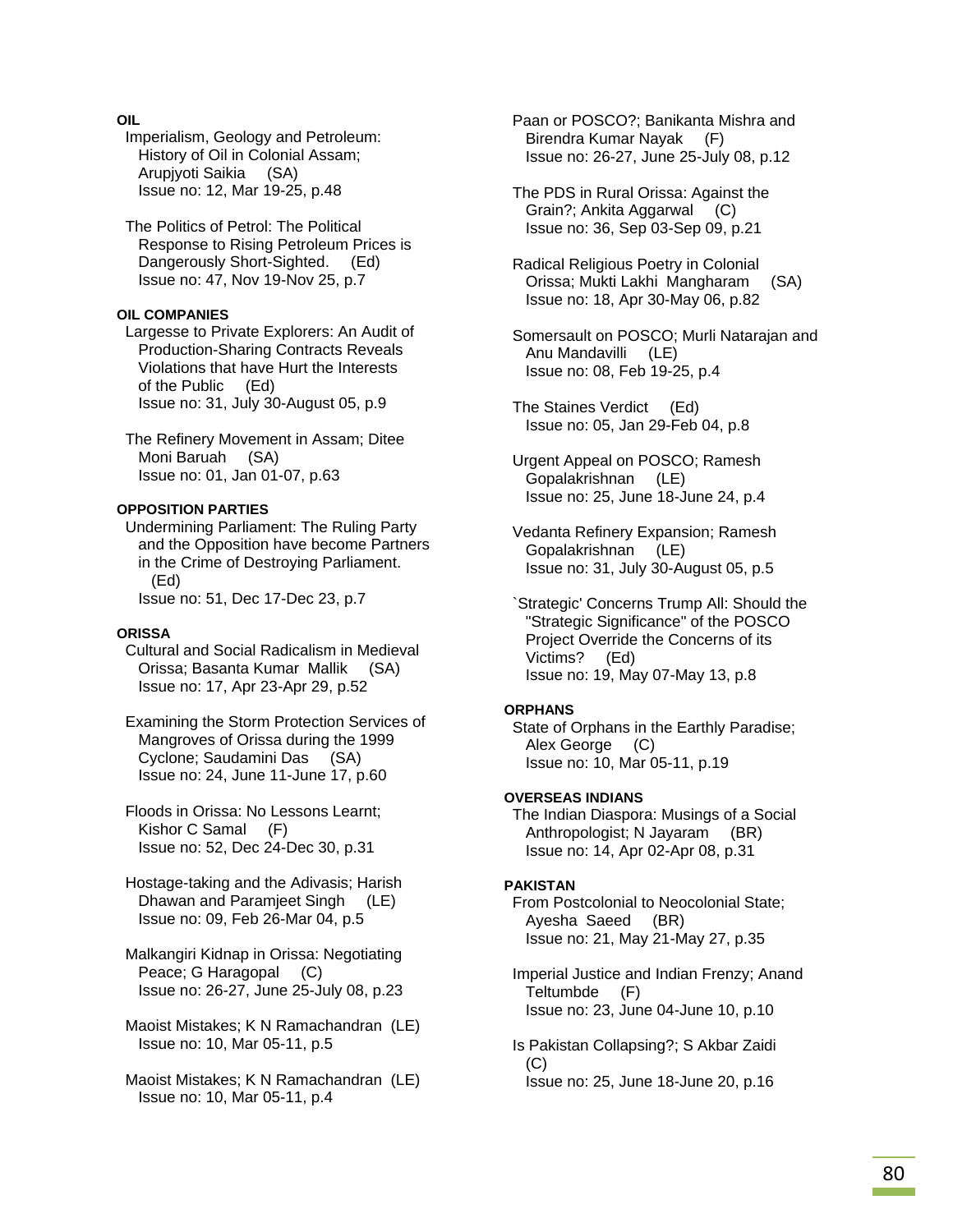## **PAKISTAN**

- Karachi Battles; Haris Gazdar (C) Issue no: 38, Sep 17-Sep 23, p.19
- Lady Health Workers and Social Change in Pakistan; Ayesha Khan (C) Issue no: 30, July 23-July 29, p.28
- Missing Lines/Forgetting the Ordinary; Nicolas Martin (BR) Issue no: 32, August 06-August 12, p.38
- A New Pakistan?: The Undermining of the Military's Hegemony has Created an Opportunity for Democratic Forces (Ed) Issue no: 22, May 28-June 03, p.7
- Pakistan's Army: Divided It Stands; Pervez Hoodbhoy (F) Issue no: 26-27, June 25-July 08, p.67
- Pakistan's Modernity: Between the Military and Militancy; Ayesha Siddiqa (SA) Issue no: 51, Dec 17-Dec 23, p.61
- Pakistan-India Conundrum: Shades of the Past; Sumanta Banerjee (C) Issue no: 48, Nov 26-Dec 02, p.18
- Pakistani Army's Assertion: The Winner in the Frayed Relations between the United States and Pakistan is the Pakistani Military (Ed) Issue no: 51, Dec 17-Dec 23, p.9
- Pakistani Journalists: Standing Tall; Beena Sarwar (C) Issue no: 29, July 16-July 22, p.23
- Peering into Pakistan; Aasim Sajjad Akhtar  $(C)$ Issue no: 28, July 09-July 15, p.31
- Pervez Hoodbhoy: 'Miracles are Needed to Rescue Pakistan'; Farooq Sulehria (F) Issue no: 05, Jan 29-Feb 04, p.25
- Social Protection in Pakistan: In the Midst of a Paradigm Shift?; Haris Gazdar (SA) Issue no: 28, July 09-July 15, p.59

 Taseer's Omen (Ed) Issue no: 05, Jan 29-Feb 04, p.8

## **PALESTINE**

 The Man with a Hyphenated Identity; Sudhanva Deshpande (C) Issue no: 19, May 07-May 13, p.27

## **PANCHAYAT ELECTIONS**

 Tortuous Road to Justice in Kashmir; Freny Manecksha (C) Issue no: 32, August 06-August 12, p.29

## **PANCHAYATS**

 Caste, Politics and Public Good Distribution in India: Evidence from NREGS in Andhra Pradesh; Rishabh Khosla (SA) Issue no: 12, Mar 19-25, p.63

 Defects in Self-Help Groups; Kripa Shankar (LE) Issue no: 11, Mar 12-18, p.4

 How Inclusive Are Panchayati Raj Institutions?; Nupur Tiwari (BR) Issue no: 15, Apr 09-Apr 15, p.35

 India's (Jati) Panchayati Raj; Anand Teltumbde (F) Issue no: 36, Sep 03-Sep 09, p.10

 Tortuous Road to Justice in Kashmir; Freny Manecksha (C) Issue no: 32, August 06-August 12, p.29

## **PARLIAMENT**

 CAG: A Parliamentary Institution; B P Mathur (C) Issue no: 04, Jan 22-28, p.12

 The Institutions of Democracy; Andre Beteille (P) Issue no: 29, July 16-July 22, p.75

 Parliament Paralysed (Ed) Issue no: 05, Jan 29-Feb 04, p.7

 Remarkable Political Study of Parliament; Shibani Kinkar Chaube (BR) Issue no: 18, Apr 30-May 06, p.31

 Undermining Parliament: The Ruling Party and the Opposition have become Partners in the Crime of Destroying Parliament. (Ed) Issue no: 51, Dec 17-Dec 23, p.7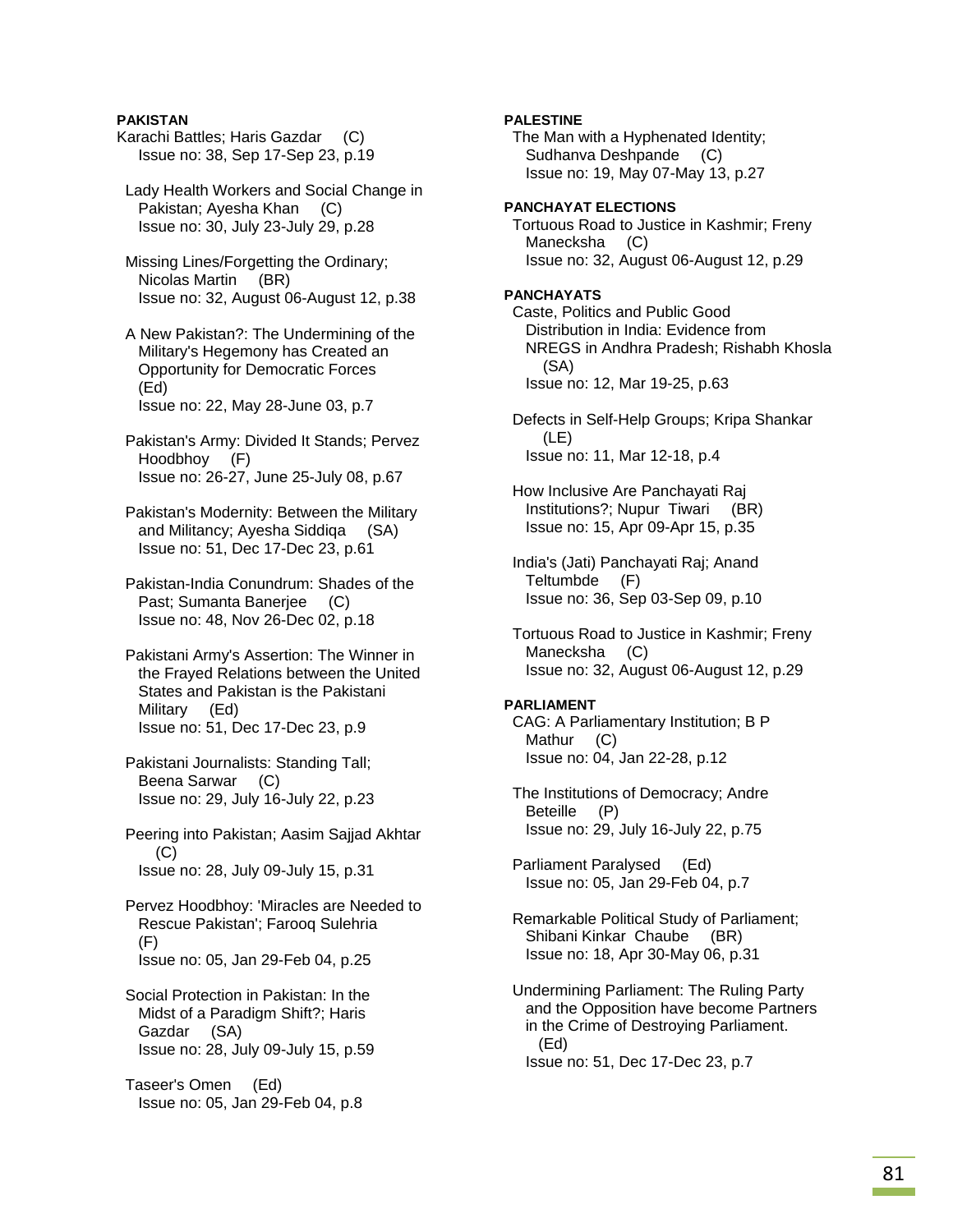# **PARLIAMENTARY DEBATE**

 Undermining Parliament: The Ruling Party and the Opposition have become Partners in the Crime of Destroying Parliament. (Ed) Issue no: 51, Dec 17-Dec 23, p.7

**PARTITION** 

 The Citizenship Discourse in India; Partha S Ghosh (BR) Issue no: 11, Mar 12-18, p.28

 Feeding the Right Wolf; M V Ramana (BR) Issue no: 11, Mar 12-18, p.31

 Partition and Minority Rights in Punjabi Hindu Debates, 1920-47; Neeti Nair (SA) Issue no: 52, Dec 24-Dec 30, p.61

### **PATENTS**

 `3(d)' Effect: The Novartis-Glivec Case; Rajshree Chandra (C) Issue no: 37, Sep 10-Sep 16, p.13

### **PEACE NEGOTIATION**

 At the Crossroads (Ed) Issue no: 04, Jan 22-28, p.8

 The Way Forward (Ed) Issue no: 01, Jan 01-07, p.9

## **PEASANT UPRISINGS**

 Assam's New Voice of Dissent; Sanjay Barbora (C) Issue no: 28, July 09-July 15, p.19

 A New Edge to People's Protests in Assam; Udayon Misra (C) Issue no: 28, July 09-July 15, p.16

### **PEASANTS**

 The Battle for Land: Unaddressed Issues; Avinash Kaumar (C) Issue no: 25, June 18-June 24, p.20

 Early Twentieth Century Agrarian Assam: A Brief and Preliminary Overview; Debarshi Das and Arupjyoti Saikia (SA) Issue no: 41, Oct 08-Oct 14, p.73

 Farmers' Suicides and Statehood Demand in Bundelkhand; A K Verma (F) Issue no: 28, July 09-July 15, p.10

 Farmers' Suicides in Punjab: A Census Survey of the Two Most Affected Districts; R S Sidhu, Sukhpal Singh and A S Bhullar (RA) Issue no: 26-27, Suppl, June 25-July 08 , p.131

 For Land and Water: The Government First Grabs the Land of Farmers and then it Shoots to Kill those who Protest. (Ed) Issue no: 34, August 20-August 26, p.9

 Impact of Rehabilitation Package in Suicide-Prone Districts of Vidarbha; S S Kalamkar and Sangeeta Shroff (C) Issue no: 05, Jan 29-Feb 04, p.10

 Indebtedness and Suicides: Field Notes on Agricultural Labourers of Punjab; Vishav Bharti (F) Issue no: 14, Apr 02-Apr 08, p.35

 The Maval Land Struggle; Siddharthya Swapan Roy (F) Issue no: 35, August 27-Sep 02, p.10

 Microfinance: Lessons from a Crisis; Tara S Nair (C) Issue no: 06, Feb 05-11, p.23

 Resurrecting Scholarship on Agrarian Transformation; Alpa Shah and Barbara Harriss-White (C) Issue no: 39, Sep 24-Sep 30, p.13

 Vicious Attack; Paramjit Singh and Harish Dhawan (LE) Issue no: 22, May 28-June 03, p.5

### **PENAL CODE**

 The Communal and Targeted Violence Bill; Mihir Desai (C) Issue no: 31, July 30-August 05, p.12

 Fighting Corruption; Samuel Paul (C) Issue no: 35, August 27-Sep 02, p.17

### **PENSION**

 National Pension Scheme: For Whose Benefit?; Ayanendu Sanyal, K Gayithri and S Erappa (C) Issue no: 08, Feb 19-25, p.17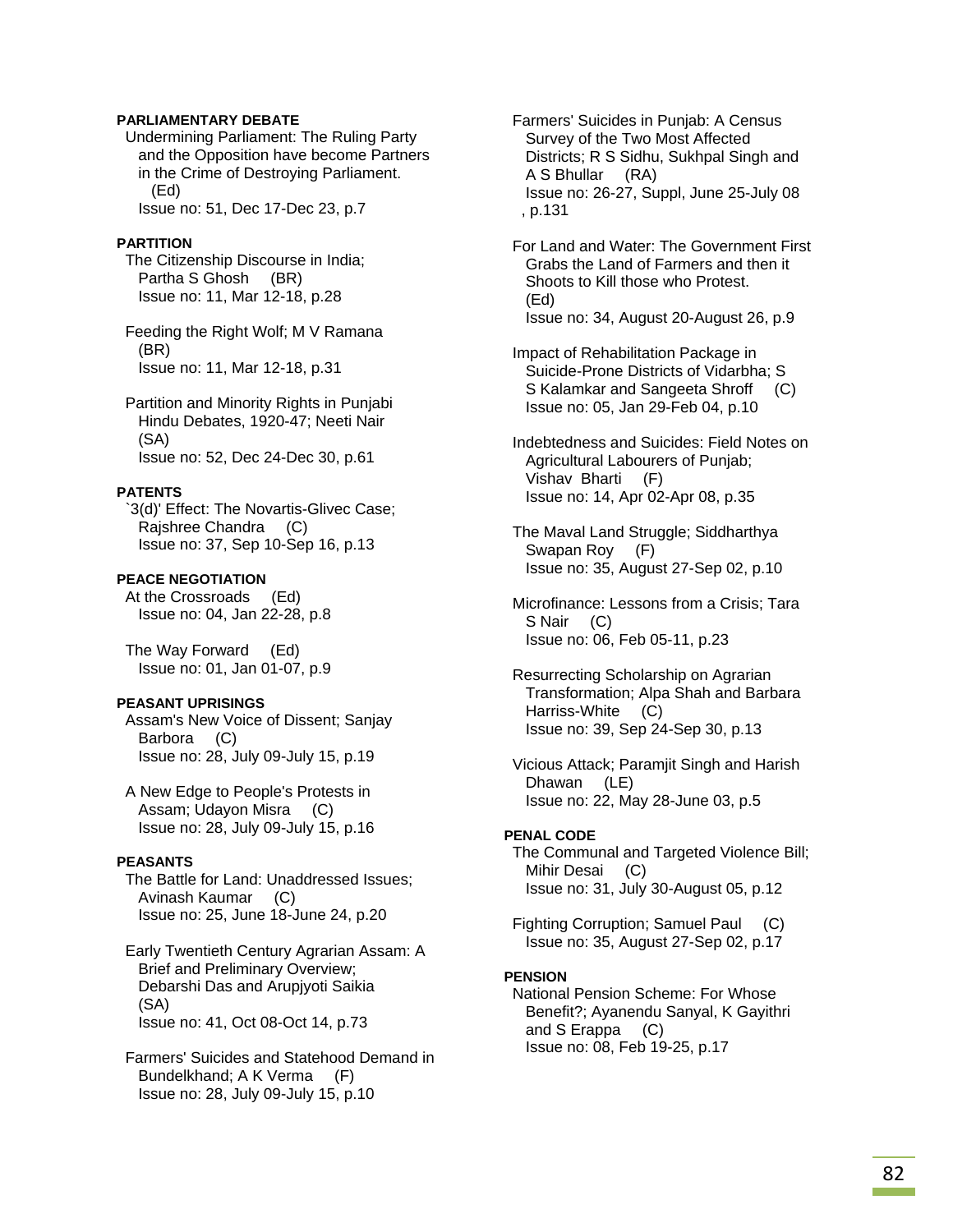# **PESANTS**

 Modifying the Terms of Compensation: The Uttar Pradesh Government makes Compensation for Land Acquisition more Generous, but is that Enough? (Ed) Issue no: 25, June 18-June 24, p.9

## **PESTICIDES**

 Endosulfan: Centre in Denial; Leela Solomon (C) Issue no: 08, Feb 19-25, p.21

## **PHARMACEUTICAL INDUSTRY**

 `3(d)' Effect: The Novartis-Glivec Case; Rajshree Chandra (C) Issue no: 37, Sep 10-Sep 16, p.13

## **PHARMACEUTICAL POLICY**

 A Damaging Directive (Ed) Issue no: 10, Mar 05-11, p.9

# **PHARMACEUTICALS**

 `3(d)' Effect: The Novartis-Glivec Case; Rajshree Chandra (C) Issue no: 37, Sep 10-Sep 16, p.13

# **PHILOSOPHY**

 Aphorisms for Crisis; Chandrashekhar G Ranade (BR) Issue no: 24, June 11-June 17, p.41

## **PHYSICALLY CHALLENGED**

 Addressing Concerns of the Disabled in Delhi Campuses; Nikhil Jain (C) Issue no: 50, Dec 10-Dec 16, p.19

### **PHYSICIANS**

 Doctors in Rural Areas: A Shortage of Doctors in Rural India cannot be Resolved by Casual Announcements (Ed) Issue no: 30, July 23-July 29, p.9

 `Hands on Learning' in Medicine: Who Benefits?; Rakhi Ghoshal (C) Issue no: 42, Oct 15-Oct 21, p.16

## **PILGRIMAGES**

 Hajj Pilgrims and the Politics of Empire; Asiya Alam (BR) Issue no: 20, May 14-May 20, p.31

## **PIRACY**

 Understanding Somali Piracy: Globalisation, Sovereignty, and Justice; Rohit Negi (C) Issue no: 25, June 18-June 24, p.35

### **PLAGIARISM**

 Karaoked: Plagiarism in the Classroom; Dhanwanti Nayak (F]) Issue no: 09, Feb 26-Mar 04, p.49

 Pirates, Plagiarisers, Publishers; Prashant Iyengar (F) Issue no: 09, Feb 26-Mar 04, p.54

 Plagiarism and Social Sciences; Manjari Katju (F) Issue no: 09, Feb 26-Mar 04, p.45

## **PLANNING COMMISSION**

 Planning for Capital, Not People; S P Shukla (D) Issue no: 29, July 16-July 22, p.157

 Policy Challenges; C S Deshpande (LE) Issue no: 23, June 04-June 10, p.5

 Twelfth Plan: Patriarchy as Macroeconomic Construct; Ritu Dewan (C) Issue no: 42, Oct 15-Oct 21, p.19

## **POETRY**

 Radical Religious Poetry in Colonial Orissa; Mukti Lakhi Mangharam (SA) Issue no: 18, Apr 30-May 06, p.82

 `Prophecies' in South Asian Muslim Political Discourse: The Poems of Shah Ni'matullah Wali; C M Naim (SA) Issue no: 28, July 09-July 15, p.49

#### **POETS**

 Captive Imagination: Letters from Prison-Poet in the Political Activist; P K Vijayan (BR) Issue no: 08, Feb 19-25, p.29

### **POLICE**

 Framed by Police; Harish Dhawan and Paramjeet Singh (LE) Issue no: 08, Feb 19-25, p.5

 Reforming the Police (LE) Issue no: 02, Jan 08-14, p.9

## **POLICE ATROCITIES**

 Buried Injustice: The Official Confirmation of Thousands of Unmarked Graves in Kashmir Calls for Urgent Investigation (Ed) Issue no: 35, August 27-Sep 02, p.7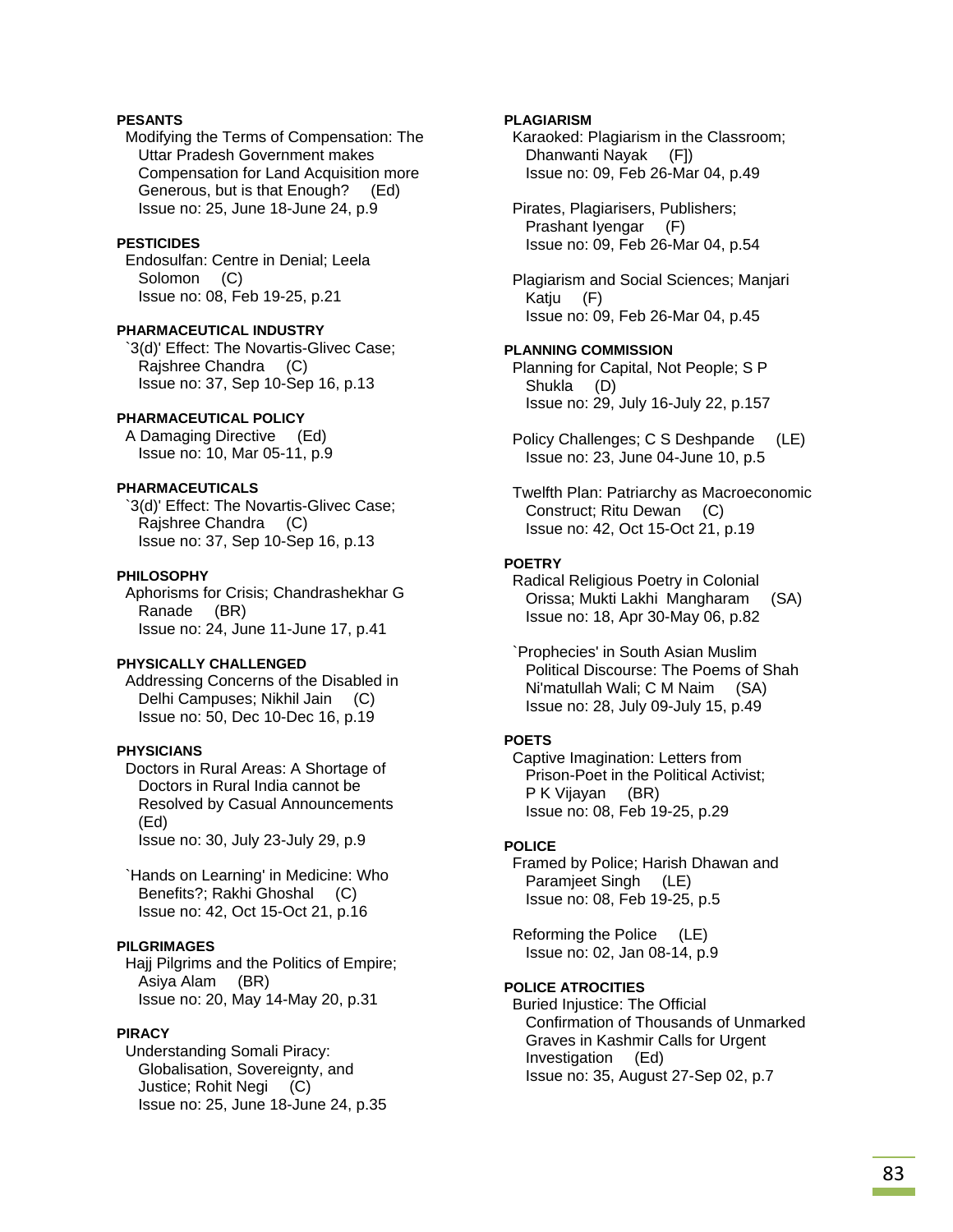## **POLICE ATROCITIES**

 Chintalnar Massacre; C H Chandrashekhar (LE) Issue no: 14, Apr 02-Apr 08, p.4

 Counter-insurgency and the Law: The depredations of Salwa Judum have attracted more tribal peasants into the ranks of the Maoist guerrilla army (Ed) Issue no: 15, Apr 09-Apr 15, p.8

 Destructive Politics; Subhanil Chowdhury (LE) Issue no: 53, Dec 31-Jan 06, p.5

 Dreaded State Outreach; Paramjeet Singh and Harish Dhawan (LE) Issue no: 41, Oct 08-Oct 14, p.4

 Killing the Talks and Faking an Encounter; Debaprasad et al Roychoudhury (LE) Issue no: 51, Dec 17-Dec 23, p.5

 Life Imprisonment by the State; Susan Abraham (LE) Issue no: 41, Oct 08-Oct 14, p.4

 The Maval Land Struggle; Siddharthya Swapan Roy (F) Issue no: 35, August 27-Sep 02, p.10

 Police Intimidation; Anita et al Ghai (LE) Issue no: 05, Jan 29-Feb 04, p.4

 Silence on Killings in Bihar: Nitish Kumar is able to Brazen out the Police Killings in Forbesganj, thanks to the Silence of the Media (Ed) Issue no: 26-27, June 25-July 08, p.7

 State Repression in Jaitapur (Ed) Issue no: 04, Jan 22-28, p.9

 Varghese Encounter Death Case; K Haridas (C) Issue no: 01, Jan 01-07, p.19

 When the Republic Kills Its Own Children: How the Judiciary Deals with Encounter Killings will have a Crucial Bearing on the Rule of Law (Ed) Issue no: 22, May 28-June 03, p.8

 Unanchored Political Subject?; Ranabir Samaddar (D) Issue no: 07, Feb 12-18, p.79 **POLITICAL ECONOMY**  From Biography to Political Economy; Pulin B Nayak (BR) Issue no: 34, August 20-August 26, p.31 Roots of Disaffection in Punjab; Ajit Singh (BR) Issue no: 05, Jan 29-Feb 04, p.31 **POLITICAL HISTORY**  Estranged Siblings: Urdu and Hindi; Ather Farouqui (BR) Issue no: 38, Sep 17-Sep 23, p.33 Flying Blind: Waiting for a Real Reckoning on 1971; Naeem Mohaiemen (SA) Issue no: 36, Sep 03-Sep 09, p.40 From Postcolonial to Neocolonial State; Ayesha Saeed (BR) Issue no: 21, May 21-May 27, p.35 Law and Nationalism; Tirthankar Roy (BR) Issue no: 40, Oct 01-Oct 07, p.33 The Partido Indiano and the September Revolt of 1890 in Goa; Sharon da Cruz and Max de Loyola Furtado (SA) Issue no: 33, August 13-August 19, p.67 Partition and Minority Rights in Punjabi Hindu Debates, 1920-47; Neeti Nair (SA) Issue no: 52, Dec 24-Dec 30, p.61 The Politics of Independence in Bangladesh; David Ludden (P) Issue no: 35, August 27-Sep 02, p.79 Resurrection and Normalisation of Empire; Rohit Chopra (F) Issue no: 13, Mar 26-Apr 01, p.42

**POLITICAL BEHAVIOUR** 

 State Capital, Democracy and Justice: Mapping Politics in India; Sanjeeb Mukherjee (RA) Issue no: 23, June 04-June 10, p.31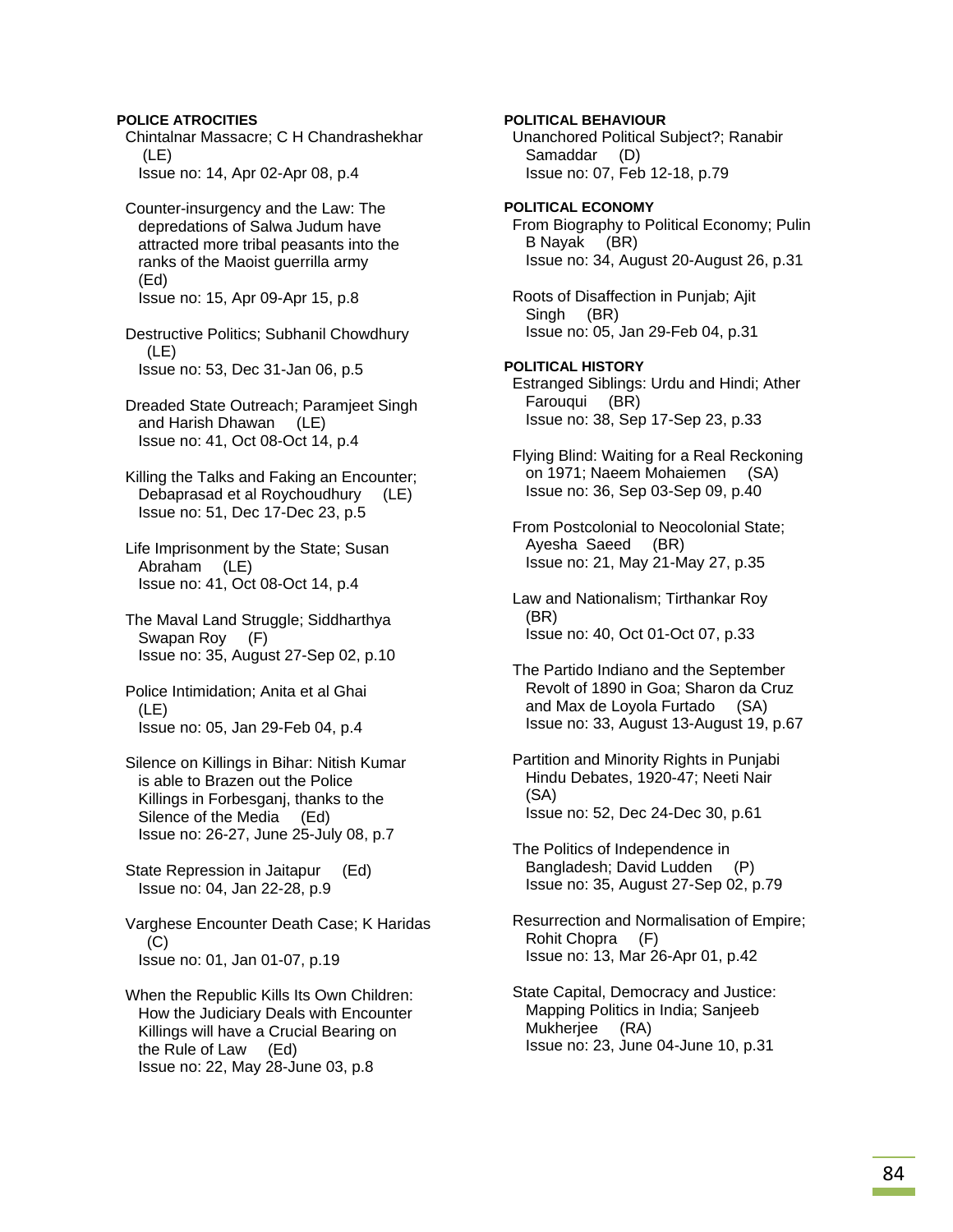## **POLITICAL HISTORY**

Unanchored Political Subject?; Ranabir Samaddar (D) Issue no: 07, Feb 12-18, p.79

Western Savants; S Nanjundan (LE) Issue no: 49, Dec 03-Dec 09, p.4

 World History and Its Politics; Vinay Lal (F) Issue no: 46, Nov 12-Nov 17, p.40

**POLITICAL IDEOLOGY**  Politics and Governance; Sugata Marjit (LE) Issue no: 47, Nov 19-Nov 25, p.5

### **POLITICAL MOVEMENTS**

 The Categorical Revolution: Democratic Uprising in the Middle East; Irfan Ahmad (P) Issue no: 44-45, Nov 05-Nov 11 , p.30

 A Demagogue, the State and Civil Society: A Demagogue is able to make New Delhi Panic and Shoot itself in the Foot (Ed) Issue no: 24, June 11-June 17, p.7

 Demise of the Arab Spring: If the Events in Libya are Anything to go by, then Surely, Imperialism is the Biggest Enemy of Democracy. (Ed) Issue no: 35, August 27-Sep 02, p.9

 Feeding the Right Wolf; M V Ramana (BR) Issue no: 11, Mar 12-18, p.31

 Police Action on Ramdev-I; Paramjeet Singh and Harish Dhawan (LE) Issue no: 24, June 11-June 17, p.4

 Police Action on Ramdev-II; Shankar et al Singh (LE) Issue no: 24, June 11-June 17, p.5

 Political Change in Burma: Transition from Democracy to Military Dictatorship (1948-62); Nehginpao Kipgen (SA) Issue no: 20, May 14-May 20, p.48

 Reddys, Kammas and Telangana; Gautam Pingle (C) Issue no: 36, Sep 03-Sep 09, p.19

 Rise of the Anti-Political: Anti-Political" Protests in India, Spain and the US are Expressions of Resentment with the Working of Democracy (Ed) Issue no: 35, August 27-Sep 02, p.8

 Strange Justifications: The Anna Hazare Group's Foray into Electoral Politics Exposes its Shaky Foundations (Ed) Issue no: 43, Oct 22-Oct 28, p.7

 Unfair to Ramdev; Malavika Nair (LE) Issue no: 28, July 09-July 15, p.5

Why Not India?; N Venugopal (LE) Issue no: 07, Feb 12-18, p.4

## **POLITICAL PARTIES**

 Breeding 'Black Sheep'; Sumanta Banerjee  $(C)$ Issue no: 02, Jan 08-14, p.10

 Vanquishing of the DMK: Astute Alliance Building and Public Resentment over Corruption Turned the Tide in Favour of the AIADMK in Tamil Nadu (Ed) Issue no: 22, May 28-June 03, p.9

### **POLITICAL PERSONALITIES**

 Abuse of Constitutional Offices (Ed) Issue no: 06, Feb 05-11, p.9

 Alliance of Convenience (Ed) Issue no: 11, Mar 12-18, p.9

 Civil Society and Political Privilege; Sugata Marjit (LE) Issue no: 17, Apr 23-Apr 29, p.4

 Crime and Quick Punishment: Fast-tracking Criminal Cases against MPs and Election Candidates Will Go Some way in Restoring Faith in the System. (Ed) Issue no: 48, Nov 26-Dec 02, p.9

 Geelani's Detention; Gurusharan et al Singh (LE) Issue no: 10, Mar 05-11, p.4

 Justice for Niyamat Ansari-I; Aruna et al Roy (LE) Issue no: 11, Mar 12-18, p.4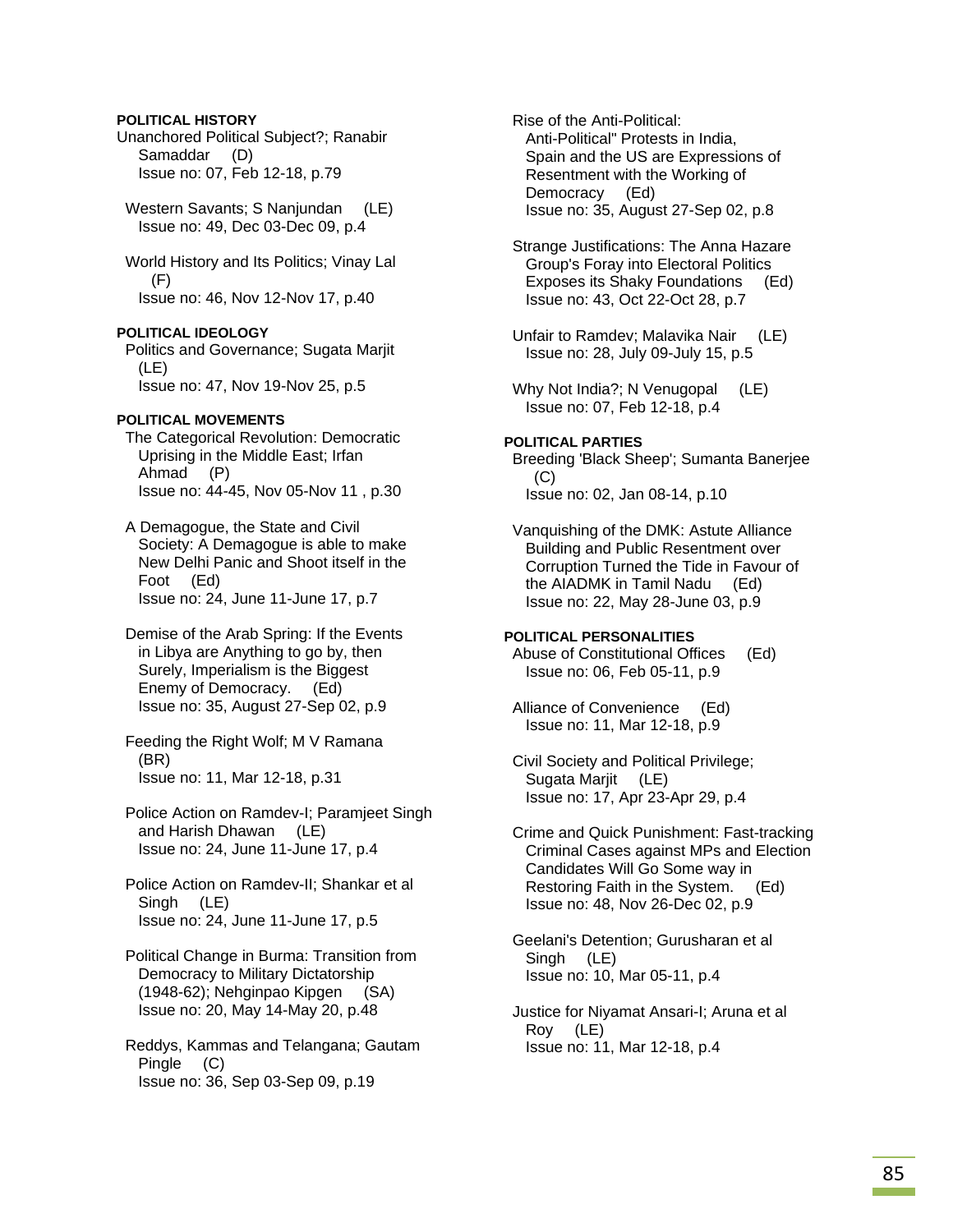## **POLITICAL PERSONALITIES**

Justice for Niyamat Ansari-II; Harish Dhawan and Paramjeet Singh (LE) Issue no: 11, Mar 12-18, p.4

 M Y Ghorpade: A Tribute; T R Raghunandan  $(C)$ Issue no: 50, Dec 10-Dec 16, p.21

 One and a Half Educated Men; Anirudh Deshpande (BR) Issue no: 19, May 07-May 13, p.33

 Remembering M Y Ghorpade; Menu N Kulkarni (LE)

Issue no: 46, Nov 12-Nov 17, p.5

 Thinking With and Against Lohia: Beyond Discursive Commentary; Sasheej Hegde (D) Issue no: 36, Sep 03-Sep 09, p.66

 Understanding a Murder Attempt; M A Moid (F) Issue no: 21, May 21-May 27, p.30

## **POLITICAL POWER**

 The Domination of Strangers: Time, Emotion and the Making of the Modern State in Colonial India; Jon E Wilson (SA) Issue no: 30, July 23-July 29, p.45

#### **POLITICAL PRISONERS**

 Captive Imagination: Letters from Prison-Poet in the Political Activist; P K Vijayan (BR) Issue no: 08, Feb 19-25, p.29

 Contempt of Justice (Ed) Issue no: 01, Jan 01-07, p.7

 Dreaded State Outreach; Paramjeet Singh and Harish Dhawan (LE) Issue no: 41, Oct 08-Oct 14, p.4

- Geelani's Detention; Gurusharan et al Singh (LE) Issue no: 10, Mar 05-11, p.5
- Geelani's Detention; Gurusharan et al Singh (LE) Issue no: 10, Mar 05-11, p.4

Life Imprisonment by the State; Susan Abraham (LE) Issue no: 41, Oct 08-Oct 14, p.4

 Miscarriage of Justice-I; Sudha Bharadwaj (LE) Issue no: 01, Jan 01-07, p.4

 Miscarriage of Justice-II; Prabhakar et al Sinha (LE) Issue no: 01, Jan 01-07, p.4

 Miscarriage of Justice-III; Gurusharan et al Singh (LE) Issue no: 01, Jan 01-07, p.5

- Miscarriage of Justice-IV; Prabhat et al Patnaik (LE) Issue no: 01, Jan 01-07, p.5
- Political Prisoners; Ranjit Sur (LE) Issue no: 22, May 28-June 03, p.4

## **POLITICAL REFORMS**

 Libya's Reformist Revolutionaries; Anjali Kamat and Ahmad Shokr (C) Issue no: 12, Mar 19-25, p.13

 Reforming the Pre-Legislative Process; Tarunabh Khaitan (C) Issue no: 25, June 18-June 24, p.27

### **POLITICAL SITUATION**

 Alliance of Convenience (Ed) Issue no: 11, Mar 12-18, p.9

 Assam: Mandate for Peace and Development; Sandhya Goswami (C) Issue no: 23, June 04-June 10, p.20

 Electoral Participation of Women in India: Key Determinants and Barriers; Praveen Rai (SA) Issue no: 03, Jan 15-21, p.47

 From Postcolonial to Neocolonial State; Ayesha Saeed (BR) Issue no: 21, May 21-May 27, p.35

 Is Post-War Sri Lanka Following the `Military Business Model'?; Darini Rajasingham-Senanayake (C) Issue no: 14, Apr 02-Apr 08, p.27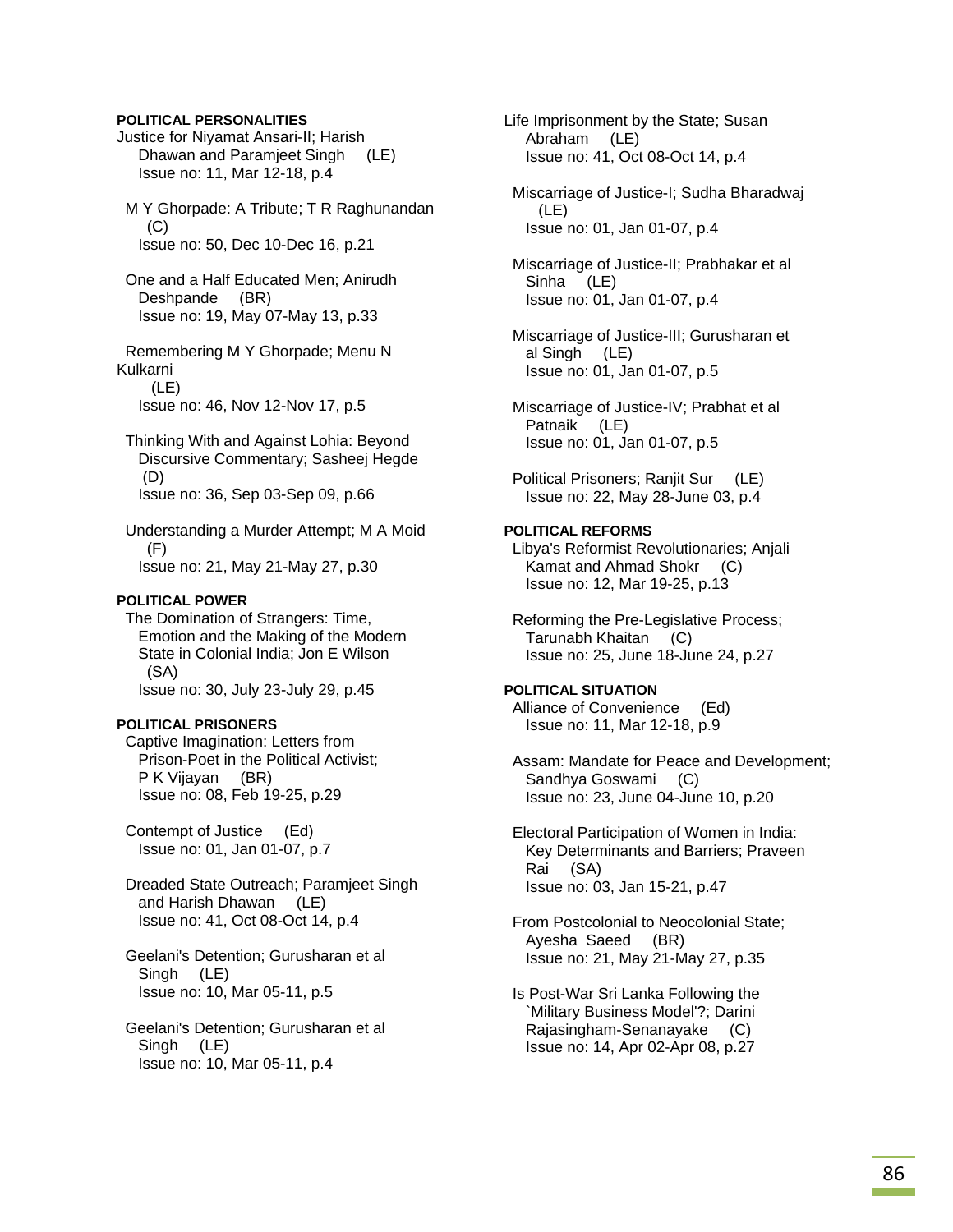# **POLITICAL SITUATION**

Jangalmahal: Receding Prospects of Dialogue: Mamata Banerjee Concurs with P Chidambaram's Counterinsurgency Strategy (Ed) Issue no: 46, Nov 12-Nov 17, p.7

 Moment for Peace and Constitution-Building in Nepal; Srinivasan Ramani (C) Issue no: 41, Oct 08-Oct 14, p.22

 A New Pakistan?: The Undermining of the Military's Hegemony has Created an Opportunity for Democratic Forces (Ed) Issue no: 22, May 28-June 03, p.7

 On the Current Political Scene: Travails and Trajectories; S P Shukla (C) Issue no: 42, Oct 15-Oct 21, p.10

 An Open Appeal to the Chief Minister of West Bengal; Mahasweta et al Devi (LE) Issue no: 43, Oct 22-Oct 28, p.5

 Our Latest Democratic Predicament; Neera Chandhoke (C) Issue no: 19, May 07-May 13, p.17

 Political Change in Burma: Transition from Democracy to Military Dictatorship (1948-62); Nehginpao Kipgen (SA) Issue no: 20, May 14-May 20, p.48

 The Republic in Dire Straits: How to Put It Back on the Rails; P S Appu (P) Issue no: 50, Dec 10-Dec 16, p.37

 South Asian Brown Haze; Vithal Rajan (LE) Issue no: 19, May 07-May 13, p.5

 `Hoodlum Years': A Rerun on the Anvil? (Ed) Issue no: 13, Mar 26-Apr 01, p.8

### **POLITICAL SYSTEM**

 Unanchored Political Subject?; Ranabir Samaddar (D) Issue no: 07, Feb 12-18, p.79

# **POLITICAL VIOLENCE**

Abuse of Constitutional Offices (Ed) Issue no: 06, Feb 05-11, p.9

 Assam's Nationality Question: When Will the Largest Surviving Multinational State Learn to Resolve its Nationality Question? (Ed) Issue no: 09, Feb 26-Mar 04, p.7

 Assam's New Voice of Dissent; Sanjay Barbora (C) Issue no: 28, July 09-July 15, p.19

 Attack on Prashant Bhushan; Saibaba, G N Rajkishore (LE) Issue no: 43, Oct 22-Oct 28, p.5

 Is Pakistan Collapsing?; S Akbar Zaidi  $(C)$ Issue no: 25, June 18-June 20, p.16

 Karachi Battles; Haris Gazdar (C) Issue no: 38, Sep 17-Sep 23, p.19

 Manipur's Theatre of the Absurd; Pradip Phanjoubam (F) Issue no: 43, Oct 22-Oct 28, p.36

 Nepal: Slipping Back into a Deadlock (Ed) Issue no: 07, Feb 12-18, p.8

 The Partido Indiano and the September Revolt of 1890 in Goa; Sharon da Cruz and Max de Loyola Furtado (SA) Issue no: 33, August 13-August 19, p.67

 Party, Power and Political Violence in West Bengal; Partha Sarathi Banerjee (C) Issue no: 06, Feb 05-11, p.16

 Pervez Hoodbhoy: 'Miracles are Needed to Rescue Pakistan'; Farooq Sulehria (F) Issue no: 05, Jan 29-Feb 04, p.25

 The Price of Stability: Egypt's Democratic Uprising; Ahmad Shokr (F) Issue no: 07, Feb 12-18, p.10

 The Road to Tahrir; Charles Hirschkind (F) Issue no: 07, Feb 12-18, p.13

 Taseer's Omen (Ed) Issue no: 05, Jan 29-Feb 04, p.8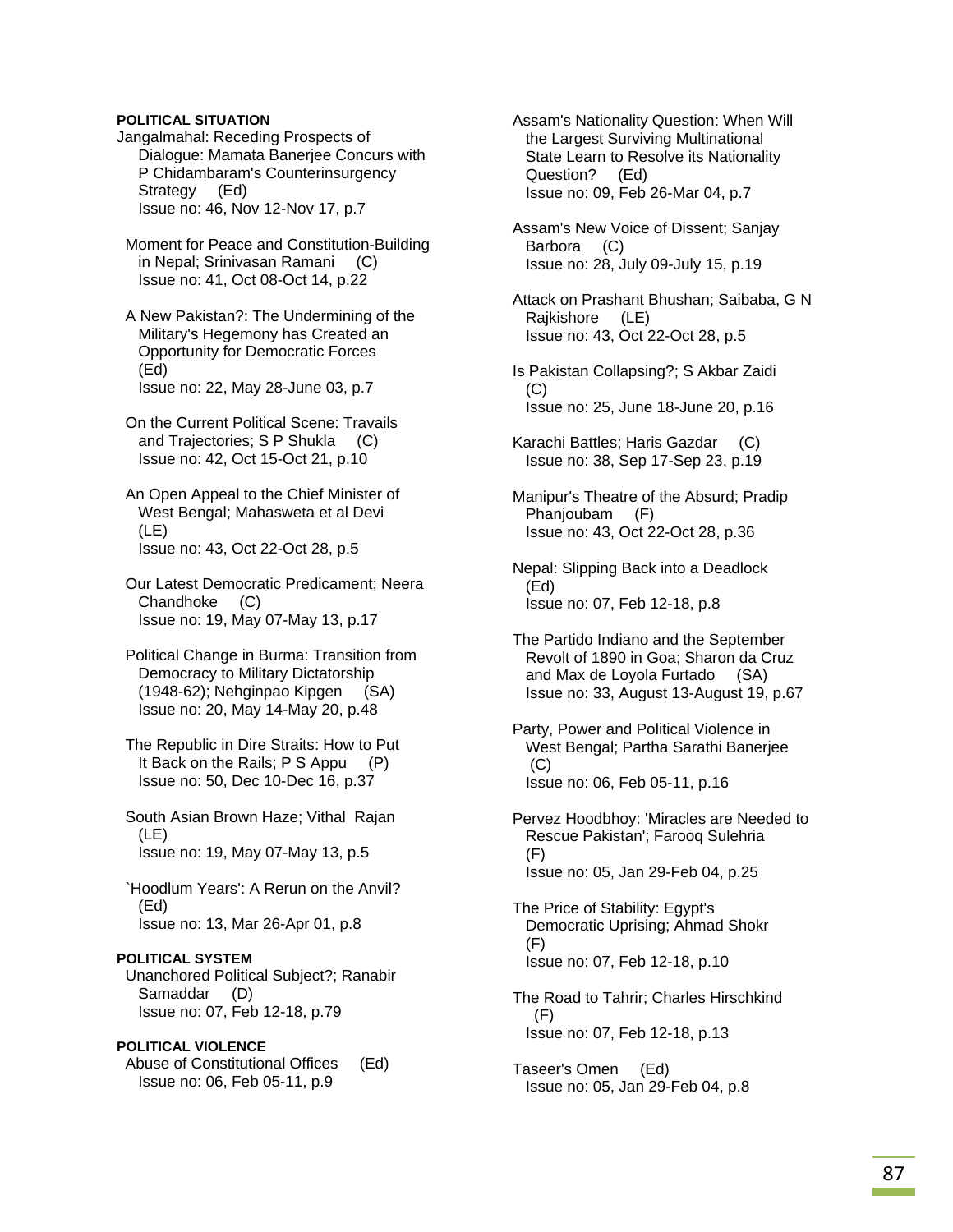## **POLITICAL VIOLENCE**

- Violence against Education Community; Samaresh et al Bhattacharya (LE) Issue no: 02, Jan 08-14, p.5
- Why Egypt's Progressives Win; Paul Amar (F) Issue no: 07, Feb 12-18, p.16
- Why Not India?; N Venugopal (LE) Issue no: 07, Feb 12-18, p.4
- Why the Cynicism on Peace Talks in Assam?; Rohini Kumar et al Barua (LE) Issue no: 15, Apr 09-Apr 15, p.4

# **POLITICS AND CASTE**

 Caste, Politics and Public Good Distribution in India: Evidence from NREGS in Andhra Pradesh; Rishabh Khosla (SA) Issue no: 12, Mar 19-25, p.63

 Hindu Nationalism and Bahujan Castes; Rowena Robinson (BR) Issue no: 16, Apr 16-Apr 22, p.32

 India's (Jati) Panchayati Raj; Anand Teltumbde (F) Issue no: 36, Sep 03-Sep 09, p.10

- Mirchpur: Assertion and Retaliation; Bhupendra Yadav (F) Issue no: 31, July 30-August 05, p.10
- Paramakudi Violence: Against Dalits, Against Politics; Muthukaruppan Parthasarathi (C) Issue no: 44-45, Nov 05-Nov 11, p.14

 Reddys, Kammas and Telangana; Gautam Pingle (C) Issue no: 36, Sep 03-Sep 09, p.19

 Why Jat Reservations?; Ajit Kumar Singh  $(C)$ Issue no: 17, Apr 23-Apr 29, p.20

## **POLITICS AND EDUCATION**

 Challenging Bihar on Primary Education; Rukmini Banerji (P) Issue no: 11, Mar 12-18, p.33

### **POLITICS AND RELIGION**

 The Arab Beacon (Ed) Issue no: 06, Feb 05-11, p.7

 Delhi's Noor Masjid: Tales of a Martyred Mosque; Laurent Gayer and Chakraverti Mahajan (C) Issue no: 10, Mar 05-11, p.12

 Gross Human Rights Abuse of Bradley Manning; Vithal Rajan (LE) Issue no: 06, Feb 05-11, p.5

 Hajj Pilgrims and the Politics of Empire; Asiya Alam (BR) Issue no: 20, May 14-May 20, p.31

 Impact of `Religious' Secularism; Sushila Ramaswamy (BR) Issue no: 12, Mar 19-25, p.31

 Paradigm Shifts by the RSS? Lessons from Aseemanand's Confession; Christophe Jaffrelot and Malvika Maheshwari (P) Issue no: 06, Feb 05-11, p.42

- Pervez Hoodbhoy: 'Miracles are Needed to Rescue Pakistan'; Farooq Sulehria (F) Issue no: 05, Jan 29-Feb 04, p.25
- Saffronisation of the Holy Cow: Unearthing Silent Communalism; Smitha Rao (F) Issue no: 15, Apr 09-Apr 15, p.80

 Why Egypt's Progressives Win; Paul Amar  $(F)$ Issue no: 07, Feb 12-18, p.16

 `Prophecies' in South Asian Muslim Political Discourse: The Poems of Shah Ni'matullah Wali; C M Naim (SA) Issue no: 28, July 09-July 15, p.49

## **PONDICHERRY**

 Puducherry Assembly Elections; Lokniti Network (F) Issue no: 25, June 18-June 24, p.146

#### **POOR**

 India's Common People: The Regional Profile; K P Kannan and G Raveendran (SA) Issue no: 38, Sep 17-Sep 23, p.60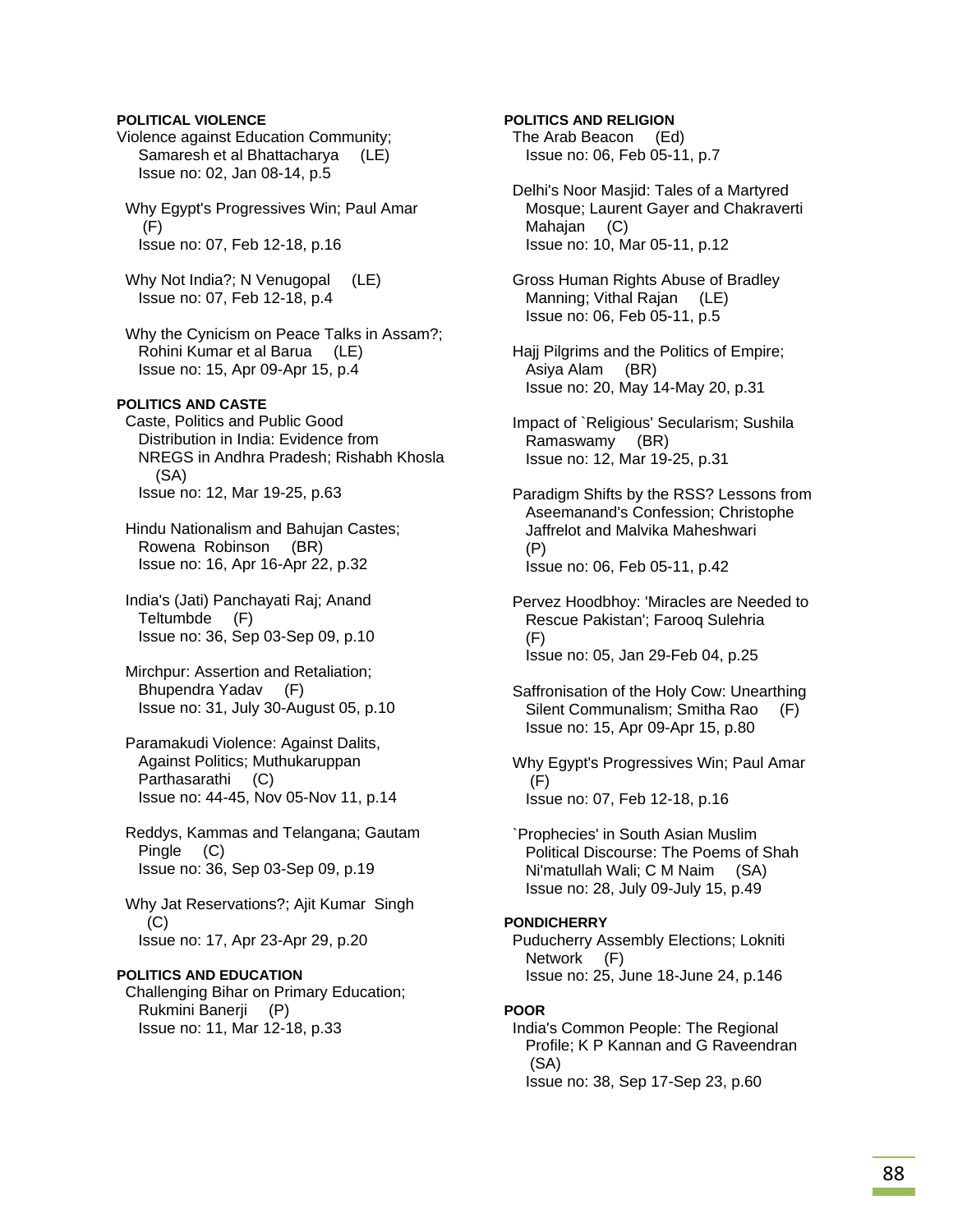# **POOR**

Looking for the Poor: The Media Noise Shed Little Light on the Important Issues Involved in Deciding the Coverage of Welfare Programmes. (Ed) Issue no: 44-45, Nov 05-Nov 11, p.8

# **POPULATION**

 Seven Billion and Counting: The Problem is not Population Growth but the Patterns of Consumption. (LE) Issue no: 46, Nov 12-Nov 17, p.9

### **POPULATION POLICY**

 The Numbers Game: Revisiting the `Malthusian' Legacy; Sheela Prasad (BR) Issue no: 20, May 14-May 20, p.29

# **POVERTY**

 Delink Entitlements; Ashok et al Mitra (LE) Issue no: 40, Oct 01-Oct 07, p.4

 Faltering Growth of South Asia; Aditya Bhattacharjea (BR) Issue no: 10, Mar 05-11, p.33

 Hypocrisy of `Poverty Line'; Harish Dhawan and Paramjeet Singh (LE) Issue no: 40, Oct 01-Oct 07, p.4

 Of Measures and Mismeasures; Achin Chakraborty (BR) Issue no: 40, Oct 01-Oct 07, p.34

 The People Aren't (Ed) Issue no: 02, Jan 08-14, p.8

### **POVERTY ALLEVIATION PROGRAMME**

 Brazil's Bolsa Familia: A Review; Fabio Veras Soares (F) Issue no: 21, May 21-May 27, p.55

 A Case for Reframing the Cash Transfer Debate in India; Sudha Narayanan (F) Issue no: 21, May 21-May 27, p.41

 Cash Transfers as the Silver Bullet for Poverty Reduction: A Sceptical Note; Jayati Ghosh (F) Issue no: 21, May 21-May 27, p.67

Conditional Cash Transfers as a Tool of Social Policy; Francesca Bastagli (F) Issue no: 21, May 21-May 27, p.61

 Mantra of Cash Transfers: What is it that Makes our Policymakers see "Cash Transfers" as a Magic Wand? (Ed) Issue no: 21, May 21-May 27, p.9

 Mexico's Targeted and Conditional Transfers: Between Oportunidades and Rights; Pablo Yanes (F) Issue no: 21, May 21-May 27, p.49

 PDS Forever?; Ashok Kotwal, Milind Murugkar and Bharat Ramaswami (F) Issue no: 21, May 21-May 27, p.72

 The Shift to Cash Transfers: Running Better But on the Wrong Road?; Devesh Kapur (F) Issue no: 21, May 21-May 27, p.80

# **POVERTY MEASUREMENT**

 Delink Entitlements; Ashok et al Mitra (LE) Issue no: 40, Oct 01-Oct 07, p.4

- Discussion on Poverty; Shankar Chatterjee (LE) Issue no: 43, Oct 22-Oct 28, p.4
- Expert Group on Poverty: Confusion Worse Confounded; M H Suryanarayana (P) Issue no: 46, Nov 12-Nov 17, p.36

 Hypocrisy of `Poverty Line'; Harish Dhawan and Paramjeet Singh (LE) Issue no: 40, Oct 01-Oct 07, p.4

 Identification of the Poor: Errors of Exclusion and Inclusion; Motilal Mahamallik and Gagan Bihari Sahu (SA) Issue no: 09, Feb 26-Mar 04, p.71

 Identifying BPL Households: A Comparison of Competing Approaches; M R Sharan (F) Issue no: 26-27, June 25-July 08, p.256

 India's Common People: The Regional Profile; K P Kannan and G Raveendran (SA) Issue no: 38, Sep 17-Sep 23, p.60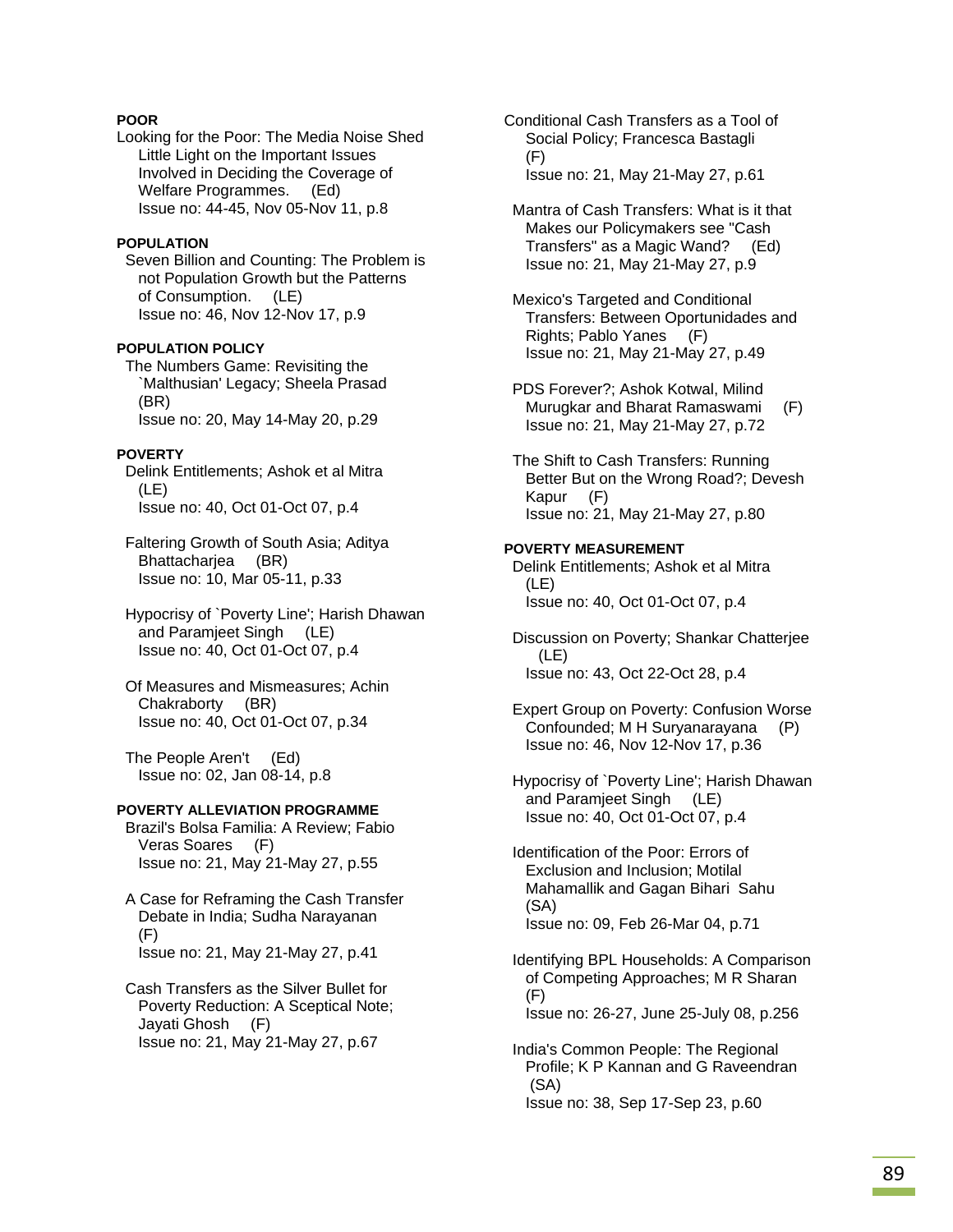## **POVERTY MEASUREMENT**

 Measurement of Poverty: In Retrospect and Prospect; Nilakantha Rath (P) Issue no: 42, Oct 15-Oct 21, p.40

 The Poverty Line: Getting It Wrong Again; S Subramanian (P) Issue no: 48, Nov 26-Dec 02, p.37

 State Discourse on Poverty; Arup Kumar Sen (LE) Issue no: 42, Oct 15-Oct 21, p.4

 `New' Lists for `Old': (Re-) constructing the Poor in the BPL Census; Indrajit Roy (SA) Issue no: 22, May 28-June 03, p.82

## **PRESIDENT OF INDIA**

 Dead Man Waiting; Anand Shankar Jha (C) Issue no: 43, Oct 22-Oct 28, p.33

### **PRESIDENTS**

 Illegality of Operation `Geronimo': The President of the United States cannot be allowed to be Judge, Jury and Executioner. (Ed) Issue no: 20, May 14-May 20, p.8

# **PRESS**

 Defamation and Its Real Dangers: Media Freedom is not Restricted by one Law but by Collusion between Economic and Political Power and Big Media. (Ed) Issue no: 49, Dec 03-Dec 09, p.8

 Defending Markandey Katju; Aman Raj Gandhi (LE) Issue no: 47, Nov 19-Nov 25, p.4

 Distorting Reality; Birendra Kumar Nayak (LE) Issue no: 49, Dec 03-Dec 09, p.4

 Hindi Media and Democracy; R S Phaugat (LE) Issue no: 14, Apr 02-Apr 11, p.4

 Indifferent At Their Plight: Will the Blatant Discrimination against Muslims in the Administration of Justice Ever End? (Ed) Issue no: 49, Dec 03-Dec 09, p.7

Manufacturing `News'; Paranjoy Guha Thakurta (C) Issue no: 14, Apr 02-Apr 08, p.12

 Media Not Above Scrutiny; Gnana Surabhi Mani (LE) Issue no: 49, Dec 03-Dec 09, p.4

 Murdoch's Moment of Truth: Revulsion over a Newspaper Toying with a Teenager's Death Could Lead to a Welcome Weakening of the Murdoch Empire (Ed) Issue no: 29, July 16-July 22, p.9

 Politics after Vernacularisation: Hindi Media and Indian Democracy; Taberez Ahmed Neyazi (SA) Issue no: 10, Mar 05-11, p.75

 Press Council as Bully Pulpit: A Debate on Media That Could Go Nowhere; Sukumar Muralidharan (C) Issue no: 47, Nov 19-Nov 25, p.14

 The Radia Tapes, Wikileaks and Insurgent Media; Monobina Gupta (C) Issue no: 04, Jan 22-28, p.10

 Rethinking News Agencies, National Development and Information Imperialism; Oliver Boyd-Barrett (F) Issue no: 13, Mar 26-Apr 01, p.85

 Rural Coverage in the Hindi and English Dailies; Vipul Mudgal (SA) Issue no: 35, August 27-Sep 02, p.92

 Squeezing the Media in Kashmir; Gautam Navlakha (LE) Issue no: 43, Oct 22-Oct 28, p.5

 Turning the Spotlight on the Media: The Media does need to Look at its Nexus with Business Interests: Injured Innocence Will not do (Ed) Issue no: 46, Nov 12-Nov 17, p.8

# **PRESS FREEDOM**

 Defamation and Its Real Dangers: Media Freedom is not Restricted by one Law but by Collusion between Economic and Political Power and Big Media. (Ed) Issue no: 49, Dec 03-Dec 09, p.8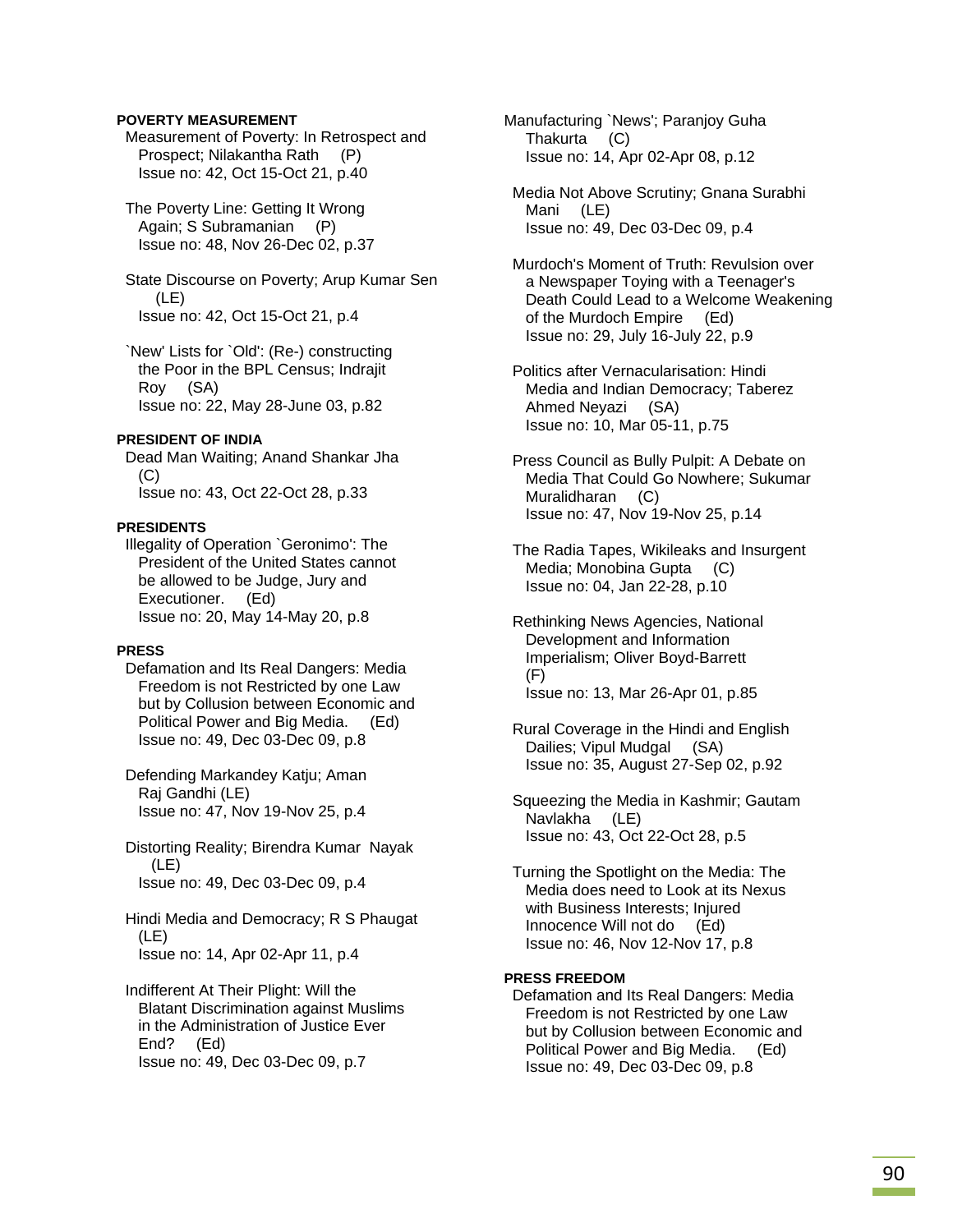## **PRESS FREEDOM**

 Indifferent At Their Plight: Will the Blatant Discrimination against Muslims in the Administration of Justice Ever End? (Ed) Issue no: 49, Dec 03-Dec 09, p.7

 Politics after Vernacularisation: Hindi Media and Indian Democracy; Taberez Ahmed Neyazi (SA) Issue no: 10, Mar 05-11, p.75

## **PRIMARY EDUCATION**

 Challenging Bihar on Primary Education; Rukmini Banerji (P) Issue no: 11, Mar 12-18, p.33

## **PRISONERS**

 Guidelines for Public-Private Partnership in Prison Management; Vijay Raghavan  $(C)$ Issue no: 04, Jan 22-28, p.16

 Prison Reform in India; Sahrdc (BR) Issue no: 03, Jan 15-21, p.30

## **PRIVATE SCHOOLS**

 Education for Profit; Jandhyala B G Tilak (C) Issue no: 09, Feb 26-Mar 04, p.18

 Expanding the School Market in India: Parental Choice and the Reproduction of Social Inequality; Elizabeth Hill, Meera Samson and Shyamasree Dasgupta (SA) Issue no: 35, August 27-Sep 02, p.98

# **PRIVATE SECTOR**

 Size and Growth of Private Corporate Sector in Indian Manufacturing; J Dennis Rajakumar (SA) Issue no: 18, Apr 30-May 06, p.95

# **PRODUCTION COSTS**

 A Note on Profits, Rents and Wages in Global Production Networks; Dev Nathan and Sandip Sarkar (SA) Issue no: 36, Sep 03-Sep 09, p.53

# **PRODUCTION FUNCTIONS**

 Relations of Production and Modes of Surplus Extraction in India: Part II - `Informal' Industry; Amit Basole and Deepankar Basu (SA) Issue no: 15, Apr 09-Apr 15, p.63

## **PROFESSIONAL ETHICS**

 Revolving Doors: Affiliations, Policy Space and Ethics; Jessica Carrick Hagenbarth and Gerald Epstein (P) Issue no: 53, Dec 31-Jan 06, p.37

### **PROPERTY RIGHTS**

 Bringing Gender into History: Women, Property and Reproduction; Uma Chakravarti (BR) Issue no: 33, August 13-August 19, p.39

### **PROSTITUTION**

 The `Problem Population' of Colonial Bombay; Swati Ghosh (BR) Issue no: 46, Nov 12-Nov 17, p.32

## **PUBLIC ADMINISTRATION**

 Clueless about Unfolding Chaos, Accidents, Death and Disease; Santosh George (BR) Issue no: 17, Apr 23-Apr 29, p.35

 Conflict of Interest and Parliament; Erica Lee Nelson (F) Issue no: 19, May 07-May 13, p.68

 Governance in India; S K Rao (BR) Issue no: 24, June 11-June 17, p.37

## **PUBLIC DEBT**

 Could It Happen Here? On Sovereign Debt and Bank Capital; Suman Bery (F) Issue no: 48, Nov 26-Dec 02, p.10

 Debt as Bargain Counter; C P Chandrasekhar (F) Issue no: 33, August 13-August 19, p.10

 Instability in the US: It Is Not Debt but the Lack of It; Alex Izurieta (F) Issue no: 34, August 20-August 26, p.34

 The Spectre of the Eurozone Debt Crisis: Does the Chaos in the Eurozone Signal the Beginning of the End of the Euro? (Ed) Issue no: 40, Oct 01-Oct 07, p.7

 What Does Standard & Poor's Downgrade Mean?: Finance Capital is Trying to Impose the Same Fiscal Austerity on the US as it had Foisted on the Eurozone. (Ed)

Issue no: 33, August 13-August 19, p.7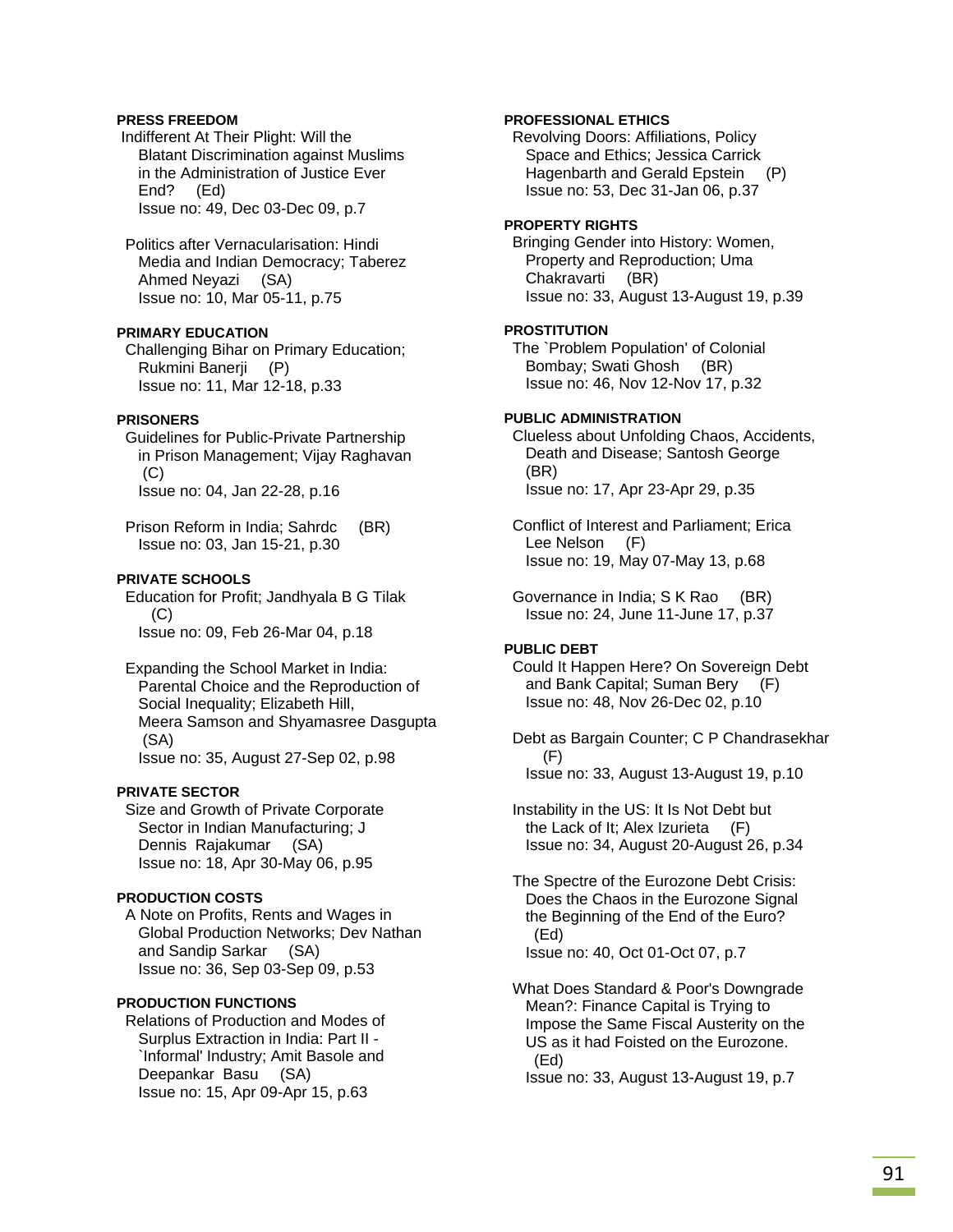## **PUBLIC DISTRIBUTION SYSTEM**

- Decentralised Procurement and Universalised PDS; Kaustav Banerjee (C) Issue no: 52, Dec 24-Dec 30, p.19
- Food Entitlements; Anindita et al Adhikari (LE) Issue no: 30, July 23-July 29, p.4

 PDS Forever?; Ashok Kotwal, Milind Murugkar and Bharat Ramaswami (F) Issue no: 21, May 21-May 27, p.72

 The PDS in Rural Orissa: Against the Grain?; Ankita Aggarwal (C) Issue no: 36, Sep 03-Sep 09, p.21

- Revival of the Public Distribution System: Evidence and Explanations; Reetika Khera (SA) Issue no: 44-45, Nov 05-Nov 11, p.36
- Trends in Diversion of Grain from the Public Distribution System; Reetika Khera (SA) Issue no: 21, May 21-May 27, p.106

 Unwarranted Pessimism on UID; Ashwini Kulkarni (D) Issue no: 16, Apr 16-Apr 22, p.79

#### **PUBLIC EXPENDITURE**

 Blind Policies in the European Union: Fiscal Austerity and Export at all Costs are no Solutions for the Problems of the Eurozone. (Ed) Issue no: 53, Dec 31-Jan 06, p.7

 Public Expenditure Management Committee Report: A Critical Review; Arindam Das-Gupta (C) Issue no: 43, Oct 22-Oct 28, p.15

 Social Protection in Pakistan: In the Midst of a Paradigm Shift?; Haris Gazdar (SA) Issue no: 28, July 09-July 15, p.59

# **PUBLIC FINANCE**

 Themes from a Life in Public Finance; D K Srivastava (BR) Issue no: 41, Oct 08-Oct 14, p.41

## **PUBLIC GOODS**

 Experiments in the Indian Context; Sujoy et al Chakravarty (F) Issue no: 35, August 27-Sep 02, p.71

 Public Goods Experiments and Social Preferences; Sujoy et al Chakravarty (F) Issue no: 35, August 27-Sep 02, p.61

#### **PUBLIC HEALTH**

 India's Public Health: A Financial Aetiology; Benny George (C) Issue no: 09, Feb 26-Mar 04, p.20

 Pandemic, Empire and the Permanent State of Exception; Cindy Patton (F) Issue no: 13, Mar 26-Apr 01, p.103

## **PUBLIC INTEREST LITIGATION**

 Dismantling `Dalit' with a Poisonous PIL; Anand Teltumbde (F) Issue no: 41, Oct 08-Oct 14, p.10

# **PUBLIC OPINION**

 Reforming the Pre-Legislative Process; Tarunabh Khaitan (C) Issue no: 25, June 18-June 24, p.27

### **PUBLIC SECTOR ENTERPRISES**

 Decline of a Public Sector Enterprise; Nicole Mayer Ahuja (BR) Issue no: 03, Jan 15-21, p.27

 How to Ruin a Public Sector Institution: How to Ruin a Public Sector Institution (Ed) Issue no: 38, Sep 17-Sep 23, p.7

### **PUBLIC SERVANTS**

 National Pension Scheme: For Whose Benefit?; Ayanendu Sanyal, K Gayithri and S Erappa (C) Issue no: 08, Feb 19-25, p.17

 When Public Servants Came Calling at Vachati; Krishna V Ananth (F) Issue no: 42, Oct 15-Oct 21, p.32

## **PUBLIC-PRIVATE PARTNERSHIP**

 Education for Profit; Jandhyala B G Tilak (C) Issue no: 09, Feb 26-Mar 04, p.18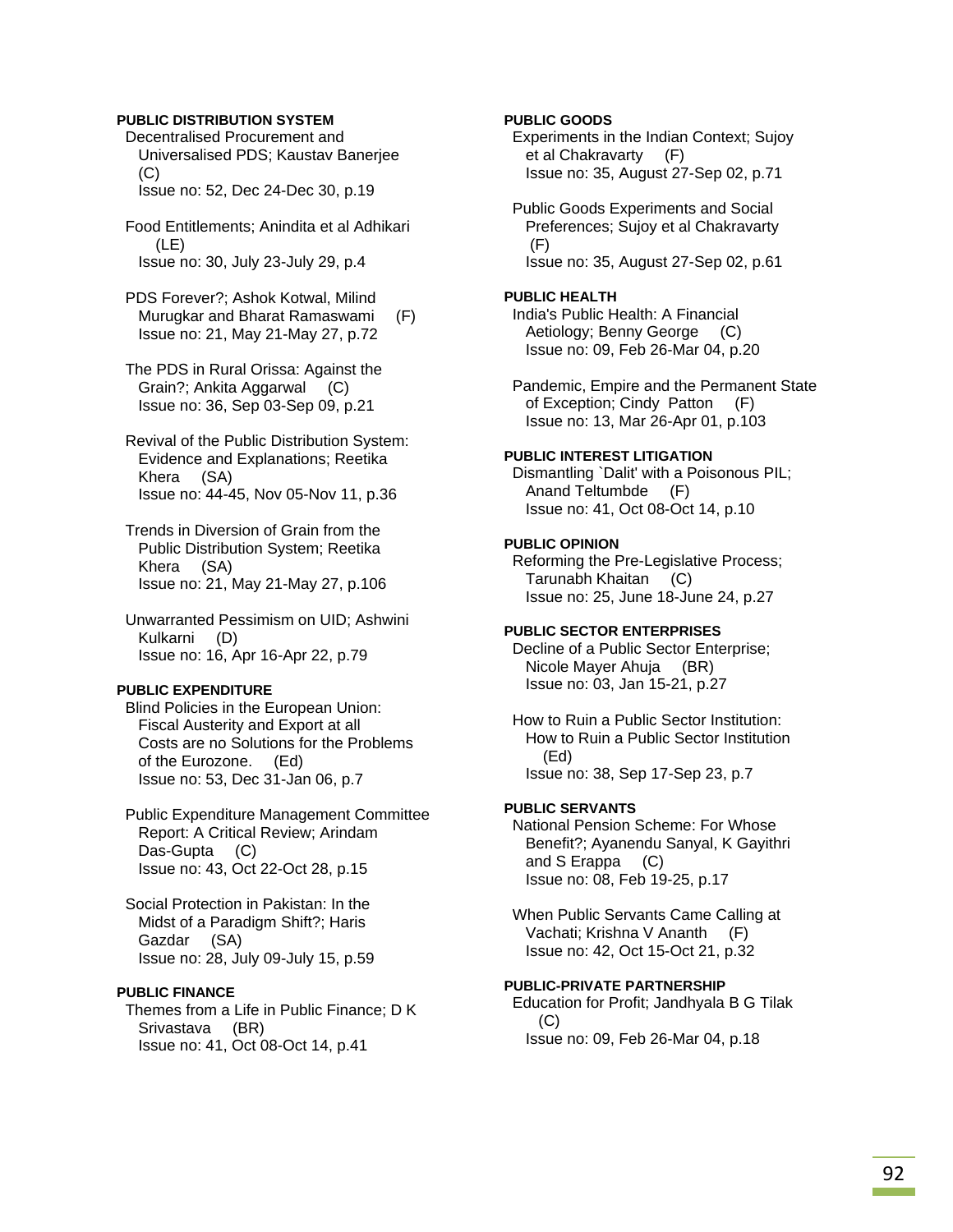### **PUBLIC-PRIVATE PARTNERSHIP**

- Guidelines for Public-Private Partnership in Prison Management; Vijay Raghavan (C) Issue no: 04, Jan 22-28, p.16
- Public-Private Partnership and User Fees in Healthcare: Evidence from West Bengal; Bijoya Roy and Siddharta Gupta  $(F)$ Issue no: 38, Sep 17-Sep 23, p.74
- Public-Private Partnerships and Health Policies; N S Prashanth (C) Issue no: 42, Oct 15-Oct 21, p.13
- Public-Private Partnerships in Maternal Health Services; T K Sundari Ravindran (SA) Issue no: 48, Nov 26-Dec 02, p.43
- Redefining the Inclusive Urban Agenda in India; Debolina Kundu and Dibyendu Samanta (SA) Issue no: 05, Jan 29-Feb 04, p.55

#### **PUNJAB**

 Indebtedness and Suicides: Field Notes on Agricultural Labourers of Punjab; Vishav Bharti (F) Issue no: 14, Apr 02-Apr 08, p.35

- Roots of Disaffection in Punjab; Ajit Singh (BR) Issue no: 05, Jan 29-Feb 04, p.31
- Socio-economic Implications of Depleting Groundwater Resource in Punjab: A Comparative Analysis of Different Irrigation Systems; Anindita Sarkar (SA) Issue no: 07, Feb 12-18, p.59

## **RACE RELATIONS**

 Caste on the International Stage; Nivedita Menon (C) Issue no: 03, Jan 15-21, p.15

### **RACIAL CONFLICTS**

 Atrocities in Norway; Kristin Hanssen (P) Issue no: 39, Sep 24-Sep 30, p.37

Britain's Underbelly: The London Riots Expose a Widespread Disillusionment with the Establishment (Ed) Issue no: 33, August 13-August 19, p.9

- The Intimate Enemy; Ravinder Kaur (C) Issue no: 35, August 27-Sep 02, p.26
- Karachi Battles; Haris Gazdar (C) Issue no: 38, Sep 17-Sep 23, p.19
- Lesson from Utoeya: The Norwegian Killings Illustrate the Mainstreaming of Prejudice in the West (Ed) Issue no: 31, July 30-August 05, p.8
- Naga Peace Parleys: Sociological Reflections and a Plea for Pragmatism; N K Das (SA) Issue no: 25, June 18-June 24, p.70
- UK Riots: Reaping the Whirlwind; Kirsty Hughes (C) Issue no: 34, August 20-August 26, p.13

### **RAILWAY BUDGET**

 The Railway Budget: What It Will Contain and What It Should Contain; S Ananthanarayanan (C) Issue no: 07, Feb 12-18, p.26

#### **RAILWAYS**

 The Railway Budget: What It Will Contain and What It Should Contain; S Ananthanarayanan (C) Issue no: 07, Feb 12-18, p.26

 Urban Transport Planning: Lessons from the Proposed Pune Metro Rail; Ashok Sreenivas (C) Issue no: 06, Feb 05-11, p.27

#### **RAJASTHAN**

 Dreaded State Outreach; Paramjeet Singh and Harish Dhawan (LE) Issue no: 41, Oct 08-Oct 14, p.4

- Impact of the Economic Crisis on Workers in the Unorganised Sector in Rajasthan; S Mohanakumar and Surjit Singh (RA) Issue no: 22, May 28-June 03, p.66
- No Right To Be Born in Rajasthan; Kanchan Mathur and Shobhita Rajagopal (C) Issue no: 25, June 18-June 24, p.24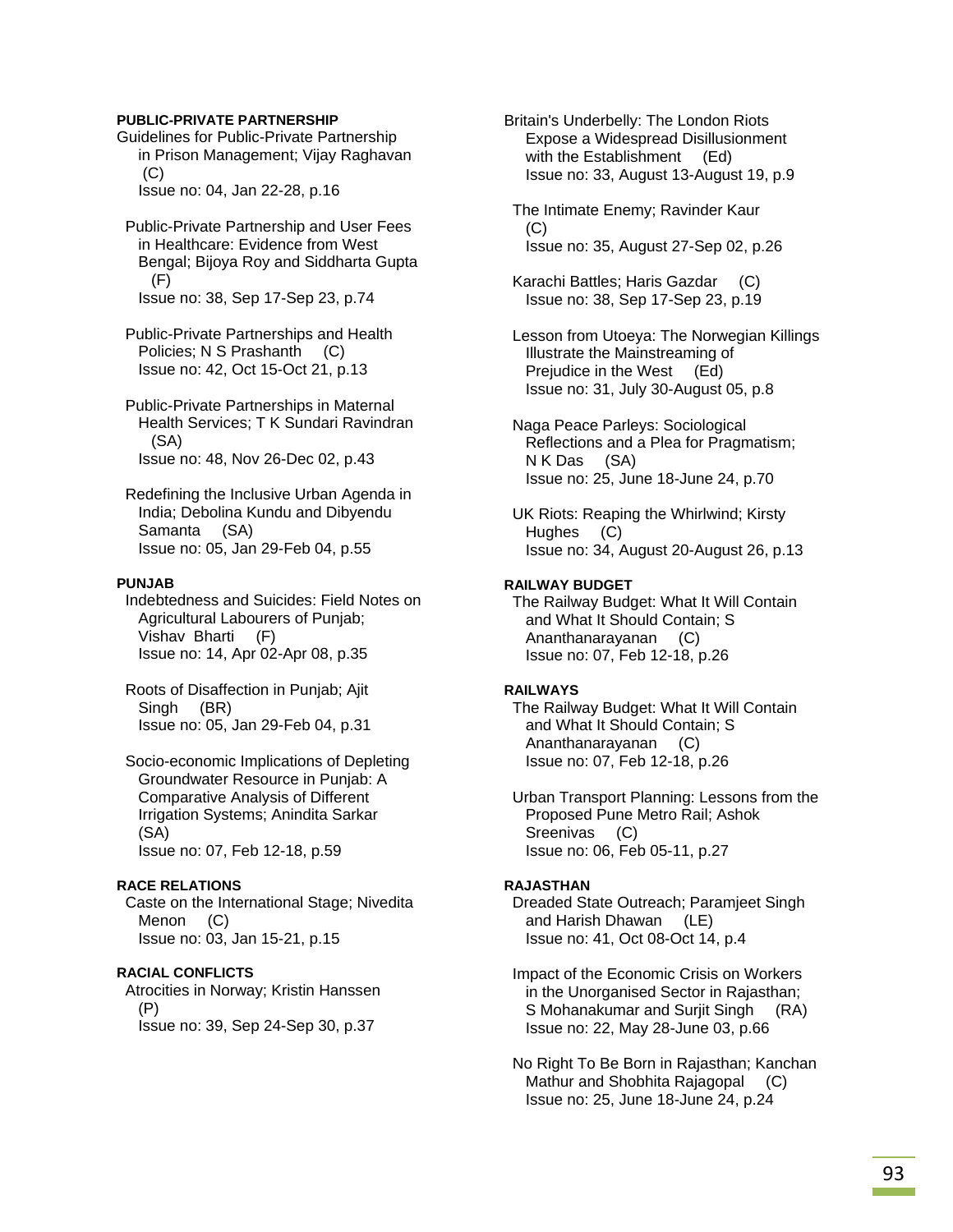# **RATIONALISM**

 Aphorisms for Crisis; Chandrashekhar G Ranade (BR) Issue no: 24, June 11-June 17, p.41

## **RATIONING**

 Revisiting Welfare: Ration Card Narratives in India; Tarangini Sriraman (SA) Issue no: 38, Sep 17-Sep 23, p.52

### **RBI**

 RBI on Medium-Term Challenges; R K Pattnaik (C) Issue no: 40, Oct 01-Oct 07, p.19

### **REFERENDUM**

 The South Sudan Referendum; Dev Nathan (C) Issue no: 11, Mar 12-18, p.25

# **REFUGEES**

 An Encouraging Move: The Dalai Lama's Formal Proposal to Give up His Temporal Powers Should Make Possible a Reconciliation with China (Ed) Issue no: 16, Apr 16-Apr 22, p.9

## **REGIONAL DISPARITIES**

 Interstate Disparities; Upinder Sawhney (BR) Issue no: 08, Feb 19-25, p.31

### **RELIEF AND REHABILITATION**

 Impact of Rehabilitation Package in Suicide-Prone Districts of Vidarbha; S S Kalamkar and Sangeeta Shroff (C) Issue no: 05, Jan 29-Feb 04, p.10

 Lost Legitimacy; Anand Chakravarti (LE) Issue no: 46, Nov 12-Nov 17, p.4

- The Material Expansion of Capital; Ranabir Samaddar (BR) Issue no: 16, Apr 16-Apr 22, p.34
- Pushing the Poor to the Periphery in Mumbai; Freny Manecksha (C) Issue no: 51, Dec 17-Dec 23, p.26
- Rehabilitating SPOs; Paramjeet Singh and Harish Dhawan (LE) Issue no: 30, July 23-July 29, p.5

 State Repression in Jaitapur (Ed) Issue no: 04, Jan 22-28, p.9

 Urgent Appeal on POSCO; Ramesh Gopalakrishnan (LE) Issue no: 25, June 18-June 24, p.4

#### **RELIGION**

 Ideological Convergences: Hindutva and the Norway Massacre; Meera Nanda (SA) Issue no: 53, Dec 31-Jan 06, p.61

 Impact of `Religious' Secularism; Sushila Ramaswamy (BR) Issue no: 12, Mar 19-25, p.31

- Political Economy of the Temple Treasure Trove; Rajan Gurukkal (F) Issue no: 47, Nov 19-Nov 25, p.27
- Radical Religious Poetry in Colonial Orissa; Mukti Lakhi Mangharam (SA) Issue no: 18, Apr 30-May 06, p.82

## **RELIGION AND POLITICS**

 Biased View; Shaista Fatima (LE) Issue no: 24, June 11-June 17, p.4

 Husain's Passage through India: In his Art and Life Maqbool Fida Husain Embodied the Varied Creativities and Stark Variations of India (Ed) Issue no: 25, June 18-June 24, p.7

 Understanding a Murder Attempt; M A Moid (F) Issue no: 21, May 21-May 27, p.30

### **RELIGIOUS BELIEF**

 Grip of Irrationality: "Bhagawan" Sai Baba has Gone, but the Legacy of Blind Faith and Superstition he has Left Behind is Troubling (Ed) Issue no: 18, Apr 30-May 06, p.8

 Irrational on Sai Baba; Satish K Kapoor (LE) Issue no: 20, May 14-May 20, p.4

## **RELIGIOUS FUNDAMENTALISM**

 Extremism of All Colours; Adfar Rashid Shah (LE) Issue no: 38, Sep 17-Sep 23, p.5

 Gross Human Rights Abuse of Bradley Manning; Vithal Rajan (LE) Issue no: 06, Feb 05-11, p.5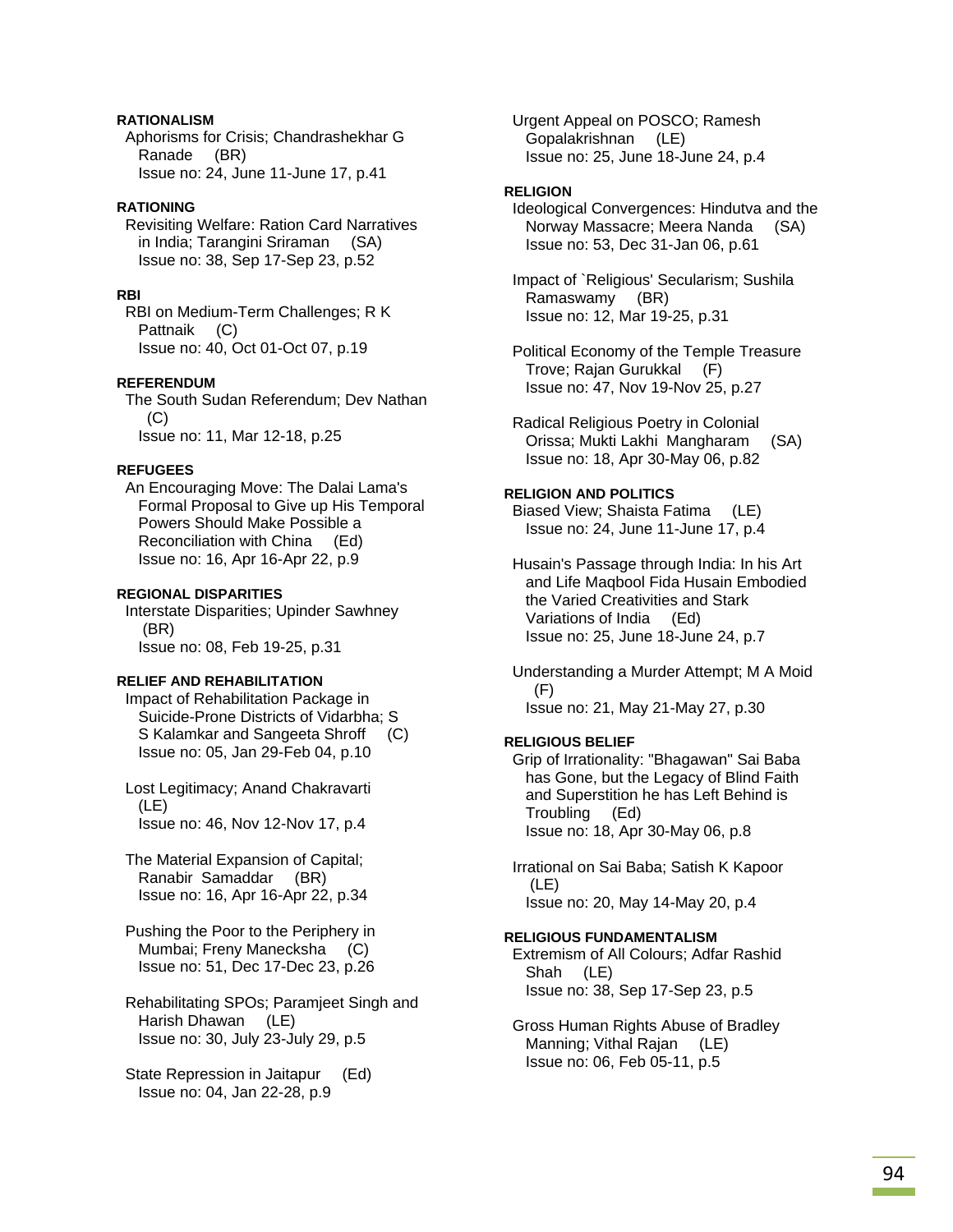## **RELIGIOUS FUNDAMENTALISM**

Ideological Convergences: Hindutva and the Norway Massacre; Meera Nanda (SA) Issue no: 53, Dec 31-Jan 06, p.61

## Islam and the Arab Spring: Our Inherited

 ways of Seeing may Perhaps be Obsolete for the Emerging Revolution of Ideas. (Ed)

Issue no: 50, Dec 10-Dec 16, p.9

 Saffron Terror: Splinter or Symptom?; Juli Gittinger (C) Issue no: 37, Sep 10-Sep 16, p.22

## **RELIGIOUS HISTORY**

 Madariya Sufi Silsila: Distinctive Characteristics and Relations with the Indian Powers; Ananda Bhattacharya (SA)

Issue no: 21, May 21-May 27, p.115

## **RELIGIOUS PRACTICE**

 Madariya Sufi Silsila: Distinctive Characteristics and Relations with the Indian Powers; Ananda Bhattacharya (SA)

Issue no: 21, May 21-May 27, p.115

# **RENEWABLE ENERGY**

 Climate Change as Meme; Samir Nazareth (C) Issue no: 02, Jan 08-14, p.17

### **REPO RATE**

 Cyclical Responses to Monetary Policy; EPW Research Foundation (MMR) Issue no: 12, Mar 19-25, p.76

# **REPRODUCTIVE HEALTH**

 Family Welfare Programme in India: Expenditure vs Performance; P et al Arokiasamy (SA) Issue no: 43, Oct 22-Oct 28, p.127

 Reinventing Reproduction, Re-conceiving Challenges: An Examination of Assis Reproductive Technologies in India; Vrinda Marwah and N Sarojini (RA) Issue no: 43, Oct 22-Oct 28, p.104

 Reproductive Rights and Exclusionary Wrongs: Maternity Benefits; Lakshmi Lingam and Vaidehi Yelamanchili (RA) Issue no: 43, Oct 22-Oct 28, p.94

## **RESEARCH**

 Beyond Academic Honesty; P M Mathew (D)

Issue no: 18, Apr 30-May 06, p.103

## **RESEARCH COLLABORATIONS**

 Revolving Doors: Affiliations, Policy Space and Ethics; Jessica Carrick Hagenbarth and Gerald Epstein (P) Issue no: 53, Dec 31-Jan 06, p.37

## **RESEARCH FREEDOM**

 The Past, Present, and Future of the Research University; Philip G Altbach (SA) Issue no: 16, Apr 16-Apr 22, p.65

### **RESEARCH POLICY**

 Academic Dishonesty; Ranbir Singh (LE) Issue no: 18, Apr 30-May 06, p.5

### **RESERVATION POLICY**

 A Debate on Dalits and Affirmative Action in Nepal; Uddhab Pd Pyakurel (SA) Issue no: 40, Oct 01-Oct 07, p.71

 Discrimination and Justice: Beyond Affirmative Action; Deepak Nayyar (SA) Issue no: 42, Oct 15-Oct 21, p.52

 Dismantling `Dalit' with a Poisonous PIL; Anand Teltumbde (F) Issue no: 41, Oct 08-Oct 14, p.10

 Gender Equality in Local Governance in Kerala; Praveena Kodoth and U S Mishra (F) Issue no: 38, Sep 17-Sep 23, p.36

 Quotas and Minority Rights: Recapturing the Constitutional Vision; Rudolf C Heredia (SA) Issue no: 30, July 23-July 29, p.62

 Was the Mandal Commission Right? Differences in Living Standards between Social Groups; Ira N Gang, Kunal Sen and Myeong-Su Yun (SA) Issue no: 39, Sep 24-Sep 30, p.43

 Why Jat Reservations?; Ajit Kumar Singh  $(C)$ Issue no: 17, Apr 23-Apr 29, p.20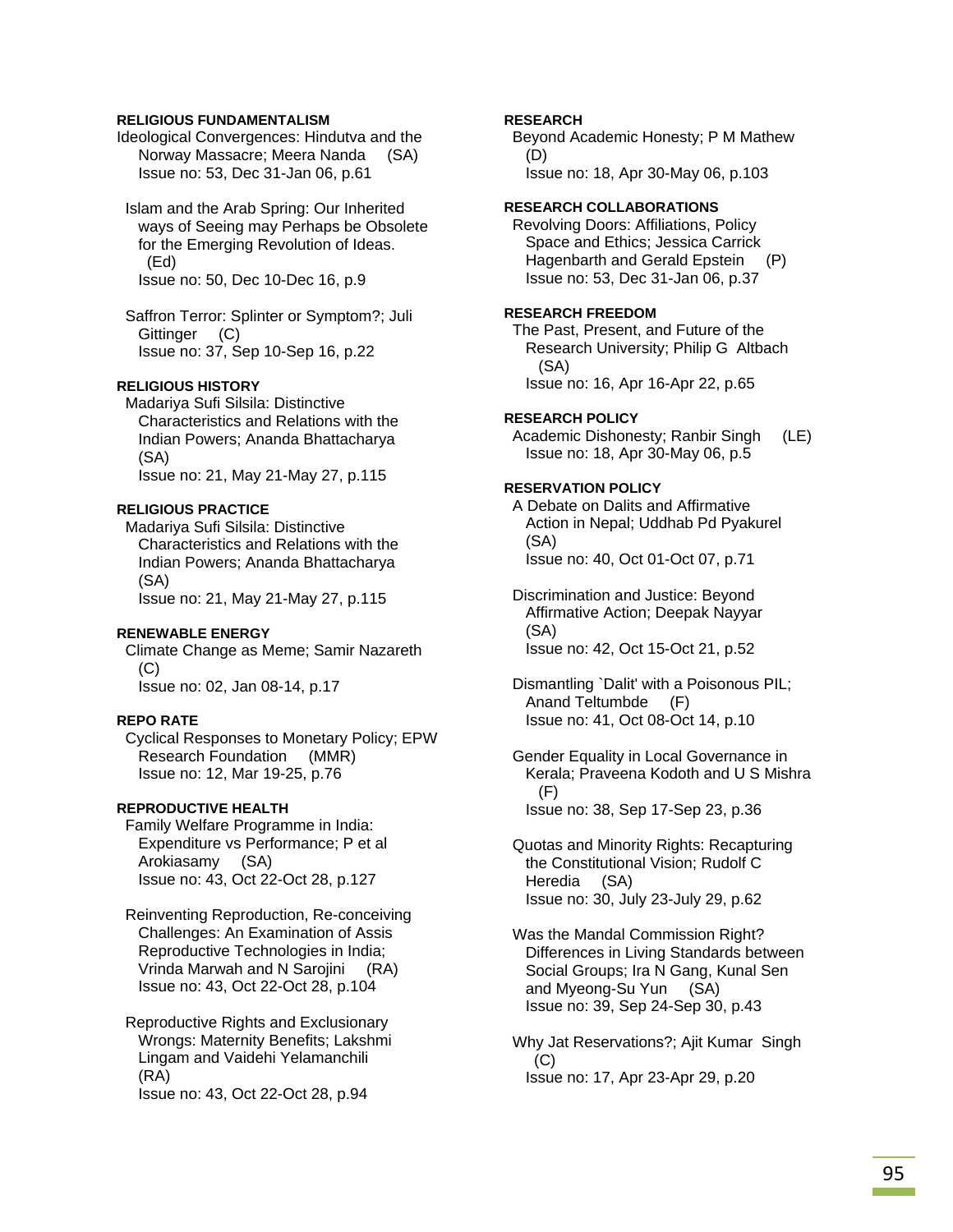# **RETAIL TRADE**

 Controlling Food Inflation: Do Supermarkets Have a Role?; Sukhpal Singh (C) Issue no: 18, Apr 30-May 06, p.19

 FDI in Retail: Misplaced Expectations and Half-truths; Sukhpal Singh (C) Issue no: 51, Dec 17-Dec 23, p.13

### **REVERSE REPO RATE**

 Cyclical Responses to Monetary Policy; EPW Research Foundation (MMR) Issue no: 12, Mar 19-25, p.76

# **REVOLUTION**

 The Chinese Revolution and Insurgent Maoism in India: A Spatial Analysis; Prasenjit Duara (P) Issue no: 18, Apr 30-May 06, p.33

 Defend the Arab Revolution (Ed) Issue no: 11, Mar 12-18, p.8

 Demise of the Arab Spring: If the Events in Libya are Anything to go by, then Surely, Imperialism is the Biggest Enemy of Democracy. (Ed) Issue no: 35, August 27-Sep 02, p.9

 Libya's Reformist Revolutionaries; Anjali Kamat and Ahmad Shokr (C) Issue no: 12, Mar 19-25, p.13

## **RICE**

 Interstate Procurement; Rohit Joshi and A D Manikandan (LE) Issue no: 31, July 30-August 05, p.4

 Paddy Glut and Farmer Distress in Andhra Pradesh; R V Ramana Murthy (C) Issue no: 29, July 16-July 22, p.27

### **RIGHT TO EDUCATION**

 Is Education News?; K S Vidya and Padma M Sarangapani (F) Issue no: 42, Oct 15-Oct 21, p.69

# **RIGHT TO FOOD**

 Ending Indifference: A Law to Exile Hunger?; Harsh Mander (P) Issue no: 25, June 18-June 24, p.45

 Food Entitlements; Anindita et al Adhikari (LE) Issue no: 30, July 23-July 29, p.4

 Right to Food; Right to food campaign  $(C)$ Issue no: 33, August 13-August 19, p.21

 State Discourse on Poverty; Arup Kumar Sen (LE) Issue no: 42, Oct 15-Oct 21, p.4

 Where are the Cereals? (Ed) Issue no: 04, Jan 22-28, p.7

 Why Not a Universal Food Security Legislation?; Himanshu Abhijit Sen (SA) Issue no: 12, Mar 19-25, p.38

#### **RIGHT TO INFORMATION**

 The Information Deficit: Use of Media in a Deliberative Democracy; Swati Bhattacharjee and Raghabendra Chattopadhyay (SA) Issue no: 52, Dec 24-Dec 30, p.45

## **RIGHT TO INFORMATION ACT**

 Death of an Activist: It Is Becoming Clearer by the Day that the Life of a Dogged RTI Activist is always at Risk (Ed) Issue no: 36, Sep 03-Sep 09, p.9

#### **RIGHT TO PROPERTY**

 Land Acquisition Law and the Proposed Changes; Mihir Desai (P) Issue no: 26-27, June 25-July 08, p.95

#### **RIGHT TO WORK**

 Fundamental Principles and Rights at Work: India and the ILO; Kamala Sankaran (F) Issue no: 10, Mar 05-11, p.68

### **RISK MANAGEMENT**

 A Response; Montek S Ahluwalia (D) Issue no: 24, June 11-June 17, p.82

# **RIVER WATER DISPUTES**

 Briscoe on the Indus Treaty: A Response; Ramaswamy R Iyer (D) Issue no: 03, Jan 15-21, p.68

 Mullaperiyar: A Plea for Sanity; Ramaswamy R Iyer (C) Issue no: 51, Dec 17-Dec 23, p.12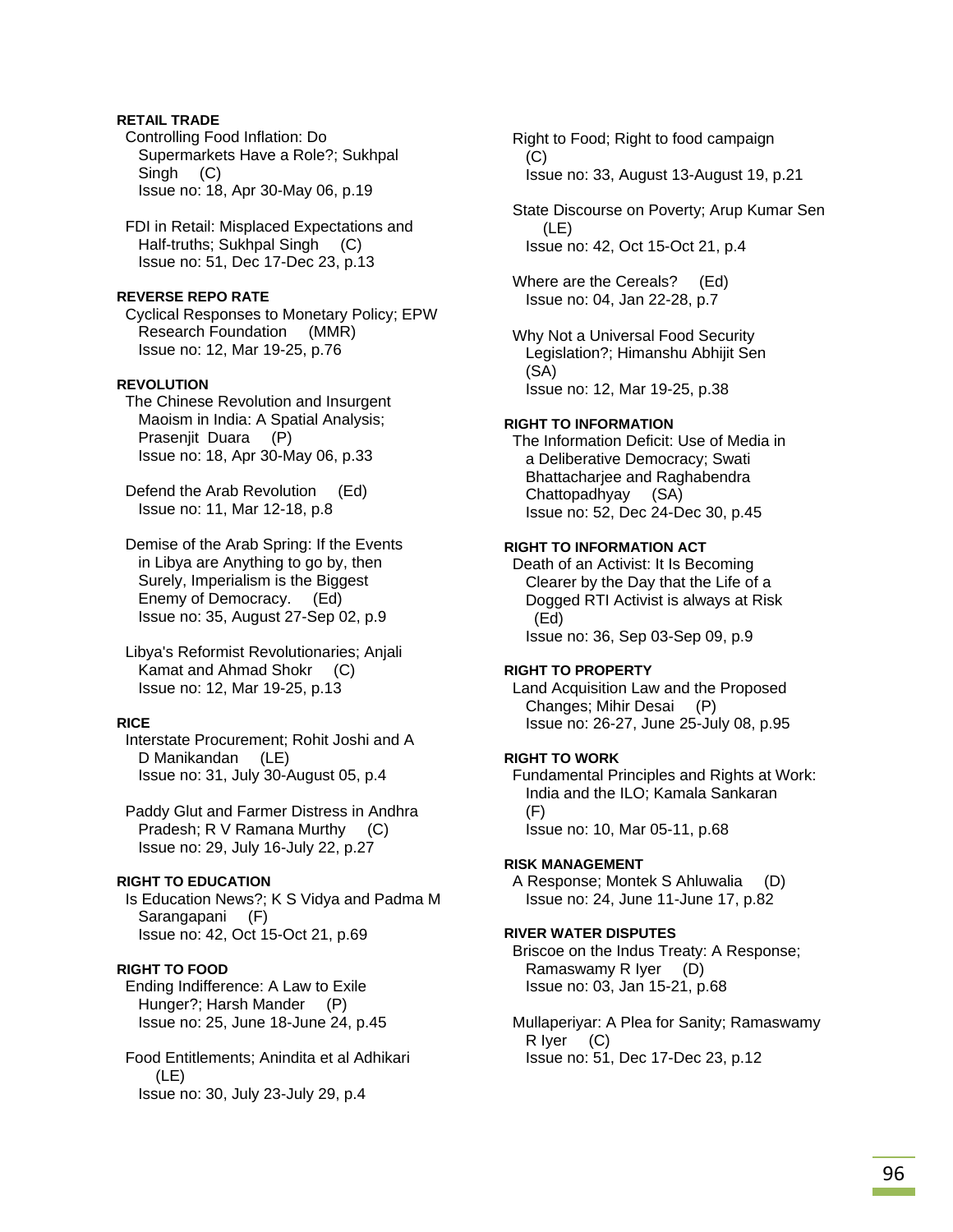## **RIVER WATER DISPUTES**

- A Plan for Resolving Mullaperiyar Conflict; Amita et al Baviskar (LE) Issue no: 51, Dec 17-Dec 23, p.4
- Rivers of Contention: Sharing River Waters has more to do with Politics and Perceptions than Technicalities (Ed) Issue no: 37, Sep 10-Sep 16, p.8
- Scarcity Dilemma as Security Dilemma: Geopolitics of Water Governance in South Asia; Narendra Kumar Tripathi (SA) Issue no: 07, Feb 12-18, p.67

### **RIVERS**

- Rohmoria's Challenge: Natural Disasters, Popular Protests and State Apathy; Siddhartha Kumar Lahiri and Juli Borgohain (F) Issue no: 02, Jan 08-14, p.31
- What the Eye Does Not See: The Yamuna in the Imagination of Delhi; Amita Baviskar (RA) Issue no: 50, Dec 10-Dec 16, p.45

### **ROAD TRANSPORT**

 Urban Transport Planning: Lessons from the Proposed Pune Metro Rail; Ashok Sreenivas (C) Issue no: 06, Feb 05-11, p.27

# **RSS**

 Aseemananda's Confession (Ed) Issue no: 03, Jan 15-21, p.7

 Paradigm Shifts by the RSS? Lessons from Aseemanand's Confession; Christophe Jaffrelot and Malvika Maheshwari (P) Issue no: 06, Feb 05-11, p.42

### **RUBBER AND RUBBER INDUSTRY**

 Diffusion of New Technologies and Productivity Growth in Agriculture: Natural Rubber vs Coconuts; Sunil Mani and V Santhakumar (SA) Issue no: 06, Feb 05-11, p.58

# **RURAL AREA**

 Realisation of the Fundamental Right to Water in Rural Areas: Implications of the Evolving Policy Framework for Drinking Water; Philippe Cullet (SA) Issue no: 12, Mar 19-25, p.56

### **RURAL DEVELOPMENT**

 Debating Operation Flood; H S Shylendra (LE) Issue no: 10, Mar 05-11, p.4

 Debating Operation Flood; H S Shylendra (LE) Issue no: 10, Mar 05-11, p.4

 Lineal Spread and Radial Dissipation: Experiencing Growth in Rural India, 1993-2005; Anirudh Krishna and Devendra Baipai (SA) Issue no: 38, Sep 17-Sep 23, p.44

 Lohia's Thinking on Local Governments; Mahi Pal (D) Issue no: 06, Feb 05-11, p.79

 Redesigning the National Solar Mission for Rural India; Santosh M Harish and Shuba V Raghavan (SA) Issue no: 23, June 04-June 10, p.51

### **RURAL ELECTRIFICATION**

 Challenges in Rural Electrification; N Sreekumar and Shantanu Dixit (C) Issue no: 43, Oct 22-Oct 28, p.27

### **RURAL HEALTH**

 Community Monitoring of Rural Health Services in Maharashtra; Abhay Shukla, Kerry Scott and Dhananjay Kakde (F) Issue no: 30, July 23-July 29, p.78

 Doctors in Rural Areas: A Shortage of Doctors in Rural India cannot be Resolved by Casual Announcements (Ed) Issue no: 30, July 23-July 29, p.9

 Health of the National Rural Health Mission; Zakir Husain (SA) Issue no: 04, Jan 22-28, p.53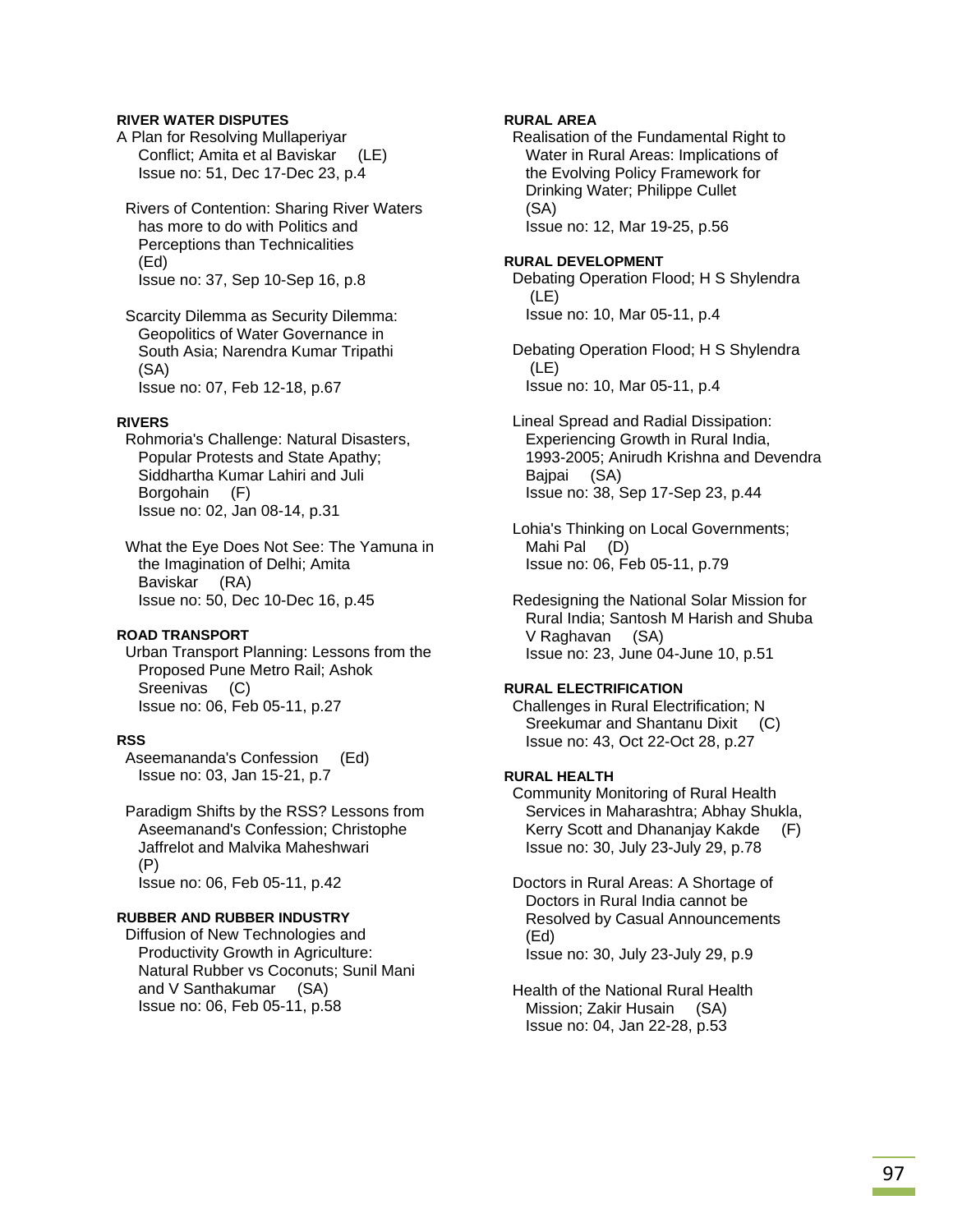# **RURAL HEALTH**

Healthcare Utilisation in Rural Andhra Pradesh; Andrew Mitchell, Ajay Mahal and Thomas Bossert (C) Issue no: 05, Jan 29-Feb 04, p.15

 NRHM and Health Inequality; G Eswaraiah (LE) Issue no: 10, Mar 05-11, p.5

## **RURAL LABOUR AND EMPLOYMENT**

 Employment Guarantee and Its Environmental Impact: Are the Claims Valid?; M et al Dinesh Kumar (D) Issue no: 34, August 20-August 26, p.69

 Employment in Development: Connection between Indian Strategy and ILO Policy Agenda; T S Papola (F) Issue no: 10, Mar 05-11, p.62

 A Half Step (Ed) Issue no: 03, Jan 15-21, p.8

 MGNREGA for Environmental Service Enhancement and Vulnerability Reduction: Rapid Appraisal in Chitradurga District, Karnataka; Rakesh et al Tiwari (SA) Issue no: 20, May 14-May 20, p.39

 Patterns of Rural Mechanisation, Energy and Employment in South Asia: Reopening the Debate; Stephen Biggs, Scott Justice and David Lewis (F) Issue no: 09, Feb 26-Mar 04, p.78

 SGSY and the NRLM; Shanker Chatterjee (LE) Issue no: 48, Nov 26-Dec 02, p.5

 Subverting Policy, Surviving Poverty: Women and the SGSY in Rural Tamil Nadu; K Kalpana (RA) Issue no: 43, Oct 22-Oct 28, p.50

 Unwarranted Pessimism on UID; Ashwini Kulkarni (D) Issue no: 16, Apr 16-Apr 22, p.79

 Women and Pro-Poor Policies in Rural Tamil Nadu: An Examination of Practices and Responses; J Jeyaranjan (RA) Issue no: 43, Oct 22-Oct 28, p.64

# **RURAL POPULATION**

 Lineal Spread and Radial Dissipation: Experiencing Growth in Rural India, 1993-2005; Anirudh Krishna and Devendra Bajpai (SA) Issue no: 38, Sep 17-Sep 23, p.44

## **RURAL POVERTY**

 Interning Insurgent Populations: The Buried Histories of Indian Democracy; Nandini Sundar (SA) Issue no: 06, Feb 05-11, p.47

### **RURAL-URBAN MIGRATION**

 Inclusive Development? Migration, Governance and Social Change in Rural Bihar; Gerry Rodgers and Janine Rodgers (SA) Issue no: 23, June 04-June 10, p.43

 Status of Rural Migrant Workers in Chinese Cities; Swapna Banerjee-Guha Issue no: 26-27, June 25-July 08, p.33

# **SACHAR COMMITTEE**

 Impact of `Religious' Secularism; Sushila Ramaswamy (BR) Issue no: 12, Mar 19-25, p.31

## **SAFTA**

 An Approach to Prune India's Sensitive Lists under SAFTA; Nisha Taneja, Saon Ray, Neetika Kaushal and Devjit Roy Chowdhury (C) Issue no: 11, Mar 12-18, p.15

### **SAINTS**

 Grip of Irrationality: "Bhagawan" Sai Baba has Gone, but the Legacy of Blind Faith and Superstition he has Left Behind is Troubling (Ed) Issue no: 18, Apr 30-May 06, p.8

 Irrational on Sai Baba; Satish K Kapoor (LE) Issue no: 20, May 14-May 20, p.4

## **SANITATION SERVICES**

 Indian Sanitation; Ravichandaran Bathran (BR) Issue no: 51, Dec 17-Dec 23, p.34

 The Sanitation Question in Urban India; Renu Desai (BR) Issue no: 50, Dec 10-Dec 16, p.33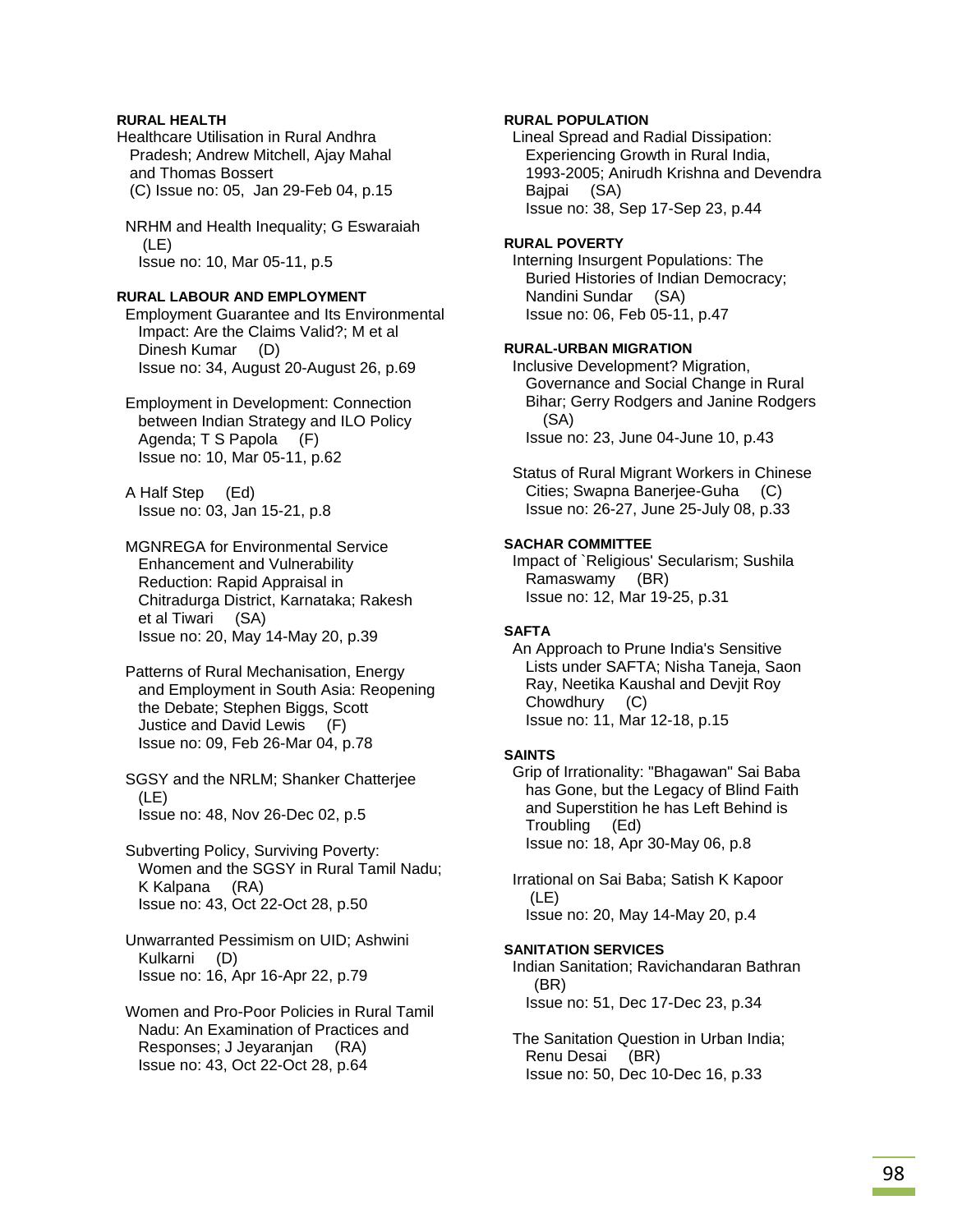## **SCAMS AND SCANDALS**

 Beyond Corruption in Mining: A Derailed Democracy; A R Vasavi (C) Issue no: 33, August 13-August 19, p.14

 Breeding 'Black Sheep'; Sumanta Banerjee  $(C)$ Issue no: 02, Jan 08-14, p.10

 CAG: A Parliamentary Institution; B P Mathur (C) Issue no: 04, Jan 22-28, p.12

- Karnataka's Landmine: The All-Party Involvement in Corruption and Loot is not being Challenged (Ed) Issue no: 32, August 06-August 12, p.7
- The New Secret; Shaj Mohan and Anish Mohammed (C) Issue no: 13, Mar 26-Apr 01, p.13

 Parliament Paralysed (Ed) Issue no: 05, Jan 29-Feb 04, p.7

 Real Issue, Surreal Solution; Anand Teltumbde (F) Issue no: 19, May 07-May 13, p.10

 Spectrum for a Song (Ed) Issue no: 08, Feb 19-25, p.7

 The Trouble with Yeddyurappa; James Manor (C) Issue no: 13, Mar 26 - Apr 01, p.16

## **SCHEDULED CASTES AND TRIBES**

 Mocking Adivasi Concerns (Ed) Issue no: 02, Jan 08-14, p.7

# **SCHOLARSHIPS**

 Playing Foul with the Oppressed; Anand Teltumbde (F) Issue no: 32, August 06-August 12, p.10

### **SCHOOL EDUCATION**

 Is Education News?; K S Vidya and Padma M Sarangapani (F) Issue no: 42, Oct 15-Oct 21, p.69

 The Teacher, Society and the Modern School; Yemuna Sunny (C) Issue no: 17, Apr 23-Apr 29, p.26

 Teachers in Government Schools; Parul Sharma (LE) Issue no: 06, Feb 05-11, p.4

 Why a Code for Teachers Now? (Ed) Issue no: 01, Jan 01-07, p.8

#### **SCIENCE**

 Politics of Science; George Thomas (LE) Issue no: 28, July 09-July 15, p.4

 The Teacher, Society and the Modern School; Yemuna Sunny (C) Issue no: 17, Apr 23-Apr 29, p.26

### **SCIENTISTS**

 From Amravati to Bhima; Sanjeev Ghotge (LE) Issue no: 35, August 27-Sep 02, p.5

### **SECONDARY EDUCATION**

 Contexts, Content and the Social-Science Classroom; KumKum Roy (C) Issue no: 39, Sep 24-Sep 30, p.19

## **SECULARISM**

 A Critique of India's Political Secularism; Arun K Patnaik (C) Issue no: 43, Oct 22-Oct 28, p.19

 Ideological Convergences: Hindutva and the Norway Massacre; Meera Nanda (SA) Issue no: 53, Dec 31-Jan 06, p.61

 Impact of `Religious' Secularism; Sushila Ramaswamy (BR) Issue no: 12, Mar 19-25, p.31

 Quotas and Minority Rights: Recapturing the Constitutional Vision; Rudolf C Heredia (SA) Issue no: 30, July 23-July 29, p.62

 Reading Texts and Traditions: The Ambedkar-Gandhi Debate; Valerian Rodrigues (SA) Issue no: 02, Jan 08-14, p.56

## **SECURITY POLICY**

 A Blow for Constitutionalism: The State can no Longer use Vigilante Groups to Combat Militancy (Ed) Issue no: 29, July 16-July 22, p.7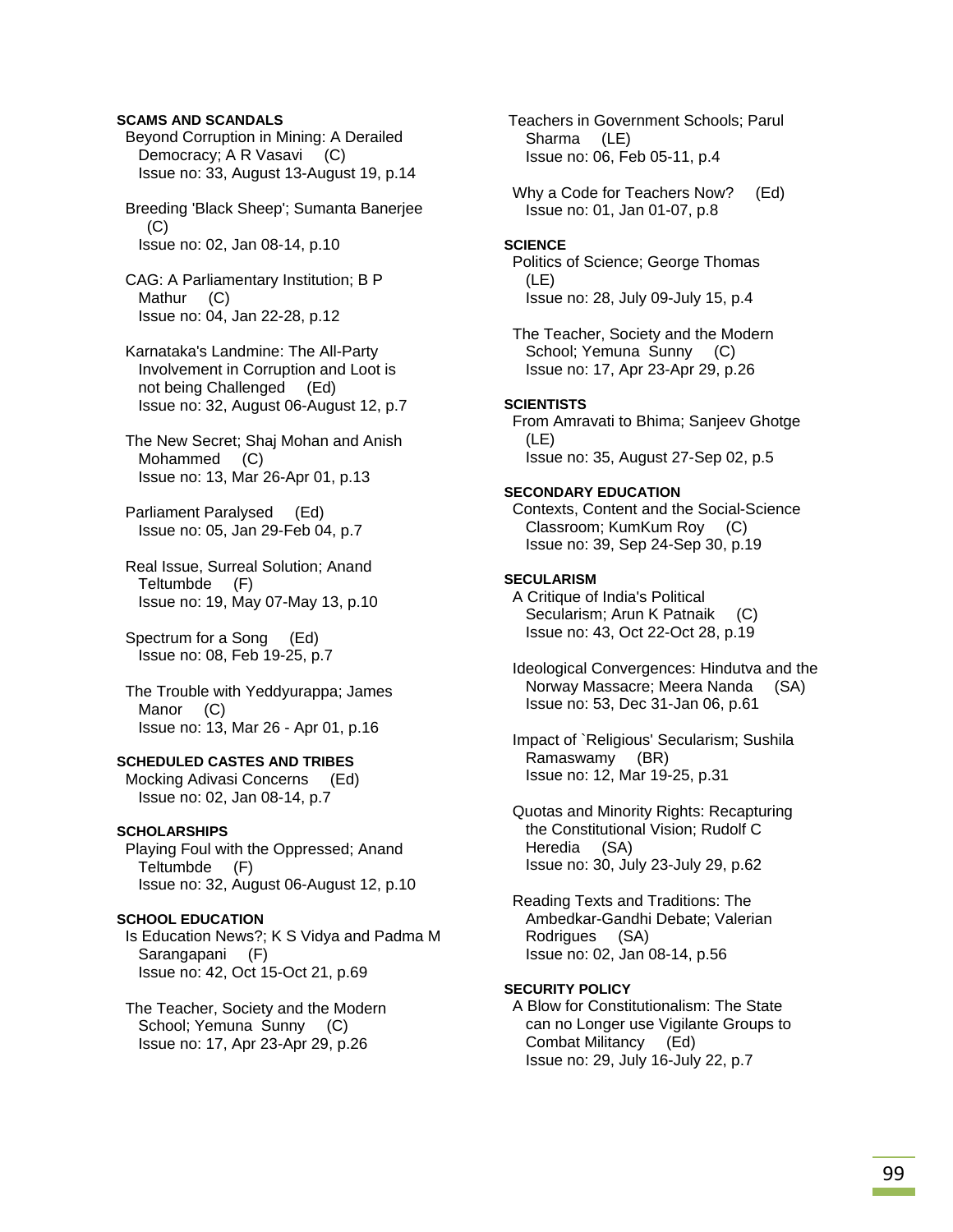# **SECURITY POLICY**

Supreme Court on Salwa Judum; Nandini Sundar, Ramchandra Guha and E A S Sarma

 (LE) Issue no: 29, July 16-July 22, p.4

# **SEEDS AND SEED INDUSTRY**

 The Seeds Bill, 2011: Some Reflections; Harbir Singh and Ramesh Chand (C) Issue no: 51, Dec 17-Dec 23, p.22

## **SELF-ESTEEM**

 Human Dignity and Suffering: Some Considerations; Lata Mani (C) Issue no: 36, Sep 03-Sep 09, p.23

# **SELF-HELP GROUPS**

 Defects in Self-Help Groups; Kripa Shankar (LE) Issue no: 11, Mar 12-18, p.4

 MFIs vs SHG; T Prabhakara Reddy (LE) Issue no: 07, Feb 12-18, p.5

 Reassessing the Impact of SHG Participation with Non-experimental Approaches; Ranjula Bali Swain and Adel Varghese (SA) Issue no: 11, Mar 12-18, p.50

# **SERVICE SECTOR**

 Can Services Succeed Where Goods Have Tottered?; Rohini Sahni (BR) Issue no: 28, July 09-July 15, p.38

 Rural Structural Transformation: The Case of the Services Sector in India; Jeemol Unni and Ravikiran Naik (SA) Issue no: 26-27, June 25-July 08, p.196

### **SEX RATIO**

 Impassioned Slogans, Half-hearted Actions: What Will it take to help Save the Girl Child? (Ed) Issue no: 24, June 11-June 17, p.8

 Newborn Girl Subsidy; Udayan Roy (LE) Issue no: 31, July 30-August 05, p.4

 No Right To Be Born in Rajasthan; Kanchan Mathur and Shobhita Rajagopal (C) Issue no: 25, June 18-June 24, p.24

# **SEXUAL HARASSMENT**

 Judicial Legislation and Judicial Restraint; Anurag K Agarwal (C) Issue no: 01, Jan 01-07, p.22

# **SHOPPING MALLS**

 Controlling Food Inflation: Do Supermarkets Have a Role?; Sukhpal Singh (C) Issue no: 18, Apr 30-May 06, p.19

### **SIKKIM**

 Inducing Vulnerabilities in a Fragile Landscape; Kanchi Kohli (C) Issue no: 51, Dec 17-Dec 23, p.19

### **SINDHIS**

 Kachchh: More Sindh Than Gujarat?; Aparna Kapadia (BR) Issue no: 13, Mar 26-Apr 01, p.33

# **SLUMS**

 The Board and the Bank: Changing Policies towards Slums in Chennai; Nithya Raman (RA) Issue no: 31, July 30-August 05, p.74

 Financial Burden of Transient Morbidity: A Case Study of Slums in Delhi; Samik Chowdhury (SA) Issue no: 33, August 13-August 19, p.59

 A Hijra, a Female Pradhan and a Real Estate Dealer: Between the Market, the State and `Community'; Sanjay Srivastava (SA) Issue no: 51, Dec 17-Dec 23, p.44

 Pushing the Poor to the Periphery in Mumbai; Freny Manecksha (C) Issue no: 51, Dec 17-Dec 23, p.26

### **SMALL FARMERS**

 Farm Size and Productivity: Understanding the Strengths of Smallholder and Improving Their Livelihoods; Ramesh Chand, P A Lakshmi Prasanna and Aruna Singh (RA) Issue no: 26-27, Suppl, June 25-July 08 , p.5

# **SOCIAL CHANGES**

 Cultural and Social Radicalism in Medieval Orissa; Basanta Kumar Mallik (SA) Issue no: 17, Apr 23-Apr 29, p.52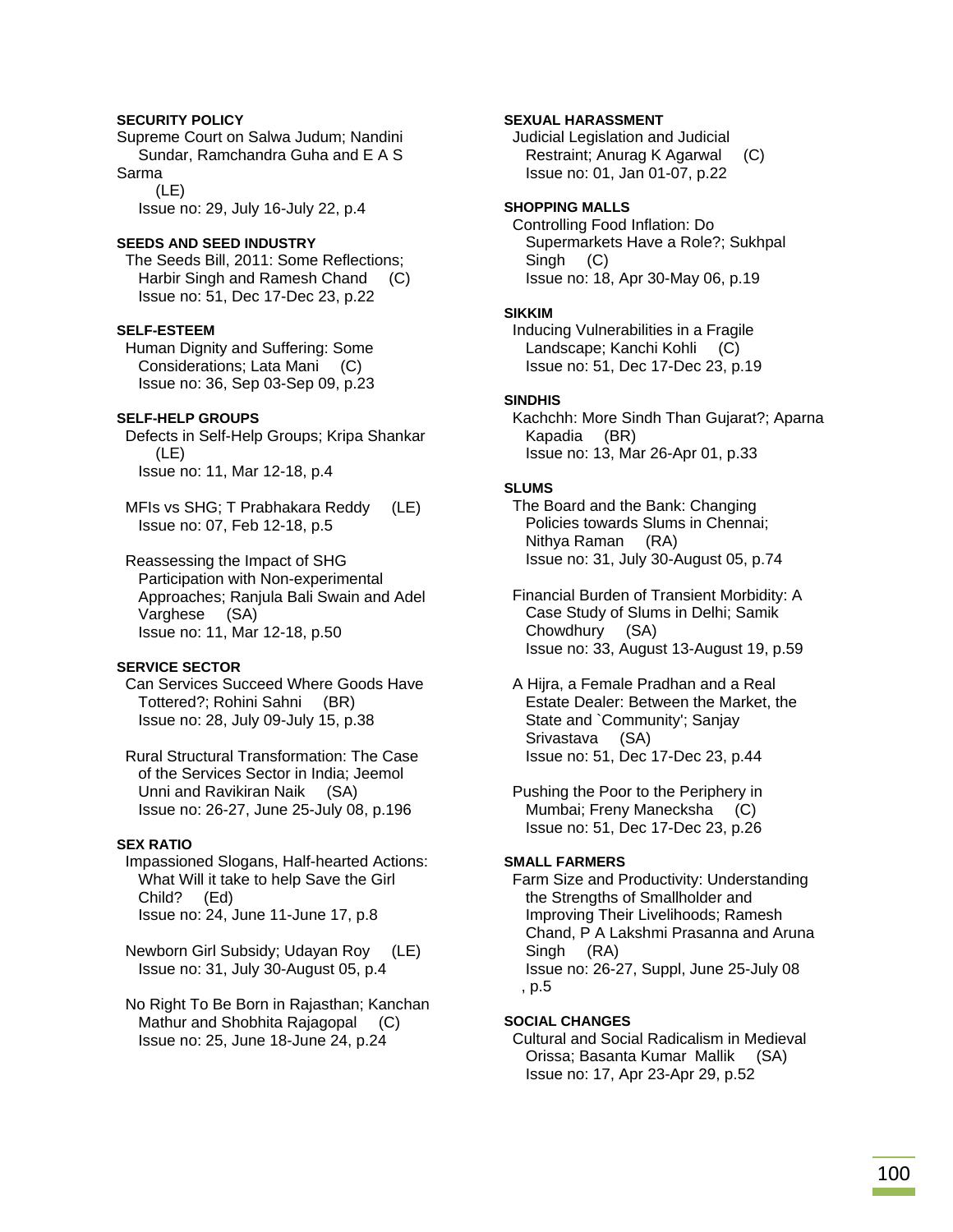# **SOCIAL CLASSES**

 Dalit Capitalism and Pseudo Dalitism; Anand Teltumbde (F) Issue no: 10, Mar 05-11, p.10

 The Idea of India: `Derivative, Desi and Beyond'; Gopal Guru (P) Issue no: 37, Sep 10-Sep 16, p.36

## **SOCIAL CONDITIONS**

 India and China: A Comparison of the Role of Sociopolitical Factors in Inclusive Growth; C H Hanumantha Rao (C) Issue no: 16, Apr 16-Apr 22, p.24

# **SOCIAL DEMOCRACY**

 Challenges for a Minimum Social Democracy in India; Pranab Bardhan (P) Issue no: 10, Mar 05-11, p.39

## **SOCIAL DISCRIMINATION**

 Caste in South Asia; S M Dahiwale (LE) Issue no: 01, Jan 01-07, p.5

 Caste on the International Stage; Nivedita Menon (C) Issue no: 03, Jan 15-21, p.15

## **SOCIAL EQUALITY**

 Just Ends through Just Means: Justice as Liberty, Equality, Solidarity; Rudolf C Heredia (SA) Issue no: 05, Jan 29-Feb 04, p.47

# **SOCIAL FORESTRY**

 A Forest for Ourselves; Joan Martinez-Alier (BR) Issue no: 07, Feb 12-18, p.37

# **SOCIAL INEQUALITY**

 Do Inequality and Prices Affect Comparisons in Living Standards? The Indian Evidence; Ankita Mishra and Ranjan Ray (SA) Issue no: 03, Jan 15-21, p.39

 Expanding the School Market in India: Parental Choice and the Reproduction of Social Inequality; Elizabeth Hill, Meera Samson and Shyamasree Dasgupta (SA) Issue no: 35, August 27-Sep 02, p.98

 Importance of the Past; Chandran Komath (LE) Issue no: 41, Oct 08-Oct 14, p.5

 Inequality and Exclusion: As If the System Mattered; V Anil Kumar (C) Issue no: 44-45, Nov 05-Nov 11, p.21 NRHM and Health Inequality; G Eswaraiah (LE) Issue no: 10, Mar 05-11, p.5 The `Beyond' Perspective; Anil S Sutar (LE) Issue no: 39, Sep 24-Sep 30, p.5 **SOCIAL ISOLATION**  Conceptualising Social Exclusion: New Rhetoric or Transformative Politics?; Vidhu Verma (SA) Issue no: 50, Dec 10-Dec 16, p.89 Inequality and Exclusion: As If the System Mattered; V Anil Kumar (C) Issue no: 44-45, Nov 05-Nov 11, p.21 **SOCIAL JUSTICE**  Conceptualising Social Exclusion: New Rhetoric or Transformative Politics?; Vidhu Verma (SA) Issue no: 50, Dec 10-Dec 16, p.89 Flawed Idea of Justice; Maidul Islam (F) Issue no: 32, August 06-August 12, p. 116 Harmful to Social Justice; Anil S Sutar (LE) Issue no: 44-45, Nov 05-Nov 11, p.5 India, the ILO and the Quest for Social Justice since 1919; Gerry Rodgers (F) Issue no: 10, Mar 05-11, p.45 Judiciary's Skewed Vision of Natural Justice; SAHRDC (C) Issue no: 37, Sep 10-Sep 16, p.25 Just Ends through Just Means: Justice as Liberty, Equality, Solidarity; Rudolf C Heredia (SA) Issue no: 05, Jan 29-Feb 04, p.47 **SOCIAL MOVEMENTS** 

 An Ambiguous Actor: `People' in the Movements; Paramiit S Judge (C) Issue no: 46, Nov 12-Nov 17, p.19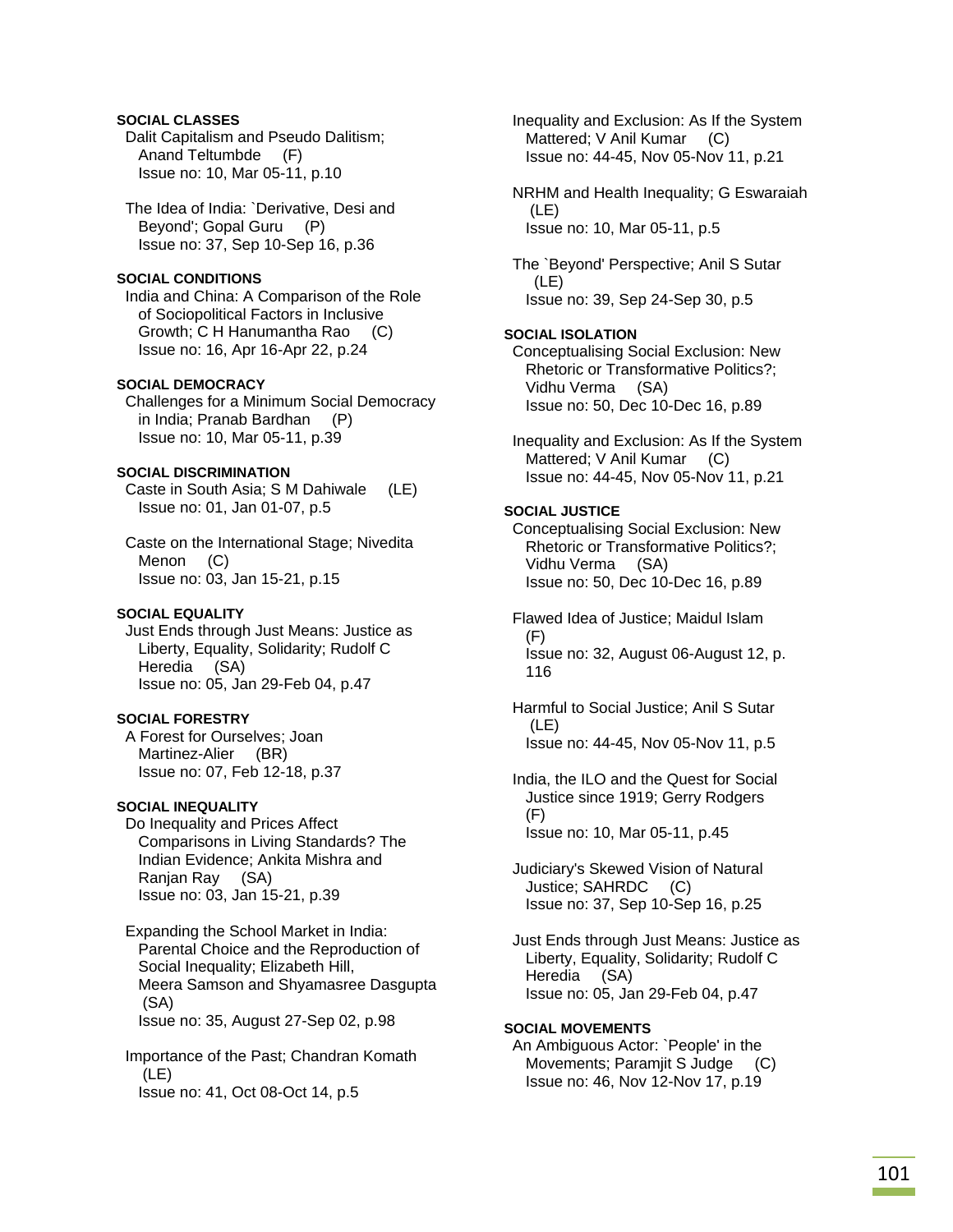### **SOCIAL MOVEMENTS**

Anna Hazare's Contribution; Niloy Kumar Roy (LE) Issue no: 19, May 07-May 13, p.4

 Anna Hazare, Civil Society and the State; Sumanta Baneriee (C) Issue no: 36, Sep 03-Sep 09, p.12

 The Anna Phenomenon: Should the anti-corruption struggle be defined in terms of a virtuous "civil society" versus an "evil" State? (Ed) Issue no: 17, Apr 23-Apr 29, p.7

 The Anti-Corruption Crusade; Ritvik Chaturvedi (LE) Issue no: 36, Sep 03-Sep 09, p.5

 The Anti-Corruption Movement and Its False Divides; Saroj Giri (C) Issue no: 26-27, June 25-July 08, p.14

 Anti-Corruption Movement and the Left; Nivedita Menon and Aditya Nigam (C) Issue no: 37, Sep 10-Sep 16, p.16

 Cleansing the State; Krishna Kumar (C) Issue no: 48, Nov 26-Dec 02, p.14

 Corruption and Representative Democracy; Amit Bhaduri (C) Issue no: 36, Sep 03-Sep 09, p.15

 Fasts, Hunger and Hunger Strikes; Anand Teltumbde (F) Issue no: 26-27, June 25-July 08, p.10

 Fighting Corruption; Chandrasekhar Ranade (LE) Issue no: 37, Sep 10-Sep 16, p.5

 Great Opportunity, Serious Danger; Abhay et al Shukla (LE) Issue no: 36, Sep 03-Sep 09, p.4

 Hazare and His Children; Sukumar Muralidharan (C) Issue no: 16, Apr 16-Apr 22, p.17

 Hazare vs Hazare: A Scenario as a Warning; Shiv Visvanathan (C) Issue no: 35, August 27-Sep 02, p.15

 Indian Media's Anna Moment: Is the Media's Job to Support or to Report? (Ed) Issue no: 36, Seo 03-Sep 09, p.7 Media as Echo Chamber: Cluttering the Public Discourse on Corruption; Sukumar Muralidharan (C) Issue no: 37, Sep 10-Sep 16, p.19 Not an Either/Or Choice; Jeevan Mendonsa (LE) Issue no: 20, May 14-May 20, p.4 Occupy Movement and India; Anand **Teltumbde**  (F) Issue no: 51, Dec 17-Dec 23, p.10 Occupy Wall Street, Mass Media and Progressive Change in the Tea Party Era; Anthony DiMaggio and Paul Street  $(C)$  Issue no: 47, Nov 19-Nov 25, p.10 Opportunity at Hand to Tackle Corruption; Sriram Panchu (C) Issue no: 17, Apr 23-Apr 29, p.10 Our Latest Democratic Predicament; Neera Chandhoke (C) Issue no: 19, May 07-May 13, p.17 People's Movements and the Anna Upsurge; Manoranjan Mohanty (C) Issue no: 38, Sep 17-Sep 23, p.16 People's Movements and the Anna Upsurge: A Comment; Birendra Kumar Nayak (D) Issue no: 46, Nov 12-Nov 17, p.83 Reading the Signs at the Occupy Movement; Arjun Jaydev (C) Issue no: 49, Dec 03-Dec 09, p.28 Sense of Citizenship; Niloy Kumar Roy (LE) Issue no: 37, Sep 10-Sep 16, p.5 Social Movements in India; Ghanshyam Shah (BR)

Issue no: 21, May 21-May 27, p.33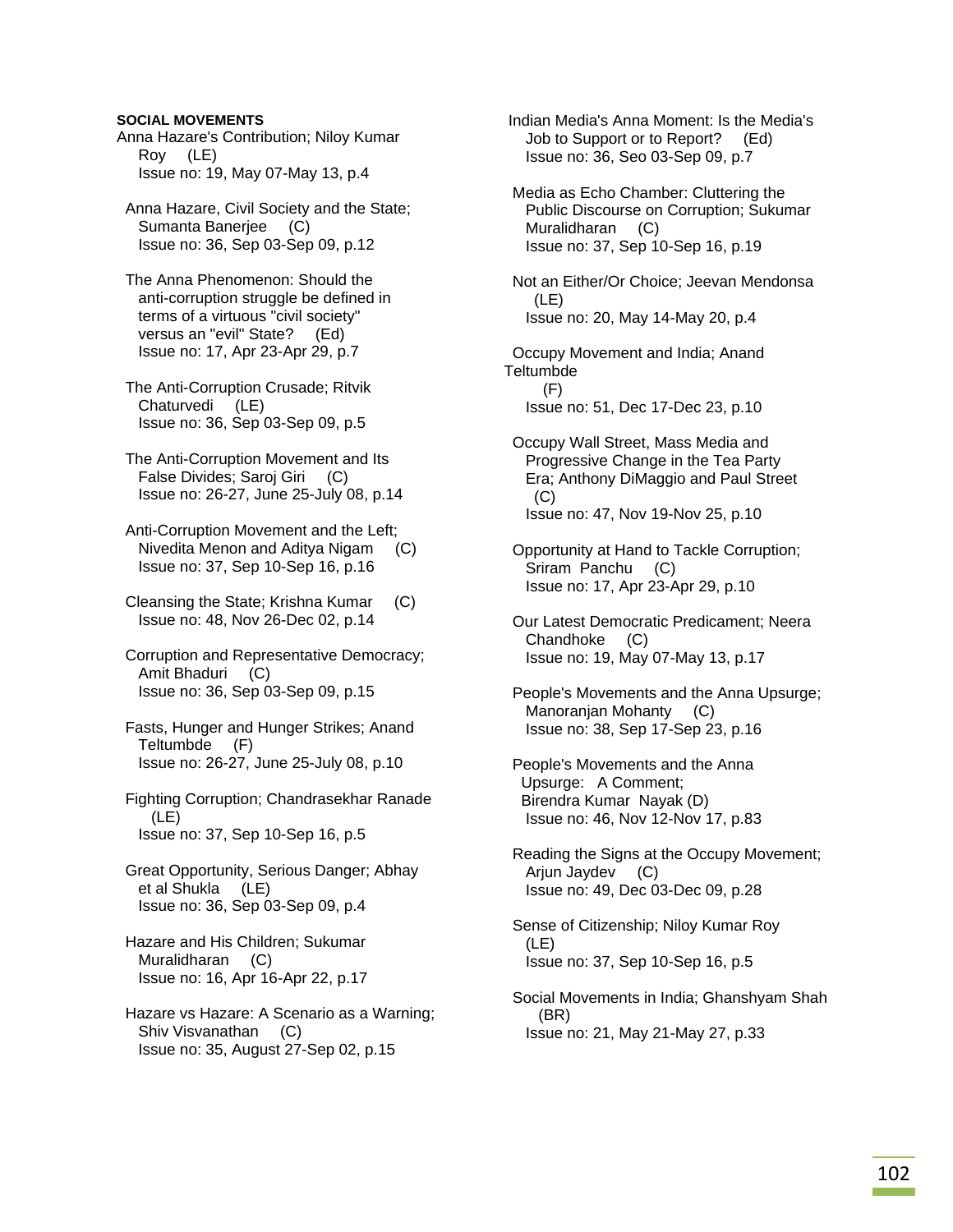## **SOCIAL MOVEMENTS**

- Strange Justifications: The Anna Hazare Group's Foray into Electoral Politics Exposes its Shaky Foundations (Ed) Issue no: 43, Oct 22-Oct 28, p.7
- Theorising on Anna Hazare: Disaster Tourists from Delhi; Shikha Mukerjee (LE) Issue no: 43, Oct 22-Oct 28, p.4

 Transcending Caste Barriers; Susan Abraham (BR) Issue no: 52, Dec 24-Dec 30, p.38

- Unfair to Ramdev; Malavika Nair (LE) Issue no: 28, July 09-July 15, p.5
- Visibility as a Trap in the Anna Hazare Campaign; Arvind Rajagopal (C) Issue no: 47, Nov 19-Nov 25, p.19
- Vive la Civil Society; V Anil Kumar (LE) Issue no: 20, May 14-May 20, p.5
- What Anna Hazare's Movement and India's New Middle Classes Say about Each Other; Vinay Sitapati (P) Issue no: 30, July 23-July 29, p.39
- What `Movement' Is This Anyway? Jantar Mantar showed up the limitations of a popular movement that lacks a political perspective (Ed) Issue no: 16, Apr 16-Apr 22, p.7

#### **SOCIAL NETWORK**

 Spotlight on the Dodgy: Surely the Imperialists Would put a Stop to WikiLeaks' Exposure of their Shady Ways. (Ed) Issue no: 39, Sep 24-Sep 30, p.8

#### **SOCIAL POLICY**

 India, the ILO and the Quest for Social Justice since 1919; Gerry Rodgers (F) Issue no: 10, Mar 05-11, p.45

### **SOCIAL REFORMERS**

 Political Traditions in the Making of India; Ananya Vajpeyi (BR) Issue no: 25, June 18-June 24, p.39

## **SOCIAL REFORMS**

 Cultural and Social Radicalism in Medieval Orissa; Basanta Kumar Mallik (SA) Issue no: 17, Apr 23-Apr 29, p.52

### **SOCIAL SCIENCE RESEARCH**

 Combating Eurocentrism; K Ramakrishna Rao

 (LE) Issue no: 25, June 18-June 24, p.4

- A Critique of Eurocentric Social Science and the Question of Alternatives; Claude Alvares (SA) Issue no: 22, May 28-June 03, p.72
- Eurocentric versus Indigenous; Anirudh Deshpande (D) Issue no: 30, July 23-July 29, p.87
- Governance, Autonomy and Social Science Research; B Venkatesh Kumar (F) Issue no: 33, August 13-August 19, p.37
- A House for the Social Sciences; Pulapre Balakrishnan (F) Issue no: 33, August 13-August 19, p.29
- Institutional Citizenship, Research Cultures and the State; Mary E John (F) Issue no: 33, August 13-August 19, p.32
- A New Beginning?; Kalpana Kannabiran (F) Issue no: 33, August 13-August 19, p.34
- Quality of Teaching and Research; Maithreyi Krishnaraj (LE) Issue no: 35, August 27-Sep 02, p.4
- Steeped in Eurocentrism; Claude Alvares (D) Issue no: 42, Oct 15-Oct 21, p.77
- Teaching and Research; M K Sukumaran Nair (LE) Issue no: 40, Oct 01-Oct 07, p.5
- World Social Science Report: Whither India and South Asia?; Shyam Singh (C) Issue no: 01, Jan 01-07, p.10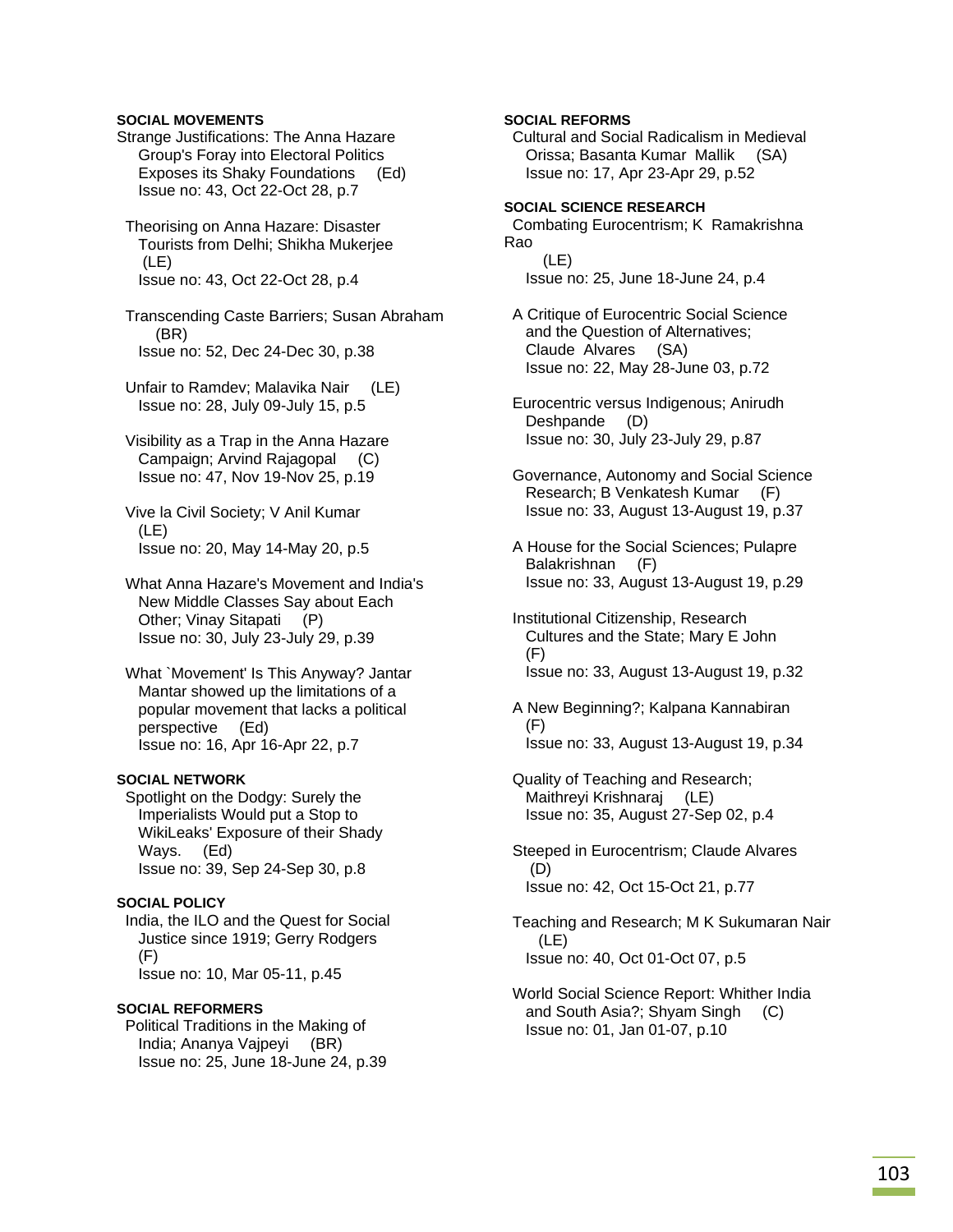## **SOCIAL SCIENCES**

 Plagiarism and Social Sciences; Manjari Katju (F) Issue no: 09, Feb 26-Mar 04, p.45

 Rethinking Social Sciences and Humanities in the Contemporary World; Varghese K George (SA) Issue no: 31, July 30-August 05, p.91

 Teaching Social Theory as Alternative Discourse; Syed Farid Alatas (F) Issue no: 46, Nov 12-Nov 17, p.48

 Towards an Alternate Pedagogy; Nagmani Rao (D) Issue no: 02, Jan 08-14, p.71

 World Social Science Report: Whither India and South Asia?; Shyam Singh (C) Issue no: 01, Jan 01-07, p.10

## **SOCIAL SCIENTISTS**

 Morris David Morris (1921-2011); Tirthankar Roy (C) Issue no: 13, Mar 26 - Apr 01, p.27

### **SOCIAL SECURITY**

 Fundamental Principles and Rights at Work: India and the ILO; Kamala Sankaran (F) Issue no: 10, Mar 05-11, p.68

 Revisiting Welfare: Ration Card Narratives in India; Tarangini Sriraman (SA) Issue no: 38, Sep 17-Sep 23, p.52

 The UID Project and Welfare Schemes; Reetika Khera (P) Issue no: 09, Feb 26-Mar 04, p.38

## **SOCIAL WELFARE**

 Brazil's Bolsa Familia: A Review; Fabio Veras Soares (F) Issue no: 21, May 21-May 27, p.55

 A Case for Reframing the Cash Transfer Debate in India; Sudha Narayanan (F) Issue no: 21, May 21-May 27, p.41

 Cash Transfers as the Silver Bullet for Poverty Reduction: A Sceptical Note; Jayati Ghosh (F) Issue no: 21, May 21-May 27, p.67

 Conditional Cash Transfers as a Tool of Social Policy; Francesca Bastagli (F) Issue no: 21, May 21-May 27, p.61

- Looking for the Poor: The Media Noise Shed Little Light on the Important Issues Involved in Deciding the Coverage of Welfare Programmes. (Ed) Issue no: 44-45, Nov 05-Nov 11, p.8
- Mantra of Cash Transfers: What is it that Makes our Policymakers see "Cash Transfers" as a Magic Wand? (Ed) Issue no: 21, May 21-May 27, p.9
- Mexico's Targeted and Conditional Transfers: Between Oportunidades and Rights; Pablo Yanes (F) Issue no: 21, May 21-May 27, p.49
- PDS Forever?; Ashok Kotwal, Milind Murugkar and Bharat Ramaswami (F) Issue no: 21, May 21-May 27, p.72
- The Shift to Cash Transfers: Running Better But on the Wrong Road?; Devesh Kapur (F) Issue no: 21, May 21-May 27, p.80

### **SOCIAL WORKERS**

 Homage to Gurusharan Singh; S A R Geelani, Amit Bhattacharyya and Rona Wilson (LE) Issue no: 41, Oct 08-Oct 14, p.5

 Lohia's Thinking on Local Governments; Mahi Pal (D) Issue no: 06, Feb 05-11, p.79

 Yet Another Binayak Sen; Anand Teltumbde (F) Issue no: 06, Feb 05-11, p.10

### **SOCIALISM**

 Expiating the Doctrine; Dipesh Chakrabarty (BR) Issue no: 14, Apr 02-Apr 08, p.32

- A Marxist Post-mortem of Soviet Socialism; Markar Melkonian (P) Issue no: 22, May 28-June 03, p.31
- Michael Hardt; Markar Melkonian (LE) Issue no: 24, June 11-June 17, p.5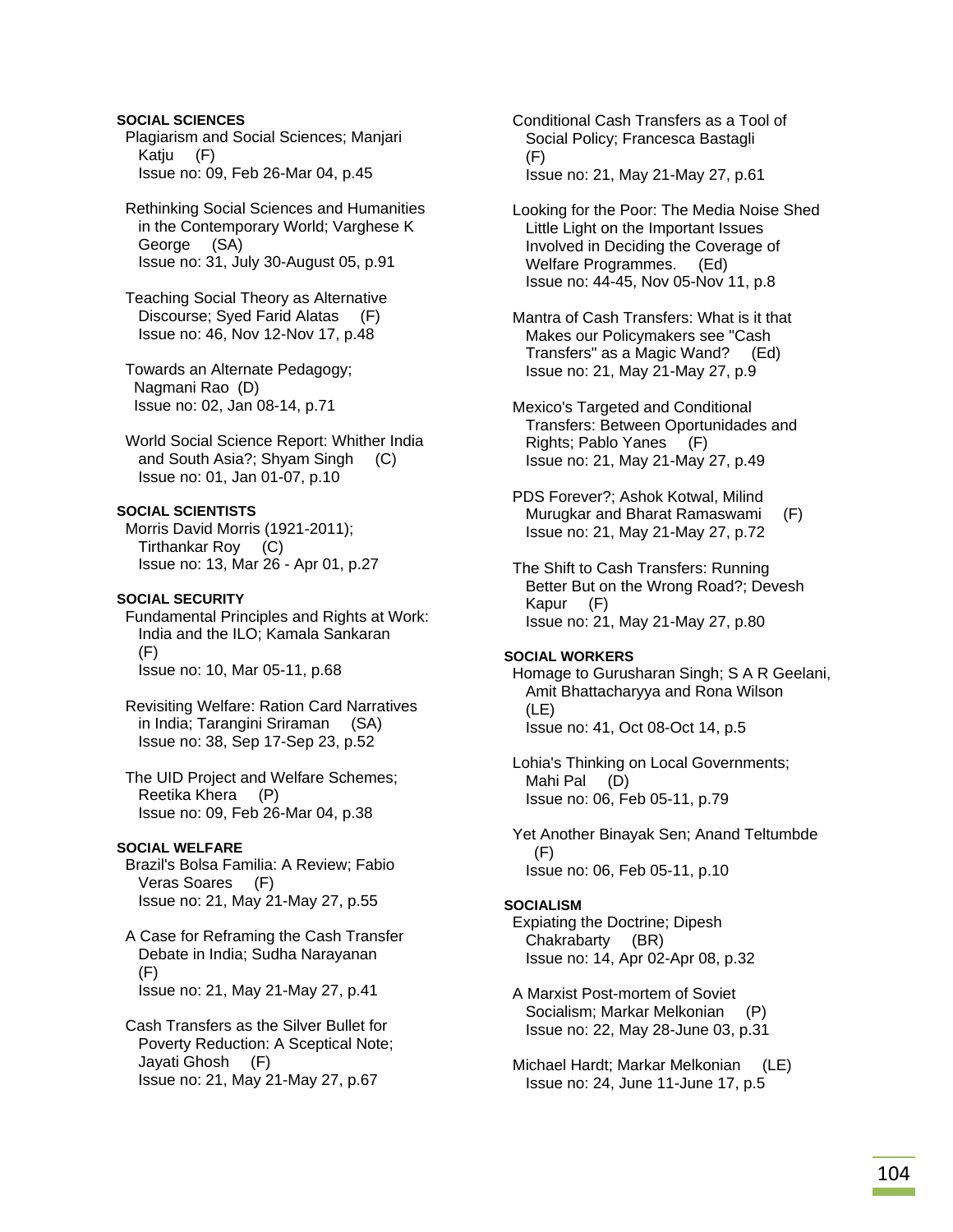# **SOFTWARE INDUSTRY**

 Understanding Gender Equality in the Software Industry of Kerala through the Capability Approach; Nirmala Padmanabhan (F) Issue no: 12, Mar 19-25, p.70

### **SOIL MANAGEMENT**

 Dynamics of Soil Fertility Management Practices in Semi-Arid Regions: A Case Study of AP; B Suresh Reddy (SA) Issue no: 03, Jan 15-21, p.56

#### **SOLAR ENERGY**

 India's Solar Mission: Procurement and Auctions; Ranjit Deshmukh, Ashwin Gambhir and Girish Sant (C) Issue no: 28, July 09-July 15, p.22

 Redesigning the National Solar Mission for Rural India; Santosh M Harish and Shuba V Raghavan (SA) Issue no: 23, June 04-June 10, p.51

#### **SOMALIA**

 Understanding Somali Piracy: Globalisation, Sovereignty, and Justice; Rohit Negi (C) Issue no: 25, June 18-June 24, p.35

### **SOUTH KOREA**

 The Way Forward (Ed) Issue no: 01, Jan 01-07, p.9

# **SOUTH SUDAN**

 The South Sudan Referendum; Dev Nathan (C) Issue no: 11, Mar 12-18, p.25

# **SOVIET UNION**

 A Marxist Post-mortem of Soviet Socialism; Markar Melkonian (P) Issue no: 22, May 28-June 03, p.31

### **SPORTS**

 Speed, Money and Male Power; Vidyadhar Date (Ed) Issue no: 42, Oct 15-Oct 21, p.9

### **SRI LANKA**

 Biased Article on Sri Lanka; Consul General (LE) Issue no: 26-27, June 25-July 08, p.4 In a State of Denial: Triumphalism Prevails as the Sri Lankan Government Remains in a State of Denial regarding alleged War Crimes. (Ed) Issue no: 23, June 04-June 10, p.9

 Is Post-War Sri Lanka Following the `Military Business Model'?; Darini Rajasingham-Senanayake (C) Issue no: 14, Apr 02-Apr 08, p.27

 Jaffna in 1981: Days of Terror; Santasilan Kadirgamar (C) Issue no: 23, June 04-June 10, p.27

 Local Elections in Post-war Jaffna; Ahilan Kadirgamar (C) Issue no: 32, August 06-August 12, p.33

 Para-Tariffs and Sri Lanka's New Protectionism; Garry Pursell (C) Issue no: 25, June 18-June 24, p.31

 The Politics of Market Reform at a Time of Civil War: Military Fiscalism in Sri Lanka; Rajesh Venugopal (SA) Issue no: 49, Dec 03-Dec 09, p.67

 Public Health Challenges in Kerala and Sri Lanka; C U Thresia and K S Mohindra (SA) Issue no: 31, July 30-August 05, p.99

 Response to Sri Lanka Consul General; Rohini Hensman (LE) Issue no: 28, July 09-July 15, p.5

 The Sri Lankan Ethnic Morass and China-India Geopolitical Manoeuvres; Ameer Ali (SA) Issue no: 34, August 20-August 26, p.39

 The UN Report on Accountability in Sri Lanka: Substance and Reactions; Rohini Hensman (C) Issue no: 24, June 11-June 17, p.34

## **SRIKRISHNA COMMITTEE**

 Srikrishna Committee: Thorough But Unviable; K Srinivasulu, M Channa Basavaiah and D Ravinder (C) Issue no: 10, Mar 05-11, p.16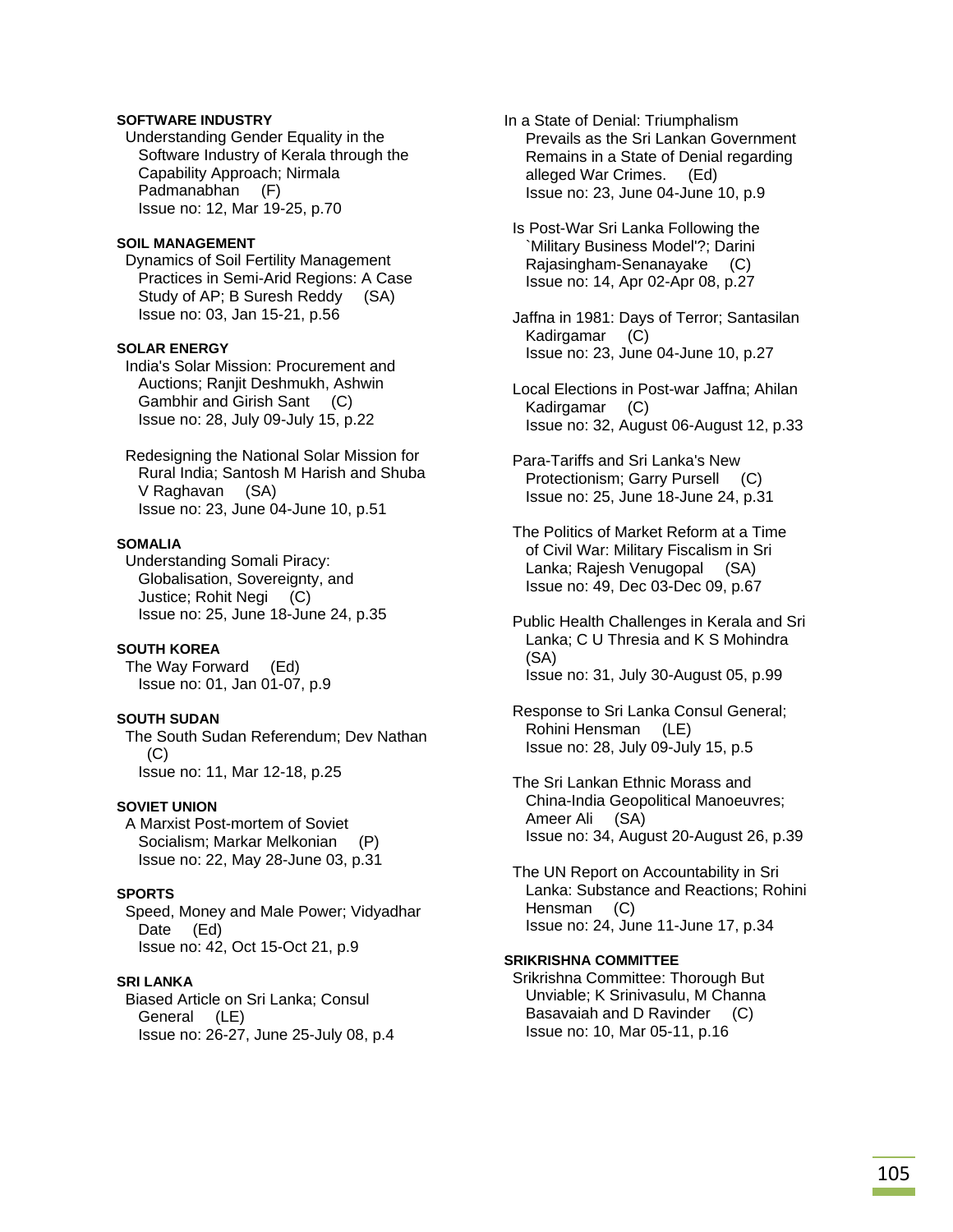## **SRIKRISHNA COMMITTEE**

Telangana Issue on the Backburner (Ed) Issue no: 06, Feb 05-11, p.8

 Wasting Time on the Srikrishna Report; M Mallikarjun (LE) Issue no: 11, Mar 12-18, p.4

## **STATE DOMESTIC PRODUCT**

 Labour and Employment in Gujarat; Indira Hirway and Neha Shah (D) Issue no: 44-45, Nov 05-Nov 11, p.62

### **STATES REORGANIZATION**

 'Solving' the Gorkhaland Issue: Short-term Political Calculations Lie behind the Formation of the Gorkhaland Territorial Administration. (Ed) Issue no: 30, July 23-July 29, p.8

 Reorganisation or Grandstanding?: Irrespective of its Merits, Mayawati's Initiative to Break up Uttar Pradesh is only a Political Ploy. (Ed) Issue no: 49, Dec 03-Dec 09, p.9

 Srikrishna Committee: Thorough But Unviable; K Srinivasulu, M Channa Basavaiah and D Ravinder (C) Issue no: 10, Mar 05-11, p.16

 Statehood and the Politics of Intent; Louise Tillin (P) Issue no: 20, May 14-May 20, p.34

 Unnecessary Partition; N K Thingalaya (LE) Issue no: 53, Dec 31-Jan 06, p.5

 The `Composite' State and Its `Nation': Karnataka's Reunification Revisited; Janaki Nair (SA) Issue no: 47, Nov 19-Nov 25, p.52

## **STATESMEN**

 Gandhi vs Ambedkar; S D Kapoor (LE) Issue no: 49, Dec 03-Dec 09, p.5

#### **STOCK MARKET**

 On the Jalan Committee Report; Rajesh Chakrabarti (C) Issue no: 02, Jan 08-14, p.14

 Risk, Regulation and Competition: A Different View on the Jalan Committee Report; B B Chakrabarti and Mritiunjoy Mohanty (D) Issue no: 11, Mar 12-18, p.72

### **STRIKES AND LOCKOUTS**

 Maruti Workers Speak about Their Strike; Jyotsna Singh and Nakul Sawhney (F) Issue no: 33, August 13-August 19, p.12

 Workers' Struggle at Maruti: The Exploitation, Oppression and Dishonesty that Lie at the Heart of India's Automobile Revolution (Ed) Issue no: 37, Sep 10-Sep 16, p.7

#### **STUDENTS**

 Playing Foul with the Oppressed; Anand Teltumbde (F) Issue no: 32, August 06-August 12, p.10

#### **SUBALTERN STUDIES**

 Subaltern Studies and the Dalit Subalterns; Chandran Komath (LE) Issue no: 16, Apr 16-Apr 22, p.4

#### **SUBSIDIES**

 A Case for Reframing the Cash Transfer Debate in India; Sudha Narayanan (F) Issue no: 21, May 21-May 27, p.41

 Cash Transfers as the Silver Bullet for Poverty Reduction: A Sceptical Note; Jayati Ghosh (F) Issue no: 21, May 21-May 27, p.67

 Conditional Cash Transfers as a Tool of Social Policy; Francesca Bastagli (F) Issue no: 21, May 21-May 27, p.61

 Mantra of Cash Transfers: What is it that Makes our Policymakers see "Cash Transfers" as a Magic Wand? (Ed) Issue no: 21, May 21-May 27, p.9

 The Shift to Cash Transfers: Running Better But on the Wrong Road?; Devesh Kapur (F) Issue no: 21, May 21-May 27, p.80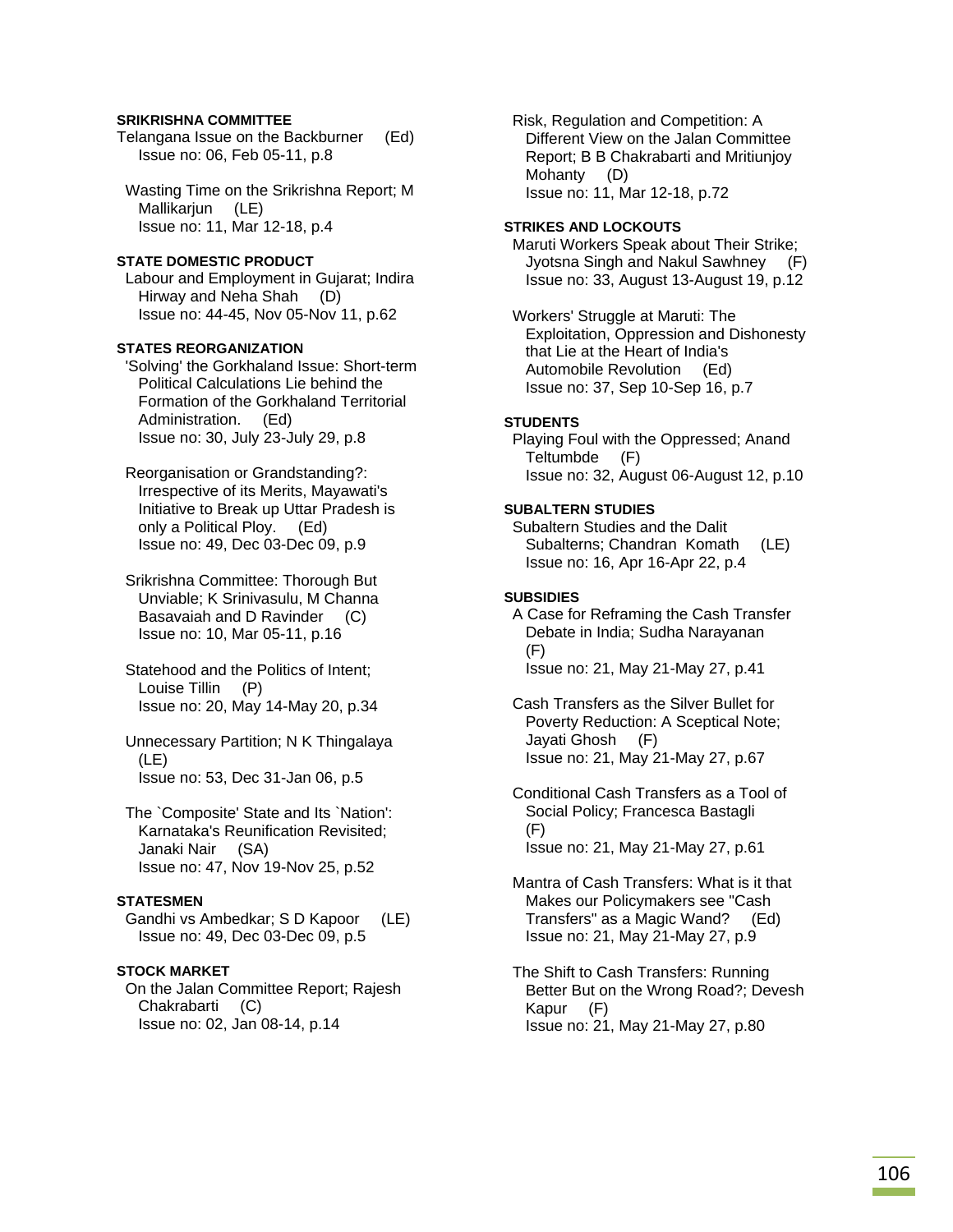# **SUDAN**

 A Referendum for Peace: The Larger Sudan Region Will Continue to Face many Challenges even after the Referendum on South Sudan. (Ed) Issue no: 09, Feb 26-Mar 04, p.8

## **SUICIDES**

 A Cry for Help (Ed) Issue no: 12, Mar 19-25, p.8

 Farmers' Suicides and Statehood Demand in Bundelkhand; A K Verma (F) Issue no: 28, July 09-July 15, p.10

 Farmers' Suicides in Punjab: A Census Survey of the Two Most Affected Districts; R S Sidhu, Sukhpal Singh and A S Bhullar (RA) Issue no: 26-27, Suppl, June 25-July 08 , p.131

 Impact of Rehabilitation Package in Suicide-Prone Districts of Vidarbha; S S Kalamkar and Sangeeta Shroff (C) Issue no: 05, Jan 29-Feb 04, p.10

 Indebtedness and Suicides: Field Notes on Agricultural Labourers of Punjab; Vishav Bharti (F) Issue no: 14, Apr 02-Apr 08, p.35

 Microfinance: Lessons from a Crisis; Tara S Nair (C) Issue no: 06, Feb 05-11, p.23

# **SUPERSTITION**

 Grip of Irrationality: "Bhagawan" Sai Baba has Gone, but the Legacy of Blind Faith and Superstition he has Left Behind is Troubling (Ed) Issue no: 18, Apr 30-May 06, p.8

 Irrational on Sai Baba; Satish K Kapoor (LE) Issue no: 20, May 14-May 20, p.4

# **SUPREME COURT**

 A Blow for Constitutionalism: The State can no Longer use Vigilante Groups to Combat Militancy (Ed) Issue no: 29, July 16-July 22, p.7

An Empirical Study of the Supreme Court's Composition; Abhinav Chandrachud (SA) Issue no: 01, Jan 01- 07, p.71

 Inside Our Supreme Court; Madhav Khosla and Sudhir Krishnaswamy (BR) Issue no: 34, August 20-August 26, p.28

 The Institutions of Democracy; Andre Beteille (P) Issue no: 29, July 16-July 22, p.75

 Interpreting the Constitution: Supreme Court Constitution Benches since Independence; Nick et al Robinson (C) Issue no: 09, Feb 26-Mar 04, p.27

 Interpreting `Natural Justice'; Hari Nair (LE) Issue no: 39, Sep 24-Sep 30, p.4

 On Regional Representation; P Datta (LE) Issue no: 22, May 28-June 03, p.4

 Power of Supreme Court to Intervene in Executive Policy; Sukumar Mukhopadhyay (C) Issue no: 32, August 06-August 12, p.17

 Regional Representation on the Supreme Court; Abhinav Chandrachud (C) Issue no: 20, May 14-May 20, p.13

 Supreme Court on Salwa Judum; Nandini Sundar, Ramchandra Guha and E A S Sarma(LE) Issue no: 29, July 16-July 22, p.4

 Understanding Our Supreme Court; Sudhir Krishnaswamy and Madhav Khosla (D) Issue no: 05, Jan 29-Feb 04, p.71

# **SUSTAINABLE DEVELOPMENT**

 Does Capital Have a Conscience?; Pranab Mukhopadhyay (BR) Issue no: 37, Sep 10-Sep 16, p.32

 The Environment Development Debate; Indira Hirway (LE) Issue no: 02, Jan 08-14, p.4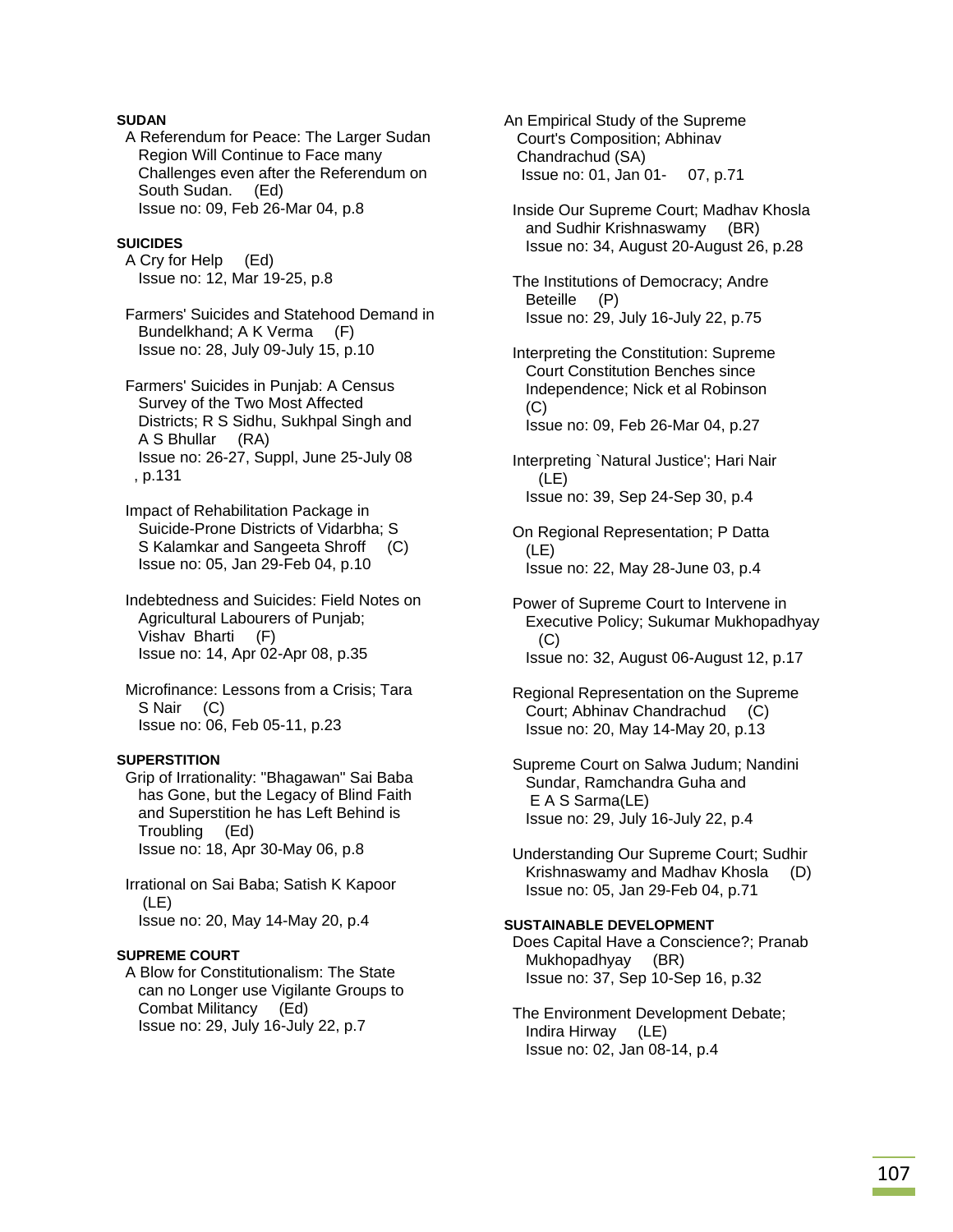## **SUSTAINABLE DEVELOPMENT**

Global Vision for Rio+20 and Beyond; Mukul Sanwal (C) Issue no: 40, Oct 01-Oct 07, p.24

# **SYSTEM OF MEDICINE**

 Capitalism, Democracy and Medicine; Mridula Ramanna (BR) Issue no: 31, July 30-August 05, p.27

## **TAMIL LANGUAGE**

 Beyond the Coherence of Identities: A Reading of Sedal; S Anandhi (C) Issue no: 42, Oct 15-Oct 21, p.27

## **TAMIL NADU**

 Cash in Tamil Nadu Elections; M G Devasahayam and V Suresh (LE) Issue no: 15, Apr 09-Apr 15, p.5

 Coastal Accumulation in Tamil Nadu; Senthil Babu (F) Issue no: 48, Nov 26-Dec 02, p.12

 Fishing Conflict in Indo-Sri Lankan Waters (Ed) Issue no: 07, Feb 12-18, p.8

 Fourteenth Assembly Election Results in Tamil Nadu; Lokniti Network (F) Issue no: 25, June 18-June 24, p.138

 Global Crises, Welfare Provision and Coping Strategies of Labour in Tiruppur; M Vijayabaskar (RA) Issue no: 22, May 28-June 03, p.38

 Jayalalithaa's Sacrificial Lambs; Anand Teltumbde (F) Issue no: 46, Nov 12-Nov 17, p.10

 Koodankulam Diary; L Ramdas and Lalita Ramdas (C) Issue no: 53, Dec 31-Jan 06, p.20

 Not by Patronage Alone: Understanding Tamil Nadu's Vote for Change; J Jeyaranjan and M Vijayabaskar (C) Issue no: 22, May 28-June 03, p.13

 Paramakudi Violence: Against Dalits, Against Politics; Muthukaruppan Parthasarathi (C) Issue no: 44-45, Nov 05-Nov 11, p.14 A Reply; S Srinivasan (LE) Issue no: 26-27, June 25-July 08, p.5

 A Silent Revolution? Women's Empowerment in Rural Tamil Nadu; Staffan et al Lindberg (SP) Issue no: 13, Mar 26-Apr 01, p.111

 The State, Prejudice and the Marginalised: The Adivasis of Vachati Village in Tamil Nadu Secure Justice for State Violence Conducted two Decades Ago. (Ed) Issue no: 42, Oct 15-Oct 21, p.8

 Three Cheers for India's Electorate; Devaki Jain (LE) Issue no: 21, May 21-May 27, p.5

 Underestimate of Tamil Nadu Budget for Drugs; JMA Bruno Mascrenhas (LE) Issue no: 26-27, June 25-July 08, p.5

 Vanquishing of the DMK: Astute Alliance Building and Public Resentment over Corruption Turned the Tide in Favour of the AIADMK in Tamil Nadu (Ed) Issue no: 22, May 28-June 03, p.9

 When Public Servants Came Calling at Vachati; Krishna V Ananth (F) Issue no: 42, Oct 15-Oct 21, p.32

 Women and Pro-Poor Policies in Rural Tamil Nadu: An Examination of Practices and Responses; J Jeyaranjan (RA) Issue no: 43, Oct 22-Oct 28, p.64

### **TAMILS**

 Local Elections in Post-war Jaffna; Ahilan Kadirgamar (C) Issue no: 32, August 06-August 12, p.33

### **TAXATION**

 Goods and Services Tax: A Gorilla, Chimpanzee or a Genus Like `Primates'?; M Govinda Rao (P) Issue no: 07, Feb 12-18, p.43

 A Rational Taxation System of Bidis and Cigarettes to Reduce Smoking Deaths in India; Prabhat et al Jah (SA) Issue no: 42, Oct 15-Oct 21, p.44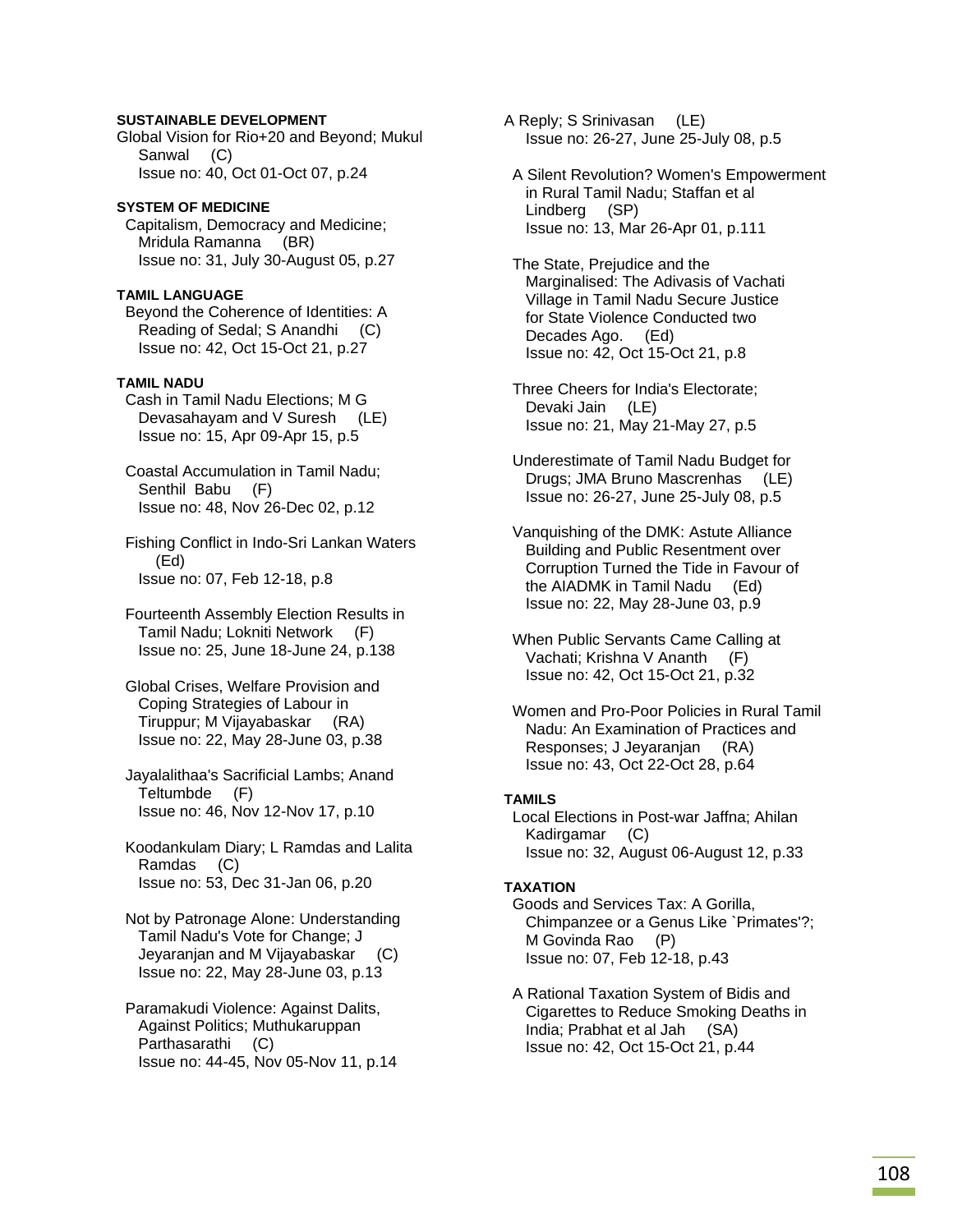## **TAXATION**

Taxing the Financial Sector; Avinash Persaud (F) Issue no: 41, Oct 08-Oct 14, p.12

## **TEA INDUSTRY**

- Early Twentieth Century Agrarian Assam: A Brief and Preliminary Overview; Debarshi Das and Arupjyoti Saikia (SA) Issue no: 41, Oct 08-Oct 14, p.73
- Gorkhas and Adivasis in Dooars-Terai; Swatahsiddha Sarkar (LE) Issue no: 37, Sep 10-Sep 16, p.4

 Wages and Ethnic Conflicts in Bengal's Tea Industry; Sharit Bhowmik (C) Issue no: 32, August 06-August 12, p.26

## **TEACHERS**

 Concerns about Autonomy and Academic Freedom in Higher Education Institutions; Ved Prakash (P) Issue no: 16, Apr 16-Apr22, p.36

 False Consciousness; L N Venkataraman (LE) Issue no: 22, May 28-June 03, p.4

- The Teacher, Society and the Modern School; Yemuna Sunny (C) Issue no: 17, Apr 23-Apr 29, p.26
- Teachers in Government Schools; Parul Sharma (LE) Issue no: 06, Feb 05-11, p.4
- Teaching and the Neo-Liberal State; Krishna Kumar (P) Issue no: 21, May 21-May 27, p.37
- Why a Code for Teachers Now? (Ed) Issue no: 01, Jan 01-07, p.8
- Will They Return? Indian Students in the United States; David et al Finegold (C) Issue no: 21, May 21-May 27, p.21

# **TECHNOLOGY AND DEVELOPMENT**

 Economic Reforms, Technological Intensity and Industrial Development in India; Swati Mehta (SA) Issue no: 17, Apr 23-Apr 29, p.60

## **TELANGANA**

 Neglected and Parched; T Prabhakara Reddy (LE) Issue no: 37, Sep 10-Sep 16, p.5

 Wasting Time on the Srikrishna Report; M Mallikariun (LE) Issue no: 11, Mar 12-18, p.4

### **TELECOMMUNICATION POLICY**

 2008 Telecom Licensing Policy: Conceptual Issues; Rohit Prasad (C) Issue no: 53, Dec 31-Jan 06, p.23

 3G Spectrum Auctions in India: A Critical Appraisal; Alok Kumar (SA) Issue no: 13, Mar 26-Apr 01, p.121

 Spectrum for a Song (Ed) Issue no: 08, Feb 19-25, p.7

## **TELECOMMUNICATIONS**

 Decline of a Public Sector Enterprise; Nicole Mayer Ahuja (BR) Issue no: 03, Jan 15-21, p.27

 Net Freedom, Gross Control: The internet's potential for fostering democracy is unnerving established powers. (Ed) Issue no: 14, Apr 02-Apr 08, p.8

# **TELENGANA MOVEMENT**

 Reddys, Kammas and Telangana; Gautam Pingle (C) Issue no: 36, Sep 03-Sep 09, p.19

- Srikrishna Committee on Telangana: Recommendations at Variance with the Analysis; C H Hanumantha Rao (F) Issue no: 05, Jan 29-Feb 04, p.33
- Srikrishna Committee: Thorough But Unviable; K Srinivasulu, M Channa Basavaiah and D Ravinder (C) Issue no: 10, Mar 05-11, p.16
- Telangana Issue on the Backburner (Ed) Issue no: 06, Feb 05-11, p.8

# **TELEVISION**

 Defamation and Its Real Dangers: Media Freedom is not Restricted by one Law but by Collusion between Economic and Political Power and Big Media. (Ed) Issue no: 49, Dec 03-Dec 09, p.8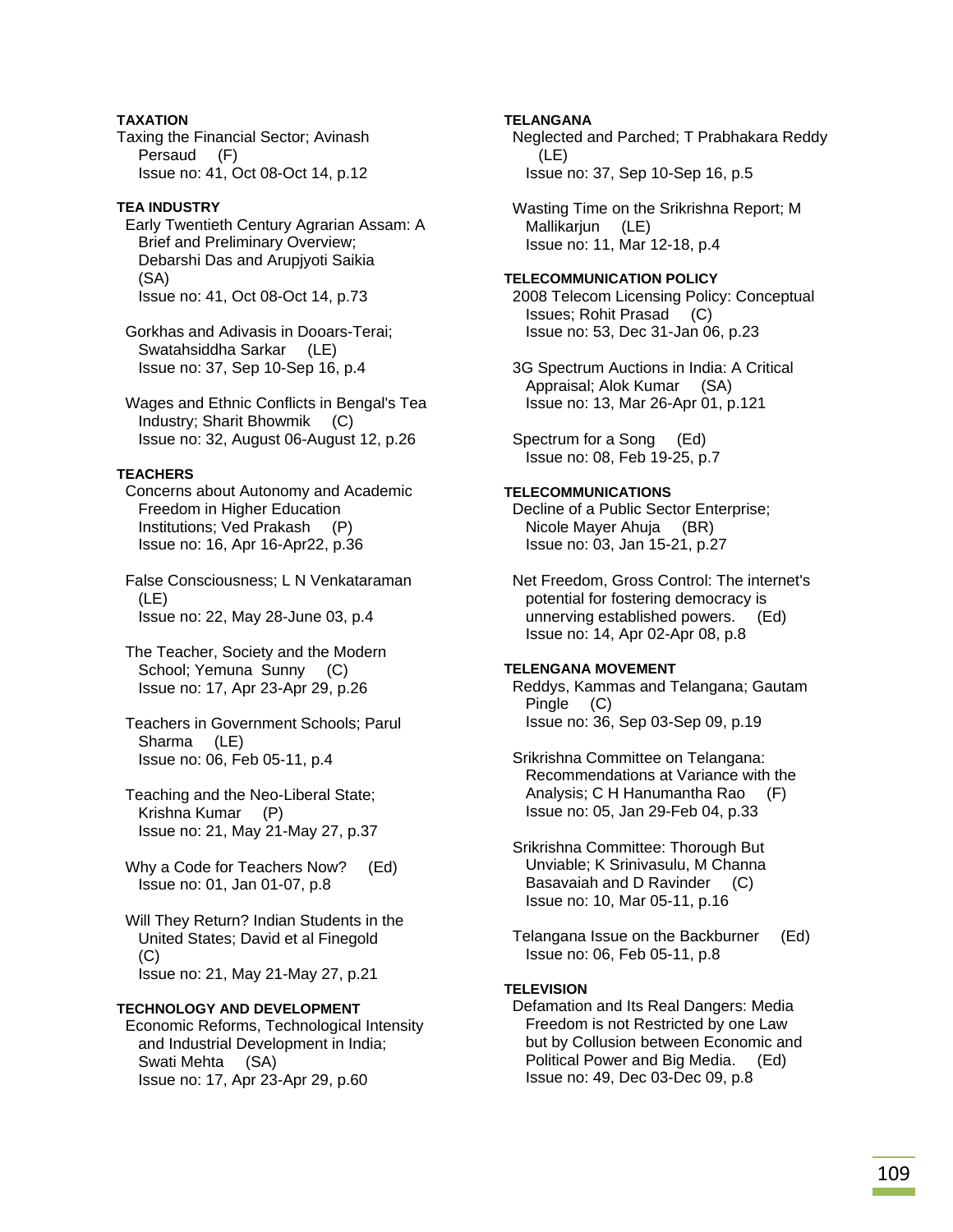Distorting Reality; Birendra Kumar Nayak (LE) Issue no: 49, Dec 03-Dec 09, p.4 Hegemony in Contemporary Culture and Media and the Need for a Counter Initiative; Sashi Kumar (P) Issue no: 51, Dec 17-Dec 23, p.38 In Search of Common Ground; Kalpana Sharma (BR) Issue no: 52, Dec 24-Dec 30, p.37 Indifferent At Their Plight: Will the Blatant Discrimination against Muslims in the Administration of Justice Ever End? (Ed) Issue no: 49, Dec 03-Dec 09, p.7 Manufacturing `News'; Paranjoy Guha Thakurta (C) Issue no: 14, Apr 02-Apr 08, p.12 Media as Echo Chamber: Cluttering the Public Discourse on Corruption; Sukumar Muralidharan (C) Issue no: 37, Sep 10-Sep 16, p.19 Media Not Above Scrutiny; Gnana Surabhi Mani (LE) Issue no: 49, Dec 03-Dec 09, p.4 Of `Leaking' Governments and Politicians: The India Cables raise serious ethical and political issues that cannot be ignored. (ED) Issue no: 14, Apr 02-Apr 08, p.7 Press Council as Bully Pulpit: A Debate on Media That Could Go Nowhere; Sukumar Muralidharan (C) Issue no: 47, Nov 19-Nov 25, p.14 Turning the Spotlight on the Media: The Media does need to Look at its Nexus with Business Interests; Injured Innocence Will not do (Ed) Issue no: 46, Nov 12-Nov 17, p.8 **TELUGU LANGUAGE**  Captive Imagination: Letters from Prison-Poet in the Political Activist; P K Vijayan (BR) Issue no: 08, Feb 19-25, p.29

**TELEVISION** 

#### **TEMPLES**

 Political Economy of the Temple Treasure Trove; Rajan Gurukkal (F) Issue no: 47, Nov 19-Nov 25, p.27

 Temple Treasures, Claimant Pressures: Heritage and the Commons; K G Kumar (F) Issue no: 29, July 16-July 22, p.10

#### **TERRORISM**

 America's Geronimo; Manoranjan Mohanty (C) Issue no: 21, May 21-May 27, p.12

 Aseemananda's Confession (Ed) Issue no: 03, Jan 15-21, p.7

 Combating Terrorism; Niloy Kumar Roy (LE) Issue no: 32, August 06-August 12, p.5

 Deprived of Liberty and Justice (Ed) Issue no: 07, Feb 12-18, p.7

 Extremism of All Colours; Adfar Rashid Shah (LE) Issue no: 38, Sep 17-Sep 23, p.5

 Fallout of Continued Use of the AFSPA; Adfar Rashid Shah (LE) Issue no: 09, Feb 26-Mar 04, p.5

 Fog of Conspiracy Theories; Arun S Mohan (D) Issue no: 28, July 09-July 15, p.72

 Imperial Justice and Indian Frenzy; Anand Teltumbde (F) Issue no: 23, June 04-June 10, p.10

 Makkah Masjid Case; Lateef Mohd Khan (LE) Issue no: 24, June 11-June 17, p.5

 Multi-Billion-Dollar Terrorists and the Disappearing Middle Class; James Petras (C) Issue no: 40, Oct 01-Oct 07, p.31

 On Counterterrorism; Satya Prakash Dash (LE) Issue no: 22, May 28-June 03, p.5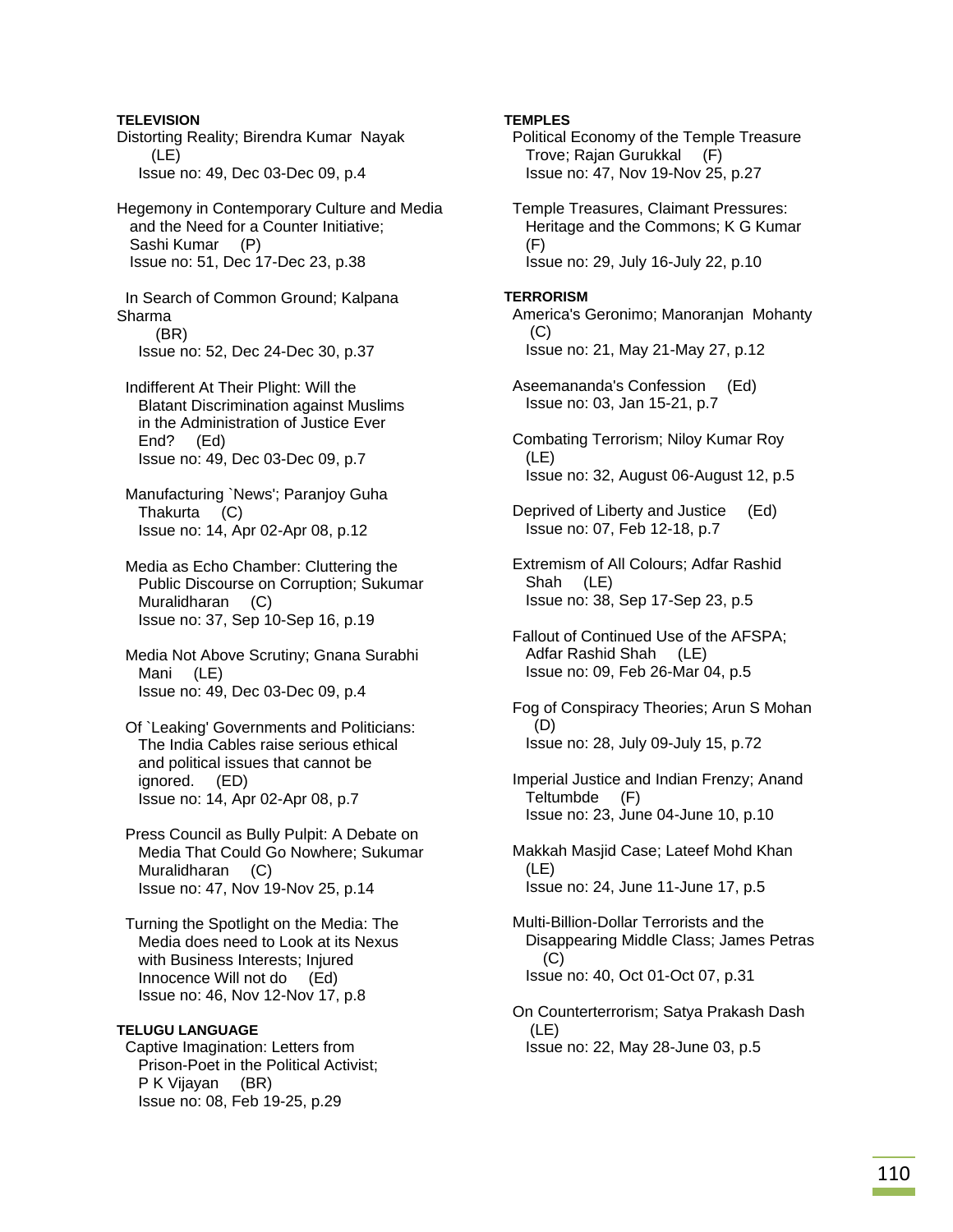### **TERRORISM**

- On Hindu and Islamist Terrorism; Arun K Patnaik (D) Issue no: 09, Feb 26-Mar 04, p.83
- Pakistan's Modernity: Between the Military and Militancy; Ayesha Siddiqa (SA) Issue no: 51, Dec 17-Dec 23, p.61
- Paradigm Shifts by the RSS? Lessons from Aseemanand's Confession; Christophe Jaffrelot and Malvika Maheshwari (P) Issue no: 06, Feb 05-11, p.42

 Peering into Pakistan; Aasim Sajjad Akhtar  $(C)$ Issue no: 28, July 09-July 15, p.31

- Saffron Terror: Splinter or Symptom?; Juli Gittinger (C) Issue no: 37, Sep 10-Sep 16, p.22
- US Lawlessness at Guantanamo: WikiLeaks again Exposes the Hypocrisy and Brutality at the Heart of US Policies. (Ed) Issue no: 19, May 07-May 13, p.9
- Wounded Mumbai; Kalpana Sharma (C) Issue no: 30, July 23-July 29, p.12

### **TEXTILE INDUSTRY**

 State of Fabric Producing Units in India; Jatinder S Bedi and Radheshyam Verma (SA) Issue no: 04, Jan 22-28, p.61

### **TEXTILE WORKERS**

 Global Crises, Welfare Provision and Coping Strategies of Labour in Tiruppur; M Vijayabaskar (RA) Issue no: 22, May 28-June 03, p.38

### **THAILAND**

 Thailand's Election; Pasuk Phongpaichit and Chris Baker (C) Issue no: 29, July 16-July 22, p.30

#### **THEATRES**

 Cultural Intervention and Cultural Resistance; Arjun Ghosh (SA) Issue no: 24, June 11-June 17, p.69

### **THERMAL ENERGY**

 New Thermal Power Clusters; Kannan Kasturi (C)

Issue no: 40, Oct 01-Oct 07, p.10

# **TIBET**

 An Encouraging Move: The Dalai Lama's Formal Proposal to Give up His Temporal Powers Should Make Possible a Reconciliation with China (Ed) Issue no: 16, Apr 16-Apr 22, p.9

#### **TOBACCO INDUSTRY**

 Public Policies and the Tobacco Industry; Upendra Bhojani, Vidya Venkataraman and Bheemaray Manganawar (C) Issue no: 28, July 09-July 15, p.27

 A Rational Taxation System of Bidis and Cigarettes to Reduce Smoking Deaths in India; Prabhat et al Jah (SA) Issue no: 42, Oct 15-Oct 21, p.44

#### **TOURISM INDUSTRY**

 Ecotourism, Sustainable Development and the Indian State; Suchismita Das (SA) Issue no: 37, Sep 10-Sep 16, p.60

### **TOWN AND URBAN PLANNING**

 The Board and the Bank: Changing Policies towards Slums in Chennai; Nithya Raman (RA) Issue no: 31, July 30-August 05, p.74

 Clueless about Unfolding Chaos, Accidents, Death and Disease; Santosh George (BR) Issue no: 17, Apr 23-Apr 29, p.35

 Planning as Commoning: Transformation of a Bangalore Lake; Jayaraj Sundaresan (RA) Issue no: 50, Dec 10-Dec 16, p.71

 Redefining the Inclusive Urban Agenda in India; Debolina Kundu and Dibyendu Samanta (SA) Issue no: 05, Jan 29-Feb 04, p.55

### **TRADE AGREEMENTS**

 An Approach to Prune India's Sensitive Lists under SAFTA; Nisha Taneja, Saon Ray, Neetika Kaushal and Devjit Roy Chowdhury (C) Issue no: 11, Mar 12-18, p.15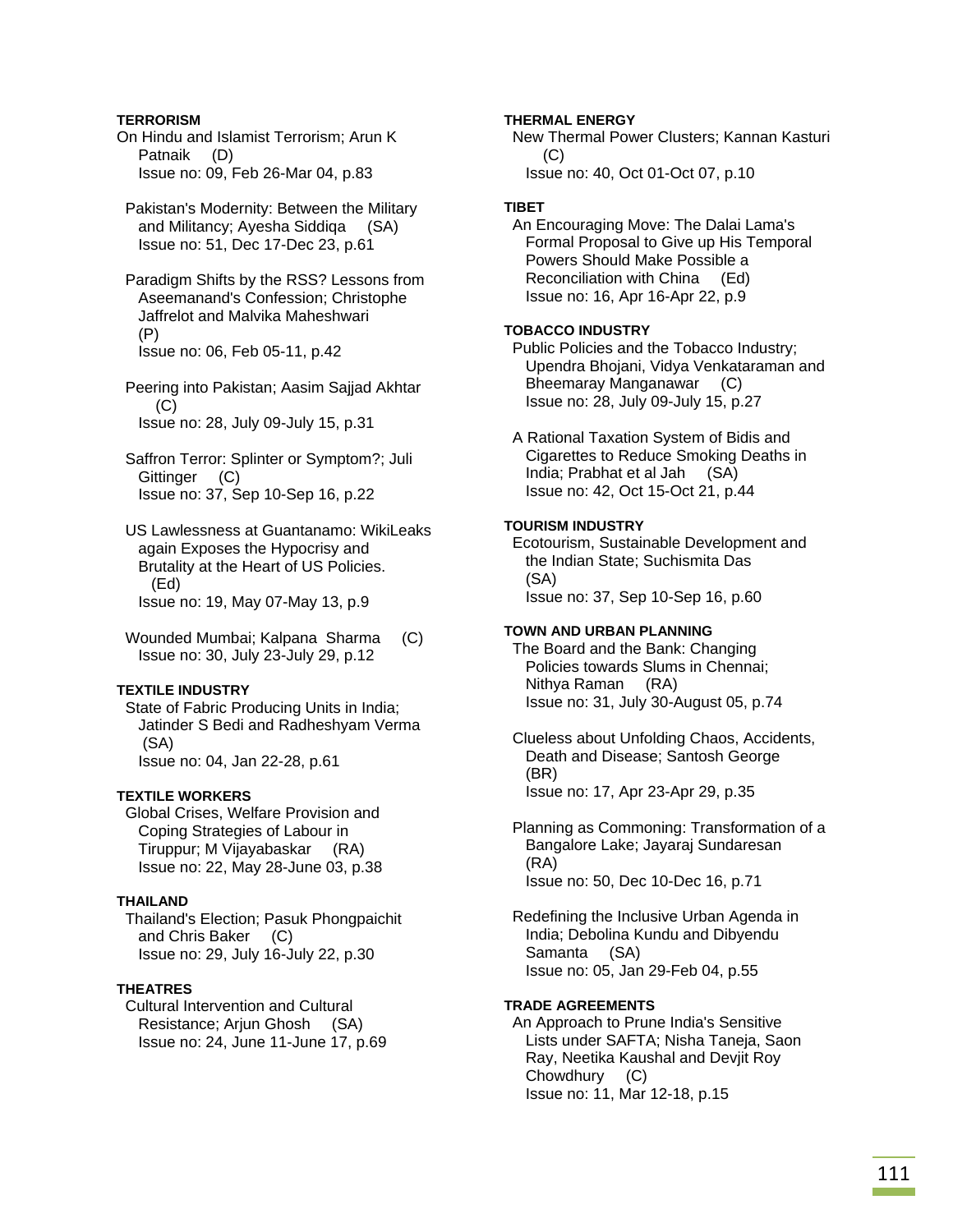### **TRADE AGREEMENTS**

- Defending Mutual Interests: The Sanya Declaration Shows that BRICS is Slowly Getting its Act together to Defend Mutual Interests. (Ed) Issue no: 18, Apr 30-May 06, p.9
- Doha Round: Going, Going, Gone; D Ravi Kanth (C) Issue no: 31, July 30-August 05, p.16

 Durban Platform: Kyoto Negotiations Redux; D Raghunandan (C) Issue no: 53, Dec 31-Jan 06, p.13

- Durban: Road to Nowhere; Praful Bidwai  $(C)$ Issue no: 53, Dec 31-Jan 06, p.10
- Impact of ASEAN-India Preferential Trade Agreement on Plantation Commodities: A Simulation Analysis; C Veeramani and Gordhan K Saini (SA) Issue no: 10, Mar 05-11, p.83
- Impact of ASEAN-India Preferential Trade Agreement on Plantation Commodities: A Simulation Analysis; C Veeramani and Gordhan K Saini (SA) Issue no: 10, Mar 05-11, p.83
- India and RTAs: Getting Tangled in the Noodle Bowl; Parthapratim Pal (C) Issue no: 15, Apr 09-Apr 15, p.15
- India's FTA Choices Get More Ambitious; Ranja Sengupta (C) Issue no: 26-27, June 25-July 08, p.18
- Issues in India-Pakistan Trade Negotiations; Nisha Taneja, Shravani Prakash and Pallavi Kalita (C) Issue no: 30, July 23-July 29, p.24
- Most Favoured Nation: New Trade Opportunities for India and Pakistan; Nisha Taneja and Pallavi Kalita (C) Issue no: 49, Dec 03-Dec 09, p.14
- Pruning India's Sensitive Lists under SAFTA: A Comment; Amrita Saha (D) Issue no: 16, Apr 16-Apr 22, p.80
- Regulatory Freedom under GATS: Financial Services Sector; B K Zutshi (SA) Issue no: 46, Nov 12-Nov 17, p.68
- A Sectoral Impact Analysis of the ASEAN-India Free Trade Agreement; Smitha Francis (SA) Issue no: 02, Jan 08-14, p.46
- Stimulus, Recovery and Exit Policy: G20 Experience and Indian Strategy; Sudipto Mundle, M Govinda Rao and N R Bhanumurthy (SA) Issue no: 29, July 16-July 22, p.85
- Transit and Trans-shipment: Strategic Considerations for Bangladesh and India; K A S Murshid (SA) Issue no: 17, Apr 23-Apr 29, p.43

#### **TRADE BARRIERS**

 Para-Tariffs and Sri Lanka's New Protectionism; Garry Pursell (C) Issue no: 25, June 18-June 24, p.31

#### **TRADE POLICY**

 From Line of Control to Line of Commerce; Altaf Hussain Kira (C) Issue no: 40, Oct 01-Oct 07, p.16

 Para-Tariffs and Sri Lanka's New Protectionism; Garry Pursell (C) Issue no: 25, June 18-June 24, p.31

#### **TRADE UNIONS**

 Indian Officials in the ILO, 1919-c 1947; J Krishnamurty (F) Issue no: 10, Mar 05-11, p.53

 Repression of Workers' Struggles in Chhattisgarh; Indira Chakravarthi and Shalini Gera (C) Issue no: 18, Apr 30-May 06, p.16

#### **TRANSPORTATION**

 Urban Transport Planning: Lessons from the Proposed Pune Metro Rail; Ashok Sreenivas (C) Issue no: 06, Feb 05-11, p.27

### **TRIBAL DEVELOPMENT**

 How Can `Beautiful' Be `Backward'? Tribes of India in a Long-term Demographic Perspective; Arup Maharatna (SA) Issue no: 04, Jan 22-28, p.42

#### **TRIBALS**

 Chintalnar Massacre; C H Chandrashekhar (LE) Issue no: 14, Apr 02-Apr 08, p.4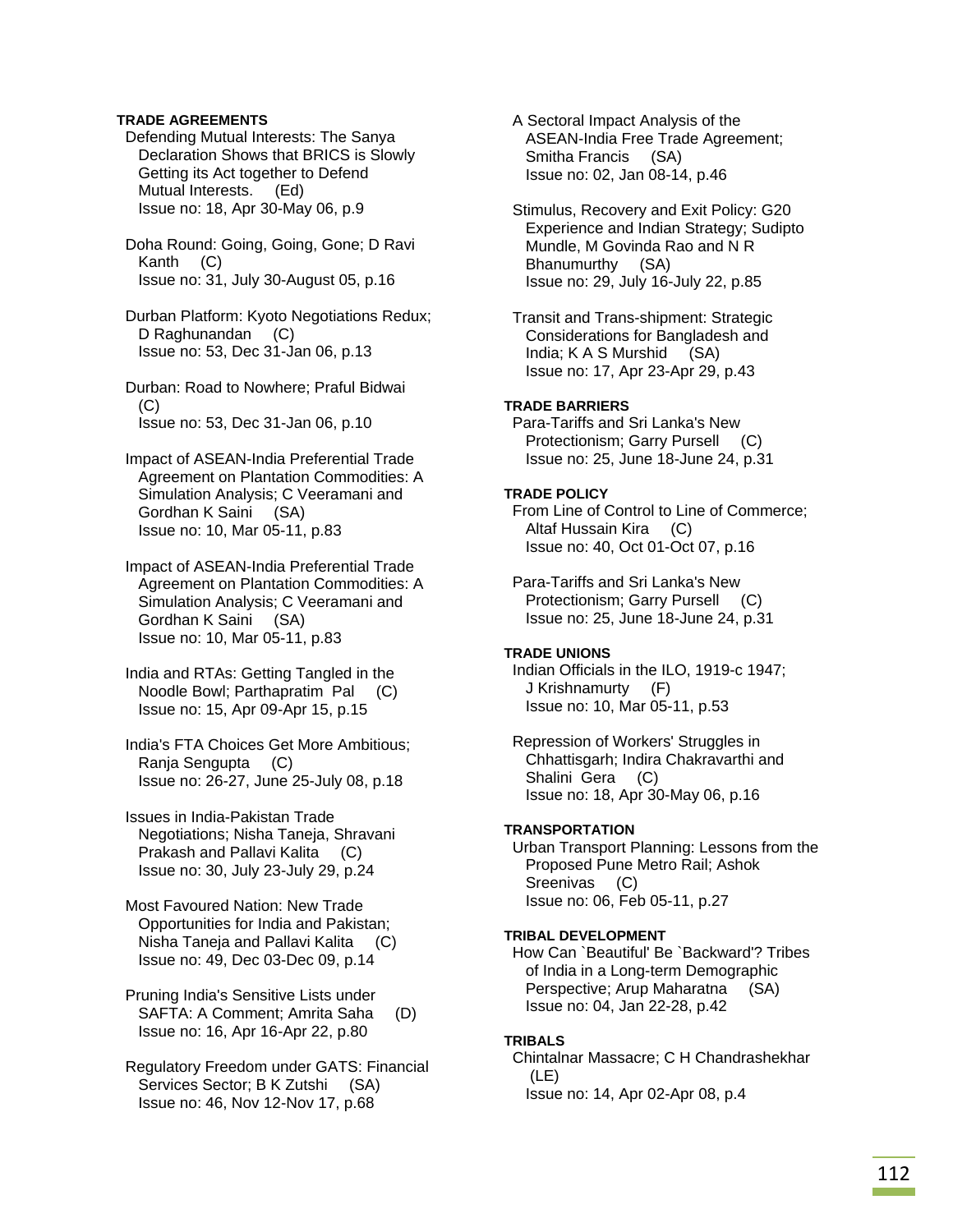## **TRIBALS**

 Crisis for Dantewada's Schoolchildren; Supriya Sharma (F) Issue no: 41, Oct 08-Oct 14, p.13

 Experimenting with the Young: The Inquiry Committee Report on the Anti-Cervical Cancer Vaccine Study Project Finds Serious Ethical Violations (Ed) Issue no: 21, May 21-May 27, p.8

 Gender, Space and Development: Tribal Women in Tripura; Biswajit Ghosh and Tanima Choudhuri (F) Issue no: 16, Apr 16-Apr 22, p.74

 How Can `Beautiful' Be `Backward'? Tribes of India in a Long-term Demographic Perspective; Arup Maharatna (SA) Issue no: 04, Jan 22-28, p.42

 The Lambadas: A Community Destroyed; Laxman D Satya (BR) Issue no: 43, oct 22-Oct 28, p.42

 Mocking Adivasi Concerns (Ed) Issue no: 02, Jan 08-14, p.7

 The State, Prejudice and the Marginalised: The Adivasis of Vachati Village in Tamil Nadu Secure Justice for State Violence Conducted two Decades Ago. (Ed) Issue no: 42, Oct 15-Oct 21, p.8

 Survival within Constraints; Indra Munshi (BR) Issue no: 39, Sep 24-Sep 30, p.34

 Undeniable Violations and Unidentifiable Violators; Sarojini N et al (C) Issue no: 24, June 11-June 17, p.17

 When Public Servants Came Calling at Vachati; Krishna V Ananth (F) Issue no: 42, Oct 15-Oct 21, p.32

### **TRINAMOOL CONGRESS**

 Jangalmahal: Receding Prospects of Dialogue: Mamata Banerjee Concurs with P Chidambaram's Counterinsurgency Strategy (Ed) Issue no: 46, Nov 12-Nov 17, p.7

An Open Appeal to the Chief Minister of West Bengal; Mahasweta et al Devi (LE) Issue no: 43, Oct 22-Oct 28, p.5

 Revisiting Jangalmahal; Arup Kumar Sen (LE) Issue no: 49, Dec 03-Dec 09, p.5

### **TRIPURA**

 Gender, Space and Development: Tribal Women in Tripura; Biswajit Ghosh and Tanima Choudhuri (F) Issue no: 16, Apr 16-Apr 22, p.74

### **TUNISIA**

 Democracy Triumphsin Tunisia's First Free Elections; Stuart Schaar (C) Issue no: 47, Nov 19-Nov 25, p.24

### **TUNISIANS**

 Arab Dictatorships under Fire in the New Information Age; Stuart Schaar (C) Issue no: 06, Feb 05-11, p.12

#### **ULFA**

 Why the Cynicism on Peace Talks in Assam?; Rohini Kumar et al Barua (LE) Issue no: 15, Apr 09-Apr 15, p.4

#### **UNEMPLOYMENT**

 Defend the Arab Revolution (Ed) Issue no: 11, Mar 12-18, p.8

 Don't Shoot the Messenger: An Official Tirade has been Unleashed Against Official Data on Employment. But Why? (Ed) Issue no: 28, July 09-July 15, p.7

 Employment Trends in India: A Re-examination; Himanshu (SA) Issue no: 37, Sep 10-Sep 16, p.43

 On Some Foundational Issues in the Theory of Money; Prabhat Patnaik (F) Issue no: 03, Jan 15-21, p.64

 Scope for Expansion: India is Poised to join the Shanghai Cooperation Organisation with the SCO Setting new Criteria for Expansion (Ed) Issue no: 28, July 09-July 15, p.8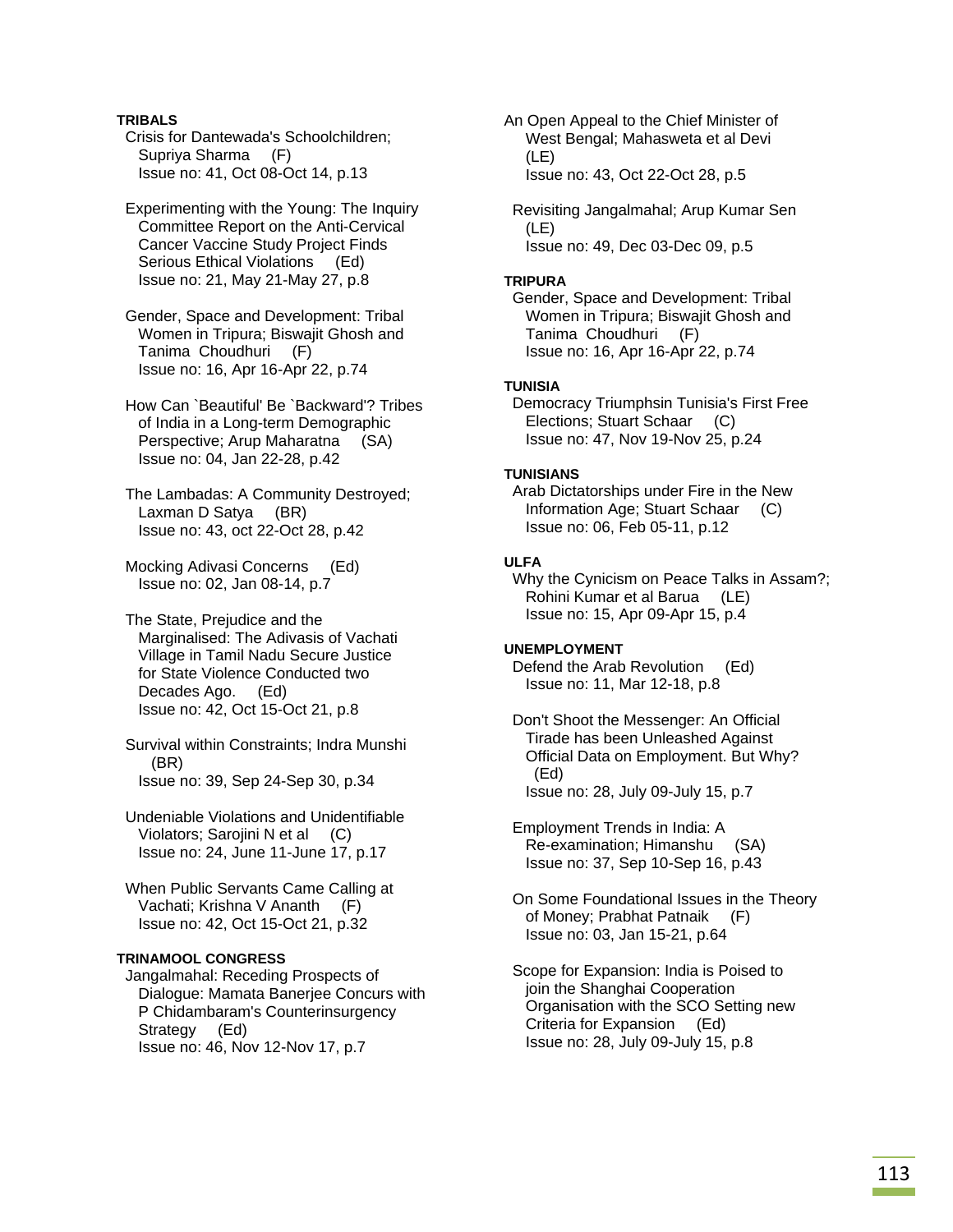#### **UNEMPLOYMENT**

Wall Street - No Longer Unchallenged (Ed) Issue no: 43, Oct 22-Oct 28, p.8

### **UNITED KINGDOM**

 UK Riots: Reaping the Whirlwind; Kirsty Hughes (C) Issue no: 34, August 20-August 26, p.13

#### **UNITED NATIONS**

 The UN Report on Accountability in Sri Lanka: Substance and Reactions; Rohini Hensman (C) Issue no: 24, June 11-June 17, p.34

### **UNITED STATES**

 Aftermath of the US Debt Downgrade; EPW Research Foundation (MMR) Issue no: 34, August 20-August 26, p.61

 America's Geronimo; Manoranjan Mohanty (C) Issue no: 21, May 21-May 27, p.12

 The Beltway Mob; Vithal Rajan (LE) Issue no: 42, Oct 15-Oct 21, p.5

 A Bipartisan Plutocracy; Sankaran Krishna (C) Issue no: 10, Mar 05-11, p.26

 Debt as Bargain Counter; C P Chandrasekhar (F) Issue no: 33, August 13-August 19, p.10

 Illegality of Operation `Geronimo': The President of the United States cannot be allowed to be Judge, Jury and Executioner. (Ed) Issue no: 20, May 14-May 20, p.8

 Instability in the US: It Is Not Debt but the Lack of It; Alex Izurieta (F) Issue no: 34, August 20-August 26, p.34

 Multi-Billion-Dollar Terrorists and the Disappearing Middle Class; James Petras  $(C)$ Issue no: 40, Oct 01-Oct 07, p.31

 Occupy Movement and India; Anand **Teltumbde**  (F) Issue no: 51, Dec 17-Dec 23, p.10

 Occupy Wall Street, Mass Media and Progressive Change in the Tea Party Era; Anthony DiMaggio and Paul Street  $(C)$ Issue no: 47, Nov 19-Nov 25, p.10

 Occupying the Deserted Left Space: The "Occupy Wall Street" Movement Could Provide an Outlet for the Unrepresented Left of the United States (Ed) Issue no: 44-45, Nov 05-Nov 11, p.9

 On Counterterrorism; Satya Prakash Dash (LE) Issue no: 22, May 28-June 03, p.5

 Wall Street - No Longer Unchallenged (Ed) Issue no: 43, Oct 22-Oct 28, p.8

 What Does Standard & Poor's Downgrade Mean?: Finance Capital is Trying to Impose the Same Fiscal Austerity on the US as it had Foisted on the Eurozone. (Ed) Issue no: 33, August 13-August 19, p.7

### **UNITED STATES-AFGHANISTAN RELATIONS**

 US Lawlessness at Guantanamo: WikiLeaks again Exposes the Hypocrisy and Brutality at the Heart of US Policies. (Ed) Issue no: 19, May 07-May 13, p.9

#### **UNITED STATES-ISRAEL RELATIONS**

 Israel's Scowling Petulance: How much Longer can the Tail Wag the Dog? (Ed) Issue no: 23, June 04-June 10, p.8

#### **UNITED STATES-PAKISTAN ECONOMIC RELATIONS**

 Who Benefits from US Aid to Pakistan?; S Akbar Zaidi (SA) Issue no: 32, August 06-August 12, p. 103

### **UNITED STATES-PAKISTAN RELATIONS**

 America's Geronimo; Manoranjan Mohanty (C) Issue no: 21, May 21-May 27, p.12

**UNITED STATES-SOUTH KOREA RELATIONS**  The Way Forward (Ed) Issue no: 01, Jan 01-07, p.9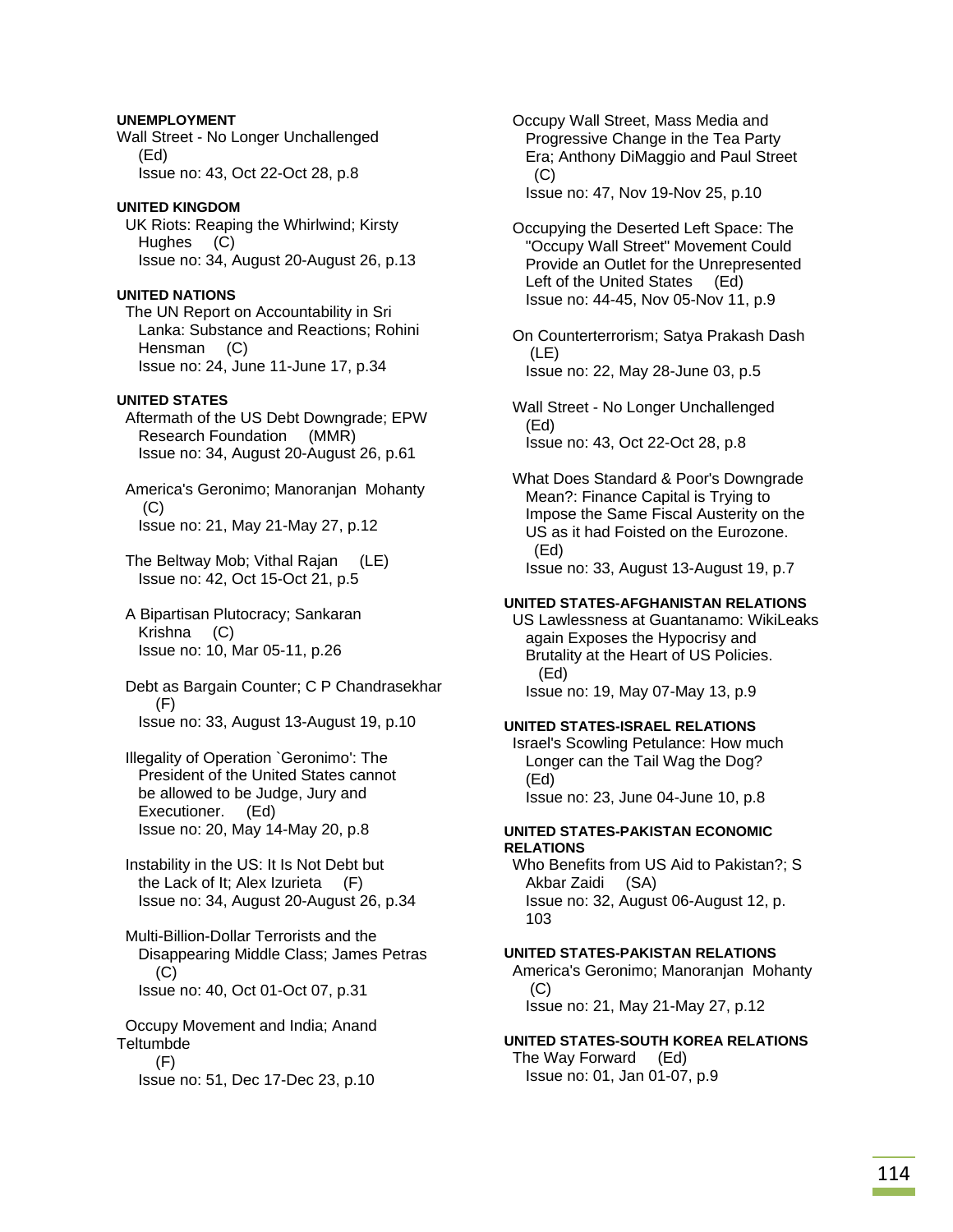## **UNIVERSITIES**

 Addressing Concerns of the Disabled in Delhi Campuses; Nikhil Jain (C) Issue no: 50, Dec 10-Dec 16, p.19

 Beyond Academic Honesty; P M Mathew (D) Issue no: 18, Apr 30-May 06, p.103

 Beyond Ramanujan and the Ramayana; KumKum Roy (C) Issue no: 46, Nov 12-Nov 17, p.14

- Changing Colonial Mindsets; C K Raju (LE) Issue no: 34, August 20-August 26, p.5
- Decolonising Knowledge Systems; Srinivasan Ramani (C) Issue no: 30, July 23-July 29, p.17
- On Higher Education; Hiren Gohain (LE) Issue no: 21, May 21-May 27, p.4
- Ramkatha, Rambhakts and the University; Ashwin Anshu (C) Issue no: 46, Nov 12-Nov 17, p.12
- The Semester System: Pros and Cons; Rajeswari Sunder Rajan (C) Issue no: 29, July 16-July 22, p.19

 Towards an Alternate Pedagogy; Nagmani Rao (D) Issue no: 02, Jan 08-14, p.71

- Women on Campus: Negotiating Spaces and Silences; Shadab et al Bano (C) Issue no: 53, Dec 31-Jan 06, p.27
- The `Semesterisation' Impasse at Delhi University; Saumyajit Bhattacharya (C) Issue no: 19, May 07-May 13, p.22
- `Semesterisation': Change is Necessary in our Universities, but Ramming through Change as in Delhi University will not Work. (Ed) Issue no: 17, Apr 23-Apr 29, p.8

# **UNIVERSITY ADMINISTRATION**

 Politics and Governance; Sugata Marjit (LE) Issue no: 47, Nov 19-Nov 25, p.5

### **UNTOUCHABLES**

 Caste in South Asia; S M Dahiwale (LE) Issue no: 01, Jan 01-07, p.5

## **URBAN DEVELOPMENT**

 Assessing the Mumbai Metropolitan Region: A Governance Perspective; Abhay Pethe, Sahil Gandhi and Vaidehi Tandel (SA) Issue no: 26-27, June 25-July 08, p.187

- Branded and Renewed? Policies, Politics and Processes of Urban Development in the Reform Era; Darshini Mahadevia (RA) Issue no: 31, July 30August 05, p.56
- Elite Capture in Participatory Urban Governance; Debolina Kundu (C) Issue no: 10, Mar 05-11, p.23
- New Cities for Old; Anant Maringanti (BR) Issue no: 50, Dec 10-Dec 16, p.30
- Politics and Economics of Urban Growth; Amitabh Kundu (C) Issue no: 20, May 14-May 20, p.10
- Redefining the Inclusive Urban Agenda in India; Debolina Kundu and Dibyendu Samanta (SA) Issue no: 05, Jan 29-Feb 04, p.55

 Urban Development and Metro Governance; K C Sivaramakrishnan (RA) Issue no: 31, July 30-August 05, p.49

### **URBAN LAND**

 No Estoppel: Claiming Right to the City via the Commons; Anant Maringanti (RA) Issue no: 50, Dec 10-Dec 16, p.64

 Smear Campaign; Shanti Bhushan (LE) Issue no: 17, Apr 23-Apr 29, p.5

#### **URBAN POPULATION**

 Bypassing the Squalor: New Towns, Immaterial Labour and Exclusion in Post-colonial Urbanisation; Rajesh Bhattacharya and Kalyan Sanyal (RA) Issue no: 31, July 30-August 05, p.41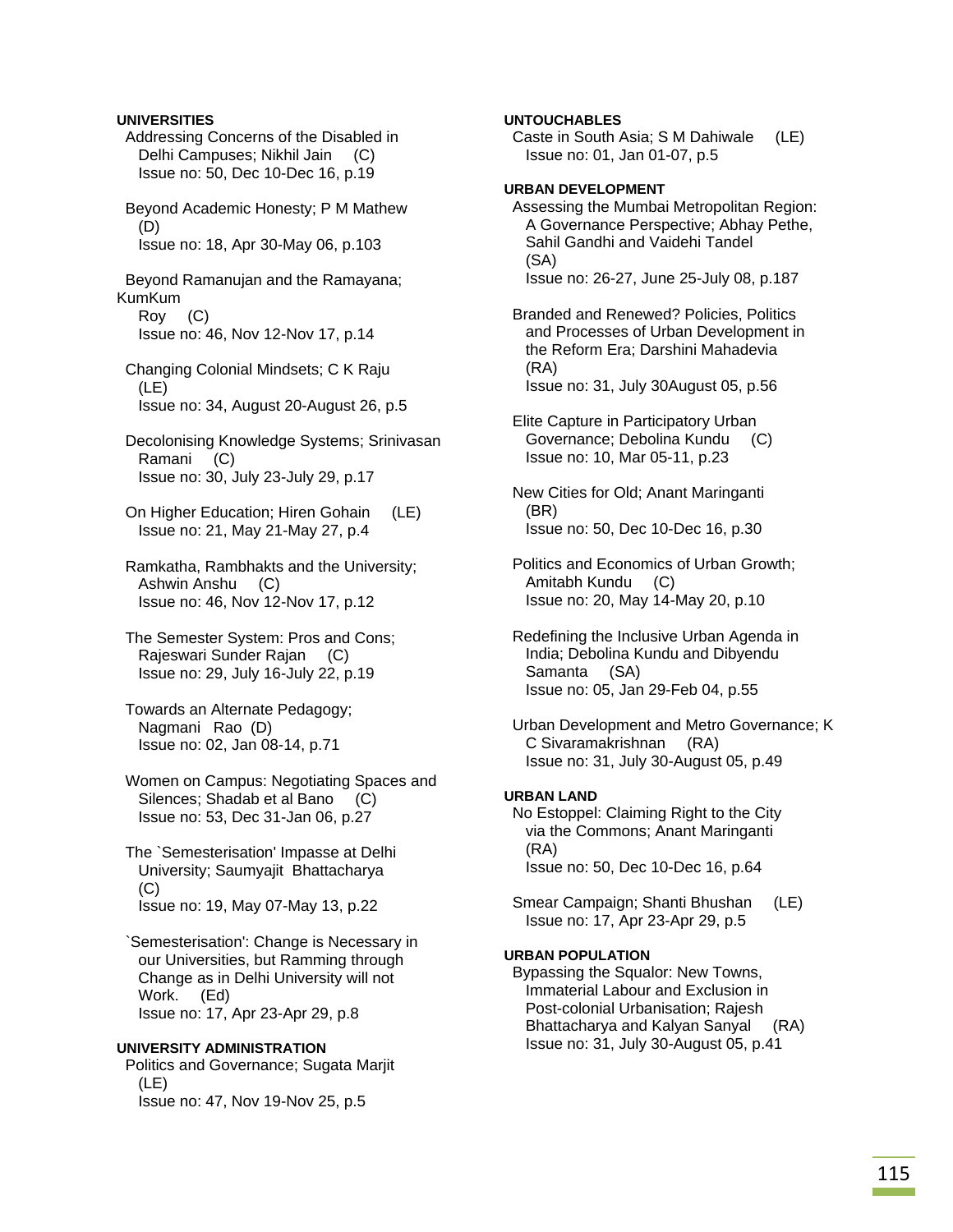#### **URBAN POPULATION**

Method in Madness: Urban Data from 2011 Census; Amitabh Kundu (C) Issue no: 40, Oct 01-Oct 07, p.13

 Three-Town Revolution: Implications of Cinema's Politics for the Study of Urban Spaces; S V Srinivas (RA) Issue no: 50, Dec 10-Dec 16, p.80

 Translating Marx: Mavali, Dalit and the Makin of Mumbai's Working Class, 1928-1935; Juned shaikh (RA) Issue no: 31, July 30-August 05, p.65

 Urban Concerns: An Introduction; Anant et al Maringanti (RA) Issue no: 31, July 30-August 05, p.39

 Urban Development and Metro Governance; K C Sivaramakrishnan (RA) Issue no: 31, July 30-August 05, p.49

#### **URBAN SOCIOLOGY**

 Bypassing the Squalor: New Towns, Immaterial Labour and Exclusion in Post-colonial Urbanisation; Rajesh Bhattacharya and Kalyan Sanyal (RA) Issue no: 31, July 30-August 05, p.41

 Urban Concerns: An Introduction; Anant et al Maringanti (RA) Issue no: 31, July 30-August 05, p.39

 Urban Development and Metro Governance; K C Sivaramakrishnan (RA) Issue no: 31, July 30-August 05, p.49

#### **URBAN TRANSPORT**

 Hyderabad Metro; Medha Patkar (LE) Issue no: 16, Apr 16-Apr 22, p.5

 Private Space in Public Transport: Locating Gender in the Delhi Metro; Shelly Tara (F) Issue no: 51, Dec 17-Dec 23, p.71

#### **URBANIZATION**

 Bypassing the Squalor: New Towns, Immaterial Labour and Exclusion in Post-colonial Urbanisation; Rajesh Bhattacharya and Kalyan Sanyal (RA) Issue no: 31, July 30-August 05, p.41

Emerging Pattern of Urbanisation in India; R B Bhagat (C) Issue no: 34, August 20-August 26, p.10

 Urban Concerns: An Introduction; Anant et al Maringanti (RA) Issue no: 31, July 30-August 05, p.39

 Urban Development and Metro Governance; K C Sivaramakrishnan (RA) Issue no: 31, July 30-August 05, p.49

### **URDU LANGUAGE**

 Estranged Siblings: Urdu and Hindi; Ather Farouqui (BR) Issue no: 38, Sep 17-Sep 23, p.33

#### **UTTAR PRADESH**

 A Costly Lesson from Uttar Pradesh: When Officials Connected to the National Rural Health Mission are Murdered, there is Clearly Something Wrong. (LE) Issue no: 32, August 06-August 12, p.9

 Cyclical Season of Death: Hundreds of Children Die from Japanese Encephalitis in Uttar Pradesh as the Centre and the State Play the Blame Game (Ed) Issue no: 43, Oct 22-Oct 28, p.8

 Defects in Self-Help Groups; Kripa Shankar (LE) Issue no: 11, Mar 12-18, p.4

 Farmers' Suicides and Statehood Demand in Bundelkhand; A K Verma (F) Issue no: 28, July 09-July 15, p.10

 Marginalisation, Memory and Monuments: Mayawati's Grand Edifice to Dalit Icons is Diminished by her Personality Cult. (Ed) Issue no: 44-45, Nov 05-Nov 11, p.7

 Modifying the Terms of Compensation: The Uttar Pradesh Government makes Compensation for Land Acquisition more Generous, but is that Enough? (Ed) Issue no: 25, June 18-June 24, p.9

 Reorganisation or Grandstanding?: Irrespective of its Merits, Mayawati's Initiative to Break up Uttar Pradesh is only a Political Ploy. (Ed) Issue no: 49, Dec 03-Dec 09, p.9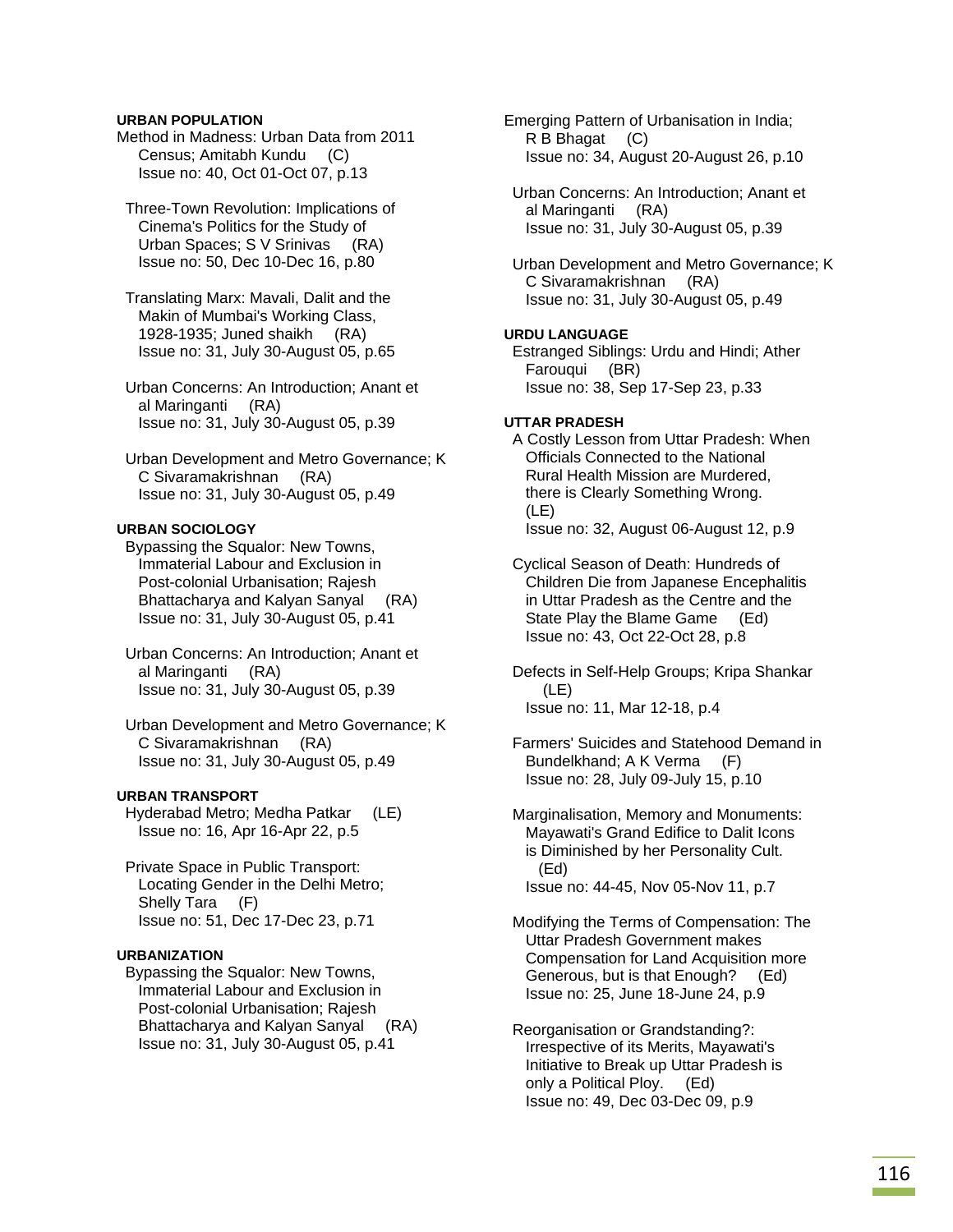### **UTTAR PRADESH**

 Reorienting Land Use Strategies for Socio-economic Development in Uttar Pradesh; Arun Chaturvedi, N G Patil and S N Goswami (RA) Issue no: 26-27, Suppl, June 25-July 08 , p.169

 Smear Campaign; Shanti Bhushan (LE) Issue no: 17, Apr 23-Apr 29, p.5

 Unnecessary Partition; N K Thingalaya (LE) Issue no: 53, Dec 31-Jan 06, p.5

#### **VACCINES**

 Experimenting with the Young: The Inquiry Committee Report on the Anti-Cervical Cancer Vaccine Study Project Finds Serious Ethical Violations (Ed) Issue no: 21, May 21-May 27, p.8

 Undeniable Violations and Unidentifiable Violators; Sarojini N et al (C) Issue no: 24, June 11-June 17, p.17

 Vaccine Policy and Advance Market Commitments; Jacob M Puliyel (C) Issue no: 44-45, Nov 05-Nov 11, p.18

#### **VEGETABLES**

 Science in the Risk Politics of Bt Brinjal; Esha Shah (P) Issue no: 31, July 30-August 05, p.31

 Scientific Expertise in a Representative Democracy: Bt Brinjal; Fatima Alam (F) Issue no: 35, August 27-Sep 02, p.106

#### **VIDARBHA**

 Agriculture, Food Security and Nutrition in Vidarbha: A Household Level Analysis; S Parasuraman and T Rajaretnam (SA) Issue no: 19, May 07-May 13, p.42

#### **VIETNAM**

 Vietnam: Voting for Continuity in a Time for Change; Ly Thuong Kiet (P) Issue no: 32, August 06-August 12, p.41

### **VIOLENCE AGAINST WOMEN**

 Love in the Time of 1971: The Furore over Meherjaan; Nayanika Mookherjee (C) Issue no: 12, Mar 19-25, p.25

 Radical Observations, Timid Orders; Paramjit Singh and Harish Dhawan (LE) Issue no: 52, Dec 24-Dec 30, p.4

### **VIRAL DISEASES**

 Cyclical Season of Death: Hundreds of Children Die from Japanese Encephalitis in Uttar Pradesh as the Centre and the State Play the Blame Game (Ed) Issue no: 43, Oct 22-Oct 28, p.8

### **VISA**

 Shooting the Messenger: The World's Largest Democracy Continues to Fear being Questioned about its Actions in Kashmir. (Ed) Issue no: 40, Oct 01-Oct 07, p.9

#### **VOTING BEHAVIOUR**

 The Micro-Politics of Vote Banks in Karnataka; Mary E Breeding (SA) Issue no: 14, Apr 02-Apr 08, p.71

 Not by Patronage Alone: Understanding Tamil Nadu's Vote for Change; J Jeyaranjan and M Vijayabaskar (C) Issue no: 22, May 28-June 03, p.13

### **WAGES, PERKS AND BONUS**

 Extending the Coverage of Minimum Wages in India: Simulations from Household Data; Patrick Belser and Uma Rani (RA) Issue no: 22, May 28-June 03, p.47

 Teachers in Government Schools; Parul Sharma (LE) Issue no: 06, Feb 05-11, p.4

 Where Is the Missing Labour Force?; C Rangarajan, Padma Iyer Kaul and Seema (SA) Issue no: 39, Sep 24-Sep 30, p.68

### **WAR CRIMES**

 Biased Article on Sri Lanka; Consul General (LE) Issue no: 26-27, June 25-July 08, p.4

 Response to Sri Lanka Consul General; Rohini Hensman (LE) Issue no: 28, July 09-July 15, p.5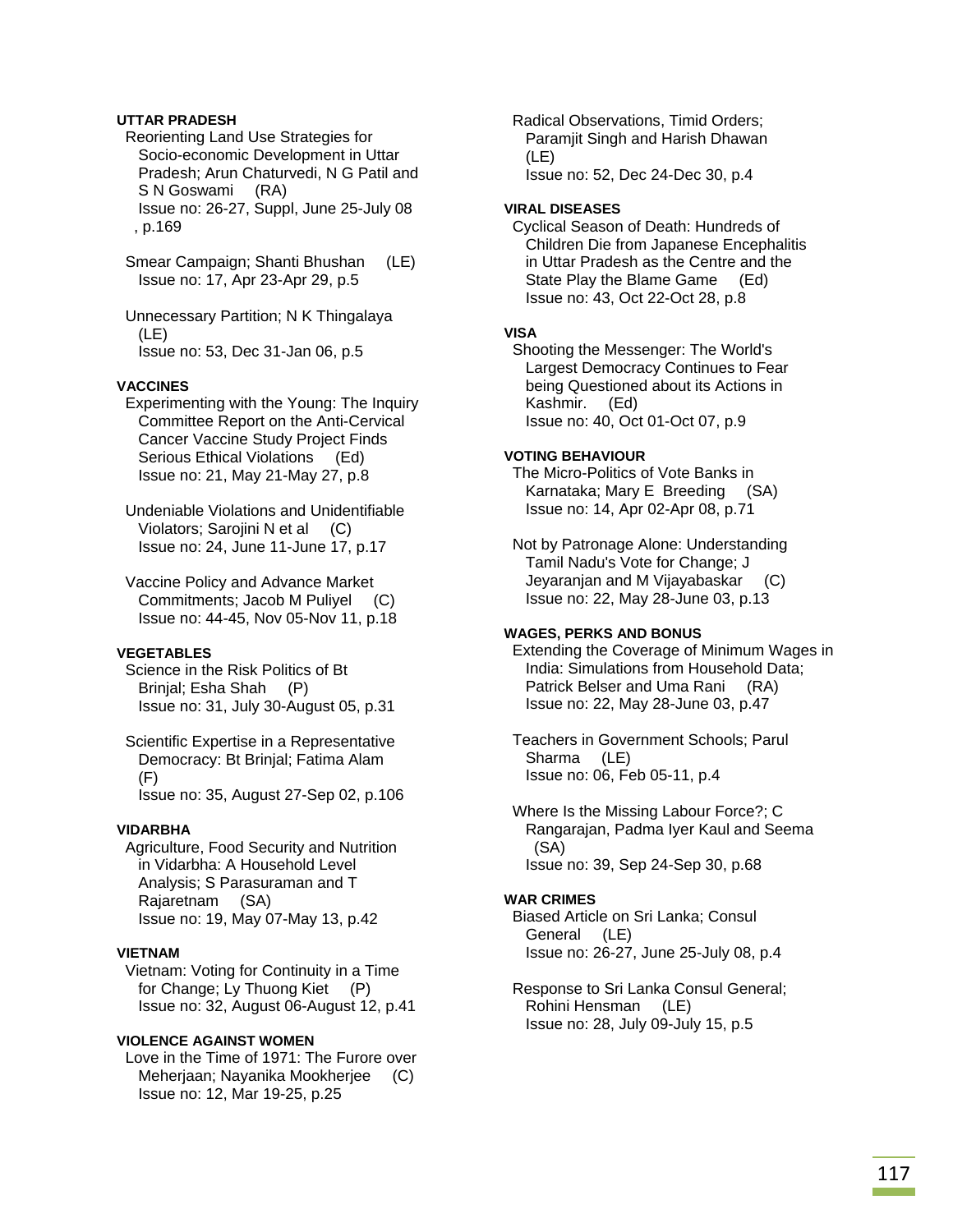### **WAR CRIMES**

The UN Report on Accountability in Sri Lanka: Substance and Reactions; Rohini Hensman (C) Issue no: 24, June 11-June 17, p.34

#### **WARS AND WARFARE**

- The 1971 Genocide: War Crimes and Political Crimes; Jalal Alamgir and Bina D Costa (P) Issue no: 13, Mar 26-Apr 01, p.38
- Another Reckoning; Naeem Mohaiemen (D) Issue no: 53, Dec 31-Jan 06, p.79

 Illegality of Operation `Geronimo': The President of the United States cannot be allowed to be Judge, Jury and Executioner. (Ed) Issue no: 20, May 14-May 20, p.8

- Love in the Time of 1971: The Furore over Meherjaan; Nayanika Mookherjee (C) Issue no: 12, Mar 19-25, p.25
- `Dead Reckoning': A Response; Sarmila Bose (D) Issue no: 53, Dec 31-Jan 06, p.76

#### **WASTE MANAGEMENT**

 Electronic Waste Recycling for Developing Economies; Sanchari Ghosh (C) Issue no: 49, Dec 03-Dec 09, p.17

 Indian Sanitation; Ravichandaran Bathran (BR) Issue no: 51, Dec 17-Dec 23, p.34

#### **WATER CRISIS**

 Realisation of the Fundamental Right to Water in Rural Areas: Implications of the Evolving Policy Framework for Drinking Water; Philippe Cullet (SA) Issue no: 12, Mar 19-25, p.56

#### **WATER HARVESTING**

 Water Harvesting Traditions and the Social Milieu in India: A Second Look; Shri Krishan (RA) Issue no: 26-27, Suppl, June 25-July 08 , p.87

### **WATER RESOURCE MANAGEMENT**

 India's Groundwater Challenge and the Way Forward; P S Vijay Shankar, Himanshu Kulkarni and Sunderrajan Krishnan (SA) Issue no: 02, Jan 08-14, p.37

 Questioning Masculinities in Water; Margreet Zwarteveen (RA) Issue no: 18, Apr 30-May 06, p.40

 Women and Decentralised Water Governance: Issues, Challenges and the Way Forward; Seema Kulkarni (RA) Issue no: 18, Apr 30-May 06, p.64

#### **WELFARE ECONOMICS**

 Do Inequality and Prices Affect Comparisons in Living Standards? The Indian Evidence; Ankita Mishra and Ranjan Ray (SA) Issue no: 03, Jan 15-21, p.39

#### **WEST BENGAL**

 The Avoidable Tragedy of the Left in India-II; Pranab Bardhan (C) Issue no: 24, June 11-June 17, p.10

 Change at Writers' Buildings?; Saroj Upadhyay (LE) Issue no: 16, Apr 16-Apr 22, p.5

 Fifteenth Assembly Elections in West Bengal; Lokniti Network (F) Issue no: 25, June 18-June 24, p.142

 For a Left Resurgence; Dipankar Bhattacharya (D) Issue no: 47, Nov 19-Nov 25, p.71

 Getting to the Roots of Failure: The Left may be Down, But it is Certainly Not Out. How May it Renew Itself? (Ed) Issue no: 21, May 21-May 27, p.7

 Jangalmahal: Receding Prospects of Dialogue: Mamata Banerjee Concurs with P Chidambaram's Counterinsurgency Strategy (Ed) Issue no: 46, Nov 12-Nov 17, p.7

 The Left Rout: Patterns and Prospects; Suhit Sen (C) Issue no: 24, June 11-June 17, p.14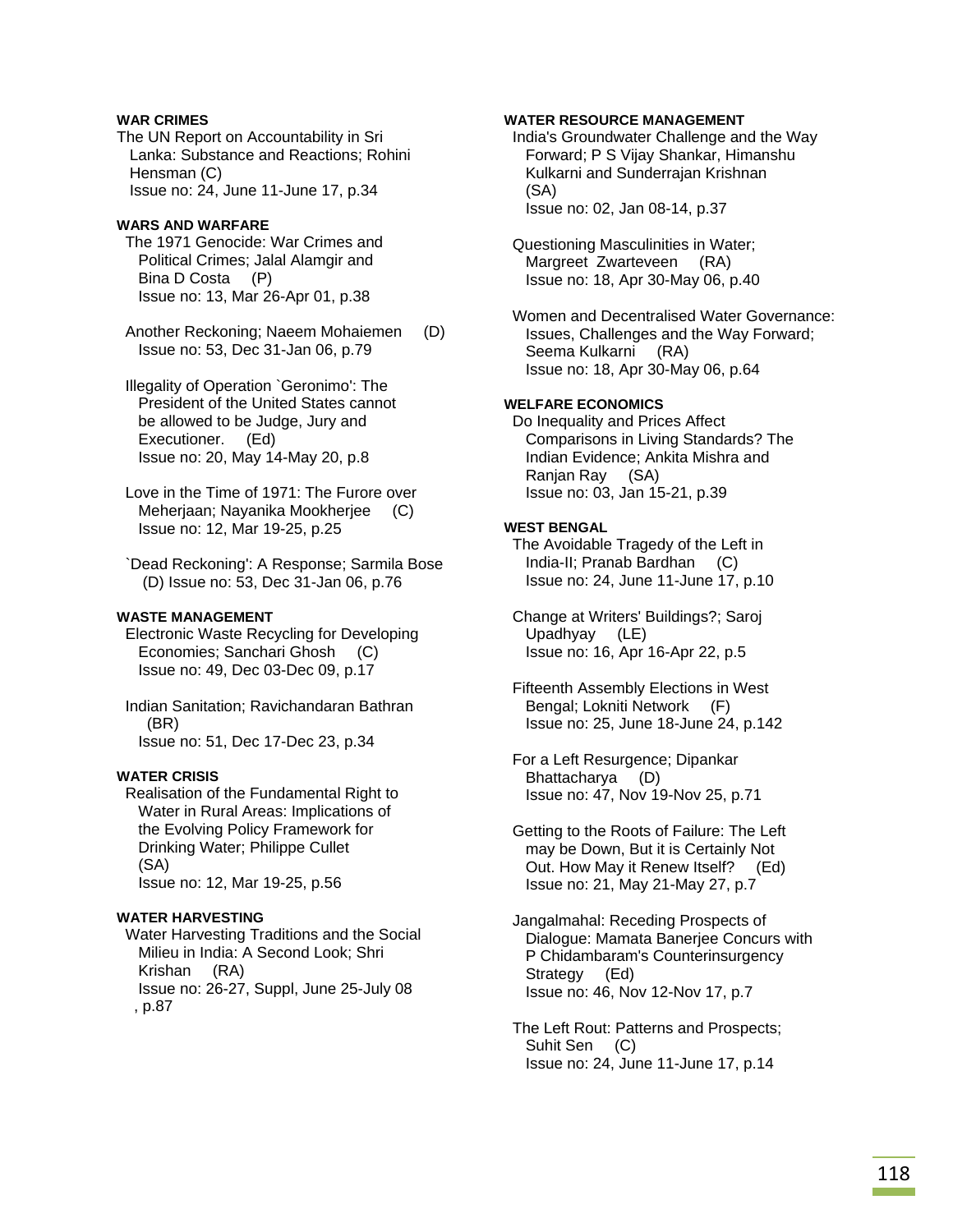### **WEST BENGAL**

- Not a Defeat of Left Politics; Anjan Bera (LE) Issue no: 34, August 20-August 26, p.4
- An Open Appeal to the Chief Minister of West Bengal; Mahasweta et al Devi (LE) Issue no: 43, Oct 22-Oct 28, p.5
- Party, Power and Political Violence in West Bengal; Partha Sarathi Banerjee (C) Issue no: 06, Feb 05-11, p.16
- Public-Private Partnership and User Fees in Healthcare: Evidence from West Bengal; Bijoya Roy and Siddharta Gupta (F) Issue no: 38, Sep 17-Sep 23, p.74
- Rebuff after a Long Union: Apart from the Great Reversal, What Explains the Left Front's Long Innings in Office in West Bengal? (Ed) Issue no: 23, June 04-June 10, p.7
- Revisiting Jangalmahal; Arup Kumar Sen (LE) Issue no: 49, Dec 03-Dec 09, p.5
- Threat to Constitutional Democracy; Harish Dhawan and Paramjeet Singh (LE) Issue no: 03, Jan 15-21, p.5
- Three Cheers for India's Electorate; Devaki Jain (LE) Issue no: 21, May 21-May 27, p.5
- Violence against Education Community; Samaresh et al Bhattacharya (LE) Issue no: 02, Jan 08-14, p.5
- `Hoodlum Years': A Rerun on the Anvil? (Ed) Issue no: 13, Mar 26-Apr 01, p.8
- `National' State Elections: The Defeat of the Left Stands out in the State Elections, but So too does the Anger of the Voter (Ed) Issue no: 20, May 14-May 20, p.7

## **WETLAND**

 Kakarapalli: Another Blot on India's Democratic Systems; E A S Sarma (C) Issue no: 11, Mar 12-18, p.12

# **WHEAT**

 Wheat Price Inflation in Recent Times: Causes, Lessons and New Perspectives; Sthanu R Nair and Leena Mary Eapen (SA) Issue no: 36, Sep 03-Sep 09, p.58

### **WHOLESALE PRICE INDEX**

 The Problem of Inflation; EPW Research Foundation (MMR) Issue no: 04, Jan 22-28, p.73

### **WIKIS**

 Spotlight on the Dodgy: Surely the Imperialists Would put a Stop to WikiLeaks' Exposure of their Shady Ways. (Ed) Issue no: 39, Sep 24-Sep 30, p.8

### **WILDLIFE**

 The Great Indian Tiger Show; C R Bijoy (F) Issue no: 04, Jan 22-28, p.36

 India's Tiger Counts: The Long March to Reliable Science; K Ullas Karanth (C) Issue no: 18, Apr 30-May 06, p.22

 Misplaced Criticism; B K Singh (LE) Issue no: 03, Jan 15-21, p.4

 The Potential of 'Common Pool Resources'; Kalpana Sharma (C) Issue no: 05, Jan 29-Feb 04, p.13

## **WOMEN AND AGRICULTURE**

 Gender and Productive Assets: Implications for Women's Economic Security and Productivity; Govind Kelkar (SA) Issue no: 23, June 04-June 10, p.59

### **WOMEN AND CHILD HEALTH**

 Adult Undernutrition in India: Is There a Huge Gender Gap?; Sunny Jose (SA) Issue no: 29, July 16-July 22, p.95

 Cyclical Season of Death: Hundreds of Children Die from Japanese Encephalitis in Uttar Pradesh as the Centre and the State Play the Blame Game (Ed) Issue no: 43, Oct 22-Oct 28, p.8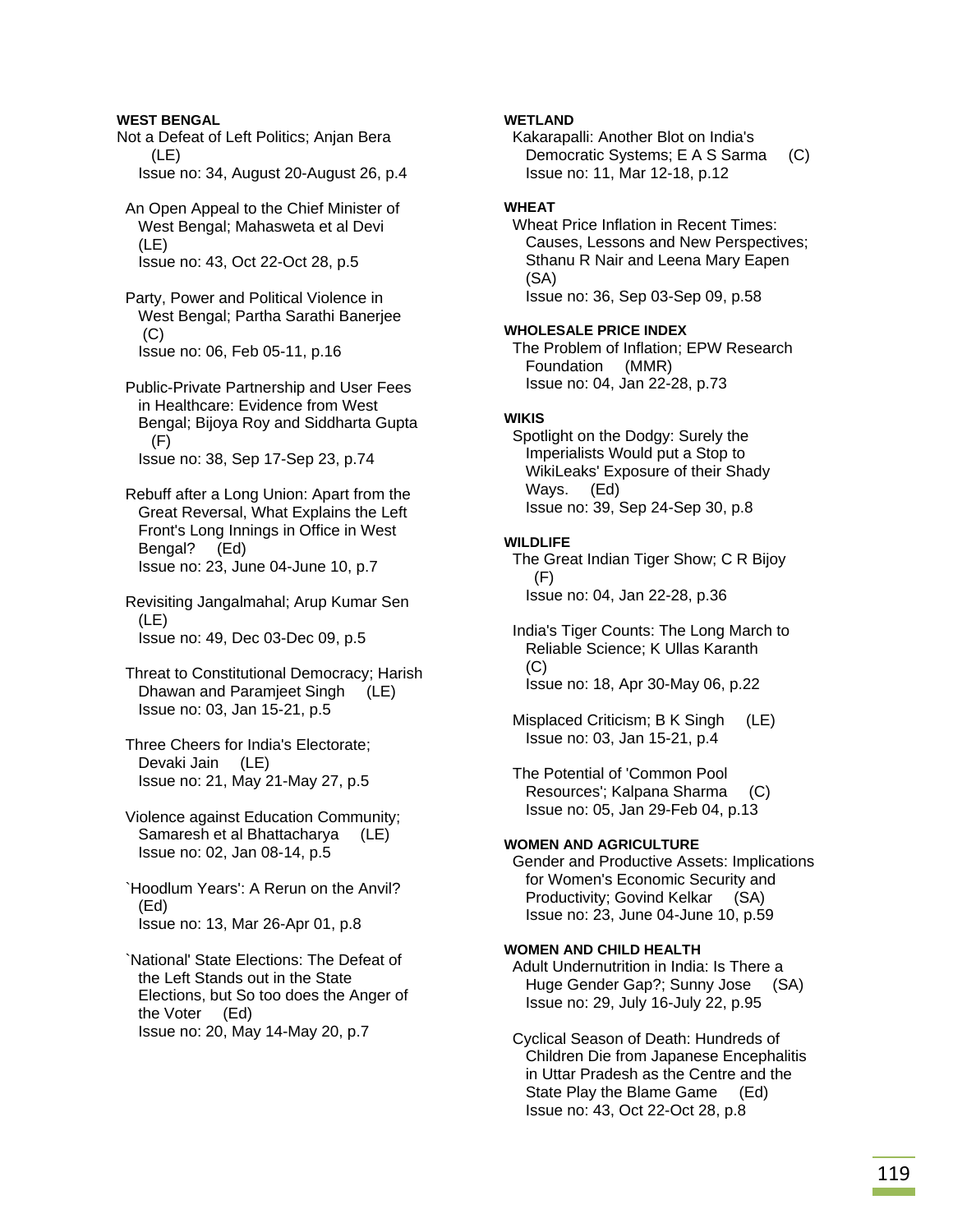#### **WOMEN AND CHILD HEALTH**

 Family Welfare Programme in India: Expenditure vs Performance; P et al Arokiasamy (SA) Issue no: 43, Oct 22-Oct 28, p.127

 Informed by Gender? Public Policy in Kerala; Seema Bhaskaran (RA) Issue no: 43, Oct 22-Oct 24, p.75

 Preventable Deaths (Ed) Issue no: 13, Mar 26-Apr 01, p.9

 Reinventing Reproduction, Re-conceiving Challenges: An Examination of Assis Reproductive Technologies in India; Vrinda Marwah and N Sarojini (RA) Issue no: 43, Oct 22-Oct 28, p.104

 Reproductive Rights and Exclusionary Wrongs: Maternity Benefits; Lakshmi Lingam and Vaidehi Yelamanchili (RA) Issue no: 43, Oct 22-Oct 28, p.94

 Value of Democracy; M A Oommen (LE) Issue no: 48, Nov 26-Dec 02, p.4

 Women's Health, Population Control and Collective Action; Harini Narayanan (SA) Issue no: 08, Feb 19-25, p.39

#### **WOMEN AND DEVELOPMENT**

 Bringing Gender into History: Women, Property and Reproduction; Uma Chakravarti (BR) Issue no: 33, August 13-August 19, p.39

 Functionalist Perspective; Eshwer Kale (LE) Issue no: 19, May 07-May 13, p.4

 Gender, Space and Development: Tribal Women in Tripura; Biswajit Ghosh and Tanima Choudhuri (F) Issue no: 16, Apr 16-Apr 22, p.74

 Informed by Gender? Public Policy in Kerala; Seema Bhaskaran (RA) Issue no: 43, Oct 22-Oct 24, p.75

 Small Loans, Big Dreams: Women and Microcredit in a Globalising Economy; Kumud Sharma (RA) Issue no: 43, Oct 22-Oct 28, p.58

 Understanding Gender Equality in the Software Industry of Kerala through the Capability Approach; Nirmala Padmanabhan (F) Issue no: 12, Mar 19-25, p.70

 Women and Water: Issues of Gender, Caste, Class and Institutions; Maithreyi Krishnaraj (RA) Issue no: 18, Apr 30-May 06, p.37

 `They Are Not of This House': The Gendered Costs of Drinking Water's Commodification; Kathleen OReilly (RA) Issue no: 18, Apr 30-May 06, p.49

#### **WOMEN AND EDUCATION**

 Women on Campus: Negotiating Spaces and Silences; Shadab et al Bano (C) Issue no: 53, Dec 31-Jan 06, p.27

### **WOMEN AND LAW**

 The Challenge of Subjectivity within Courts: Interpreting the Domestic Violence Act; Pooja Badarinath (C) Issue no: 12, Mar 19-25, p.15

 The Concubine and Notions of Constitutional Justice; Flavia Agnes (C) Issue no: 24, June 11-June 17, p.31

#### **WOMEN AND POLITICS**

 Electoral Participation of Women in India: Key Determinants and Barriers; Praveen Rai (SA) Issue no: 03, Jan 15-21, p.47

#### **WOMEN AND RELIGION**

 Precapitalist Community; C K Vishwanath (LE) Issue no: 31, July 30-August 05, p.5

 Understanding the French Ban on the Veil; Marieme Helie Lucas (C) Issue no: 18, Apr 30-May 06, p.25

#### **WOMEN AND WORK**

 The 'Quiet Revolution' a Women's Proletarianisation; Anamika Priyadarshini (F) Issue no: 06, Feb 05-11, p.73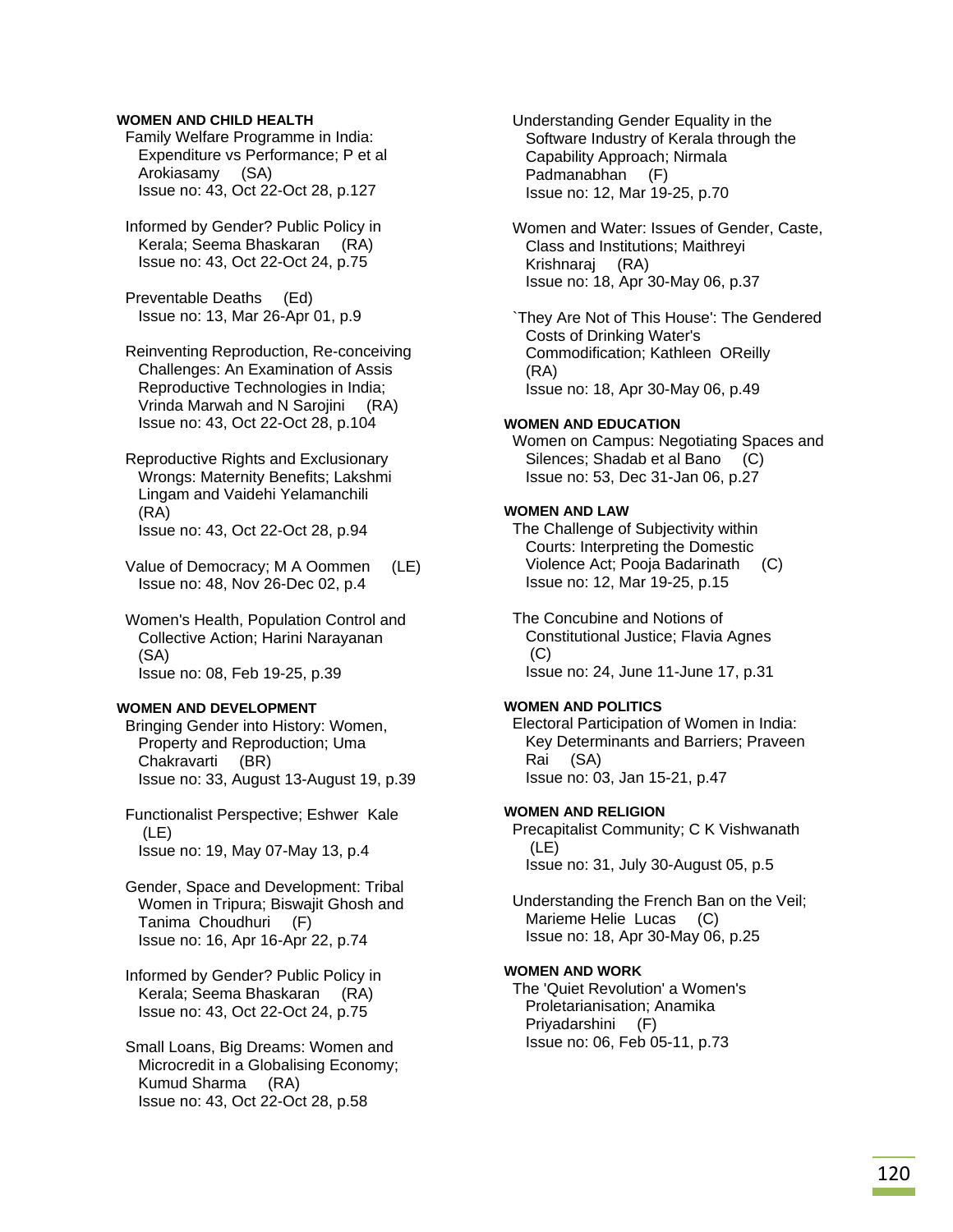#### **WOMEN AND WORK**

Electoral Participation of Women in India: Key Determinants and Barriers; Praveen Rai (SA) Issue no: 03, Jan 15-21, p.47

 A Forest for Ourselves; Joan Martinez-Alier (BR) Issue no: 07, Feb 12-18, p.37

 Gender Dimensions: Employment Trends in India, 1993-94 to 2009-10; Indrani Mazumdar and Neetha N (SA) Issue no: 43, Oct 22-Oct 28, p.118

 Gender Equality in Local Governance in Kerala; Praveena Kodoth and U S Mishra  $(F)$ Issue no: 38, Sep 17-Sep 23, p.36

 Lady Health Workers and Social Change in Pakistan; Ayesha Khan (C) Issue no: 30, July 23-July 29, p.28

 Turning the Tide: Women's Lives in Fisheries and the Assault of Capital; Nilanjana Biswas (SA) Issue no: 51, Dec 17-Dec 23, p.53

 Understanding Gender Equality in the Software Industry of Kerala through the Capability Approach; Nirmala Padmanabhan (F) Issue no: 12, Mar 19-25, p.70

 Women and Pro-Poor Policies in Rural Tamil Nadu: An Examination of Practices and Responses; J Jeyaranjan (RA) Issue no: 43, Oct 22-Oct 28, p.64

 Women in the Paramilitary Forces: A Parliamentary Committee makes some important Recommendations on Women in the Paramilitary Forces. (Ed) Issue no: 09, Feb 26-Mar 04, p.9

#### **WOMEN'S EMPOWERMENT**

 Conceptualising Women's Agency, Autonomy and Empowerment; Nripendra Kishore Mishra and Tulika Tripathi (SA) Issue no: 11, Mar 12-18, p.58

 Gender and Productive Assets: Implications for Women's Economic Security and Productivity; Govind Kelkar (SA) Issue no: 23, June 04-June 10, p.59

 A Silent Revolution? Women's Empowerment in Rural Tamil Nadu; Staffan et al Lindberg (SP) Issue no: 13, Mar 26-Apr 01, p.111

 Understanding Gender Equality in the Software Industry of Kerala through the Capability Approach; Nirmala Padmanabhan (F) Issue no: 12, Mar 19-25, p.70

### **WOMEN'S RIGHTS**

 Bringing Gender into History: Women, Property and Reproduction; Uma Chakravarti (BR) Issue no: 33, August 13-August 19, p.39

 The Concubine and Notions of Constitutional Justice; Flavia Agnes  $(C)$ Issue no: 24, June 11-June 17, p.31

 Women on Campus: Negotiating Spaces and Silences; Shadab et al Bano (C) Issue no: 53, Dec 31-Jan 06, p.27

#### **WOMEN'S STATUS**

 Electoral Participation of Women in India: Key Determinants and Barriers; Praveen Rai (SA) Issue no: 03, Jan 15-21, p.47

 Informed by Gender? Public Policy in Kerala; Seema Bhaskaran (RA) Issue no: 43, Oct 22-Oct 24, p.75

#### **WORK FORCE**

 Where Is the Missing Labour Force?; C Rangarajan, Padma Iyer Kaul and Seema (SA) Issue no: 39, Sep 24-Sep 30, p.68

 Workers Commuting between the Rural and Urban: Estimates from NSSO Data; S Chandrasekhar (C) Issue no: 46, Nov 12-Nov 17, p.22

#### **WORKING CLASS**

 Demographic Dividend Revisited: The Mismatch between Age and Economic Activity-Based Dependency Ratios; Alaka Malwade Basu (SA) Issue no: 39, Sep 24-Sep 30, p.53